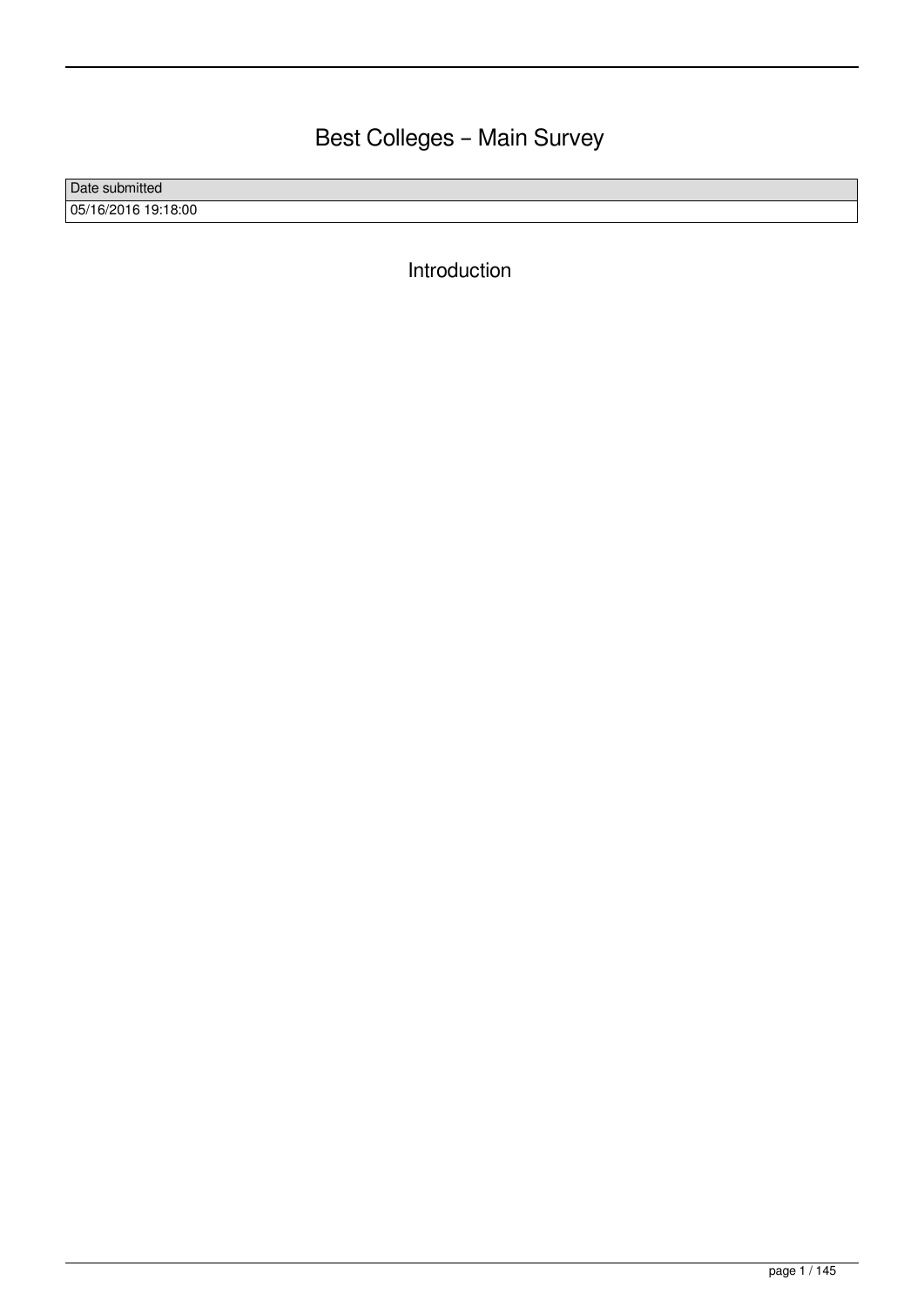#### BEST COLLEGES Data Collection

U.S. News has begun collecting data for the 2017 edition of Best Colleges. The U.S. News surveys ask about many aspects of your institution that are important to potential college applicants across the country, other educational intuitions, and the public at large.

U.S. News's statistical data collection system has been redesigned. As a result of this redesign, the surveys themselves now have significantly more validation built-in as part of the initial data entry process. This validation is intended to make the entering of incorrect or incomplete data more difficult. Also, new this year, U.S. News has changed the way we do the assessment and verification stage. The assessment and verification processes are now incorporated as separate steps in the data collection process and will no longer be done via paper. U.S. News hopes these improvements will make the data collection process shorter and easier.

There are 3 steps in the U.S. News data collection process:

**Step 1: Data -** Fill in as much of the survey as possible.

**Step 2: Assessment -** After filling in your data, navigate to the 'Main Survey Assessment' section. The assessment runs a comparison between your current data and the data submitted last year. The assessment will identify potential errors between the two years of data. For more information please go to the main assessment section.

**Step 3: Verification -** After reviewing the assessment and fixing any remaining errors, navigate to the section titled 'Verification'. This is where the survey submission takes place. Please take some time to review your survey data one last time. When you are ready, please select the check box, fill out the identification information and hit the red 'Submit Survey' button.

#### **Important Icons**

 \* The red asterisk located next to a few question numbers indicated that the question is mandatory. If they question is not answered you will be unable to submit the survey. All assessment flags are mandatory and must be addressed.

The red x indicates that you have not filled out the question correctly. There will be a line of text that accompanies the icon letting you know what the exact problem is. Once the issue is corrected, the x will disappear. All failed validations must be fixed before they survey can be submitted.

The gold shield indicates that the question is used in the Best Colleges rankings calculation.

The question mark indicates a tip on how to answer that particular question.

The checkbox indicates the assessment section of the survey.

The upward arrow indicates the verification section of the survey. This is where the submission button is located.

#### **Entering Data**

To move between fields, you may either click on the field you wish to move to or press the Tab key until you reach that field. To move between individual pages of the survey, click on the "Next" or "Previous" links at the bottom of the page. You may also click on the section links listed in the index on the right-hand side of the screen and go to any page in the survey.

#### **Saving Data**

Saving data happens when a few actions are taken. One, you select the 'Next' button at the bottom of the page. Two, you select and navigate to another section in the question index. Three, you hit the 'Save' button at the bottom of a page. If you plan on leaving the survey before completion, please hit the save button before exiting the survey.

#### **Getting Help**

If you have questions or encounter problems while you are completing the survey, click the "Help" button on the top right-hand side of the screen. This will direct you to the data collector assigned to your institution.

#### **The Common Data Set**

U.S. News is again using questions from the Common Data Set (CDS). The CDS initiative is a collaborative effort among data providers in the higher education community and publishers as represented by the College Board, Thomson Peterson's, and U.S. News & World Report. We hope that this effort to standardize data definitions makes it easier to complete our questionnaire.

For easy reference, all CDS items are noted throughout the Main and Financial Aid surveys. The CDS does not cover any of the questions on the Finance survey. Please note that some of the questions used in the Best Colleges rankings are unique to the U.S. News survey and are not included on the CDS. After you have submitted your CDS, you will have an opportunity to submit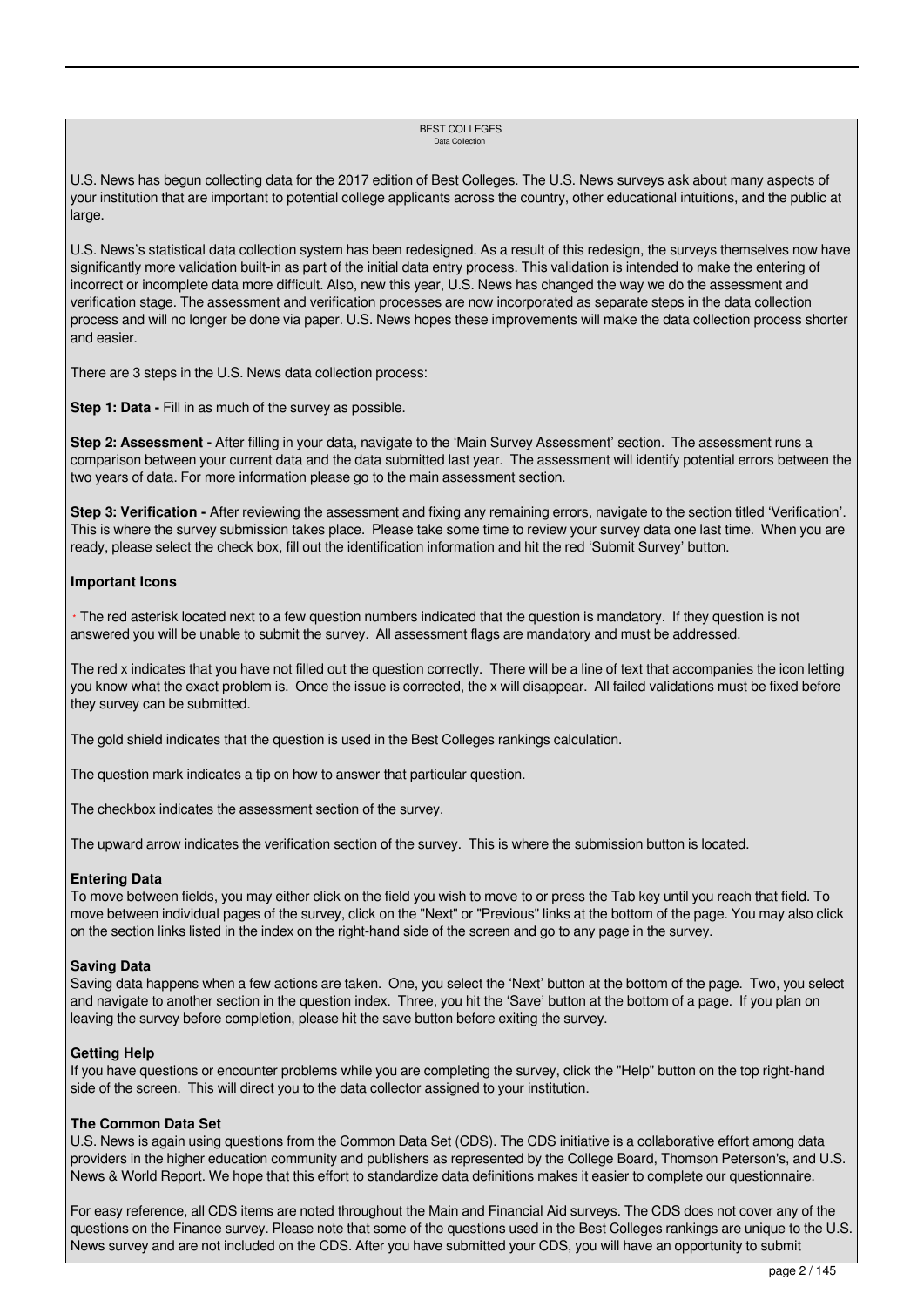#### information for these questions.

*All CDS submissions must be received by April 29, 2016 in order to allow enough time for data entry and processing in-house.* Please contact your data collector for more information.

#### **New Questions:**

#### **Main**

- 63: SAT essay policies
- 132: Transfer students with associates degrees or community college credits

#### **Financial Aid**

24: Full grid for students borrowing from federal, non-federal, and any loan sources.

#### **Questions Used in the Best Colleges Ranking**

The questions or question areas listed below are the data points that are used in the U.S. News Best Colleges ranking calculations. More details on the U.S. News Best Colleges rankings can be found here: [http://www.usnews.com/education/best](http://www.usnews.com/education/best-colleges/articles/2014/09/08/best-colleges-2015-about-the-rankings-methodology)[colleges/articles/2014/09/08/best-colleges-2015-about-the-rankings-methodology](http://www.usnews.com/education/best-colleges/articles/2014/09/08/best-colleges-2015-about-the-rankings-methodology)

Please note: The primary factor used to determine whether a school will be eligible to be ranked in the 2017 edition of the U.S. News Best Colleges rankings is question 60: Does your institution make use of SAT, ACT, or SAT Subject Test scores in admission decisions for first-time, first-year, degree-seeking applicants?

The answer to this question must be "Yes" in order for a school to be ranked in the 2017 edition of the U.S. News Best Colleges rankings. A school that answers "No" will not be included in the rankings and will be listed as an "Unranked School." Test optional schools should answer question 60 as Yes. Only schools that don't use SAT or ACT test at all in admission should answer as No.

If you have questions on the Best Colleges ranking methodology, which schools qualify to be ranked or unranked, U.S. News publications or how these statistical surveys are used in the rankings, contact Bob Morse, Chief Data Strategist, at [rmorse@usnews.com.](mailto:rmorse@usnews.com)

#### **Main Statistical Survey**

- 2015 Fall enrollment: 29-32
- 2014 Fall enrollment: 33-36
- 6-Year Graduation rates: 39, 40, 45
- Freshman retention rates: 46 & 47
- Freshman applications and acceptances: 49
- SAT and ACT scores and testing polices: 60, 61, 69-73, 75
- SAT/ACT score reporting inclusion for all students: 80
- High school class standing: 82
- Undergraduate alumni giving: 150-152
- Faculty salaries: 153
- Total number of instructional faculty (current year): 155 all three columns
- Total number with doctorate or other terminal degree (current year): 155 full-time column
- Total number of instructional faculty (last year): 156 all three columns.
- Total number with doctorate or other terminal degree (last year): 156 full-time column
- Student to faculty ratio: 157-158
- Class sections: 159

*Note: Not all last year's ranking indicators listed above are used in the calculation. Some are used only when current year data is not provided.*

#### **Finance Survey**

All expenditure questions from both years. This information is used to compute the financial resources per student variable in the Best Colleges rankings.

#### **Diversity Rankings**

Uses column labeled "Degree-Seeking Undergraduates" in question 37, Enrollment by Racial & Ethnic Category) from the Main statistical survey.

#### **Best Values Rankings**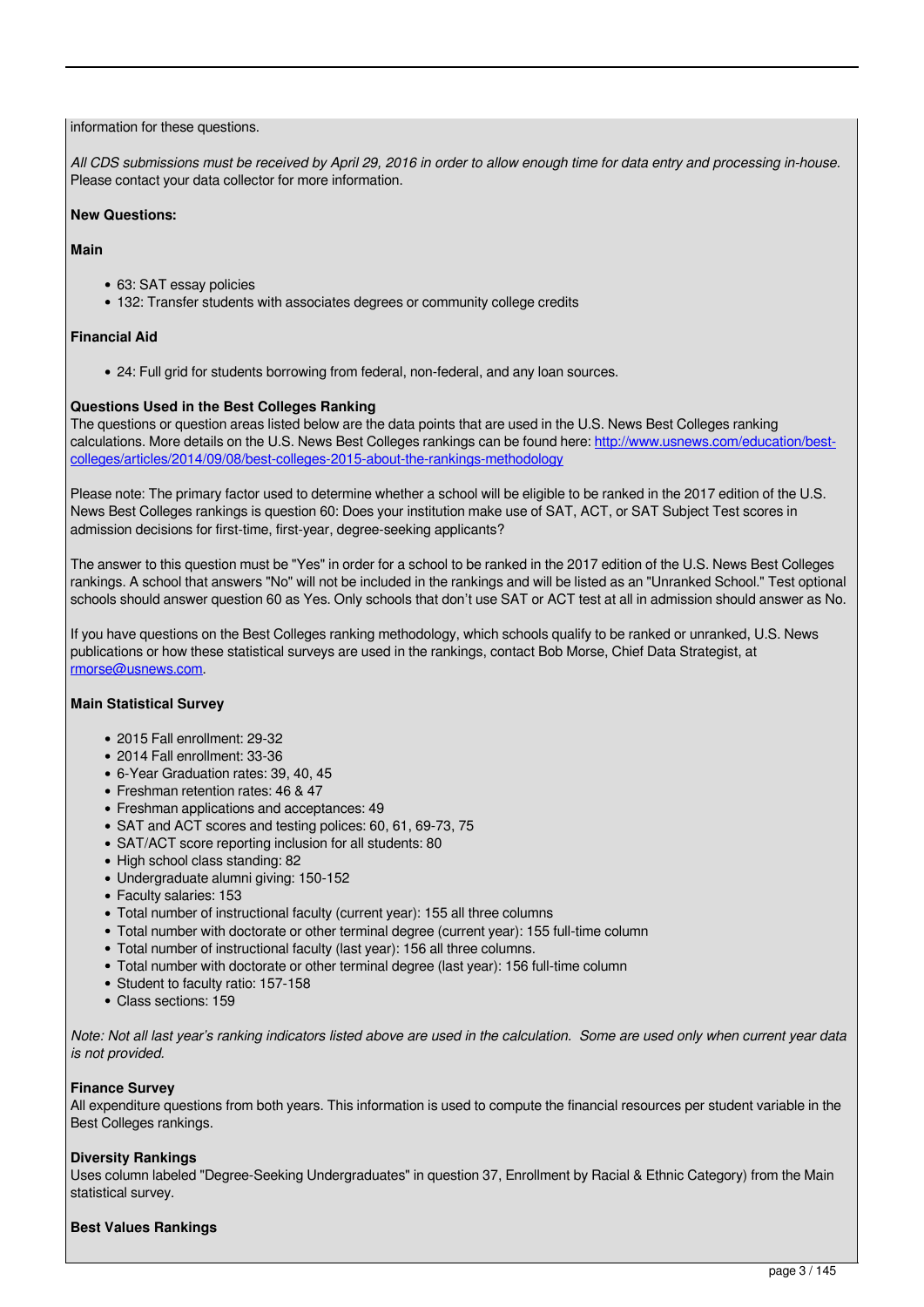- Estimated expenses for a typical full-time undergraduate students: question 10 (both residents columns)
- Need-Based Aid for full-time undergraduate students: question 14 only current year actual or estimated is accepted In state/Out-of-state student aid awarded: question 43-45 (public institutions only)

Important Notice: U.S. News in its discretion will attempt to do cross-checking of data from what information schools have submitted on their Fall 2015 IPEDS Institutional Characteristics survey that appears on the U.S. Department of Education's College Navigator web site<http://nces.ed.gov/collegenavigator/> or can be downloaded from the IPEDS website, provided that the schools are ultimately responsible for the accuracy of the data that they submit. If you need more details on how the crosschecking or missing data fill-ins will work, contact Bob Morse at [rmorse@usnews.com](mailto:rmorse@usnews.com).

On behalf of the data collectors, reporters, and editors here at U.S. News and our many appreciative readers, thank you for your time and effort.

**Matthew Mason, Data Collection Manager Robert J. Morse, Chief Data Strategist U.S. News & World Report** 

### General Information

If any of the general information is incorrect, please enter the correct information. Note that crossreferences to Common Data Set items appear in parentheses as (CDS xx), next to our questions.

For any assistance, please contact your data collector by clicking the 'Help' icon at the top of the survey.

| Survey Contact #1 [Name:]                |
|------------------------------------------|
| Niki Hotchkiss Ph.D.                     |
| Survey Contact #1 [Job Title:]           |
| Research Analyst, Institutional Research |
| Survey Contact #1 [Email:]               |
| hotchkissn@kenyon.edu                    |
| Survey Contact #1 [Phone:]               |
| 7404275163                               |
| Survey Contact #2 [Name:]                |
| Erika Farfan                             |
| Survey Contact #2 [Job Title:]           |
| Director of Institutional Research       |
| Survey Contact #2 [Email:]               |
| ir@kenyon.edu                            |
| Survey Contact #2 [Phone:]               |
| 7404275571                               |
| Survey Contact #3 [Name:]                |
| Ron Griggs                               |
| Survey Contact #3 [Job Title:]           |
| <b>VP</b> for LBIS                       |
| Survey Contact #3 [Email:]               |
| griggs@kenyon.edu                        |
| Survey Contact #3 [Phone:]               |
|                                          |
| Name of college or university:           |
| Kenyon College<br>page 4 / 145           |
|                                          |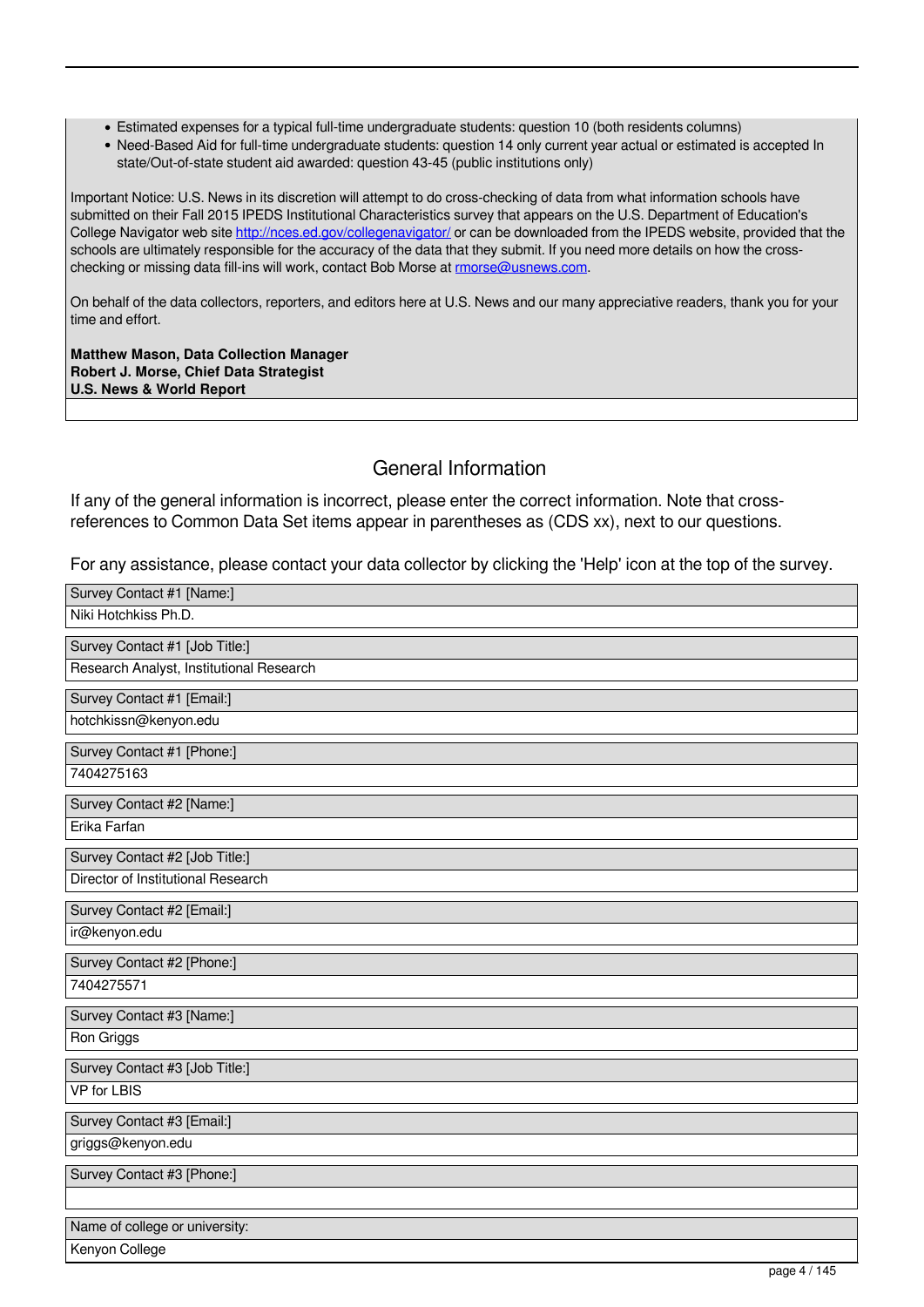| Mailing address:                                                              |
|-------------------------------------------------------------------------------|
| Ransom Hall                                                                   |
|                                                                               |
| City:                                                                         |
| Gambier                                                                       |
| State:                                                                        |
| Ohio                                                                          |
| Zip:                                                                          |
| 43022-9623                                                                    |
| International Postal Code (If applicable):                                    |
|                                                                               |
|                                                                               |
| Main phone:                                                                   |
| 7404275000                                                                    |
| International Phone (If applicable):                                          |
|                                                                               |
| Source of institutional control:                                              |
| Private (nonprofit) [Pvt]                                                     |
| In what year was your institution founded?                                    |
| 1824                                                                          |
|                                                                               |
| Religious Affiliation:                                                        |
|                                                                               |
| Which of the following best describes the campus setting of your institution? |
| Rural [Rural]                                                                 |
| Classify your undergraduate institution:                                      |
| Coeducational college [Coed]                                                  |
| Academic Year Calendar:                                                       |
| Semester [Sem]                                                                |
|                                                                               |
| Academic Year Calendar: [Comment]                                             |
|                                                                               |
| Degrees Offered by your Institution: [Certificate]                            |
|                                                                               |
| Degrees Offered by your Institution: [Diploma ]                               |
|                                                                               |
| Degrees Offered by your Institution: [Associate ]                             |
|                                                                               |
|                                                                               |
| Degrees Offered by your Institution: [Transfer]                               |
|                                                                               |
| Degrees Offered by your Institution: [Terminal]                               |
|                                                                               |
| Degrees Offered by your Institution: [Bachelor's ]                            |
| Yes[Y]                                                                        |
|                                                                               |
| Degrees Offered by your Institution: [Post-bachelor's certificate]            |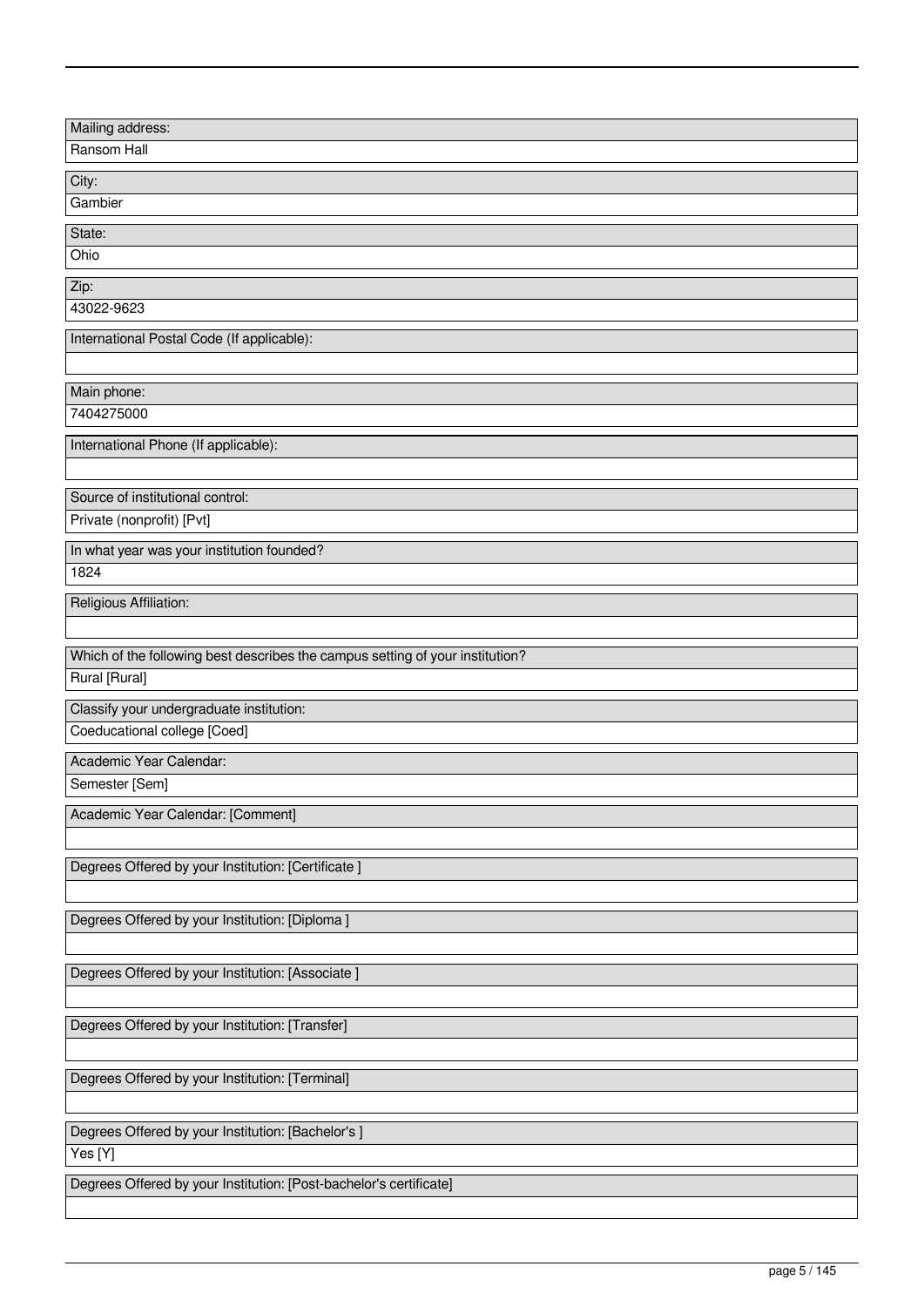Degrees Offered by your Institution: [Master's]

Degrees Offered by your Institution: [Post-master's certificate]

Degrees Offered by your Institution: [Doctoral degree - research/scholarship ]

Degrees Offered by your Institution: [Doctoral degree - professional practice ]

Degrees Offered by your Institution: [Doctoral degree - other ]

President's Contact Info: [Name:]

Dr. Sean M. Decatur

President's Contact Info: [Phone:]

7404275111

President's Contact Info: [Email: ]

president@kenyon.edu

Public Relations Contacts:

These contacts will receive the embargoed ranking information prior to the official rankings release. Please do not list the survey contacts here. The survey contacts will also receive the embargoed information prior to the official release. [Contact 1 - Name:] Mark Ellis

Public Relations Contacts:

These contacts will receive the embargoed ranking information prior to the official rankings release. Please do not list the survey contacts here. The survey contacts will also receive the embargoed information prior to the official release. [Contact 1 - Email:] ellism@kenyon.edu

Public Relations Contacts:

These contacts will receive the embargoed ranking information prior to the official rankings release. Please do not list the survey contacts here. The survey contacts will also receive the embargoed information prior to the official release. [Contact 1 - Phone:] 7494275591

Public Relations Contacts:

These contacts will receive the embargoed ranking information prior to the official rankings release. Please do not list the survey contacts here. The survey contacts will also receive the embargoed information prior to the official release. [Contact 2 - Name:]

Public Relations Contacts:

These contacts will receive the embargoed ranking information prior to the official rankings release. Please do not list the survey contacts here. The survey contacts will also receive the embargoed information prior to the official release. [Contact 2 - Email:]

Public Relations Contacts:

These contacts will receive the embargoed ranking information prior to the official rankings release. Please do not list the survey contacts here. The survey contacts will also receive the embargoed information prior to the official release. [Contact 2 - Phone:]

Respondent information. Who is completing this survey? [Name:]

Respondent information. Who is completing this survey? [Title:]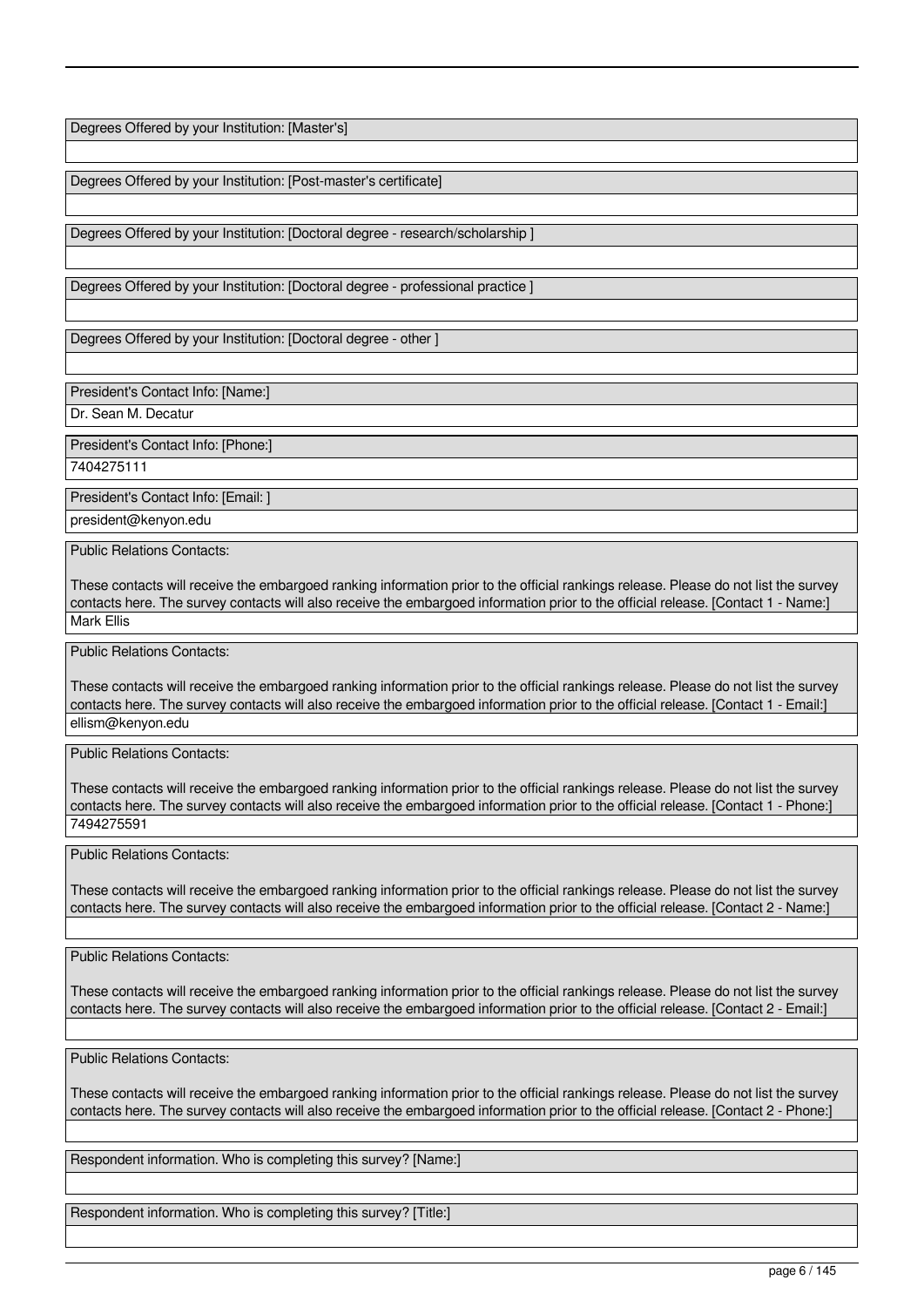| Respondent information. Who is completing this survey? [Email:]                  |
|----------------------------------------------------------------------------------|
|                                                                                  |
|                                                                                  |
| Respondent information. Who is completing this survey? [ Phone:]                 |
|                                                                                  |
| Admissions office mailing address:                                               |
| Ransom Hall                                                                      |
|                                                                                  |
| City:                                                                            |
| Gambier                                                                          |
| State:                                                                           |
| Ohio [OH]                                                                        |
| Zip:                                                                             |
| 43022                                                                            |
|                                                                                  |
| Admissions phone number:                                                         |
|                                                                                  |
| 7404275776                                                                       |
| Admissions Email address:                                                        |
| admissions@kenyon.edu                                                            |
| WWW home page address:                                                           |
| http://www.kenyon.edu                                                            |
| Is there a separate URL application site on the Internet? If so, please specify: |
|                                                                                  |
| http://www.kenyon.edu/admissions-aid/how-to-apply/                               |
| Do you accept the Common Application?                                            |
| Yes [Y]                                                                          |
| What year did you begin accepting the Common Application?                        |

## 2015 Enrollment

**Institutional Enrollment:** Provide numbers of students for each of the following categories as of the institution's official fall reporting date or as of October 15, 2015 Note: Report students formerly designated as "first professional" in the graduate cells. Last year's enrollment grid is included for your reference

| 2015 Enrollment [Degree-seeking, first-time freshmen][Full-Time: Men]   |
|-------------------------------------------------------------------------|
| $\sqrt{217}$                                                            |
| 2015 Enrollment [Degree-seeking, first-time freshmen][Full-Time: Women] |
| 275                                                                     |
| 2015 Enrollment [Degree-seeking, first-time freshmen][Part-Time: Men]   |
| l 0                                                                     |
| 2015 Enrollment [Degree-seeking, first-time freshmen][Part-Time: Women] |
| 0                                                                       |
| 2015 Enrollment [Other first-year, degree-seeking ][Full-Time: Men]     |
| 9                                                                       |
| 2015 Enrollment [Other first-year, degree-seeking ][Full-Time: Women]   |
| 4                                                                       |
| 2015 Enrollment [Other first-year, degree-seeking ][Part-Time: Men]     |
| ١o                                                                      |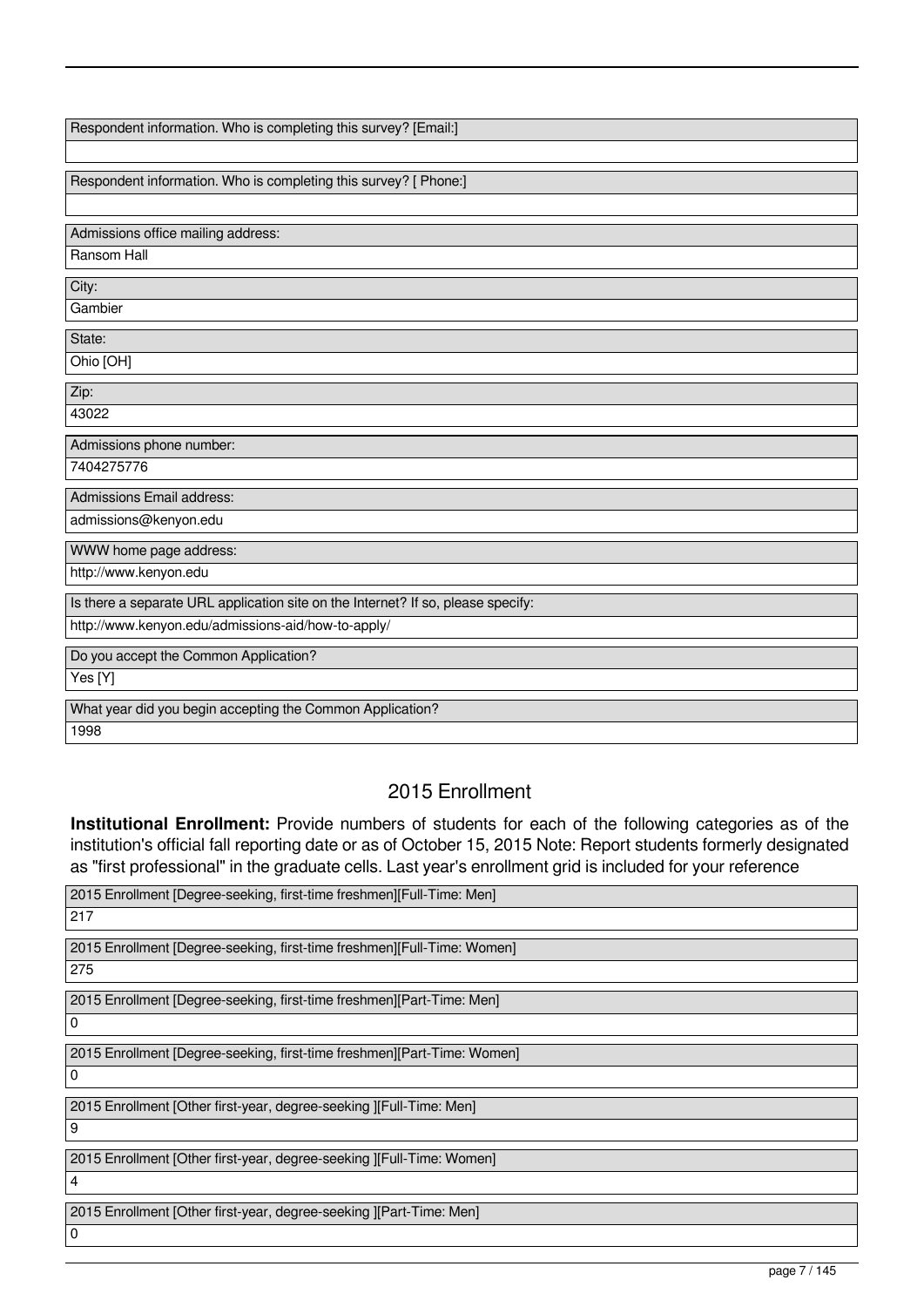2015 Enrollment [Other first-year, degree-seeking ][Part-Time: Women] 0 2015 Enrollment [All other degree- seeking ][Full-Time: Men] 543 2015 Enrollment [All other degree- seeking ][Full-Time: Women] 650 2015 Enrollment [All other degree- seeking ][Part-Time: Men] 0 2015 Enrollment [All other degree- seeking ][Part-Time: Women] 0 2015 Enrollment [Total degree-seeking][Full-Time: Men] 769 2015 Enrollment [Total degree-seeking][Full-Time: Women] 929 2015 Enrollment [Total degree-seeking][Part-Time: Men]  $\overline{0}$ 2015 Enrollment [Total degree-seeking][Part-Time: Women]  $\overline{0}$ 2015 Enrollment [All other undergraduates enrolled in credit course][Full-Time: Men]  $\overline{0}$ 2015 Enrollment [All other undergraduates enrolled in credit course][Full-Time: Women] 1 2015 Enrollment [All other undergraduates enrolled in credit course][Part-Time: Men] 6 2015 Enrollment [All other undergraduates enrolled in credit course][Part-Time: Women] 6 2015 Enrollment [Total undergraduates][Full-Time: Men] 769 2015 Enrollment [Total undergraduates][Full-Time: Women] 930 2015 Enrollment [Total undergraduates][Part-Time: Men] 6 2015 Enrollment [Total undergraduates][Part-Time: Women] 6 2015 Enrollment [Graduate degree seeking, first-time][Full-Time: Men]  $\overline{0}$ 2015 Enrollment [Graduate degree seeking, first-time][Full-Time: Women]  $\Omega$ 2015 Enrollment [Graduate degree seeking, first-time][Part-Time: Men]  $\Omega$ 2015 Enrollment [Graduate degree seeking, first-time][Part-Time: Women] 0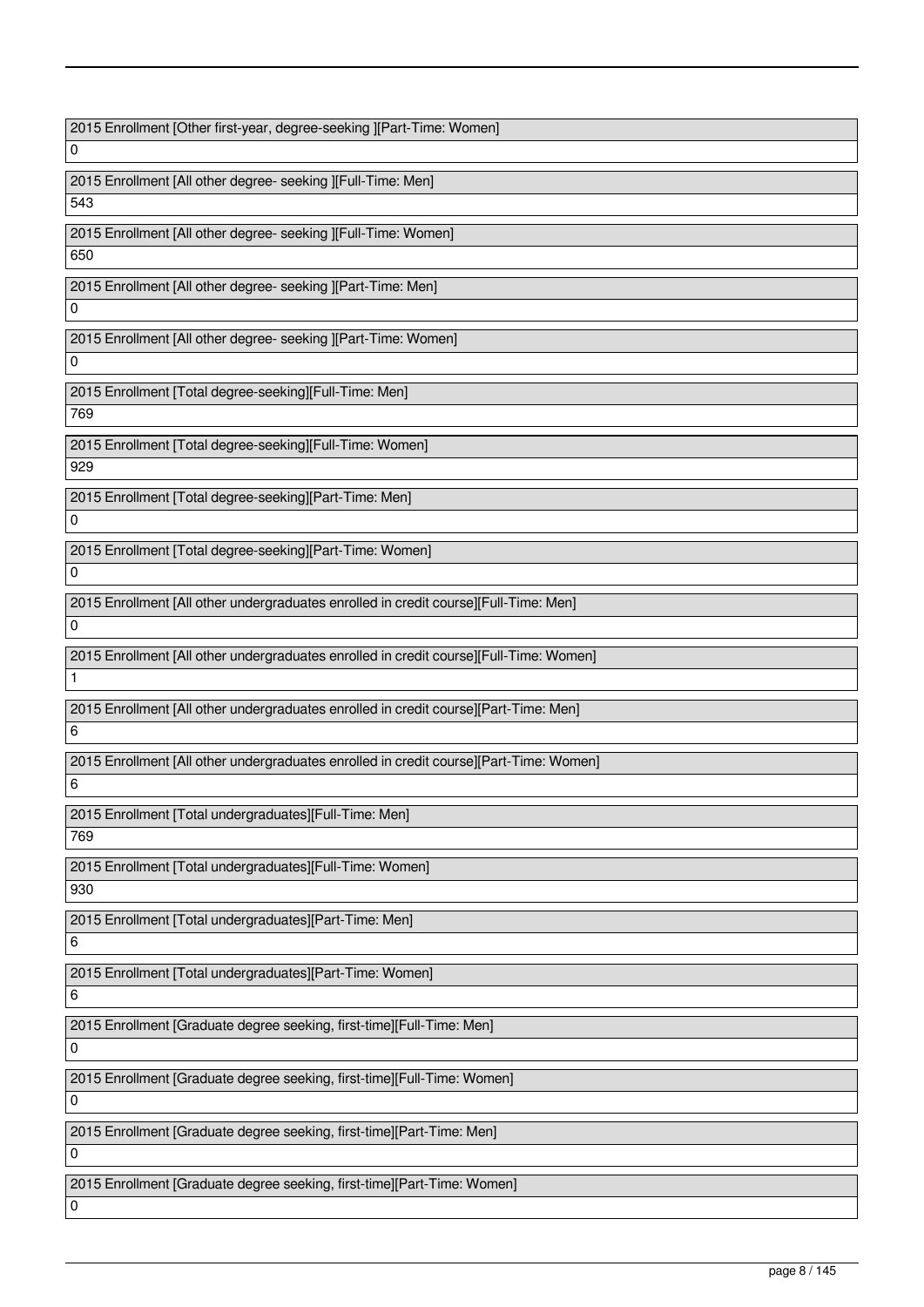2015 Enrollment [All other graduate degree seeking][Full-Time: Men]

2015 Enrollment [All other graduate degree seeking][Full-Time: Women]

2015 Enrollment [All other graduate degree seeking][Part-Time: Men]

2015 Enrollment [All other graduate degree seeking][Part-Time: Women]

2015 Enrollment [All other graduates enrolled in credit courses][Full-Time: Men]

2015 Enrollment [All other graduates enrolled in credit courses][Full-Time: Women]

 $\Omega$ 

 $\overline{0}$ 

0

 $\Omega$ 

 $\Omega$ 

0

0

2015 Enrollment [All other graduates enrolled in credit courses][Part-Time: Men]  $\Omega$ 

2015 Enrollment [All other graduates enrolled in credit courses][Part-Time: Women]  $\overline{0}$ 

2015 Enrollment [Total graduates][Full-Time: Men]

2015 Enrollment [Total graduates][Full-Time: Women]  $\Omega$ 

2015 Enrollment [Total graduates][Part-Time: Men] 0

2015 Enrollment [Total graduates][Part-Time: Women] 0

Total 2015 enrollment, all undergraduates:

1711

0

Total 2015 enrollment, all graduates:

GRAND TOTAL - 2015 Enrollment: 1711

## 2014 Enrollment

Undergraduate - 2014 Enrollment [Degree-seeking, first-time freshmen ][Full-Time: Men]

196

Undergraduate - 2014 Enrollment [Degree-seeking, first-time freshmen ][Full-Time: Women]

250

0

Undergraduate - 2014 Enrollment [Degree-seeking, first-time freshmen ][Part-Tme: Men]

Undergraduate - 2014 Enrollment [Degree-seeking, first-time freshmen ][Part-Time: Women]

2

Undergraduate - 2014 Enrollment [Other first-year, degree-seeking ][Full-Time: Men]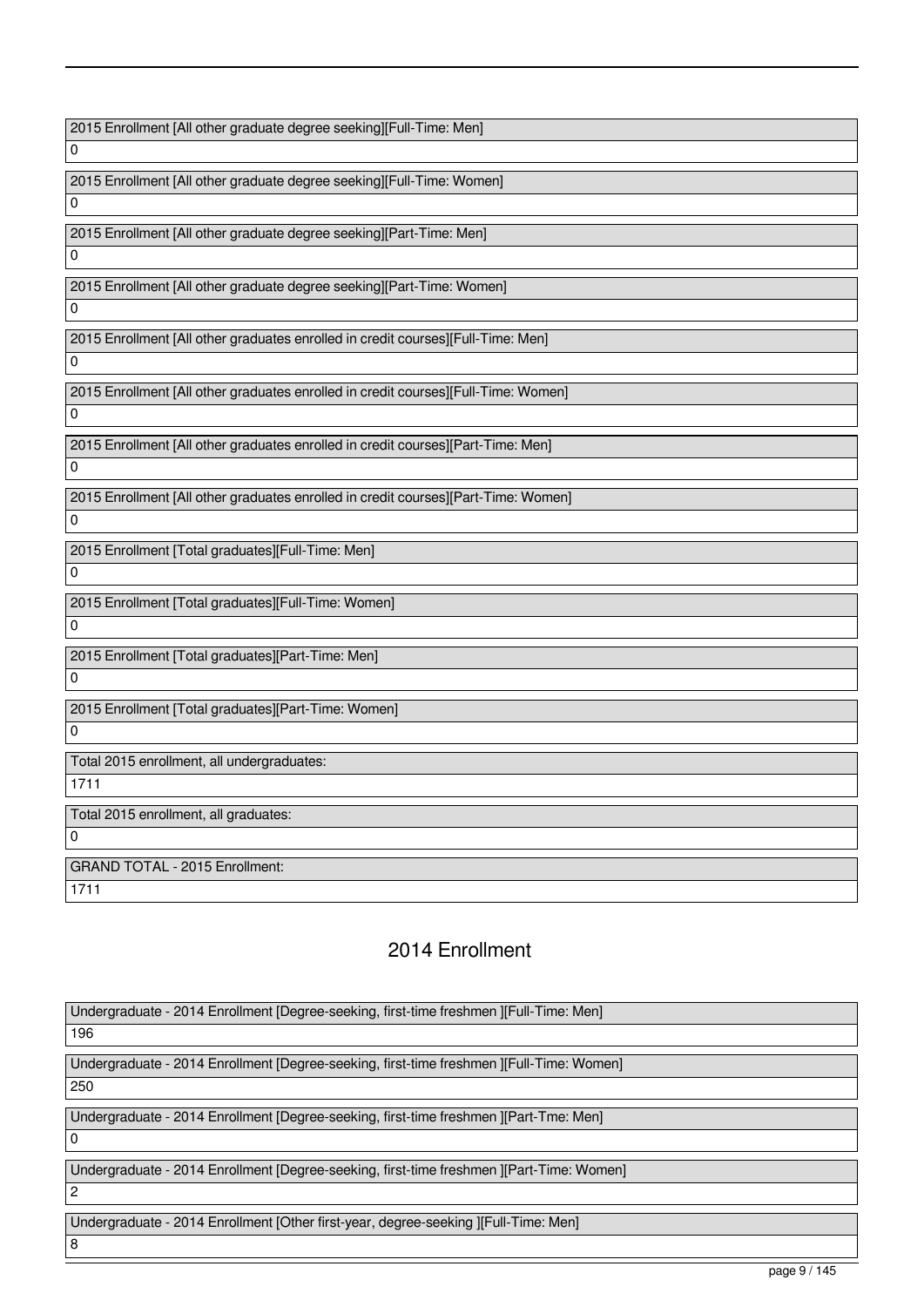Undergraduate - 2014 Enrollment [Other first-year, degree-seeking ][Full-Time: Women]

3

Undergraduate - 2014 Enrollment [Other first-year, degree-seeking ][Part-Tme: Men]  $\Omega$ 

Undergraduate - 2014 Enrollment [Other first-year, degree-seeking ][Part-Time: Women]

Undergraduate - 2014 Enrollment [All other degree- seeking][Full-Time: Men]

546

 $\Omega$ 

Undergraduate - 2014 Enrollment [All other degree- seeking][Full-Time: Women]

645

Undergraduate - 2014 Enrollment [All other degree- seeking][Part-Tme: Men]  $\Omega$ 

Undergraduate - 2014 Enrollment [All other degree- seeking][Part-Time: Women]

1

Undergraduate - 2014 Enrollment [Total degree-seeking][Full-Time: Men] 750

Undergraduate - 2014 Enrollment [Total degree-seeking][Full-Time: Women] 898

Undergraduate - 2014 Enrollment [Total degree-seeking][Part-Tme: Men]

Undergraduate - 2014 Enrollment [Total degree-seeking][Part-Time: Women]

Undergraduate - 2014 Enrollment [All other undergraduates enrolled in credit courses][Full-Time: Men]

Undergraduate - 2014 Enrollment [All other undergraduates enrolled in credit courses][Full-Time: Women]

Undergraduate - 2014 Enrollment [All other undergraduates enrolled in credit courses][Part-Tme: Men]

3

6

 $\Omega$ 

3

1

1

Undergraduate - 2014 Enrollment [All other undergraduates enrolled in credit courses][Part-Time: Women]

Undergraduate - 2014 Enrollment [Total undergraduates][Full-Time: Men]

751

Undergraduate - 2014 Enrollment [Total undergraduates][Full-Time: Women]

899

Undergraduate - 2014 Enrollment [Total undergraduates][Part-Tme: Men]

Undergraduate - 2014 Enrollment [Total undergraduates][Part-Time: Women]

9

 $\Omega$ 

0

3

Undergraduate - 2014 Enrollment [Graduate degree-seeking, first-time][Full-Time: Men]

Undergraduate - 2014 Enrollment [Graduate degree-seeking, first-time][Full-Time: Women]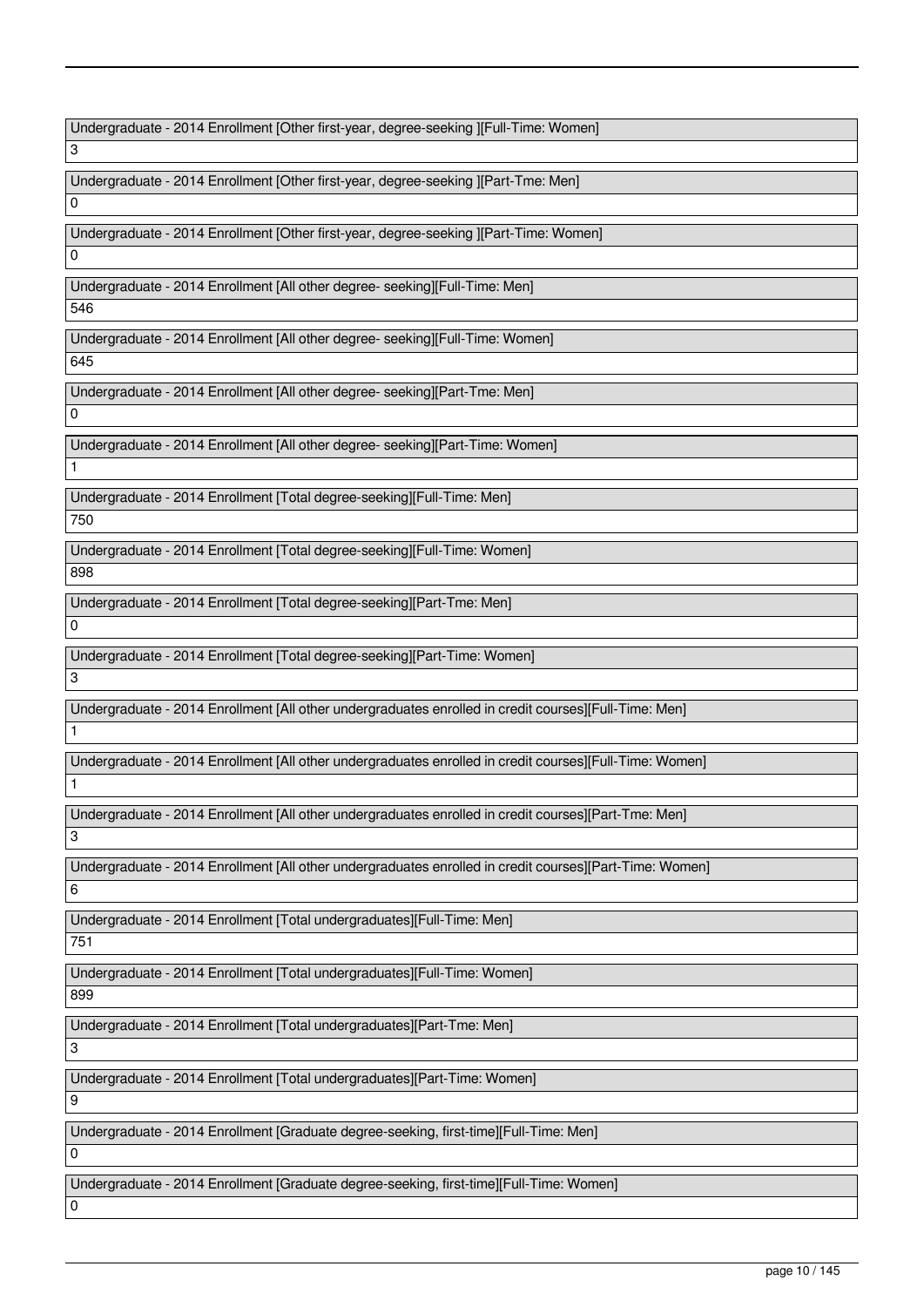Undergraduate - 2014 Enrollment [Graduate degree-seeking, first-time][Part-Tme: Men]

Undergraduate - 2014 Enrollment [Graduate degree-seeking, first-time][Part-Time: Women]

Undergraduate - 2014 Enrollment [All other graduate degree-seeking][Full-Time: Men]

Undergraduate - 2014 Enrollment [All other graduate degree-seeking][Full-Time: Women]

Undergraduate - 2014 Enrollment [All other graduate degree-seeking][Part-Tme: Men]

Undergraduate - 2014 Enrollment [All other graduate degree-seeking][Part-Time: Women]

 $\Omega$ 

 $\Omega$ 

 $\overline{0}$ 

 $\overline{0}$ 

 $\Omega$ 

 $\Omega$ 

 $\Omega$ 

 $\overline{0}$ 

0

 $\Omega$ 

0

0

Undergraduate - 2014 Enrollment [All other graduates enrolled in credit courses][Full-Time: Men]

Undergraduate - 2014 Enrollment [All other graduates enrolled in credit courses][Full-Time: Women]

Undergraduate - 2014 Enrollment [All other graduates enrolled in credit courses][Part-Tme: Men]

Undergraduate - 2014 Enrollment [All other graduates enrolled in credit courses][Part-Time: Women]

Undergraduate - 2014 Enrollment [Total graduates][Full-Time: Men]

Undergraduate - 2014 Enrollment [Total graduates][Full-Time: Women]

Undergraduate - 2014 Enrollment [Total graduates][Part-Tme: Men] 0

Undergraduate - 2014 Enrollment [Total graduates][Part-Time: Women]

0

Total 2014 enrollment, all undergraduates:

1662

Total 2014 enrollment, all graduates:

GRAND TOTAL - 2014 Enrollment:

1662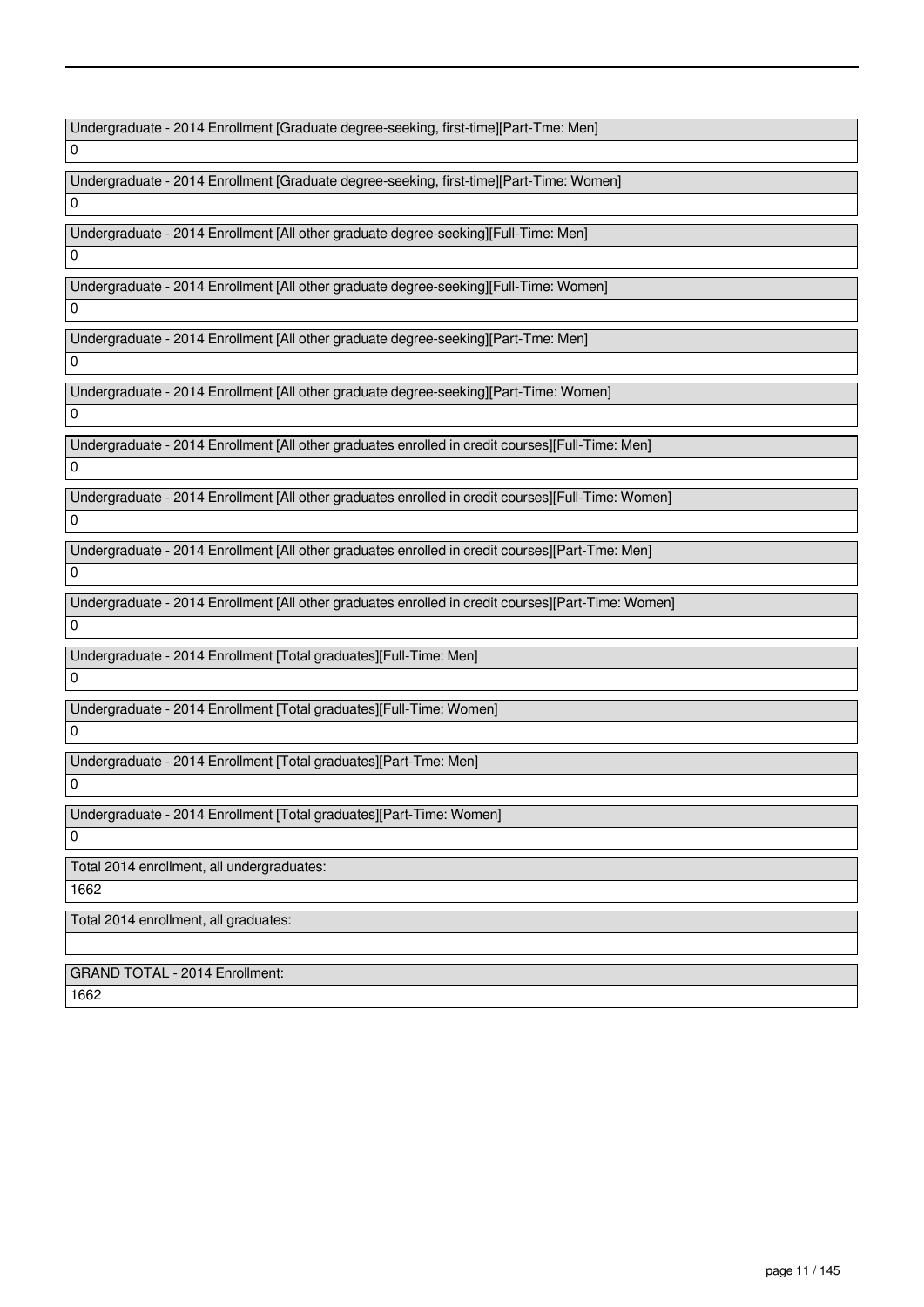### Ethnicity Enrollment and Degrees Awarded

**Enrollment by Racial & Ethnic Category** *:* Provide numbers of undergraduates for each of the following categories as of the institution's official fall reporting date or as of October 15, 2015. Include international students only in the category "Nonresident aliens." Report as your institution reports to IPEDS: persons who are Hispanic should be reported only on the Hispanic line, not under any race, and persons who are non-Hispanic multi-racial should be reported only under "Two or more races."

Notes:

- Degree seeking undergraduates (2nd column) should include the degree seeking, first-time, first year students in column one.
- If there are no students in a category, enter zero.

| Ethnicity Grid: [Non-resident aliens][Degree-seeking first-time, first year students]                                     |
|---------------------------------------------------------------------------------------------------------------------------|
| 20                                                                                                                        |
| Ethnicity Grid: [Non-resident aliens][Degree-seeking Undergraduates]                                                      |
| 77                                                                                                                        |
| Ethnicity Grid: [Hispanic][Degree-seeking first-time, first year students]                                                |
| 38                                                                                                                        |
|                                                                                                                           |
| Ethnicity Grid: [Hispanic][Degree-seeking Undergraduates]                                                                 |
| 114                                                                                                                       |
| Ethnicity Grid: [Black or African American, non-Hispanic][Degree-seeking first-time, first year students]                 |
| 22                                                                                                                        |
|                                                                                                                           |
| Ethnicity Grid: [Black or African American, non-Hispanic][Degree-seeking Undergraduates]                                  |
| 68                                                                                                                        |
| Ethnicity Grid: [White, non-Hispanic ][Degree-seeking first-time, first year students]                                    |
| 355                                                                                                                       |
|                                                                                                                           |
| Ethnicity Grid: [White, non-Hispanic ][Degree-seeking Undergraduates]                                                     |
| 1240                                                                                                                      |
| Ethnicity Grid: [American Indian or Alaskan Native, non-Hispanic][Degree-seeking first-time, first year students]         |
| 0                                                                                                                         |
| Ethnicity Grid: [American Indian or Alaskan Native, non-Hispanic][Degree-seeking Undergraduates]                          |
| 6                                                                                                                         |
|                                                                                                                           |
| Ethnicity Grid: [Asian, non-Hispanic][Degree-seeking first-time, first year students]                                     |
| 20                                                                                                                        |
| Ethnicity Grid: [Asian, non-Hispanic][Degree-seeking Undergraduates]                                                      |
| 72                                                                                                                        |
|                                                                                                                           |
| Ethnicity Grid: [Native Hawaiian or other Pacific Islander, non-Hispanic][Degree-seeking first-time, first year students] |
| 0                                                                                                                         |
| Ethnicity Grid: [Native Hawaiian or other Pacific Islander, non-Hispanic][Degree-seeking Undergraduates]                  |
| 0                                                                                                                         |
| Ethnicity Grid: [Two or more races, non-Hispanic][Degree-seeking first-time, first year students]                         |
| 24                                                                                                                        |
|                                                                                                                           |
| Ethnicity Grid: [Two or more races, non-Hispanic][Degree-seeking Undergraduates]                                          |
| 74                                                                                                                        |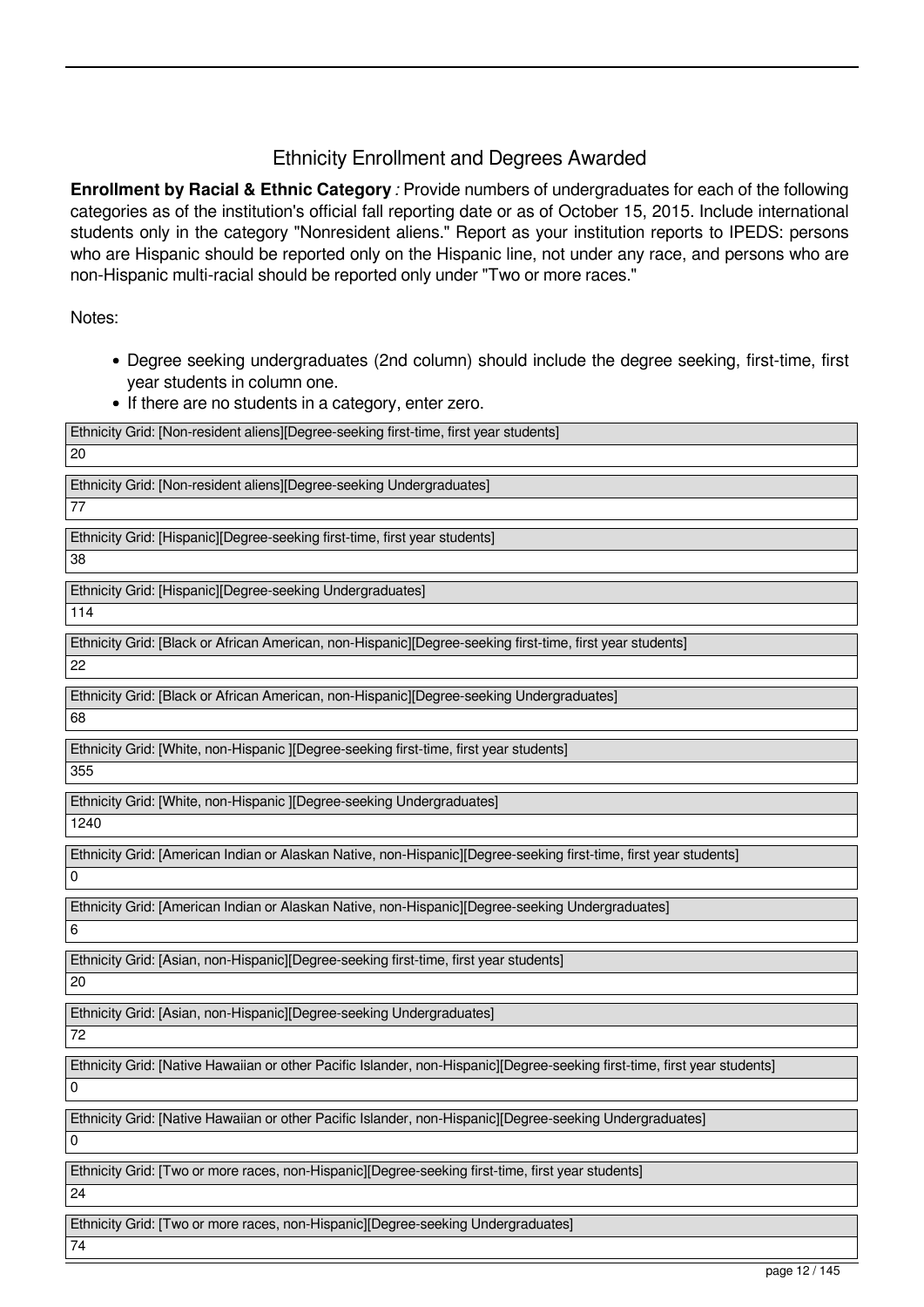| Ethnicity Grid: [Race/ethnicity unknown ][Degree-seeking first-time, first year students]                                    |
|------------------------------------------------------------------------------------------------------------------------------|
| 13                                                                                                                           |
| Ethnicity Grid: [Race/ethnicity unknown ][Degree-seeking Undergraduates]                                                     |
| 47                                                                                                                           |
| Ethnicity Grid: [Total][Degree-seeking first-time, first year students]                                                      |
| 492                                                                                                                          |
| Ethnicity Grid: [Total][Degree-seeking Undergraduates]                                                                       |
| 1698                                                                                                                         |
| Number of degrees awarded by your institution from July 1, 2014 to June 30, 2015: [Certificate/diploma]                      |
| 0.0000000000                                                                                                                 |
| Number of degrees awarded by your institution from July 1, 2014 to June 30, 2015: [Associate degrees]                        |
| 0.0000000000                                                                                                                 |
| Number of degrees awarded by your institution from July 1, 2014 to June 30, 2015: [Bachelor's degrees]                       |
| 431.0000000000                                                                                                               |
| Number of degrees awarded by your institution from July 1, 2014 to June 30, 2015. [Post-bachelor's certificates]             |
| 0.0000000000                                                                                                                 |
| Number of degrees awarded by your institution from July 1, 2014 to June 30, 2015: [Master's degrees]                         |
| 0.0000000000                                                                                                                 |
| Number of degrees awarded by your institution from July 1, 2014 to June 30, 2015. [Post-master's certificates]               |
| 0.0000000000                                                                                                                 |
| Number of degrees awarded by your institution from July 1, 2014 to June 30, 2015: [Doctoral degrees - research/scholarship]  |
| 0.0000000000                                                                                                                 |
| Number of degrees awarded by your institution from July 1, 2014 to June 30, 2015: [Doctoral degrees - professional practice] |
| 0.0000000000                                                                                                                 |
|                                                                                                                              |

Number of degrees awarded by your institution from July 1, 2014 to June 30, 2015*:* [Doctoral degrees - other] 0.0000000000

## Grad and Retention Rates

**Six-Year Graduation Rate for the 2009 Entering Class** . The following questions ask for information needed to calculate the six-year graduation rate for the cohort of full-time, first-time, bachelor's (or equivalent) degree-seeking undergraduate students who entered your institution in the Fall of 2009. This number INCLUDES students who entered your institution during the Summer term preceding Fall of 2009.

Fall 2009 Cohort: [A - (CDS B4): Initial 2009 cohort of first-time, full-time, bachelor's (or equivalent) degree-seeking undergraduate students ] 469.0000000000

Fall 2009 Cohort: [B - (CDS B5): Of the initial 2009 cohort, how many did not persist and did not graduate for the following reasons: deceased, permanently disabled, armed forces, foreign aid service of the federal government, or official church missions; Total allowable exclusions]

1.0000000000

Fall 2009 Cohort: [C - (CDS B6): Final 2009 cohort, after subtracting the number of students under allowable exclusions] 468.0000000000

Fall 2009 Cohort: [D - (CDS B7): Of the initial 2009 initial cohort, how many completed the program in four years or less (by Aug. 31, 2013)]

392.0000000000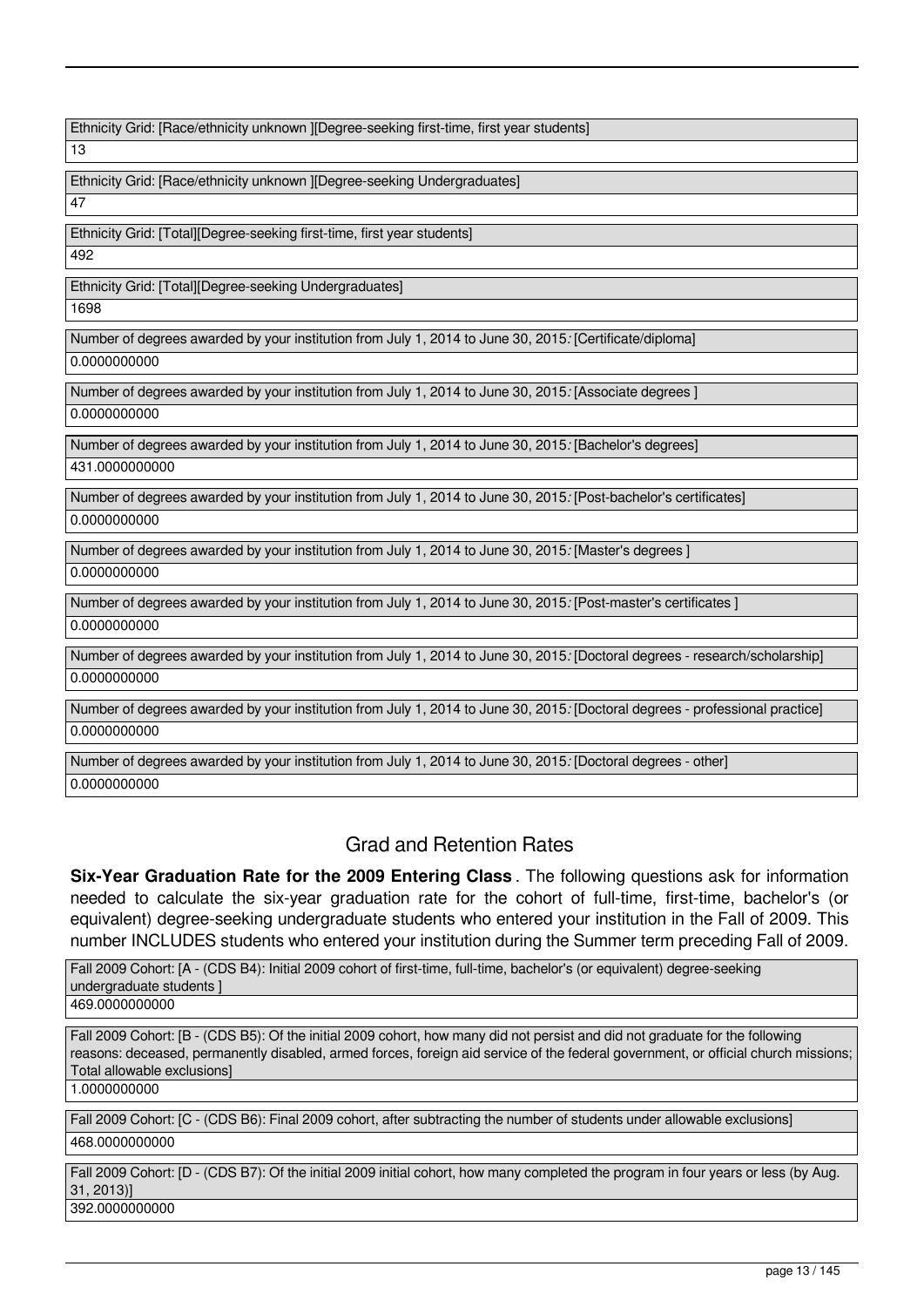| Fall 2009 Cohort: [E - (CDS B8): Of the initial 2009 cohort, how many completed the program in more than four years but in five<br>years or less (after Aug. 31, 2013 and by Aug. 31, 2014)]                                                                                                                       |
|--------------------------------------------------------------------------------------------------------------------------------------------------------------------------------------------------------------------------------------------------------------------------------------------------------------------|
| 15.0000000000                                                                                                                                                                                                                                                                                                      |
| Fall 2009 Cohort: [F - (CDS B9): Of the initial 2009 cohort, how many completed the program in more than five years but in six<br>years or less (after Aug. 31, 2014 and by Aug. 31, 2015)]<br>2.0000000000                                                                                                        |
| Fall 2009 Cohort: [G - (CDS B10): Total graduating within six years (sum of CDS questions B7, B8, and B9) ]                                                                                                                                                                                                        |
| 409.0000000000                                                                                                                                                                                                                                                                                                     |
| Fall 2009 Cohort: [H - (CDS B11): Six-year graduation rate for 2009 cohort (Equal to CDS B10/ CDS B6) ]                                                                                                                                                                                                            |
| 87.0000000000                                                                                                                                                                                                                                                                                                      |
| Fall 2008 Cohort: [A - (CDS B4): Initial 2008 cohort of first-time, full-time, bachelor's (or equivalent) degree-seeking<br>undergraduate students]<br>455.0000000000                                                                                                                                              |
| Fall 2008 Cohort: [B - (CDS B5): Of the initial 2008 cohort, how many did not persist and did not graduate for the following<br>reasons: deceased, permanently disabled, armed forces, foreign aid service of the federal government, or official church missions;<br>Total allowable exclusions ]<br>0.0000000000 |
|                                                                                                                                                                                                                                                                                                                    |
| Fall 2008 Cohort: [C - (CDS B6): Final 2008 cohort, after subtracting the number of students under allowable exclusions]<br>455.0000000000                                                                                                                                                                         |
| Fall 2008 Cohort: [D - (CDS B7): Of the initial 2008 initial cohort, how many completed the program in four years or less (by Aug.<br>31, 2012<br>404.0000000000                                                                                                                                                   |
|                                                                                                                                                                                                                                                                                                                    |
| Fall 2008 Cohort: [E - (CDS B8): Of the initial 2008 cohort, how many completed the program in more than four years but in five<br>years or less (after Aug. 31, 2012 and by Aug. 31, 2013)]<br>2.0000000000                                                                                                       |
|                                                                                                                                                                                                                                                                                                                    |
| Fall 2008 Cohort: [F - (CDS B9): Of the initial 2008 cohort, how many completed the program in more than five years but in six<br>years or less (after Aug. 31, 2013 and by Aug. 31, 2014)]<br>0.0000000000                                                                                                        |
|                                                                                                                                                                                                                                                                                                                    |
| Fall 2008 Cohort: [G - (CDS B10): Total graduating within six years (sum of CDS questions B7, B8, and B9)]<br>406.0000000000                                                                                                                                                                                       |
| Fall 2008 Cohort: [H - (CDS B11): Six-year graduation rate for 2008 cohort (Equal to CDS B10/ CDS B6)]                                                                                                                                                                                                             |
| 89.0000000000                                                                                                                                                                                                                                                                                                      |
| Of the students reported in question 39, line C, the number of nonresident alien (international) students:                                                                                                                                                                                                         |
| 22                                                                                                                                                                                                                                                                                                                 |
| Of the students reported in question 39, line G, the number of nonresident alien (international) students:                                                                                                                                                                                                         |
| 18                                                                                                                                                                                                                                                                                                                 |
| Six-year graduation rate for 2009 cohort of first-time, full-time, bachelor's (or equivalent) degree-seeking undergraduate<br>nonresident alien (international) students:<br>82                                                                                                                                    |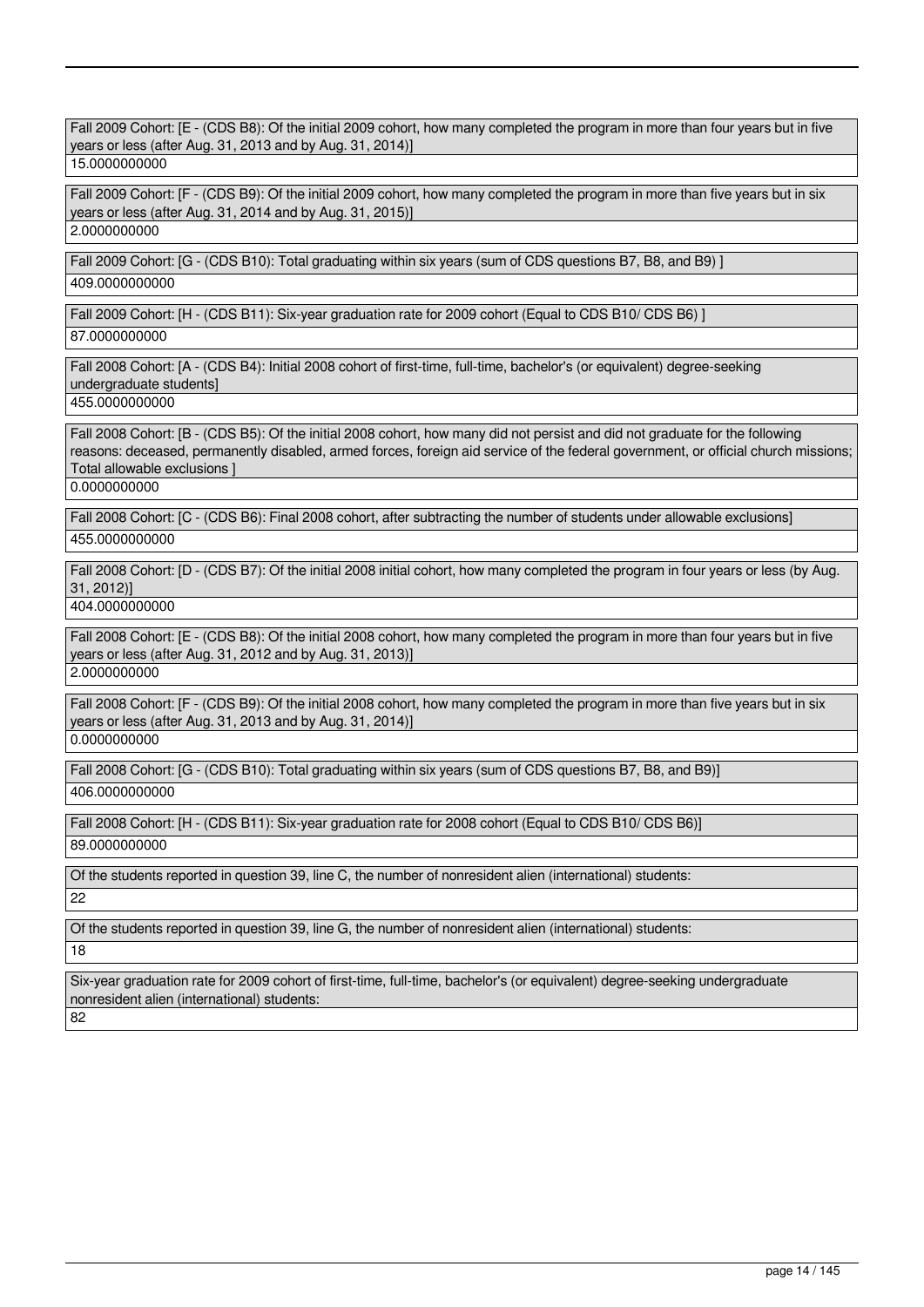In the following section, please disaggregate the fall 2009 cohort into three groups:

- Students who received a Federal Pell Grant
- Recipients of a subsidized Stafford Loan who did not receive a Pell Grant
- Students who did not receive either a Pell Grant or a subsidized Stafford Loan

Students who received both a Pell Grant and a subsidized Stafford Loan should be reported in the "Recipients of a Federal Pell Grant" column.

For the two graduation rate grids, the sum of the three columns in each line of the income-based grid (Question A-G) should equal the figure in the corresponding Fall 2009 Cohort grid above (Question A-G).

[A - Initial 2009 cohort of first-time, full-time, bachelor's (or equivalent) degree-seeking undergraduate students IIRecipients of a Federal Pell Grant]

36

#### **Income-based Graduation rates**

In the following section, please disaggregate the fall 2009 cohort into three groups:

- Students who received a Federal Pell Grant
- Recipients of a subsidized Stafford Loan who did not receive a Pell Grant
- Students who did not receive either a Pell Grant or a subsidized Stafford Loan

Students who received both a Pell Grant and a subsidized Stafford Loan should be reported in the "Recipients of a Federal Pell Grant" column.

For the two graduation rate grids, the sum of the three columns in each line of the income-based grid (Question A-G) should equal the figure in the corresponding Fall 2009 Cohort grid above (Question A-G).

[A - Initial 2009 cohort of first-time, full-time, bachelor's (or equivalent) degree-seeking undergraduate students ][Recipients of a subsidized Stafford Loan who did not receive a Pell Grant ]

121

#### **Income-based Graduation rates**

In the following section, please disaggregate the fall 2009 cohort into three groups:

- Students who received a Federal Pell Grant
- Recipients of a subsidized Stafford Loan who did not receive a Pell Grant
- Students who did not receive either a Pell Grant or a subsidized Stafford Loan

Students who received both a Pell Grant and a subsidized Stafford Loan should be reported in the "Recipients of a Federal Pell Grant" column.

For the two graduation rate grids, the sum of the three columns in each line of the income-based grid (Question A-G) should equal the figure in the corresponding Fall 2009 Cohort grid above (Question A-G).

[A - Initial 2009 cohort of first-time, full-time, bachelor's (or equivalent) degree-seeking undergraduate students ][Students who did not receive either a Pell Grant or a subsidized Stafford Loan ] 312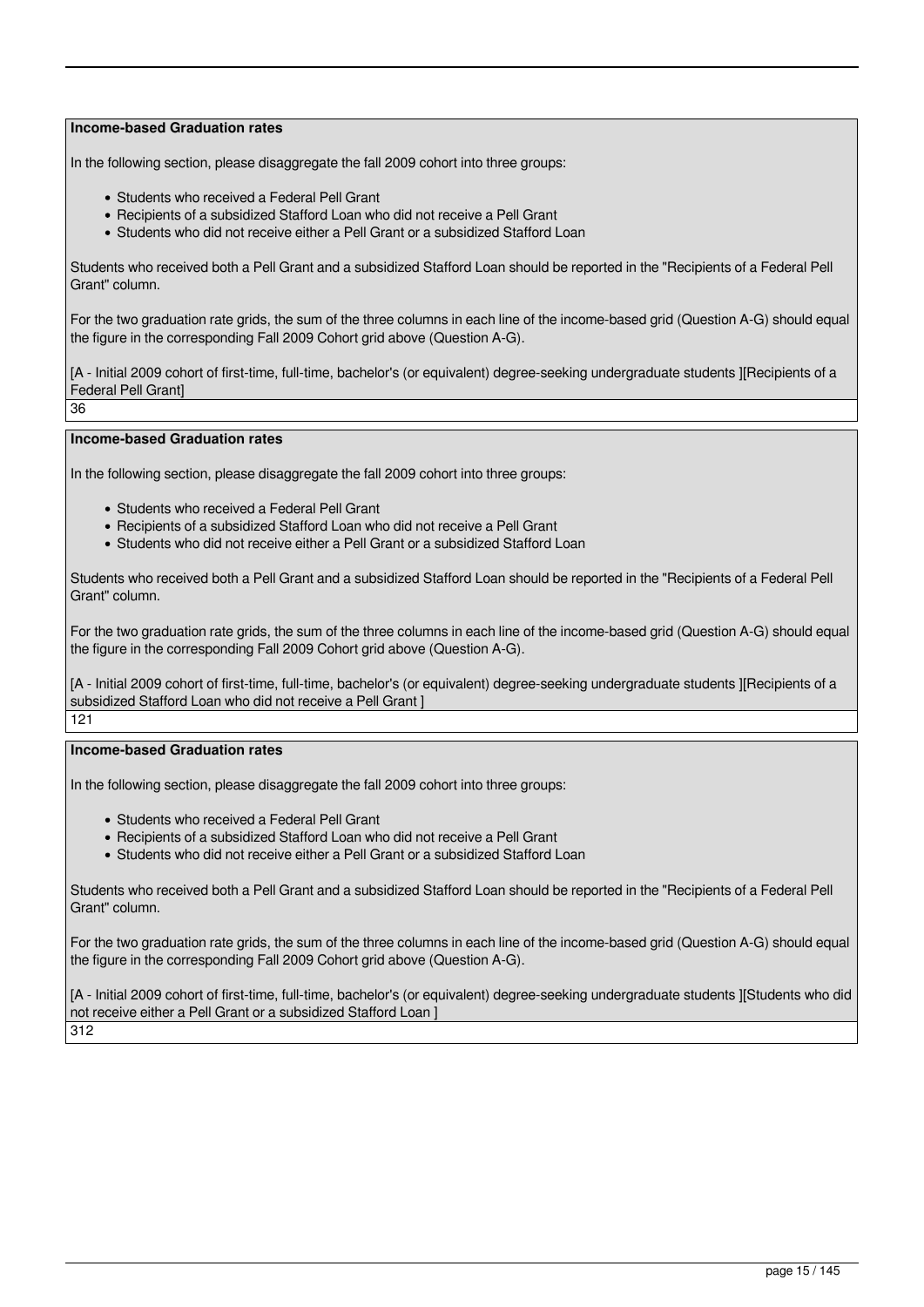In the following section, please disaggregate the fall 2009 cohort into three groups:

- Students who received a Federal Pell Grant
- Recipients of a subsidized Stafford Loan who did not receive a Pell Grant
- Students who did not receive either a Pell Grant or a subsidized Stafford Loan

Students who received both a Pell Grant and a subsidized Stafford Loan should be reported in the "Recipients of a Federal Pell Grant" column.

For the two graduation rate grids, the sum of the three columns in each line of the income-based grid (Question A-G) should equal the figure in the corresponding Fall 2009 Cohort grid above (Question A-G).

[B - Of the initial 2009 cohort, how many did not persist and did not graduate for the following reasons: deceased, permanently disabled, armed forces, foreign aid service of the federal government, or official church missions; total allowable exclusions][Recipients of a Federal Pell Grant]

 $\Omega$ 

1

#### **Income-based Graduation rates**

In the following section, please disaggregate the fall 2009 cohort into three groups:

- Students who received a Federal Pell Grant
- Recipients of a subsidized Stafford Loan who did not receive a Pell Grant
- Students who did not receive either a Pell Grant or a subsidized Stafford Loan

Students who received both a Pell Grant and a subsidized Stafford Loan should be reported in the "Recipients of a Federal Pell Grant" column.

For the two graduation rate grids, the sum of the three columns in each line of the income-based grid (Question A-G) should equal the figure in the corresponding Fall 2009 Cohort grid above (Question A-G).

[B - Of the initial 2009 cohort, how many did not persist and did not graduate for the following reasons: deceased, permanently disabled, armed forces, foreign aid service of the federal government, or official church missions; total allowable exclusions][Recipients of a subsidized Stafford Loan who did not receive a Pell Grant ]  $\overline{0}$ 

#### **Income-based Graduation rates**

In the following section, please disaggregate the fall 2009 cohort into three groups:

- Students who received a Federal Pell Grant
- Recipients of a subsidized Stafford Loan who did not receive a Pell Grant
- Students who did not receive either a Pell Grant or a subsidized Stafford Loan

Students who received both a Pell Grant and a subsidized Stafford Loan should be reported in the "Recipients of a Federal Pell Grant" column.

For the two graduation rate grids, the sum of the three columns in each line of the income-based grid (Question A-G) should equal the figure in the corresponding Fall 2009 Cohort grid above (Question A-G).

[B - Of the initial 2009 cohort, how many did not persist and did not graduate for the following reasons: deceased, permanently disabled, armed forces, foreign aid service of the federal government, or official church missions; total allowable exclusions][Students who did not receive either a Pell Grant or a subsidized Stafford Loan ]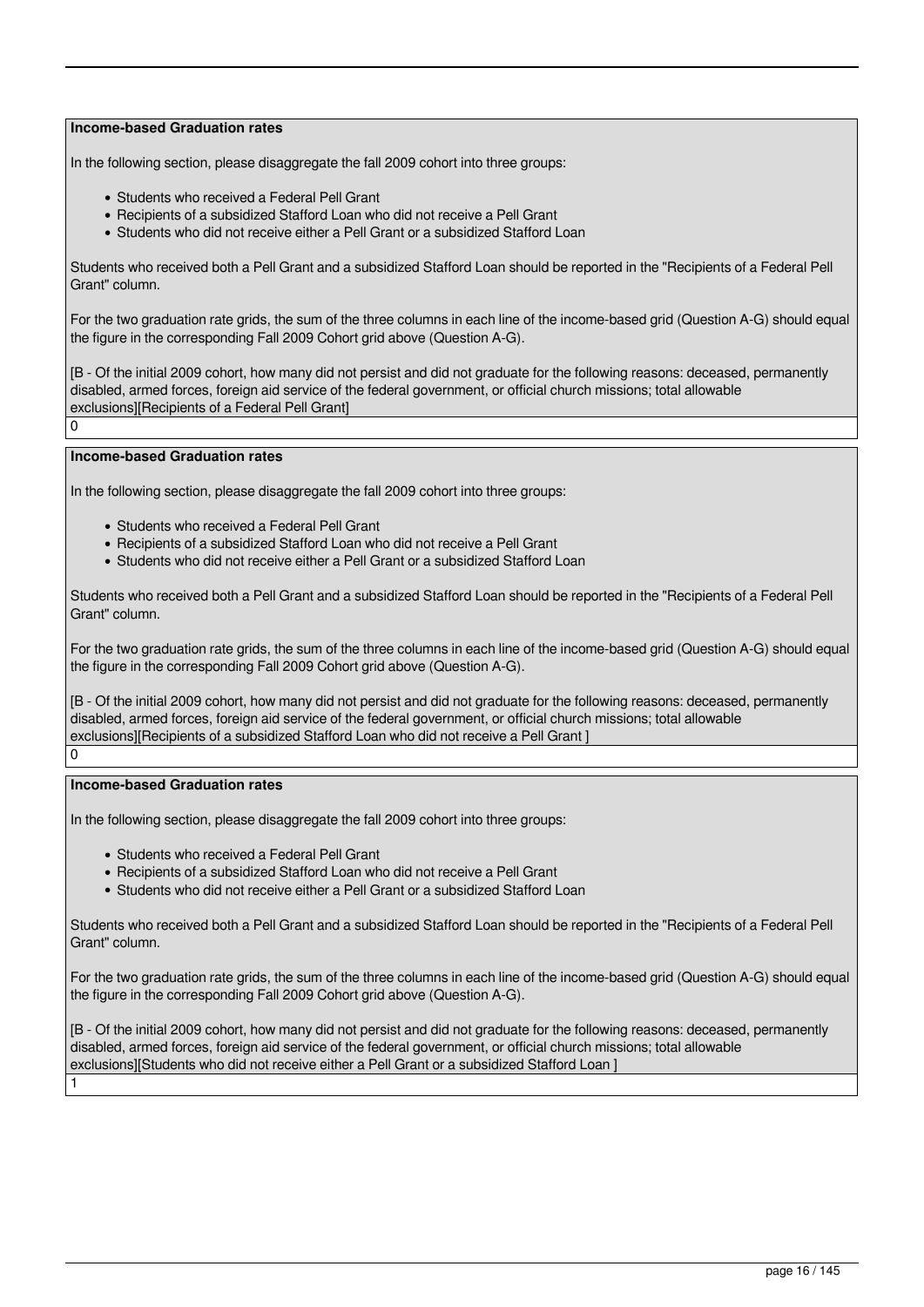In the following section, please disaggregate the fall 2009 cohort into three groups:

- Students who received a Federal Pell Grant
- Recipients of a subsidized Stafford Loan who did not receive a Pell Grant
- Students who did not receive either a Pell Grant or a subsidized Stafford Loan

Students who received both a Pell Grant and a subsidized Stafford Loan should be reported in the "Recipients of a Federal Pell Grant" column.

For the two graduation rate grids, the sum of the three columns in each line of the income-based grid (Question A-G) should equal the figure in the corresponding Fall 2009 Cohort grid above (Question A-G).

[C - Final 2009 cohort, after adjusting for allowable exclusions ][Recipients of a Federal Pell Grant]

36

**Income-based Graduation rates**

In the following section, please disaggregate the fall 2009 cohort into three groups:

- Students who received a Federal Pell Grant
- Recipients of a subsidized Stafford Loan who did not receive a Pell Grant
- Students who did not receive either a Pell Grant or a subsidized Stafford Loan

Students who received both a Pell Grant and a subsidized Stafford Loan should be reported in the "Recipients of a Federal Pell Grant" column.

For the two graduation rate grids, the sum of the three columns in each line of the income-based grid (Question A-G) should equal the figure in the corresponding Fall 2009 Cohort grid above (Question A-G).

[C - Final 2009 cohort, after adjusting for allowable exclusions ][Recipients of a subsidized Stafford Loan who did not receive a Pell Grant ] 121

#### **Income-based Graduation rates**

In the following section, please disaggregate the fall 2009 cohort into three groups:

- Students who received a Federal Pell Grant
- Recipients of a subsidized Stafford Loan who did not receive a Pell Grant
- Students who did not receive either a Pell Grant or a subsidized Stafford Loan

Students who received both a Pell Grant and a subsidized Stafford Loan should be reported in the "Recipients of a Federal Pell Grant" column.

For the two graduation rate grids, the sum of the three columns in each line of the income-based grid (Question A-G) should equal the figure in the corresponding Fall 2009 Cohort grid above (Question A-G).

[C - Final 2009 cohort, after adjusting for allowable exclusions ][Students who did not receive either a Pell Grant or a subsidized Stafford Loan ]

311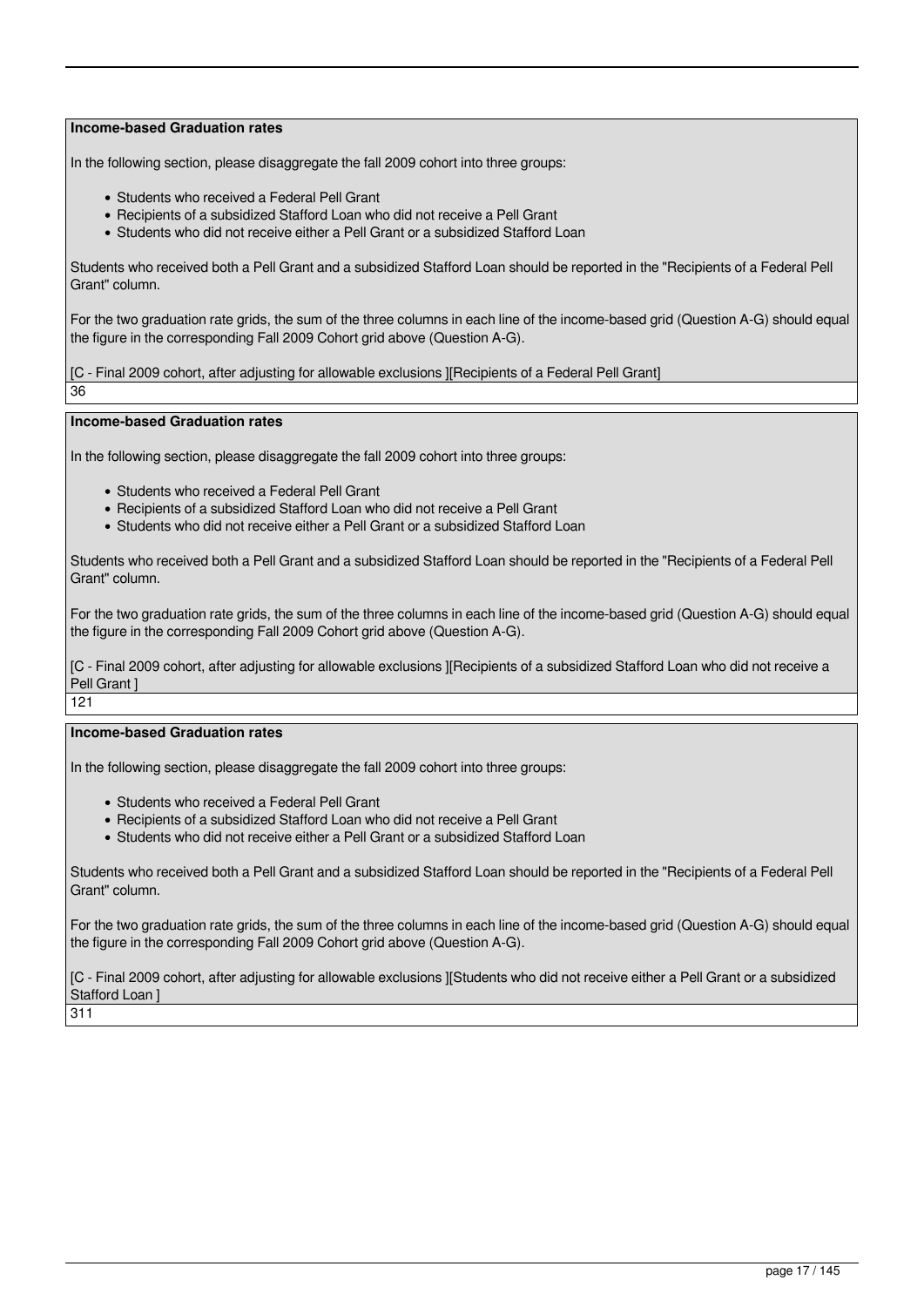In the following section, please disaggregate the fall 2009 cohort into three groups:

- Students who received a Federal Pell Grant
- Recipients of a subsidized Stafford Loan who did not receive a Pell Grant
- Students who did not receive either a Pell Grant or a subsidized Stafford Loan

Students who received both a Pell Grant and a subsidized Stafford Loan should be reported in the "Recipients of a Federal Pell Grant" column.

For the two graduation rate grids, the sum of the three columns in each line of the income-based grid (Question A-G) should equal the figure in the corresponding Fall 2009 Cohort grid above (Question A-G).

[D - Of the initial 2009 cohort, how many completed the program in four years or less (by Aug. 31, 2013)][Recipients of a Federal Pell Grant]

29

#### **Income-based Graduation rates**

In the following section, please disaggregate the fall 2009 cohort into three groups:

- Students who received a Federal Pell Grant
- Recipients of a subsidized Stafford Loan who did not receive a Pell Grant
- Students who did not receive either a Pell Grant or a subsidized Stafford Loan

Students who received both a Pell Grant and a subsidized Stafford Loan should be reported in the "Recipients of a Federal Pell Grant" column.

For the two graduation rate grids, the sum of the three columns in each line of the income-based grid (Question A-G) should equal the figure in the corresponding Fall 2009 Cohort grid above (Question A-G).

[D - Of the initial 2009 cohort, how many completed the program in four years or less (by Aug. 31, 2013)][Recipients of a subsidized Stafford Loan who did not receive a Pell Grant ]

101

#### **Income-based Graduation rates**

In the following section, please disaggregate the fall 2009 cohort into three groups:

- Students who received a Federal Pell Grant
- Recipients of a subsidized Stafford Loan who did not receive a Pell Grant
- Students who did not receive either a Pell Grant or a subsidized Stafford Loan

Students who received both a Pell Grant and a subsidized Stafford Loan should be reported in the "Recipients of a Federal Pell Grant" column.

For the two graduation rate grids, the sum of the three columns in each line of the income-based grid (Question A-G) should equal the figure in the corresponding Fall 2009 Cohort grid above (Question A-G).

[D - Of the initial 2009 cohort, how many completed the program in four years or less (by Aug. 31, 2013)][Students who did not receive either a Pell Grant or a subsidized Stafford Loan ] 262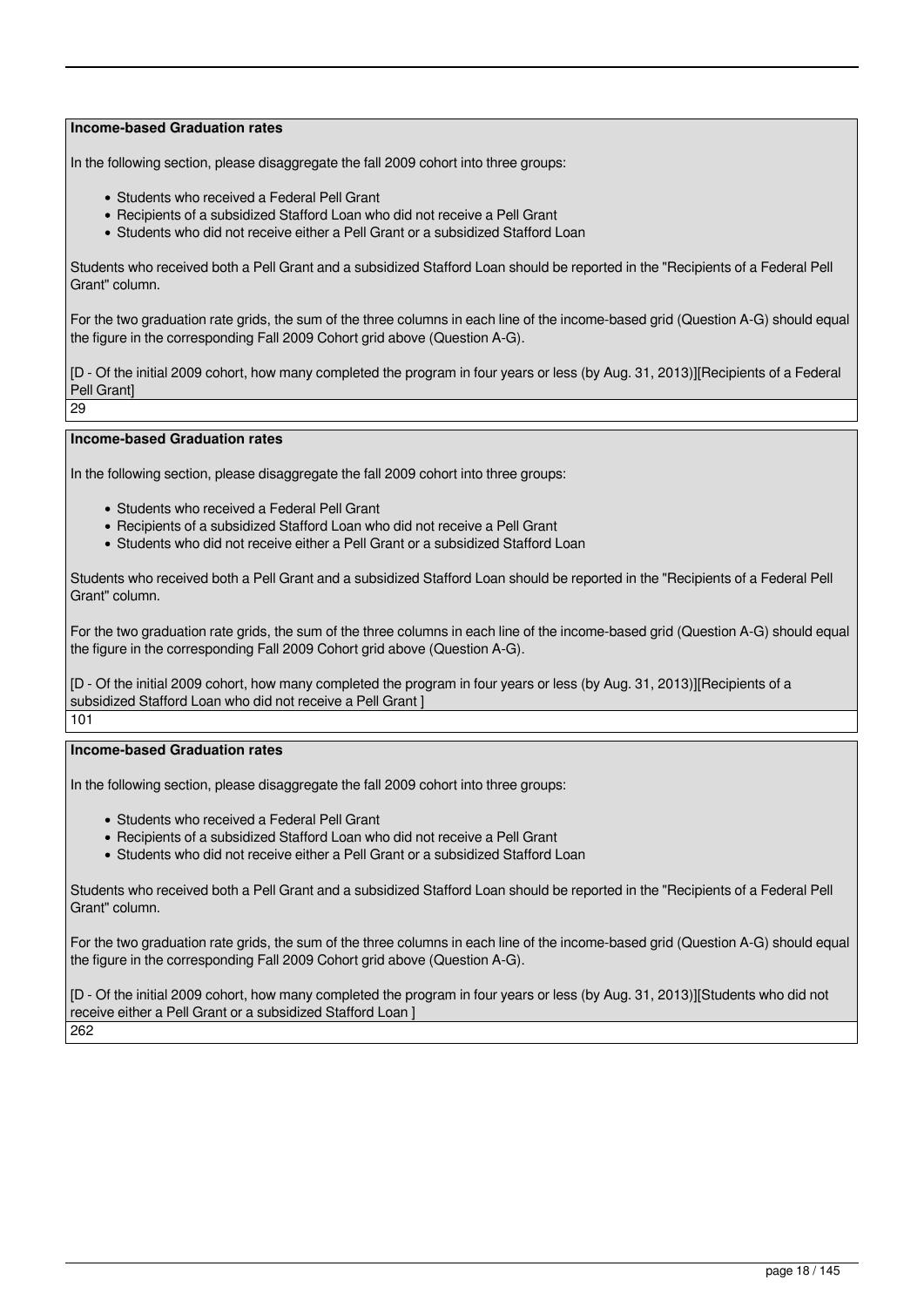In the following section, please disaggregate the fall 2009 cohort into three groups:

- Students who received a Federal Pell Grant
- Recipients of a subsidized Stafford Loan who did not receive a Pell Grant
- Students who did not receive either a Pell Grant or a subsidized Stafford Loan

Students who received both a Pell Grant and a subsidized Stafford Loan should be reported in the "Recipients of a Federal Pell Grant" column.

For the two graduation rate grids, the sum of the three columns in each line of the income-based grid (Question A-G) should equal the figure in the corresponding Fall 2009 Cohort grid above (Question A-G).

[E - Of the initial 2009 cohort, how many completed the program in more than four years but in five years or less (after Aug. 31, 2013 and by Aug. 31, 2014) ][Recipients of a Federal Pell Grant]

#### **Income-based Graduation rates**

1

In the following section, please disaggregate the fall 2009 cohort into three groups:

- Students who received a Federal Pell Grant
- Recipients of a subsidized Stafford Loan who did not receive a Pell Grant
- Students who did not receive either a Pell Grant or a subsidized Stafford Loan

Students who received both a Pell Grant and a subsidized Stafford Loan should be reported in the "Recipients of a Federal Pell Grant" column.

For the two graduation rate grids, the sum of the three columns in each line of the income-based grid (Question A-G) should equal the figure in the corresponding Fall 2009 Cohort grid above (Question A-G).

[E - Of the initial 2009 cohort, how many completed the program in more than four years but in five years or less (after Aug. 31, 2013 and by Aug. 31, 2014) ][Recipients of a subsidized Stafford Loan who did not receive a Pell Grant ] 2

#### **Income-based Graduation rates**

In the following section, please disaggregate the fall 2009 cohort into three groups:

- Students who received a Federal Pell Grant
- Recipients of a subsidized Stafford Loan who did not receive a Pell Grant
- Students who did not receive either a Pell Grant or a subsidized Stafford Loan

Students who received both a Pell Grant and a subsidized Stafford Loan should be reported in the "Recipients of a Federal Pell Grant" column.

For the two graduation rate grids, the sum of the three columns in each line of the income-based grid (Question A-G) should equal the figure in the corresponding Fall 2009 Cohort grid above (Question A-G).

[E - Of the initial 2009 cohort, how many completed the program in more than four years but in five years or less (after Aug. 31, 2013 and by Aug. 31, 2014) ][Students who did not receive either a Pell Grant or a subsidized Stafford Loan ] 12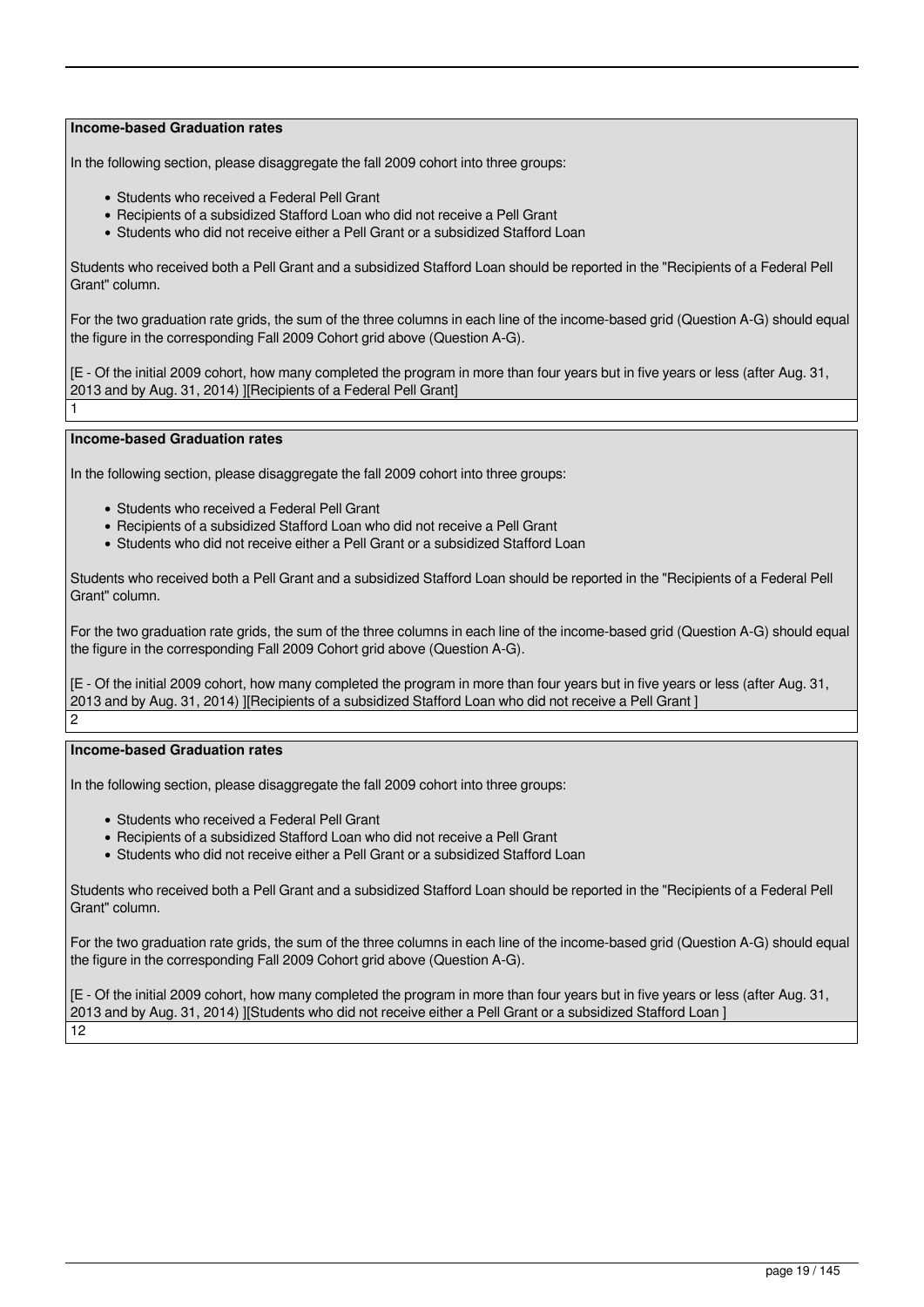In the following section, please disaggregate the fall 2009 cohort into three groups:

- Students who received a Federal Pell Grant
- Recipients of a subsidized Stafford Loan who did not receive a Pell Grant
- Students who did not receive either a Pell Grant or a subsidized Stafford Loan

Students who received both a Pell Grant and a subsidized Stafford Loan should be reported in the "Recipients of a Federal Pell Grant" column.

For the two graduation rate grids, the sum of the three columns in each line of the income-based grid (Question A-G) should equal the figure in the corresponding Fall 2009 Cohort grid above (Question A-G).

[F - Of the initial 2009 cohort, how many completed the program in more than five years but in six years or less (after Aug. 31, 2014 and by Aug. 31, 2015)][Recipients of a Federal Pell Grant]  $\mathcal{L}$ 

#### **Income-based Graduation rates**

In the following section, please disaggregate the fall 2009 cohort into three groups:

- Students who received a Federal Pell Grant
- Recipients of a subsidized Stafford Loan who did not receive a Pell Grant
- Students who did not receive either a Pell Grant or a subsidized Stafford Loan

Students who received both a Pell Grant and a subsidized Stafford Loan should be reported in the "Recipients of a Federal Pell Grant" column.

For the two graduation rate grids, the sum of the three columns in each line of the income-based grid (Question A-G) should equal the figure in the corresponding Fall 2009 Cohort grid above (Question A-G).

[F - Of the initial 2009 cohort, how many completed the program in more than five years but in six years or less (after Aug. 31, 2014 and by Aug. 31, 2015)][Recipients of a subsidized Stafford Loan who did not receive a Pell Grant ]  $\overline{0}$ 

#### **Income-based Graduation rates**

In the following section, please disaggregate the fall 2009 cohort into three groups:

- Students who received a Federal Pell Grant
- Recipients of a subsidized Stafford Loan who did not receive a Pell Grant
- Students who did not receive either a Pell Grant or a subsidized Stafford Loan

Students who received both a Pell Grant and a subsidized Stafford Loan should be reported in the "Recipients of a Federal Pell Grant" column.

For the two graduation rate grids, the sum of the three columns in each line of the income-based grid (Question A-G) should equal the figure in the corresponding Fall 2009 Cohort grid above (Question A-G).

[F - Of the initial 2009 cohort, how many completed the program in more than five years but in six years or less (after Aug. 31, 2014 and by Aug. 31, 2015)][Students who did not receive either a Pell Grant or a subsidized Stafford Loan ]  $\Omega$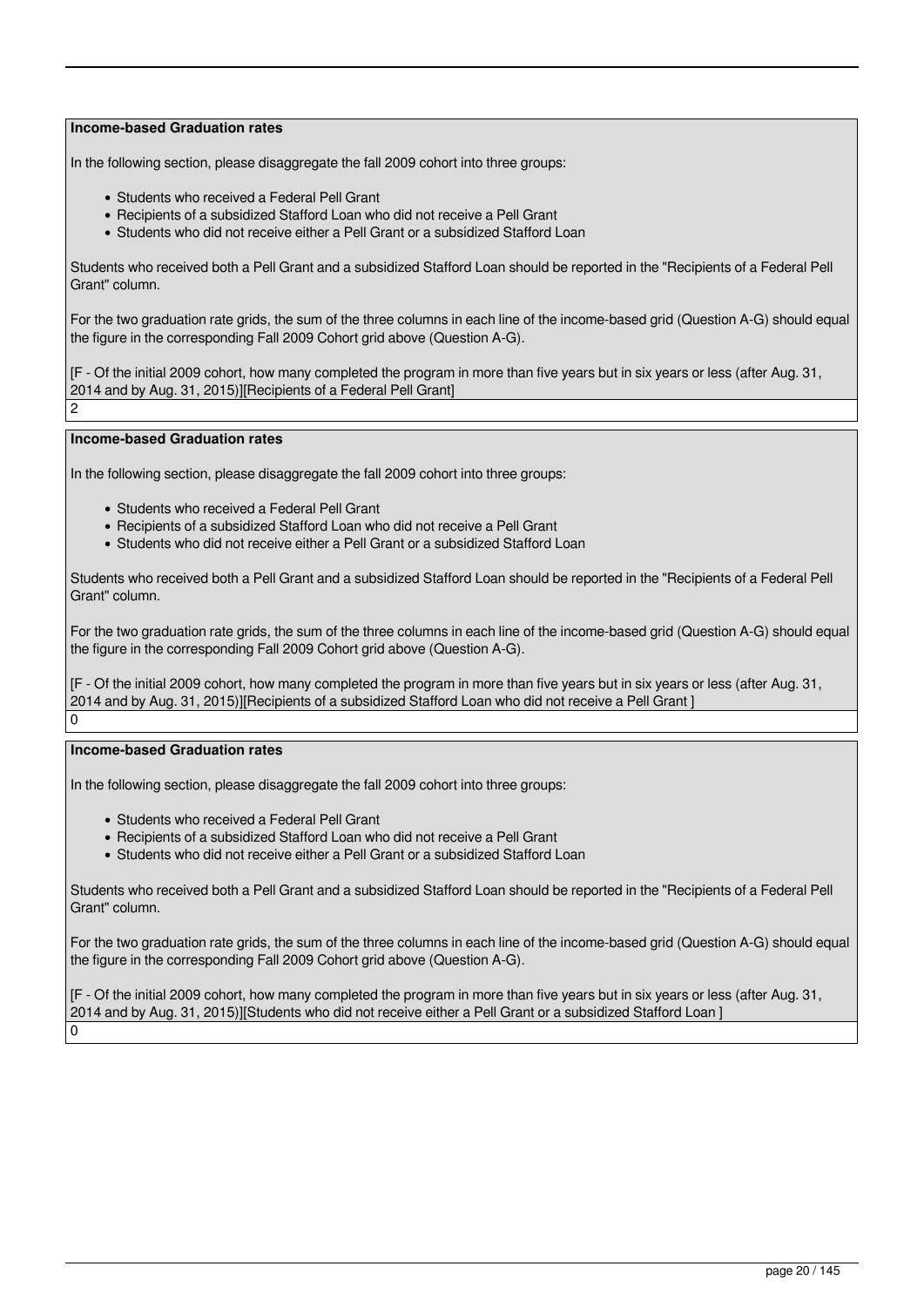In the following section, please disaggregate the fall 2009 cohort into three groups:

- Students who received a Federal Pell Grant
- Recipients of a subsidized Stafford Loan who did not receive a Pell Grant
- Students who did not receive either a Pell Grant or a subsidized Stafford Loan

Students who received both a Pell Grant and a subsidized Stafford Loan should be reported in the "Recipients of a Federal Pell Grant" column.

For the two graduation rate grids, the sum of the three columns in each line of the income-based grid (Question A-G) should equal the figure in the corresponding Fall 2009 Cohort grid above (Question A-G).

[G - Total graduating within six years (sum of lines D, E, and F) ][Recipients of a Federal Pell Grant]

32

**Income-based Graduation rates**

In the following section, please disaggregate the fall 2009 cohort into three groups:

- Students who received a Federal Pell Grant
- Recipients of a subsidized Stafford Loan who did not receive a Pell Grant
- Students who did not receive either a Pell Grant or a subsidized Stafford Loan

Students who received both a Pell Grant and a subsidized Stafford Loan should be reported in the "Recipients of a Federal Pell Grant" column.

For the two graduation rate grids, the sum of the three columns in each line of the income-based grid (Question A-G) should equal the figure in the corresponding Fall 2009 Cohort grid above (Question A-G).

[G - Total graduating within six years (sum of lines D, E, and F) ][Recipients of a subsidized Stafford Loan who did not receive a Pell Grant 103

#### **Income-based Graduation rates**

In the following section, please disaggregate the fall 2009 cohort into three groups:

- Students who received a Federal Pell Grant
- Recipients of a subsidized Stafford Loan who did not receive a Pell Grant
- Students who did not receive either a Pell Grant or a subsidized Stafford Loan

Students who received both a Pell Grant and a subsidized Stafford Loan should be reported in the "Recipients of a Federal Pell Grant" column.

For the two graduation rate grids, the sum of the three columns in each line of the income-based grid (Question A-G) should equal the figure in the corresponding Fall 2009 Cohort grid above (Question A-G).

[G - Total graduating within six years (sum of lines D, E, and F) ][Students who did not receive either a Pell Grant or a subsidized Stafford Loan ]

274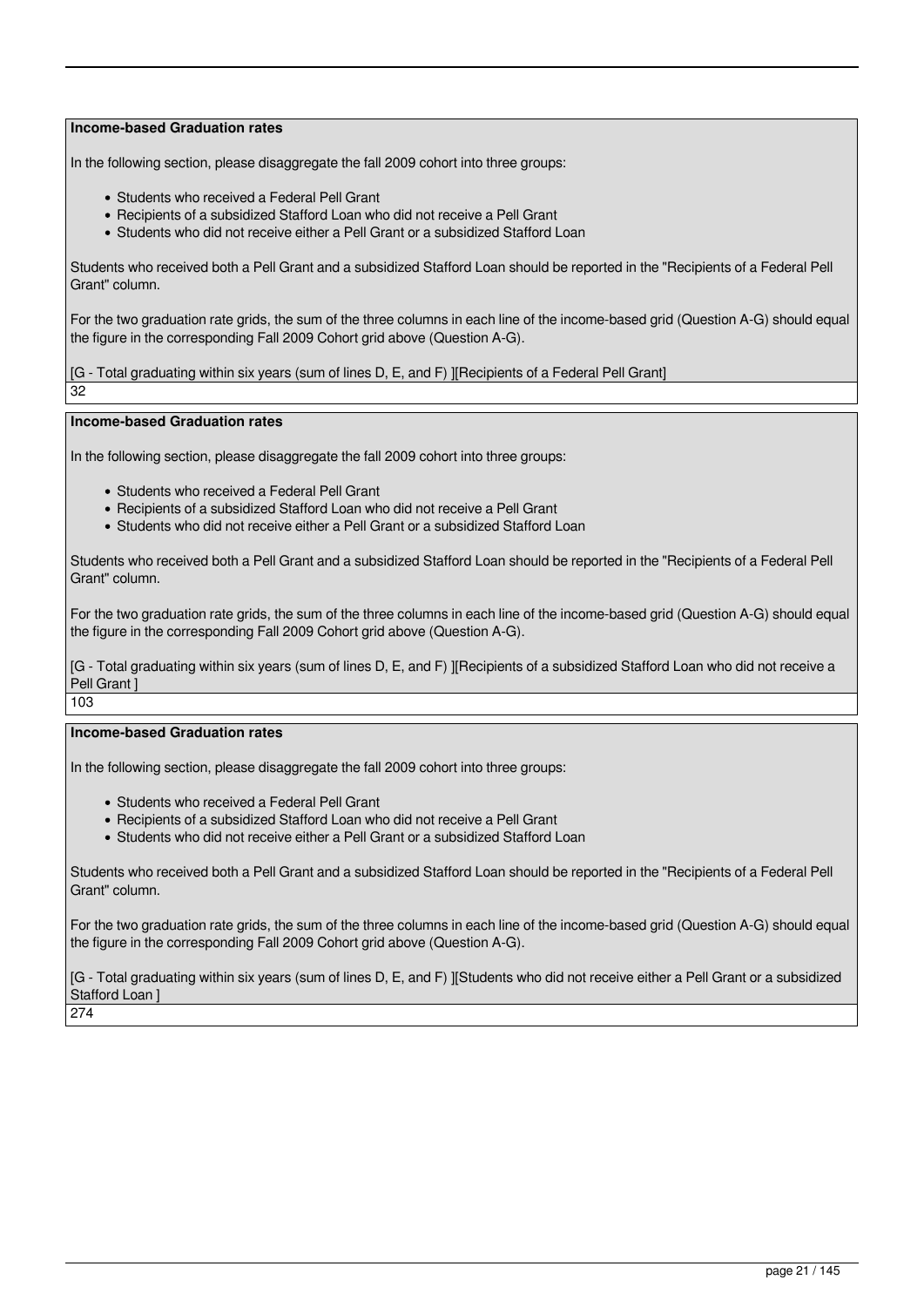In the following section, please disaggregate the fall 2009 cohort into three groups:

- Students who received a Federal Pell Grant
- Recipients of a subsidized Stafford Loan who did not receive a Pell Grant
- Students who did not receive either a Pell Grant or a subsidized Stafford Loan

Students who received both a Pell Grant and a subsidized Stafford Loan should be reported in the "Recipients of a Federal Pell Grant" column.

For the two graduation rate grids, the sum of the three columns in each line of the income-based grid (Question A-G) should equal the figure in the corresponding Fall 2009 Cohort grid above (Question A-G).

[H - Six-year graduation rate for 2009 cohort (percent)][Recipients of a Federal Pell Grant]

89

**Income-based Graduation rates**

In the following section, please disaggregate the fall 2009 cohort into three groups:

- Students who received a Federal Pell Grant
- Recipients of a subsidized Stafford Loan who did not receive a Pell Grant
- Students who did not receive either a Pell Grant or a subsidized Stafford Loan

Students who received both a Pell Grant and a subsidized Stafford Loan should be reported in the "Recipients of a Federal Pell Grant" column.

For the two graduation rate grids, the sum of the three columns in each line of the income-based grid (Question A-G) should equal the figure in the corresponding Fall 2009 Cohort grid above (Question A-G).

[H - Six-year graduation rate for 2009 cohort (percent)][Recipients of a subsidized Stafford Loan who did not receive a Pell Grant ] 85

#### **Income-based Graduation rates**

In the following section, please disaggregate the fall 2009 cohort into three groups:

- Students who received a Federal Pell Grant
- Recipients of a subsidized Stafford Loan who did not receive a Pell Grant
- Students who did not receive either a Pell Grant or a subsidized Stafford Loan

Students who received both a Pell Grant and a subsidized Stafford Loan should be reported in the "Recipients of a Federal Pell Grant" column.

For the two graduation rate grids, the sum of the three columns in each line of the income-based grid (Question A-G) should equal the figure in the corresponding Fall 2009 Cohort grid above (Question A-G).

[H - Six-year graduation rate for 2009 cohort (percent)][Students who did not receive either a Pell Grant or a subsidized Stafford Loan ]

88

Historical six-year graduation rates: Please verify the percent of first-time, full-time, degree-seeking freshmen who entered in: [Fall 2007 and completed a bachelor's degree from your school before fall 2013 (percent)] 89.0000000000

Historical six-year graduation rates: Please verify the percent of first-time, full-time, degree-seeking freshmen who entered in: [Fall 2006 and completed a bachelor's degree from your school before fall 2012 (percent)] 90.0000000000

Freshman retention rate: For the cohort of all first-time, full-time, bachelor's degree-seeking undergraduate students who entered your institution in fall 2014 (or the preceding summer term), what percentage was enrolled at your institution in fall 2015 (i.e. enrolled on the date your institution calculates its official enrollment for fall 2015)? 93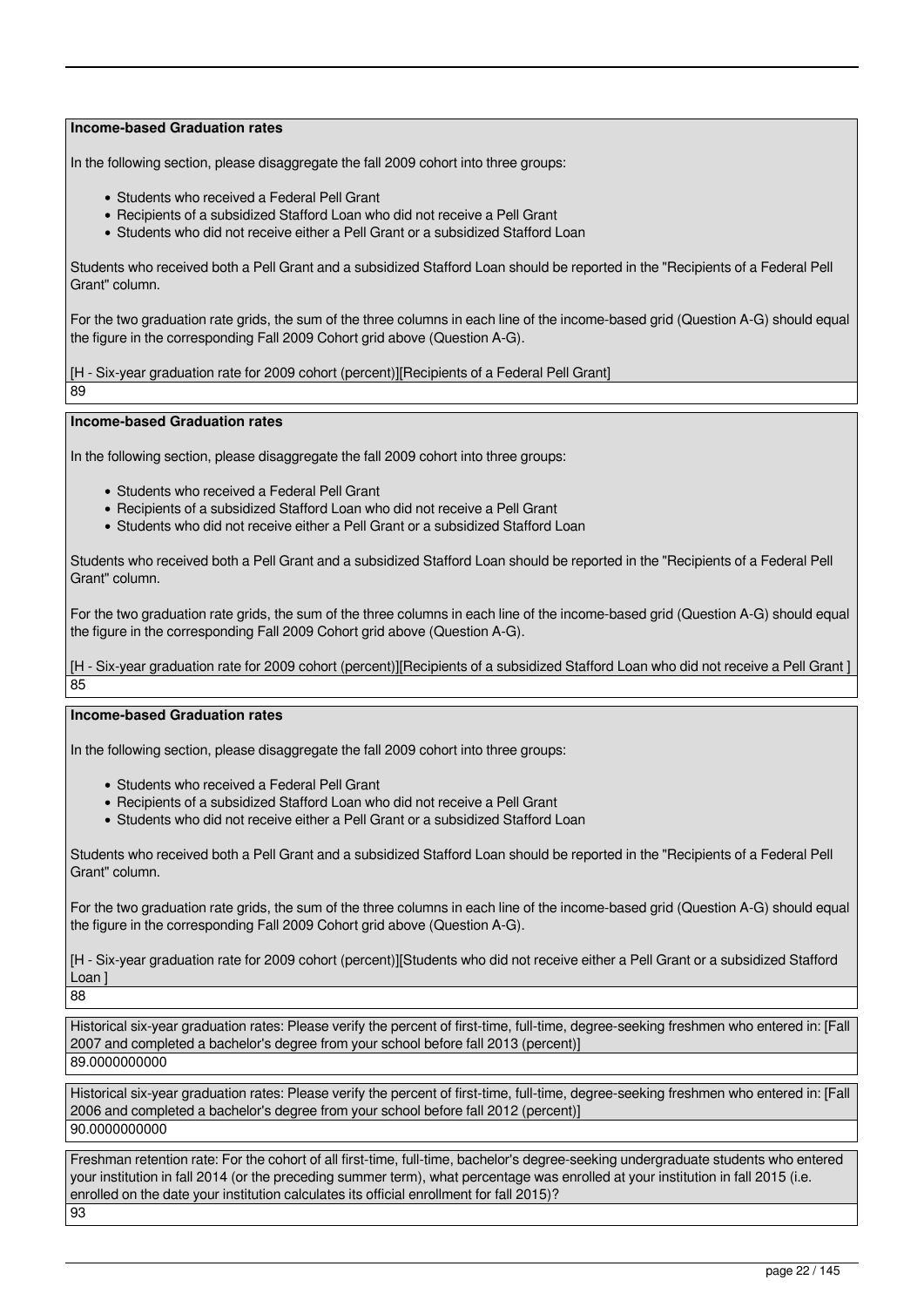Historical retention rates: Please confirm the following historical freshman retention rates (calculated as above). The percentage of first-time, full-time, degree-seeking freshman who entered in: [Fall of 2013 and returned to your institution in fall 2014 (percent)] 98.0000000000

Historical retention rates: Please confirm the following historical freshman retention rates (calculated as above). The percentage of first-time, full-time, degree-seeking freshman who entered in: [Fall of 2012 and returned to your institution in fall 2013 (percent)] 96.0000000000

Historical retention rates: Please confirm the following historical freshman retention rates (calculated as above). The percentage of first-time, full-time, degree-seeking freshman who entered in: [Fall of 2011 and returned to your institution in fall 2012 (percent)] 94.0000000000

International student retention rate: For the cohort of first-time, full-time, bachelor's degree-seeking nonresident alien (international) students who entered your institution in fall 2014 (or the preceding summer term), what percentage was enrolled at your institution in fall 2015 (i.e., enrolled on the date your institute calculates its official enrollment for fall 2015)? 100

### Admission

First-time, first-year (freshman) students. Provide the number of degree-seeking, first-time, first-year students who applied, were admitted, and enrolled (full- or part-time) in fall 2015. Include early decision, early action, and students who began studies during summer in this cohort. Applicants should include only those students who fulfilled the requirements for consideration for admission (i.e., who completed actionable applications) and who have been notified of one of the following actions: admission, nonadmission, placement on waiting list, or application withdrawn (by applicant or institution). Admitted applicants should include waitlisted students who were subsequently offered admission. Fall 2014 data is included for your reference. [Total men applied][Fall 2015] 2850

First-time, first-year (freshman) students. Provide the number of degree-seeking, first-time, first-year students who applied, were admitted, and enrolled (full- or part-time) in fall 2015. Include early decision, early action, and students who began studies during summer in this cohort. Applicants should include only those students who fulfilled the requirements for consideration for admission (i.e., who completed actionable applications) and who have been notified of one of the following actions: admission, nonadmission, placement on waiting list, or application withdrawn (by applicant or institution). Admitted applicants should include waitlisted students who were subsequently offered admission. Fall 2014 data is included for your reference. [Total men applied][Fall 2014] 2534

First-time, first-year (freshman) students. Provide the number of degree-seeking, first-time, first-year students who applied, were admitted, and enrolled (full- or part-time) in fall 2015. Include early decision, early action, and students who began studies during summer in this cohort. Applicants should include only those students who fulfilled the requirements for consideration for admission (i.e., who completed actionable applications) and who have been notified of one of the following actions: admission, nonadmission, placement on waiting list, or application withdrawn (by applicant or institution). Admitted applicants should include waitlisted students who were subsequently offered admission. Fall 2014 data is included for your reference. [Total women applied][Fall 2015]

4226

First-time, first-year (freshman) students. Provide the number of degree-seeking, first-time, first-year students who applied, were admitted, and enrolled (full- or part-time) in fall 2015. Include early decision, early action, and students who began studies during summer in this cohort. Applicants should include only those students who fulfilled the requirements for consideration for admission (i.e., who completed actionable applications) and who have been notified of one of the following actions: admission, nonadmission, placement on waiting list, or application withdrawn (by applicant or institution). Admitted applicants should include waitlisted students who were subsequently offered admission. Fall 2014 data is included for your reference. [Total women applied][Fall 2014]

4101

First-time, first-year (freshman) students. Provide the number of degree-seeking, first-time, first-year students who applied, were admitted, and enrolled (full- or part-time) in fall 2015. Include early decision, early action, and students who began studies during summer in this cohort. Applicants should include only those students who fulfilled the requirements for consideration for admission (i.e., who completed actionable applications) and who have been notified of one of the following actions: admission, nonadmission, placement on waiting list, or application withdrawn (by applicant or institution). Admitted applicants should include waitlisted students who were subsequently offered admission. Fall 2014 data is included for your reference. [**Total applications**][Fall 2015] 7076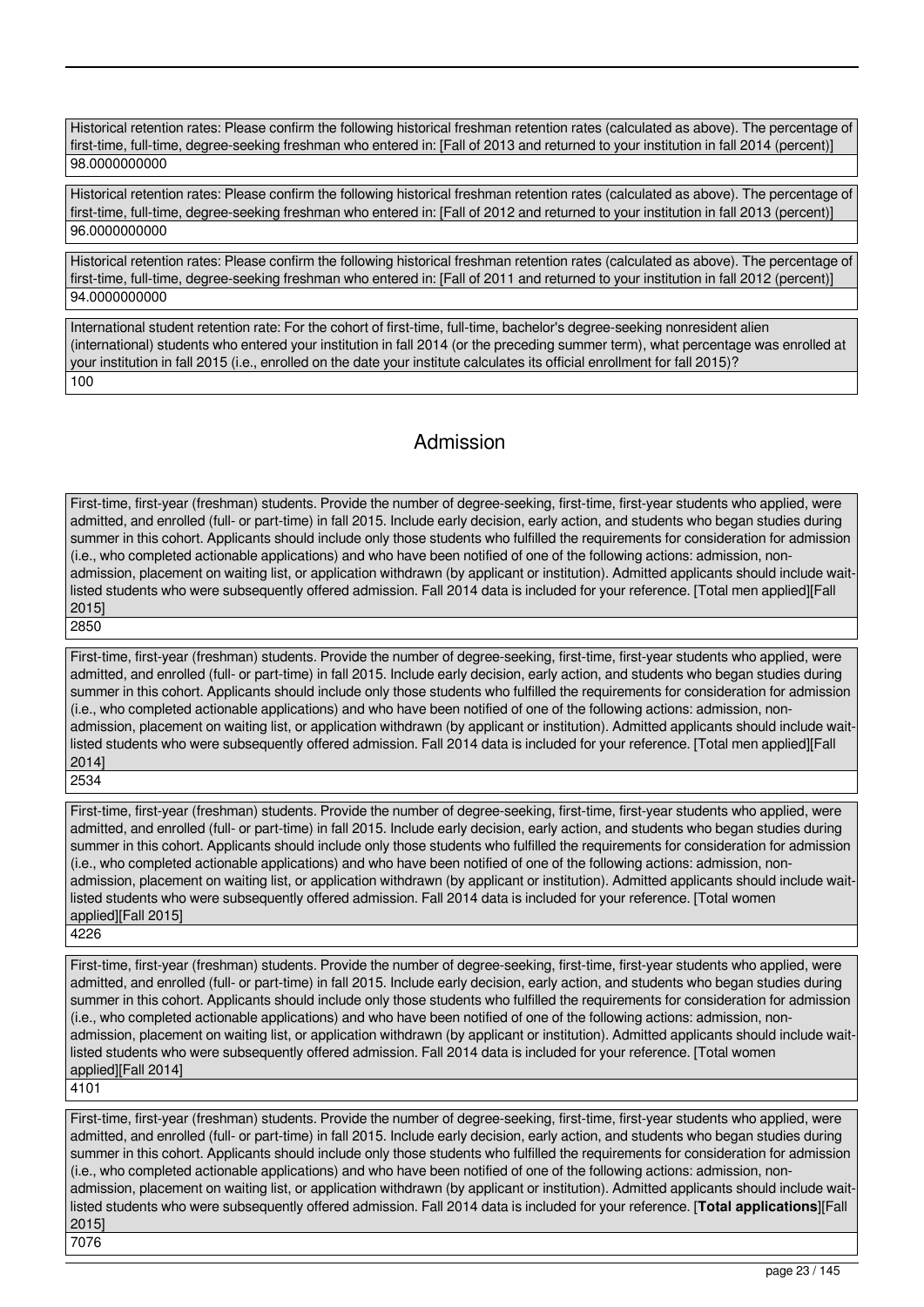First-time, first-year (freshman) students. Provide the number of degree-seeking, first-time, first-year students who applied, were admitted, and enrolled (full- or part-time) in fall 2015. Include early decision, early action, and students who began studies during summer in this cohort. Applicants should include only those students who fulfilled the requirements for consideration for admission (i.e., who completed actionable applications) and who have been notified of one of the following actions: admission, nonadmission, placement on waiting list, or application withdrawn (by applicant or institution). Admitted applicants should include waitlisted students who were subsequently offered admission. Fall 2014 data is included for your reference. [**Total applications**][Fall 2014] 6635

First-time, first-year (freshman) students. Provide the number of degree-seeking, first-time, first-year students who applied, were admitted, and enrolled (full- or part-time) in fall 2015. Include early decision, early action, and students who began studies during summer in this cohort. Applicants should include only those students who fulfilled the requirements for consideration for admission (i.e., who completed actionable applications) and who have been notified of one of the following actions: admission, nonadmission, placement on waiting list, or application withdrawn (by applicant or institution). Admitted applicants should include waitlisted students who were subsequently offered admission. Fall 2014 data is included for your reference. [Total men admitted][Fall 2015] 730

First-time, first-year (freshman) students. Provide the number of degree-seeking, first-time, first-year students who applied, were admitted, and enrolled (full- or part-time) in fall 2015. Include early decision, early action, and students who began studies during summer in this cohort. Applicants should include only those students who fulfilled the requirements for consideration for admission (i.e., who completed actionable applications) and who have been notified of one of the following actions: admission, nonadmission, placement on waiting list, or application withdrawn (by applicant or institution). Admitted applicants should include waitlisted students who were subsequently offered admission. Fall 2014 data is included for your reference. [Total men admitted][Fall 2014]

699

First-time, first-year (freshman) students. Provide the number of degree-seeking, first-time, first-year students who applied, were admitted, and enrolled (full- or part-time) in fall 2015. Include early decision, early action, and students who began studies during summer in this cohort. Applicants should include only those students who fulfilled the requirements for consideration for admission (i.e., who completed actionable applications) and who have been notified of one of the following actions: admission, nonadmission, placement on waiting list, or application withdrawn (by applicant or institution). Admitted applicants should include waitlisted students who were subsequently offered admission. Fall 2014 data is included for your reference. [Total women admitted][Fall 2015]

973

First-time, first-year (freshman) students. Provide the number of degree-seeking, first-time, first-year students who applied, were admitted, and enrolled (full- or part-time) in fall 2015. Include early decision, early action, and students who began studies during summer in this cohort. Applicants should include only those students who fulfilled the requirements for consideration for admission (i.e., who completed actionable applications) and who have been notified of one of the following actions: admission, nonadmission, placement on waiting list, or application withdrawn (by applicant or institution). Admitted applicants should include waitlisted students who were subsequently offered admission. Fall 2014 data is included for your reference. [Total women admitted][Fall 2014]

964

First-time, first-year (freshman) students. Provide the number of degree-seeking, first-time, first-year students who applied, were admitted, and enrolled (full- or part-time) in fall 2015. Include early decision, early action, and students who began studies during summer in this cohort. Applicants should include only those students who fulfilled the requirements for consideration for admission (i.e., who completed actionable applications) and who have been notified of one of the following actions: admission, nonadmission, placement on waiting list, or application withdrawn (by applicant or institution). Admitted applicants should include waitlisted students who were subsequently offered admission. Fall 2014 data is included for your reference. [**Total admitted**][Fall 2015]

1703

First-time, first-year (freshman) students. Provide the number of degree-seeking, first-time, first-year students who applied, were admitted, and enrolled (full- or part-time) in fall 2015. Include early decision, early action, and students who began studies during summer in this cohort. Applicants should include only those students who fulfilled the requirements for consideration for admission (i.e., who completed actionable applications) and who have been notified of one of the following actions: admission, nonadmission, placement on waiting list, or application withdrawn (by applicant or institution). Admitted applicants should include waitlisted students who were subsequently offered admission. Fall 2014 data is included for your reference. [**Total admitted**][Fall 2014] 1663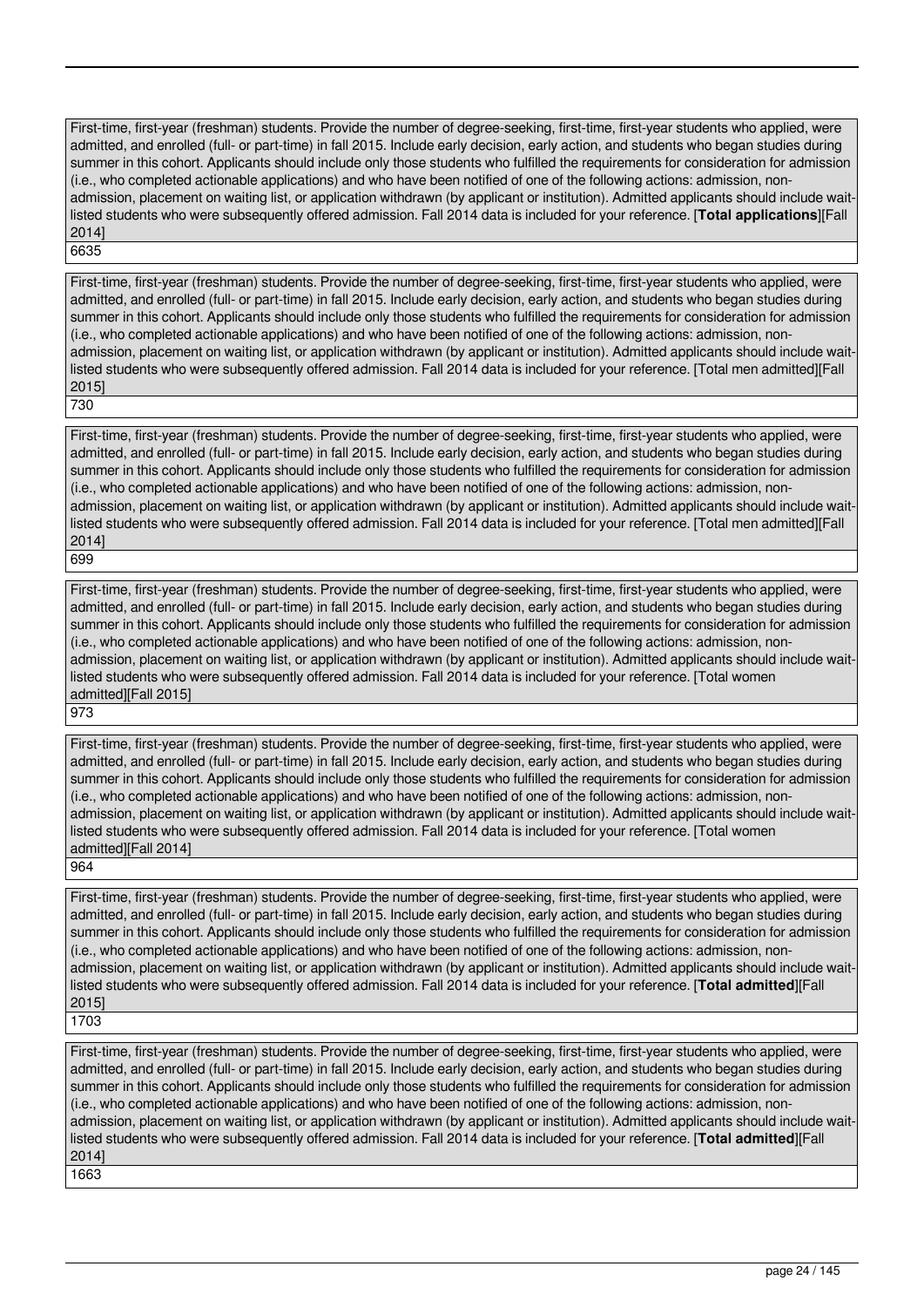First-time, first-year (freshman) students. Provide the number of degree-seeking, first-time, first-year students who applied, were admitted, and enrolled (full- or part-time) in fall 2015. Include early decision, early action, and students who began studies during summer in this cohort. Applicants should include only those students who fulfilled the requirements for consideration for admission (i.e., who completed actionable applications) and who have been notified of one of the following actions: admission, nonadmission, placement on waiting list, or application withdrawn (by applicant or institution). Admitted applicants should include waitlisted students who were subsequently offered admission. Fall 2014 data is included for your reference. [Total full-time, first-time, first-year (freshman) men enrolled][Fall 2015]

217

First-time, first-year (freshman) students. Provide the number of degree-seeking, first-time, first-year students who applied, were admitted, and enrolled (full- or part-time) in fall 2015. Include early decision, early action, and students who began studies during summer in this cohort. Applicants should include only those students who fulfilled the requirements for consideration for admission (i.e., who completed actionable applications) and who have been notified of one of the following actions: admission, nonadmission, placement on waiting list, or application withdrawn (by applicant or institution). Admitted applicants should include waitlisted students who were subsequently offered admission. Fall 2014 data is included for your reference. [Total full-time, first-time, first-year (freshman) men enrolled][Fall 2014]

196

First-time, first-year (freshman) students. Provide the number of degree-seeking, first-time, first-year students who applied, were admitted, and enrolled (full- or part-time) in fall 2015. Include early decision, early action, and students who began studies during summer in this cohort. Applicants should include only those students who fulfilled the requirements for consideration for admission (i.e., who completed actionable applications) and who have been notified of one of the following actions: admission, nonadmission, placement on waiting list, or application withdrawn (by applicant or institution). Admitted applicants should include waitlisted students who were subsequently offered admission. Fall 2014 data is included for your reference. [Total part-time, first-time, first-year (freshman) men enrolled][Fall 2015]  $\Omega$ 

First-time, first-year (freshman) students. Provide the number of degree-seeking, first-time, first-year students who applied, were admitted, and enrolled (full- or part-time) in fall 2015. Include early decision, early action, and students who began studies during summer in this cohort. Applicants should include only those students who fulfilled the requirements for consideration for admission (i.e., who completed actionable applications) and who have been notified of one of the following actions: admission, nonadmission, placement on waiting list, or application withdrawn (by applicant or institution). Admitted applicants should include waitlisted students who were subsequently offered admission. Fall 2014 data is included for your reference. [Total part-time, first-time, first-year (freshman) men enrolled][Fall 2014] 0

First-time, first-year (freshman) students. Provide the number of degree-seeking, first-time, first-year students who applied, were admitted, and enrolled (full- or part-time) in fall 2015. Include early decision, early action, and students who began studies during summer in this cohort. Applicants should include only those students who fulfilled the requirements for consideration for admission (i.e., who completed actionable applications) and who have been notified of one of the following actions: admission, nonadmission, placement on waiting list, or application withdrawn (by applicant or institution). Admitted applicants should include waitlisted students who were subsequently offered admission. Fall 2014 data is included for your reference. [Total full-time, first-time, first-year (freshman) women enrolled][Fall 2015] 275

First-time, first-year (freshman) students. Provide the number of degree-seeking, first-time, first-year students who applied, were admitted, and enrolled (full- or part-time) in fall 2015. Include early decision, early action, and students who began studies during summer in this cohort. Applicants should include only those students who fulfilled the requirements for consideration for admission (i.e., who completed actionable applications) and who have been notified of one of the following actions: admission, nonadmission, placement on waiting list, or application withdrawn (by applicant or institution). Admitted applicants should include waitlisted students who were subsequently offered admission. Fall 2014 data is included for your reference. [Total full-time, first-time, first-year (freshman) women enrolled][Fall 2014]

250

First-time, first-year (freshman) students. Provide the number of degree-seeking, first-time, first-year students who applied, were admitted, and enrolled (full- or part-time) in fall 2015. Include early decision, early action, and students who began studies during summer in this cohort. Applicants should include only those students who fulfilled the requirements for consideration for admission (i.e., who completed actionable applications) and who have been notified of one of the following actions: admission, nonadmission, placement on waiting list, or application withdrawn (by applicant or institution). Admitted applicants should include waitlisted students who were subsequently offered admission. Fall 2014 data is included for your reference. [Total part-time, first-time, first-year (freshman) women enrolled][Fall 2015]

0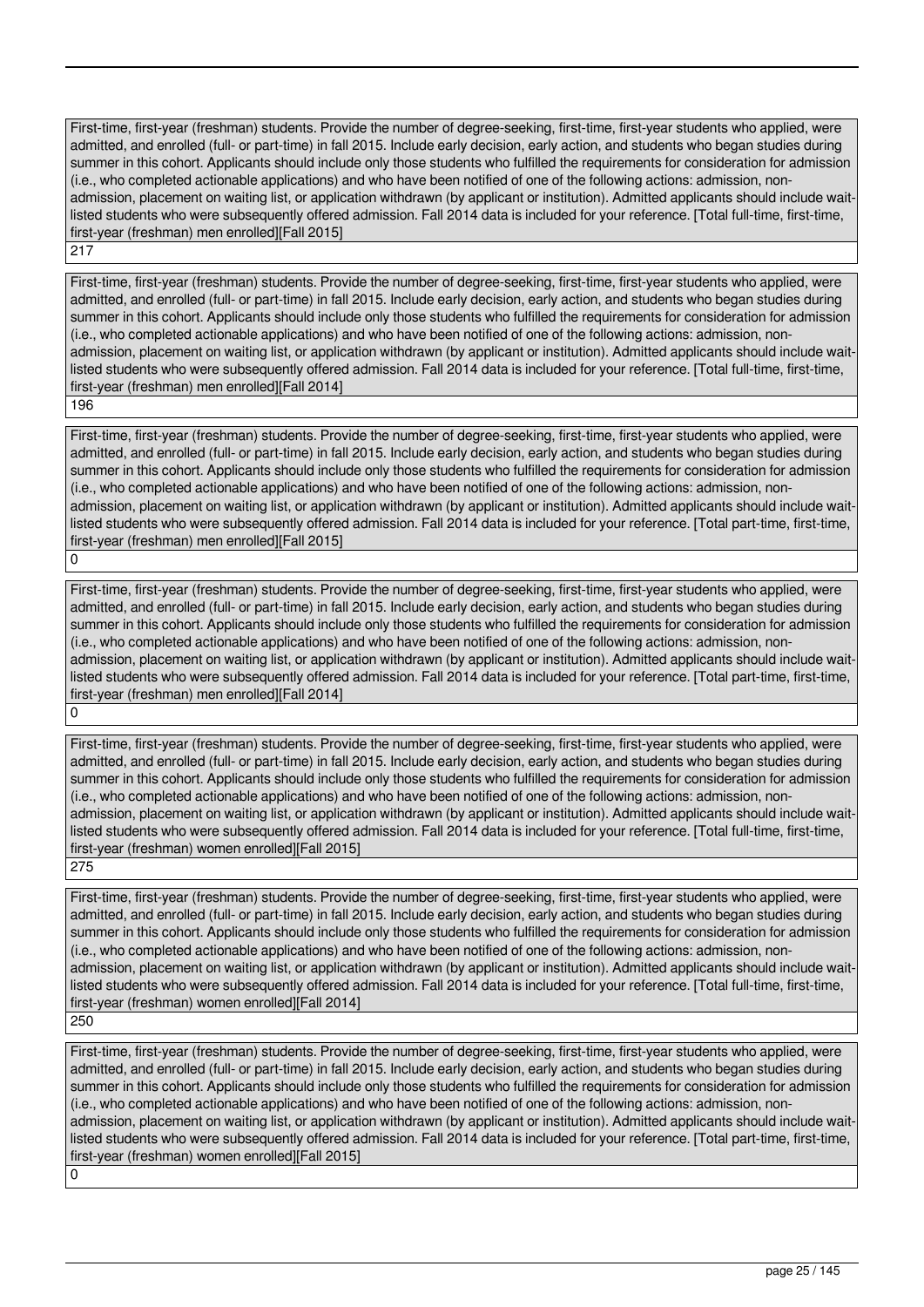First-time, first-year (freshman) students. Provide the number of degree-seeking, first-time, first-year students who applied, were admitted, and enrolled (full- or part-time) in fall 2015. Include early decision, early action, and students who began studies during summer in this cohort. Applicants should include only those students who fulfilled the requirements for consideration for admission (i.e., who completed actionable applications) and who have been notified of one of the following actions: admission, nonadmission, placement on waiting list, or application withdrawn (by applicant or institution). Admitted applicants should include waitlisted students who were subsequently offered admission. Fall 2014 data is included for your reference. [Total part-time, first-time, first-year (freshman) women enrolled][Fall 2014]  $\overline{2}$ 

First-time, first-year (freshman) students. Provide the number of degree-seeking, first-time, first-year students who applied, were admitted, and enrolled (full- or part-time) in fall 2015. Include early decision, early action, and students who began studies during summer in this cohort. Applicants should include only those students who fulfilled the requirements for consideration for admission (i.e., who completed actionable applications) and who have been notified of one of the following actions: admission, nonadmission, placement on waiting list, or application withdrawn (by applicant or institution). Admitted applicants should include waitlisted students who were subsequently offered admission. Fall 2014 data is included for your reference. [**Total first-time, firstyear enrolled, men and women, full- and part-time**][Fall 2015]

492

First-time, first-year (freshman) students. Provide the number of degree-seeking, first-time, first-year students who applied, were admitted, and enrolled (full- or part-time) in fall 2015. Include early decision, early action, and students who began studies during summer in this cohort. Applicants should include only those students who fulfilled the requirements for consideration for admission (i.e., who completed actionable applications) and who have been notified of one of the following actions: admission, nonadmission, placement on waiting list, or application withdrawn (by applicant or institution). Admitted applicants should include waitlisted students who were subsequently offered admission. Fall 2014 data is included for your reference. [**Total first-time, firstyear enrolled, men and women, full- and part-time**][Fall 2014] 448

Freshman wait-listed students (students who met admission requirements but whose final admission was contingent on space availability) Do you have a policy of placing students on a waiting list? Yes [Y]

Please answer the questions below for fall 2015 admissions: [Number of qualified applicants offered a place on waiting list:] 2876.0000000000

Please answer the questions below for fall 2015 admissions: [Number accepting a place on the waiting list:] 998.0000000000

Please answer the questions below for fall 2015 admissions: [Number of wait-listed students admitted:] 14.0000000000

### Admission Requirements

Check the appropriate box to identify your high school completion requirement for degree-seeking entering students. High school diploma is required and GED is accepted [HsGed]

Does your institution require or recommend a general college-preparatory program for degree-seeking students?

Require [Req]

Distribution of high school units required and/or recommended. (CDS C5) Specify the distribution of academic high school course units required and/or recommended of all or most degree-seeking students using Carnegie units (one unit equals one year of study or its equivalent). If you use a different system for calculating units, please convert. [English][Units Required] 4

Distribution of high school units required and/or recommended. (CDS C5) Specify the distribution of academic high school course units required and/or recommended of all or most degree-seeking students using Carnegie units (one unit equals one year of study or its equivalent). If you use a different system for calculating units, please convert. [English][Units Recommended] 4

Distribution of high school units required and/or recommended. (CDS C5) Specify the distribution of academic high school course units required and/or recommended of all or most degree-seeking students using Carnegie units (one unit equals one year of study or its equivalent). If you use a different system for calculating units, please convert. [Mathematics ][Units Required] 4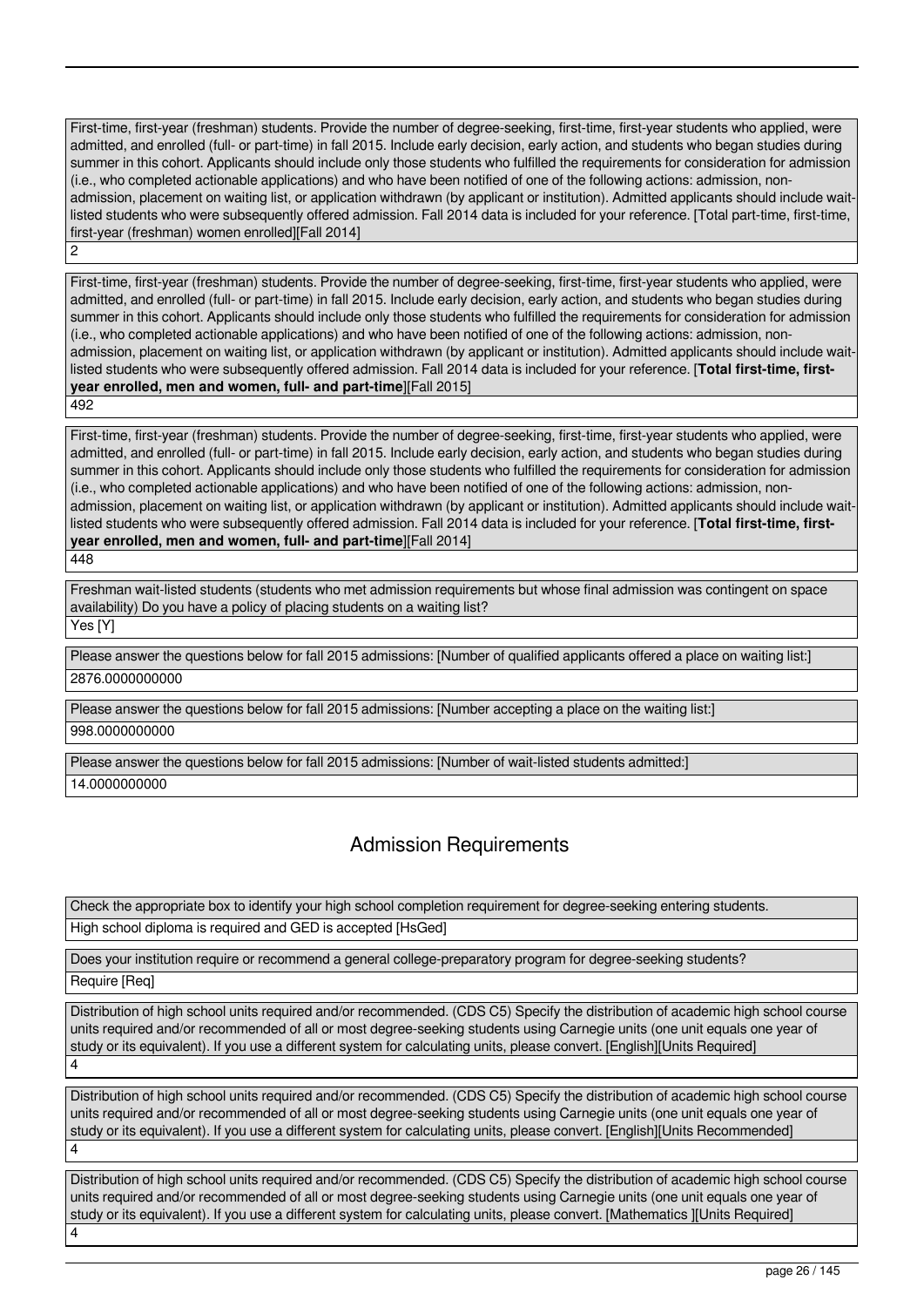Distribution of high school units required and/or recommended. (CDS C5) Specify the distribution of academic high school course units required and/or recommended of all or most degree-seeking students using Carnegie units (one unit equals one year of study or its equivalent). If you use a different system for calculating units, please convert. [Mathematics ][Units Recommended] 4

Distribution of high school units required and/or recommended. (CDS C5) Specify the distribution of academic high school course units required and/or recommended of all or most degree-seeking students using Carnegie units (one unit equals one year of study or its equivalent). If you use a different system for calculating units, please convert. [Science][Units Required] 3

Distribution of high school units required and/or recommended. (CDS C5) Specify the distribution of academic high school course units required and/or recommended of all or most degree-seeking students using Carnegie units (one unit equals one year of study or its equivalent). If you use a different system for calculating units, please convert. [Science][Units Recommended] 4

Distribution of high school units required and/or recommended. (CDS C5) Specify the distribution of academic high school course units required and/or recommended of all or most degree-seeking students using Carnegie units (one unit equals one year of study or its equivalent). If you use a different system for calculating units, please convert. [Of these, units that must be lab ][Units Required] 3

Distribution of high school units required and/or recommended. (CDS C5) Specify the distribution of academic high school course units required and/or recommended of all or most degree-seeking students using Carnegie units (one unit equals one year of study or its equivalent). If you use a different system for calculating units, please convert. [Of these, units that must be lab ][Units Recommended]

3

Distribution of high school units required and/or recommended. (CDS C5) Specify the distribution of academic high school course units required and/or recommended of all or most degree-seeking students using Carnegie units (one unit equals one year of study or its equivalent). If you use a different system for calculating units, please convert. [Foreign language][Units Required] 3

Distribution of high school units required and/or recommended. (CDS C5) Specify the distribution of academic high school course units required and/or recommended of all or most degree-seeking students using Carnegie units (one unit equals one year of study or its equivalent). If you use a different system for calculating units, please convert. [Foreign language][Units Recommended] 4

Distribution of high school units required and/or recommended. (CDS C5) Specify the distribution of academic high school course units required and/or recommended of all or most degree-seeking students using Carnegie units (one unit equals one year of study or its equivalent). If you use a different system for calculating units, please convert. [Social studies ][Units Required] 3

Distribution of high school units required and/or recommended. (CDS C5) Specify the distribution of academic high school course units required and/or recommended of all or most degree-seeking students using Carnegie units (one unit equals one year of study or its equivalent). If you use a different system for calculating units, please convert. [Social studies ][Units Recommended] 3

Distribution of high school units required and/or recommended. (CDS C5) Specify the distribution of academic high school course units required and/or recommended of all or most degree-seeking students using Carnegie units (one unit equals one year of study or its equivalent). If you use a different system for calculating units, please convert. [History][Units Required]

Distribution of high school units required and/or recommended. (CDS C5) Specify the distribution of academic high school course units required and/or recommended of all or most degree-seeking students using Carnegie units (one unit equals one year of study or its equivalent). If you use a different system for calculating units, please convert. [History][Units Recommended]

Distribution of high school units required and/or recommended. (CDS C5) Specify the distribution of academic high school course units required and/or recommended of all or most degree-seeking students using Carnegie units (one unit equals one year of study or its equivalent). If you use a different system for calculating units, please convert. [Academic electives][Units Required] 3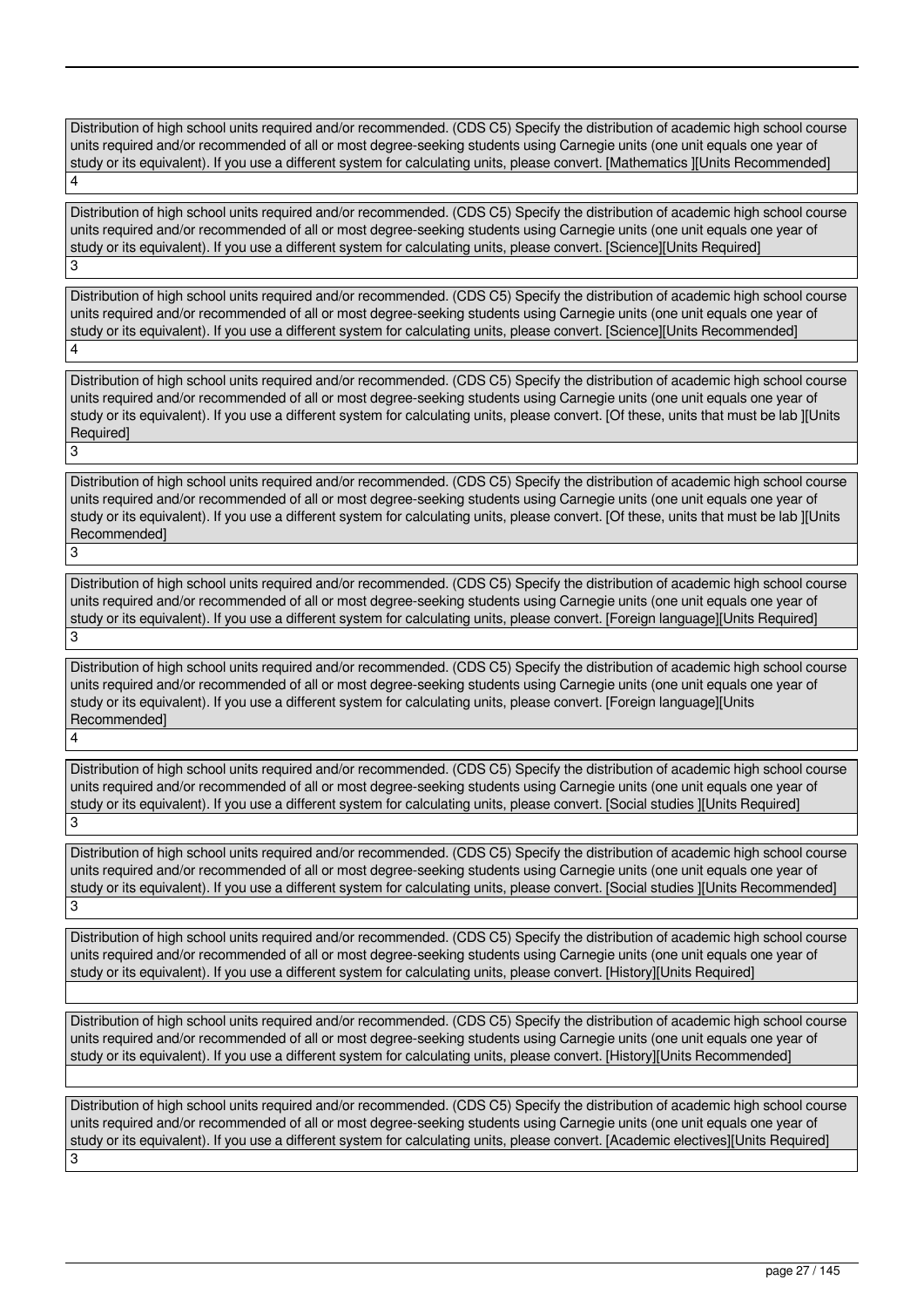Distribution of high school units required and/or recommended. (CDS C5) Specify the distribution of academic high school course units required and/or recommended of all or most degree-seeking students using Carnegie units (one unit equals one year of study or its equivalent). If you use a different system for calculating units, please convert. [Academic electives][Units Recommended] 3

Distribution of high school units required and/or recommended. (CDS C5) Specify the distribution of academic high school course units required and/or recommended of all or most degree-seeking students using Carnegie units (one unit equals one year of study or its equivalent). If you use a different system for calculating units, please convert. [Computer Science ][Units Required]

Distribution of high school units required and/or recommended. (CDS C5) Specify the distribution of academic high school course units required and/or recommended of all or most degree-seeking students using Carnegie units (one unit equals one year of study or its equivalent). If you use a different system for calculating units, please convert. [Computer Science ][Units Recommended]

Distribution of high school units required and/or recommended. (CDS C5) Specify the distribution of academic high school course units required and/or recommended of all or most degree-seeking students using Carnegie units (one unit equals one year of study or its equivalent). If you use a different system for calculating units, please convert. [Visual / Performing Arts ][Units Required]

Distribution of high school units required and/or recommended. (CDS C5) Specify the distribution of academic high school course units required and/or recommended of all or most degree-seeking students using Carnegie units (one unit equals one year of study or its equivalent). If you use a different system for calculating units, please convert. [Visual / Performing Arts ][Units Recommended]

Distribution of high school units required and/or recommended. (CDS C5) Specify the distribution of academic high school course units required and/or recommended of all or most degree-seeking students using Carnegie units (one unit equals one year of study or its equivalent). If you use a different system for calculating units, please convert. [Other][Units Required]

Distribution of high school units required and/or recommended. (CDS C5) Specify the distribution of academic high school course units required and/or recommended of all or most degree-seeking students using Carnegie units (one unit equals one year of study or its equivalent). If you use a different system for calculating units, please convert. [Other][Units Recommended] 1

Distribution of high school units required and/or recommended. (CDS C5) Specify the distribution of academic high school course units required and/or recommended of all or most degree-seeking students using Carnegie units (one unit equals one year of study or its equivalent). If you use a different system for calculating units, please convert. [Total][Units Required] 20

Distribution of high school units required and/or recommended. (CDS C5) Specify the distribution of academic high school course units required and/or recommended of all or most degree-seeking students using Carnegie units (one unit equals one year of study or its equivalent). If you use a different system for calculating units, please convert. [Total][Units Recommended] 23

Please specify 'Other' high school course in the grid above:

Fine Arts

Do you have an open admission policy, under which virtually all secondary school graduates or students with GED equivalency diplomas are admitted without regard to academic record, test scores, or other qualifications? No [N]

Relative importance of each of the following academic and nonacademic factors in your first-time, first-year, degree-seeking (freshman) admission decisions. Please mark one column from each row.

#### **Academic:**

[Rigor of secondary school record ] Very Important [VImpt]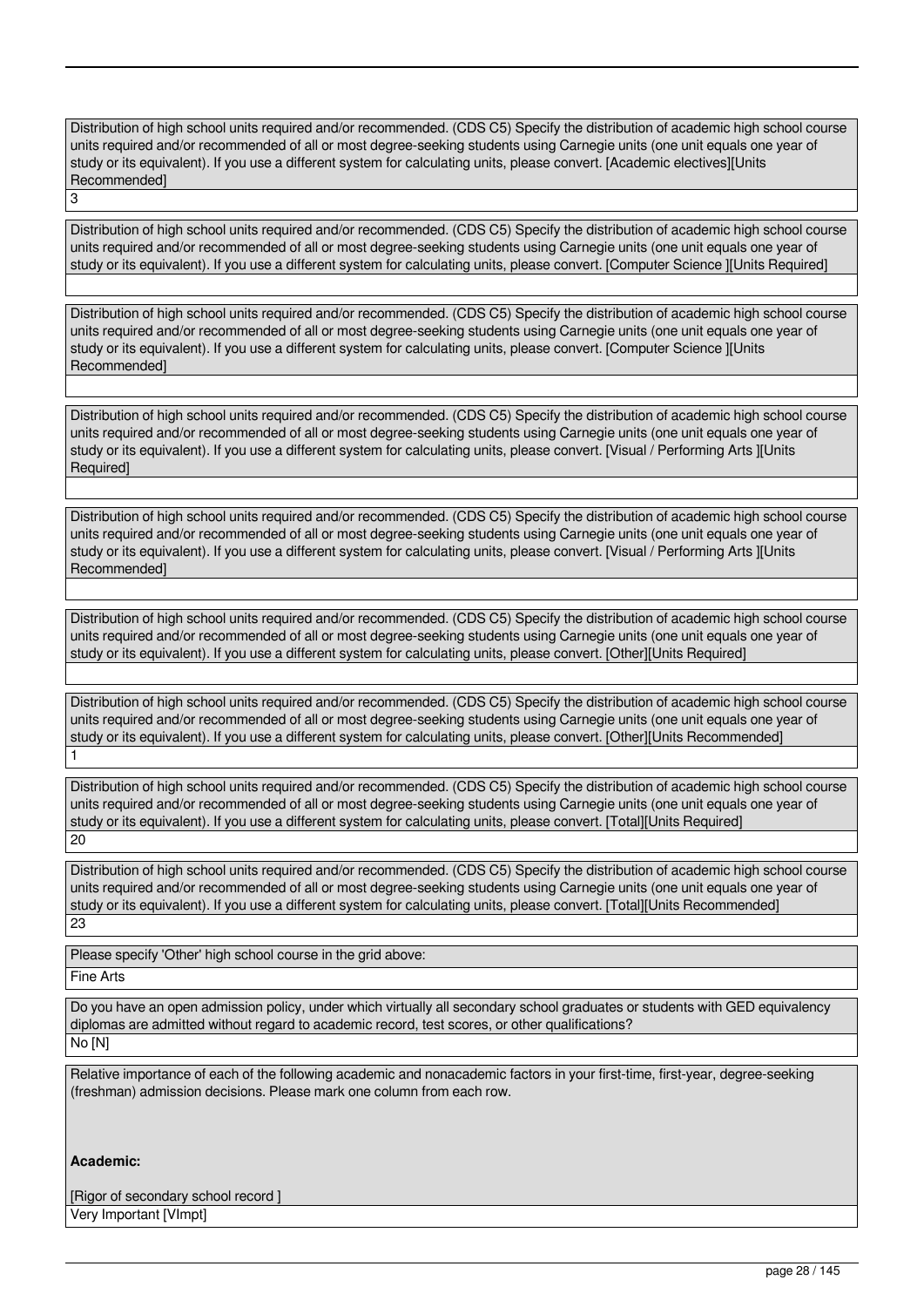| Relative importance of each of the following academic and nonacademic factors in your first-time, first-year, degree-seeking<br>(freshman) admission decisions. Please mark one column from each row. |
|-------------------------------------------------------------------------------------------------------------------------------------------------------------------------------------------------------|
| Academic:                                                                                                                                                                                             |
| [Class rank ]                                                                                                                                                                                         |
| Important [Impt]                                                                                                                                                                                      |
| Relative importance of each of the following academic and nonacademic factors in your first-time, first-year, degree-seeking<br>(freshman) admission decisions. Please mark one column from each row. |
| Academic:                                                                                                                                                                                             |
| [Academic GPA]                                                                                                                                                                                        |
| Very Important [VImpt]                                                                                                                                                                                |
| Relative importance of each of the following academic and nonacademic factors in your first-time, first-year, degree-seeking<br>(freshman) admission decisions. Please mark one column from each row. |
| Academic:                                                                                                                                                                                             |
| [Recommendation(s)]                                                                                                                                                                                   |
| Very Important [VImpt]                                                                                                                                                                                |
| Relative importance of each of the following academic and nonacademic factors in your first-time, first-year, degree-seeking<br>(freshman) admission decisions. Please mark one column from each row. |
| Academic:                                                                                                                                                                                             |
| [Standardized test scores]                                                                                                                                                                            |
| Important [Impt]                                                                                                                                                                                      |
| Relative importance of each of the following academic and nonacademic factors in your first-time, first-year, degree-seeking<br>(freshman) admission decisions. Please mark one column from each row. |
| Academic:                                                                                                                                                                                             |
| [Application essay]                                                                                                                                                                                   |
| Very Important [VImpt]                                                                                                                                                                                |
| Nonacademic: [Interview]                                                                                                                                                                              |
| Important [Impt]                                                                                                                                                                                      |
| Nonacademic: [Extracurricular activities]                                                                                                                                                             |
| Important [Impt]                                                                                                                                                                                      |
| Nonacademic: [Talent/ability]                                                                                                                                                                         |
| Important [Impt]                                                                                                                                                                                      |
| Nonacademic: [Character/personal qualities]                                                                                                                                                           |
| Very Important [VImpt]                                                                                                                                                                                |
| Nonacademic: [First generation]                                                                                                                                                                       |
| Considered [Cnsdr]                                                                                                                                                                                    |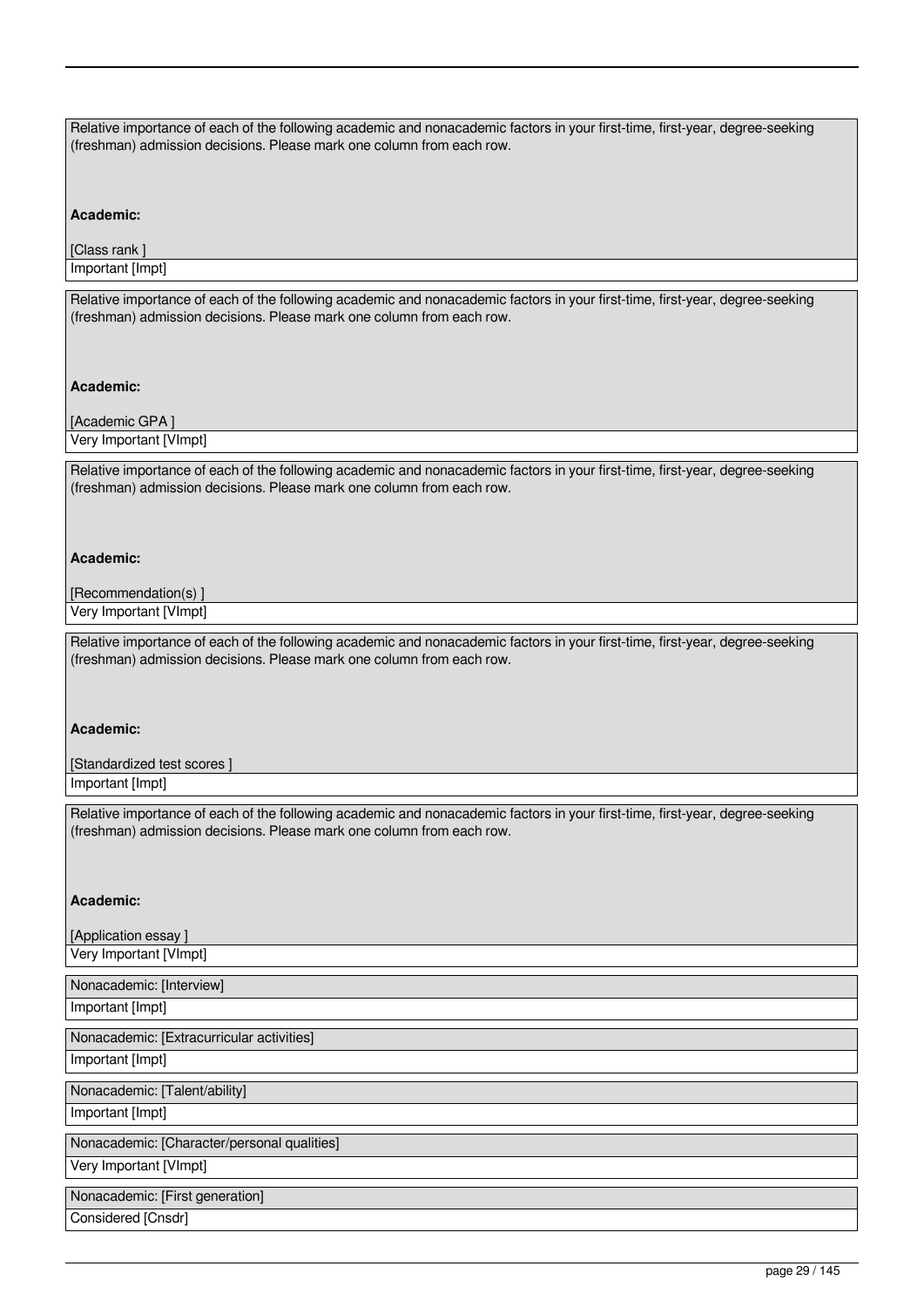| Nonacademic: [Alumni/ae relation]<br>Considered [Cnsdr]                |
|------------------------------------------------------------------------|
| Nonacademic: [Georgraphical residence]<br>Considered [Cnsdr]           |
| Nonacademic: [State residency]<br>Considered [Cnsdr]                   |
| Nonacademic: [Religious affiliation/commitment]<br>Not Considered [No] |
| Nonacademic: [Racial/ethnic status]                                    |
| Considered [Cnsdr]                                                     |
| Nonacademic: [Volunteer Work]<br>Considered [Cnsdr]                    |
| Nonacademic: [Work experience]<br>Considered [Cnsdr]                   |

### SAT and ACT Policies

Does your institution make use of SAT, ACT, or SAT Subject Test scores in admission decisions for first-time, first-year, degreeseeking applicants?

**(Important Note: Schools that answer "no" to this question will not be ranked in the next edition of Best Colleges. Test-optional schools should answer "yes.")**

Yes [Y]

Select the appropriate boxes to reflect your institution's policies for use in admission for Fall 2015. [SAT or ACT] Required [Reqrd]

Select the appropriate boxes to reflect your institution's policies for use in admission for Fall 2015. [ACT Only]

Select the appropriate boxes to reflect your institution's policies for use in admission for Fall 2015. [SAT Only]

Select the appropriate boxes to reflect your institution's policies for use in admission for Fall 2015. [SAT and SAT Subject Tests or ACT]

Considered if submitted [Cnsrd]

Select the appropriate boxes to reflect your institution's policies for use in admission for Fall 2015. [SAT Subject Tests] Considered if submitted [Cnsrd]

If your institution will make use of the ACT in admission decisions for first-time, first-year, degree-seeking applicants for Fall 2017, please indicate which ONE of the following applies (regardless of whether the writing score will be used in the admissions process):

ACT with or without Writing accepted [WrtNo]

If your institution will make use of the SAT in admission decisions for first-time, first-year, degree-seeking applicants for Fall 2017, please indicate which ONE of the following applies (regardless of whether the writing score will be used in the admissions process):

SAT with or without Essay component accepted [WrtNo]

Please indicate how your institution will use the SAT or ACT essay component. Check all that apply: [For admission][SAT essay]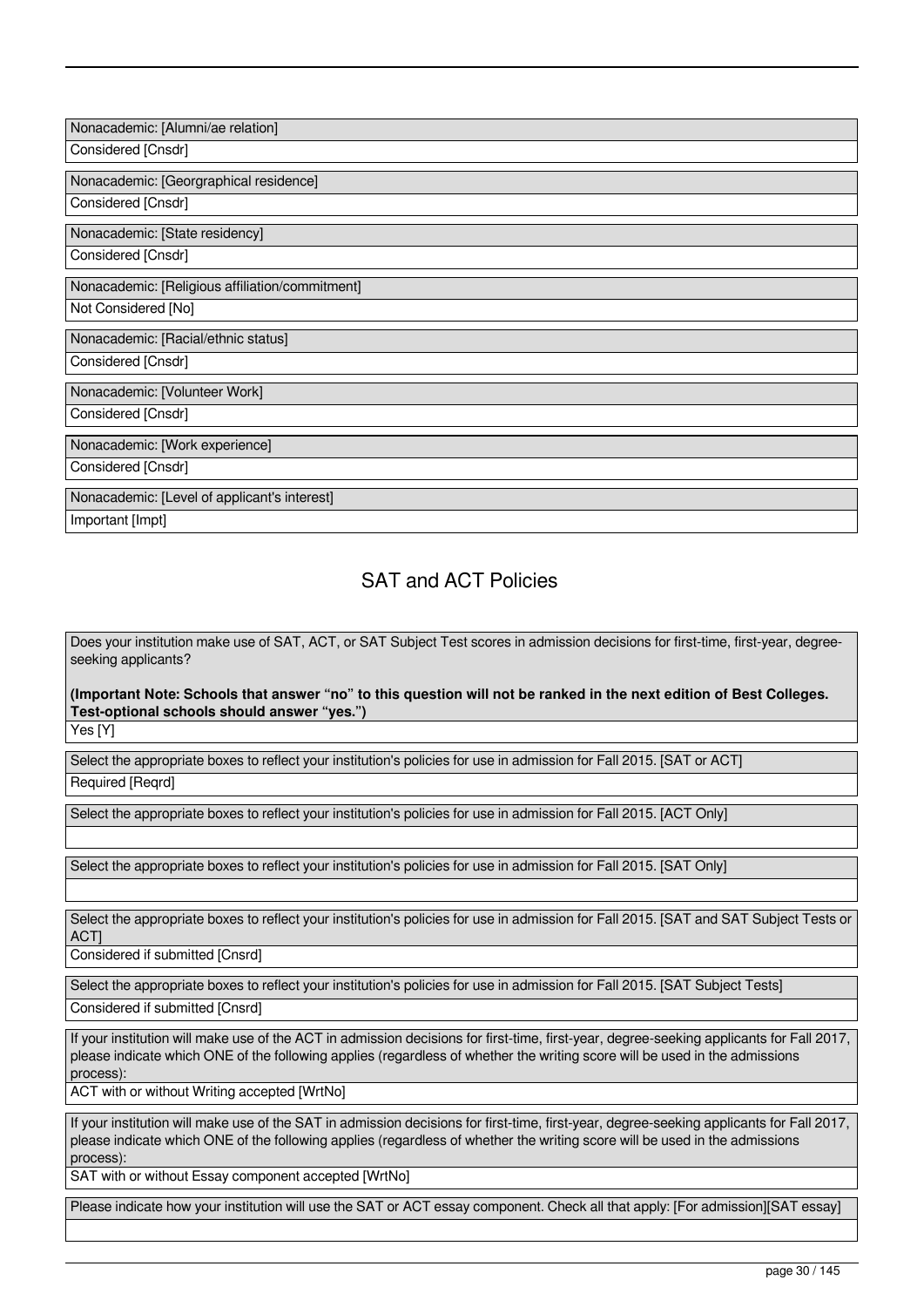Please indicate how your institution will use the SAT or ACT essay component. Check all that apply: [For admission][ACT essay]

Please indicate how your institution will use the SAT or ACT essay component. Check all that apply: [For placement][SAT essay]

Please indicate how your institution will use the SAT or ACT essay component. Check all that apply: [For placement][ACT essay]

Please indicate how your institution will use the SAT or ACT essay component. Check all that apply: [For advising][SAT essay]

Please indicate how your institution will use the SAT or ACT essay component. Check all that apply: [For advising][ACT essay]

Please indicate how your institution will use the SAT or ACT essay component. Check all that apply: [In place of an application essay][SAT essay]

Please indicate how your institution will use the SAT or ACT essay component. Check all that apply: [In place of an application essayl[ACT essay]

Please indicate how your institution will use the SAT or ACT essay component. Check all that apply: [As a validity check on the application essay][SAT essay]

Please indicate how your institution will use the SAT or ACT essay component. Check all that apply: [As a validity check on the application essay][ACT essay]

Please indicate how your institution will use the SAT or ACT essay component. Check all that apply: [No college policy as of now][SAT essay]

Please indicate how your institution will use the SAT or ACT essay component. Check all that apply: [No college policy as of now][ACT essay]

Please indicate how your institution will use the SAT or ACT essay component. Check all that apply: [Not using essay componentlISAT essayl

Please indicate how your institution will use the SAT or ACT essay component. Check all that apply: [Not using essay component][ACT essay] 1

Does your institution use applicants' test scores for academic advising? Yes [Y]

1

Latest date by which SAT or ACT scores must be received for fall-term admission: 01/15/2016

Latest date by which SAT Subject Tests scores must be received for fall-term admission: 01/15/2016

If necessary, use this space to clarify your test policies (e.g., if tests are recommended for some students, or if tests are not required of some students). Do not include bullets, paragraph breaks, special characters, or other special formatting: TOEFL is recommended where English has not been the language of instruction.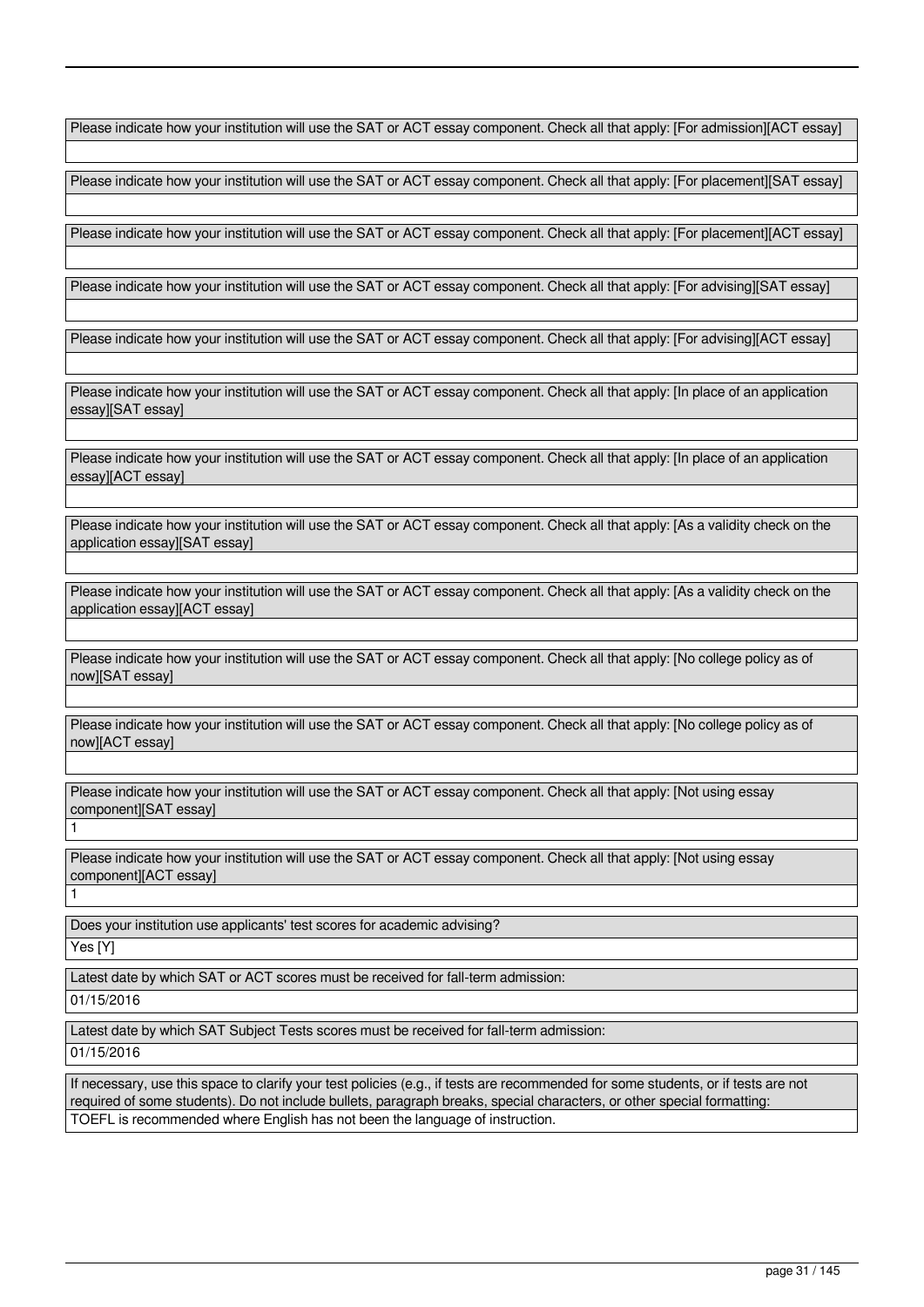Test Score Submission: In the following questions, please provide the percent and number of first-time, first-year students enrolled in fall 2015 who submitted national standardized (SAT/ACT) test scores. Include information for ALL *enrolled*, first-time, first-year (freshman) degree-seeking students -- full, or part-time-- who submitted test scores, including students who began studies during summer, international students / nonresident aliens, and students admitted under special arrangements. Do not include partial test scores (e.g., mathematics scores but not critical reading for a category of students) or combine other standardized test results (such as TOEFL) in these items. Do not convert SAT scores to ACT scores and vice versa.

How many first-time, first-year (freshman) degree-seeking students who enrolled submitted SAT scores? [Fall 2015:] 290.0000000000

How many first-time, first-year (freshman) degree-seeking students who enrolled submitted SAT scores? [Fall 2014:] 278.0000000000

What percent of first-time, first-year (freshman) degree-seeking students who enrolled submitted SAT scores? [Fall 2015:] 59.0000000000

What percent of first-time, first-year (freshman) degree-seeking students who enrolled submitted SAT scores? [Fall 2014:] 62.0000000000

How many first-time, first-year (freshman) degree-seeking students who enrolled submitted ACT scores? [Fall 2015:] 276.0000000000

How many first-time, first-year (freshman) degree-seeking students who enrolled submitted ACT scores? [Fall 2014:] 230.0000000000

What percent of first-time, first-year (freshman) degree-seeking students who enrolled submitted ACT scores? [Fall 2015:] 55.0000000000

What percent of first-time, first-year (freshman) degree-seeking students who enrolled submitted ACT scores? [Fall 2014:] 51.0000000000

SAT Percentiles: Critical Reading & Math [SAT Critical Reading][2015 - 25th Percentile] 630

SAT Percentiles: Critical Reading & Math [SAT Critical Reading][2015 - 75th Percentile] 730

SAT Percentiles: Critical Reading & Math [SAT Critical Reading][2014 - 25th Percentile]

620

SAT Percentiles: Critical Reading & Math [SAT Critical Reading][2014 - 75th Percentile] 730

SAT Percentiles: Critical Reading & Math [SAT Math][2015 - 25th Percentile] 610

SAT Percentiles: Critical Reading & Math [SAT Math][2015 - 75th Percentile] 690

SAT Percentiles: Critical Reading & Math [SAT Math][2014 - 25th Percentile]

610

SAT Percentiles: Critical Reading & Math [SAT Math][2014 - 75th Percentile]

690

SAT Percentiles: Writing & Essay [SAT Writing][2015 - 25th Percentile]

620

SAT Percentiles: Writing & Essay [SAT Writing][2015 - 75th Percentile]

720

SAT Percentiles: Writing & Essay [SAT Writing][2014 - 25th Percentile]

620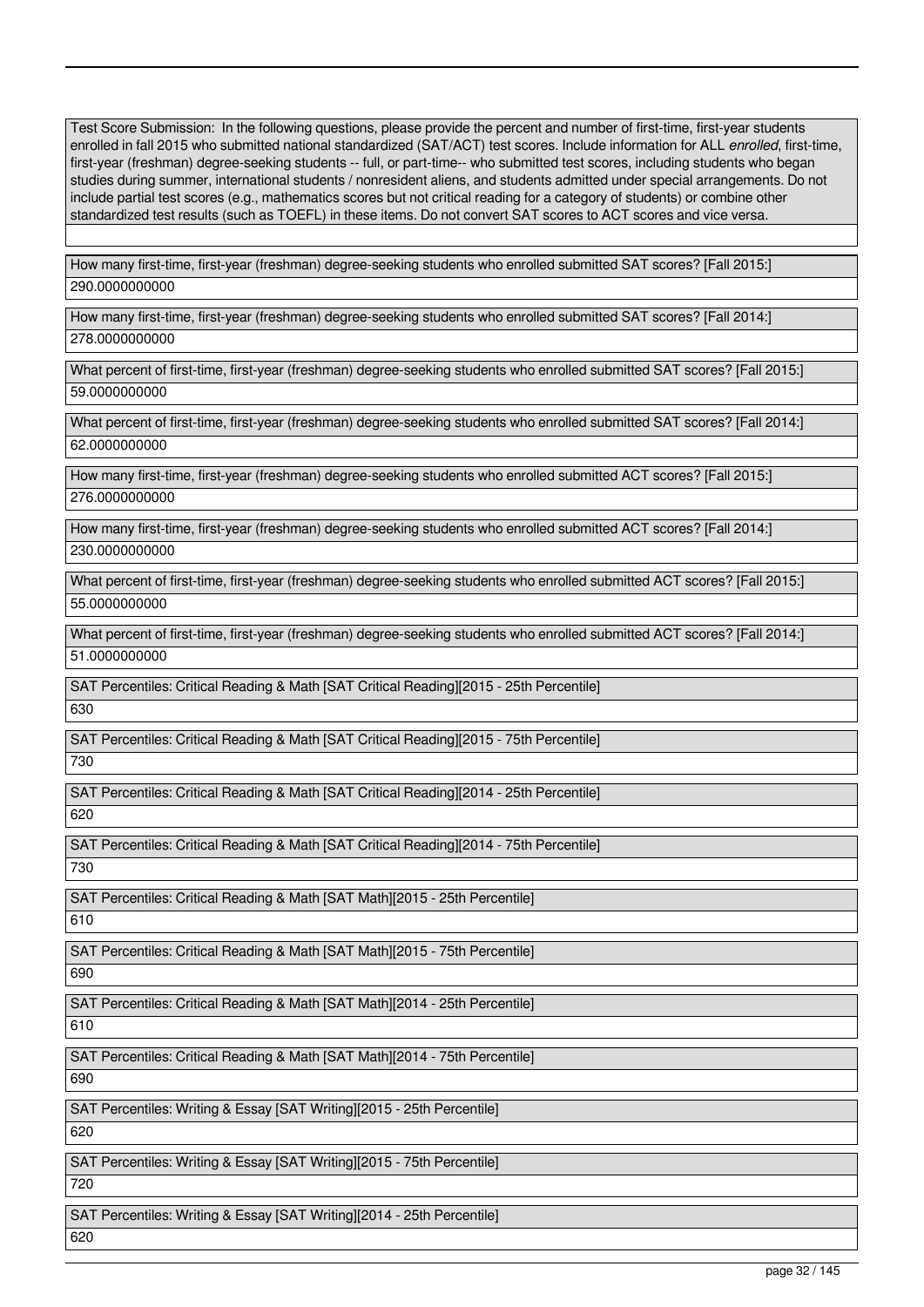SAT Percentiles: Writing & Essay [SAT Writing][2014 - 75th Percentile]

720

SAT Percentiles: Writing & Essay [SAT Essay][2015 - 25th Percentile] 8

SAT Percentiles: Writing & Essay [SAT Essay][2015 - 75th Percentile] 10

SAT Percentiles: Writing & Essay [SAT Essay][2014 - 25th Percentile]

SAT Percentiles: Writing & Essay [SAT Essay][2014 - 75th Percentile]

ACT Percentiles: Composite Score [ACT Composite Score][2015 - 25th Percentile] 28

ACT Percentiles: Composite Score [ACT Composite Score][2015 - 75th Percentile] 32

ACT Percentiles: Composite Score [ACT Composite Score][2014 - 25th Percentile] 28

ACT Percentiles: Composite Score [ACT Composite Score][2014 - 75th Percentile] 32

Act Percentiles [ACT English][2015 - 25th Percentile] 30

Act Percentiles [ACT English][2015 - 75th Percentile] 34

Act Percentiles [ACT English][2014 - 25th Percentile] 28

Act Percentiles [ACT English][2014 - 75th Percentile] 34

Act Percentiles [ACT Math][2015 - 25th Percentile] 26

Act Percentiles [ACT Math][2015 - 75th Percentile] 31

Act Percentiles [ACT Math][2014 - 25th Percentile] 26

Act Percentiles [ACT Math][2014 - 75th Percentile]

30

Act Percentiles [ACT Writing][2015 - 25th Percentile]

8

Act Percentiles [ACT Writing][2015 - 75th Percentile]

10

Act Percentiles [ACT Writing][2014 - 25th Percentile]

8

9

Act Percentiles [ACT Writing][2014 - 75th Percentile]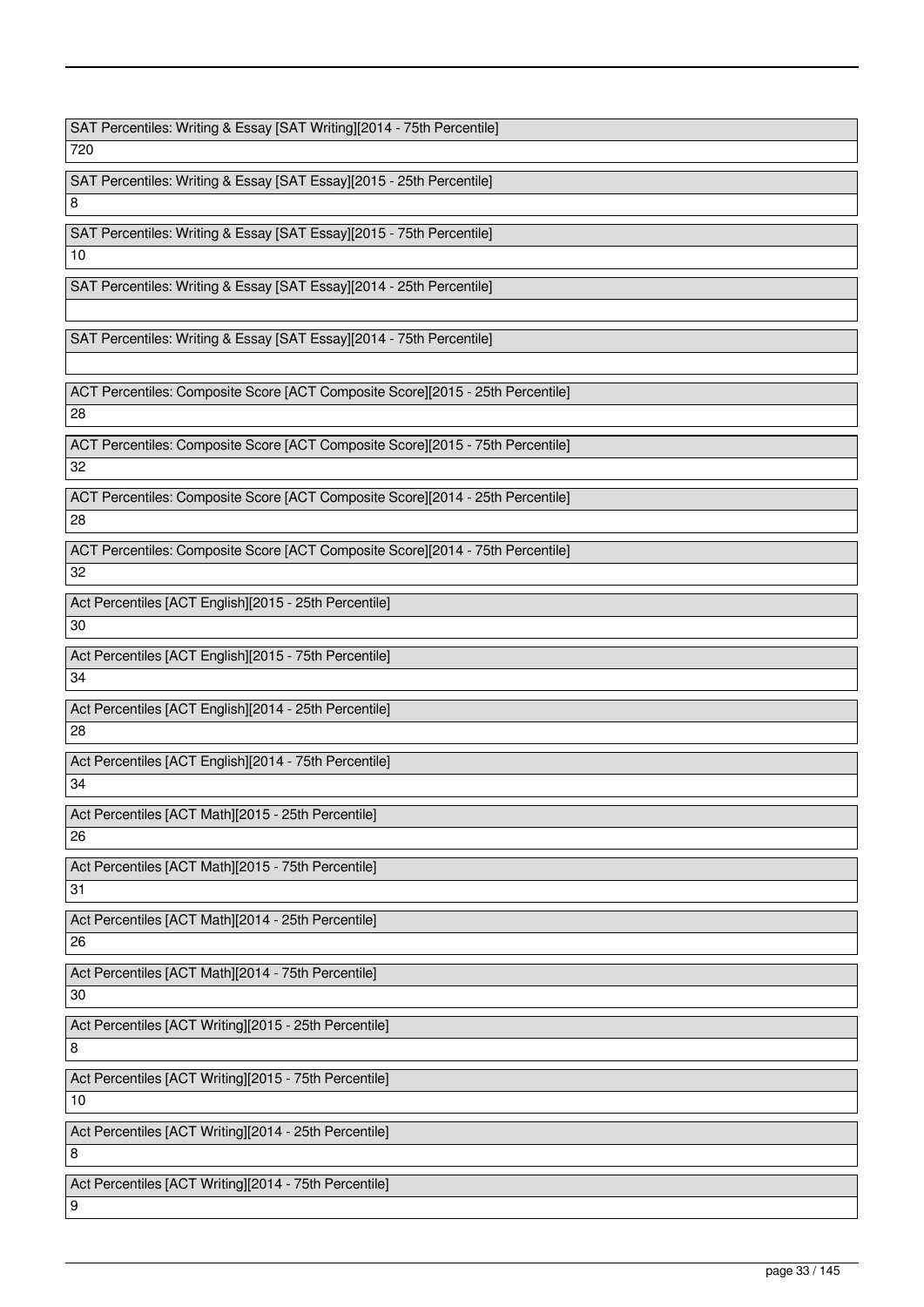Act Percentiles [ACT Reading][2015 - 25th Percentile]

Act Percentiles [ACT Reading][2015 - 75th Percentile]

Act Percentiles [ACT Reading][2014 - 25th Percentile]

Act Percentiles [ACT Reading][2014 - 75th Percentile]

Act Percentiles [ACT Science][2015 - 25th Percentile]

Act Percentiles [ACT Science][2015 - 75th Percentile]

Act Percentiles [ACT Science][2014 - 25th Percentile]

Act Percentiles [ACT Science][2014 - 75th Percentile]

Percent of first-time, first-year (freshman) students enrolled in fall 2015 with SAT scores in each range: [700-800][SAT Critical Reading]

40

Percent of first-time, first-year (freshman) students enrolled in fall 2015 with SAT scores in each range: [700-800][SAT Math] 23

Percent of first-time, first-year (freshman) students enrolled in fall 2015 with SAT scores in each range: [700-800][SAT Writing] 40

Percent of first-time, first-year (freshman) students enrolled in fall 2015 with SAT scores in each range: [600-699][SAT Critical Reading]

44

1

1

1

Percent of first-time, first-year (freshman) students enrolled in fall 2015 with SAT scores in each range: [600-699][SAT Math] 58

Percent of first-time, first-year (freshman) students enrolled in fall 2015 with SAT scores in each range: [600-699][SAT Writing] 43

Percent of first-time, first-year (freshman) students enrolled in fall 2015 with SAT scores in each range: [500-599][SAT Critical Reading] 15

Percent of first-time, first-year (freshman) students enrolled in fall 2015 with SAT scores in each range: [500-599][SAT Math] 18

Percent of first-time, first-year (freshman) students enrolled in fall 2015 with SAT scores in each range: [500-599][SAT Writing] 16

Percent of first-time, first-year (freshman) students enrolled in fall 2015 with SAT scores in each range: [400-499][SAT Critical Reading]

Percent of first-time, first-year (freshman) students enrolled in fall 2015 with SAT scores in each range: [400-499][SAT Math]

Percent of first-time, first-year (freshman) students enrolled in fall 2015 with SAT scores in each range: [400-499][SAT Writing]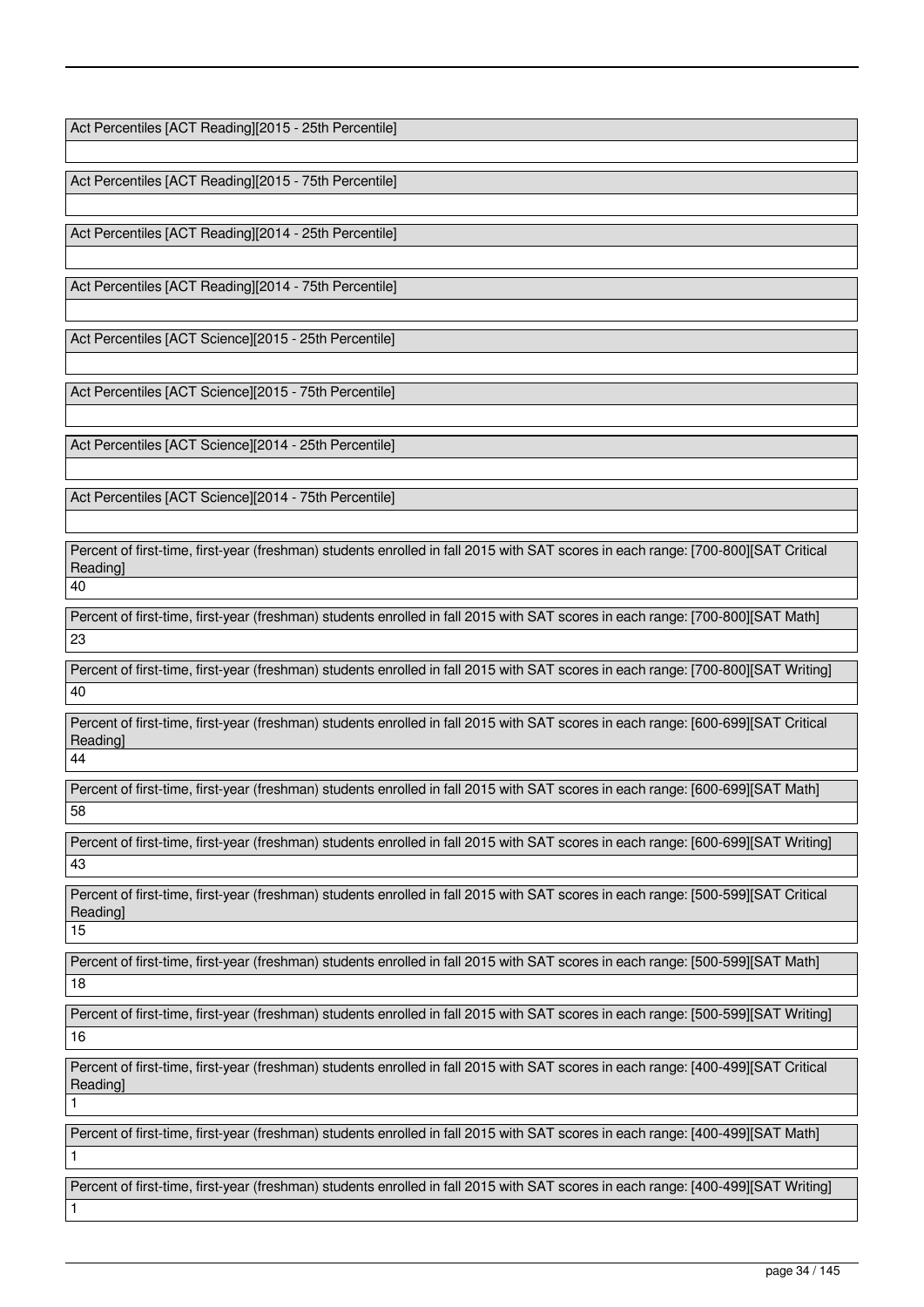Percent of first-time, first-year (freshman) students enrolled in fall 2015 with SAT scores in each range: [300-399][SAT Critical Reading]  $\overline{0}$ 

Percent of first-time, first-year (freshman) students enrolled in fall 2015 with SAT scores in each range: [300-399][SAT Math]

 $\overline{0}$ 

 $\Omega$ 

3

4

8

Percent of first-time, first-year (freshman) students enrolled in fall 2015 with SAT scores in each range: [300-399][SAT Writing] 0

Percent of first-time, first-year (freshman) students enrolled in fall 2015 with SAT scores in each range: [200-299][SAT Critical Reading]

Percent of first-time, first-year (freshman) students enrolled in fall 2015 with SAT scores in each range: [200-299][SAT Math]  $\overline{0}$ 

Percent of first-time, first-year (freshman) students enrolled in fall 2015 with SAT scores in each range: [200-299][SAT Writing] 0

Percent of first-time, first-year (freshman) students enrolled in fall 2015 with ACT scores in each range: [30-36][ACT Composite] 66

Percent of first-time, first-year (freshman) students enrolled in fall 2015 with ACT scores in each range: [30-36][ACT English] 75

Percent of first-time, first-year (freshman) students enrolled in fall 2015 with ACT scores in each range: [30-36][ACT Math] 36

Percent of first-time, first-year (freshman) students enrolled in fall 2015 with ACT scores in each range: [30-36][ACT Reading]

Percent of first-time, first-year (freshman) students enrolled in fall 2015 with ACT scores in each range: [30-36][ACT Science]

Percent of first-time, first-year (freshman) students enrolled in fall 2015 with ACT scores in each range: [24-29][ACT Composite] 31

Percent of first-time, first-year (freshman) students enrolled in fall 2015 with ACT scores in each range: [24-29][ACT English] 21

Percent of first-time, first-year (freshman) students enrolled in fall 2015 with ACT scores in each range: [24-29][ACT Math] 55

Percent of first-time, first-year (freshman) students enrolled in fall 2015 with ACT scores in each range: [24-29][ACT Reading]

Percent of first-time, first-year (freshman) students enrolled in fall 2015 with ACT scores in each range: [24-29][ACT Science]

Percent of first-time, first-year (freshman) students enrolled in fall 2015 with ACT scores in each range: [18-23][ACT Composite]

Percent of first-time, first-year (freshman) students enrolled in fall 2015 with ACT scores in each range: [18-23][ACT English]

Percent of first-time, first-year (freshman) students enrolled in fall 2015 with ACT scores in each range: [18-23][ACT Math]

Percent of first-time, first-year (freshman) students enrolled in fall 2015 with ACT scores in each range: [18-23][ACT Reading]

Percent of first-time, first-year (freshman) students enrolled in fall 2015 with ACT scores in each range: [18-23][ACT Science]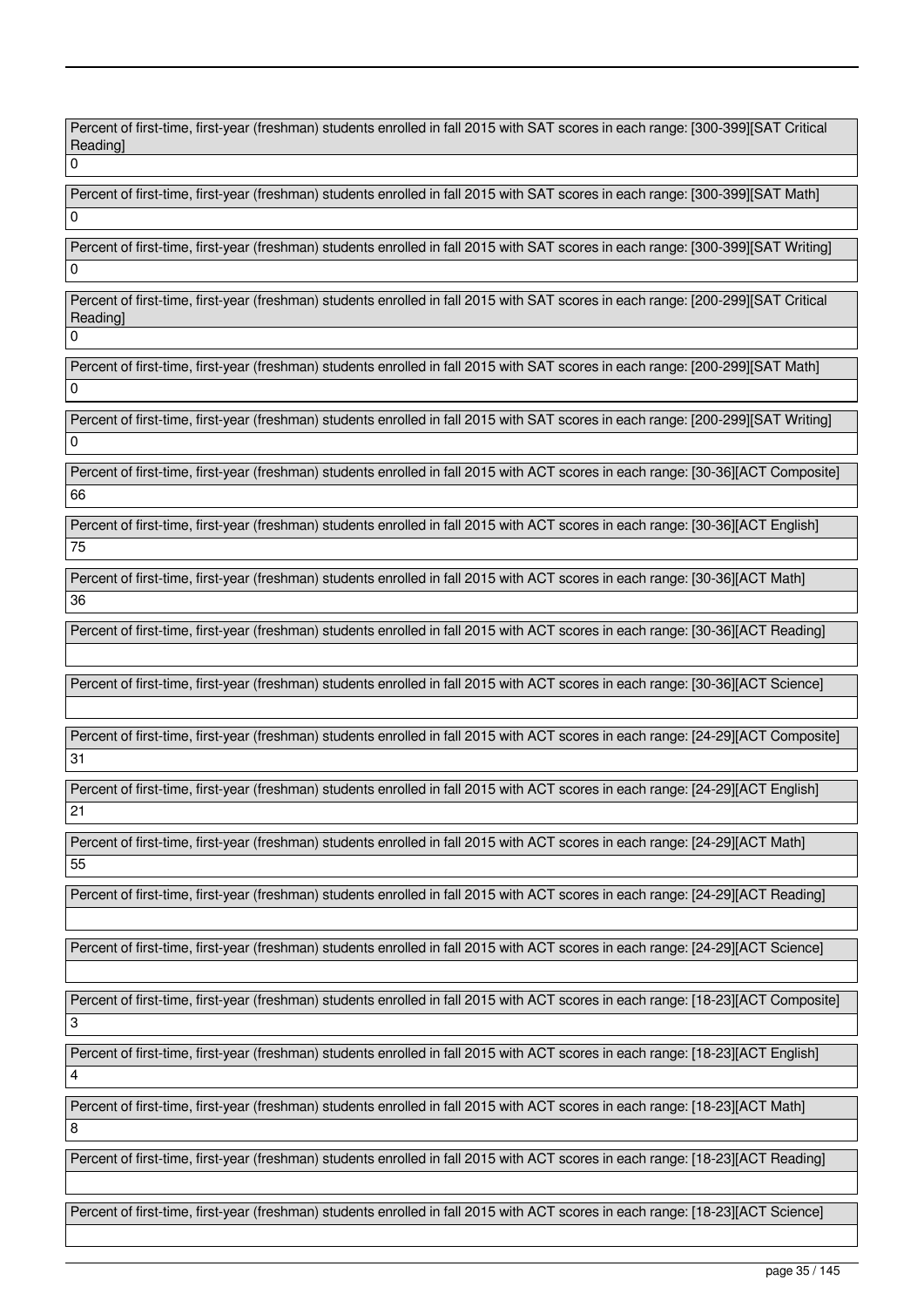Percent of first-time, first-year (freshman) students enrolled in fall 2015 with ACT scores in each range: [12-17][ACT Composite]  $\Omega$ 

Percent of first-time, first-year (freshman) students enrolled in fall 2015 with ACT scores in each range: [12-17][ACT English]

Percent of first-time, first-year (freshman) students enrolled in fall 2015 with ACT scores in each range: [12-17][ACT Math]

Percent of first-time, first-year (freshman) students enrolled in fall 2015 with ACT scores in each range: [12-17][ACT Reading]

Percent of first-time, first-year (freshman) students enrolled in fall 2015 with ACT scores in each range: [12-17][ACT Science]

Percent of first-time, first-year (freshman) students enrolled in fall 2015 with ACT scores in each range: [6-11][ACT Composite]  $\Omega$ 

Percent of first-time, first-year (freshman) students enrolled in fall 2015 with ACT scores in each range: [6-11][ACT English]  $\Omega$ 

Percent of first-time, first-year (freshman) students enrolled in fall 2015 with ACT scores in each range: [6-11][ACT Math]  $\overline{0}$ 

Percent of first-time, first-year (freshman) students enrolled in fall 2015 with ACT scores in each range: [6-11][ACT Reading]

Percent of first-time, first-year (freshman) students enrolled in fall 2015 with ACT scores in each range: [6-11][ACT Science]

Percent of first-time, first-year (freshman) students enrolled in fall 2015 with ACT scores in each range: [Below 6][ACT Composite]  $\Omega$ 

Percent of first-time, first-year (freshman) students enrolled in fall 2015 with ACT scores in each range: [Below 6][ACT English]  $\Omega$ 

Percent of first-time, first-year (freshman) students enrolled in fall 2015 with ACT scores in each range: [Below 6][ACT Math] 0

Percent of first-time, first-year (freshman) students enrolled in fall 2015 with ACT scores in each range: [Below 6][ACT Reading]

Percent of first-time, first-year (freshman) students enrolled in fall 2015 with ACT scores in each range: [Below 6][ACT Science]

Average Test Scores: Please enter average test scores for all full- and part-time, first-time, first-year (freshman) students enrolling in the fall of 2015, including students who began studies during the summer, international students / nonresident aliens, and students admitted under special arrangements. Last year's data is provided for your reference. [2015 enrolled freshman][SAT Critical reading]

675

 $\Omega$ 

 $\Omega$ 

Average Test Scores: Please enter average test scores for all full- and part-time, first-time, first-year (freshman) students enrolling in the fall of 2015, including students who began studies during the summer, international students / nonresident aliens, and students admitted under special arrangements. Last year's data is provided for your reference. [2015 enrolled freshman][SAT Math] 648

Average Test Scores: Please enter average test scores for all full- and part-time, first-time, first-year (freshman) students enrolling in the fall of 2015, including students who began studies during the summer, international students / nonresident aliens, and students admitted under special arrangements. Last year's data is provided for your reference. [2015 enrolled freshman][SAT Writing] 669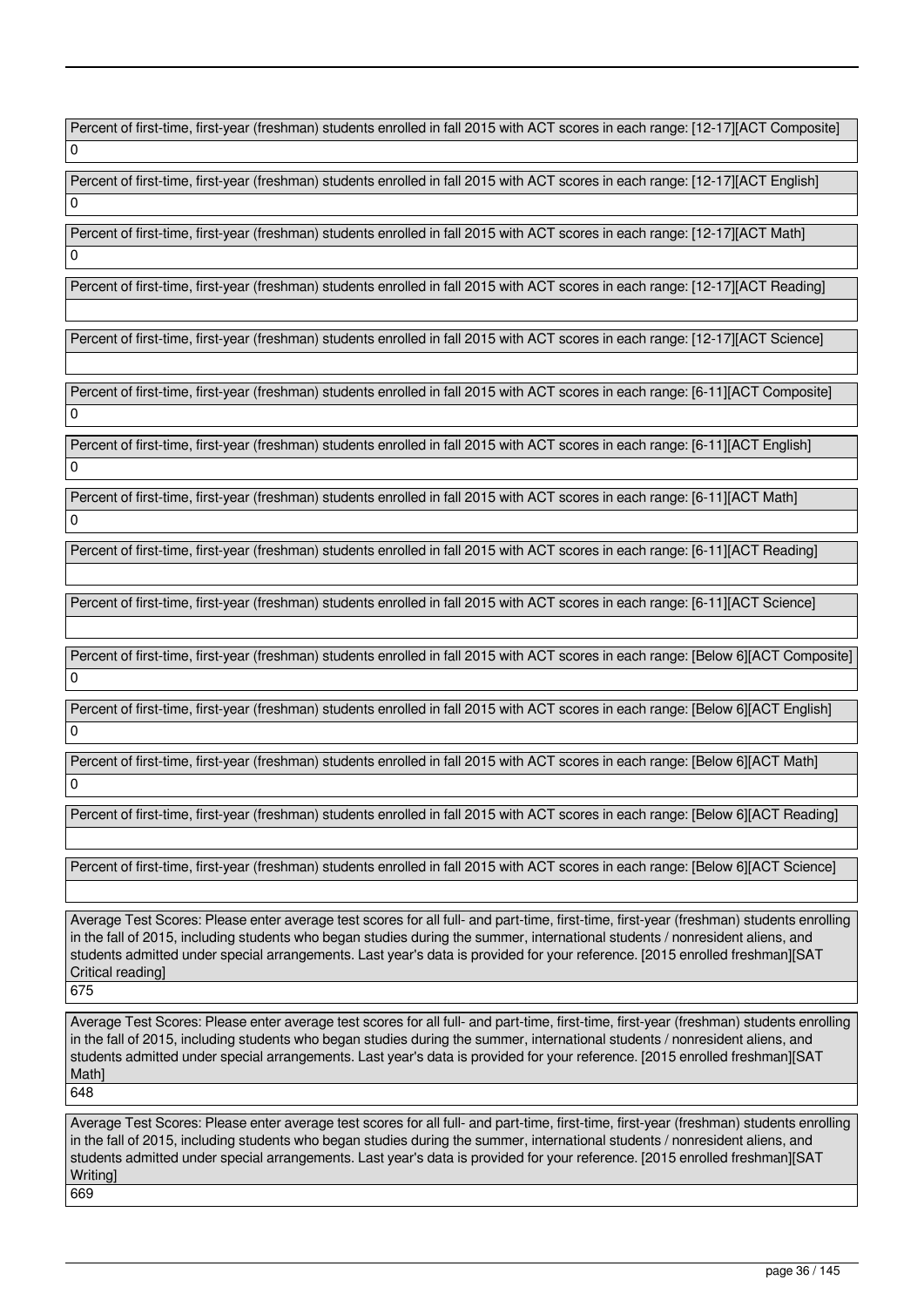Average Test Scores: Please enter average test scores for all full- and part-time, first-time, first-year (freshman) students enrolling in the fall of 2015, including students who began studies during the summer, international students / nonresident aliens, and students admitted under special arrangements. Last year's data is provided for your reference. [2015 enrolled freshman][ACT Composite]

30

Average Test Scores: Please enter average test scores for all full- and part-time, first-time, first-year (freshman) students enrolling in the fall of 2015, including students who began studies during the summer, international students / nonresident aliens, and students admitted under special arrangements. Last year's data is provided for your reference. [2014 enrolled freshman][SAT Critical reading]

670

Average Test Scores: Please enter average test scores for all full- and part-time, first-time, first-year (freshman) students enrolling in the fall of 2015, including students who began studies during the summer, international students / nonresident aliens, and students admitted under special arrangements. Last year's data is provided for your reference. [2014 enrolled freshman][SAT Math] 651

Average Test Scores: Please enter average test scores for all full- and part-time, first-time, first-year (freshman) students enrolling in the fall of 2015, including students who began studies during the summer, international students / nonresident aliens, and students admitted under special arrangements. Last year's data is provided for your reference. [2014 enrolled freshman][SAT **Writing** 

666

Average Test Scores: Please enter average test scores for all full- and part-time, first-time, first-year (freshman) students enrolling in the fall of 2015, including students who began studies during the summer, international students / nonresident aliens, and students admitted under special arrangements. Last year's data is provided for your reference. [2014 enrolled freshman][ACT Composite] 30

Were test scores of the following groups of students who provided test score information included in the calculation of SAT and ACT scores for first-time, first-year (freshman) degree-seeking students who enrolled in fall of 2015? [All international students] Yes [Yes]

Were test scores of the following groups of students who provided test score information included in the calculation of SAT and ACT scores for first-time, first-year (freshman) degree-seeking students who enrolled in fall of 2015? [All minority students] Yes [Yes]

Were test scores of the following groups of students who provided test score information included in the calculation of SAT and ACT scores for first-time, first-year (freshman) degree-seeking students who enrolled in fall of 2015? [All student athletes] Yes [Yes]

Were test scores of the following groups of students who provided test score information included in the calculation of SAT and ACT scores for first-time, first-year (freshman) degree-seeking students who enrolled in fall of 2015? [All legacy/children of alumni admits]

Yes [Yes]

Were test scores of the following groups of students who provided test score information included in the calculation of SAT and ACT scores for first-time, first-year (freshman) degree-seeking students who enrolled in fall of 2015? [All special admission arrangements]

Yes [Yes]

Were test scores of the following groups of students who provided test score information included in the calculation of SAT and ACT scores for first-time, first-year (freshman) degree-seeking students who enrolled in fall of 2015? [All students who began studies in summer 2015]

Not Applicable [Na]

Were test scores of the following groups of students who provided test score information included in the calculation of SAT and ACT scores for first-time, first-year (freshman) degree-seeking students who enrolled in fall of 2014? [All international students] Yes [Yes]

Were test scores of the following groups of students who provided test score information included in the calculation of SAT and ACT scores for first-time, first-year (freshman) degree-seeking students who enrolled in fall of 2014? [All minority students] Yes [Yes]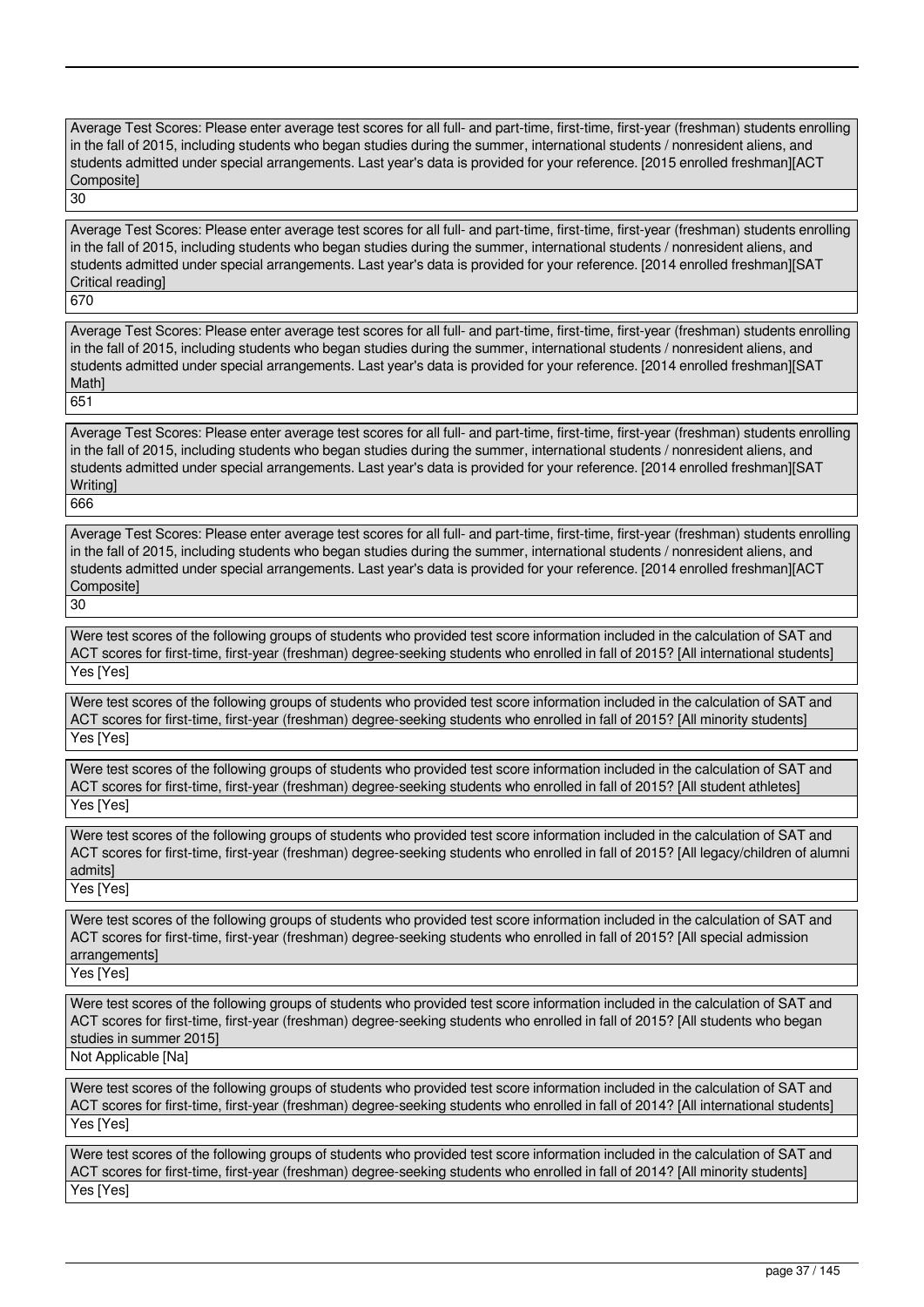Were test scores of the following groups of students who provided test score information included in the calculation of SAT and ACT scores for first-time, first-year (freshman) degree-seeking students who enrolled in fall of 2014? [All student athletes] Yes [Yes]

Were test scores of the following groups of students who provided test score information included in the calculation of SAT and ACT scores for first-time, first-year (freshman) degree-seeking students who enrolled in fall of 2014? [All legacy/children of alumni admits]

Yes [Yes]

Were test scores of the following groups of students who provided test score information included in the calculation of SAT and ACT scores for first-time, first-year (freshman) degree-seeking students who enrolled in fall of 2014? [All special admission arrangements]

Yes [Yes]

Were test scores of the following groups of students who provided test score information included in the calculation of SAT and ACT scores for first-time, first-year (freshman) degree-seeking students who enrolled in fall of 2014? [All students who began studies in summer 2014]

Not Applicable [Na]

# HS Standing and GPA

High School Class Standing: Please enter the percent of all degree-seeking, first-time, first-year (freshman) students who had high school class rank within each of the following ranges. *"Freshman" includes all full- and part-time, first-time, first-year students who enrolled in fall of 2015, including students who began studies during the summer, international students / nonresident aliens, and students admitted under special arrangements.* We have provided the data that was submitted last year for your reference. [% in top tenth of high school graduating class][Fall 2015] 61

High School Class Standing: Please enter the percent of all degree-seeking, first-time, first-year (freshman) students who had high school class rank within each of the following ranges. *"Freshman" includes all full- and part-time, first-time, first-year students who enrolled in fall of 2015, including students who began studies during the summer, international students / nonresident aliens, and students admitted under special arrangements.* We have provided the data that was submitted last year for your reference. [% in top tenth of high school graduating class][Fall 2014] 65

High School Class Standing: Please enter the percent of all degree-seeking, first-time, first-year (freshman) students who had high school class rank within each of the following ranges. *"Freshman" includes all full- and part-time, first-time, first-year students who enrolled in fall of 2015, including students who began studies during the summer, international students / nonresident aliens, and students admitted under special arrangements.* We have provided the data that was submitted last year for your reference. [% in top quarter of high school graduating class][Fall 2015] 84

High School Class Standing: Please enter the percent of all degree-seeking, first-time, first-year (freshman) students who had high school class rank within each of the following ranges. *"Freshman" includes all full- and part-time, first-time, first-year students who enrolled in fall of 2015, including students who began studies during the summer, international students / nonresident aliens, and students admitted under special arrangements.* We have provided the data that was submitted last year for your reference. [% in top quarter of high school graduating class][Fall 2014] 86

High School Class Standing: Please enter the percent of all degree-seeking, first-time, first-year (freshman) students who had high school class rank within each of the following ranges. *"Freshman" includes all full- and part-time, first-time, first-year students who enrolled in fall of 2015, including students who began studies during the summer, international students / nonresident aliens, and students admitted under special arrangements.* We have provided the data that was submitted last year for your reference. [% in top half of high school graduating class][Fall 2015] 97

High School Class Standing: Please enter the percent of all degree-seeking, first-time, first-year (freshman) students who had high school class rank within each of the following ranges. *"Freshman" includes all full- and part-time, first-time, first-year students who enrolled in fall of 2015, including students who began studies during the summer, international students / nonresident aliens, and students admitted under special arrangements.* We have provided the data that was submitted last year for your reference. [% in top half of high school graduating class][Fall 2014] 99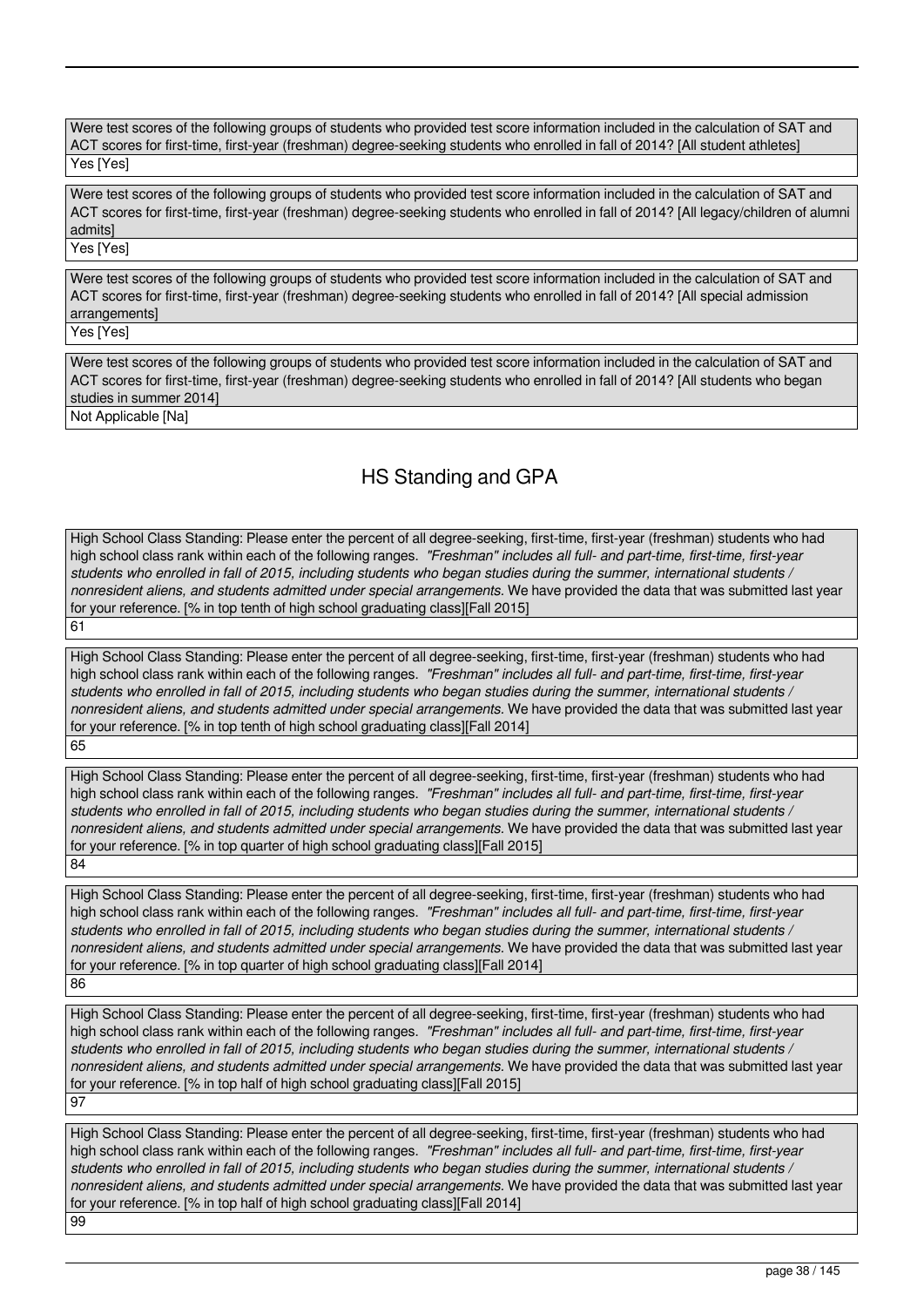High School Class Standing: Please enter the percent of all degree-seeking, first-time, first-year (freshman) students who had high school class rank within each of the following ranges. *"Freshman" includes all full- and part-time, first-time, first-year students who enrolled in fall of 2015, including students who began studies during the summer, international students / nonresident aliens, and students admitted under special arrangements.* We have provided the data that was submitted last year for your reference. [% in bottom half of high school graduating class][Fall 2015]

3

1

High School Class Standing: Please enter the percent of all degree-seeking, first-time, first-year (freshman) students who had high school class rank within each of the following ranges. *"Freshman" includes all full- and part-time, first-time, first-year students who enrolled in fall of 2015, including students who began studies during the summer, international students / nonresident aliens, and students admitted under special arrangements.* We have provided the data that was submitted last year for your reference. [% in bottom half of high school graduating class][Fall 2014]

High School Class Standing: Please enter the percent of all degree-seeking, first-time, first-year (freshman) students who had high school class rank within each of the following ranges. *"Freshman" includes all full- and part-time, first-time, first-year students who enrolled in fall of 2015, including students who began studies during the summer, international students / nonresident aliens, and students admitted under special arrangements.* We have provided the data that was submitted last year for your reference. [% in bottom quarter of high school graduating class][Fall 2015]  $\overline{0}$ 

High School Class Standing: Please enter the percent of all degree-seeking, first-time, first-year (freshman) students who had high school class rank within each of the following ranges. *"Freshman" includes all full- and part-time, first-time, first-year students who enrolled in fall of 2015, including students who began studies during the summer, international students / nonresident aliens, and students admitted under special arrangements.* We have provided the data that was submitted last year for your reference. [% in bottom quarter of high school graduating class][Fall 2014] 0

High School Class Standing: Please enter the percent of all degree-seeking, first-time, first-year (freshman) students who had high school class rank within each of the following ranges. *"Freshman" includes all full- and part-time, first-time, first-year students who enrolled in fall of 2015, including students who began studies during the summer, international students / nonresident aliens, and students admitted under special arrangements.* We have provided the data that was submitted last year for your reference. [% of total first-time, first-year (freshman) students who submitted high school class rank][Fall 2015] 27

High School Class Standing: Please enter the percent of all degree-seeking, first-time, first-year (freshman) students who had high school class rank within each of the following ranges. *"Freshman" includes all full- and part-time, first-time, first-year students who enrolled in fall of 2015, including students who began studies during the summer, international students / nonresident aliens, and students admitted under special arrangements.* We have provided the data that was submitted last year for your reference. [% of total first-time, first-year (freshman) students who submitted high school class rank][Fall 2014] 32

Percentage of all enrolled, degree-seeking, first-time, first-year (freshman) students who had high school grade-point averages within each of the following ranges (using 4.0 scale). Report information only for those students from whom you collected high school GPA. [Percent who had GPA of 3.75 and higher ] 68.0000000000

Percentage of all enrolled, degree-seeking, first-time, first-year (freshman) students who had high school grade-point averages within each of the following ranges (using 4.0 scale). Report information only for those students from whom you collected high school GPA. [Percent who had GPA between 3.50 and 3.74] 16.0000000000

Percentage of all enrolled, degree-seeking, first-time, first-year (freshman) students who had high school grade-point averages within each of the following ranges (using 4.0 scale). Report information only for those students from whom you collected high school GPA. [Percent who had GPA between 3.25 and 3.49 ] 12.0000000000

Percentage of all enrolled, degree-seeking, first-time, first-year (freshman) students who had high school grade-point averages within each of the following ranges (using 4.0 scale). Report information only for those students from whom you collected high school GPA. [Percent who had GPA between 3.00 and 3.24 ] 3.0000000000

Percentage of all enrolled, degree-seeking, first-time, first-year (freshman) students who had high school grade-point averages within each of the following ranges (using 4.0 scale). Report information only for those students from whom you collected high school GPA. [Percent who had GPA between 2.50 and 2.99] 1.0000000000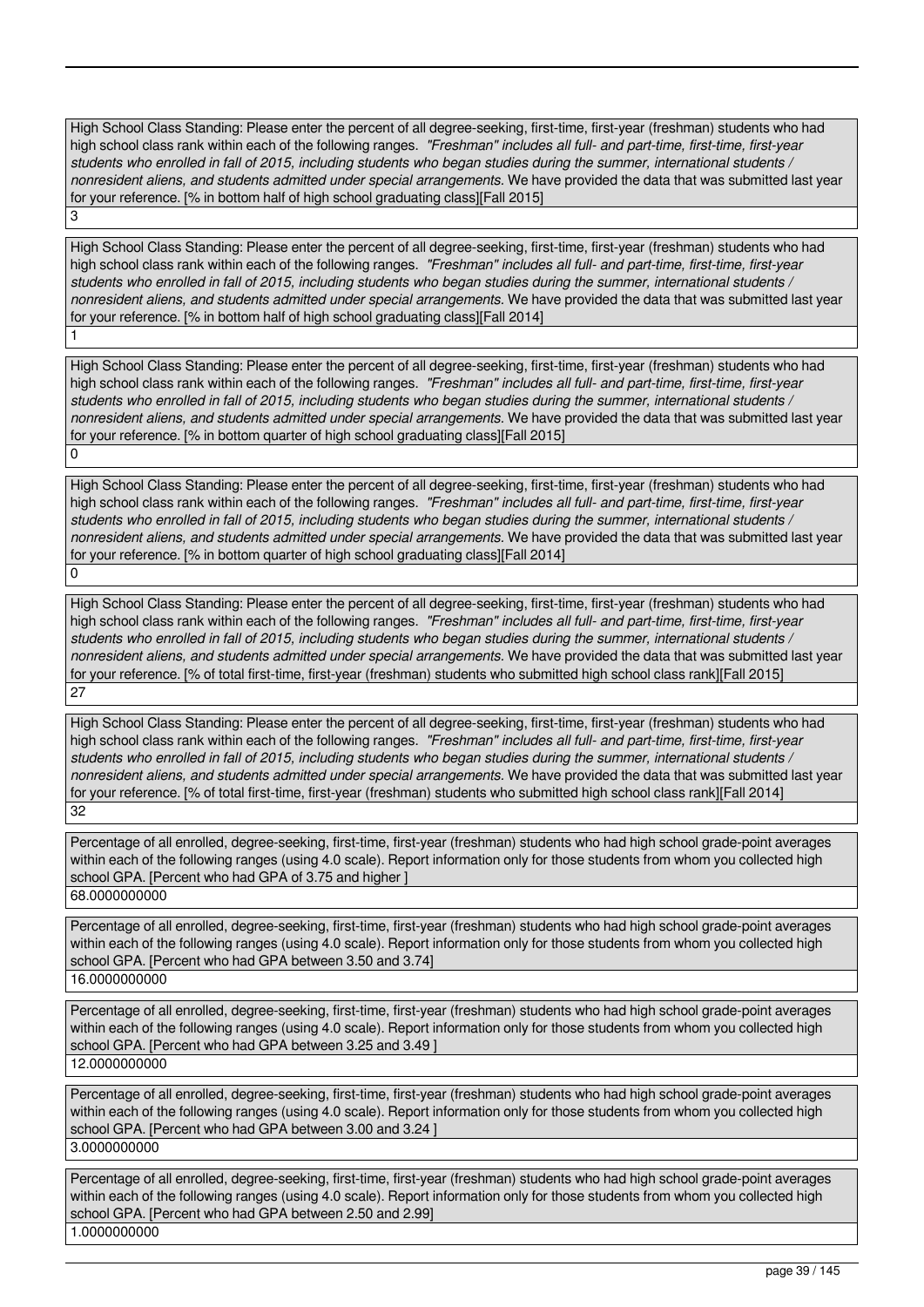Percentage of all enrolled, degree-seeking, first-time, first-year (freshman) students who had high school grade-point averages within each of the following ranges (using 4.0 scale). Report information only for those students from whom you collected high school GPA. [Percent who had GPA between 2.00 and 2.49] 0.0000000000

Percentage of all enrolled, degree-seeking, first-time, first-year (freshman) students who had high school grade-point averages within each of the following ranges (using 4.0 scale). Report information only for those students from whom you collected high school GPA. [Percent who had GPA between 1.00 and 1.99] 0.0000000000

Percentage of all enrolled, degree-seeking, first-time, first-year (freshman) students who had high school grade-point averages within each of the following ranges (using 4.0 scale). Report information only for those students from whom you collected high school GPA. [Percent who had GPA below 1.00 ] 0.0000000000

What *percent* of total, first-time, first-year (freshman) students who enrolled in the fall of 2015 submitted high school GPA? 89

What was the *average* high school GPA of all first-time, first-year (freshman) students who enrolled in the fall of 2015 and submitted GPA? 3.9

What was the GPA of first-time, first-year fall 2015 students at the 25th and 75th percentile? [GPA][25th]

What was the GPA of first-time, first-year fall 2015 students at the 25th and 75th percentile? [GPA][75th]

How many first-time, first-year, degree-seeking enrolled students received college credit for at least one Advanced Placement (AP) exam score?

How many first-time, first-year, degree-seeking enrolled students received college credit for at least one International Baccalaureate (IB) exam score?

# Applications

| Does your institution have an application fee?                                         |
|----------------------------------------------------------------------------------------|
| No [N]                                                                                 |
| Does your institution have an application closing date?                                |
| Yes [Y]                                                                                |
| Application closing date (Fall)                                                        |
| 01/15/2016                                                                             |
| Application priority date:                                                             |
| 01/15/2016                                                                             |
| Are first-time, first-year students accepted for terms other than the fall?            |
| No [N]                                                                                 |
| Notification to Applicants of Admission Decision Sent: [On a rolling basis beginning:] |
|                                                                                        |
| Notification to Applicants of Admission Decision Sent: [Comment]                       |
|                                                                                        |
| Notification to Applicants of Admission Decision Sent: [By:]                           |
| Yes [Y]                                                                                |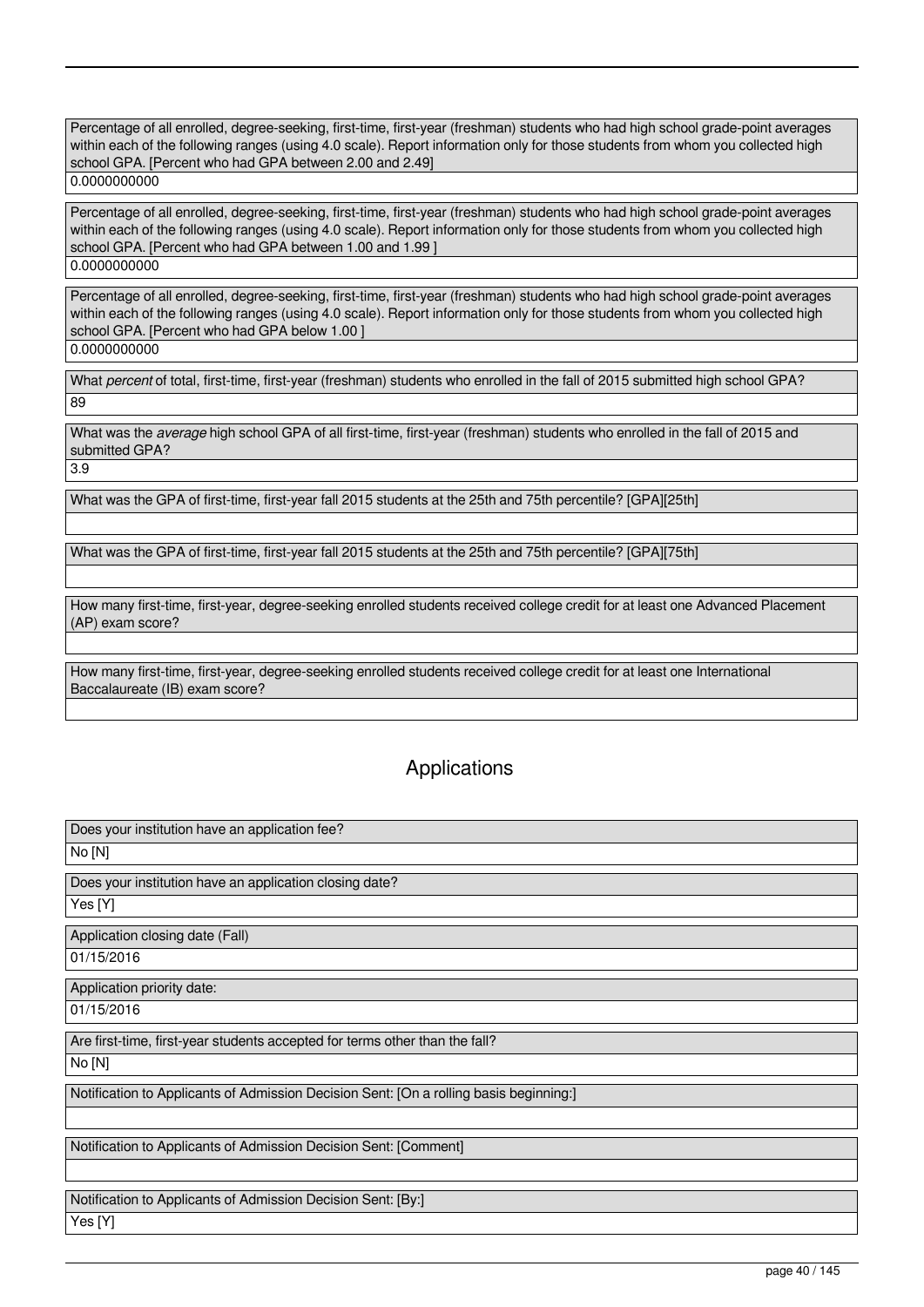Notification to Applicants of Admission Decision Sent: [Comment]

03/20/2016

Notification to Applicants of Admission Decision Sent: [Other:]

Notification to Applicants of Admission Decision Sent: [Comment]

Reply policy for admitted applicants [Must reply by:]

Yes [Y]

Reply policy for admitted applicants [Comment] 05/01/2016

Reply policy for admitted applicants [No set date (do not leave comment)]

Reply policy for admitted applicants [Comment]

Reply policy for admitted applicants [Must reply by May 1 or within (X) weeks if notified thereafter ]

Reply policy for admitted applicants [Comment]

Reply policy for admitted applicants [Other:]

Reply policy for admitted applicants [Comment]

Deferred admission: Does your institution allow students to postpone enrollment after admission? Yes [Y]

Maximum period of postponement:

1 year

Early admission of high school students: Does your institution allow high school students to enroll as full-time, first-time, first-year (freshman) students one year or more before high school graduation? Yes [Y]

Early Decision Admissions: Does your institution offer an early decision plan for first-time, first-year (freshman) applicants for fall enrollment?

Yes [Y]

Early Decision Dates & Applicants [First or only early decision plan closing date:]

11/15/2016

Early Decision Dates & Applicants [First or only early decision plan notification date:]

12/18/2016

Early Decision Dates & Applicants [Other early decision plan closing date:]

01/15/2016

Early Decision Dates & Applicants [Other early decision plan notification date:]

02/01/2016

Early Decision Dates & Applicants [Number of early decision applications received by your institution for fall 2015 entering class:] 428

Early Decision Dates & Applicants [Number of applicants admitted under early decision plan for fall 2015 entering class:] 250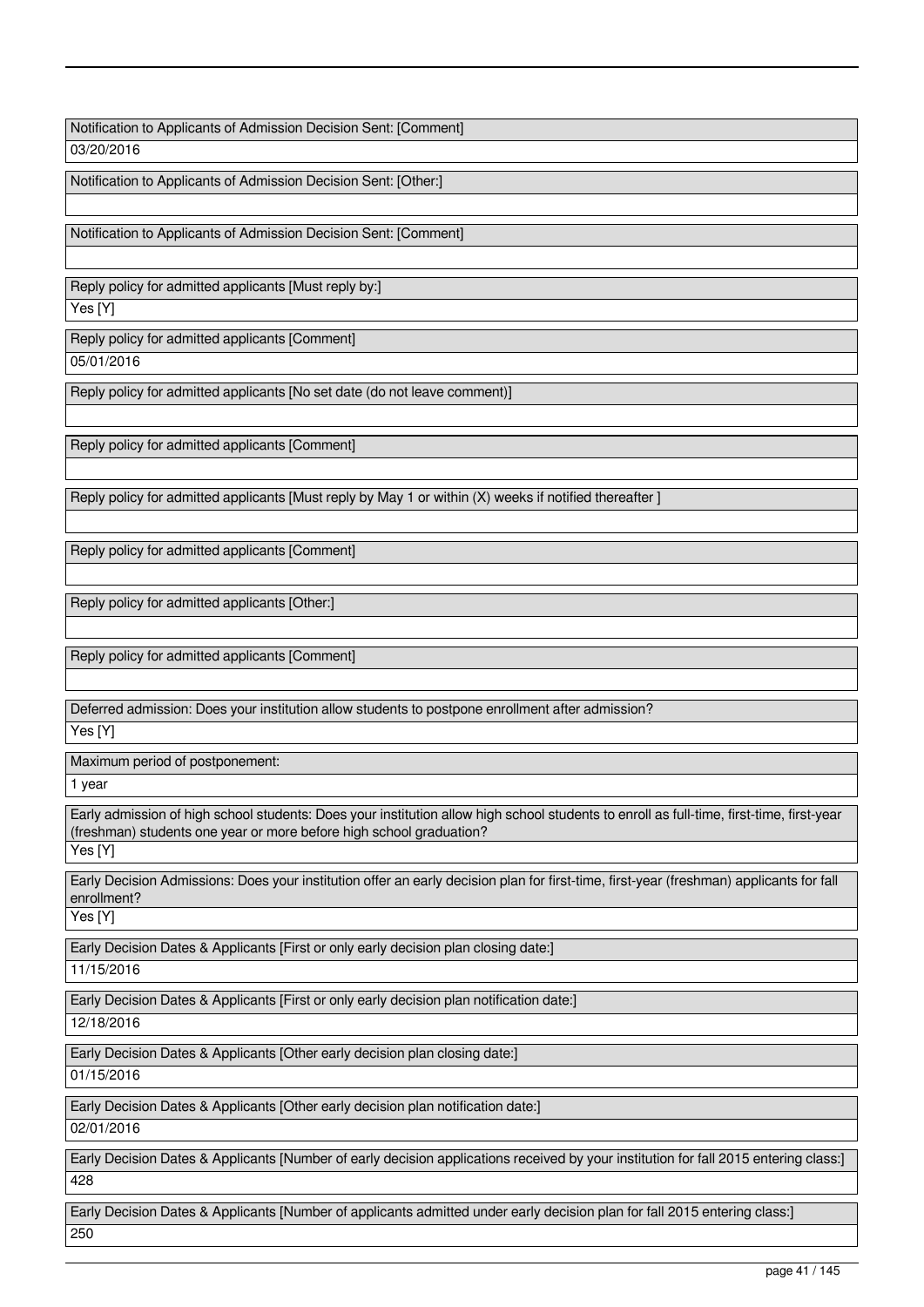Early Decision Dates & Applicants [Number of applicants enrolled under early decision plan for fall 2015 entering class:] 241

Early Action Admissions. Do you have a nonbinding early action plan whereby students are notified of an admission decision well in advance of the regular notification date but do not have to commit to attending your college? No [N]

# Applications, Part 2

Check special requirements for admission to specific programs: [Portfolio required of art program applicants]

Check special requirements for admission to specific programs: [Audition required of music program applicants]

Check special requirements for admission to specific programs: [Audition required of dance program applicants]

Check special requirements for admission to specific programs: [Audition required of theatre program applicants]

Check special requirements for admission to specific programs: [R.N. required of nursing program applicants]

Institution has a partnership with college access organizations: [Posse]

Institution has a partnership with college access organizations: [Questbridge]

Institution has a partnership with college access organizations: [Talent Search]

Institution has a partnership with college access organizations: [Upward Bound]

Institution has a partnership with college access organizations: [Other]

List special programs or policies for applicants who are not normally admissible due to academic deficiencies and/or economic disadvantages: [Higher Education Opportunity Program (HEOP)]

List special programs or policies for applicants who are not normally admissible due to academic deficiencies and/or economic disadvantages: [Educational Opportunity Program (EOP)]

List special programs or policies for applicants who are not normally admissible due to academic deficiencies and/or economic disadvantages: [Conditional admission]

Campus visit is:

Recommended [Rec]

Admission interview is:

Recommended [Rec]

Off-Campus admissions interviews:

May be arranged with an admission representative [May]

Tuition deposit amount:

350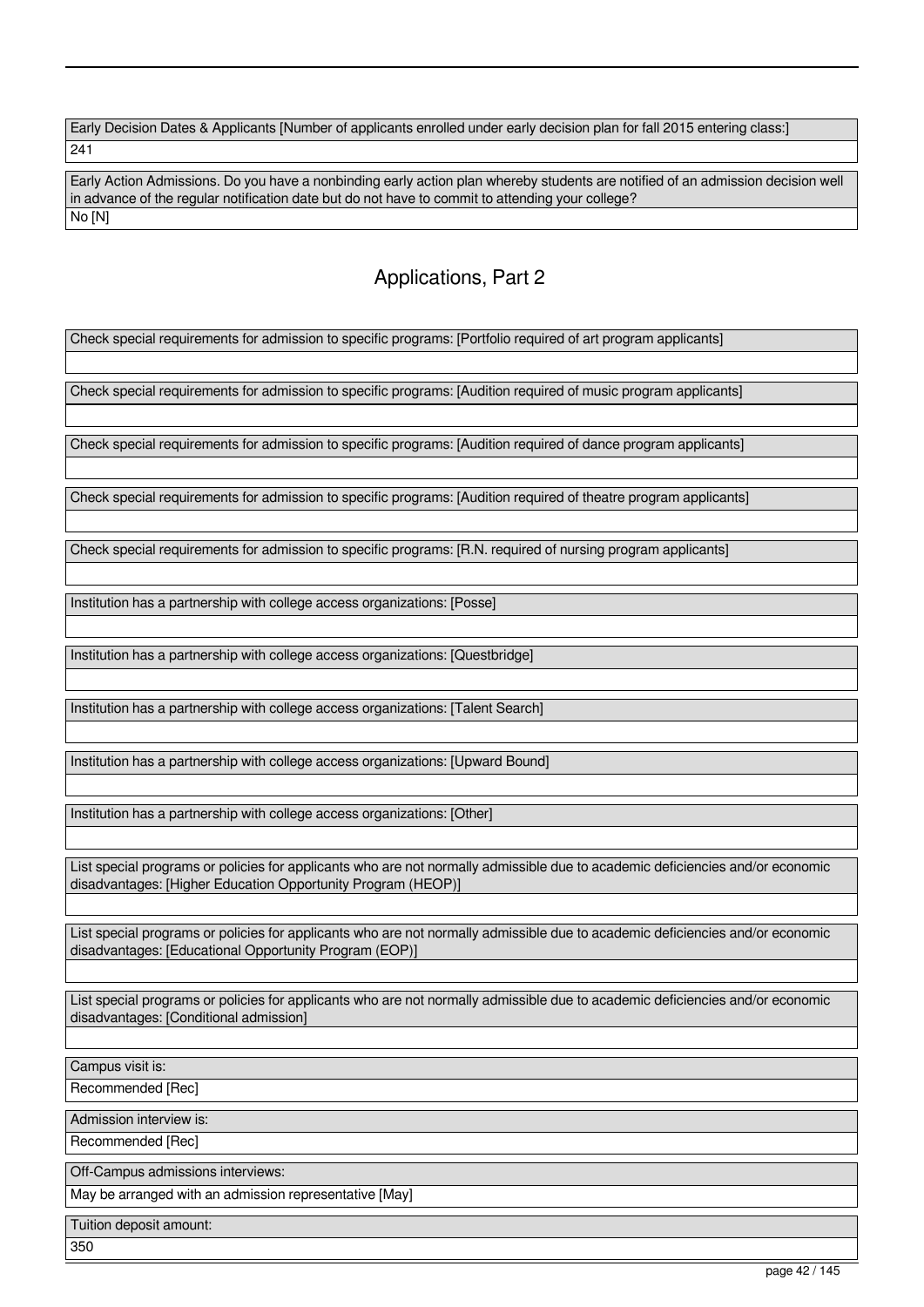Tuition deposit is:

Nonrefundable [No]

Amount for housing deposit:

 $\overline{0}$ 

Deadline for housing deposit:

Is housing deposit refundable if student does not enroll?

# Veterans and Military

Does your institution participate in the Yellow Ribbon Program?

# No [N]

Is your institution is certified for the G.I. Bill?

No [N]

ROTC programs offered in cooperation with the Reserve Officers' Training Corps during the 2015- 2016 academic year.

# **Army ROTC:**

Not offered [No]

Navy ROTC:

Not offered [No]

Air Force ROTC: Not offered [No]

# **Transfers**

| Does your institution enroll transfer students?                                                                                                  |
|--------------------------------------------------------------------------------------------------------------------------------------------------|
| Yes [Y]                                                                                                                                          |
| May transfer students earn advanced standing credit by transferring credits earned from course work completed at other<br>colleges/universities? |
| Yes [Y]                                                                                                                                          |
| Provide the number of students who applied, were admitted, and enrolled as degree-seeking transfer students in fall 2015.<br>[Men][Applicants]   |
| 58                                                                                                                                               |
| Provide the number of students who applied, were admitted, and enrolled as degree-seeking transfer students in fall 2015.<br>[Men][Admitted]     |
| 18                                                                                                                                               |
| Provide the number of students who applied, were admitted, and enrolled as degree-seeking transfer students in fall 2015.<br>[Men][Enrolled]     |
| و ا                                                                                                                                              |
| Provide the number of students who applied, were admitted, and enrolled as degree-seeking transfer students in fall 2015.<br>[Women][Applicants] |
| 71                                                                                                                                               |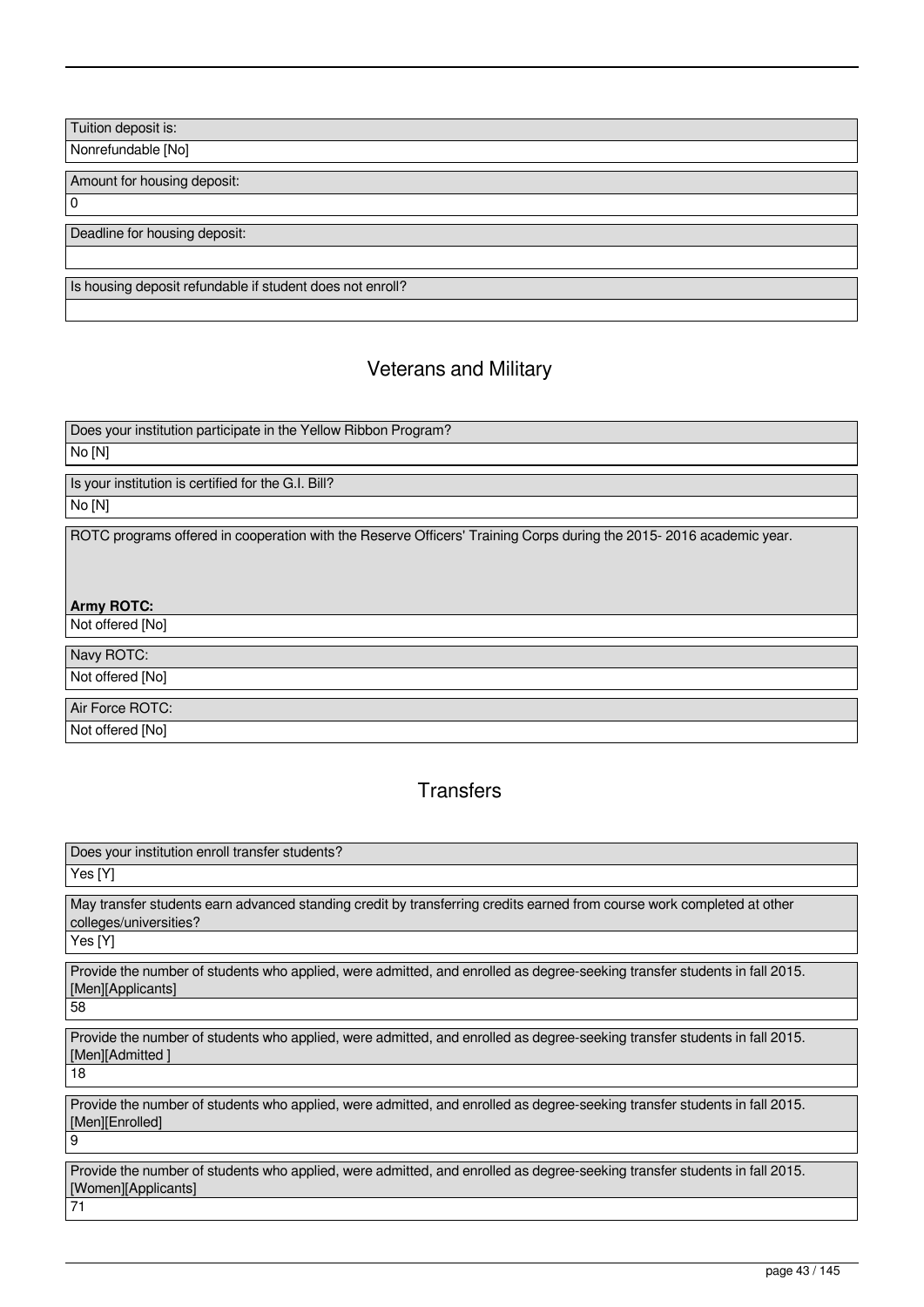Provide the number of students who applied, were admitted, and enrolled as degree-seeking transfer students in fall 2015. [Women][Admitted ]

23

4

Provide the number of students who applied, were admitted, and enrolled as degree-seeking transfer students in fall 2015. [Women][Enrolled]

Provide the number of students who applied, were admitted, and enrolled as degree-seeking transfer students in fall 2015. [Total][Applicants]

129

Provide the number of students who applied, were admitted, and enrolled as degree-seeking transfer students in fall 2015. [Total][Admitted ]

41

Provide the number of students who applied, were admitted, and enrolled as degree-seeking transfer students in fall 2015. [Total][Enrolled]

13

Of the newly enrolled degree-seeking transfer students reported in the grid above, how many: [Entered with credits granted by a community college?]

Of the newly enrolled degree-seeking transfer students reported in the grid above, how many: [Had an associate degree granted by another institution?]

Indicate terms for which transfers may enroll: [Fall]

Yes [Y]

Indicate terms for which transfers may enroll: [Winter]

Indicate terms for which transfers may enroll: [Spring]

Indicate terms for which transfers may enroll: [Summer]

Must a transfer applicant have a minimum number of credits completed or else must apply as an entering freshman?

No [N]

Indicate all items required of transfer students to apply for admission: [High school transcript]

Required of All [ReqAl]

Indicate all items required of transfer students to apply for admission: [College transcript(s)]

Required of All [ReqAl]

Indicate all items required of transfer students to apply for admission: [Essay or personal statement]

Required of All [ReqAl]

Indicate all items required of transfer students to apply for admission: [Interview]

Recommended of All [RecAl]

Indicate all items required of transfer students to apply for admission: [Standardized test scores]

Required of All [ReqAl]

3

Indicate all items required of transfer students to apply for admission: [Statement of good standing from prior institution(s)] Required of All [ReqAl]

If a minimum high school grade point average is required of transfer applicants, specify (on a 4.0 scale):

If a minimum college grade point average is required of transfer applicants, specify (on a 4.0 scale):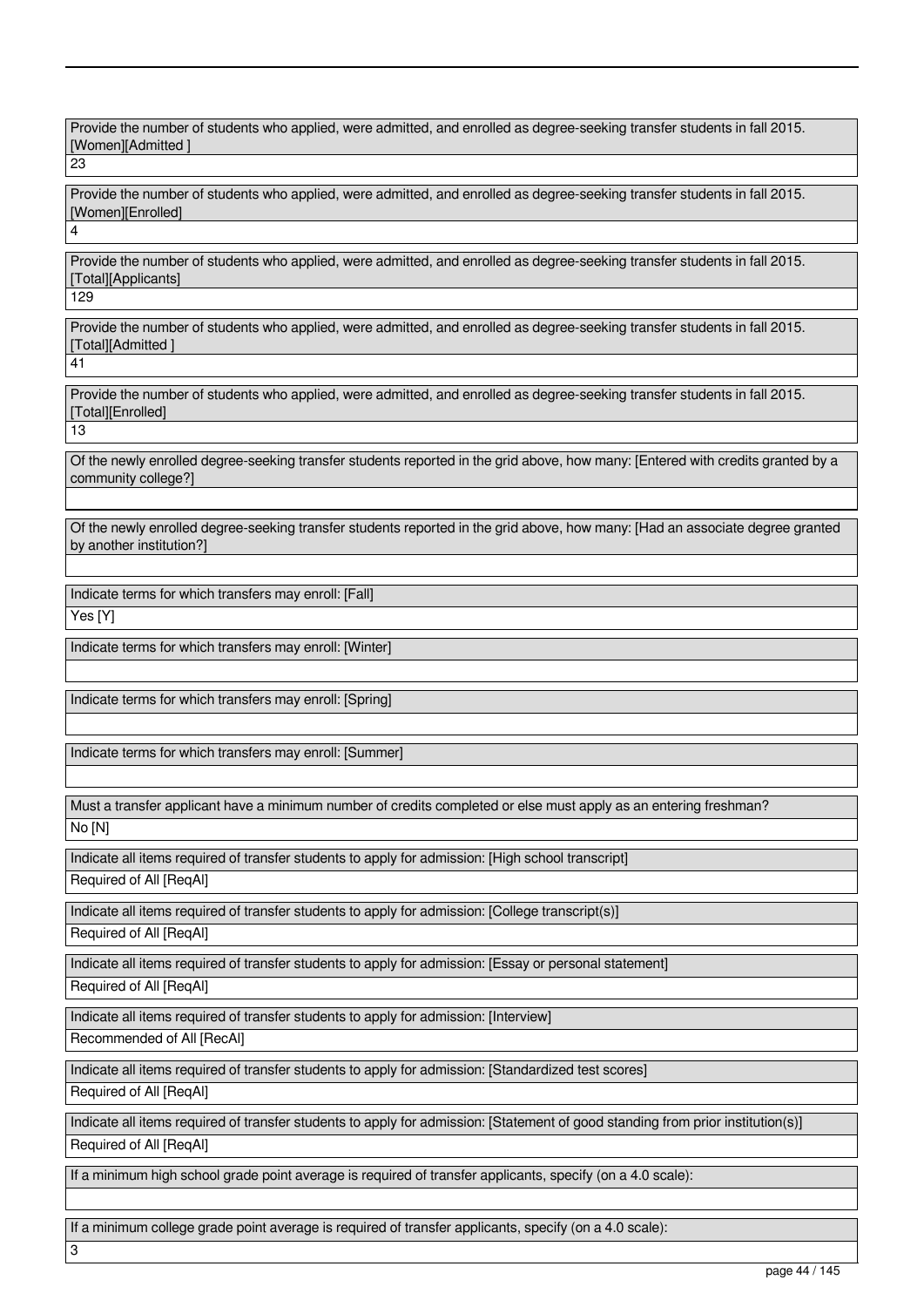List application priority, closing, notification, and candidate reply dates for transfer students. If applications are reviewed on a continuous or rolling basis, place a capital case "X" in the "Rolling Admission" column. [Fall][Priority Date] 04/01/2016

List application priority, closing, notification, and candidate reply dates for transfer students. If applications are reviewed on a continuous or rolling basis, place a capital case "X" in the "Rolling Admission" column. [Fall][Closing Date] 04/01/2016

List application priority, closing, notification, and candidate reply dates for transfer students. If applications are reviewed on a continuous or rolling basis, place a capital case "X" in the "Rolling Admission" column. [Fall][Notification Date] 4/29/2015

List application priority, closing, notification, and candidate reply dates for transfer students. If applications are reviewed on a continuous or rolling basis, place a capital case "X" in the "Rolling Admission" column. [Fall][Reply Date] 5/31/2015

List application priority, closing, notification, and candidate reply dates for transfer students. If applications are reviewed on a continuous or rolling basis, place a capital case "X" in the "Rolling Admission" column. [Fall][Rolling Admission]

List application priority, closing, notification, and candidate reply dates for transfer students. If applications are reviewed on a continuous or rolling basis, place a capital case "X" in the "Rolling Admission" column. [Winter][Priority Date]

List application priority, closing, notification, and candidate reply dates for transfer students. If applications are reviewed on a continuous or rolling basis, place a capital case "X" in the "Rolling Admission" column. [Winter][Closing Date]

List application priority, closing, notification, and candidate reply dates for transfer students. If applications are reviewed on a continuous or rolling basis, place a capital case "X" in the "Rolling Admission" column. [Winter][Notification Date]

List application priority, closing, notification, and candidate reply dates for transfer students. If applications are reviewed on a continuous or rolling basis, place a capital case "X" in the "Rolling Admission" column. [Winter][Reply Date]

List application priority, closing, notification, and candidate reply dates for transfer students. If applications are reviewed on a continuous or rolling basis, place a capital case "X" in the "Rolling Admission" column. [Winter][Rolling Admission]

List application priority, closing, notification, and candidate reply dates for transfer students. If applications are reviewed on a continuous or rolling basis, place a capital case "X" in the "Rolling Admission" column. [Spring][Priority Date]

List application priority, closing, notification, and candidate reply dates for transfer students. If applications are reviewed on a continuous or rolling basis, place a capital case "X" in the "Rolling Admission" column. [Spring][Closing Date]

List application priority, closing, notification, and candidate reply dates for transfer students. If applications are reviewed on a continuous or rolling basis, place a capital case "X" in the "Rolling Admission" column. [Spring][Notification Date]

List application priority, closing, notification, and candidate reply dates for transfer students. If applications are reviewed on a continuous or rolling basis, place a capital case "X" in the "Rolling Admission" column. [Spring][Reply Date]

List application priority, closing, notification, and candidate reply dates for transfer students. If applications are reviewed on a continuous or rolling basis, place a capital case "X" in the "Rolling Admission" column. [Spring][Rolling Admission]

List application priority, closing, notification, and candidate reply dates for transfer students. If applications are reviewed on a continuous or rolling basis, place a capital case "X" in the "Rolling Admission" column. [Summer][Priority Date]

List application priority, closing, notification, and candidate reply dates for transfer students. If applications are reviewed on a continuous or rolling basis, place a capital case "X" in the "Rolling Admission" column. [Summer][Closing Date]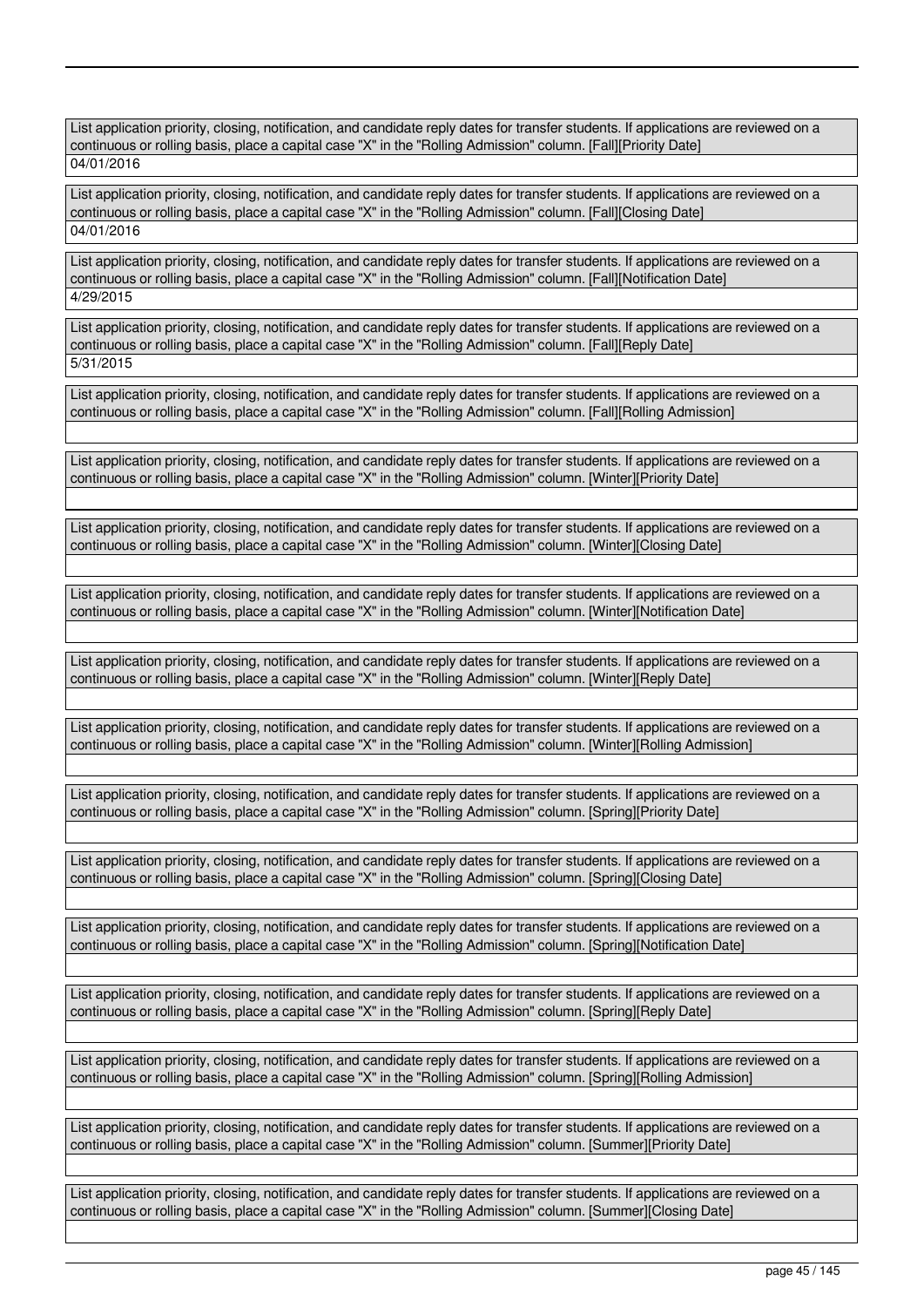List application priority, closing, notification, and candidate reply dates for transfer students. If applications are reviewed on a continuous or rolling basis, place a capital case "X" in the "Rolling Admission" column. [Summer][Notification Date]

List application priority, closing, notification, and candidate reply dates for transfer students. If applications are reviewed on a continuous or rolling basis, place a capital case "X" in the "Rolling Admission" column. [Summer][Reply Date]

List application priority, closing, notification, and candidate reply dates for transfer students. If applications are reviewed on a continuous or rolling basis, place a capital case "X" in the "Rolling Admission" column. [Summer][Rolling Admission]

Does an open admission policy, if reported, apply to transfer students? No [N]

Report the lowest grade earned for any course that may be transferred for credit*:*  $\overline{C}$ 

Maximum number of credits or courses that may be transferred from a two-year institution:

32

Unit type: Credits [Cred]

Maximum number of credits or courses that may be transferred from a four-year institution:

32

Unit type: Credits [Cred]

Minimum number of credits that transfers must complete at your institution to earn an... [Associate degree:]

Minimum number of credits that transfers must complete at your institution to earn an... [Bachelor's degree:]

 $\overline{8}$ 

Does your institution have a guaranteed admission agreement with at least one other college/university?

No [N]

# Alumni Giving

Undergraduate Alumni Giving: Please enter information on undergraduate alumni giving, as defined below. As noted, *exclude* former students who earned only graduate degrees and undergraduates who didn't graduate from your institution. Additionally, exclude all student giving (e.g., senior class gift) unless you count the entire senior student body in the alumni of record total.

Please follow the standards set by the Council for Aid to Education (CAE) and the Council for Advancement and Support of Education (CASE), and used for reporting to CAE for the Voluntary Support of Education Survey when answering these questions.

What was the number of undergraduate alumni of record at your institution? *(Alumni of record are former full- or part-time students with an undergraduate degree from your institution and for whom you believe you have a valid address or other way to make contact (telephone, email, etc.))*

*Note: The alumni giving data reported to U.S. News should be the same as what was reported to the Council for Aid to Education for undergraduate alumni in its annual Voluntary Support of Education Survey. If you do not break down undergraduate-only giving for the CAE survey, you must still do so for this report.*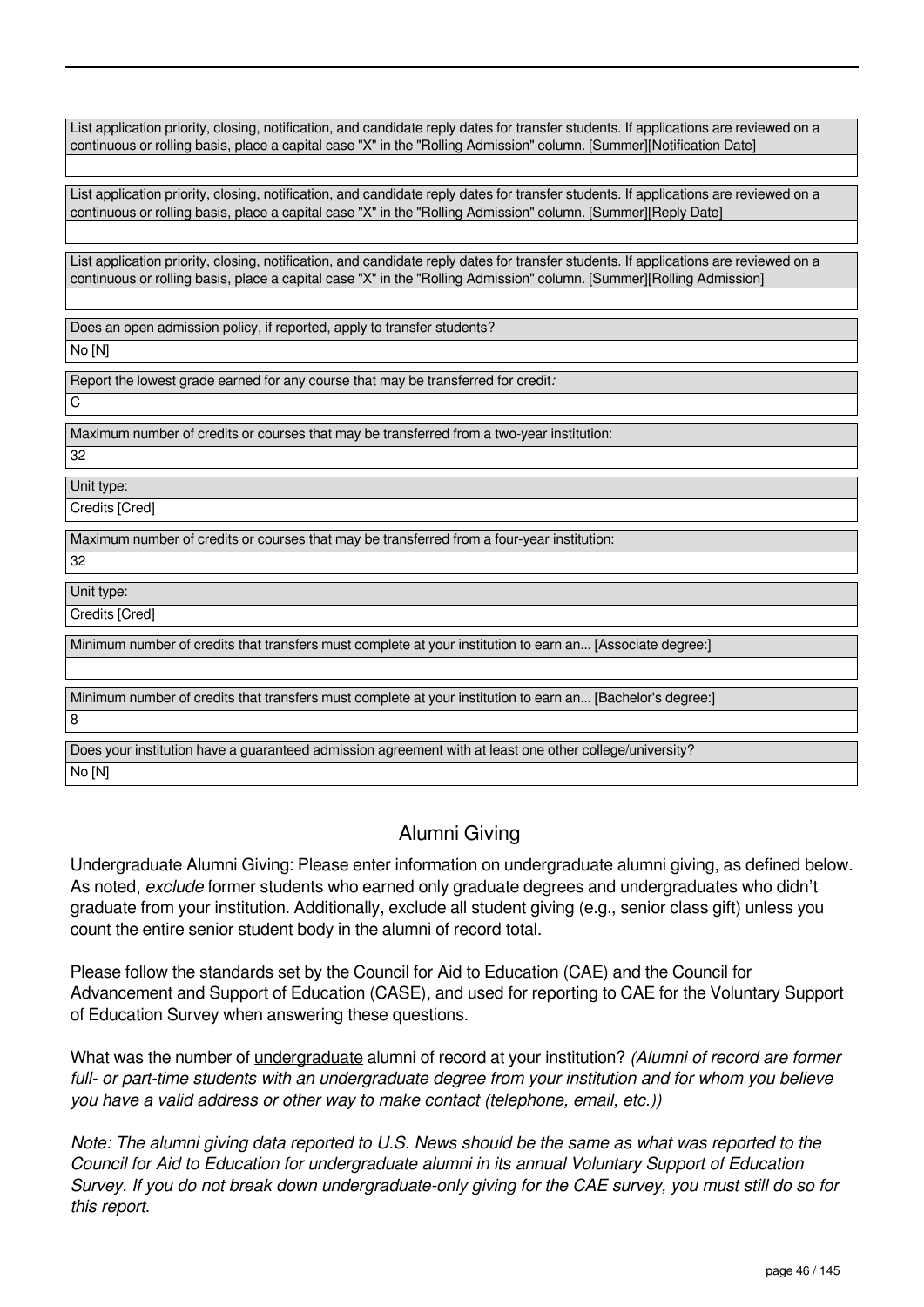What was the number of *undergraduate* alumni of record at your institution? [2014-2015]

17127.0000000000

What was the number of undergraduate alumni of record at your institution? [2013-2014] 16734.0000000000

What was the number of undergraduate alumni solicited at least once during the year? [2014-2015]

15648.0000000000

What was the number of undergraduate alumni solicited at least once during the year? [2013-2014]

16378.0000000000

What was the number of undergraduate alumni donors for your institution in the following years? [2014-2015]

6784.0000000000

What was the number of undergraduate alumni donors for your institution in the following years? [2013-2014] 6283.0000000000

# **Faculty**

# **Faculty Salaries 2015 - 2016 Academic Year:**

Please report salaries for full-time instructional faculty, defined as full time faculty whose regular assignment is instruction.

Please use the AAUP's set of instructions [here](http://www.aaup.org/our-programs/research/economic-status-report/2015-16-faculty-compensation-survey) to determine which faculty to include or exclude.

[Professor, 9-month (contract length)][Number of Faculty (Form 2, Sec. 1-3, Cols 1 & 6)]

75

# **Faculty Salaries 2015 - 2016 Academic Year:**

Please report salaries for full-time instructional faculty, defined as full time faculty whose regular assignment is instruction.

Please use the AAUP's set of instructions [here](http://www.aaup.org/our-programs/research/economic-status-report/2015-16-faculty-compensation-survey) to determine which faculty to include or exclude.

[Professor, 9-month (contract length)][Salary Expenditures (Form 2, Sec. 1-3, Cols 2 & 7)]

7548473

# **Faculty Salaries 2015 - 2016 Academic Year:**

Please report salaries for full-time instructional faculty, defined as full time faculty whose regular assignment is instruction.

Please use the AAUP's set of instructions [here](http://www.aaup.org/our-programs/research/economic-status-report/2015-16-faculty-compensation-survey) to determine which faculty to include or exclude.

[Professor, 9-month (contract length)][Fringe Benefit Expenditures (Form 3, Sec 1&2 Line 12, Cols 1, 3, & 6)]

2609275

# **Faculty Salaries 2015 - 2016 Academic Year:**

Please report salaries for full-time instructional faculty, defined as full time faculty whose regular assignment is instruction.

Please use the AAUP's set of instructions [here](http://www.aaup.org/our-programs/research/economic-status-report/2015-16-faculty-compensation-survey) to determine which faculty to include or exclude.

[Professor, 9-month (contract length)][Total Expenditures (Salary and Fringe Benefits)]

10157748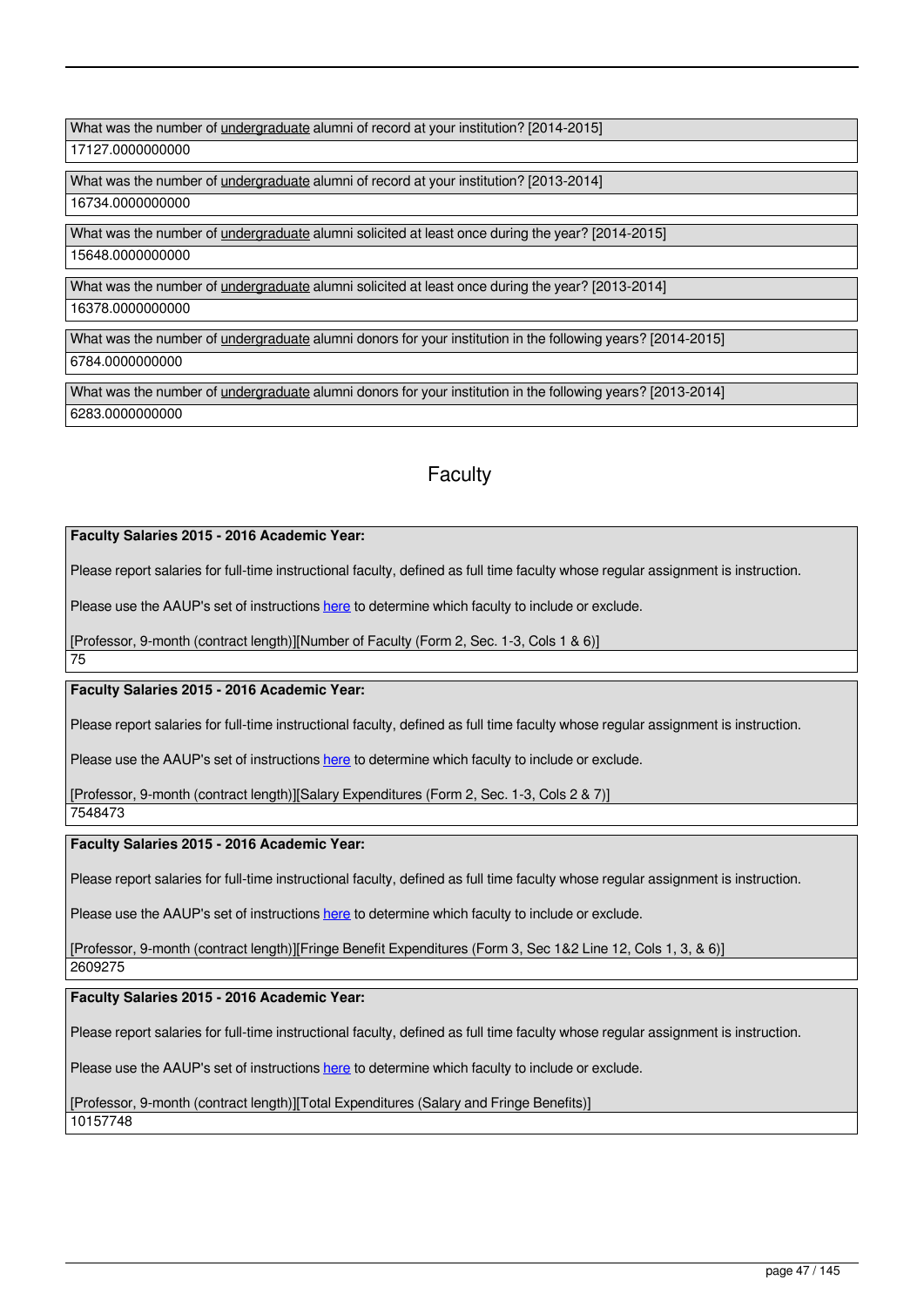**Faculty Salaries 2015 - 2016 Academic Year:** 

Please report salaries for full-time instructional faculty, defined as full time faculty whose regular assignment is instruction.

Please use the AAUP's set of instructions [here](http://www.aaup.org/our-programs/research/economic-status-report/2015-16-faculty-compensation-survey) to determine which faculty to include or exclude.

[Associate professor, 9-month (contract length)][Number of Faculty (Form 2, Sec. 1-3, Cols 1 & 6)]

48

## **Faculty Salaries 2015 - 2016 Academic Year:**

Please report salaries for full-time instructional faculty, defined as full time faculty whose regular assignment is instruction.

Please use the AAUP's set of instructions [here](http://www.aaup.org/our-programs/research/economic-status-report/2015-16-faculty-compensation-survey) to determine which faculty to include or exclude.

[Associate professor, 9-month (contract length)][Salary Expenditures (Form 2, Sec. 1-3, Cols 2 & 7)]

3823749

### **Faculty Salaries 2015 - 2016 Academic Year:**

Please report salaries for full-time instructional faculty, defined as full time faculty whose regular assignment is instruction.

Please use the AAUP's set of instructions [here](http://www.aaup.org/our-programs/research/economic-status-report/2015-16-faculty-compensation-survey) to determine which faculty to include or exclude.

[Associate professor, 9-month (contract length)][Fringe Benefit Expenditures (Form 3, Sec 1&2 Line 12, Cols 1, 3, & 6)]

1414983

## **Faculty Salaries 2015 - 2016 Academic Year:**

Please report salaries for full-time instructional faculty, defined as full time faculty whose regular assignment is instruction.

Please use the AAUP's set of instructions [here](http://www.aaup.org/our-programs/research/economic-status-report/2015-16-faculty-compensation-survey) to determine which faculty to include or exclude.

[Associate professor, 9-month (contract length)][Total Expenditures (Salary and Fringe Benefits)]

5238732

# **Faculty Salaries 2015 - 2016 Academic Year:**

Please report salaries for full-time instructional faculty, defined as full time faculty whose regular assignment is instruction.

Please use the AAUP's set of instructions [here](http://www.aaup.org/our-programs/research/economic-status-report/2015-16-faculty-compensation-survey) to determine which faculty to include or exclude.

[Assistant professor, 9-month (contract length)][Number of Faculty (Form 2, Sec. 1-3, Cols 1 & 6)]

36

**Faculty Salaries 2015 - 2016 Academic Year:** 

Please report salaries for full-time instructional faculty, defined as full time faculty whose regular assignment is instruction.

Please use the AAUP's set of instructions [here](http://www.aaup.org/our-programs/research/economic-status-report/2015-16-faculty-compensation-survey) to determine which faculty to include or exclude.

[Assistant professor, 9-month (contract length)][Salary Expenditures (Form 2, Sec. 1-3, Cols 2 & 7)]

2360478

**Faculty Salaries 2015 - 2016 Academic Year:** 

Please report salaries for full-time instructional faculty, defined as full time faculty whose regular assignment is instruction.

Please use the AAUP's set of instructions [here](http://www.aaup.org/our-programs/research/economic-status-report/2015-16-faculty-compensation-survey) to determine which faculty to include or exclude.

[Assistant professor, 9-month (contract length)][Fringe Benefit Expenditures (Form 3, Sec 1&2 Line 12, Cols 1, 3, & 6)] 825734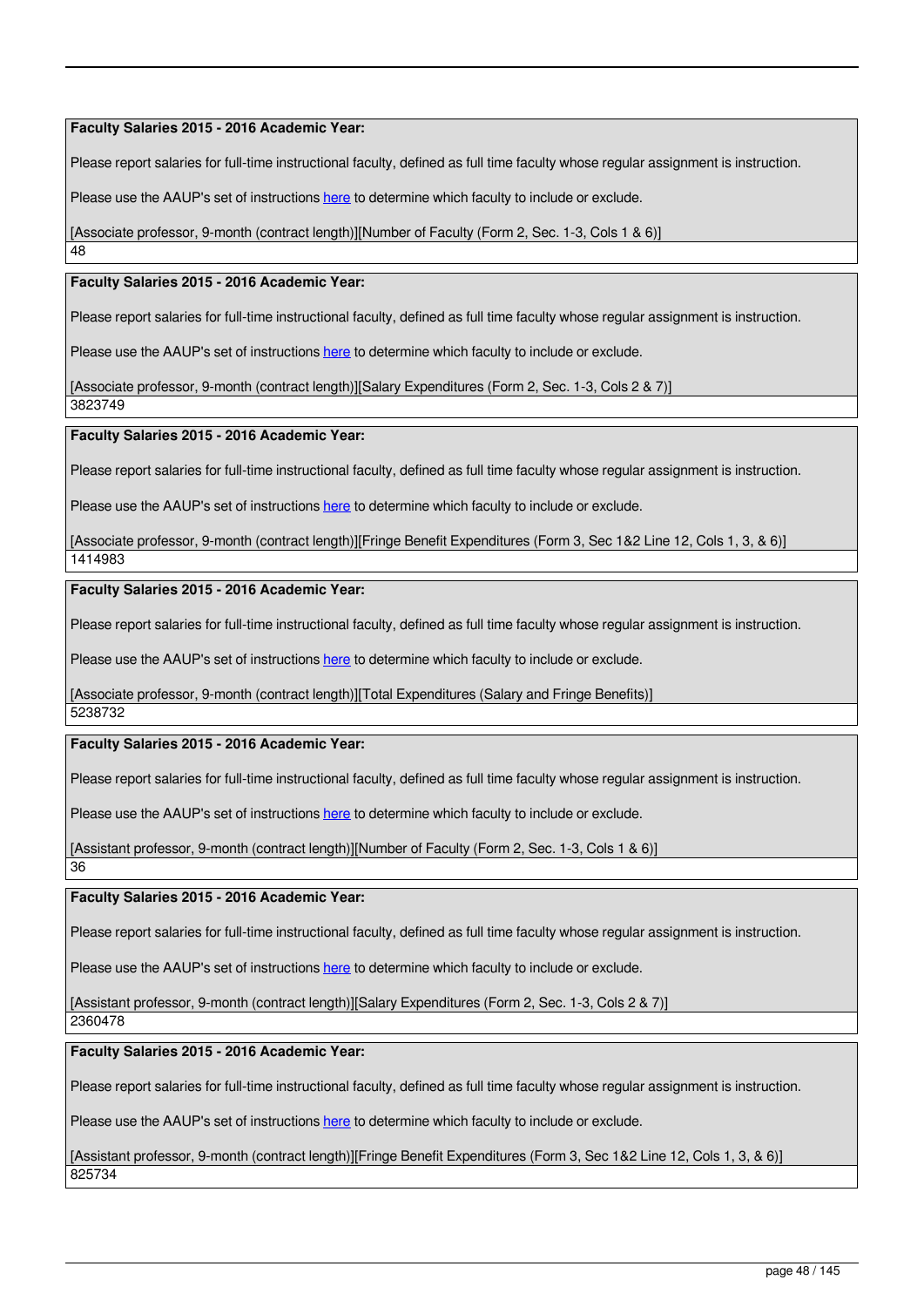## **Faculty Salaries 2015 - 2016 Academic Year:**

Please report salaries for full-time instructional faculty, defined as full time faculty whose regular assignment is instruction.

Please use the AAUP's set of instructions [here](http://www.aaup.org/our-programs/research/economic-status-report/2015-16-faculty-compensation-survey) to determine which faculty to include or exclude.

[Assistant professor, 9-month (contract length)][Total Expenditures (Salary and Fringe Benefits)]

3186212

# **Faculty Salaries 2015 - 2016 Academic Year:**

Please report salaries for full-time instructional faculty, defined as full time faculty whose regular assignment is instruction.

Please use the AAUP's set of instructions [here](http://www.aaup.org/our-programs/research/economic-status-report/2015-16-faculty-compensation-survey) to determine which faculty to include or exclude.

[Professor, 12-month (contract length)][Number of Faculty (Form 2, Sec. 1-3, Cols 1 & 6)]

### **Faculty Salaries 2015 - 2016 Academic Year:**

Please report salaries for full-time instructional faculty, defined as full time faculty whose regular assignment is instruction.

Please use the AAUP's set of instructions [here](http://www.aaup.org/our-programs/research/economic-status-report/2015-16-faculty-compensation-survey) to determine which faculty to include or exclude.

[Professor, 12-month (contract length)][Salary Expenditures (Form 2, Sec. 1-3, Cols 2 & 7)]

### **Faculty Salaries 2015 - 2016 Academic Year:**

Please report salaries for full-time instructional faculty, defined as full time faculty whose regular assignment is instruction.

Please use the AAUP's set of instructions [here](http://www.aaup.org/our-programs/research/economic-status-report/2015-16-faculty-compensation-survey) to determine which faculty to include or exclude.

[Professor, 12-month (contract length)][Fringe Benefit Expenditures (Form 3, Sec 1&2 Line 12, Cols 1, 3, & 6)]

## **Faculty Salaries 2015 - 2016 Academic Year:**

Please report salaries for full-time instructional faculty, defined as full time faculty whose regular assignment is instruction.

Please use the AAUP's set of instructions [here](http://www.aaup.org/our-programs/research/economic-status-report/2015-16-faculty-compensation-survey) to determine which faculty to include or exclude.

[Professor, 12-month (contract length)][Total Expenditures (Salary and Fringe Benefits)]

#### **Faculty Salaries 2015 - 2016 Academic Year:**

Please report salaries for full-time instructional faculty, defined as full time faculty whose regular assignment is instruction.

Please use the AAUP's set of instructions [here](http://www.aaup.org/our-programs/research/economic-status-report/2015-16-faculty-compensation-survey) to determine which faculty to include or exclude.

[Associate professor, 12-month (contract length)][Number of Faculty (Form 2, Sec. 1-3, Cols 1 & 6)]

## **Faculty Salaries 2015 - 2016 Academic Year:**

Please report salaries for full-time instructional faculty, defined as full time faculty whose regular assignment is instruction.

Please use the AAUP's set of instructions [here](http://www.aaup.org/our-programs/research/economic-status-report/2015-16-faculty-compensation-survey) to determine which faculty to include or exclude.

[Associate professor, 12-month (contract length)][Salary Expenditures (Form 2, Sec. 1-3, Cols 2 & 7)]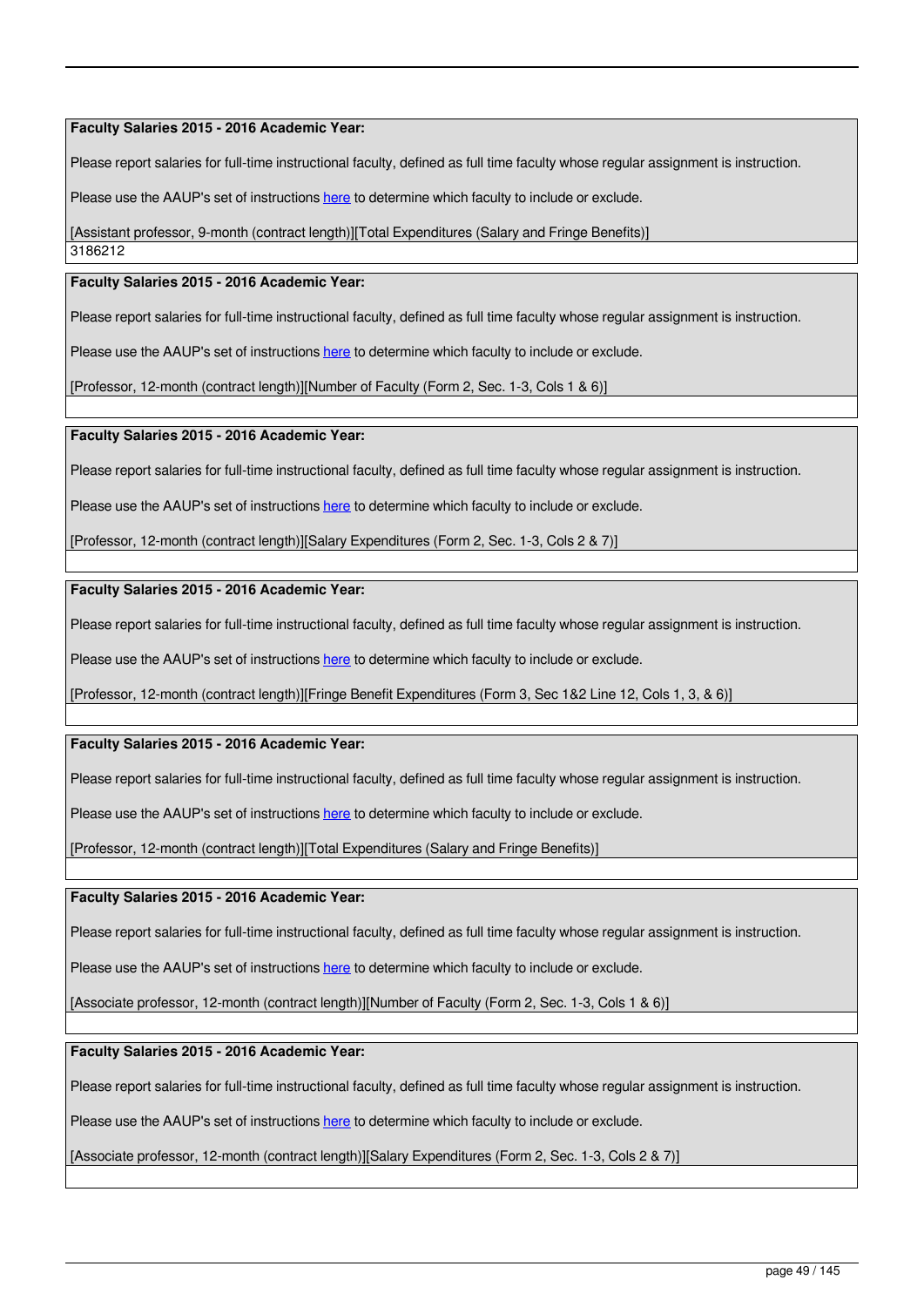**Faculty Salaries 2015 - 2016 Academic Year:** 

Please report salaries for full-time instructional faculty, defined as full time faculty whose regular assignment is instruction.

Please use the AAUP's set of instructions [here](http://www.aaup.org/our-programs/research/economic-status-report/2015-16-faculty-compensation-survey) to determine which faculty to include or exclude.

[Associate professor, 12-month (contract length)][Fringe Benefit Expenditures (Form 3, Sec 1&2 Line 12, Cols 1, 3, & 6)]

## **Faculty Salaries 2015 - 2016 Academic Year:**

Please report salaries for full-time instructional faculty, defined as full time faculty whose regular assignment is instruction.

Please use the AAUP's set of instructions [here](http://www.aaup.org/our-programs/research/economic-status-report/2015-16-faculty-compensation-survey) to determine which faculty to include or exclude.

[Associate professor, 12-month (contract length)][Total Expenditures (Salary and Fringe Benefits)]

### **Faculty Salaries 2015 - 2016 Academic Year:**

Please report salaries for full-time instructional faculty, defined as full time faculty whose regular assignment is instruction.

Please use the AAUP's set of instructions [here](http://www.aaup.org/our-programs/research/economic-status-report/2015-16-faculty-compensation-survey) to determine which faculty to include or exclude.

[Assistant professor, 12-month (contract length)][Number of Faculty (Form 2, Sec. 1-3, Cols 1 & 6)]

### **Faculty Salaries 2015 - 2016 Academic Year:**

Please report salaries for full-time instructional faculty, defined as full time faculty whose regular assignment is instruction.

Please use the AAUP's set of instructions [here](http://www.aaup.org/our-programs/research/economic-status-report/2015-16-faculty-compensation-survey) to determine which faculty to include or exclude.

[Assistant professor, 12-month (contract length)][Salary Expenditures (Form 2, Sec. 1-3, Cols 2 & 7)]

## **Faculty Salaries 2015 - 2016 Academic Year:**

Please report salaries for full-time instructional faculty, defined as full time faculty whose regular assignment is instruction.

Please use the AAUP's set of instructions [here](http://www.aaup.org/our-programs/research/economic-status-report/2015-16-faculty-compensation-survey) to determine which faculty to include or exclude.

[Assistant professor, 12-month (contract length)][Fringe Benefit Expenditures (Form 3, Sec 1&2 Line 12, Cols 1, 3, & 6)]

### **Faculty Salaries 2015 - 2016 Academic Year:**

Please report salaries for full-time instructional faculty, defined as full time faculty whose regular assignment is instruction.

Please use the AAUP's set of instructions [here](http://www.aaup.org/our-programs/research/economic-status-report/2015-16-faculty-compensation-survey) to determine which faculty to include or exclude.

[Assistant professor, 12-month (contract length)][Total Expenditures (Salary and Fringe Benefits)]

**Faculty Salaries 2014 - 2015 Academic Year:** [Professor, 9-month (contract length) ][Number of Faculty (Form 2, Sec. 1-3, Cols 1 & 6)] 70

**Faculty Salaries 2014 - 2015 Academic Year:** [Professor, 9-month (contract length) ][Salary Expenditures (Form 2, Sec. 1-3, Cols 2 & 7)]

7122051

**Faculty Salaries 2014 - 2015 Academic Year:** [Professor, 9-month (contract length) ][Fringe Benefit Expenditures (Form 3, Sec 1&2 Line 12, Cols 1, 3, & 6)] 2526381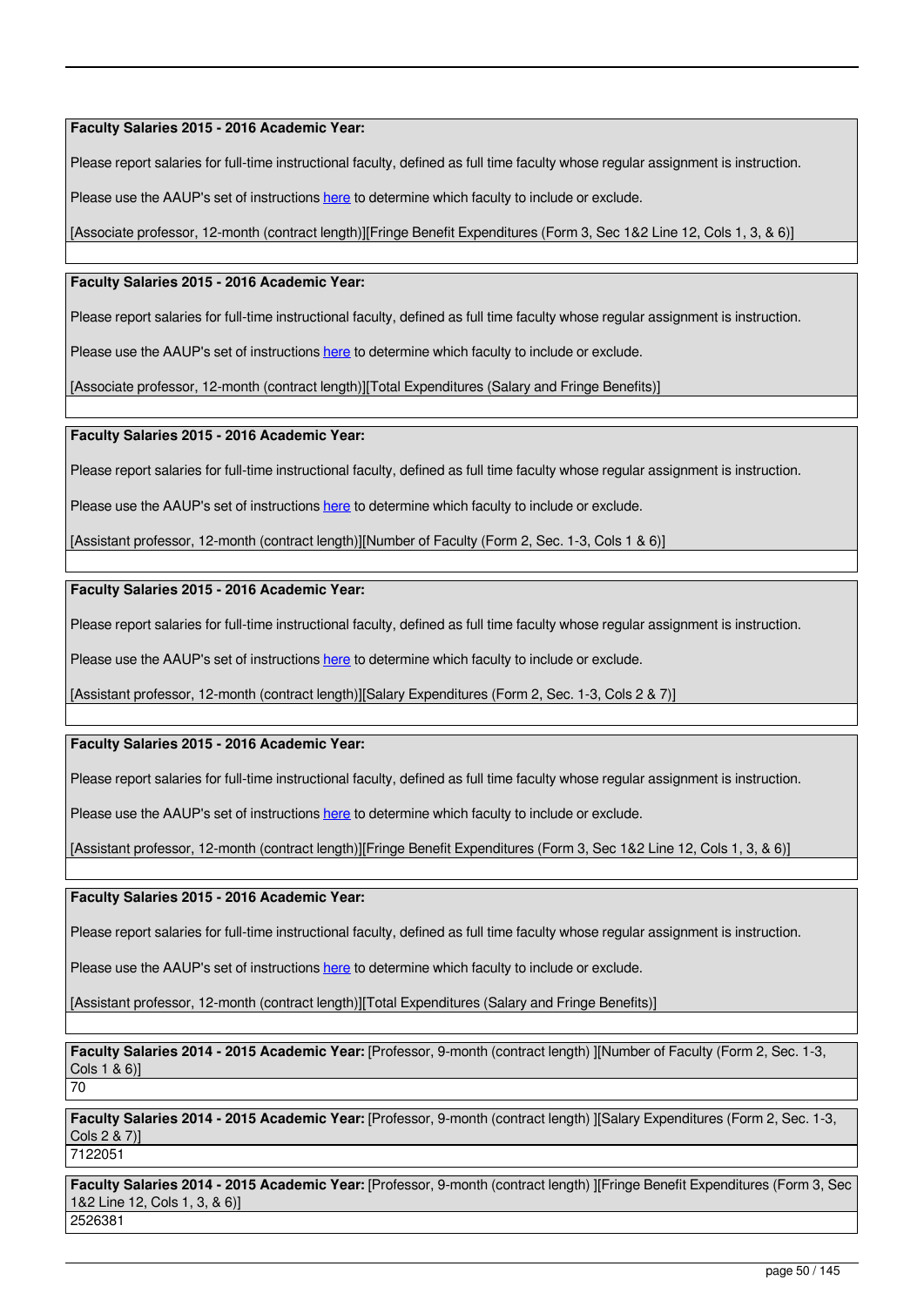**Faculty Salaries 2014 - 2015 Academic Year:** [Professor, 9-month (contract length) ][Total Expenditures (Salary and Fringe Benefits)]

9648432

**Faculty Salaries 2014 - 2015 Academic Year:** [Associate professor, 9-month (contract length) ][Number of Faculty (Form 2, Sec. 1-3, Cols 1 & 6)]

55

**Faculty Salaries 2014 - 2015 Academic Year:** [Associate professor, 9-month (contract length) ][Salary Expenditures (Form 2, Sec. 1-3, Cols 2 & 7)]

4349654

**Faculty Salaries 2014 - 2015 Academic Year:** [Associate professor, 9-month (contract length) ][Fringe Benefit Expenditures (Form 3, Sec 1&2 Line 12, Cols 1, 3, & 6)] 1650176

**Faculty Salaries 2014 - 2015 Academic Year:** [Associate professor, 9-month (contract length) ][Total Expenditures (Salary and Fringe Benefits)]

5999830

**Faculty Salaries 2014 - 2015 Academic Year:** [Assistant professor, 9-month (contract length) ][Number of Faculty (Form 2, Sec. 1-3, Cols 1 & 6)]

33

**Faculty Salaries 2014 - 2015 Academic Year:** [Assistant professor, 9-month (contract length) ][Salary Expenditures (Form 2, Sec. 1-3, Cols 2 & 7)] 2158634

**Faculty Salaries 2014 - 2015 Academic Year:** [Assistant professor, 9-month (contract length) ][Fringe Benefit Expenditures (Form 3, Sec 1&2 Line 12, Cols 1, 3, & 6)] 759658

**Faculty Salaries 2014 - 2015 Academic Year:** [Assistant professor, 9-month (contract length) ][Total Expenditures (Salary and Fringe Benefits)] 2918292

**Faculty Salaries 2014 - 2015 Academic Year:** [Professor, 12-month (contract length)][Number of Faculty (Form 2, Sec. 1-3, Cols 1 & 6)]

**Faculty Salaries 2014 - 2015 Academic Year:** [Professor, 12-month (contract length)][Salary Expenditures (Form 2, Sec. 1-3, Cols 2 & 7)]

**Faculty Salaries 2014 - 2015 Academic Year:** [Professor, 12-month (contract length)][Fringe Benefit Expenditures (Form 3, Sec 1&2 Line 12, Cols 1, 3, & 6)]

**Faculty Salaries 2014 - 2015 Academic Year:** [Professor, 12-month (contract length)][Total Expenditures (Salary and Fringe Benefits)]

**Faculty Salaries 2014 - 2015 Academic Year:** [Associate professor, 12-month (contract length) ][Number of Faculty (Form 2, Sec. 1-3, Cols 1 & 6)]

**Faculty Salaries 2014 - 2015 Academic Year:** [Associate professor, 12-month (contract length) ][Salary Expenditures (Form 2, Sec. 1-3, Cols 2 & 7)]

**Faculty Salaries 2014 - 2015 Academic Year:** [Associate professor, 12-month (contract length) ][Fringe Benefit Expenditures (Form 3, Sec 1&2 Line 12, Cols 1, 3, & 6)]

**Faculty Salaries 2014 - 2015 Academic Year:** [Associate professor, 12-month (contract length) ][Total Expenditures (Salary and Fringe Benefits)]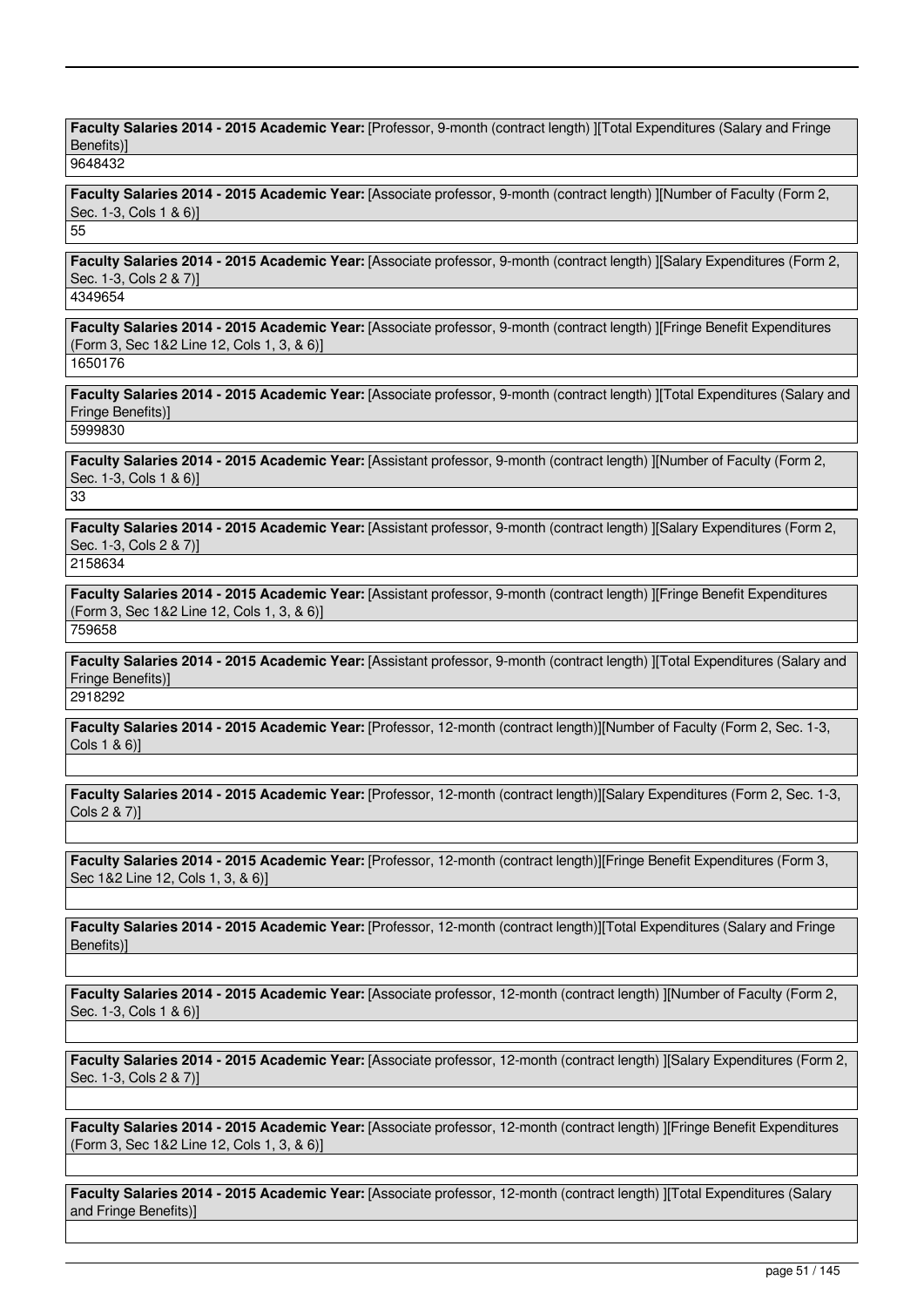**Faculty Salaries 2014 - 2015 Academic Year:** [Assistant professor, 12-month (contract length) ][Number of Faculty (Form 2, Sec. 1-3, Cols 1 & 6)]

**Faculty Salaries 2014 - 2015 Academic Year:** [Assistant professor, 12-month (contract length) ][Salary Expenditures (Form 2, Sec. 1-3, Cols 2 & 7)]

**Faculty Salaries 2014 - 2015 Academic Year:** [Assistant professor, 12-month (contract length) ][Fringe Benefit Expenditures (Form 3, Sec 1&2 Line 12, Cols 1, 3, & 6)]

**Faculty Salaries 2014 - 2015 Academic Year:** [Assistant professor, 12-month (contract length) ][Total Expenditures (Salary and Fringe Benefits)]

(CDS I-1). Please report number of instructional faculty members in each category for Fall 2015. Include faculty who are on your institution's payroll on the census date your institution uses for IPEDS/AAUP. Fall 2014 data is provided for your reference.

The following definition of full-time instructional faculty is used by the American Association of University Professors (AAUP) in its annual Faculty Compensation Survey (the part-time definitions are not used by AAUP). Instructional faculty is defined as those members of the instructional-research staff whose major regular assignment is instruction, including those with released time for research. Use the chart below to determine inclusions and exclusions:

|                                                                           | Full-time | Part-time                              |
|---------------------------------------------------------------------------|-----------|----------------------------------------|
| (a) instructional faculty in preclinical and clinical medicine,           | Exclude   | Include only if they teach one or more |
| faculty who are not paid (e.g., those who donate their services or        |           | non-clinical credit courses            |
| are in the military), or research-only faculty, post-doctoral             |           |                                        |
| fellows, or pre-doctoral fellows                                          |           |                                        |
| (b) administrative officers with titles such as dean of students,         | Exclude   | Include if they teach one or more non- |
| librarian, registrar, coach, and the like, even though they may           |           | clinical credit courses                |
| devote part of their time to classroom instruction and may have           |           |                                        |
| faculty status                                                            |           |                                        |
| (c) other administrators/staff who teach one or more non-clinical Exclude |           | Include                                |
| credit courses even though they do not have faculty status                |           |                                        |
| (d) undergraduate or graduate students who assist in the                  | Exclude   | Exclude                                |
| instruction of courses, but have titles such as teaching assistant,       |           |                                        |
| teaching fellow, and the like                                             |           |                                        |
| (e) faculty on sabbatical or leave with pay                               | Include   | Exclude                                |
| (f) faculty on leave without pay                                          | Exclude   | Exclude                                |
| (g) replacement faculty for faculty on sabbatical leave or leave          | Exclude   | Include                                |
| with pay                                                                  |           |                                        |

*Full-time instructional faculty:* employed on a full-time basis for instruction (including those with released time for research)

*Part-time instructional faculty***:** Adjuncts and other instructors being paid solely for part-time classroom instruction. Also includes full-time faculty teaching less than two semesters, three quarters, two trimesters, or two four-month sessions. Employees who are not considered full-time instructional faculty but who teach one or more non-clinical credit courses may be counted as parttime faculty.

*Minority faculty*: includes faculty who designate themselves as Black or African American; American Indian or Alaska Native; Asian; Native Hawaiian or other Pacific Islander; Two or more races; or Hispanic.

*Doctorate***:** includes such degrees as Doctor of Education, Doctor of Juridical Science, Doctor of Public Health, and Doctor of Philosophy in any field such as arts, services, education, engineering, business, or public administration. Also includes terminal degrees formerly designated as "first-professional," including dentistry (DDS or DMD), medicine (MD), optometry (OD), osteopathic medicine (DO), pharmacy (DPharm or BPharm), podiatric medicine (DPM), veterinary medicine (DVM), chiropractic (DC or DCM), law (JD).

*Terminal Master's degree***:** a master's degree that is considered the highest degree in a field: example, M. Arch (architecture) and MFA (master of fine arts in art or theatre).

2015 Instructional Faculty Members [Total number of instructional faculty][Full time] 156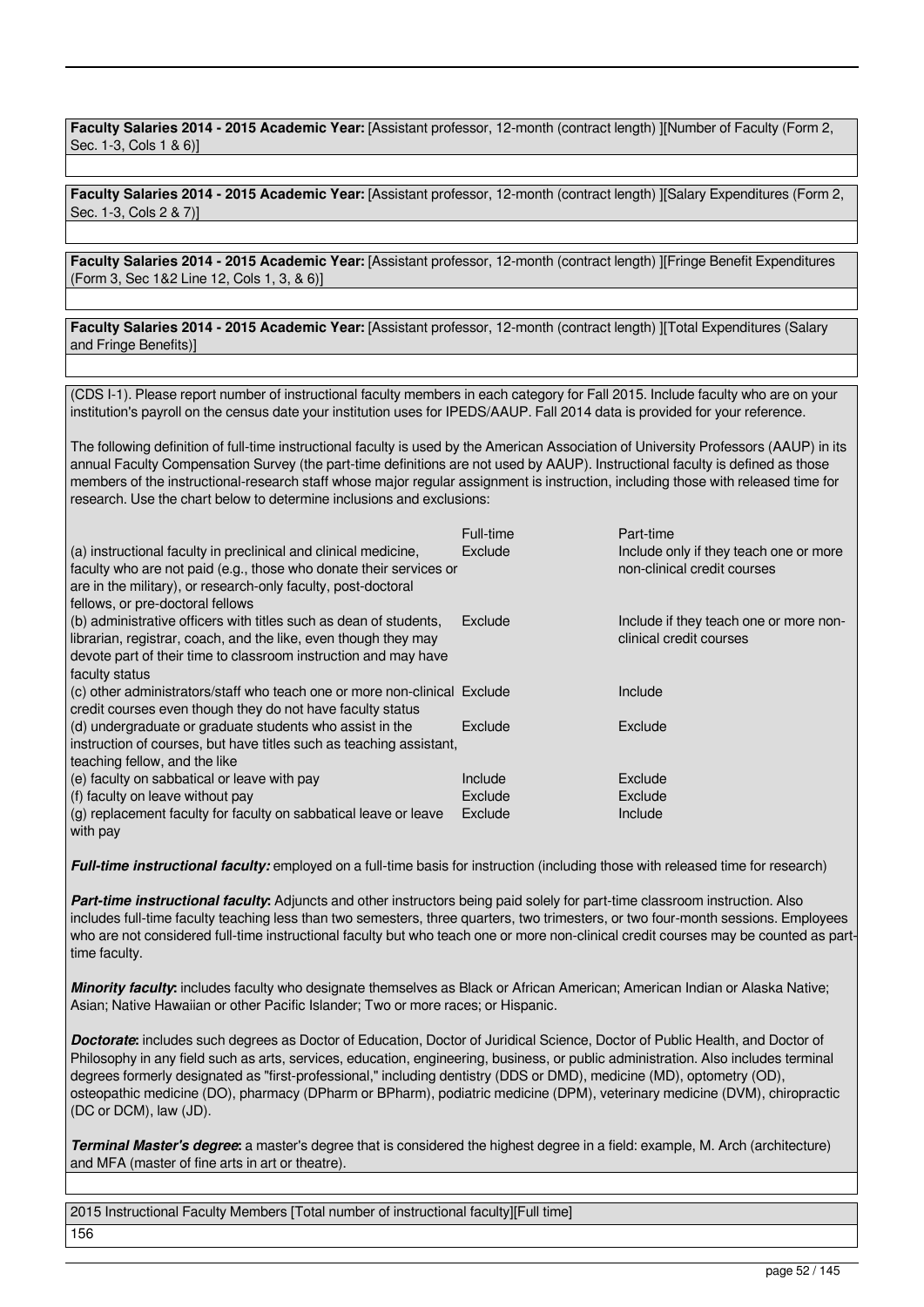2015 Instructional Faculty Members [Total number of instructional faculty][Part time]

44

2015 Instructional Faculty Members [Total number of instructional faculty][Total] 200

2015 Instructional Faculty Members [Total number who are members of minority groups][Full time]

37

2015 Instructional Faculty Members [Total number who are members of minority groups][Part time]

2015 Instructional Faculty Members [Total number who are members of minority groups][Total]

44

7

2015 Instructional Faculty Members [Total number who are women][Full time]

70

2015 Instructional Faculty Members [Total number who are women][Part time] 22

2015 Instructional Faculty Members [Total number who are women][Total] 92

2015 Instructional Faculty Members [Total number who are men][Full time]

86

2015 Instructional Faculty Members [Total number who are men][Part time] 22

2015 Instructional Faculty Members [Total number who are men][Total]

108

3

7

2015 Instructional Faculty Members [Total number who are non-resident aliens (international)][Full time] 4

2015 Instructional Faculty Members [Total number who are non-resident aliens (international)][Part time]

2015 Instructional Faculty Members [Total number who are non-resident aliens (international)][Total]

2015 Instructional Faculty Members [Total number with doctorate or other terminal degree][Full time]

2015 Instructional Faculty Members [Total number with doctorate or other terminal degree][Part time]

35

154

2015 Instructional Faculty Members [Total number with doctorate or other terminal degree][Total]

189

2015 Instructional Faculty Members [Total number whose highest degree is a master's but not a terminal master's][Full time]

2015 Instructional Faculty Members [Total number whose highest degree is a master's but not a terminal master's][Part time]

8

 $\overline{2}$ 

2015 Instructional Faculty Members [Total number whose highest degree is a master's but not a terminal master's][Total]

10

0

2015 Instructional Faculty Members [Total number whose highest degree is a bachelor's][Full time]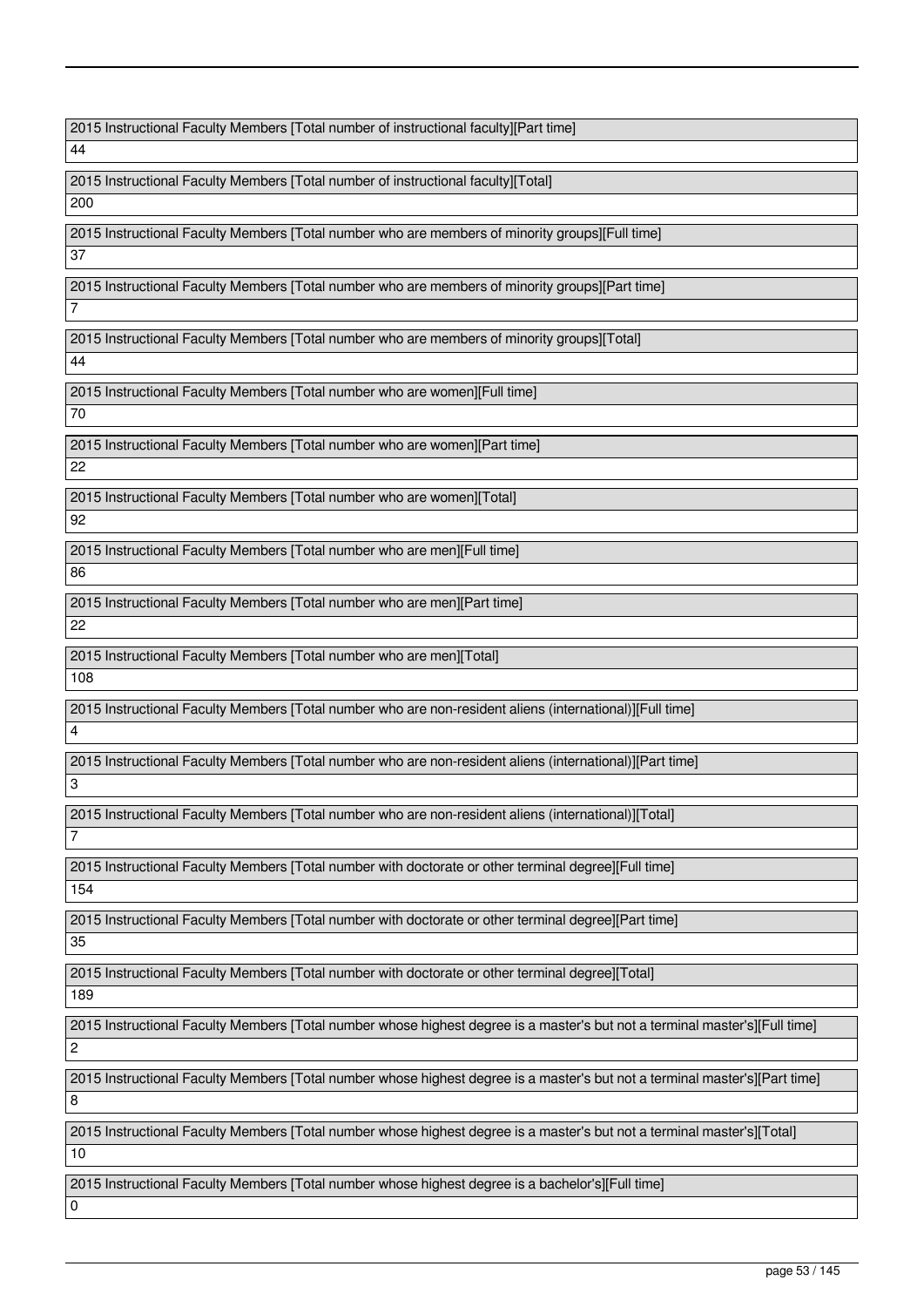2015 Instructional Faculty Members [Total number whose highest degree is a bachelor's][Part time]

0  $\Omega$ 

 $\Omega$ 

1

1

2015 Instructional Faculty Members [Total number whose highest degree is a bachelor's][Total]

2015 Instructional Faculty Members [Total number whose highest degree is unknown or other][Full time]

2015 Instructional Faculty Members [Total number whose highest degree is unknown or other][Part time]

2015 Instructional Faculty Members [Total number whose highest degree is unknown or other][Total]

2015 Instructional Faculty Members [Total number in stand-alone graduate professional programs in which faculty teach virtually only graduate-level students][Full time]

0

2015 Instructional Faculty Members [Total number in stand-alone graduate professional programs in which faculty teach virtually only graduate-level students][Part time]  $\overline{0}$ 

2015 Instructional Faculty Members [Total number in stand-alone graduate professional programs in which faculty teach virtually only graduate-level students][Total]

0

2015 Instructional Faculty Members [Total number whose highest degree is a Doctorate][Full time]

142

2015 Instructional Faculty Members [Total number whose highest degree is a Doctorate][Part time]

32

2015 Instructional Faculty Members [Total number whose highest degree is a Doctorate][Total]

174

2014 Instructional Faculty Members [Total number of instructional faculty][Full time]

159

2014 Instructional Faculty Members [Total number of instructional faculty][Part time]

44

2014 Instructional Faculty Members [Total number of instructional faculty][Total] 203

2014 Instructional Faculty Members [Total number who are members of minority groups][Full time]

33

2014 Instructional Faculty Members [Total number who are members of minority groups][Part time]

5

2014 Instructional Faculty Members [Total number who are members of minority groups][Total]

38

2014 Instructional Faculty Members [Total number who are women][Full time]

69

2014 Instructional Faculty Members [Total number who are women][Part time]

2014 Instructional Faculty Members [Total number who are women][Total]

91

90

22

2014 Instructional Faculty Members [Total number who are men][Full time]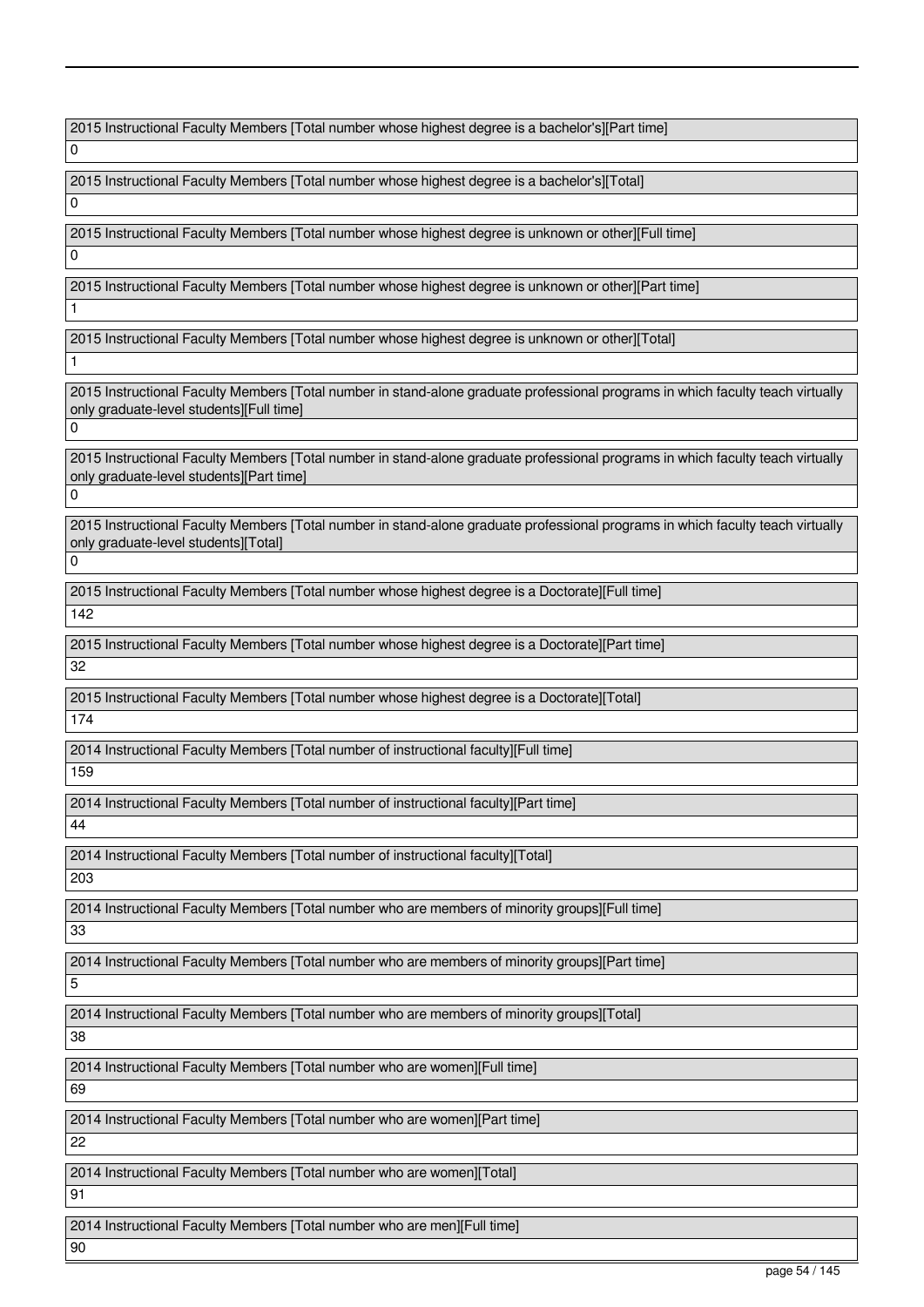2014 Instructional Faculty Members [Total number who are men][Part time]

22

2014 Instructional Faculty Members [Total number who are men][Total]

112

3

1

4

2014 Instructional Faculty Members [Total number who are non-resident aliens (international)][Full time]

2014 Instructional Faculty Members [Total number who are non-resident aliens (international)][Part time]

2014 Instructional Faculty Members [Total number who are non-resident aliens (international)][Total]

2014 Instructional Faculty Members [Total number with doctorate or other terminal degree][Full time]

158

1

0

0

0

0

2

2

 $\Omega$ 

0

 $\Omega$ 

2014 Instructional Faculty Members [Total number with doctorate or other terminal degree][Part time] 34

2014 Instructional Faculty Members [Total number with doctorate or other terminal degree][Total] 192

2014 Instructional Faculty Members [Total number whose highest degree is a master's but not a terminal master's][Full time]

2014 Instructional Faculty Members [Total number whose highest degree is a master's but not a terminal master's][Part time] 8

2014 Instructional Faculty Members [Total number whose highest degree is a master's but not a terminal master's][Total] 9

2014 Instructional Faculty Members [Total number whose highest degree is a bachelor's][Full time]

2014 Instructional Faculty Members [Total number whose highest degree is a bachelor's][Part time]

2014 Instructional Faculty Members [Total number whose highest degree is a bachelor's][Total]

2014 Instructional Faculty Members [Total number whose highest degree is unknown or other][Full time]

2014 Instructional Faculty Members [Total number whose highest degree is unknown or other][Part time]

2014 Instructional Faculty Members [Total number whose highest degree is unknown or other][Total]

2014 Instructional Faculty Members [Total number in stand-alone graduate professional programs in which faculty teach virtually only graduate-level students][Full time]

2014 Instructional Faculty Members [Total number in stand-alone graduate professional programs in which faculty teach virtually only graduate-level students][Part time]

2014 Instructional Faculty Members [Total number in stand-alone graduate professional programs in which faculty teach virtually only graduate-level students][Total]

2014 Instructional Faculty Members [Total number whose highest degree is a Doctorate][Full time] 144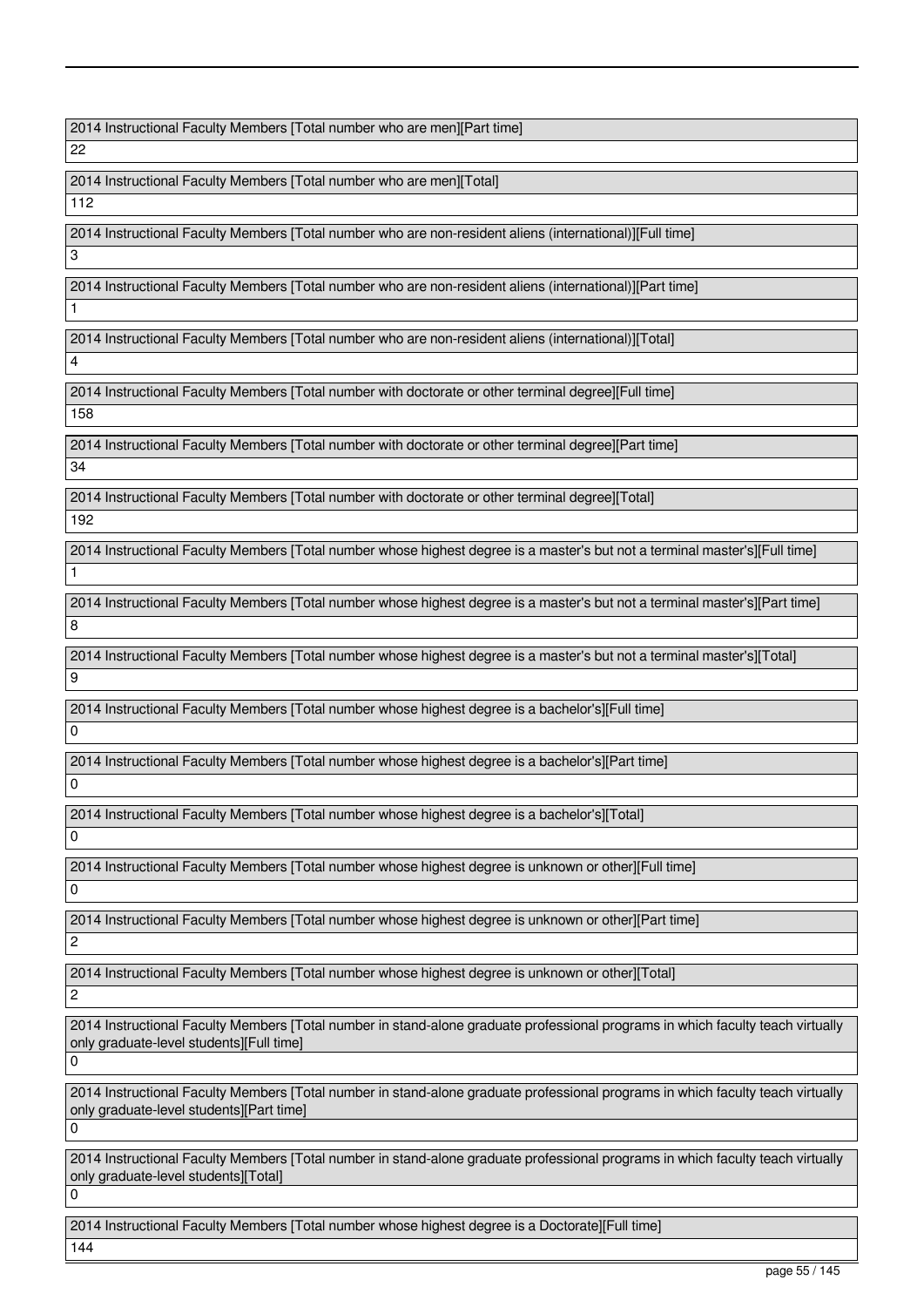| 2014 Instructional Faculty Members [Total number whose highest degree is a Doctorate][Part time]   |
|----------------------------------------------------------------------------------------------------|
| 29                                                                                                 |
|                                                                                                    |
| 2014 Instructional Faculty Members [Total number whose highest degree is a Doctorate][Total]       |
| 173                                                                                                |
|                                                                                                    |
| 2015 Student Faculty Ratio [X number of students to 1 faculty]                                     |
| 10.0000000000                                                                                      |
|                                                                                                    |
| 2015 Student Faculty Ratio [Based on X number of students]                                         |
| 1697.0000000000                                                                                    |
|                                                                                                    |
| 2015 Student Faculty Ratio [Based on Y number of faculty]                                          |
| 169.0000000000                                                                                     |
|                                                                                                    |
| Fall 2014 student to faculty ratio (provided for your reference, based on X students to 1 faculty) |
| 10                                                                                                 |

# Class Sections

Undergraduate Class Size: In the table below, please use the following definitions to report information about the size of class sections offered in the Fall 2015 term. Fall 2014 data provided for your reference.

Class Sections: A class section is an organized course offered for credit, identified by discipline and number, meeting at a stated time or times in a classroom or similar setting, and not a subsection such as a laboratory or discussion session. Undergraduate class sections are defined as any sections in which at least one degree-seeking undergraduate student is enrolled for credit. Exclude distance learning classes and noncredit classes and individual instruction such as dissertation or thesis research, music instruction, or one-to-one readings. Exclude students in independent study, co-operative programs, internships, foreign language taped tutor sessions, practicums, and all students in one-on-one classes. Each class section should be counted only once and should not be duplicated because of course catalog cross-listings. [2-9][2015 Undergraduate Class Sections] 87

Undergraduate Class Size: In the table below, please use the following definitions to report information about the size of class sections offered in the Fall 2015 term. Fall 2014 data provided for your reference.

Class Sections: A class section is an organized course offered for credit, identified by discipline and number, meeting at a stated time or times in a classroom or similar setting, and not a subsection such as a laboratory or discussion session. Undergraduate class sections are defined as any sections in which at least one degree-seeking undergraduate student is enrolled for credit. Exclude distance learning classes and noncredit classes and individual instruction such as dissertation or thesis research, music instruction, or one-to-one readings. Exclude students in independent study, co-operative programs, internships, foreign language taped tutor sessions, practicums, and all students in one-on-one classes. Each class section should be counted only once and should not be duplicated because of course catalog cross-listings. [2-9][2014 Undergraduate Class Sections] 76

Undergraduate Class Size: In the table below, please use the following definitions to report information about the size of class sections offered in the Fall 2015 term. Fall 2014 data provided for your reference.

Class Sections: A class section is an organized course offered for credit, identified by discipline and number, meeting at a stated time or times in a classroom or similar setting, and not a subsection such as a laboratory or discussion session. Undergraduate class sections are defined as any sections in which at least one degree-seeking undergraduate student is enrolled for credit. Exclude distance learning classes and noncredit classes and individual instruction such as dissertation or thesis research, music instruction, or one-to-one readings. Exclude students in independent study, co-operative programs, internships, foreign language taped tutor sessions, practicums, and all students in one-on-one classes. Each class section should be counted only once and should not be duplicated because of course catalog cross-listings. [10-19][2015 Undergraduate Class Sections] 199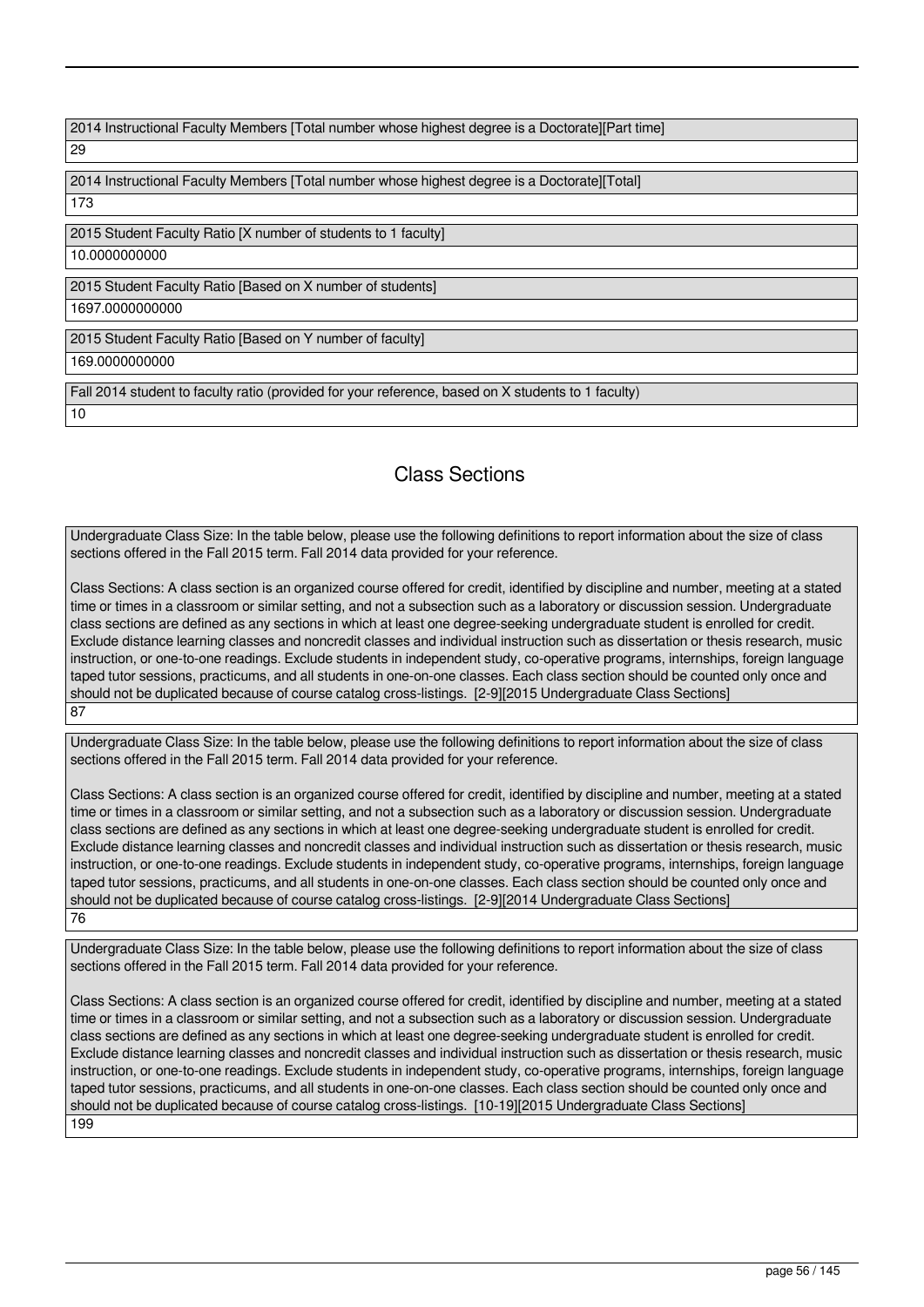Undergraduate Class Size: In the table below, please use the following definitions to report information about the size of class sections offered in the Fall 2015 term. Fall 2014 data provided for your reference.

Class Sections: A class section is an organized course offered for credit, identified by discipline and number, meeting at a stated time or times in a classroom or similar setting, and not a subsection such as a laboratory or discussion session. Undergraduate class sections are defined as any sections in which at least one degree-seeking undergraduate student is enrolled for credit. Exclude distance learning classes and noncredit classes and individual instruction such as dissertation or thesis research, music instruction, or one-to-one readings. Exclude students in independent study, co-operative programs, internships, foreign language taped tutor sessions, practicums, and all students in one-on-one classes. Each class section should be counted only once and should not be duplicated because of course catalog cross-listings. [10-19][2014 Undergraduate Class Sections] 220

Undergraduate Class Size: In the table below, please use the following definitions to report information about the size of class sections offered in the Fall 2015 term. Fall 2014 data provided for your reference.

Class Sections: A class section is an organized course offered for credit, identified by discipline and number, meeting at a stated time or times in a classroom or similar setting, and not a subsection such as a laboratory or discussion session. Undergraduate class sections are defined as any sections in which at least one degree-seeking undergraduate student is enrolled for credit. Exclude distance learning classes and noncredit classes and individual instruction such as dissertation or thesis research, music instruction, or one-to-one readings. Exclude students in independent study, co-operative programs, internships, foreign language taped tutor sessions, practicums, and all students in one-on-one classes. Each class section should be counted only once and should not be duplicated because of course catalog cross-listings. [20-29][2015 Undergraduate Class Sections] 112

Undergraduate Class Size: In the table below, please use the following definitions to report information about the size of class sections offered in the Fall 2015 term. Fall 2014 data provided for your reference.

Class Sections: A class section is an organized course offered for credit, identified by discipline and number, meeting at a stated time or times in a classroom or similar setting, and not a subsection such as a laboratory or discussion session. Undergraduate class sections are defined as any sections in which at least one degree-seeking undergraduate student is enrolled for credit. Exclude distance learning classes and noncredit classes and individual instruction such as dissertation or thesis research, music instruction, or one-to-one readings. Exclude students in independent study, co-operative programs, internships, foreign language taped tutor sessions, practicums, and all students in one-on-one classes. Each class section should be counted only once and should not be duplicated because of course catalog cross-listings. [20-29][2014 Undergraduate Class Sections] 102

Undergraduate Class Size: In the table below, please use the following definitions to report information about the size of class sections offered in the Fall 2015 term. Fall 2014 data provided for your reference.

Class Sections: A class section is an organized course offered for credit, identified by discipline and number, meeting at a stated time or times in a classroom or similar setting, and not a subsection such as a laboratory or discussion session. Undergraduate class sections are defined as any sections in which at least one degree-seeking undergraduate student is enrolled for credit. Exclude distance learning classes and noncredit classes and individual instruction such as dissertation or thesis research, music instruction, or one-to-one readings. Exclude students in independent study, co-operative programs, internships, foreign language taped tutor sessions, practicums, and all students in one-on-one classes. Each class section should be counted only once and should not be duplicated because of course catalog cross-listings. [30-39][2015 Undergraduate Class Sections] 15

Undergraduate Class Size: In the table below, please use the following definitions to report information about the size of class sections offered in the Fall 2015 term. Fall 2014 data provided for your reference.

Class Sections: A class section is an organized course offered for credit, identified by discipline and number, meeting at a stated time or times in a classroom or similar setting, and not a subsection such as a laboratory or discussion session. Undergraduate class sections are defined as any sections in which at least one degree-seeking undergraduate student is enrolled for credit. Exclude distance learning classes and noncredit classes and individual instruction such as dissertation or thesis research, music instruction, or one-to-one readings. Exclude students in independent study, co-operative programs, internships, foreign language taped tutor sessions, practicums, and all students in one-on-one classes. Each class section should be counted only once and should not be duplicated because of course catalog cross-listings. [30-39][2014 Undergraduate Class Sections] 14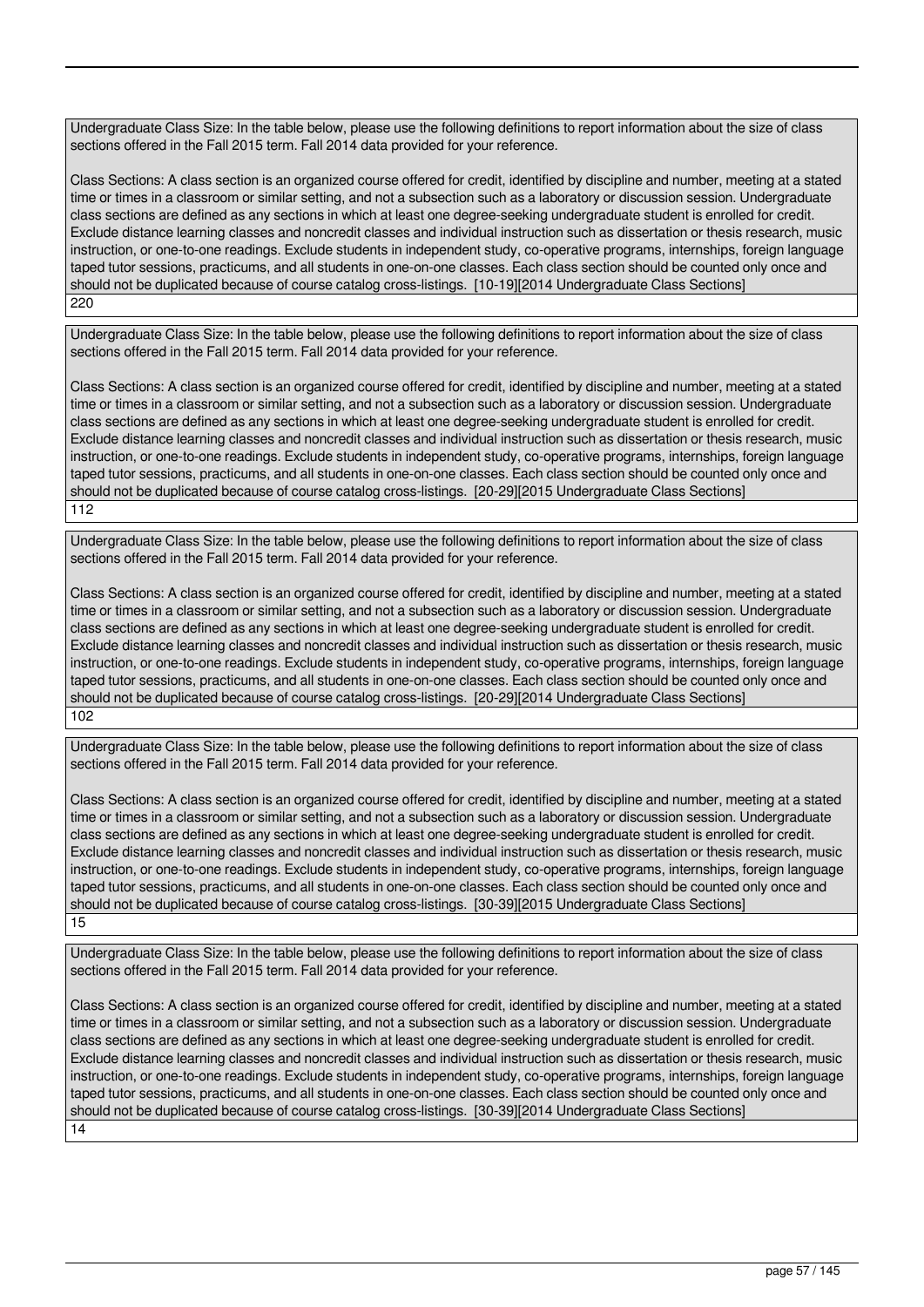Undergraduate Class Size: In the table below, please use the following definitions to report information about the size of class sections offered in the Fall 2015 term. Fall 2014 data provided for your reference.

Class Sections: A class section is an organized course offered for credit, identified by discipline and number, meeting at a stated time or times in a classroom or similar setting, and not a subsection such as a laboratory or discussion session. Undergraduate class sections are defined as any sections in which at least one degree-seeking undergraduate student is enrolled for credit. Exclude distance learning classes and noncredit classes and individual instruction such as dissertation or thesis research, music instruction, or one-to-one readings. Exclude students in independent study, co-operative programs, internships, foreign language taped tutor sessions, practicums, and all students in one-on-one classes. Each class section should be counted only once and should not be duplicated because of course catalog cross-listings. [40-49][2015 Undergraduate Class Sections] 5

Undergraduate Class Size: In the table below, please use the following definitions to report information about the size of class sections offered in the Fall 2015 term. Fall 2014 data provided for your reference.

Class Sections: A class section is an organized course offered for credit, identified by discipline and number, meeting at a stated time or times in a classroom or similar setting, and not a subsection such as a laboratory or discussion session. Undergraduate class sections are defined as any sections in which at least one degree-seeking undergraduate student is enrolled for credit. Exclude distance learning classes and noncredit classes and individual instruction such as dissertation or thesis research, music instruction, or one-to-one readings. Exclude students in independent study, co-operative programs, internships, foreign language taped tutor sessions, practicums, and all students in one-on-one classes. Each class section should be counted only once and should not be duplicated because of course catalog cross-listings. [40-49][2014 Undergraduate Class Sections]  $\overline{q}$ 

Undergraduate Class Size: In the table below, please use the following definitions to report information about the size of class sections offered in the Fall 2015 term. Fall 2014 data provided for your reference.

Class Sections: A class section is an organized course offered for credit, identified by discipline and number, meeting at a stated time or times in a classroom or similar setting, and not a subsection such as a laboratory or discussion session. Undergraduate class sections are defined as any sections in which at least one degree-seeking undergraduate student is enrolled for credit. Exclude distance learning classes and noncredit classes and individual instruction such as dissertation or thesis research, music instruction, or one-to-one readings. Exclude students in independent study, co-operative programs, internships, foreign language taped tutor sessions, practicums, and all students in one-on-one classes. Each class section should be counted only once and should not be duplicated because of course catalog cross-listings. [50-99][2015 Undergraduate Class Sections]  $\mathfrak{p}$ 

Undergraduate Class Size: In the table below, please use the following definitions to report information about the size of class sections offered in the Fall 2015 term. Fall 2014 data provided for your reference.

Class Sections: A class section is an organized course offered for credit, identified by discipline and number, meeting at a stated time or times in a classroom or similar setting, and not a subsection such as a laboratory or discussion session. Undergraduate class sections are defined as any sections in which at least one degree-seeking undergraduate student is enrolled for credit. Exclude distance learning classes and noncredit classes and individual instruction such as dissertation or thesis research, music instruction, or one-to-one readings. Exclude students in independent study, co-operative programs, internships, foreign language taped tutor sessions, practicums, and all students in one-on-one classes. Each class section should be counted only once and should not be duplicated because of course catalog cross-listings. [50-99][2014 Undergraduate Class Sections]  $\overline{2}$ 

Undergraduate Class Size: In the table below, please use the following definitions to report information about the size of class sections offered in the Fall 2015 term. Fall 2014 data provided for your reference.

Class Sections: A class section is an organized course offered for credit, identified by discipline and number, meeting at a stated time or times in a classroom or similar setting, and not a subsection such as a laboratory or discussion session. Undergraduate class sections are defined as any sections in which at least one degree-seeking undergraduate student is enrolled for credit. Exclude distance learning classes and noncredit classes and individual instruction such as dissertation or thesis research, music instruction, or one-to-one readings. Exclude students in independent study, co-operative programs, internships, foreign language taped tutor sessions, practicums, and all students in one-on-one classes. Each class section should be counted only once and should not be duplicated because of course catalog cross-listings. [100+][2015 Undergraduate Class Sections] 1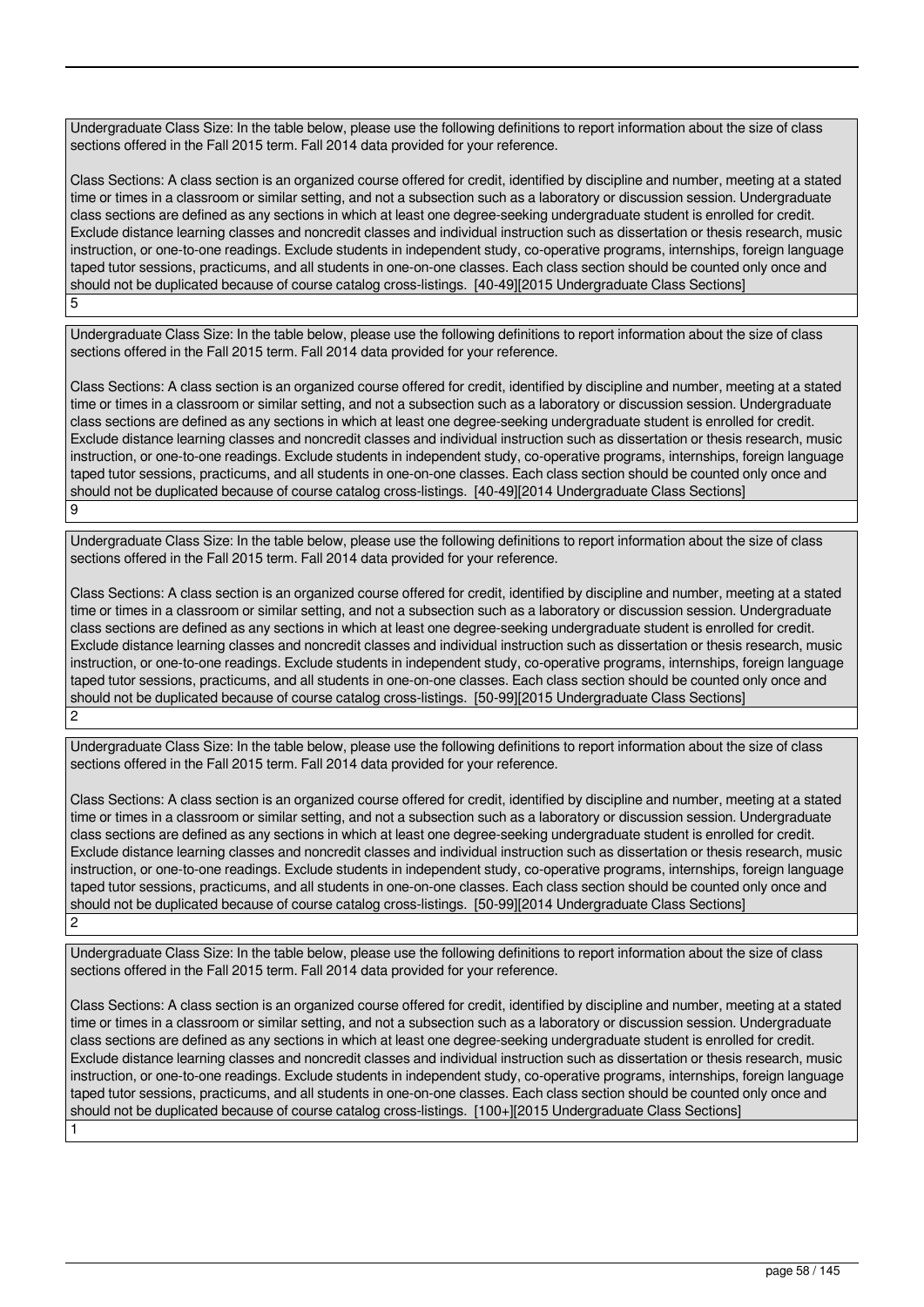Undergraduate Class Size: In the table below, please use the following definitions to report information about the size of class sections offered in the Fall 2015 term. Fall 2014 data provided for your reference.

Class Sections: A class section is an organized course offered for credit, identified by discipline and number, meeting at a stated time or times in a classroom or similar setting, and not a subsection such as a laboratory or discussion session. Undergraduate class sections are defined as any sections in which at least one degree-seeking undergraduate student is enrolled for credit. Exclude distance learning classes and noncredit classes and individual instruction such as dissertation or thesis research, music instruction, or one-to-one readings. Exclude students in independent study, co-operative programs, internships, foreign language taped tutor sessions, practicums, and all students in one-on-one classes. Each class section should be counted only once and should not be duplicated because of course catalog cross-listings. [100+][2014 Undergraduate Class Sections] 0

Undergraduate Class Size: In the table below, please use the following definitions to report information about the size of class sections offered in the Fall 2015 term. Fall 2014 data provided for your reference.

Class Sections: A class section is an organized course offered for credit, identified by discipline and number, meeting at a stated time or times in a classroom or similar setting, and not a subsection such as a laboratory or discussion session. Undergraduate class sections are defined as any sections in which at least one degree-seeking undergraduate student is enrolled for credit. Exclude distance learning classes and noncredit classes and individual instruction such as dissertation or thesis research, music instruction, or one-to-one readings. Exclude students in independent study, co-operative programs, internships, foreign language taped tutor sessions, practicums, and all students in one-on-one classes. Each class section should be counted only once and should not be duplicated because of course catalog cross-listings. [Total][2015 Undergraduate Class Sections] 421

Undergraduate Class Size: In the table below, please use the following definitions to report information about the size of class sections offered in the Fall 2015 term. Fall 2014 data provided for your reference.

Class Sections: A class section is an organized course offered for credit, identified by discipline and number, meeting at a stated time or times in a classroom or similar setting, and not a subsection such as a laboratory or discussion session. Undergraduate class sections are defined as any sections in which at least one degree-seeking undergraduate student is enrolled for credit. Exclude distance learning classes and noncredit classes and individual instruction such as dissertation or thesis research, music instruction, or one-to-one readings. Exclude students in independent study, co-operative programs, internships, foreign language taped tutor sessions, practicums, and all students in one-on-one classes. Each class section should be counted only once and should not be duplicated because of course catalog cross-listings. [Total][2014 Undergraduate Class Sections] 423

# Graduate Assistants

Of the "undergraduate class sections" entered above for fall 2015, how many officially list a graduate teaching assistant as the primary instructor?  $\overline{0}$ 

| If you can't provide the number of assistants, please indicate why: |
|---------------------------------------------------------------------|
| Not applicable - don't use graduate teaching assistants [A1]        |

Degrees/Majors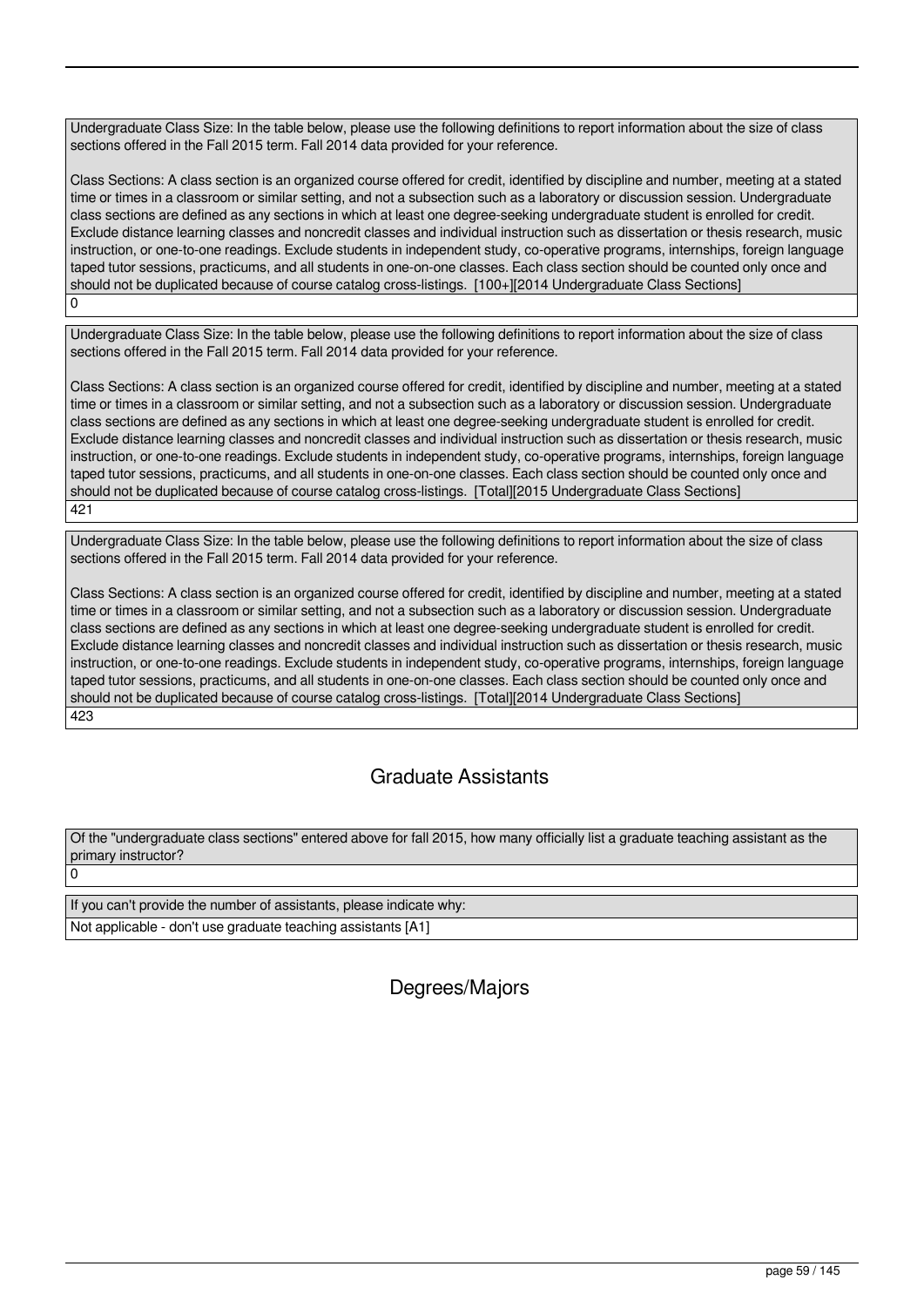## **Unique Qualities during the 2015-2016 academic year.**

As part of each entry in a directory of colleges and universities, U.S. News would like to feature a brief description of the school's mission and unique qualities. Please provide a summary of what makes your school special. What are its strengths and attributes? *Maximum number of allowable characters is 4000.* Please do not include bullets, paragraph breaks, special characters, or other special formatting.

Kenyon College, among the nation's finest liberal arts institutions, takes pride in exceptionally strong programs in English (Kenyon is the home of the internationally known Kenyon Review), the sciences, and drama. Student-faculty interaction, both in and out of the classroom, and community involvement are hallmarks of the Kenyon experience. Kenyon students, who come from all 50 states and many countries, enjoy an active extracurricular life, with more than 120 student organizations. Kenyon teams compete in 22 sports--11 each for men and women-and the swimming and diving teams are renowned for their record-breaking number of national championships. The Kenyon campus is noted for its beauty and the quality of its facilities, including a \$32-million science center, a \$70-million fitness, recreation, and athletic center, a new art gallery, and studio art building.

**POPULAR MAJORS** Using CIP 2010 codes, please identify the five majors with the largest percent of bachelor's degrees awarded by your institution between July 1, 2014 and June 30, 2015. Only five majors can be entered. For more information on CIP 2010, visit [http://nces.ed.gov/ipeds/cipcode/Default.aspx?y=55.](http://nces.ed.gov/ipeds/cipcode/Default.aspx?y=55) Last year's information (2014 graduates) is included for your reference.

## **2015 Graduates**

[Popular Major #1][CIP Code Number] 23.0101

**POPULAR MAJORS** Using CIP 2010 codes, please identify the five majors with the largest percent of bachelor's degrees awarded by your institution between July 1, 2014 and June 30, 2015. Only five majors can be entered. For more information on CIP 2010, visit [http://nces.ed.gov/ipeds/cipcode/Default.aspx?y=55.](http://nces.ed.gov/ipeds/cipcode/Default.aspx?y=55) Last year's information (2014 graduates) is included for your reference.

## **2015 Graduates**

[Popular Major #1][Percent of Graduates] 15

**POPULAR MAJORS** Using CIP 2010 codes, please identify the five majors with the largest percent of bachelor's degrees awarded by your institution between July 1, 2014 and June 30, 2015. Only five majors can be entered. For more information on CIP 2010, visit [http://nces.ed.gov/ipeds/cipcode/Default.aspx?y=55.](http://nces.ed.gov/ipeds/cipcode/Default.aspx?y=55) Last year's information (2014 graduates) is included for your reference.

## **2015 Graduates**

[Popular Major #2][CIP Code Number] 45.0601

**POPULAR MAJORS** Using CIP 2010 codes, please identify the five majors with the largest percent of bachelor's degrees awarded by your institution between July 1, 2014 and June 30, 2015. Only five majors can be entered. For more information on CIP 2010, visit [http://nces.ed.gov/ipeds/cipcode/Default.aspx?y=55.](http://nces.ed.gov/ipeds/cipcode/Default.aspx?y=55) Last year's information (2014 graduates) is included for your reference.

## **2015 Graduates**

[Popular Major #2][Percent of Graduates]

10

**POPULAR MAJORS** Using CIP 2010 codes, please identify the five majors with the largest percent of bachelor's degrees awarded by your institution between July 1, 2014 and June 30, 2015. Only five majors can be entered. For more information on CIP 2010, visit [http://nces.ed.gov/ipeds/cipcode/Default.aspx?y=55.](http://nces.ed.gov/ipeds/cipcode/Default.aspx?y=55) Last year's information (2014 graduates) is included for your reference.

## **2015 Graduates**

[Popular Major #3][CIP Code Number] 30.2001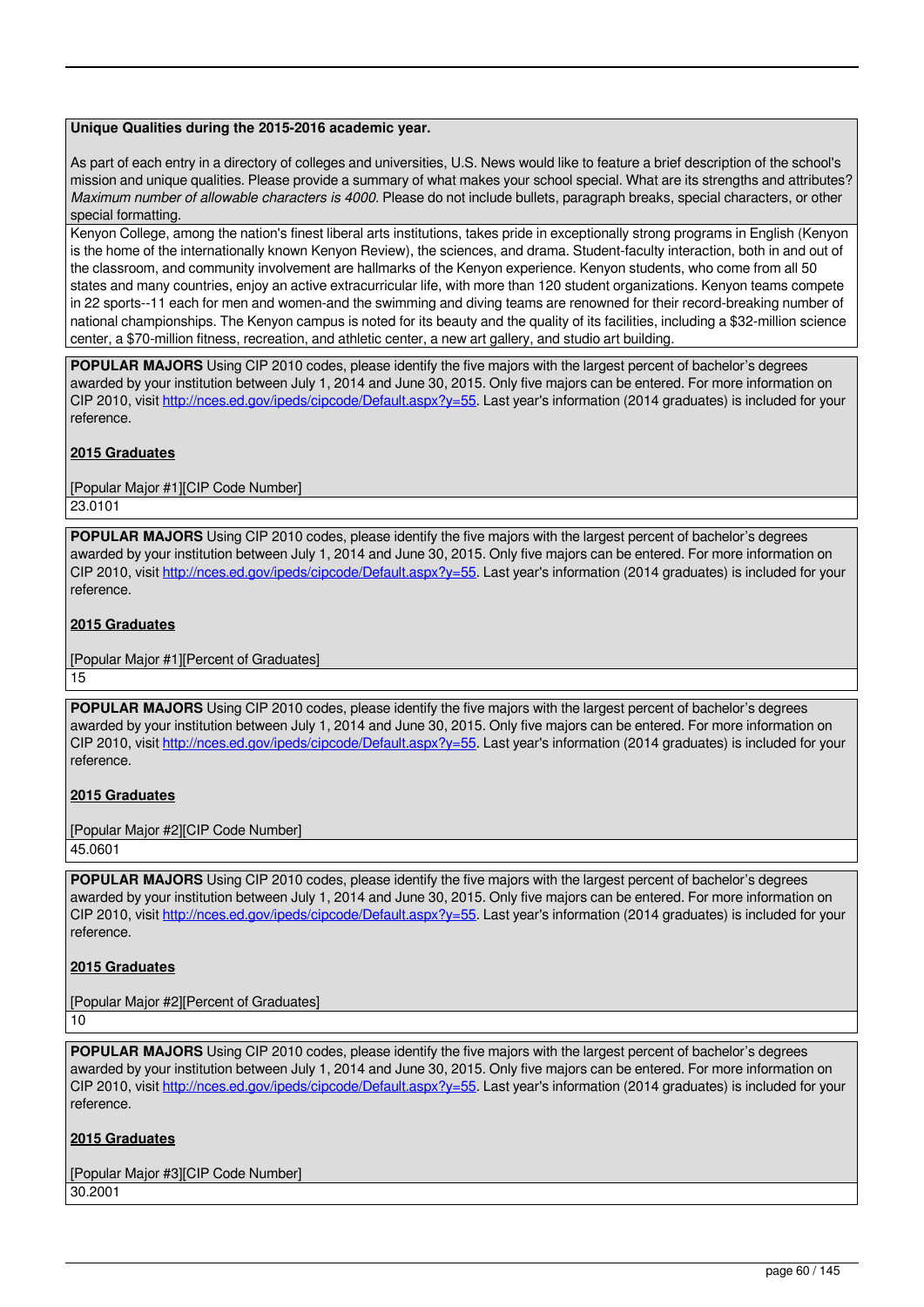**POPULAR MAJORS** Using CIP 2010 codes, please identify the five majors with the largest percent of bachelor's degrees awarded by your institution between July 1, 2014 and June 30, 2015. Only five majors can be entered. For more information on CIP 2010, visit [http://nces.ed.gov/ipeds/cipcode/Default.aspx?y=55.](http://nces.ed.gov/ipeds/cipcode/Default.aspx?y=55) Last year's information (2014 graduates) is included for your reference.

# **2015 Graduates**

8

[Popular Major #3][Percent of Graduates]

**POPULAR MAJORS** Using CIP 2010 codes, please identify the five majors with the largest percent of bachelor's degrees awarded by your institution between July 1, 2014 and June 30, 2015. Only five majors can be entered. For more information on CIP 2010, visit [http://nces.ed.gov/ipeds/cipcode/Default.aspx?y=55.](http://nces.ed.gov/ipeds/cipcode/Default.aspx?y=55) Last year's information (2014 graduates) is included for your reference.

# **2015 Graduates**

[Popular Major #4][CIP Code Number] 26.0204

**POPULAR MAJORS** Using CIP 2010 codes, please identify the five majors with the largest percent of bachelor's degrees awarded by your institution between July 1, 2014 and June 30, 2015. Only five majors can be entered. For more information on CIP 2010, visit [http://nces.ed.gov/ipeds/cipcode/Default.aspx?y=55.](http://nces.ed.gov/ipeds/cipcode/Default.aspx?y=55) Last year's information (2014 graduates) is included for your reference.

# **2015 Graduates**

[Popular Major #4][Percent of Graduates]

**POPULAR MAJORS** Using CIP 2010 codes, please identify the five majors with the largest percent of bachelor's degrees awarded by your institution between July 1, 2014 and June 30, 2015. Only five majors can be entered. For more information on CIP 2010, visit [http://nces.ed.gov/ipeds/cipcode/Default.aspx?y=55.](http://nces.ed.gov/ipeds/cipcode/Default.aspx?y=55) Last year's information (2014 graduates) is included for your reference.

## **2015 Graduates**

[Popular Major #5][CIP Code Number]

45.1001

6

6

**POPULAR MAJORS** Using CIP 2010 codes, please identify the five majors with the largest percent of bachelor's degrees awarded by your institution between July 1, 2014 and June 30, 2015. Only five majors can be entered. For more information on CIP 2010, visit [http://nces.ed.gov/ipeds/cipcode/Default.aspx?y=55.](http://nces.ed.gov/ipeds/cipcode/Default.aspx?y=55) Last year's information (2014 graduates) is included for your reference.

## **2015 Graduates**

[Popular Major #5][Percent of Graduates]

**2014 Graduates** [Popular Major #1][CIP Code Number] 23.0101

**2014 Graduates** [Popular Major #1][Percent of Graduates] 12

**2014 Graduates** [Popular Major #2][CIP Code Number] 45.0601

**2014 Graduates** [Popular Major #2][Percent of Graduates] 13

**2014 Graduates** [Popular Major #3][CIP Code Number] 45.1001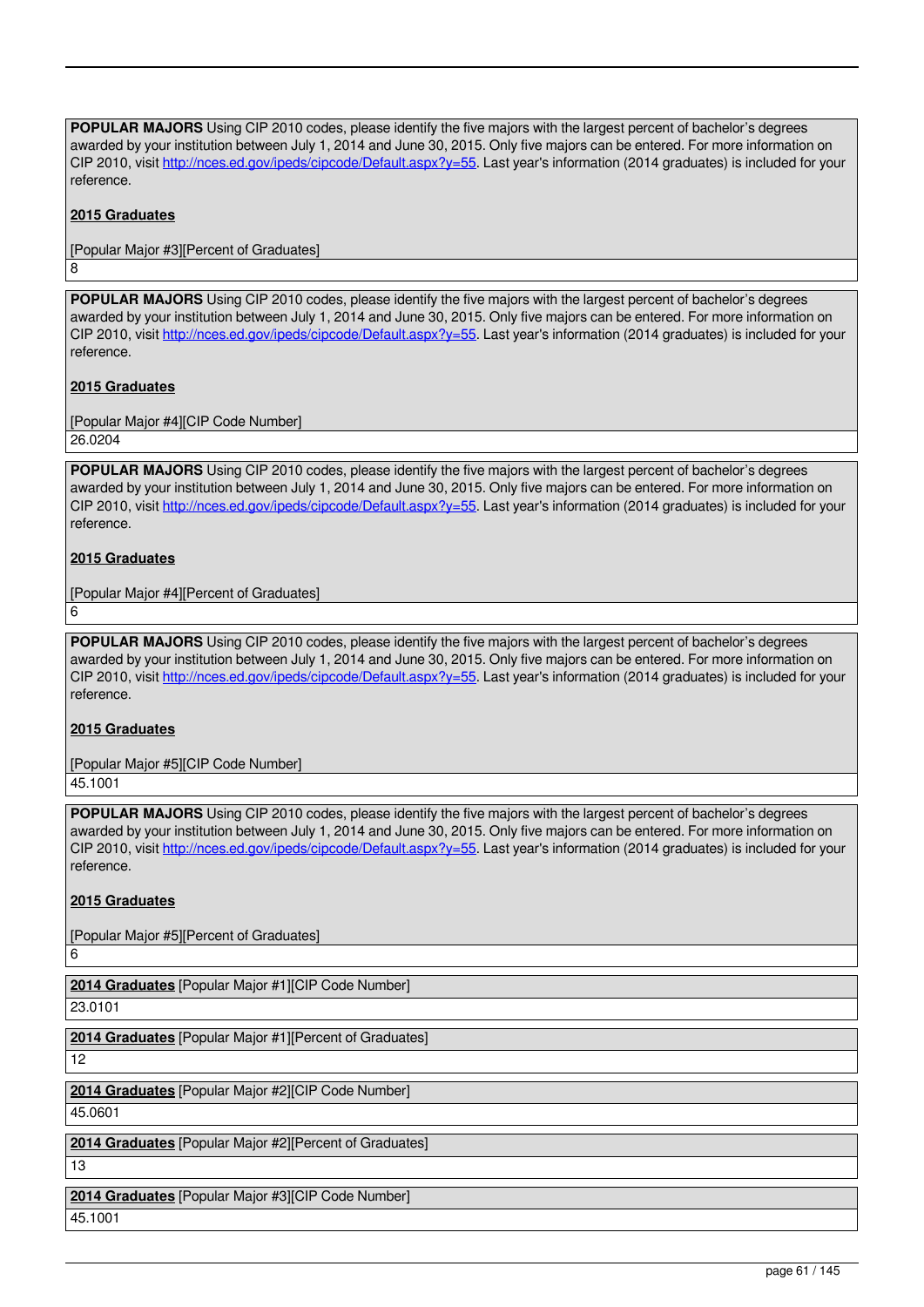**2014 Graduates** [Popular Major #3][Percent of Graduates]

11

**2014 Graduates** [Popular Major #4][CIP Code Number]

42.0101

**2014 Graduates** [Popular Major #4][Percent of Graduates]

**2014 Graduates** [Popular Major #5][CIP Code Number]

30.2001

**2014 Graduates** [Popular Major #5][Percent of Graduates]

7

8

# **Majors Offered**

Note: Please use CIP 2010 codes in answering the questions below. When reporting majors,, please do not list majors in conjunction with a concentration, emphasis, minor, or subject area. Concentrations, etc., may be reported in the minors question.

Select majors leading to a bachelors degree:

16.0101,16.0501,16.0901,16.0905,23.0101,26.0101,26.0202,26.0204,27.0101,30.2001,30.9999,38.0101,38.0201,40.0501,40.0 801,42.0101,45.0201,45.0601,45.1001,45.1101,5.0102,5.0103,5.0207,50.0301,50.0501,50.0601,50.0703,50.0799,50.0901,54. 0101,16.12

Minors Offered

Select minors and other miscellaneous programs offered for undergraduates:

16.0301,16.0302,16.0402,16.0902,24.0103,26.0101,26.0204,26.0301,26.0901,26.1305,27.0101,27.0501,3.0103,38.0101,38.02 01,40.0201,40.0801,45.0201,45.1101,5.0101,5.0102,5.0103,5.0207,50.0301,50.0702,50.0703,50.0901,54.0101,26.1501,16.12, 22.0001,16.1101,27.0304

# Programs Offered

# **Academic Offerings and Policies**

Special Study Options*:* For the following questions, please check each program offered. Then report the percent of *2015 graduating seniors* who have participated in these programs during their undergraduate years.

*Note: Definitions of these programs can be found here: [www.commondataset.org](http://www.commondataset.org).* 

[Accelerated program]

# **Academic Offerings and Policies**

Special Study Options*:* For the following questions, please check each program offered. Then report the percent of *2015 graduating seniors* who have participated in these programs during their undergraduate years.

*Note: Definitions of these programs can be found here: [www.commondataset.org](http://www.commondataset.org).* 

[Comment]

## **Academic Offerings and Policies**

Special Study Options*:* For the following questions, please check each program offered. Then report the percent of *2015 graduating seniors* who have participated in these programs during their undergraduate years.

*Note: Definitions of these programs can be found here:* [www.commondataset.org](http://www.commondataset.org).

[Cooperative education program]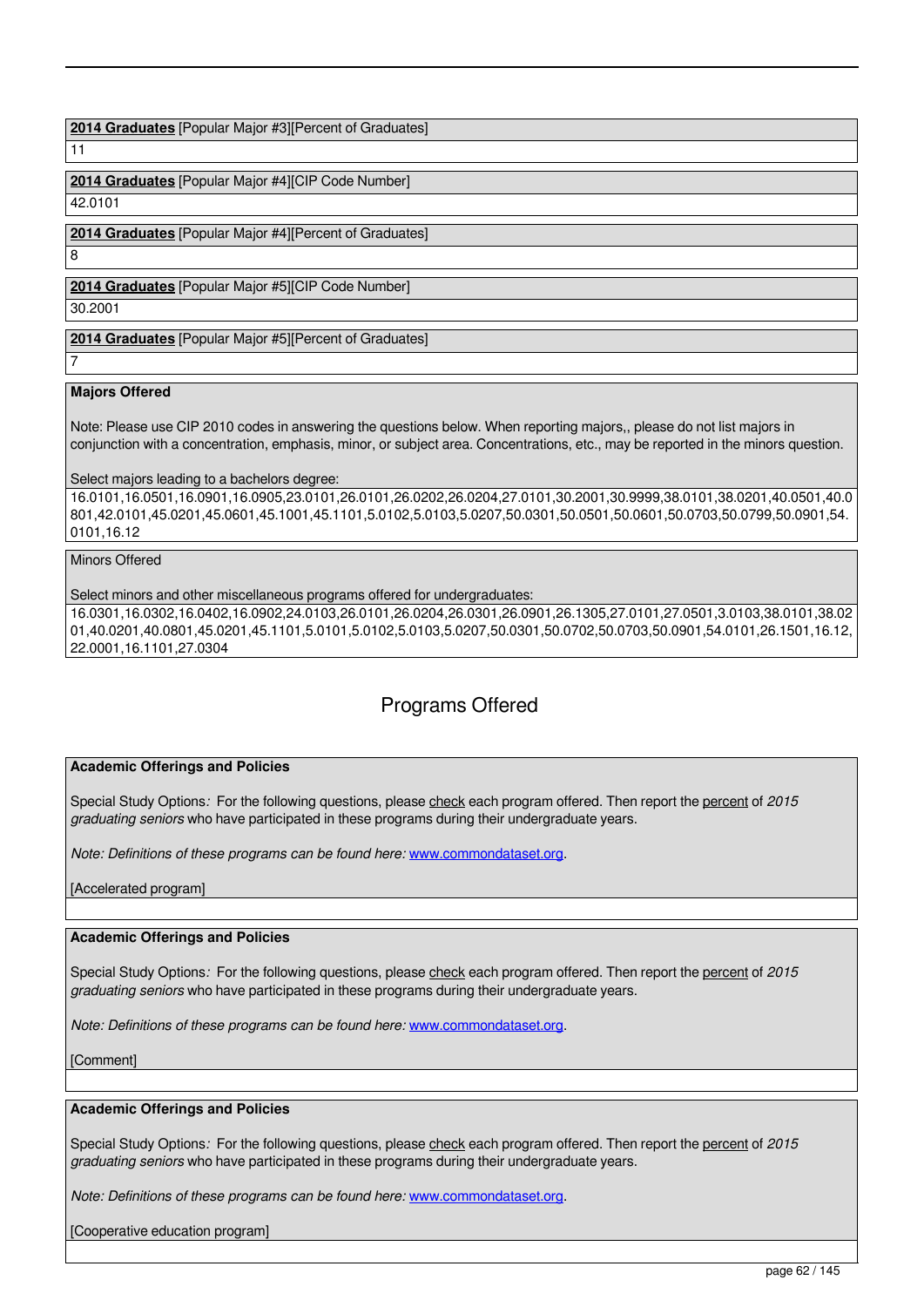Special Study Options: For the following questions, please check each program offered. Then report the percent of 2015 *graduating seniors* who have participated in these programs during their undergraduate years.

*Note: Definitions of these programs can be found here:* [www.commondataset.org](http://www.commondataset.org).

[Comment]

#### **Academic Offerings and Policies**

Special Study Options*:* For the following questions, please check each program offered. Then report the percent of *2015 graduating seniors* who have participated in these programs during their undergraduate years.

*Note: Definitions of these programs can be found here:* [www.commondataset.org](http://www.commondataset.org).

[Cross-registration]

### **Academic Offerings and Policies**

Special Study Options*:* For the following questions, please check each program offered. Then report the percent of *2015 graduating seniors* who have participated in these programs during their undergraduate years.

*Note: Definitions of these programs can be found here:* [www.commondataset.org](http://www.commondataset.org).

[Comment]

## **Academic Offerings and Policies**

Special Study Options*:* For the following questions, please check each program offered. Then report the percent of *2015 graduating seniors* who have participated in these programs during their undergraduate years.

*Note: Definitions of these programs can be found here: [www.commondataset.org](http://www.commondataset.org).* 

[Distance learning]

### **Academic Offerings and Policies**

Special Study Options*:* For the following questions, please check each program offered. Then report the percent of *2015 graduating seniors* who have participated in these programs during their undergraduate years.

*Note: Definitions of these programs can be found here:* [www.commondataset.org](http://www.commondataset.org).

[Comment]

### **Academic Offerings and Policies**

Special Study Options*:* For the following questions, please check each program offered. Then report the percent of *2015 graduating seniors* who have participated in these programs during their undergraduate years.

*Note: Definitions of these programs can be found here:* [www.commondataset.org](http://www.commondataset.org).

[Double major]

Yes [Y]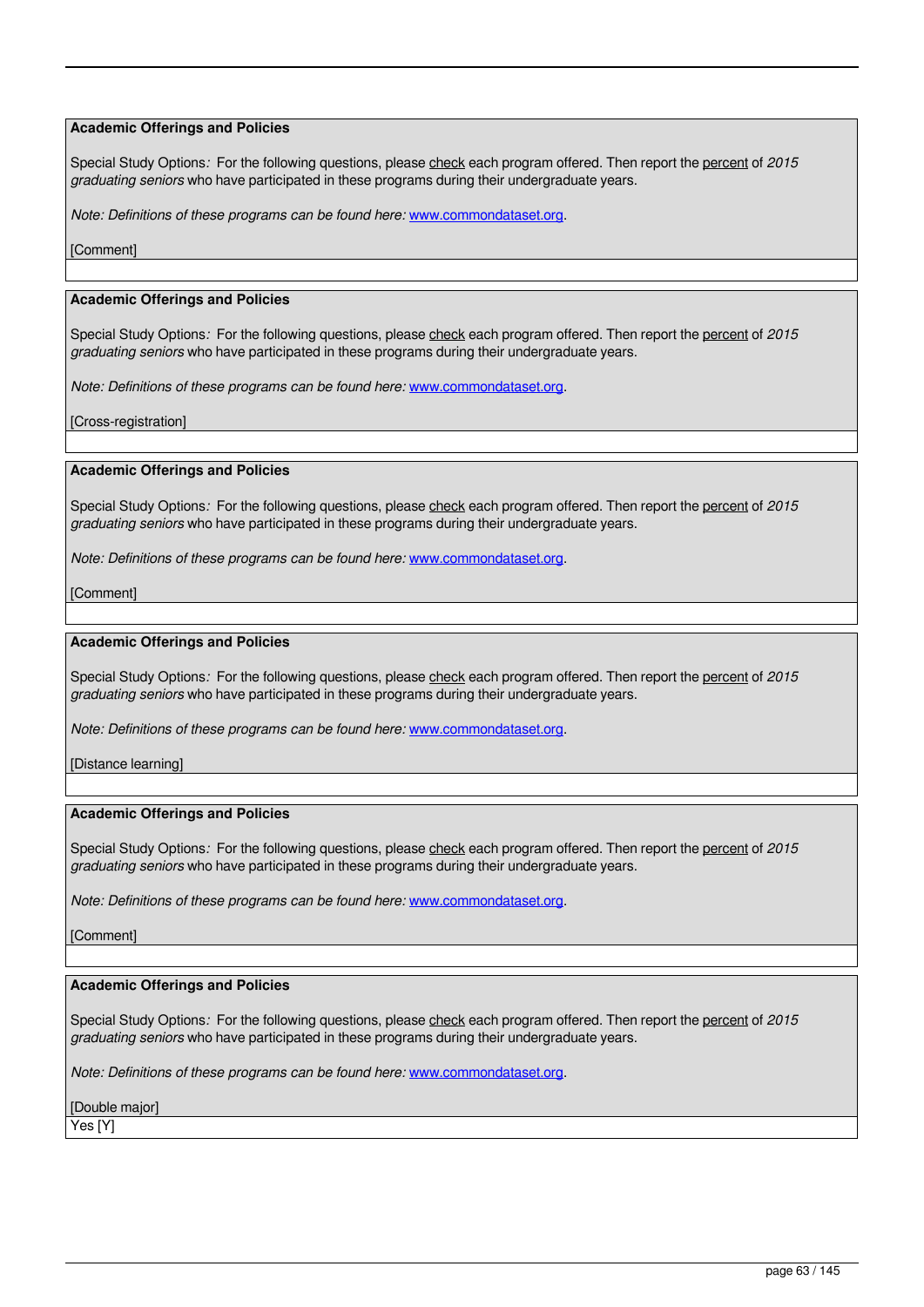Special Study Options: For the following questions, please check each program offered. Then report the percent of 2015 *graduating seniors* who have participated in these programs during their undergraduate years.

*Note: Definitions of these programs can be found here:* [www.commondataset.org](http://www.commondataset.org).

[Comment] 17

#### **Academic Offerings and Policies**

Special Study Options*:* For the following questions, please check each program offered. Then report the percent of *2015 graduating seniors* who have participated in these programs during their undergraduate years.

*Note: Definitions of these programs can be found here:* [www.commondataset.org](http://www.commondataset.org).

[Dual enrollment]

### **Academic Offerings and Policies**

Special Study Options: For the following questions, please check each program offered. Then report the percent of 2015 *graduating seniors* who have participated in these programs during their undergraduate years.

*Note: Definitions of these programs can be found here:* [www.commondataset.org](http://www.commondataset.org).

[Comment]

## **Academic Offerings and Policies**

Special Study Options*:* For the following questions, please check each program offered. Then report the percent of *2015 graduating seniors* who have participated in these programs during their undergraduate years.

*Note: Definitions of these programs can be found here:* [www.commondataset.org](http://www.commondataset.org).

[English as a second language (ESL)]

### **Academic Offerings and Policies**

Special Study Options*:* For the following questions, please check each program offered. Then report the percent of *2015 graduating seniors* who have participated in these programs during their undergraduate years.

*Note: Definitions of these programs can be found here: [www.commondataset.org](http://www.commondataset.org).* 

[Comment]

#### **Academic Offerings and Policies**

Special Study Options*:* For the following questions, please check each program offered. Then report the percent of *2015 graduating seniors* who have participated in these programs during their undergraduate years.

*Note: Definitions of these programs can be found here: [www.commondataset.org](http://www.commondataset.org).* 

[Exchange student program (domestic)]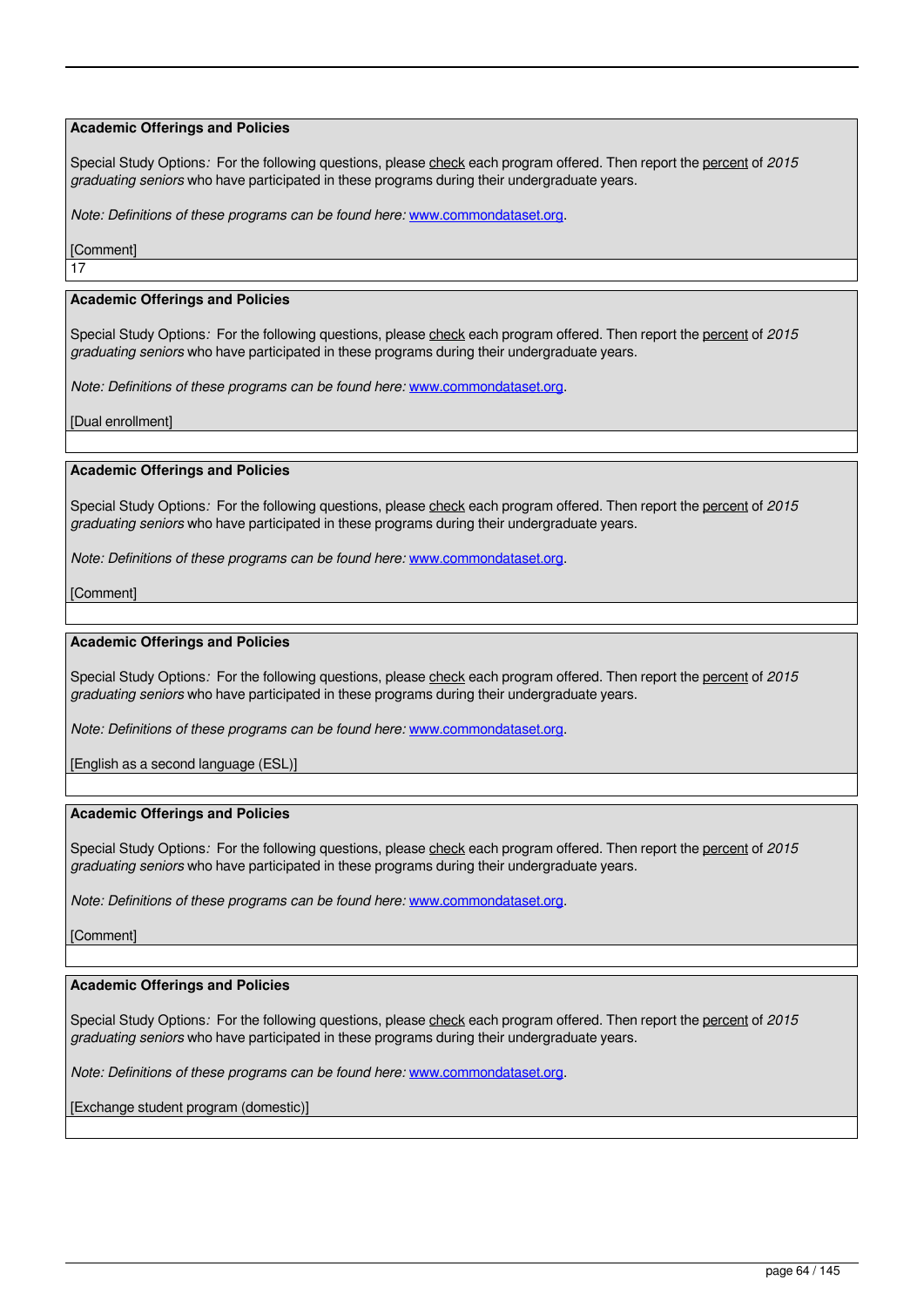Special Study Options*:* For the following questions, please check each program offered. Then report the percent of *2015 graduating seniors* who have participated in these programs during their undergraduate years.

*Note: Definitions of these programs can be found here:* [www.commondataset.org](http://www.commondataset.org).

[Comment]

#### **Academic Offerings and Policies**

Special Study Options*:* For the following questions, please check each program offered. Then report the percent of *2015 graduating seniors* who have participated in these programs during their undergraduate years.

*Note: Definitions of these programs can be found here:* [www.commondataset.org](http://www.commondataset.org).

[External degree program]

### **Academic Offerings and Policies**

Special Study Options*:* For the following questions, please check each program offered. Then report the percent of *2015 graduating seniors* who have participated in these programs during their undergraduate years.

*Note: Definitions of these programs can be found here:* [www.commondataset.org](http://www.commondataset.org).

[Comment]

## **Academic Offerings and Policies**

Special Study Options*:* For the following questions, please check each program offered. Then report the percent of *2015 graduating seniors* who have participated in these programs during their undergraduate years.

*Note: Definitions of these programs can be found here:* [www.commondataset.org](http://www.commondataset.org).

[Honors program]

Yes [Y]

# **Academic Offerings and Policies**

Special Study Options*:* For the following questions, please check each program offered. Then report the percent of *2015 graduating seniors* who have participated in these programs during their undergraduate years.

*Note: Definitions of these programs can be found here:* [www.commondataset.org](http://www.commondataset.org).

[Comment]

#### **Academic Offerings and Policies**

Special Study Options*:* For the following questions, please check each program offered. Then report the percent of *2015 graduating seniors* who have participated in these programs during their undergraduate years.

*Note: Definitions of these programs can be found here:* [www.commondataset.org](http://www.commondataset.org).

[Independent study]

Yes [Y]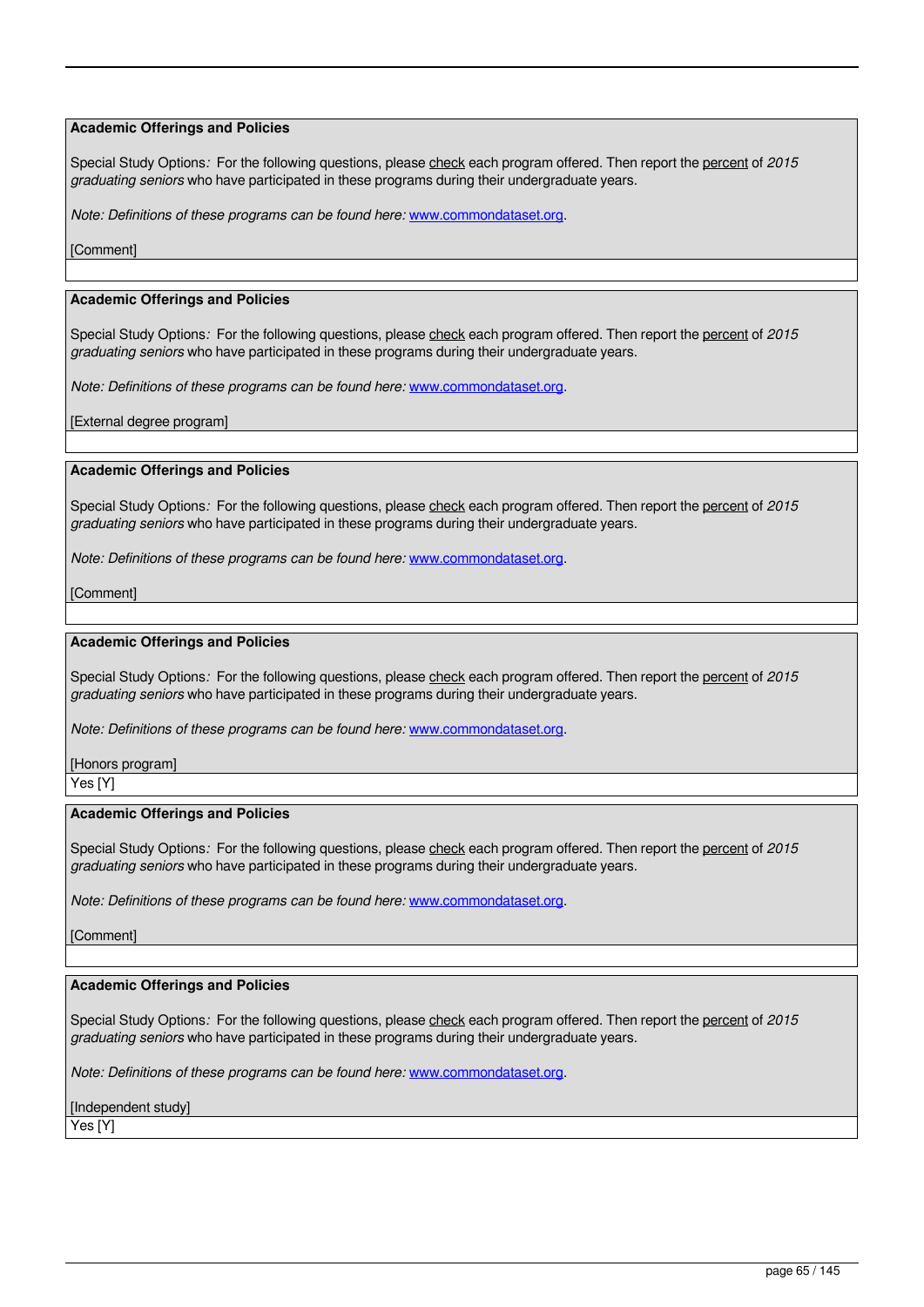Special Study Options*:* For the following questions, please check each program offered. Then report the percent of *2015 graduating seniors* who have participated in these programs during their undergraduate years.

*Note: Definitions of these programs can be found here:* [www.commondataset.org](http://www.commondataset.org).

[Comment] 23

# **Academic Offerings and Policies**

Special Study Options*:* For the following questions, please check each program offered. Then report the percent of *2015 graduating seniors* who have participated in these programs during their undergraduate years.

*Note: Definitions of these programs can be found here:* [www.commondataset.org](http://www.commondataset.org).

[Internships]

Yes [Y]

### **Academic Offerings and Policies**

Special Study Options*:* For the following questions, please check each program offered. Then report the percent of *2015 graduating seniors* who have participated in these programs during their undergraduate years.

*Note: Definitions of these programs can be found here:* [www.commondataset.org](http://www.commondataset.org).

[Comment]

43

## **Academic Offerings and Policies**

Special Study Options: For the following questions, please check each program offered. Then report the percent of 2015 *graduating seniors* who have participated in these programs during their undergraduate years.

*Note: Definitions of these programs can be found here: [www.commondataset.org](http://www.commondataset.org).* 

[Liberal arts/career combination]

### **Academic Offerings and Policies**

Special Study Options*:* For the following questions, please check each program offered. Then report the percent of *2015 graduating seniors* who have participated in these programs during their undergraduate years.

*Note: Definitions of these programs can be found here:* [www.commondataset.org](http://www.commondataset.org).

[Comment]

#### **Academic Offerings and Policies**

Special Study Options*:* For the following questions, please check each program offered. Then report the percent of *2015 graduating seniors* who have participated in these programs during their undergraduate years.

*Note: Definitions of these programs can be found here:* [www.commondataset.org](http://www.commondataset.org).

## [Student-designed major]

Yes [Y]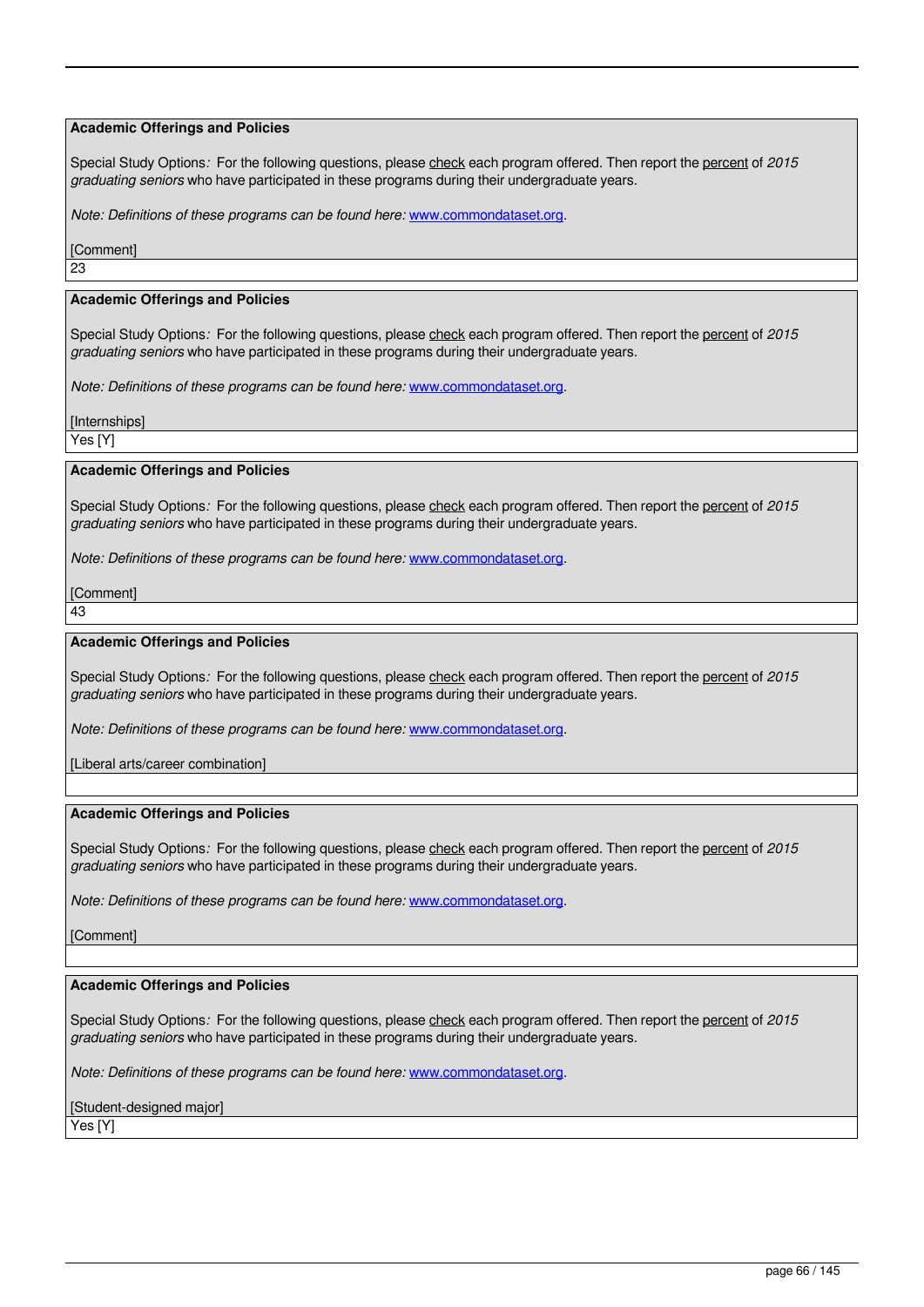Special Study Options: For the following questions, please check each program offered. Then report the percent of 2015 *graduating seniors* who have participated in these programs during their undergraduate years.

*Note: Definitions of these programs can be found here:* [www.commondataset.org](http://www.commondataset.org).

### **[Comment]**

3

### **Academic Offerings and Policies**

Special Study Options*:* For the following questions, please check each program offered. Then report the percent of *2015 graduating seniors* who have participated in these programs during their undergraduate years.

*Note: Definitions of these programs can be found here:* [www.commondataset.org](http://www.commondataset.org).

[Study abroad]

Yes [Y]

### **Academic Offerings and Policies**

Special Study Options: For the following questions, please check each program offered. Then report the percent of 2015 *graduating seniors* who have participated in these programs during their undergraduate years.

*Note: Definitions of these programs can be found here:* [www.commondataset.org](http://www.commondataset.org).

[Comment]

52

## **Academic Offerings and Policies**

Special Study Options*:* For the following questions, please check each program offered. Then report the percent of *2015 graduating seniors* who have participated in these programs during their undergraduate years.

*Note: Definitions of these programs can be found here:* [www.commondataset.org](http://www.commondataset.org).

[Teacher certificate program]

### **Academic Offerings and Policies**

Special Study Options*:* For the following questions, please check each program offered. Then report the percent of *2015 graduating seniors* who have participated in these programs during their undergraduate years.

*Note: Definitions of these programs can be found here:* [www.commondataset.org](http://www.commondataset.org).

[Comment]

#### **Academic Offerings and Policies**

Special Study Options*:* For the following questions, please check each program offered. Then report the percent of *2015 graduating seniors* who have participated in these programs during their undergraduate years.

*Note: Definitions of these programs can be found here:* [www.commondataset.org](http://www.commondataset.org).

[Weekend college]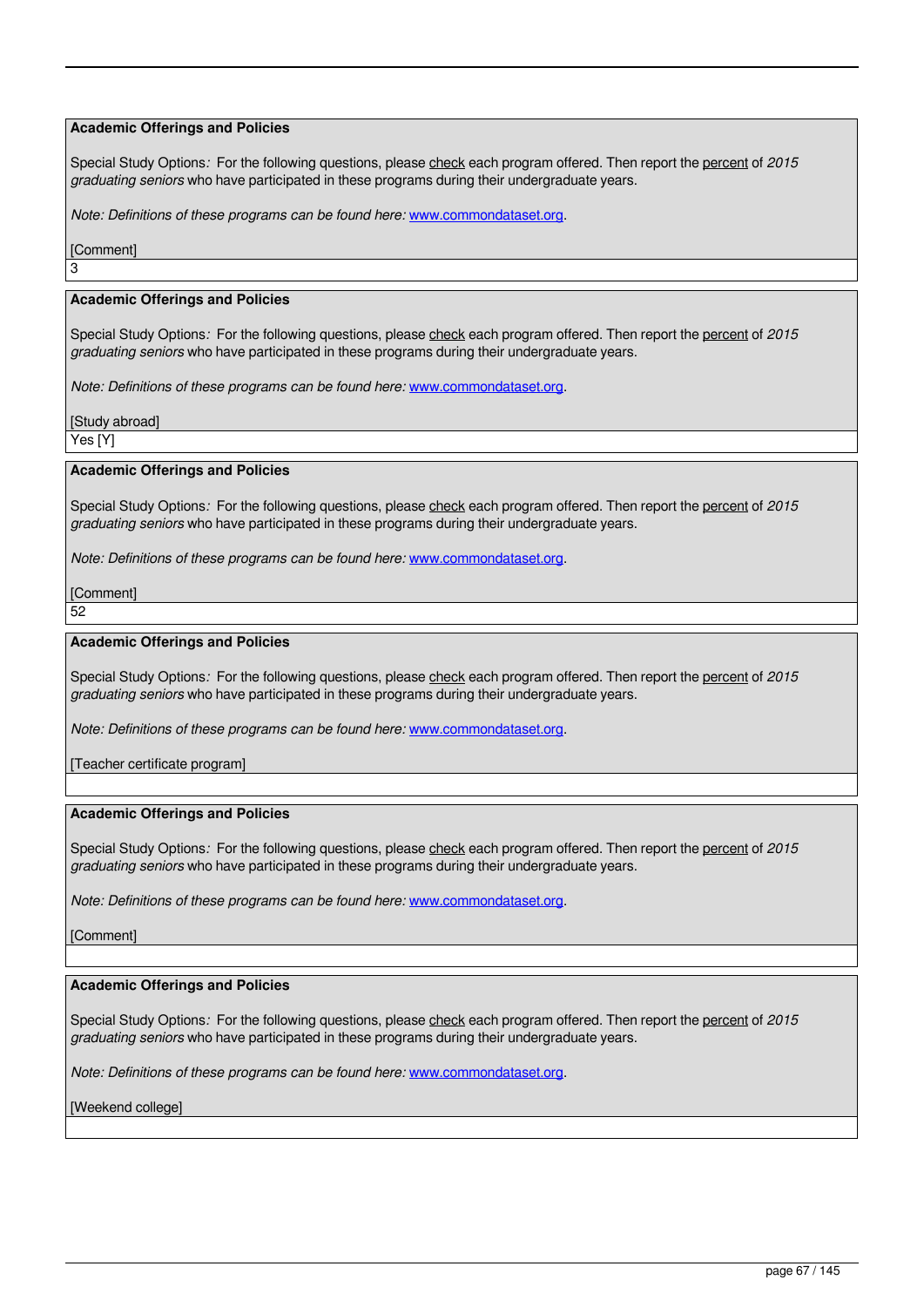Special Study Options: For the following questions, please check each program offered. Then report the percent of 2015 *graduating seniors* who have participated in these programs during their undergraduate years.

*Note: Definitions of these programs can be found here:* [www.commondataset.org](http://www.commondataset.org).

**[Comment]** 

Percentage of nonresident alien students in the 2015 graduating class who participated in an off-campus internship during their undergraduate years.

Undergraduate Academic Programs of Study

Please check each academic program offered and report the percent of 2015 graduating seniors who have participated in these programs during their undergraduate years. To view a list of definitions for this section click [here](https://websrv1.usnews.com/usn/edit/college/statistical/2015/main/programs_offered_usn.php)

[First-year Experiences]

Undergraduate Academic Programs of Study

Please check each academic program offered and report the percent of 2015 graduating seniors who have participated in these programs during their undergraduate years. To view a list of definitions for this section click [here](https://websrv1.usnews.com/usn/edit/college/statistical/2015/main/programs_offered_usn.php)

[Comment]

Undergraduate Academic Programs of Study

Please check each academic program offered and report the percent of 2015 graduating seniors who have participated in these programs during their undergraduate years. To view a list of definitions for this section click [here](https://websrv1.usnews.com/usn/edit/college/statistical/2015/main/programs_offered_usn.php)

**[Service Learning]** 

Undergraduate Academic Programs of Study

Please check each academic program offered and report the percent of 2015 graduating seniors who have participated in these programs during their undergraduate years. To view a list of definitions for this section click [here](https://websrv1.usnews.com/usn/edit/college/statistical/2015/main/programs_offered_usn.php)

**[Comment]** 

Undergraduate Academic Programs of Study

Please check each academic program offered and report the percent of 2015 graduating seniors who have participated in these programs during their undergraduate years. To view a list of definitions for this section click [here](https://websrv1.usnews.com/usn/edit/college/statistical/2015/main/programs_offered_usn.php)

[Senior Capstone or Culminating Academic Experiences]  $\overline{Y}$ es [Y]

Undergraduate Academic Programs of Study

Please check each academic program offered and report the percent of 2015 graduating seniors who have participated in these programs during their undergraduate years. To view a list of definitions for this section click [here](https://websrv1.usnews.com/usn/edit/college/statistical/2015/main/programs_offered_usn.php)

[Comment]

100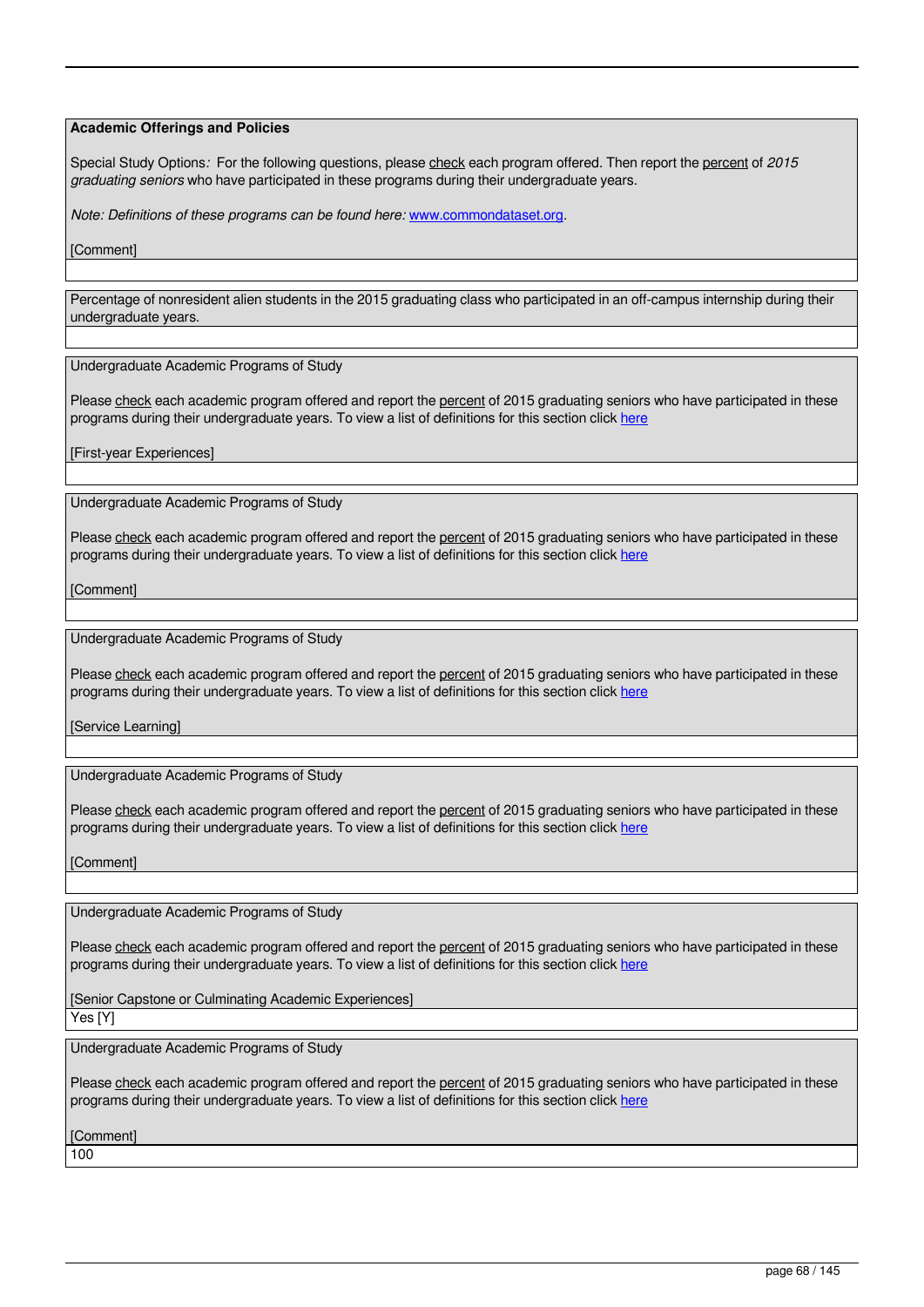Undergraduate Academic Programs of Study

Please check each academic program offered and report the percent of 2015 graduating seniors who have participated in these programs during their undergraduate years. To view a list of definitions for this section click [here](https://websrv1.usnews.com/usn/edit/college/statistical/2015/main/programs_offered_usn.php)

[Writing in the Disciplines]

Undergraduate Academic Programs of Study

Please check each academic program offered and report the percent of 2015 graduating seniors who have participated in these programs during their undergraduate years. To view a list of definitions for this section click [here](https://websrv1.usnews.com/usn/edit/college/statistical/2015/main/programs_offered_usn.php)

**[Comment]** 

Undergraduate Academic Programs of Study

Please check each academic program offered and report the percent of 2015 graduating seniors who have participated in these programs during their undergraduate years. To view a list of definitions for this section click [here](https://websrv1.usnews.com/usn/edit/college/statistical/2015/main/programs_offered_usn.php)

[Undergraduate Research/Creative Projects]

Yes [Y]

Undergraduate Academic Programs of Study

Please check each academic program offered and report the percent of 2015 graduating seniors who have participated in these programs during their undergraduate years. To view a list of definitions for this section click [here](https://websrv1.usnews.com/usn/edit/college/statistical/2015/main/programs_offered_usn.php)

**[Comment]** 

20

Undergraduate Academic Programs of Study

Please check each academic program offered and report the percent of 2015 graduating seniors who have participated in these programs during their undergraduate years. To view a list of definitions for this section click [here](https://websrv1.usnews.com/usn/edit/college/statistical/2015/main/programs_offered_usn.php)

[Learning Communities]

Undergraduate Academic Programs of Study

Please check each academic program offered and report the percent of 2015 graduating seniors who have participated in these programs during their undergraduate years. To view a list of definitions for this section click [here](https://websrv1.usnews.com/usn/edit/college/statistical/2015/main/programs_offered_usn.php)

[Comment]

Areas in which all or most students are required to complete some course work prior to graduation: (check as many as apply) [Arts/fine arts]

Yes [Y]

Areas in which all or most students are required to complete some course work prior to graduation: (check as many as apply) [Computer literacy]

Areas in which all or most students are required to complete some course work prior to graduation: (check as many as apply) [English (including composition)

Areas in which all or most students are required to complete some course work prior to graduation: (check as many as apply) [Foreign languages]

Yes [Y]

Areas in which all or most students are required to complete some course work prior to graduation: (check as many as apply) [History]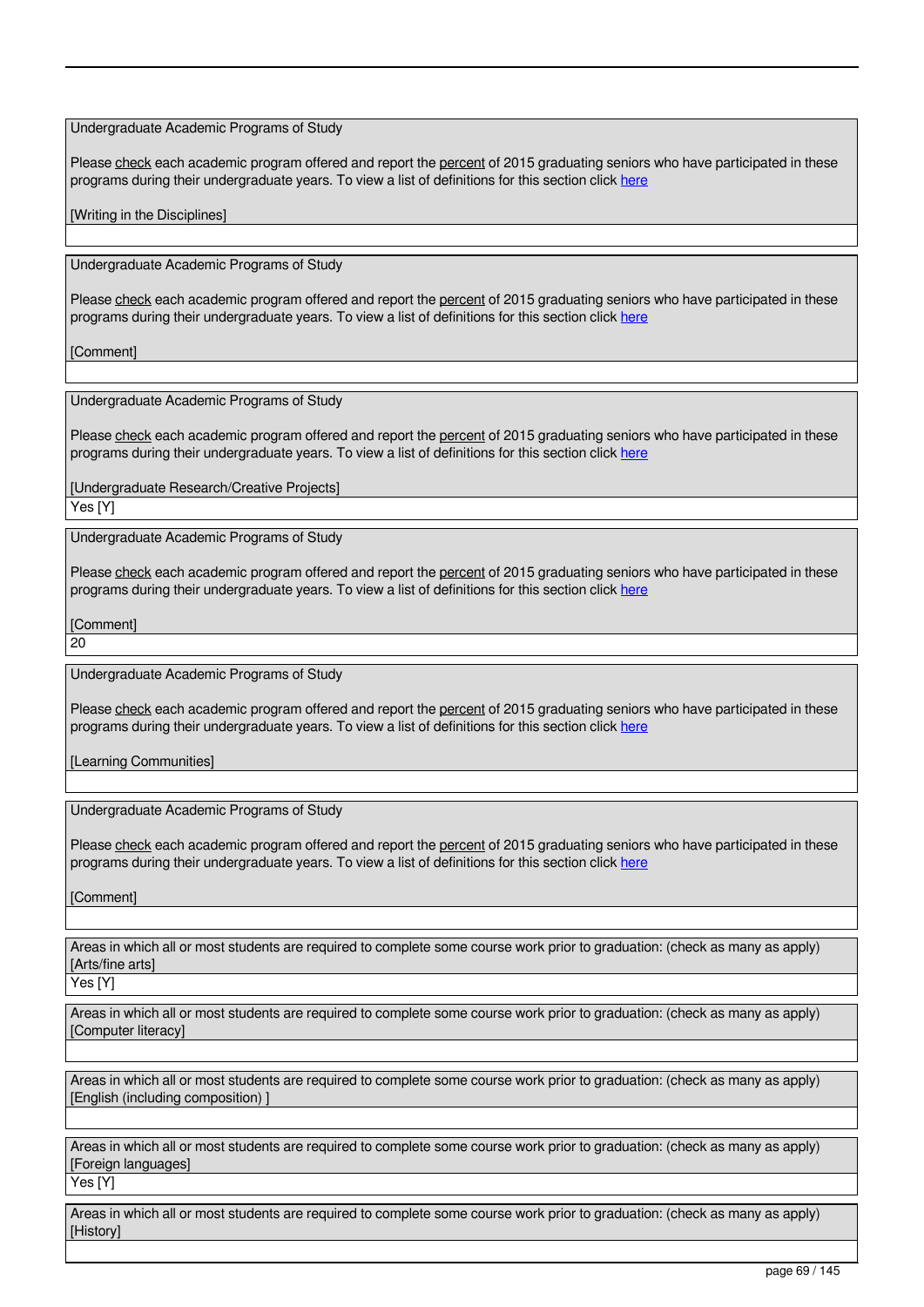Areas in which all or most students are required to complete some course work prior to graduation: (check as many as apply) [Humanities]

Yes [Y]

Areas in which all or most students are required to complete some course work prior to graduation: (check as many as apply) **[Mathematics]** 

Areas in which all or most students are required to complete some course work prior to graduation: (check as many as apply) [Philosophy]

Areas in which all or most students are required to complete some course work prior to graduation: (check as many as apply) [Sciences (biological or physical)]

Yes [Y]

Areas in which all or most students are required to complete some course work prior to graduation: (check as many as apply) [Social science]

Yes [Y]

Minor requirements:

Minor is not required for graduation [Not]

General education/core curriculum is required:

No [N]

Cooperative education programs offered (check as many as apply) [Agriculture]

Cooperative education programs offered (check as many as apply) [Art]

Cooperative education programs offered (check as many as apply) [Business]

Cooperative education programs offered (check as many as apply) [Computer Science]

Cooperative education programs offered (check as many as apply) [Education]

Cooperative education programs offered (check as many as apply) [Engineering]

Cooperative education programs offered (check as many as apply) [Health Professions]

Cooperative education programs offered (check as many as apply) [Home Economics]

Cooperative education programs offered (check as many as apply) [Humanities]

Cooperative education programs offered (check as many as apply) [Natural Science]

Cooperative education programs offered (check as many as apply) [Social/Behavioral Science]

Cooperative education programs offered (check as many as apply) [Technologies]

Cooperative education programs offered (check as many as apply) [Vocational Arts]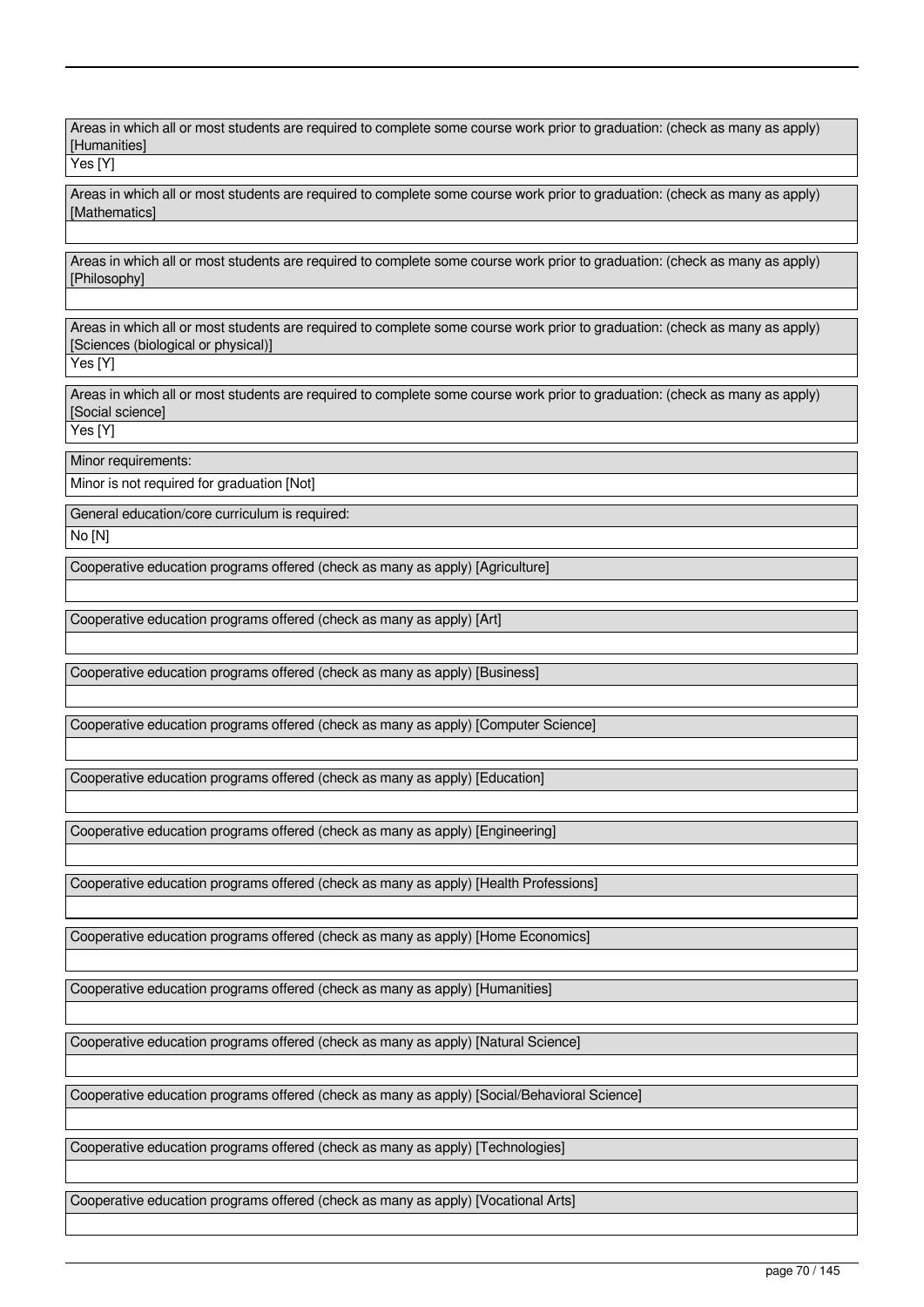Cooperative education programs offered (check as many as apply) [Other]

Teacher certifications offered (check as many as apply) [Early childhood]

Teacher certifications offered (check as many as apply) [Elementary]

Teacher certifications offered (check as many as apply) [Middle/Junior High ]

Teacher certifications offered (check as many as apply) [Secondary]

Teacher certifications offered (check as many as apply) [Special Education]

Teacher certifications offered (check as many as apply) [Vo-tech]

Teacher certifications offered (check as many as apply) [Adult Education]

Teacher certifications offered (check as many as apply) [Bilingual/bicultural]

Specify number of specific subject areas in which you offer education certification:

Qualified undergraduate students may take graduate-level classes at your school:

No [N]

Check pre-professional programs that are designed specifically as preparation for graduate study (check as many as offered): [Pre-law]

Yes [Y]

Check pre-professional programs that are designed specifically as preparation for graduate study (check as many as offered): [Pre-dentistry]

Yes [Y]

Check pre-professional programs that are designed specifically as preparation for graduate study (check as many as offered): [Pre-medicine] Yes [Y]

Check pre-professional programs that are designed specifically as preparation for graduate study (check as many as offered): [Pre-theology]

Yes [Y]

Check pre-professional programs that are designed specifically as preparation for graduate study (check as many as offered): [Pre-veterinary science]

Yes<sup>[Y]</sup>

Check pre-professional programs that are designed specifically as preparation for graduate study (check as many as offered): [Pre-optometry]

Check pre-professional programs that are designed specifically as preparation for graduate study (check as many as offered): [Pre-pharmacy]

Check pre-professional programs that are designed specifically as preparation for graduate study (check as many as offered): [Other] Yes [Y]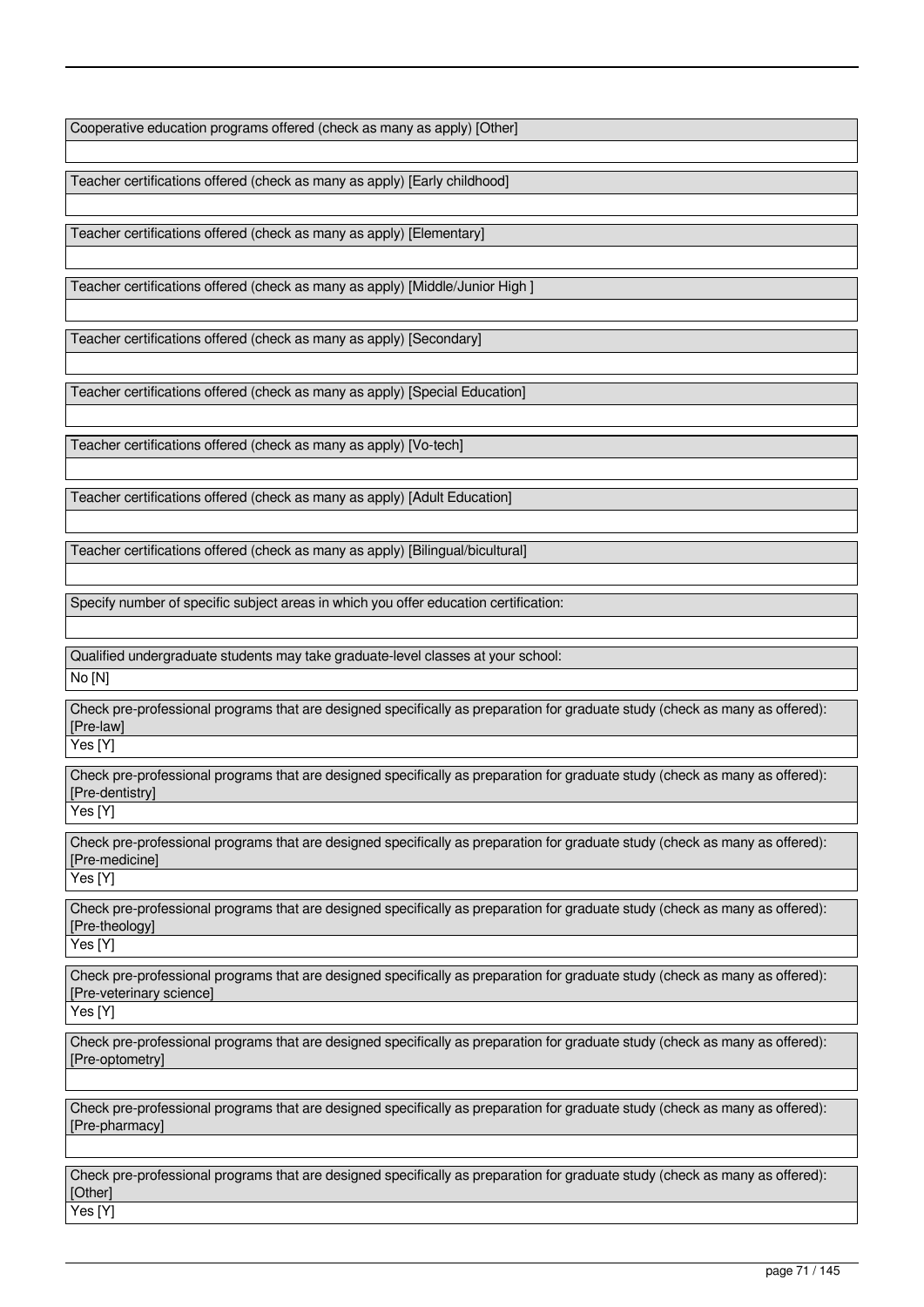Describe Other. Please do not include bullets, paragraph breaks, special characters, or other special formatting. *Maximum number of allowable characters is 500.*

Business, education, clinical psychology, engineering, health care professions.

Check domestic off-campus semester-away (or term-away) study programs (check as many as offered): [Washington Semester (American University)]

Yes [Y]

Check domestic off-campus semester-away (or term-away) study programs (check as many as offered): [UN Semester]

Check domestic off-campus semester-away (or term-away) study programs (check as many as offered): [SEA Semester]

Yes [Y]

Check domestic off-campus semester-away (or term-away) study programs (check as many as offered): [American Studies Program (Washington, D.C.)]

Check domestic off-campus semester-away (or term-away) study programs (check as many as offered): [Los Angeles Film Studies Center ]

Check domestic off-campus semester-away (or term-away) study programs (check as many as offered): [Oak Ridge Science Semester (TN)]

Yes [Y]

Check domestic off-campus semester-away (or term-away) study programs (check as many as offered): [Washington Center Program]

Check domestic off-campus semester-away (or term-away) study programs (check as many as offered): [AuSable Institute of Environmental Studies Program (MI)]

Check domestic off-campus semester-away (or term-away) study programs (check as many as offered): [Newberry Library Program (IL)]

Yes [Y]

Check domestic off-campus semester-away (or term-away) study programs (check as many as offered): [New York Arts Program] Yes [Y]

Check domestic off-campus semester-away (or term-away) study programs (check as many as offered): [New York Studio Program (AICAD)]

Check domestic off-campus semester-away (or term-away) study programs (check as many as offered): [Other]

see: http://kenyon.studioabroad.com/

Select schools with which domestic exchange programs are offered

1434,1665,1793

Select countries in which study abroad is offered.

10,14,15,27,29,31,33,42,48,49,59,64,65,67,68,70,80,82,90,91,94,96,110,112,113,116,119,122,126,129,147,155,158,163,166, 172,173,176,184,188,192,195,201,202,208,212,213,221,223,230,233,235,236,242,243,245,247,250,251,255

College Credit and placement options offered during the 2015- 2016 academic year. [College Entrance Examination Board (CEEB) Advanced Placement]

Credit and/or placement [Both]

College Credit and placement options offered during the 2015- 2016 academic year. [International Baccalaureate]

Credit and/or placement [Both]

Credit/placement offered for Advanced Placement (AP) scores of: (check all that apply) [2]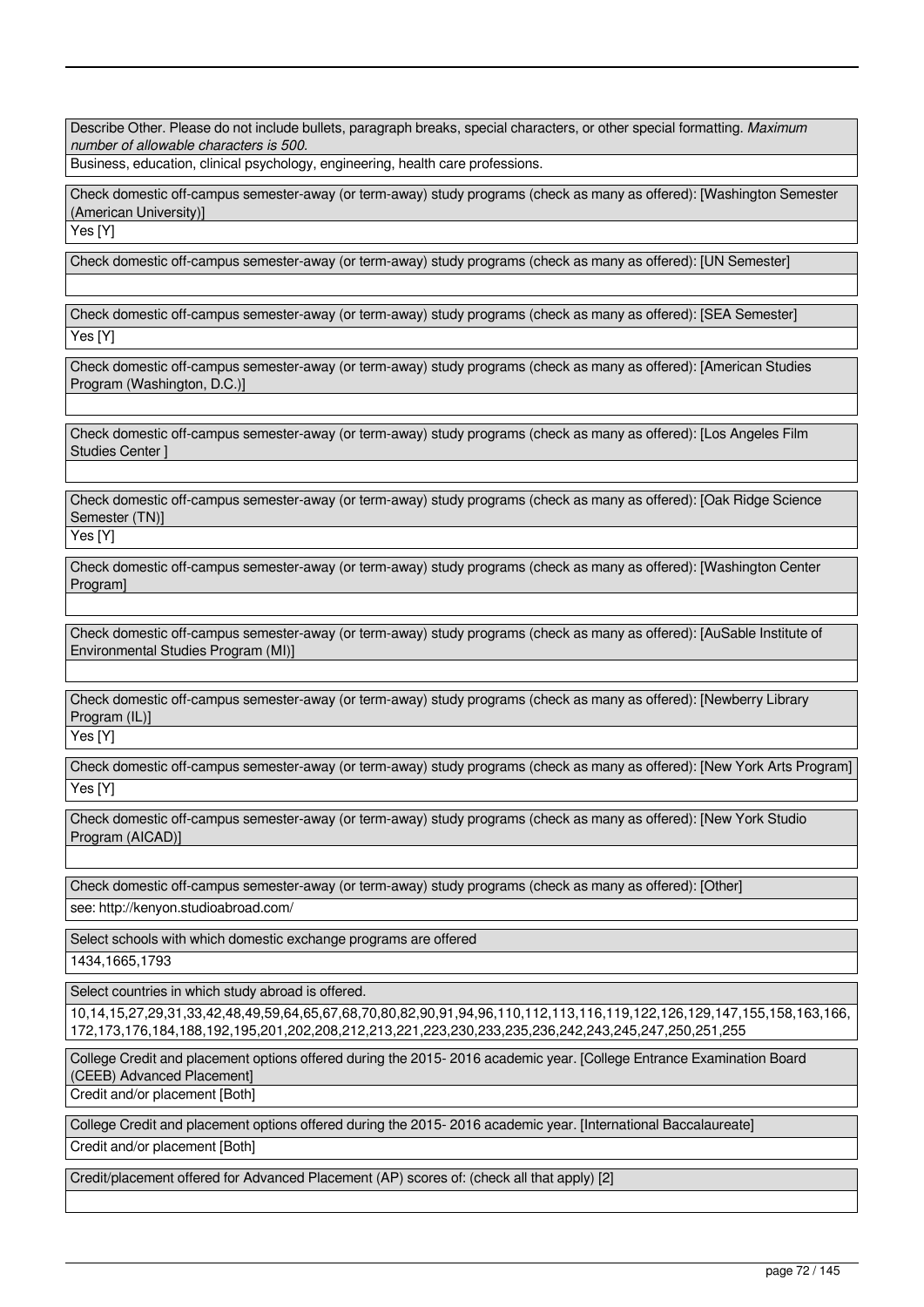Credit/placement offered for Advanced Placement (AP) scores of: (check all that apply) [3]

Credit/placement offered for Advanced Placement (AP) scores of: (check all that apply) [4] Yes [Y]

Credit/placement offered for Advanced Placement (AP) scores of: (check all that apply) [5]

Yes [Y]

1

1

1

Credit/placement offered for International Baccalaureate (IB) scores of (check all that apply): [2][Standard Level (SL)]

Credit/placement offered for International Baccalaureate (IB) scores of (check all that apply): [2][Higher Level (HL)]

Credit/placement offered for International Baccalaureate (IB) scores of (check all that apply): [3][Standard Level (SL)]

Credit/placement offered for International Baccalaureate (IB) scores of (check all that apply): [3][Higher Level (HL)]

Credit/placement offered for International Baccalaureate (IB) scores of (check all that apply): [4][Standard Level (SL)]

Credit/placement offered for International Baccalaureate (IB) scores of (check all that apply): [4][Higher Level (HL)]

Credit/placement offered for International Baccalaureate (IB) scores of (check all that apply): [5][Standard Level (SL)]

Credit/placement offered for International Baccalaureate (IB) scores of (check all that apply): [5][Higher Level (HL)]

Credit/placement offered for International Baccalaureate (IB) scores of (check all that apply): [6][Standard Level (SL)]

Credit/placement offered for International Baccalaureate (IB) scores of (check all that apply): [6][Higher Level (HL)]

Credit/placement offered for International Baccalaureate (IB) scores of (check all that apply): [7][Standard Level (SL)]

Credit/placement offered for International Baccalaureate (IB) scores of (check all that apply): [7][Higher Level (HL)]

# Combined Degree Programs

List names of combined-degree programs:

{"Engineering-Case Western Reserve School of Engineering","Engineering-Rensselaer Polytechnic Institute","Engineering-Washington University","Environmental Studies-Duke University School of the Environment","Education-Bank Street College of Education"}

**Consortiums** 

List names of consortia:

{"Five Colleges of Ohio","Selective Liberal Arts Consortium"}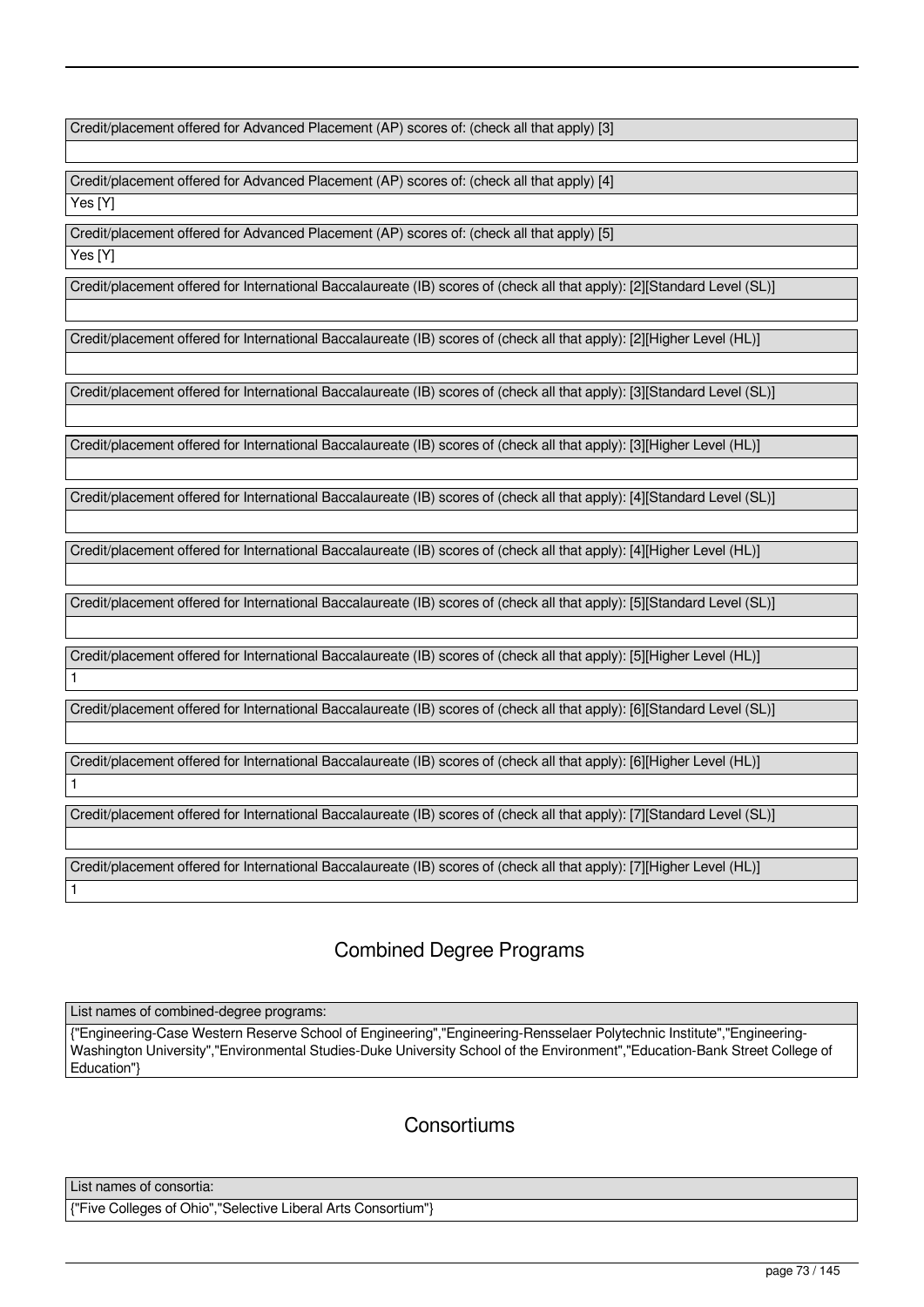# Student Activities

Fraternities / Sororities [Number of social fraternities on campus:] 6.0000000000 Fraternities / Sororities [Number of fraternities with chapter houses:] 0.0000000000 Fraternities / Sororities [Number of social sororities on campus:] 4.0000000000 Fraternities / Sororities [Number of sororities with chapter houses:] 0.0000000000 Other Student Characteristics: Please provide the percentages of first-time, first-year (freshman) degree-seeking students and all degree-seeking undergraduates enrolled in Fall 2015 who fit the following categories. [% who are from out of state (exclude international/nonresident aliens)][First-time, First-year Students (Freshman), Fall 2015] 81 Other Student Characteristics: Please provide the percentages of first-time, first-year (freshman) degree-seeking students and all degree-seeking undergraduates enrolled in Fall 2015 who fit the following categories. [% who are from out of state (exclude international/nonresident aliens)][Undergraduates Fall 2015] 83 Other Student Characteristics: Please provide the percentages of first-time, first-year (freshman) degree-seeking students and all degree-seeking undergraduates enrolled in Fall 2015 who fit the following categories. [% of men who join fraternities][First-time, First-year Students (Freshman), Fall 2015]  $\Omega$ Other Student Characteristics: Please provide the percentages of first-time, first-year (freshman) degree-seeking students and all degree-seeking undergraduates enrolled in Fall 2015 who fit the following categories. [% of men who join fraternities][Undergraduates Fall 2015] 18 Other Student Characteristics: Please provide the percentages of first-time, first-year (freshman) degree-seeking students and all degree-seeking undergraduates enrolled in Fall 2015 who fit the following categories. [% of women who join sororities][First-time, First-year Students (Freshman), Fall 2015]  $\Omega$ Other Student Characteristics: Please provide the percentages of first-time, first-year (freshman) degree-seeking students and all degree-seeking undergraduates enrolled in Fall 2015 who fit the following categories. [% of women who join sororities][Undergraduates Fall 2015] 20 Other Student Characteristics: Please provide the percentages of first-time, first-year (freshman) degree-seeking students and all degree-seeking undergraduates enrolled in Fall 2015 who fit the following categories. [% who live in college-owned, operated or affiliated housing][First-time, First-year Students (Freshman), Fall 2015] 100 Other Student Characteristics: Please provide the percentages of first-time, first-year (freshman) degree-seeking students and all degree-seeking undergraduates enrolled in Fall 2015 who fit the following categories. [% who live in college-owned, operated or affiliated housing][Undergraduates Fall 2015] 100 Other Student Characteristics: Please provide the percentages of first-time, first-year (freshman) degree-seeking students and all degree-seeking undergraduates enrolled in Fall 2015 who fit the following categories. [% who live off campus or commute][Firsttime, First-year Students (Freshman), Fall 2015]  $\overline{0}$ Other Student Characteristics: Please provide the percentages of first-time, first-year (freshman) degree-seeking students and all degree-seeking undergraduates enrolled in Fall 2015 who fit the following categories. [% who live off campus or commute][Undergraduates Fall 2015]

 $\Omega$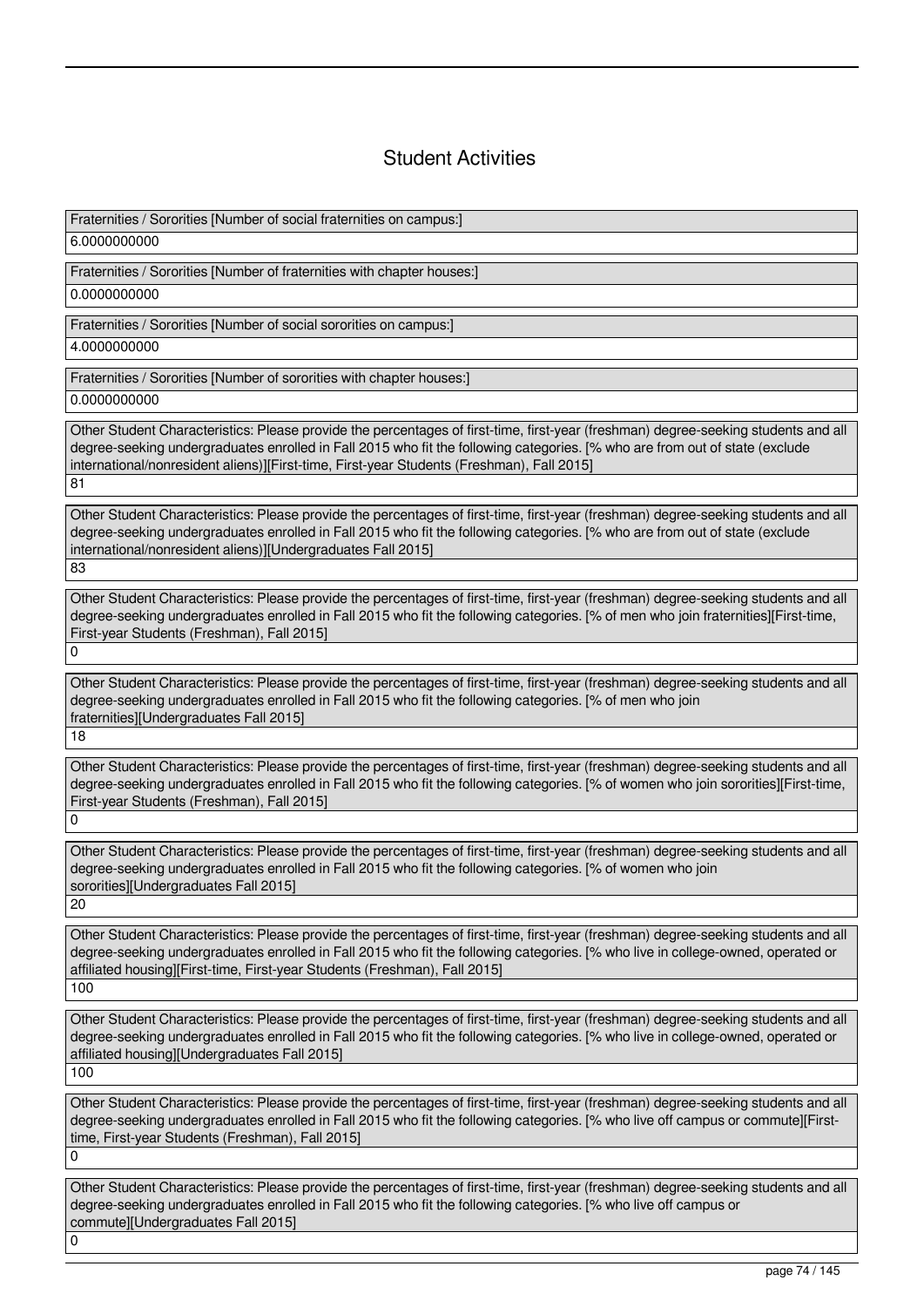Other Student Characteristics: Please provide the percentages of first-time, first-year (freshman) degree-seeking students and all degree-seeking undergraduates enrolled in Fall 2015 who fit the following categories. [% of students age 25 and older][First-time, First-year Students (Freshman), Fall 2015]  $\overline{0}$ 

Other Student Characteristics: Please provide the percentages of first-time, first-year (freshman) degree-seeking students and all degree-seeking undergraduates enrolled in Fall 2015 who fit the following categories. [% of students age 25 and older][Undergraduates Fall 2015]

 $\Omega$ 

Other Student Characteristics: Please provide the percentages of first-time, first-year (freshman) degree-seeking students and all degree-seeking undergraduates enrolled in Fall 2015 who fit the following categories. [Average age of full-time students][Firsttime, First-year Students (Freshman), Fall 2015]  $\overline{18}$ 

Other Student Characteristics: Please provide the percentages of first-time, first-year (freshman) degree-seeking students and all degree-seeking undergraduates enrolled in Fall 2015 who fit the following categories. [Average age of full-time students][Undergraduates Fall 2015]

20

Other Student Characteristics: Please provide the percentages of first-time, first-year (freshman) degree-seeking students and all degree-seeking undergraduates enrolled in Fall 2015 who fit the following categories. [Average age of students (full- and parttime)][First-time, First-year Students (Freshman), Fall 2015] 18

Other Student Characteristics: Please provide the percentages of first-time, first-year (freshman) degree-seeking students and all degree-seeking undergraduates enrolled in Fall 2015 who fit the following categories. [Average age of students (full- and parttime)][Undergraduates Fall 2015] 20

Activities Offered: Identify the programs available at your institution by checking the box next to each program name. [Campus **Ministries1** 

Yes [Y]

Activities Offered: Identify the programs available at your institution by checking the box next to each program name. [Choral groups]

Yes [Y]

Activities Offered: Identify the programs available at your institution by checking the box next to each program name. [Concert band]

Yes [Y]

Activities Offered: Identify the programs available at your institution by checking the box next to each program name. [Dance] Yes [Y]

Activities Offered: Identify the programs available at your institution by checking the box next to each program name. [Drama/theater] Yes [Y]

Activities Offered: Identify the programs available at your institution by checking the box next to each program name. [International Student Organization]

Yes [Y]

Activities Offered: Identify the programs available at your institution by checking the box next to each program name. [Jazz band] Yes [Y]

Activities Offered: Identify the programs available at your institution by checking the box next to each program name. [Literary magazine] Yes [Y]

Activities Offered: Identify the programs available at your institution by checking the box next to each program name. [Marching band]

Activities Offered: Identify the programs available at your institution by checking the box next to each program name. [Model UN]  $\overline{\mathsf{Y}}$ es [Y]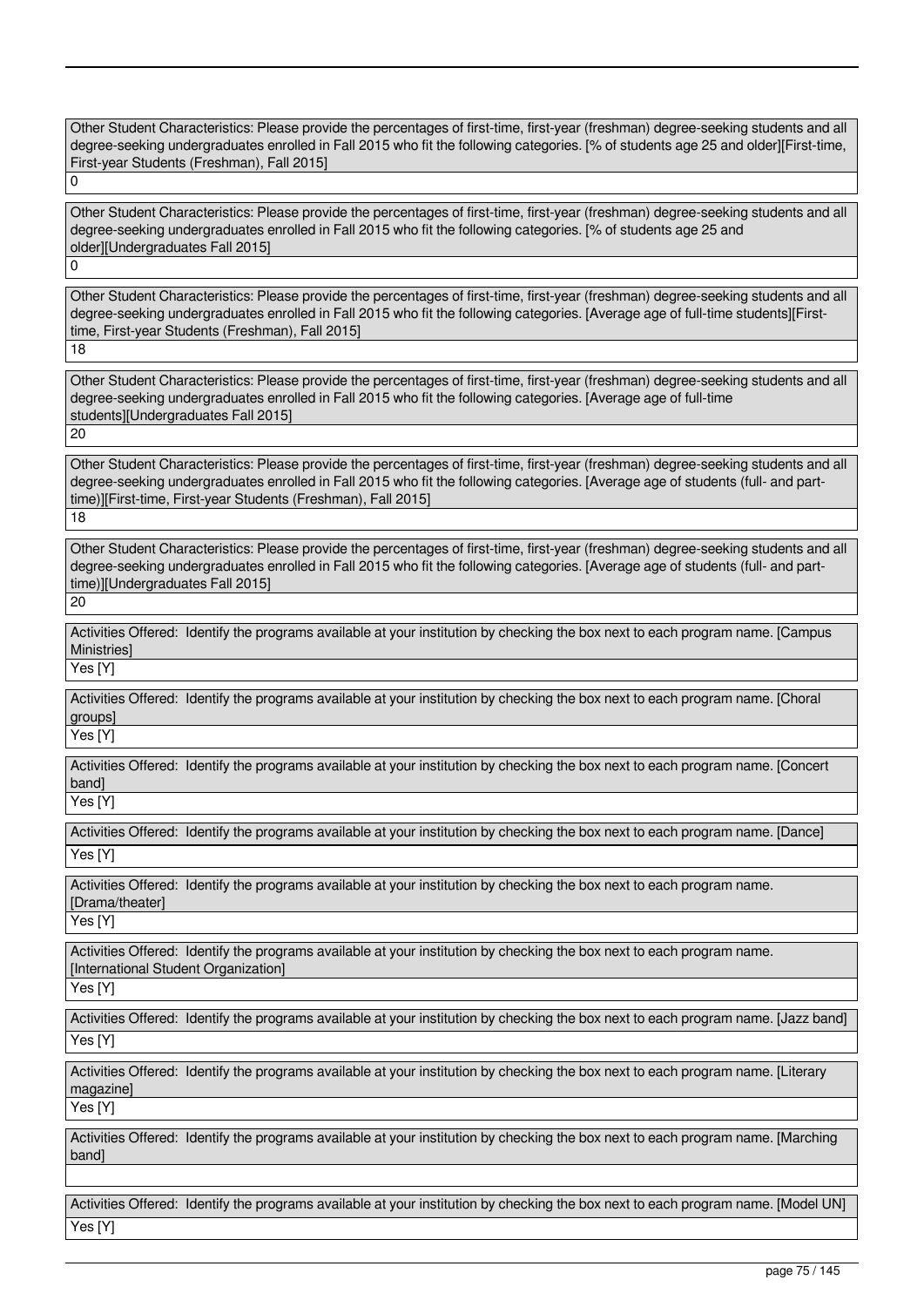| ensembles]<br>Yes [Y] | Activities Offered: Identify the programs available at your institution by checking the box next to each program name. [Music       |
|-----------------------|-------------------------------------------------------------------------------------------------------------------------------------|
|                       |                                                                                                                                     |
| theater]              | Activities Offered: Identify the programs available at your institution by checking the box next to each program name. [Musical     |
| Yes [Y]               |                                                                                                                                     |
| Yes [Y]               | Activities Offered: Identify the programs available at your institution by checking the box next to each program name. [Opera]      |
|                       | Activities Offered: Identify the programs available at your institution by checking the box next to each program name. [Pep band]   |
| Yes [Y]               |                                                                                                                                     |
| station]              | Activities Offered: Identify the programs available at your institution by checking the box next to each program name. [Radio       |
| Yes [Y]               |                                                                                                                                     |
| government]           | Activities Offered: Identify the programs available at your institution by checking the box next to each program name. [Student     |
| Yes [Y]               |                                                                                                                                     |
| newspaper]            | Activities Offered: Identify the programs available at your institution by checking the box next to each program name. [Student     |
| Yes [Y]               |                                                                                                                                     |
| film society]         | Activities Offered: Identify the programs available at your institution by checking the box next to each program name. [Student-run |
| Yes [Y]               |                                                                                                                                     |
| orchestra]            | Activities Offered: Identify the programs available at your institution by checking the box next to each program name. [Symphony    |
| Yes [Y]               |                                                                                                                                     |
| station]              | Activities Offered: Identify the programs available at your institution by checking the box next to each program name. [Television  |
|                       |                                                                                                                                     |
|                       | Activities Offered: Identify the programs available at your institution by checking the box next to each program name. [Yearbook]   |
| Yes [Y]               |                                                                                                                                     |
|                       | Total number of registered organizations:                                                                                           |
| 153                   |                                                                                                                                     |

# Student Papers

| List names of student newspapers: |  |
|-----------------------------------|--|
| {"Kenyon Collegian (weekly)"}     |  |

# **Athletics**

Sports Information Director and Department website [Athletic Department Web address:] athletics.kenyon.edu Sports Information Director and Department website [Athletic Director name:] Peter Smith Sports Information Director and Department website [Athletic Director phone:] 7404275811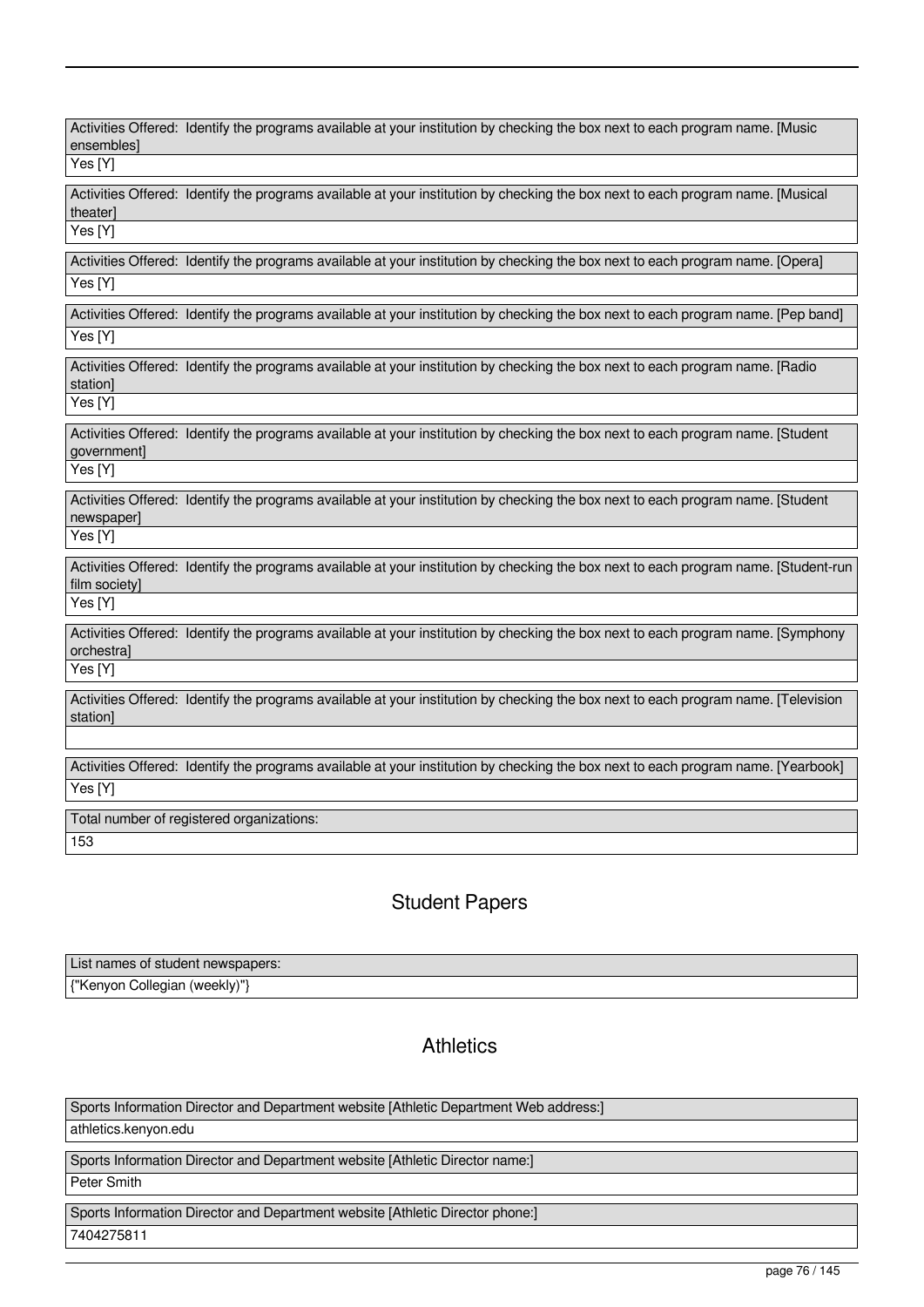# Sports Information Director and Department website [Athletic Director email:]

# smithp@kenyon.edu

Collegiate athletic association that your school belongs to during the 2015–2016 academic year.

### NCAA III [NCAA3]

# FOR THIS GRID:

- Intercollegiate sports are those recognized by either the NCAA or NAIA. Athletic scholarships are only available to NCAA Division I and II and NAIA sports.
- Intramural sports are competitive sports played at your institution among other students at your institution.
- Club sports are not governed by the NCAA or NAIA, may have separate championships, and/or may have intercollegiate contests. For this survey, athletic scholarships may not be reported for club sports.

Men's Sports and Scholarships

[Archery][Intercollegiate NCAA or NAIA]

### FOR THIS GRID:

- Intercollegiate sports are those recognized by either the NCAA or NAIA. Athletic scholarships are only available to NCAA Division I and II and NAIA sports.
- Intramural sports are competitive sports played at your institution among other students at your institution.
- Club sports are not governed by the NCAA or NAIA, may have separate championships, and/or may have intercollegiate contests. For this survey, athletic scholarships may not be reported for club sports.

Men's Sports and Scholarships

[Archery][Scholarships Available?]

### FOR THIS GRID:

- Intercollegiate sports are those recognized by either the NCAA or NAIA. Athletic scholarships are only available to NCAA Division I and II and NAIA sports.
- Intramural sports are competitive sports played at your institution among other students at your institution.
- Club sports are not governed by the NCAA or NAIA, may have separate championships, and/or may have intercollegiate contests. For this survey, athletic scholarships may not be reported for club sports.

Men's Sports and Scholarships

[Archery][Intramural]

FOR THIS GRID:

1

- Intercollegiate sports are those recognized by either the NCAA or NAIA. Athletic scholarships are only available to NCAA Division I and II and NAIA sports.
- Intramural sports are competitive sports played at your institution among other students at your institution.
- Club sports are not governed by the NCAA or NAIA, may have separate championships, and/or may have intercollegiate contests. For this survey, athletic scholarships may not be reported for club sports.

Men's Sports and Scholarships

[Archery][Club (intercollegiate)]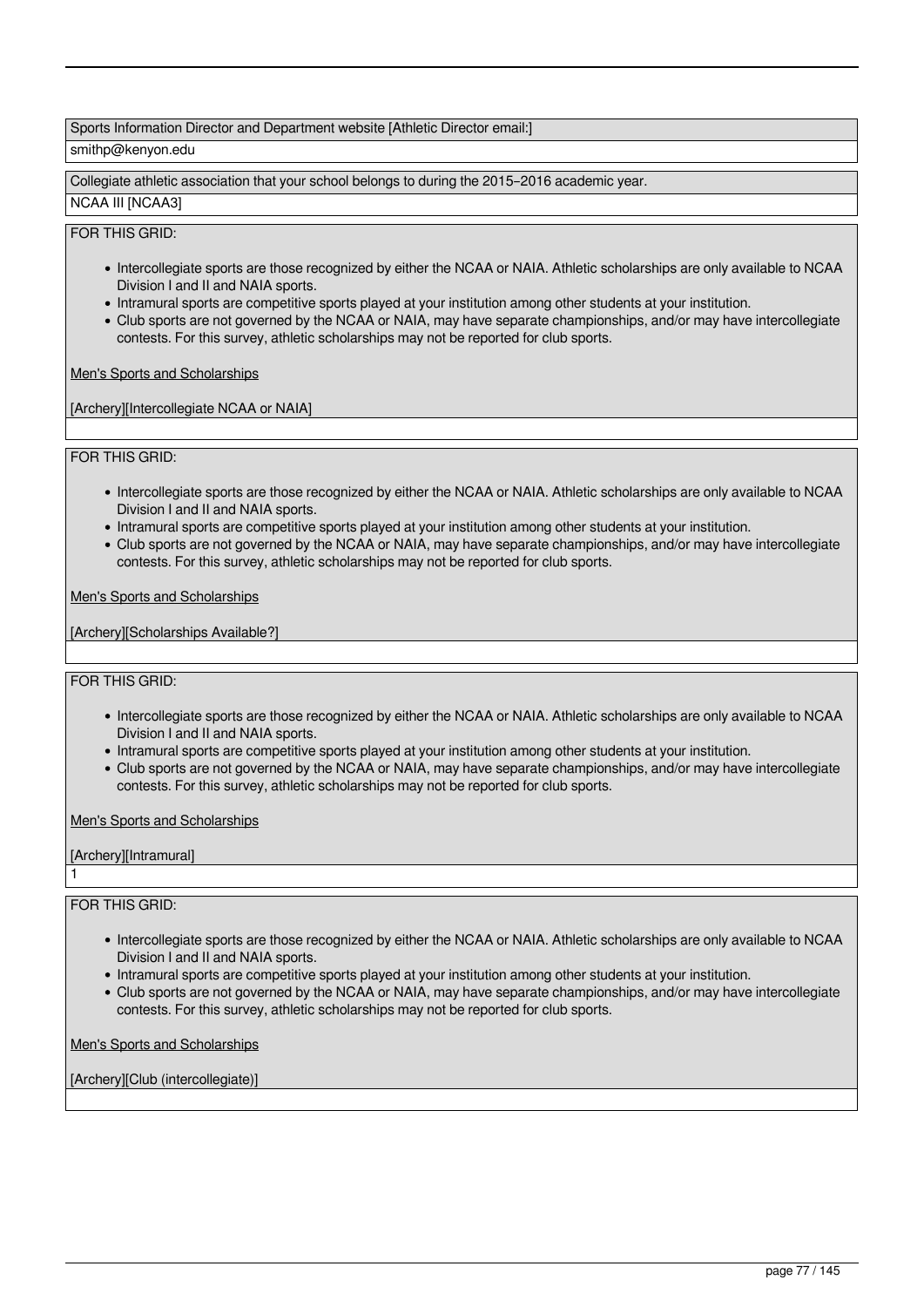- Intercollegiate sports are those recognized by either the NCAA or NAIA. Athletic scholarships are only available to NCAA Division I and II and NAIA sports.
- Intramural sports are competitive sports played at your institution among other students at your institution.
- Club sports are not governed by the NCAA or NAIA, may have separate championships, and/or may have intercollegiate contests. For this survey, athletic scholarships may not be reported for club sports.

### Men's Sports and Scholarships

[Badminton][Intercollegiate NCAA or NAIA]

# FOR THIS GRID:

- Intercollegiate sports are those recognized by either the NCAA or NAIA. Athletic scholarships are only available to NCAA Division I and II and NAIA sports.
- Intramural sports are competitive sports played at your institution among other students at your institution.
- Club sports are not governed by the NCAA or NAIA, may have separate championships, and/or may have intercollegiate contests. For this survey, athletic scholarships may not be reported for club sports.

### Men's Sports and Scholarships

[Badminton][Scholarships Available?]

### FOR THIS GRID:

- Intercollegiate sports are those recognized by either the NCAA or NAIA. Athletic scholarships are only available to NCAA Division I and II and NAIA sports.
- Intramural sports are competitive sports played at your institution among other students at your institution.
- Club sports are not governed by the NCAA or NAIA, may have separate championships, and/or may have intercollegiate contests. For this survey, athletic scholarships may not be reported for club sports.

#### Men's Sports and Scholarships

[Badminton][Intramural]

# FOR THIS GRID:

- Intercollegiate sports are those recognized by either the NCAA or NAIA. Athletic scholarships are only available to NCAA Division I and II and NAIA sports.
- Intramural sports are competitive sports played at your institution among other students at your institution.
- Club sports are not governed by the NCAA or NAIA, may have separate championships, and/or may have intercollegiate contests. For this survey, athletic scholarships may not be reported for club sports.

### Men's Sports and Scholarships

### [Badminton][Club (intercollegiate)]

# FOR THIS GRID:

1

- Intercollegiate sports are those recognized by either the NCAA or NAIA. Athletic scholarships are only available to NCAA Division I and II and NAIA sports.
- Intramural sports are competitive sports played at your institution among other students at your institution.
- Club sports are not governed by the NCAA or NAIA, may have separate championships, and/or may have intercollegiate contests. For this survey, athletic scholarships may not be reported for club sports.

Men's Sports and Scholarships

[Baseball][Intercollegiate NCAA or NAIA]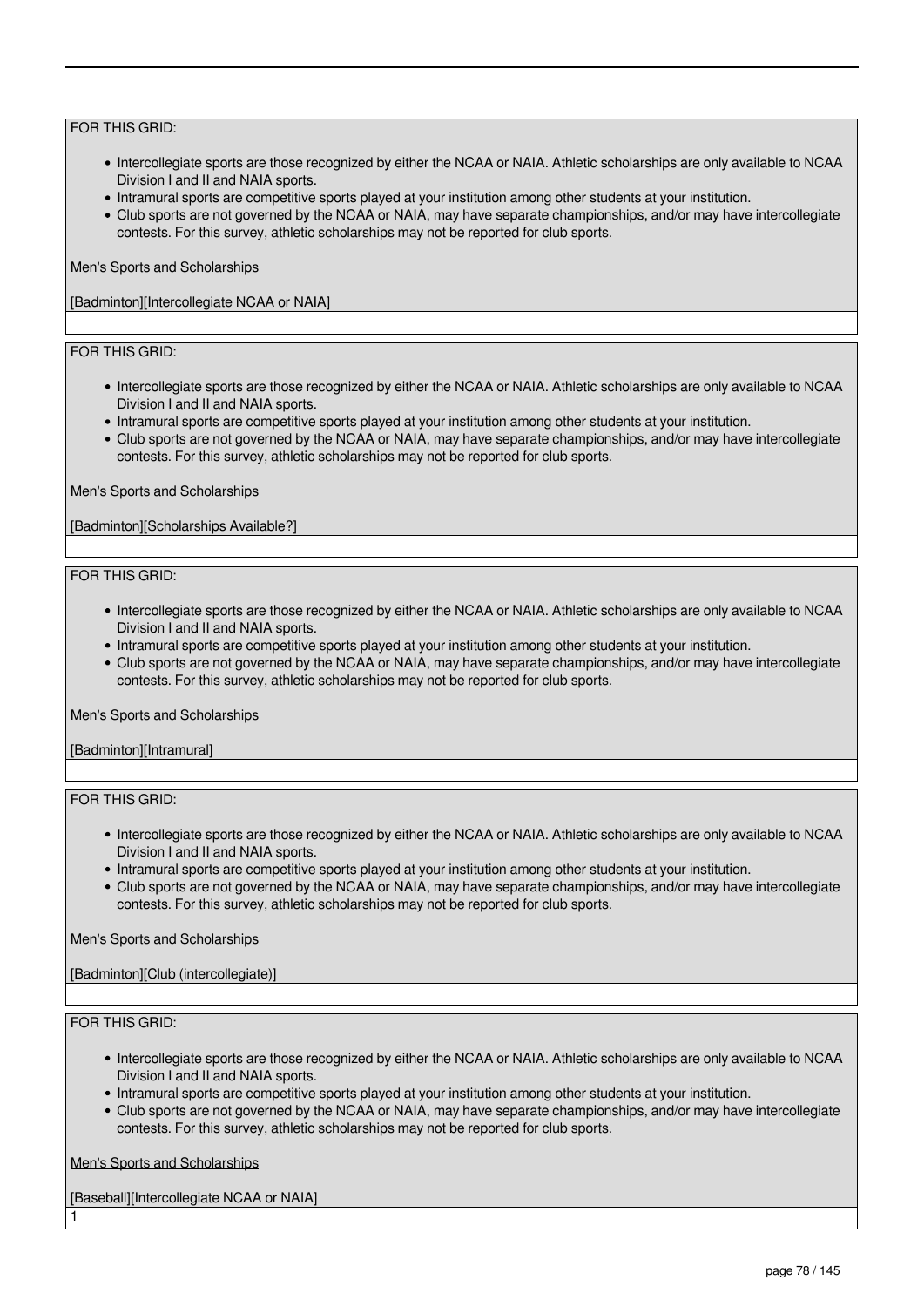- Intercollegiate sports are those recognized by either the NCAA or NAIA. Athletic scholarships are only available to NCAA Division I and II and NAIA sports.
- Intramural sports are competitive sports played at your institution among other students at your institution.
- Club sports are not governed by the NCAA or NAIA, may have separate championships, and/or may have intercollegiate contests. For this survey, athletic scholarships may not be reported for club sports.

### Men's Sports and Scholarships

[Baseball][Scholarships Available?]

# FOR THIS GRID:

- Intercollegiate sports are those recognized by either the NCAA or NAIA. Athletic scholarships are only available to NCAA Division I and II and NAIA sports.
- Intramural sports are competitive sports played at your institution among other students at your institution.
- Club sports are not governed by the NCAA or NAIA, may have separate championships, and/or may have intercollegiate contests. For this survey, athletic scholarships may not be reported for club sports.

#### Men's Sports and Scholarships

[Baseball][Intramural]

### FOR THIS GRID:

- Intercollegiate sports are those recognized by either the NCAA or NAIA. Athletic scholarships are only available to NCAA Division I and II and NAIA sports.
- Intramural sports are competitive sports played at your institution among other students at your institution.
- Club sports are not governed by the NCAA or NAIA, may have separate championships, and/or may have intercollegiate contests. For this survey, athletic scholarships may not be reported for club sports.

#### Men's Sports and Scholarships

[Baseball][Club (intercollegiate)]

### FOR THIS GRID:

- Intercollegiate sports are those recognized by either the NCAA or NAIA. Athletic scholarships are only available to NCAA Division I and II and NAIA sports.
- Intramural sports are competitive sports played at your institution among other students at your institution.
- Club sports are not governed by the NCAA or NAIA, may have separate championships, and/or may have intercollegiate contests. For this survey, athletic scholarships may not be reported for club sports.

### Men's Sports and Scholarships

### [Basketball][Intercollegiate NCAA or NAIA]

### FOR THIS GRID:

1

- Intercollegiate sports are those recognized by either the NCAA or NAIA. Athletic scholarships are only available to NCAA Division I and II and NAIA sports.
- Intramural sports are competitive sports played at your institution among other students at your institution.
- Club sports are not governed by the NCAA or NAIA, may have separate championships, and/or may have intercollegiate contests. For this survey, athletic scholarships may not be reported for club sports.

Men's Sports and Scholarships

[Basketball][Scholarships Available?]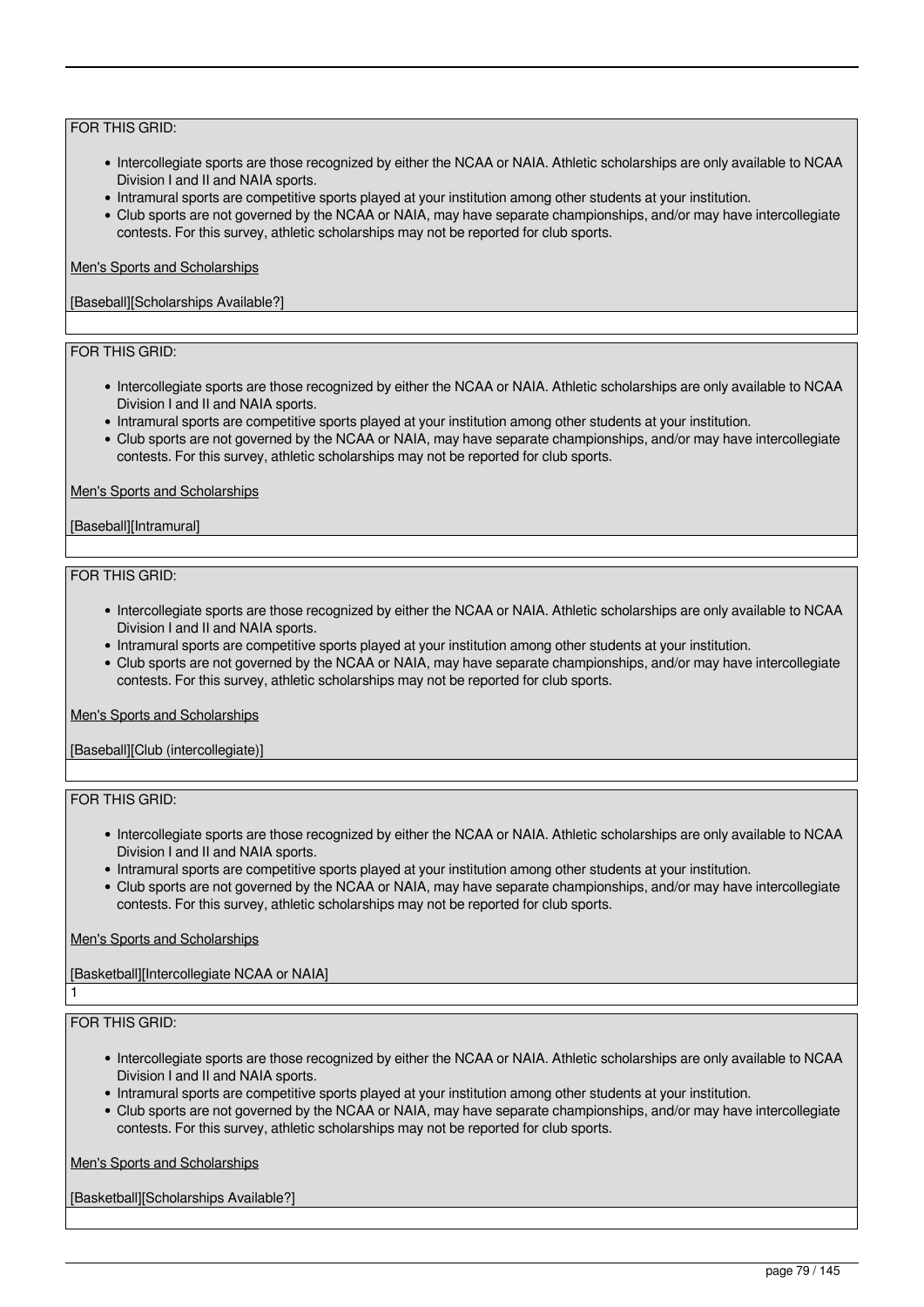- Intercollegiate sports are those recognized by either the NCAA or NAIA. Athletic scholarships are only available to NCAA Division I and II and NAIA sports.
- Intramural sports are competitive sports played at your institution among other students at your institution.
- Club sports are not governed by the NCAA or NAIA, may have separate championships, and/or may have intercollegiate contests. For this survey, athletic scholarships may not be reported for club sports.

### Men's Sports and Scholarships

# [Basketball][Intramural]

# FOR THIS GRID:

1

- Intercollegiate sports are those recognized by either the NCAA or NAIA. Athletic scholarships are only available to NCAA Division I and II and NAIA sports.
- Intramural sports are competitive sports played at your institution among other students at your institution.
- Club sports are not governed by the NCAA or NAIA, may have separate championships, and/or may have intercollegiate contests. For this survey, athletic scholarships may not be reported for club sports.

### Men's Sports and Scholarships

### [Basketball][Club (intercollegiate)]

### FOR THIS GRID:

- Intercollegiate sports are those recognized by either the NCAA or NAIA. Athletic scholarships are only available to NCAA Division I and II and NAIA sports.
- Intramural sports are competitive sports played at your institution among other students at your institution.
- Club sports are not governed by the NCAA or NAIA, may have separate championships, and/or may have intercollegiate contests. For this survey, athletic scholarships may not be reported for club sports.

#### Men's Sports and Scholarships

[Bowling][Intercollegiate NCAA or NAIA]

### FOR THIS GRID:

- Intercollegiate sports are those recognized by either the NCAA or NAIA. Athletic scholarships are only available to NCAA Division I and II and NAIA sports.
- Intramural sports are competitive sports played at your institution among other students at your institution.
- Club sports are not governed by the NCAA or NAIA, may have separate championships, and/or may have intercollegiate contests. For this survey, athletic scholarships may not be reported for club sports.

#### Men's Sports and Scholarships

### [Bowling][Scholarships Available?]

### FOR THIS GRID:

- Intercollegiate sports are those recognized by either the NCAA or NAIA. Athletic scholarships are only available to NCAA Division I and II and NAIA sports.
- Intramural sports are competitive sports played at your institution among other students at your institution.
- Club sports are not governed by the NCAA or NAIA, may have separate championships, and/or may have intercollegiate contests. For this survey, athletic scholarships may not be reported for club sports.

Men's Sports and Scholarships

[Bowling][Intramural]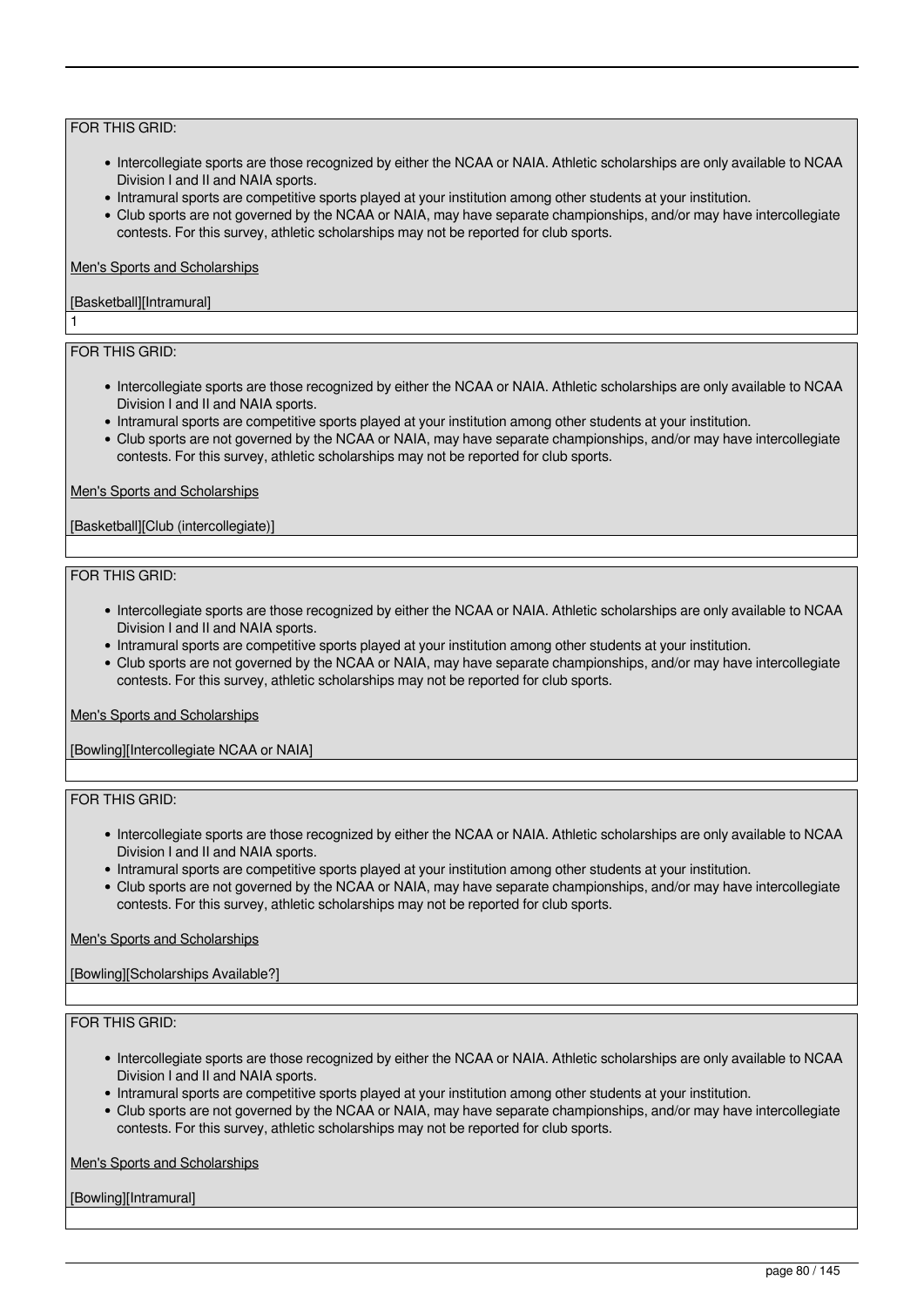- Intercollegiate sports are those recognized by either the NCAA or NAIA. Athletic scholarships are only available to NCAA Division I and II and NAIA sports.
- Intramural sports are competitive sports played at your institution among other students at your institution.
- Club sports are not governed by the NCAA or NAIA, may have separate championships, and/or may have intercollegiate contests. For this survey, athletic scholarships may not be reported for club sports.

#### Men's Sports and Scholarships

### [Bowling][Club (intercollegiate)]

# FOR THIS GRID:

- Intercollegiate sports are those recognized by either the NCAA or NAIA. Athletic scholarships are only available to NCAA Division I and II and NAIA sports.
- Intramural sports are competitive sports played at your institution among other students at your institution.
- Club sports are not governed by the NCAA or NAIA, may have separate championships, and/or may have intercollegiate contests. For this survey, athletic scholarships may not be reported for club sports.

### Men's Sports and Scholarships

[Cheerleading][Intercollegiate NCAA or NAIA]

### FOR THIS GRID:

- Intercollegiate sports are those recognized by either the NCAA or NAIA. Athletic scholarships are only available to NCAA Division I and II and NAIA sports.
- Intramural sports are competitive sports played at your institution among other students at your institution.
- Club sports are not governed by the NCAA or NAIA, may have separate championships, and/or may have intercollegiate contests. For this survey, athletic scholarships may not be reported for club sports.

#### Men's Sports and Scholarships

[Cheerleading][Scholarships Available?]

### FOR THIS GRID:

- Intercollegiate sports are those recognized by either the NCAA or NAIA. Athletic scholarships are only available to NCAA Division I and II and NAIA sports.
- Intramural sports are competitive sports played at your institution among other students at your institution.
- Club sports are not governed by the NCAA or NAIA, may have separate championships, and/or may have intercollegiate contests. For this survey, athletic scholarships may not be reported for club sports.

### Men's Sports and Scholarships

### [Cheerleading][Intramural]

### FOR THIS GRID:

- Intercollegiate sports are those recognized by either the NCAA or NAIA. Athletic scholarships are only available to NCAA Division I and II and NAIA sports.
- Intramural sports are competitive sports played at your institution among other students at your institution.
- Club sports are not governed by the NCAA or NAIA, may have separate championships, and/or may have intercollegiate contests. For this survey, athletic scholarships may not be reported for club sports.

Men's Sports and Scholarships

[Cheerleading][Club (intercollegiate)]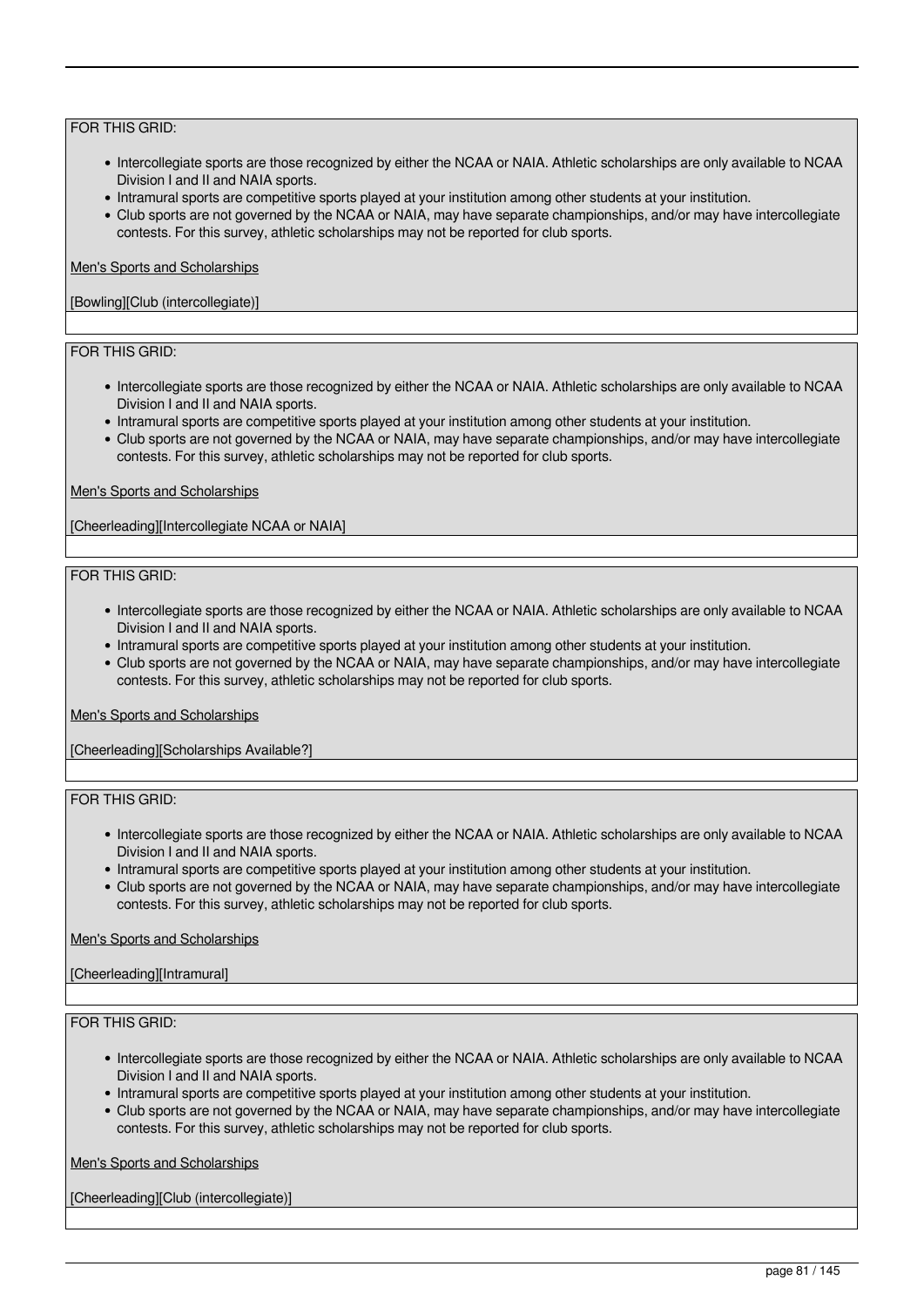- Intercollegiate sports are those recognized by either the NCAA or NAIA. Athletic scholarships are only available to NCAA Division I and II and NAIA sports.
- Intramural sports are competitive sports played at your institution among other students at your institution.
- Club sports are not governed by the NCAA or NAIA, may have separate championships, and/or may have intercollegiate contests. For this survey, athletic scholarships may not be reported for club sports.

### Men's Sports and Scholarships

[Crew (Rowing) Heavyweight][Intercollegiate NCAA or NAIA]

# FOR THIS GRID:

- Intercollegiate sports are those recognized by either the NCAA or NAIA. Athletic scholarships are only available to NCAA Division I and II and NAIA sports.
- Intramural sports are competitive sports played at your institution among other students at your institution.
- Club sports are not governed by the NCAA or NAIA, may have separate championships, and/or may have intercollegiate contests. For this survey, athletic scholarships may not be reported for club sports.

### Men's Sports and Scholarships

[Crew (Rowing) Heavyweight][Scholarships Available?]

### FOR THIS GRID:

- Intercollegiate sports are those recognized by either the NCAA or NAIA. Athletic scholarships are only available to NCAA Division I and II and NAIA sports.
- Intramural sports are competitive sports played at your institution among other students at your institution.
- Club sports are not governed by the NCAA or NAIA, may have separate championships, and/or may have intercollegiate contests. For this survey, athletic scholarships may not be reported for club sports.

#### Men's Sports and Scholarships

[Crew (Rowing) Heavyweight][Intramural]

### FOR THIS GRID:

- Intercollegiate sports are those recognized by either the NCAA or NAIA. Athletic scholarships are only available to NCAA Division I and II and NAIA sports.
- Intramural sports are competitive sports played at your institution among other students at your institution.
- Club sports are not governed by the NCAA or NAIA, may have separate championships, and/or may have intercollegiate contests. For this survey, athletic scholarships may not be reported for club sports.

### Men's Sports and Scholarships

[Crew (Rowing) Heavyweight][Club (intercollegiate)]

### FOR THIS GRID:

- Intercollegiate sports are those recognized by either the NCAA or NAIA. Athletic scholarships are only available to NCAA Division I and II and NAIA sports.
- Intramural sports are competitive sports played at your institution among other students at your institution.
- Club sports are not governed by the NCAA or NAIA, may have separate championships, and/or may have intercollegiate contests. For this survey, athletic scholarships may not be reported for club sports.

Men's Sports and Scholarships

[Crew (Rowing) Lightweight][Intercollegiate NCAA or NAIA]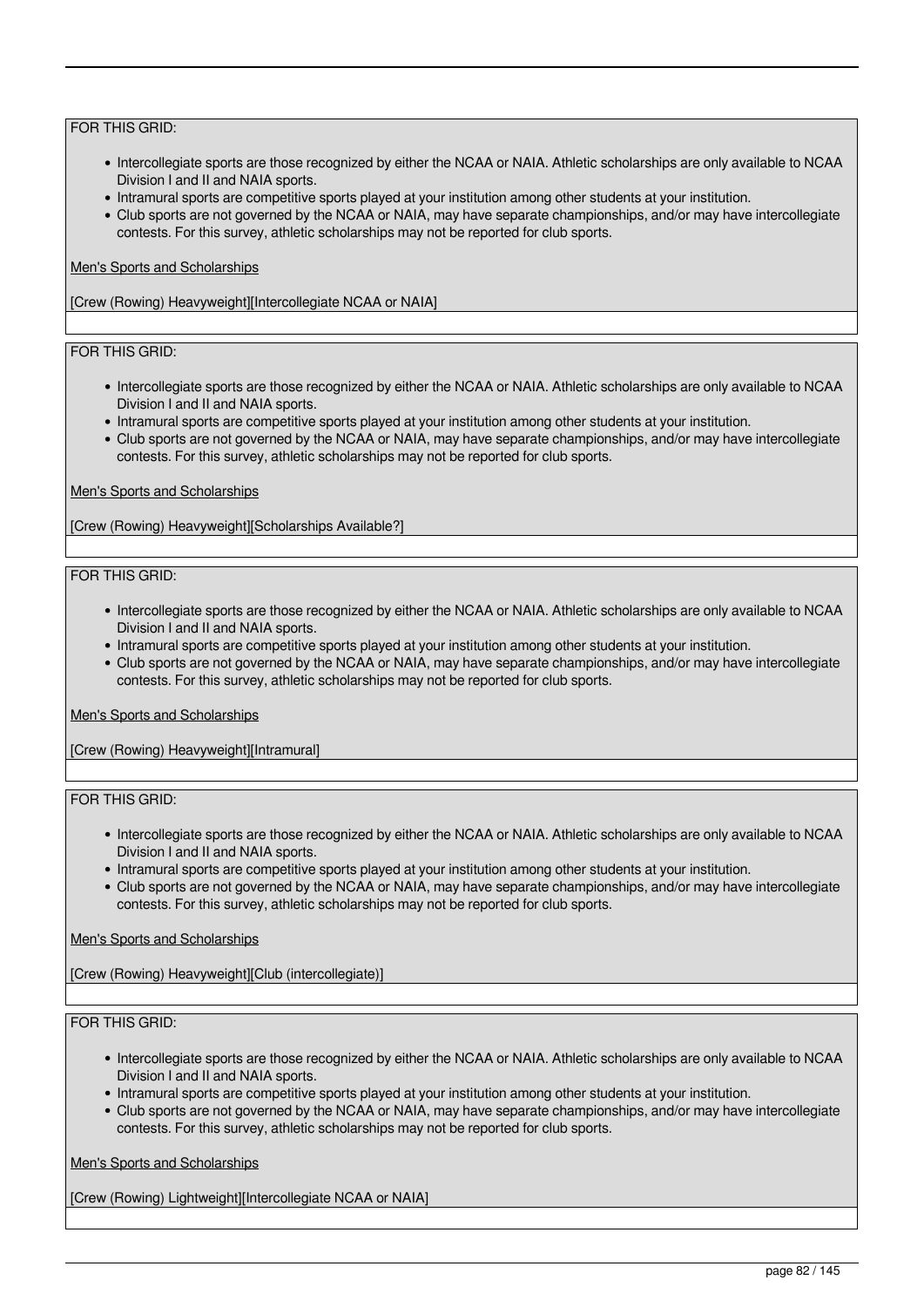- Intercollegiate sports are those recognized by either the NCAA or NAIA. Athletic scholarships are only available to NCAA Division I and II and NAIA sports.
- Intramural sports are competitive sports played at your institution among other students at your institution.
- Club sports are not governed by the NCAA or NAIA, may have separate championships, and/or may have intercollegiate contests. For this survey, athletic scholarships may not be reported for club sports.

### Men's Sports and Scholarships

[Crew (Rowing) Lightweight][Scholarships Available?]

# FOR THIS GRID:

- Intercollegiate sports are those recognized by either the NCAA or NAIA. Athletic scholarships are only available to NCAA Division I and II and NAIA sports.
- Intramural sports are competitive sports played at your institution among other students at your institution.
- Club sports are not governed by the NCAA or NAIA, may have separate championships, and/or may have intercollegiate contests. For this survey, athletic scholarships may not be reported for club sports.

### Men's Sports and Scholarships

[Crew (Rowing) Lightweight][Intramural]

### FOR THIS GRID:

- Intercollegiate sports are those recognized by either the NCAA or NAIA. Athletic scholarships are only available to NCAA Division I and II and NAIA sports.
- Intramural sports are competitive sports played at your institution among other students at your institution.
- Club sports are not governed by the NCAA or NAIA, may have separate championships, and/or may have intercollegiate contests. For this survey, athletic scholarships may not be reported for club sports.

#### Men's Sports and Scholarships

[Crew (Rowing) Lightweight][Club (intercollegiate)]

### FOR THIS GRID:

- Intercollegiate sports are those recognized by either the NCAA or NAIA. Athletic scholarships are only available to NCAA Division I and II and NAIA sports.
- Intramural sports are competitive sports played at your institution among other students at your institution.
- Club sports are not governed by the NCAA or NAIA, may have separate championships, and/or may have intercollegiate contests. For this survey, athletic scholarships may not be reported for club sports.

### Men's Sports and Scholarships

[Cross-country][Intercollegiate NCAA or NAIA]

### FOR THIS GRID:

1

- Intercollegiate sports are those recognized by either the NCAA or NAIA. Athletic scholarships are only available to NCAA Division I and II and NAIA sports.
- Intramural sports are competitive sports played at your institution among other students at your institution.
- Club sports are not governed by the NCAA or NAIA, may have separate championships, and/or may have intercollegiate contests. For this survey, athletic scholarships may not be reported for club sports.

Men's Sports and Scholarships

[Cross-country][Scholarships Available?]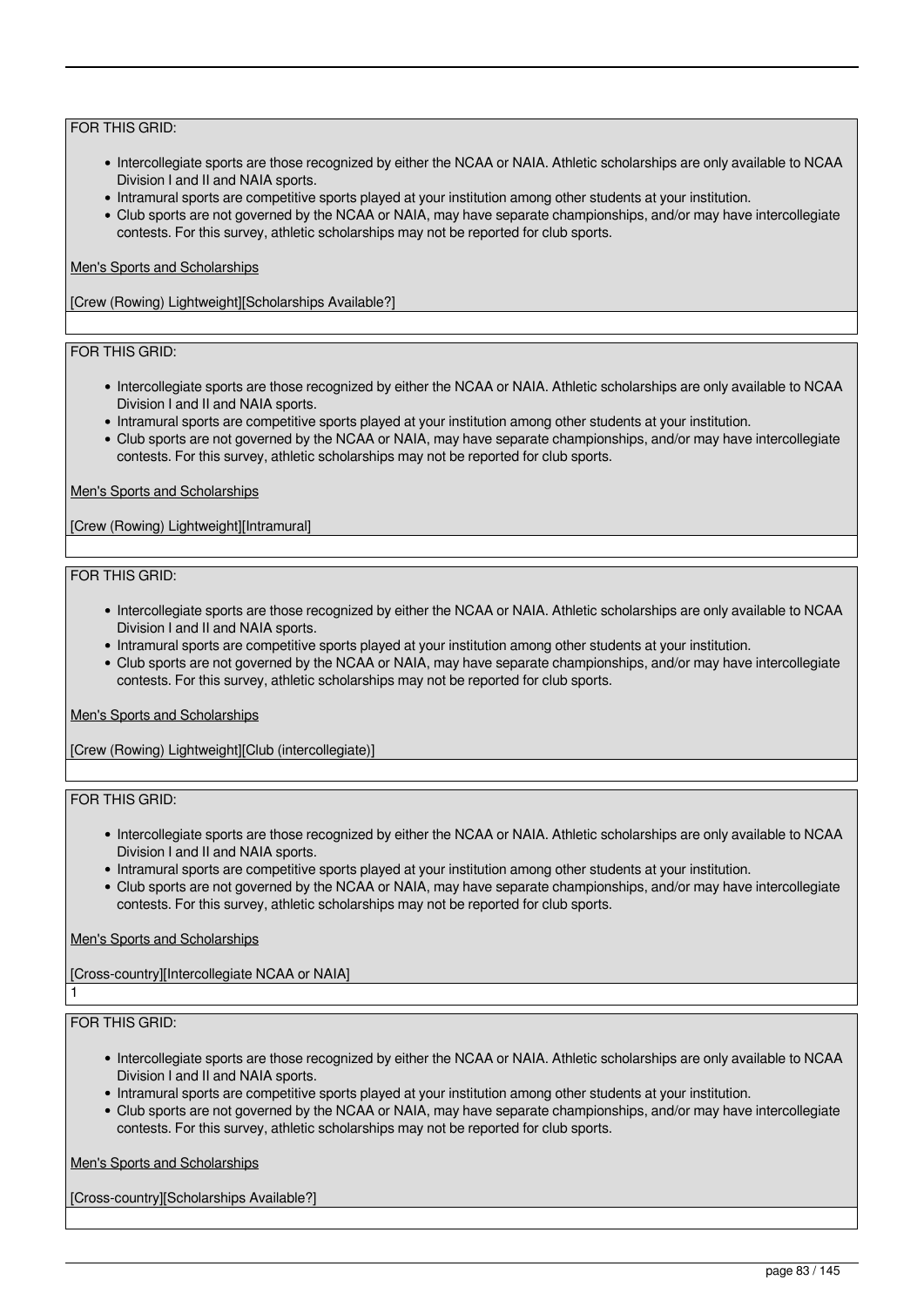- Intercollegiate sports are those recognized by either the NCAA or NAIA. Athletic scholarships are only available to NCAA Division I and II and NAIA sports.
- Intramural sports are competitive sports played at your institution among other students at your institution.
- Club sports are not governed by the NCAA or NAIA, may have separate championships, and/or may have intercollegiate contests. For this survey, athletic scholarships may not be reported for club sports.

#### Men's Sports and Scholarships

### [Cross-country][Intramural]

# FOR THIS GRID:

- Intercollegiate sports are those recognized by either the NCAA or NAIA. Athletic scholarships are only available to NCAA Division I and II and NAIA sports.
- Intramural sports are competitive sports played at your institution among other students at your institution.
- Club sports are not governed by the NCAA or NAIA, may have separate championships, and/or may have intercollegiate contests. For this survey, athletic scholarships may not be reported for club sports.

### Men's Sports and Scholarships

[Cross-country][Club (intercollegiate)]

### FOR THIS GRID:

- Intercollegiate sports are those recognized by either the NCAA or NAIA. Athletic scholarships are only available to NCAA Division I and II and NAIA sports.
- Intramural sports are competitive sports played at your institution among other students at your institution.
- Club sports are not governed by the NCAA or NAIA, may have separate championships, and/or may have intercollegiate contests. For this survey, athletic scholarships may not be reported for club sports.

#### Men's Sports and Scholarships

[Curling][Intercollegiate NCAA or NAIA]

### FOR THIS GRID:

- Intercollegiate sports are those recognized by either the NCAA or NAIA. Athletic scholarships are only available to NCAA Division I and II and NAIA sports.
- Intramural sports are competitive sports played at your institution among other students at your institution.
- Club sports are not governed by the NCAA or NAIA, may have separate championships, and/or may have intercollegiate contests. For this survey, athletic scholarships may not be reported for club sports.

### Men's Sports and Scholarships

[Curling][Scholarships Available?]

# FOR THIS GRID:

- Intercollegiate sports are those recognized by either the NCAA or NAIA. Athletic scholarships are only available to NCAA Division I and II and NAIA sports.
- Intramural sports are competitive sports played at your institution among other students at your institution.
- Club sports are not governed by the NCAA or NAIA, may have separate championships, and/or may have intercollegiate contests. For this survey, athletic scholarships may not be reported for club sports.

Men's Sports and Scholarships

[Curling][Intramural]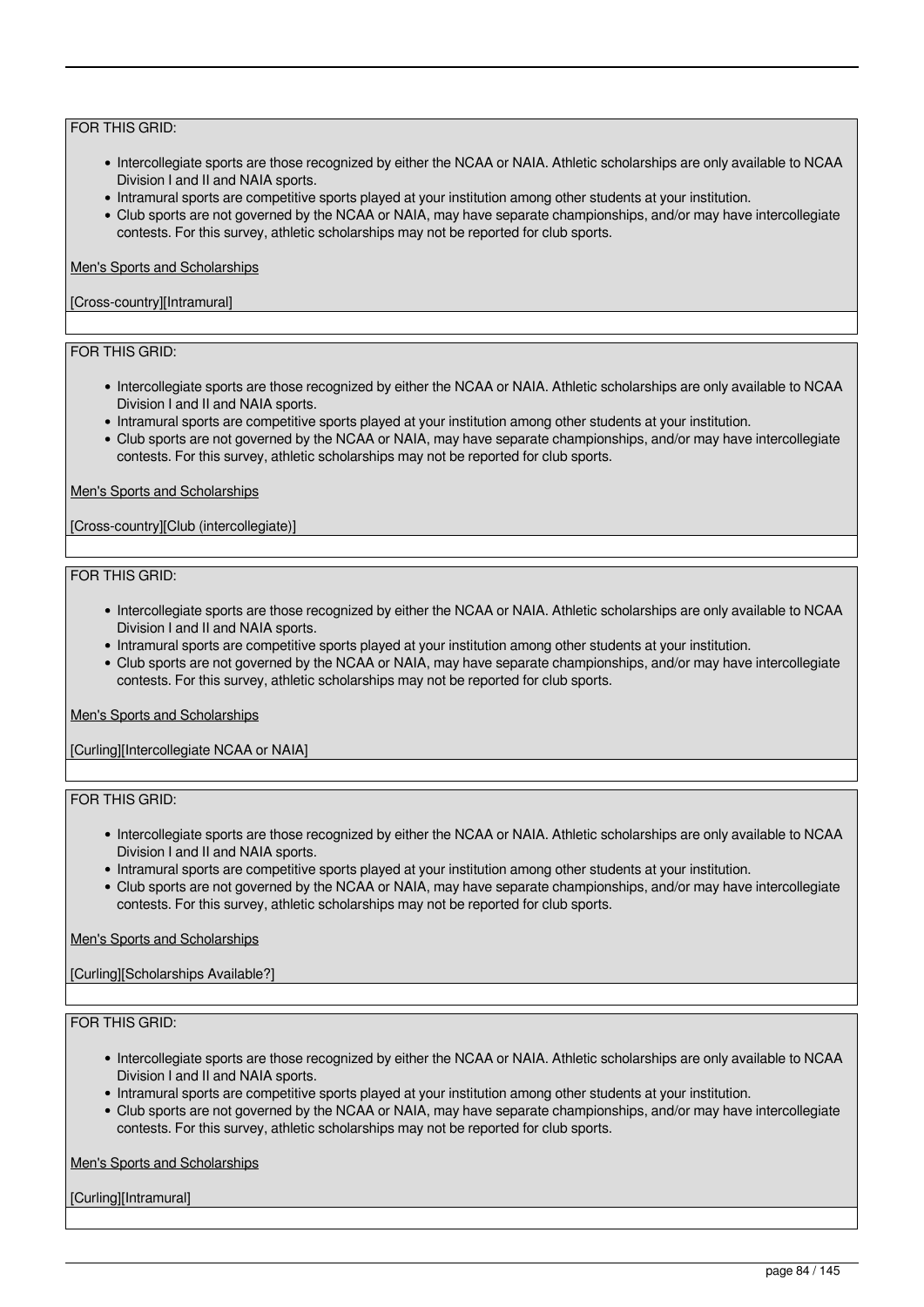- Intercollegiate sports are those recognized by either the NCAA or NAIA. Athletic scholarships are only available to NCAA Division I and II and NAIA sports.
- Intramural sports are competitive sports played at your institution among other students at your institution.
- Club sports are not governed by the NCAA or NAIA, may have separate championships, and/or may have intercollegiate contests. For this survey, athletic scholarships may not be reported for club sports.

### Men's Sports and Scholarships

### [Curling][Club (intercollegiate)]

# FOR THIS GRID:

- Intercollegiate sports are those recognized by either the NCAA or NAIA. Athletic scholarships are only available to NCAA Division I and II and NAIA sports.
- Intramural sports are competitive sports played at your institution among other students at your institution.
- Club sports are not governed by the NCAA or NAIA, may have separate championships, and/or may have intercollegiate contests. For this survey, athletic scholarships may not be reported for club sports.

### Men's Sports and Scholarships

[Equestrian][Intercollegiate NCAA or NAIA]

### FOR THIS GRID:

- Intercollegiate sports are those recognized by either the NCAA or NAIA. Athletic scholarships are only available to NCAA Division I and II and NAIA sports.
- Intramural sports are competitive sports played at your institution among other students at your institution.
- Club sports are not governed by the NCAA or NAIA, may have separate championships, and/or may have intercollegiate contests. For this survey, athletic scholarships may not be reported for club sports.

#### Men's Sports and Scholarships

[Equestrian][Scholarships Available?]

# FOR THIS GRID:

- Intercollegiate sports are those recognized by either the NCAA or NAIA. Athletic scholarships are only available to NCAA Division I and II and NAIA sports.
- Intramural sports are competitive sports played at your institution among other students at your institution.
- Club sports are not governed by the NCAA or NAIA, may have separate championships, and/or may have intercollegiate contests. For this survey, athletic scholarships may not be reported for club sports.

#### Men's Sports and Scholarships

### [Equestrian][Intramural]

### FOR THIS GRID:

1

- Intercollegiate sports are those recognized by either the NCAA or NAIA. Athletic scholarships are only available to NCAA Division I and II and NAIA sports.
- Intramural sports are competitive sports played at your institution among other students at your institution.
- Club sports are not governed by the NCAA or NAIA, may have separate championships, and/or may have intercollegiate contests. For this survey, athletic scholarships may not be reported for club sports.

Men's Sports and Scholarships

[Equestrian][Club (intercollegiate)]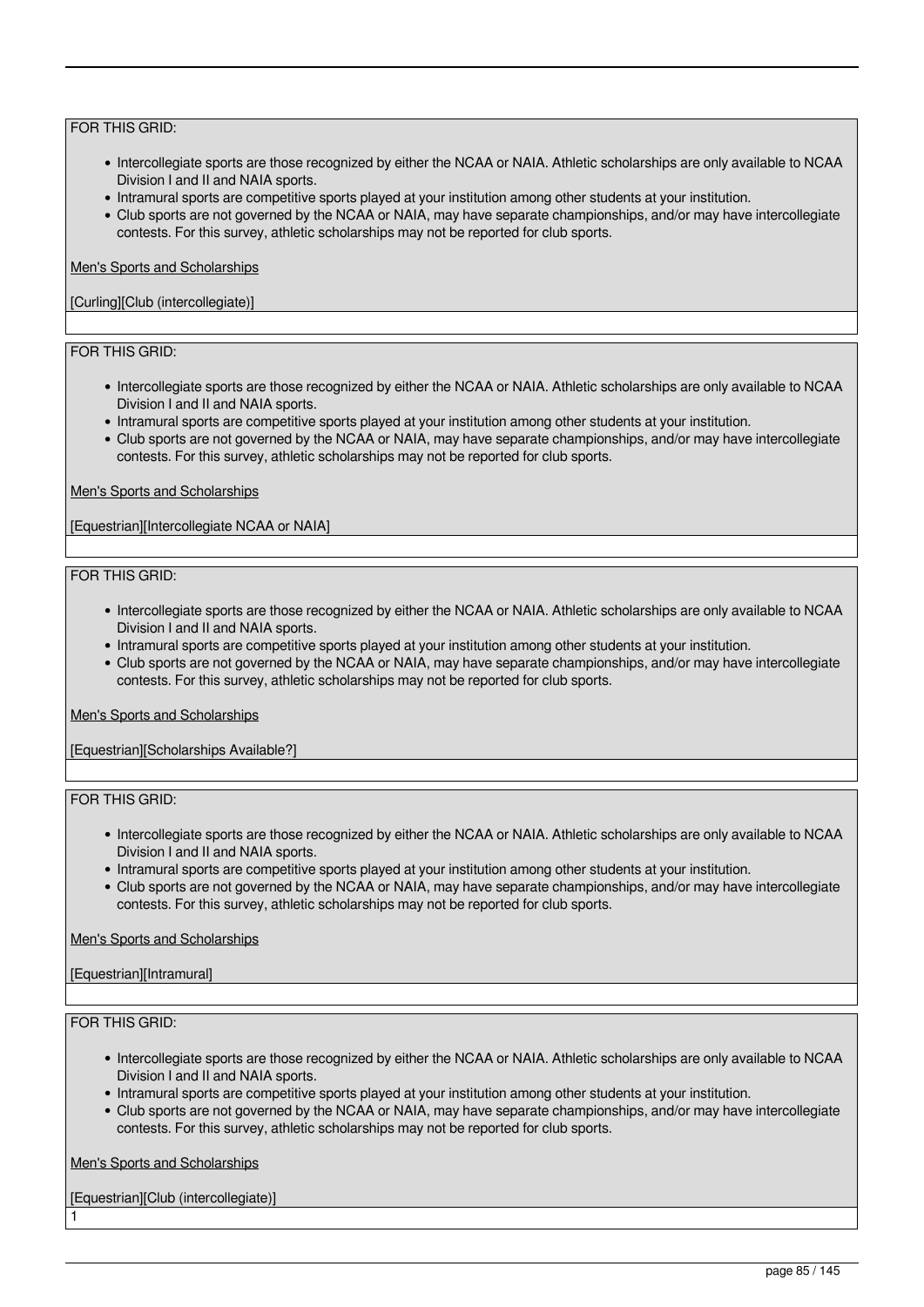- Intercollegiate sports are those recognized by either the NCAA or NAIA. Athletic scholarships are only available to NCAA Division I and II and NAIA sports.
- Intramural sports are competitive sports played at your institution among other students at your institution.
- Club sports are not governed by the NCAA or NAIA, may have separate championships, and/or may have intercollegiate contests. For this survey, athletic scholarships may not be reported for club sports.

### Men's Sports and Scholarships

[Fencing][Intercollegiate NCAA or NAIA]

# FOR THIS GRID:

- Intercollegiate sports are those recognized by either the NCAA or NAIA. Athletic scholarships are only available to NCAA Division I and II and NAIA sports.
- Intramural sports are competitive sports played at your institution among other students at your institution.
- Club sports are not governed by the NCAA or NAIA, may have separate championships, and/or may have intercollegiate contests. For this survey, athletic scholarships may not be reported for club sports.

#### Men's Sports and Scholarships

[Fencing][Scholarships Available?]

### FOR THIS GRID:

- Intercollegiate sports are those recognized by either the NCAA or NAIA. Athletic scholarships are only available to NCAA Division I and II and NAIA sports.
- Intramural sports are competitive sports played at your institution among other students at your institution.
- Club sports are not governed by the NCAA or NAIA, may have separate championships, and/or may have intercollegiate contests. For this survey, athletic scholarships may not be reported for club sports.

#### Men's Sports and Scholarships

[Fencing][Intramural] 1

### FOR THIS GRID:

- Intercollegiate sports are those recognized by either the NCAA or NAIA. Athletic scholarships are only available to NCAA Division I and II and NAIA sports.
- Intramural sports are competitive sports played at your institution among other students at your institution.
- Club sports are not governed by the NCAA or NAIA, may have separate championships, and/or may have intercollegiate contests. For this survey, athletic scholarships may not be reported for club sports.

### Men's Sports and Scholarships

[Fencing][Club (intercollegiate)]

# FOR THIS GRID:

- Intercollegiate sports are those recognized by either the NCAA or NAIA. Athletic scholarships are only available to NCAA Division I and II and NAIA sports.
- Intramural sports are competitive sports played at your institution among other students at your institution.
- Club sports are not governed by the NCAA or NAIA, may have separate championships, and/or may have intercollegiate contests. For this survey, athletic scholarships may not be reported for club sports.

Men's Sports and Scholarships

[Field Hockey][Intercollegiate NCAA or NAIA]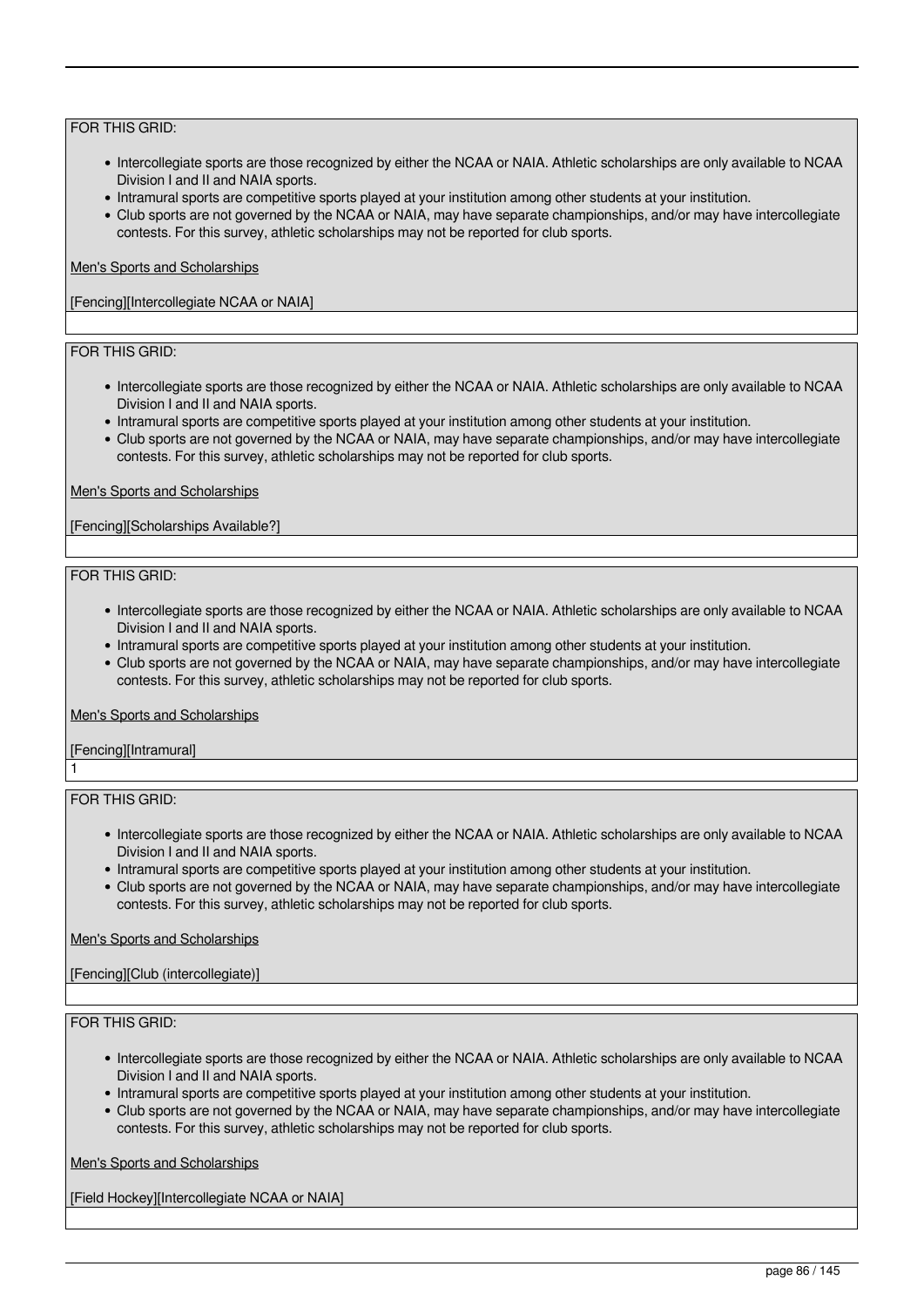- Intercollegiate sports are those recognized by either the NCAA or NAIA. Athletic scholarships are only available to NCAA Division I and II and NAIA sports.
- Intramural sports are competitive sports played at your institution among other students at your institution.
- Club sports are not governed by the NCAA or NAIA, may have separate championships, and/or may have intercollegiate contests. For this survey, athletic scholarships may not be reported for club sports.

### Men's Sports and Scholarships

[Field Hockey][Scholarships Available?]

# FOR THIS GRID:

- Intercollegiate sports are those recognized by either the NCAA or NAIA. Athletic scholarships are only available to NCAA Division I and II and NAIA sports.
- Intramural sports are competitive sports played at your institution among other students at your institution.
- Club sports are not governed by the NCAA or NAIA, may have separate championships, and/or may have intercollegiate contests. For this survey, athletic scholarships may not be reported for club sports.

### Men's Sports and Scholarships

### [Field Hockey][Intramural]

### FOR THIS GRID:

- Intercollegiate sports are those recognized by either the NCAA or NAIA. Athletic scholarships are only available to NCAA Division I and II and NAIA sports.
- Intramural sports are competitive sports played at your institution among other students at your institution.
- Club sports are not governed by the NCAA or NAIA, may have separate championships, and/or may have intercollegiate contests. For this survey, athletic scholarships may not be reported for club sports.

#### Men's Sports and Scholarships

[Field Hockey][Club (intercollegiate)]

### FOR THIS GRID:

- Intercollegiate sports are those recognized by either the NCAA or NAIA. Athletic scholarships are only available to NCAA Division I and II and NAIA sports.
- Intramural sports are competitive sports played at your institution among other students at your institution.
- Club sports are not governed by the NCAA or NAIA, may have separate championships, and/or may have intercollegiate contests. For this survey, athletic scholarships may not be reported for club sports.

### Men's Sports and Scholarships

[Figure Skating][Intercollegiate NCAA or NAIA]

### FOR THIS GRID:

- Intercollegiate sports are those recognized by either the NCAA or NAIA. Athletic scholarships are only available to NCAA Division I and II and NAIA sports.
- Intramural sports are competitive sports played at your institution among other students at your institution.
- Club sports are not governed by the NCAA or NAIA, may have separate championships, and/or may have intercollegiate contests. For this survey, athletic scholarships may not be reported for club sports.

Men's Sports and Scholarships

[Figure Skating][Scholarships Available?]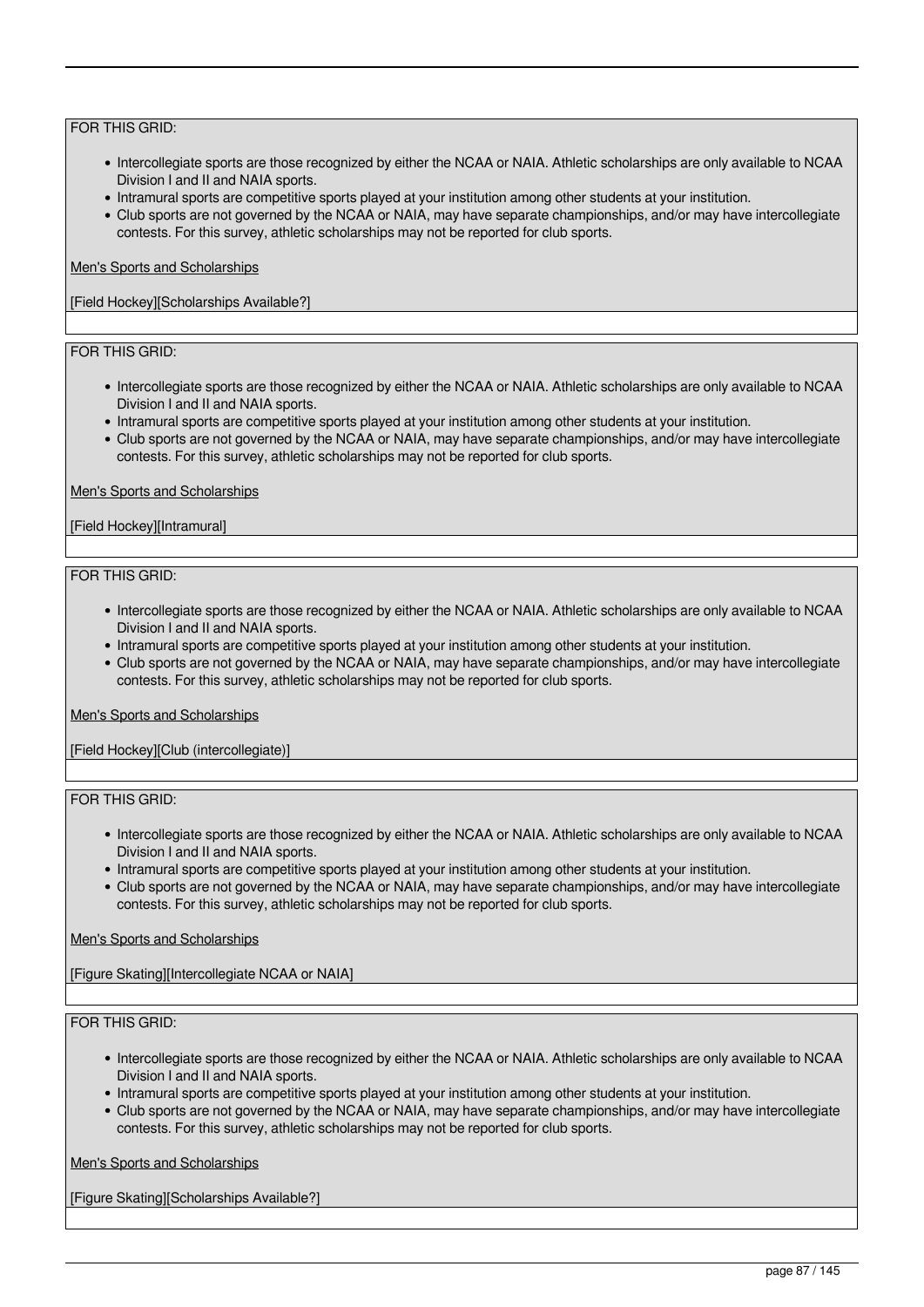- Intercollegiate sports are those recognized by either the NCAA or NAIA. Athletic scholarships are only available to NCAA Division I and II and NAIA sports.
- Intramural sports are competitive sports played at your institution among other students at your institution.
- Club sports are not governed by the NCAA or NAIA, may have separate championships, and/or may have intercollegiate contests. For this survey, athletic scholarships may not be reported for club sports.

### Men's Sports and Scholarships

### [Figure Skating][Intramural]

# FOR THIS GRID:

- Intercollegiate sports are those recognized by either the NCAA or NAIA. Athletic scholarships are only available to NCAA Division I and II and NAIA sports.
- Intramural sports are competitive sports played at your institution among other students at your institution.
- Club sports are not governed by the NCAA or NAIA, may have separate championships, and/or may have intercollegiate contests. For this survey, athletic scholarships may not be reported for club sports.

### Men's Sports and Scholarships

[Figure Skating][Club (intercollegiate)]

### FOR THIS GRID:

- Intercollegiate sports are those recognized by either the NCAA or NAIA. Athletic scholarships are only available to NCAA Division I and II and NAIA sports.
- Intramural sports are competitive sports played at your institution among other students at your institution.
- Club sports are not governed by the NCAA or NAIA, may have separate championships, and/or may have intercollegiate contests. For this survey, athletic scholarships may not be reported for club sports.

#### Men's Sports and Scholarships

# [Football][Intercollegiate NCAA or NAIA]

FOR THIS GRID:

1

- Intercollegiate sports are those recognized by either the NCAA or NAIA. Athletic scholarships are only available to NCAA Division I and II and NAIA sports.
- Intramural sports are competitive sports played at your institution among other students at your institution.
- Club sports are not governed by the NCAA or NAIA, may have separate championships, and/or may have intercollegiate contests. For this survey, athletic scholarships may not be reported for club sports.

### Men's Sports and Scholarships

[Football][Scholarships Available?]

# FOR THIS GRID:

- Intercollegiate sports are those recognized by either the NCAA or NAIA. Athletic scholarships are only available to NCAA Division I and II and NAIA sports.
- Intramural sports are competitive sports played at your institution among other students at your institution.
- Club sports are not governed by the NCAA or NAIA, may have separate championships, and/or may have intercollegiate contests. For this survey, athletic scholarships may not be reported for club sports.

Men's Sports and Scholarships

[Football][Intramural]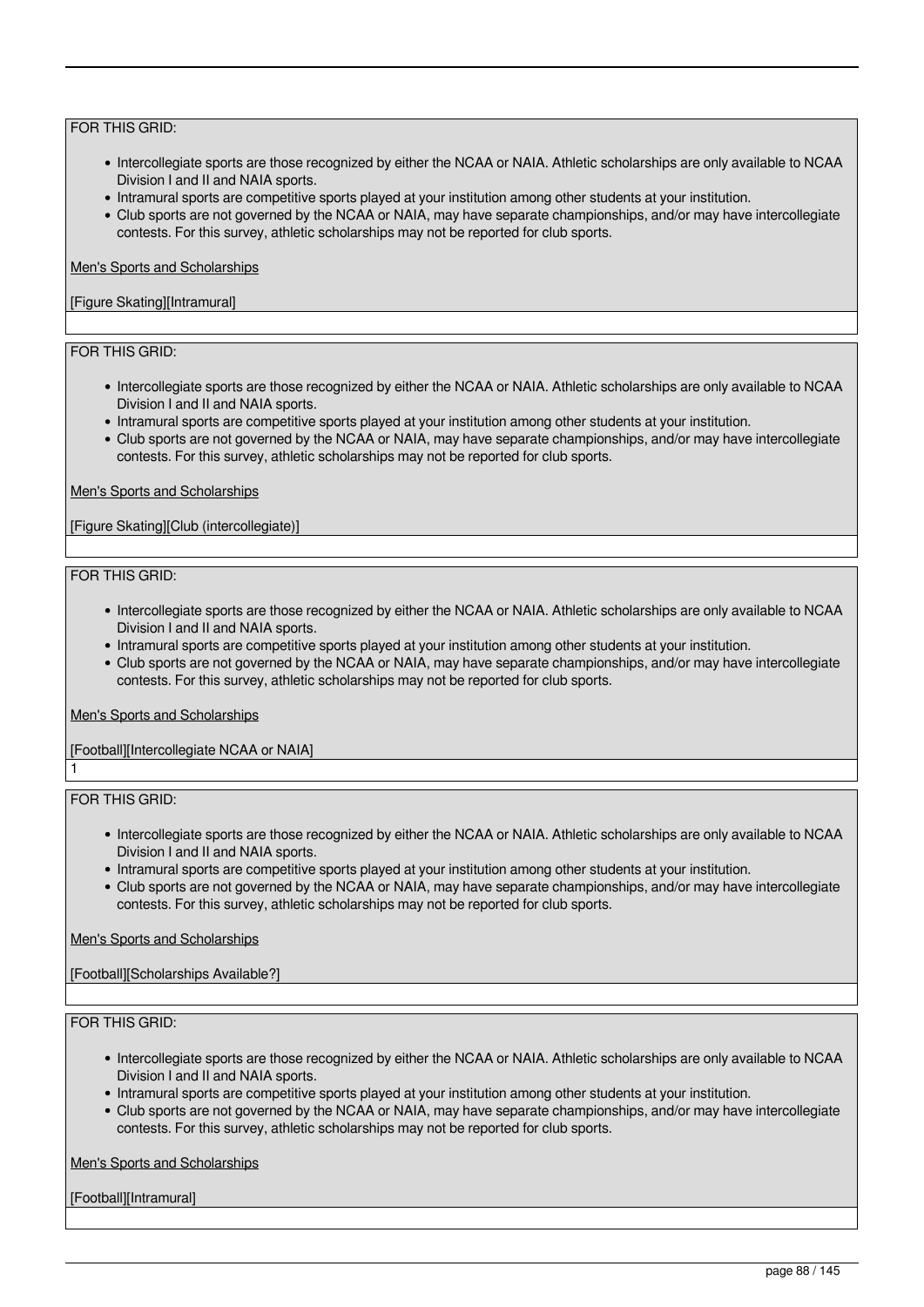- Intercollegiate sports are those recognized by either the NCAA or NAIA. Athletic scholarships are only available to NCAA Division I and II and NAIA sports.
- Intramural sports are competitive sports played at your institution among other students at your institution.
- Club sports are not governed by the NCAA or NAIA, may have separate championships, and/or may have intercollegiate contests. For this survey, athletic scholarships may not be reported for club sports.

### Men's Sports and Scholarships

### [Football][Club (intercollegiate)]

# FOR THIS GRID:

- Intercollegiate sports are those recognized by either the NCAA or NAIA. Athletic scholarships are only available to NCAA Division I and II and NAIA sports.
- Intramural sports are competitive sports played at your institution among other students at your institution.
- Club sports are not governed by the NCAA or NAIA, may have separate championships, and/or may have intercollegiate contests. For this survey, athletic scholarships may not be reported for club sports.

### Men's Sports and Scholarships

### [Golf][Intercollegiate NCAA or NAIA]

### FOR THIS GRID:

1

- Intercollegiate sports are those recognized by either the NCAA or NAIA. Athletic scholarships are only available to NCAA Division I and II and NAIA sports.
- Intramural sports are competitive sports played at your institution among other students at your institution.
- Club sports are not governed by the NCAA or NAIA, may have separate championships, and/or may have intercollegiate contests. For this survey, athletic scholarships may not be reported for club sports.

#### Men's Sports and Scholarships

[Golf][Scholarships Available?]

### FOR THIS GRID:

- Intercollegiate sports are those recognized by either the NCAA or NAIA. Athletic scholarships are only available to NCAA Division I and II and NAIA sports.
- Intramural sports are competitive sports played at your institution among other students at your institution.
- Club sports are not governed by the NCAA or NAIA, may have separate championships, and/or may have intercollegiate contests. For this survey, athletic scholarships may not be reported for club sports.

### Men's Sports and Scholarships

#### [Golf][Intramural]

### FOR THIS GRID:

- Intercollegiate sports are those recognized by either the NCAA or NAIA. Athletic scholarships are only available to NCAA Division I and II and NAIA sports.
- Intramural sports are competitive sports played at your institution among other students at your institution.
- Club sports are not governed by the NCAA or NAIA, may have separate championships, and/or may have intercollegiate contests. For this survey, athletic scholarships may not be reported for club sports.

Men's Sports and Scholarships

[Golf][Club (intercollegiate)]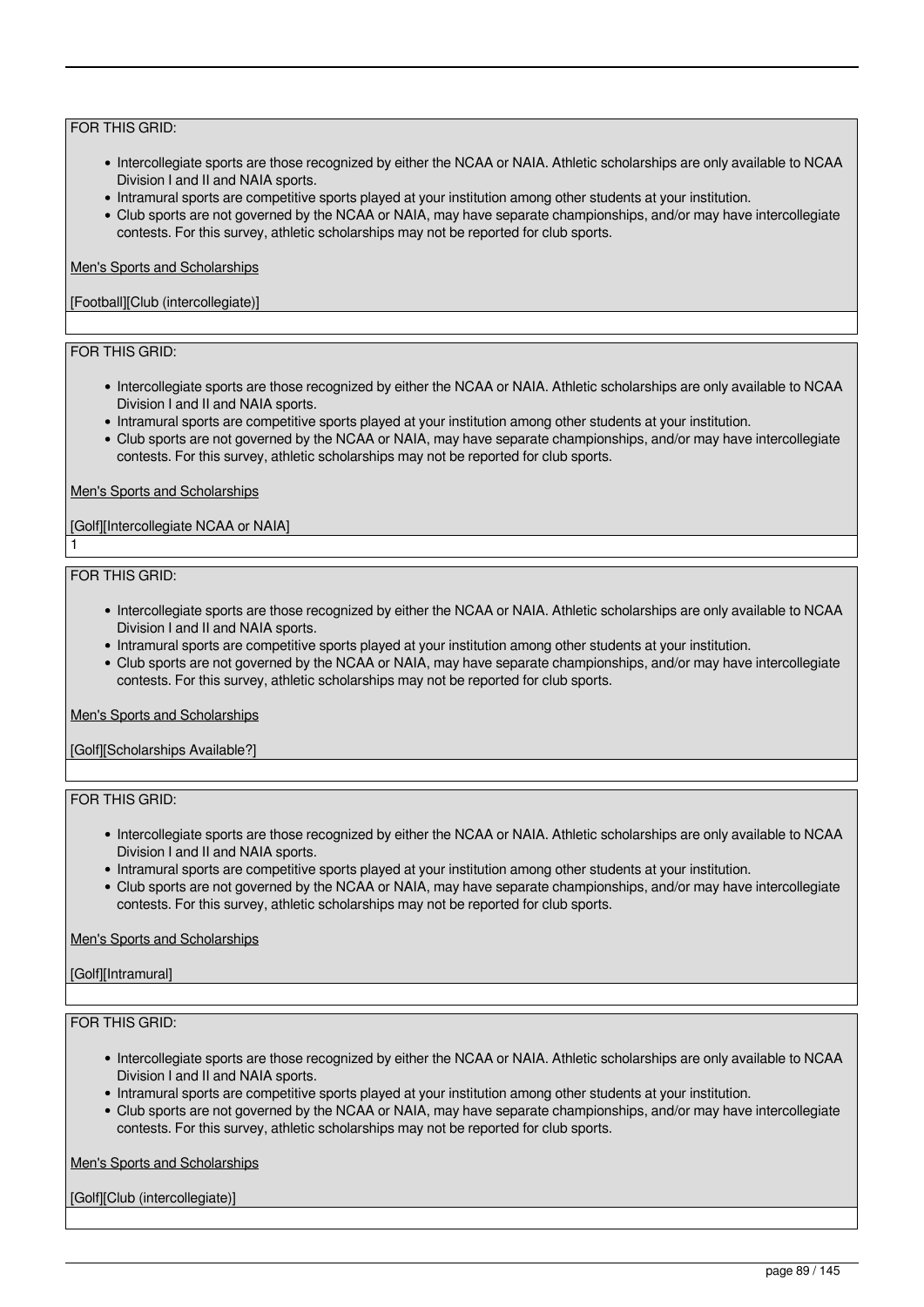- Intercollegiate sports are those recognized by either the NCAA or NAIA. Athletic scholarships are only available to NCAA Division I and II and NAIA sports.
- Intramural sports are competitive sports played at your institution among other students at your institution.
- Club sports are not governed by the NCAA or NAIA, may have separate championships, and/or may have intercollegiate contests. For this survey, athletic scholarships may not be reported for club sports.

### Men's Sports and Scholarships

[Gymnastics][Intercollegiate NCAA or NAIA]

# FOR THIS GRID:

- Intercollegiate sports are those recognized by either the NCAA or NAIA. Athletic scholarships are only available to NCAA Division I and II and NAIA sports.
- Intramural sports are competitive sports played at your institution among other students at your institution.
- Club sports are not governed by the NCAA or NAIA, may have separate championships, and/or may have intercollegiate contests. For this survey, athletic scholarships may not be reported for club sports.

### Men's Sports and Scholarships

[Gymnastics][Scholarships Available?]

### FOR THIS GRID:

- Intercollegiate sports are those recognized by either the NCAA or NAIA. Athletic scholarships are only available to NCAA Division I and II and NAIA sports.
- Intramural sports are competitive sports played at your institution among other students at your institution.
- Club sports are not governed by the NCAA or NAIA, may have separate championships, and/or may have intercollegiate contests. For this survey, athletic scholarships may not be reported for club sports.

#### Men's Sports and Scholarships

[Gymnastics][Intramural]

# FOR THIS GRID:

- Intercollegiate sports are those recognized by either the NCAA or NAIA. Athletic scholarships are only available to NCAA Division I and II and NAIA sports.
- Intramural sports are competitive sports played at your institution among other students at your institution.
- Club sports are not governed by the NCAA or NAIA, may have separate championships, and/or may have intercollegiate contests. For this survey, athletic scholarships may not be reported for club sports.

### Men's Sports and Scholarships

[Gymnastics][Club (intercollegiate)]

# FOR THIS GRID:

- Intercollegiate sports are those recognized by either the NCAA or NAIA. Athletic scholarships are only available to NCAA Division I and II and NAIA sports.
- Intramural sports are competitive sports played at your institution among other students at your institution.
- Club sports are not governed by the NCAA or NAIA, may have separate championships, and/or may have intercollegiate contests. For this survey, athletic scholarships may not be reported for club sports.

Men's Sports and Scholarships

[Ice Hockey][Intercollegiate NCAA or NAIA]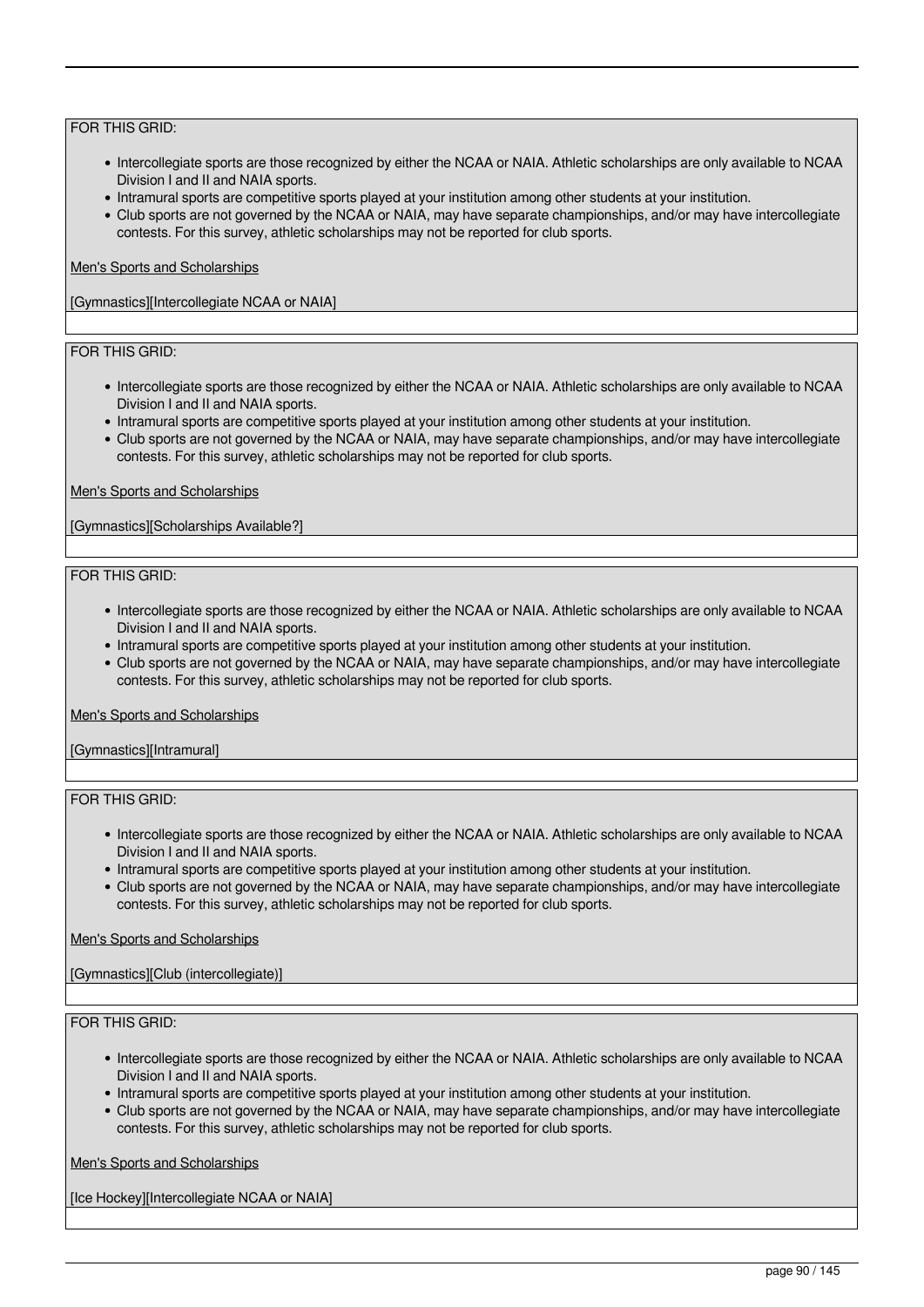- Intercollegiate sports are those recognized by either the NCAA or NAIA. Athletic scholarships are only available to NCAA Division I and II and NAIA sports.
- Intramural sports are competitive sports played at your institution among other students at your institution.
- Club sports are not governed by the NCAA or NAIA, may have separate championships, and/or may have intercollegiate contests. For this survey, athletic scholarships may not be reported for club sports.

### Men's Sports and Scholarships

[Ice Hockey][Scholarships Available?]

# FOR THIS GRID:

- Intercollegiate sports are those recognized by either the NCAA or NAIA. Athletic scholarships are only available to NCAA Division I and II and NAIA sports.
- Intramural sports are competitive sports played at your institution among other students at your institution.
- Club sports are not governed by the NCAA or NAIA, may have separate championships, and/or may have intercollegiate contests. For this survey, athletic scholarships may not be reported for club sports.

### Men's Sports and Scholarships

### [Ice Hockey][Intramural]

### FOR THIS GRID:

- Intercollegiate sports are those recognized by either the NCAA or NAIA. Athletic scholarships are only available to NCAA Division I and II and NAIA sports.
- Intramural sports are competitive sports played at your institution among other students at your institution.
- Club sports are not governed by the NCAA or NAIA, may have separate championships, and/or may have intercollegiate contests. For this survey, athletic scholarships may not be reported for club sports.

#### Men's Sports and Scholarships

[Ice Hockey][Club (intercollegiate)]

### FOR THIS GRID:

- Intercollegiate sports are those recognized by either the NCAA or NAIA. Athletic scholarships are only available to NCAA Division I and II and NAIA sports.
- Intramural sports are competitive sports played at your institution among other students at your institution.
- Club sports are not governed by the NCAA or NAIA, may have separate championships, and/or may have intercollegiate contests. For this survey, athletic scholarships may not be reported for club sports.

### Men's Sports and Scholarships

# [Lacrosse][Intercollegiate NCAA or NAIA]

### FOR THIS GRID:

1

- Intercollegiate sports are those recognized by either the NCAA or NAIA. Athletic scholarships are only available to NCAA Division I and II and NAIA sports.
- Intramural sports are competitive sports played at your institution among other students at your institution.
- Club sports are not governed by the NCAA or NAIA, may have separate championships, and/or may have intercollegiate contests. For this survey, athletic scholarships may not be reported for club sports.

Men's Sports and Scholarships

[Lacrosse][Scholarships Available?]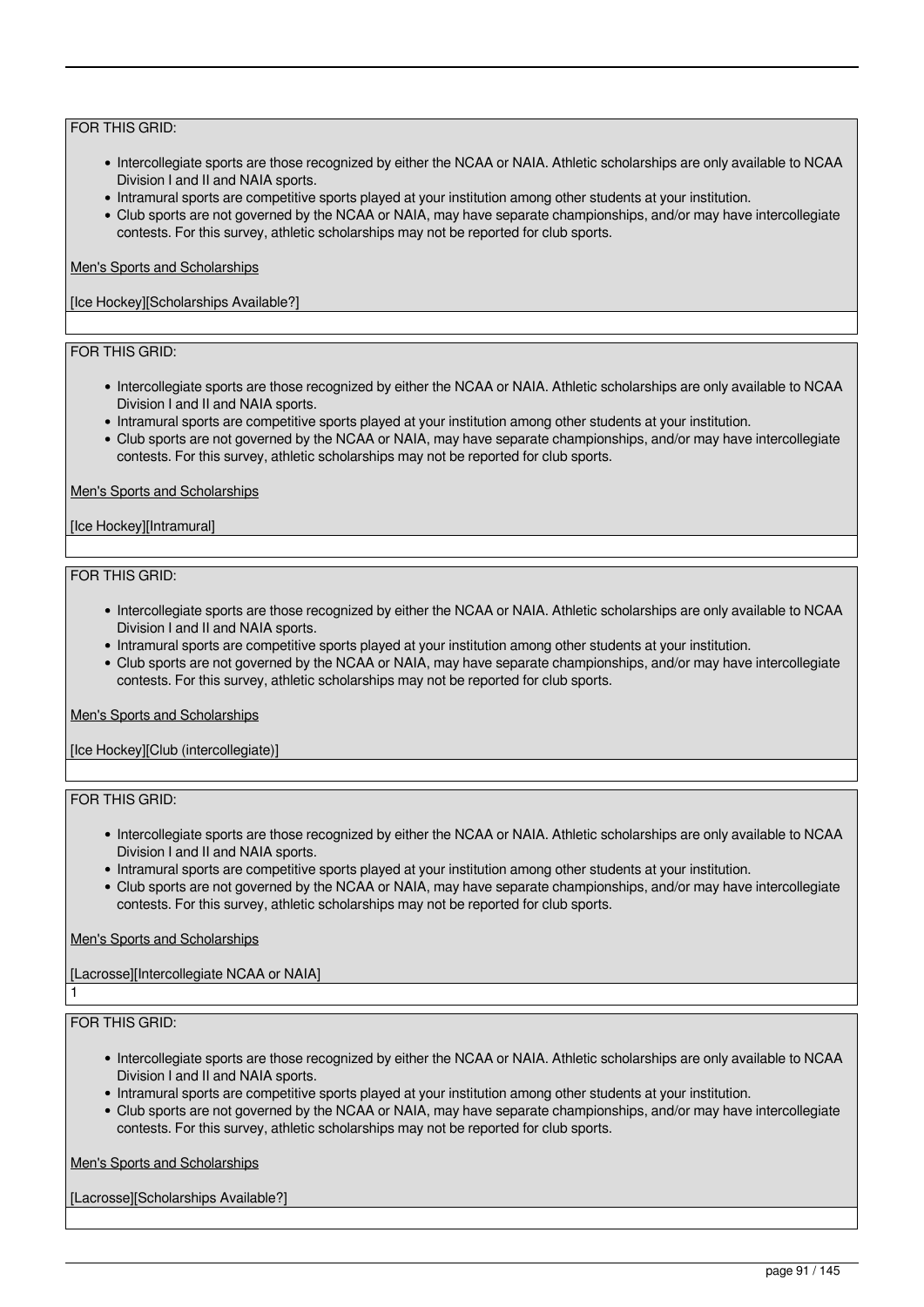- Intercollegiate sports are those recognized by either the NCAA or NAIA. Athletic scholarships are only available to NCAA Division I and II and NAIA sports.
- Intramural sports are competitive sports played at your institution among other students at your institution.
- Club sports are not governed by the NCAA or NAIA, may have separate championships, and/or may have intercollegiate contests. For this survey, athletic scholarships may not be reported for club sports.

### Men's Sports and Scholarships

### [Lacrosse][Intramural]

# FOR THIS GRID:

- Intercollegiate sports are those recognized by either the NCAA or NAIA. Athletic scholarships are only available to NCAA Division I and II and NAIA sports.
- Intramural sports are competitive sports played at your institution among other students at your institution.
- Club sports are not governed by the NCAA or NAIA, may have separate championships, and/or may have intercollegiate contests. For this survey, athletic scholarships may not be reported for club sports.

### Men's Sports and Scholarships

### [Lacrosse][Club (intercollegiate)]

### FOR THIS GRID:

- Intercollegiate sports are those recognized by either the NCAA or NAIA. Athletic scholarships are only available to NCAA Division I and II and NAIA sports.
- Intramural sports are competitive sports played at your institution among other students at your institution.
- Club sports are not governed by the NCAA or NAIA, may have separate championships, and/or may have intercollegiate contests. For this survey, athletic scholarships may not be reported for club sports.

### Men's Sports and Scholarships

[Lightweight Football][Intercollegiate NCAA or NAIA]

### FOR THIS GRID:

- Intercollegiate sports are those recognized by either the NCAA or NAIA. Athletic scholarships are only available to NCAA Division I and II and NAIA sports.
- Intramural sports are competitive sports played at your institution among other students at your institution.
- Club sports are not governed by the NCAA or NAIA, may have separate championships, and/or may have intercollegiate contests. For this survey, athletic scholarships may not be reported for club sports.

### Men's Sports and Scholarships

[Lightweight Football][Scholarships Available?]

### FOR THIS GRID:

- Intercollegiate sports are those recognized by either the NCAA or NAIA. Athletic scholarships are only available to NCAA Division I and II and NAIA sports.
- Intramural sports are competitive sports played at your institution among other students at your institution.
- Club sports are not governed by the NCAA or NAIA, may have separate championships, and/or may have intercollegiate contests. For this survey, athletic scholarships may not be reported for club sports.

Men's Sports and Scholarships

[Lightweight Football][Intramural]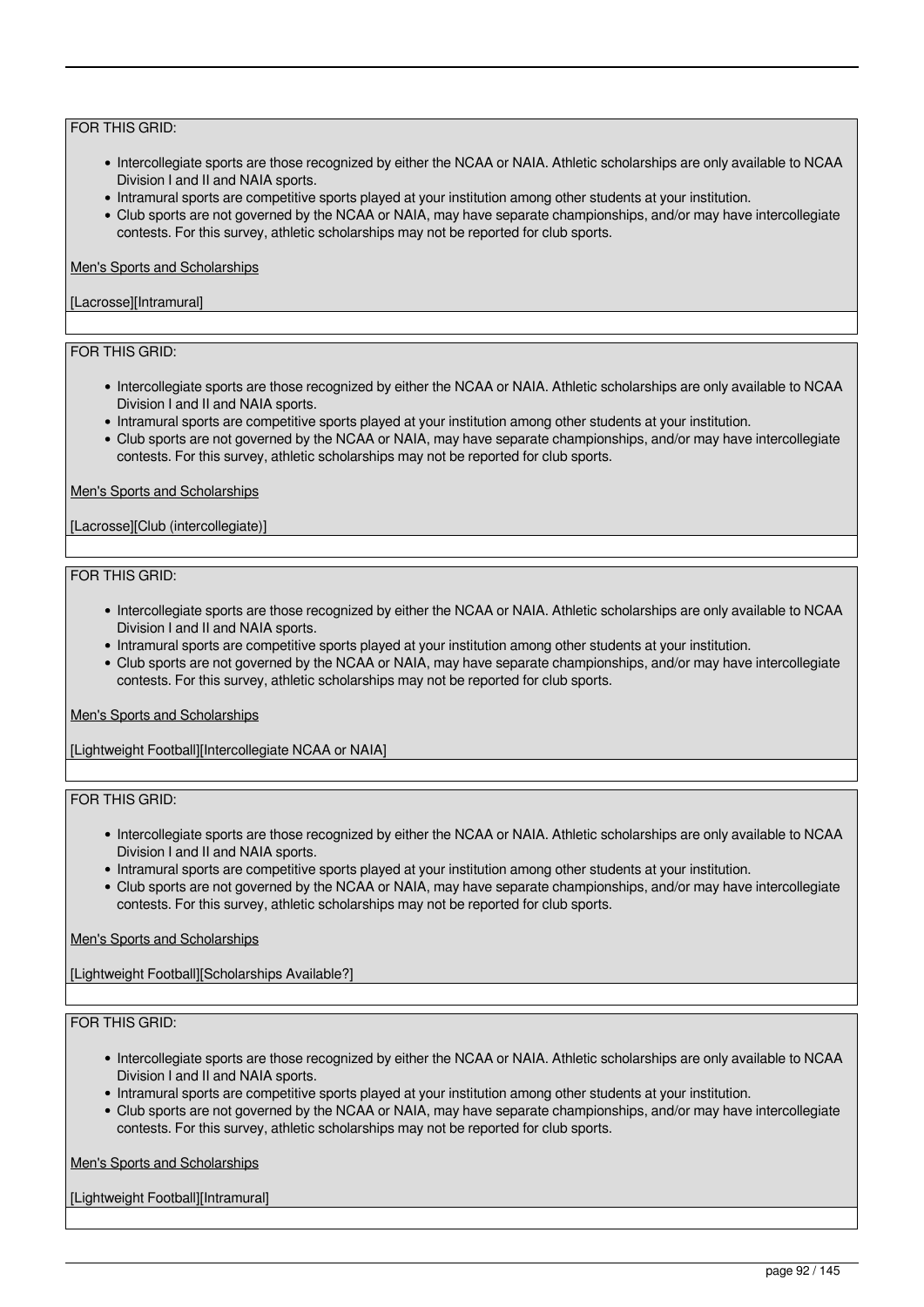- Intercollegiate sports are those recognized by either the NCAA or NAIA. Athletic scholarships are only available to NCAA Division I and II and NAIA sports.
- Intramural sports are competitive sports played at your institution among other students at your institution.
- Club sports are not governed by the NCAA or NAIA, may have separate championships, and/or may have intercollegiate contests. For this survey, athletic scholarships may not be reported for club sports.

### Men's Sports and Scholarships

[Lightweight Football][Club (intercollegiate)]

# FOR THIS GRID:

- Intercollegiate sports are those recognized by either the NCAA or NAIA. Athletic scholarships are only available to NCAA Division I and II and NAIA sports.
- Intramural sports are competitive sports played at your institution among other students at your institution.
- Club sports are not governed by the NCAA or NAIA, may have separate championships, and/or may have intercollegiate contests. For this survey, athletic scholarships may not be reported for club sports.

### Men's Sports and Scholarships

[Martial Arts][Intercollegiate NCAA or NAIA]

### FOR THIS GRID:

- Intercollegiate sports are those recognized by either the NCAA or NAIA. Athletic scholarships are only available to NCAA Division I and II and NAIA sports.
- Intramural sports are competitive sports played at your institution among other students at your institution.
- Club sports are not governed by the NCAA or NAIA, may have separate championships, and/or may have intercollegiate contests. For this survey, athletic scholarships may not be reported for club sports.

#### Men's Sports and Scholarships

[Martial Arts][Scholarships Available?]

### FOR THIS GRID:

- Intercollegiate sports are those recognized by either the NCAA or NAIA. Athletic scholarships are only available to NCAA Division I and II and NAIA sports.
- Intramural sports are competitive sports played at your institution among other students at your institution.
- Club sports are not governed by the NCAA or NAIA, may have separate championships, and/or may have intercollegiate contests. For this survey, athletic scholarships may not be reported for club sports.

#### Men's Sports and Scholarships

### [Martial Arts][Intramural]

### FOR THIS GRID:

- Intercollegiate sports are those recognized by either the NCAA or NAIA. Athletic scholarships are only available to NCAA Division I and II and NAIA sports.
- Intramural sports are competitive sports played at your institution among other students at your institution.
- Club sports are not governed by the NCAA or NAIA, may have separate championships, and/or may have intercollegiate contests. For this survey, athletic scholarships may not be reported for club sports.

Men's Sports and Scholarships

[Martial Arts][Club (intercollegiate)]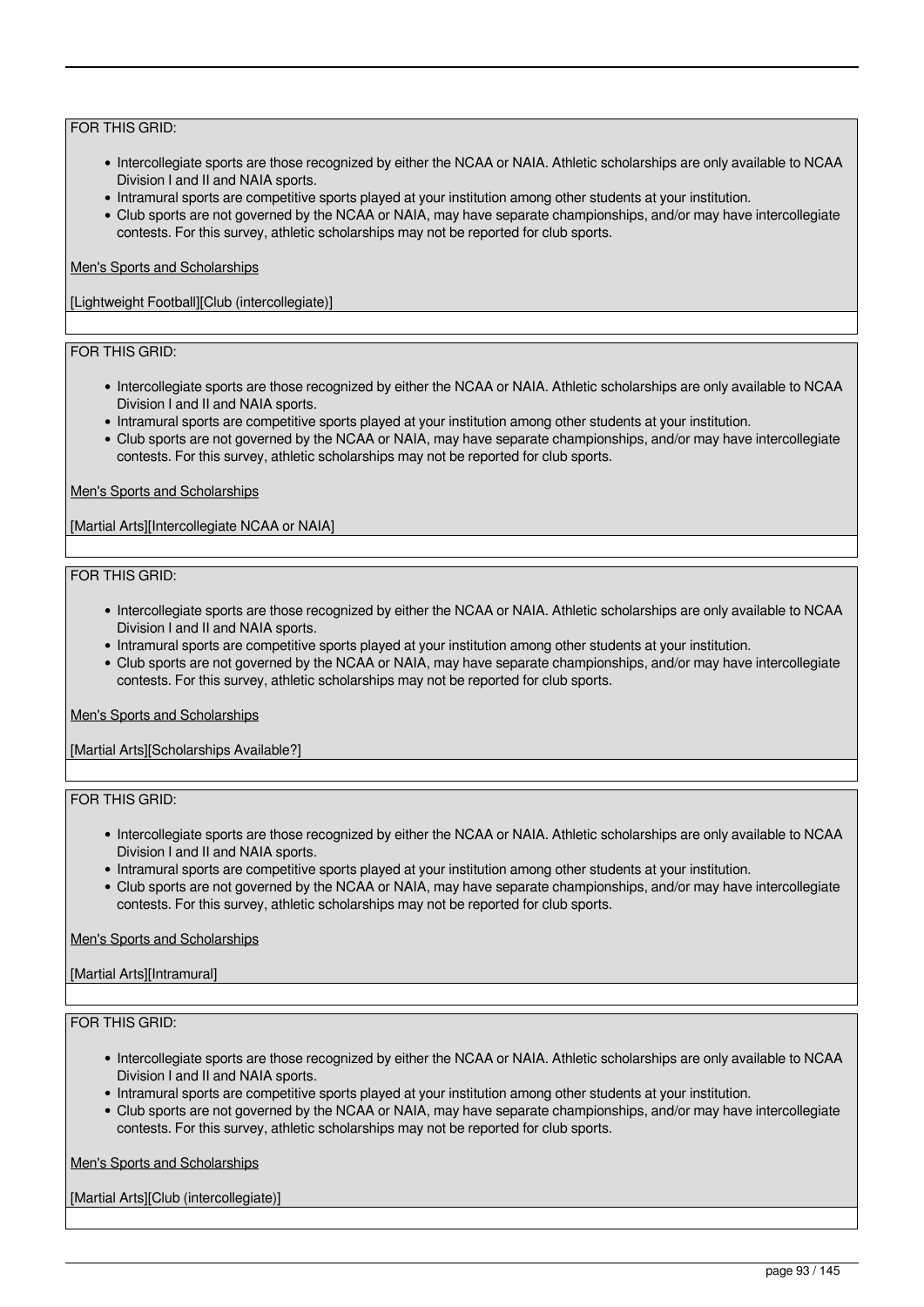- Intercollegiate sports are those recognized by either the NCAA or NAIA. Athletic scholarships are only available to NCAA Division I and II and NAIA sports.
- Intramural sports are competitive sports played at your institution among other students at your institution.
- Club sports are not governed by the NCAA or NAIA, may have separate championships, and/or may have intercollegiate contests. For this survey, athletic scholarships may not be reported for club sports.

### Men's Sports and Scholarships

[Racquetball][Intercollegiate NCAA or NAIA]

# FOR THIS GRID:

- Intercollegiate sports are those recognized by either the NCAA or NAIA. Athletic scholarships are only available to NCAA Division I and II and NAIA sports.
- Intramural sports are competitive sports played at your institution among other students at your institution.
- Club sports are not governed by the NCAA or NAIA, may have separate championships, and/or may have intercollegiate contests. For this survey, athletic scholarships may not be reported for club sports.

### Men's Sports and Scholarships

[Racquetball][Scholarships Available?]

### FOR THIS GRID:

- Intercollegiate sports are those recognized by either the NCAA or NAIA. Athletic scholarships are only available to NCAA Division I and II and NAIA sports.
- Intramural sports are competitive sports played at your institution among other students at your institution.
- Club sports are not governed by the NCAA or NAIA, may have separate championships, and/or may have intercollegiate contests. For this survey, athletic scholarships may not be reported for club sports.

#### Men's Sports and Scholarships

[Racquetball][Intramural] 1

### FOR THIS GRID:

- Intercollegiate sports are those recognized by either the NCAA or NAIA. Athletic scholarships are only available to NCAA Division I and II and NAIA sports.
- Intramural sports are competitive sports played at your institution among other students at your institution.
- Club sports are not governed by the NCAA or NAIA, may have separate championships, and/or may have intercollegiate contests. For this survey, athletic scholarships may not be reported for club sports.

### Men's Sports and Scholarships

[Racquetball][Club (intercollegiate)]

# FOR THIS GRID:

- Intercollegiate sports are those recognized by either the NCAA or NAIA. Athletic scholarships are only available to NCAA Division I and II and NAIA sports.
- Intramural sports are competitive sports played at your institution among other students at your institution.
- Club sports are not governed by the NCAA or NAIA, may have separate championships, and/or may have intercollegiate contests. For this survey, athletic scholarships may not be reported for club sports.

Men's Sports and Scholarships

[Rifle][Intercollegiate NCAA or NAIA]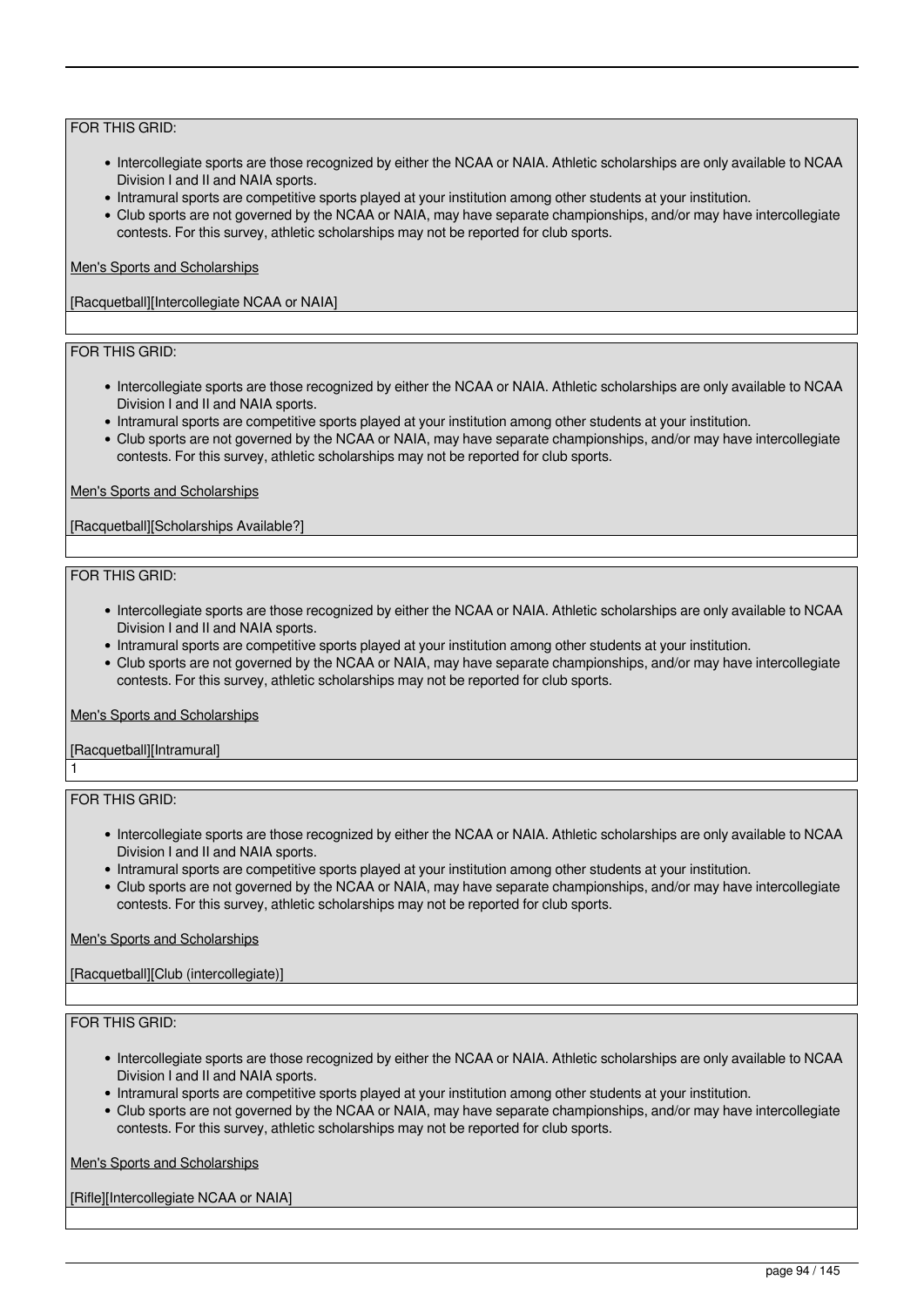- Intercollegiate sports are those recognized by either the NCAA or NAIA. Athletic scholarships are only available to NCAA Division I and II and NAIA sports.
- Intramural sports are competitive sports played at your institution among other students at your institution.
- Club sports are not governed by the NCAA or NAIA, may have separate championships, and/or may have intercollegiate contests. For this survey, athletic scholarships may not be reported for club sports.

### Men's Sports and Scholarships

### [Rifle][Scholarships Available?]

# FOR THIS GRID:

- Intercollegiate sports are those recognized by either the NCAA or NAIA. Athletic scholarships are only available to NCAA Division I and II and NAIA sports.
- Intramural sports are competitive sports played at your institution among other students at your institution.
- Club sports are not governed by the NCAA or NAIA, may have separate championships, and/or may have intercollegiate contests. For this survey, athletic scholarships may not be reported for club sports.

#### Men's Sports and Scholarships

### [Rifle][Intramural]

### FOR THIS GRID:

- Intercollegiate sports are those recognized by either the NCAA or NAIA. Athletic scholarships are only available to NCAA Division I and II and NAIA sports.
- Intramural sports are competitive sports played at your institution among other students at your institution.
- Club sports are not governed by the NCAA or NAIA, may have separate championships, and/or may have intercollegiate contests. For this survey, athletic scholarships may not be reported for club sports.

#### Men's Sports and Scholarships

[Rifle][Club (intercollegiate)]

### FOR THIS GRID:

- Intercollegiate sports are those recognized by either the NCAA or NAIA. Athletic scholarships are only available to NCAA Division I and II and NAIA sports.
- Intramural sports are competitive sports played at your institution among other students at your institution.
- Club sports are not governed by the NCAA or NAIA, may have separate championships, and/or may have intercollegiate contests. For this survey, athletic scholarships may not be reported for club sports.

### Men's Sports and Scholarships

[Rodeo][Intercollegiate NCAA or NAIA]

### FOR THIS GRID:

- Intercollegiate sports are those recognized by either the NCAA or NAIA. Athletic scholarships are only available to NCAA Division I and II and NAIA sports.
- Intramural sports are competitive sports played at your institution among other students at your institution.
- Club sports are not governed by the NCAA or NAIA, may have separate championships, and/or may have intercollegiate contests. For this survey, athletic scholarships may not be reported for club sports.

Men's Sports and Scholarships

[Rodeo][Scholarships Available?]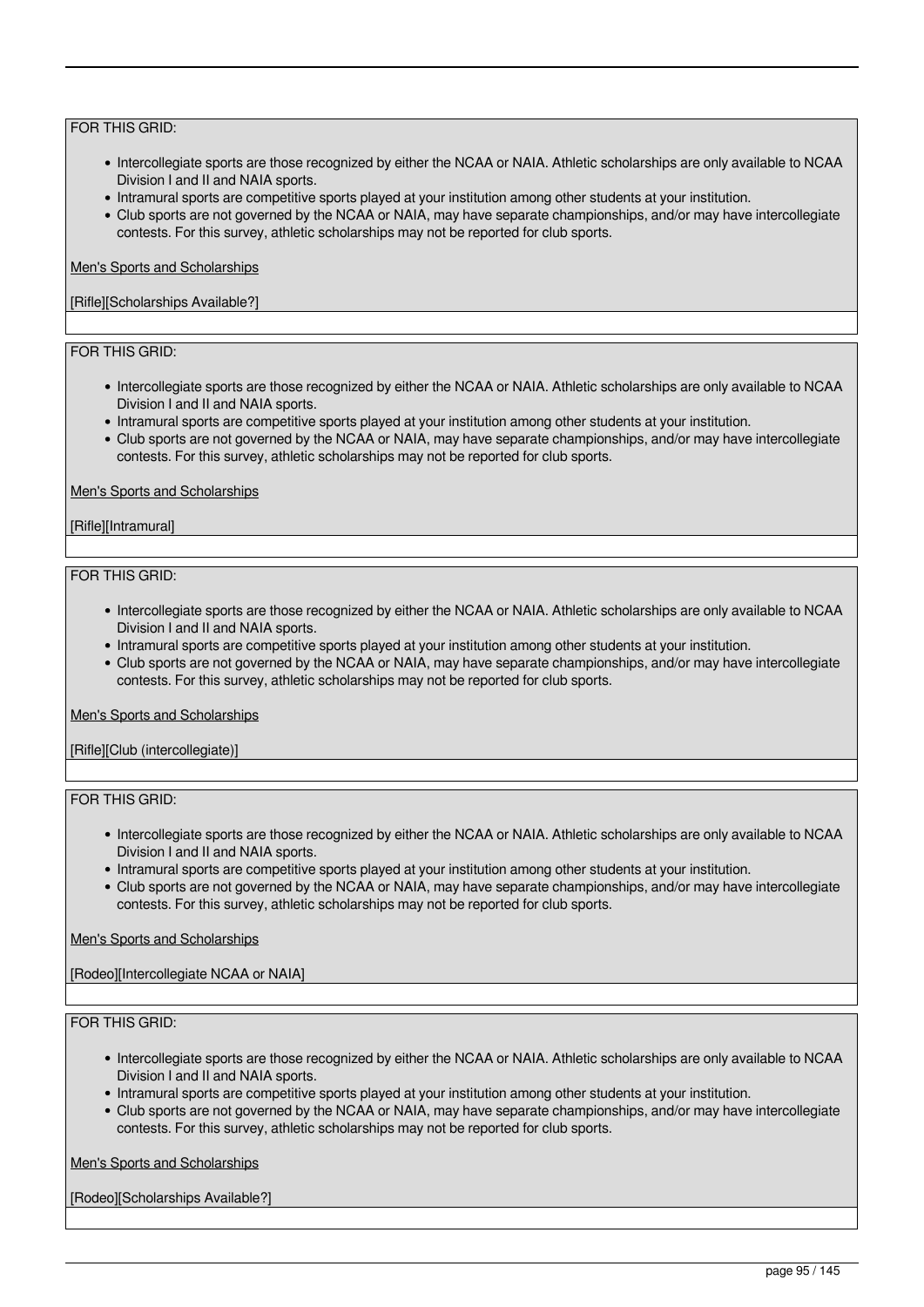- Intercollegiate sports are those recognized by either the NCAA or NAIA. Athletic scholarships are only available to NCAA Division I and II and NAIA sports.
- Intramural sports are competitive sports played at your institution among other students at your institution.
- Club sports are not governed by the NCAA or NAIA, may have separate championships, and/or may have intercollegiate contests. For this survey, athletic scholarships may not be reported for club sports.

### Men's Sports and Scholarships

### [Rodeo][Intramural]

# FOR THIS GRID:

- Intercollegiate sports are those recognized by either the NCAA or NAIA. Athletic scholarships are only available to NCAA Division I and II and NAIA sports.
- Intramural sports are competitive sports played at your institution among other students at your institution.
- Club sports are not governed by the NCAA or NAIA, may have separate championships, and/or may have intercollegiate contests. For this survey, athletic scholarships may not be reported for club sports.

### Men's Sports and Scholarships

### [Rodeo][Club (intercollegiate)]

### FOR THIS GRID:

- Intercollegiate sports are those recognized by either the NCAA or NAIA. Athletic scholarships are only available to NCAA Division I and II and NAIA sports.
- Intramural sports are competitive sports played at your institution among other students at your institution.
- Club sports are not governed by the NCAA or NAIA, may have separate championships, and/or may have intercollegiate contests. For this survey, athletic scholarships may not be reported for club sports.

#### Men's Sports and Scholarships

[Rugby][Intercollegiate NCAA or NAIA]

### FOR THIS GRID:

- Intercollegiate sports are those recognized by either the NCAA or NAIA. Athletic scholarships are only available to NCAA Division I and II and NAIA sports.
- Intramural sports are competitive sports played at your institution among other students at your institution.
- Club sports are not governed by the NCAA or NAIA, may have separate championships, and/or may have intercollegiate contests. For this survey, athletic scholarships may not be reported for club sports.

### Men's Sports and Scholarships

### [Rugby][Scholarships Available?]

# FOR THIS GRID:

- Intercollegiate sports are those recognized by either the NCAA or NAIA. Athletic scholarships are only available to NCAA Division I and II and NAIA sports.
- Intramural sports are competitive sports played at your institution among other students at your institution.
- Club sports are not governed by the NCAA or NAIA, may have separate championships, and/or may have intercollegiate contests. For this survey, athletic scholarships may not be reported for club sports.

Men's Sports and Scholarships

[Rugby][Intramural]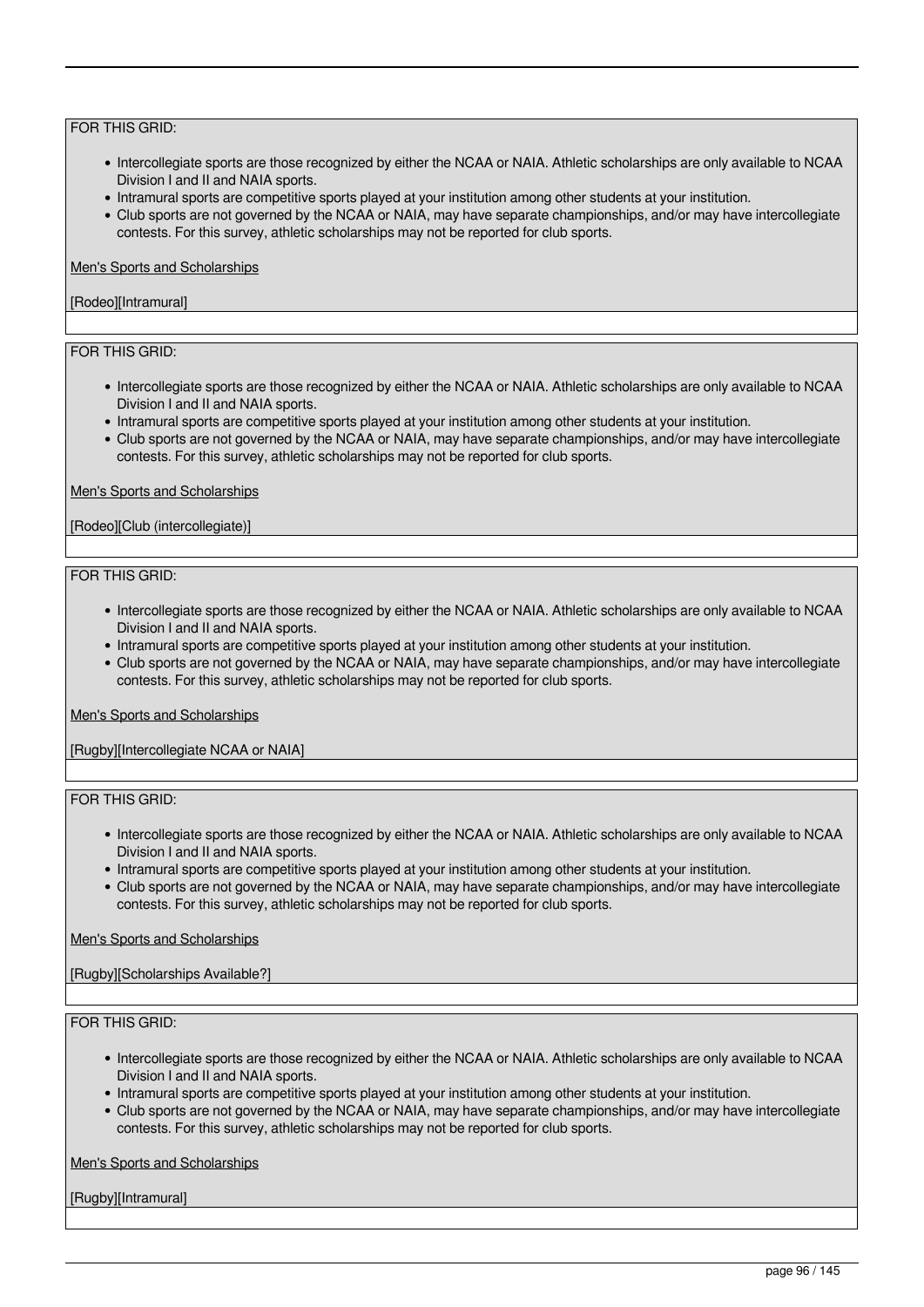- Intercollegiate sports are those recognized by either the NCAA or NAIA. Athletic scholarships are only available to NCAA Division I and II and NAIA sports.
- Intramural sports are competitive sports played at your institution among other students at your institution.
- Club sports are not governed by the NCAA or NAIA, may have separate championships, and/or may have intercollegiate contests. For this survey, athletic scholarships may not be reported for club sports.

### Men's Sports and Scholarships

### [Rugby][Club (intercollegiate)]

# FOR THIS GRID:

1

- Intercollegiate sports are those recognized by either the NCAA or NAIA. Athletic scholarships are only available to NCAA Division I and II and NAIA sports.
- Intramural sports are competitive sports played at your institution among other students at your institution.
- Club sports are not governed by the NCAA or NAIA, may have separate championships, and/or may have intercollegiate contests. For this survey, athletic scholarships may not be reported for club sports.

### Men's Sports and Scholarships

[Sailing][Intercollegiate NCAA or NAIA]

### FOR THIS GRID:

- Intercollegiate sports are those recognized by either the NCAA or NAIA. Athletic scholarships are only available to NCAA Division I and II and NAIA sports.
- Intramural sports are competitive sports played at your institution among other students at your institution.
- Club sports are not governed by the NCAA or NAIA, may have separate championships, and/or may have intercollegiate contests. For this survey, athletic scholarships may not be reported for club sports.

#### Men's Sports and Scholarships

[Sailing][Scholarships Available?]

# FOR THIS GRID:

- Intercollegiate sports are those recognized by either the NCAA or NAIA. Athletic scholarships are only available to NCAA Division I and II and NAIA sports.
- Intramural sports are competitive sports played at your institution among other students at your institution.
- Club sports are not governed by the NCAA or NAIA, may have separate championships, and/or may have intercollegiate contests. For this survey, athletic scholarships may not be reported for club sports.

### Men's Sports and Scholarships

### [Sailing][Intramural]

### FOR THIS GRID:

- Intercollegiate sports are those recognized by either the NCAA or NAIA. Athletic scholarships are only available to NCAA Division I and II and NAIA sports.
- Intramural sports are competitive sports played at your institution among other students at your institution.
- Club sports are not governed by the NCAA or NAIA, may have separate championships, and/or may have intercollegiate contests. For this survey, athletic scholarships may not be reported for club sports.

Men's Sports and Scholarships

[Sailing][Club (intercollegiate)]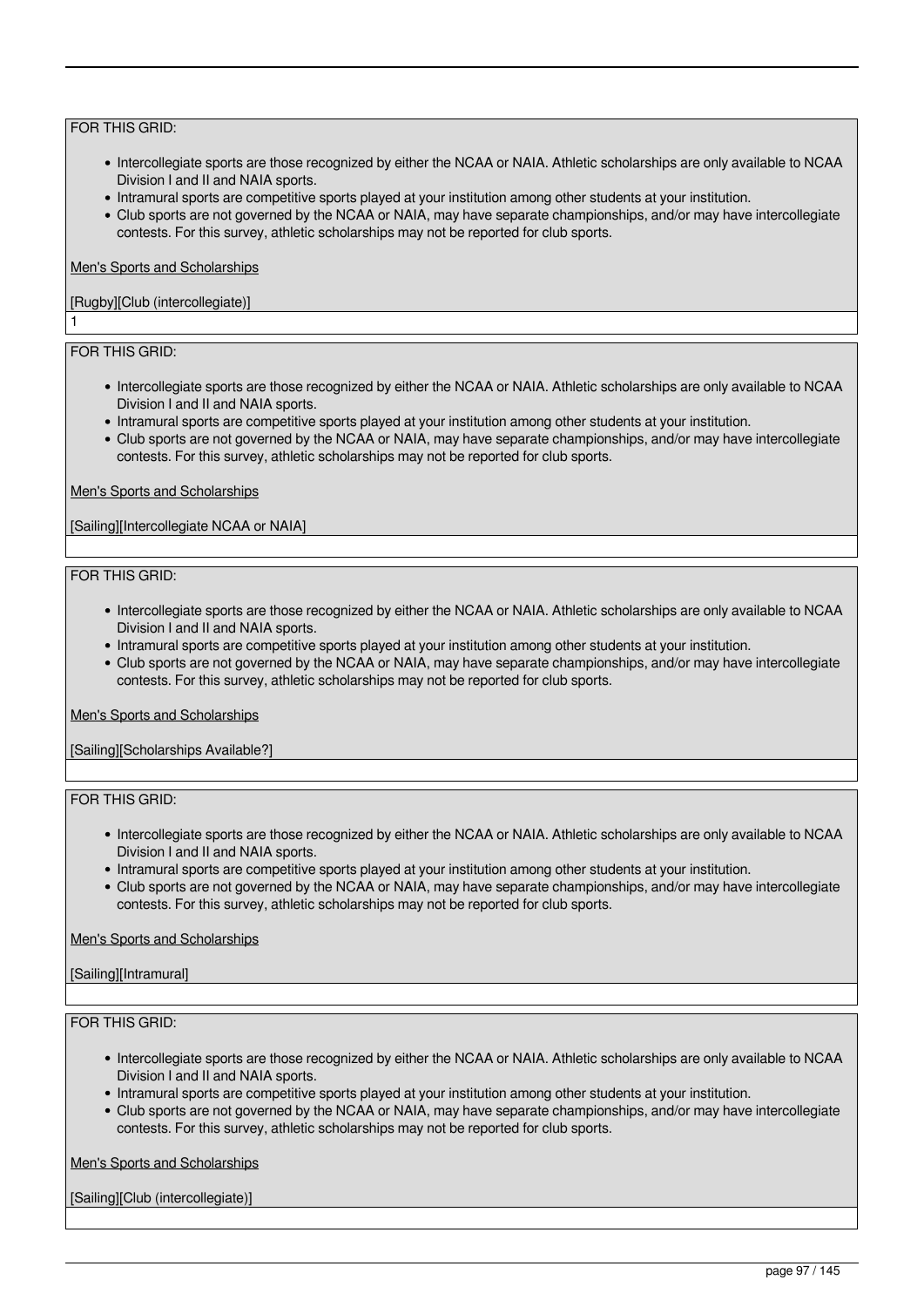- Intercollegiate sports are those recognized by either the NCAA or NAIA. Athletic scholarships are only available to NCAA Division I and II and NAIA sports.
- Intramural sports are competitive sports played at your institution among other students at your institution.
- Club sports are not governed by the NCAA or NAIA, may have separate championships, and/or may have intercollegiate contests. For this survey, athletic scholarships may not be reported for club sports.

### Men's Sports and Scholarships

[Skiing: Alpine][Intercollegiate NCAA or NAIA]

# FOR THIS GRID:

- Intercollegiate sports are those recognized by either the NCAA or NAIA. Athletic scholarships are only available to NCAA Division I and II and NAIA sports.
- Intramural sports are competitive sports played at your institution among other students at your institution.
- Club sports are not governed by the NCAA or NAIA, may have separate championships, and/or may have intercollegiate contests. For this survey, athletic scholarships may not be reported for club sports.

### Men's Sports and Scholarships

[Skiing: Alpine][Scholarships Available?]

### FOR THIS GRID:

- Intercollegiate sports are those recognized by either the NCAA or NAIA. Athletic scholarships are only available to NCAA Division I and II and NAIA sports.
- Intramural sports are competitive sports played at your institution among other students at your institution.
- Club sports are not governed by the NCAA or NAIA, may have separate championships, and/or may have intercollegiate contests. For this survey, athletic scholarships may not be reported for club sports.

#### Men's Sports and Scholarships

[Skiing: Alpine][Intramural]

# FOR THIS GRID:

- Intercollegiate sports are those recognized by either the NCAA or NAIA. Athletic scholarships are only available to NCAA Division I and II and NAIA sports.
- Intramural sports are competitive sports played at your institution among other students at your institution.
- Club sports are not governed by the NCAA or NAIA, may have separate championships, and/or may have intercollegiate contests. For this survey, athletic scholarships may not be reported for club sports.

### Men's Sports and Scholarships

[Skiing: Alpine][Club (intercollegiate)]

### FOR THIS GRID:

- Intercollegiate sports are those recognized by either the NCAA or NAIA. Athletic scholarships are only available to NCAA Division I and II and NAIA sports.
- Intramural sports are competitive sports played at your institution among other students at your institution.
- Club sports are not governed by the NCAA or NAIA, may have separate championships, and/or may have intercollegiate contests. For this survey, athletic scholarships may not be reported for club sports.

Men's Sports and Scholarships

[Skiing: Nordic][Intercollegiate NCAA or NAIA]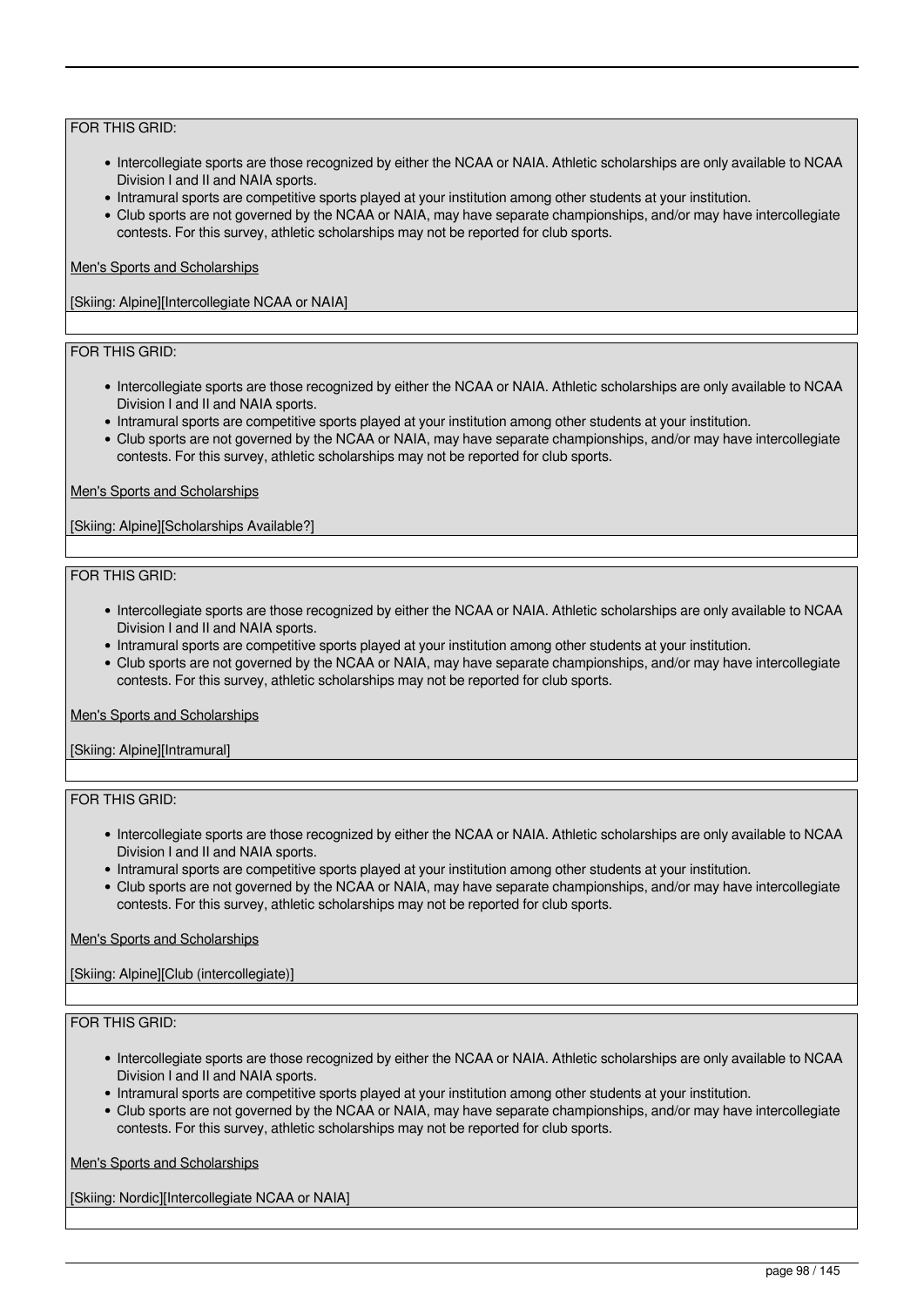- Intercollegiate sports are those recognized by either the NCAA or NAIA. Athletic scholarships are only available to NCAA Division I and II and NAIA sports.
- Intramural sports are competitive sports played at your institution among other students at your institution.
- Club sports are not governed by the NCAA or NAIA, may have separate championships, and/or may have intercollegiate contests. For this survey, athletic scholarships may not be reported for club sports.

### Men's Sports and Scholarships

[Skiing: Nordic][Scholarships Available?]

# FOR THIS GRID:

- Intercollegiate sports are those recognized by either the NCAA or NAIA. Athletic scholarships are only available to NCAA Division I and II and NAIA sports.
- Intramural sports are competitive sports played at your institution among other students at your institution.
- Club sports are not governed by the NCAA or NAIA, may have separate championships, and/or may have intercollegiate contests. For this survey, athletic scholarships may not be reported for club sports.

### Men's Sports and Scholarships

### [Skiing: Nordic][Intramural]

### FOR THIS GRID:

- Intercollegiate sports are those recognized by either the NCAA or NAIA. Athletic scholarships are only available to NCAA Division I and II and NAIA sports.
- Intramural sports are competitive sports played at your institution among other students at your institution.
- Club sports are not governed by the NCAA or NAIA, may have separate championships, and/or may have intercollegiate contests. For this survey, athletic scholarships may not be reported for club sports.

#### Men's Sports and Scholarships

[Skiing: Nordic][Club (intercollegiate)]

### FOR THIS GRID:

- Intercollegiate sports are those recognized by either the NCAA or NAIA. Athletic scholarships are only available to NCAA Division I and II and NAIA sports.
- Intramural sports are competitive sports played at your institution among other students at your institution.
- Club sports are not governed by the NCAA or NAIA, may have separate championships, and/or may have intercollegiate contests. For this survey, athletic scholarships may not be reported for club sports.

### Men's Sports and Scholarships

### [Soccer][Intercollegiate NCAA or NAIA]

### FOR THIS GRID:

1

- Intercollegiate sports are those recognized by either the NCAA or NAIA. Athletic scholarships are only available to NCAA Division I and II and NAIA sports.
- Intramural sports are competitive sports played at your institution among other students at your institution.
- Club sports are not governed by the NCAA or NAIA, may have separate championships, and/or may have intercollegiate contests. For this survey, athletic scholarships may not be reported for club sports.

Men's Sports and Scholarships

[Soccer][Scholarships Available?]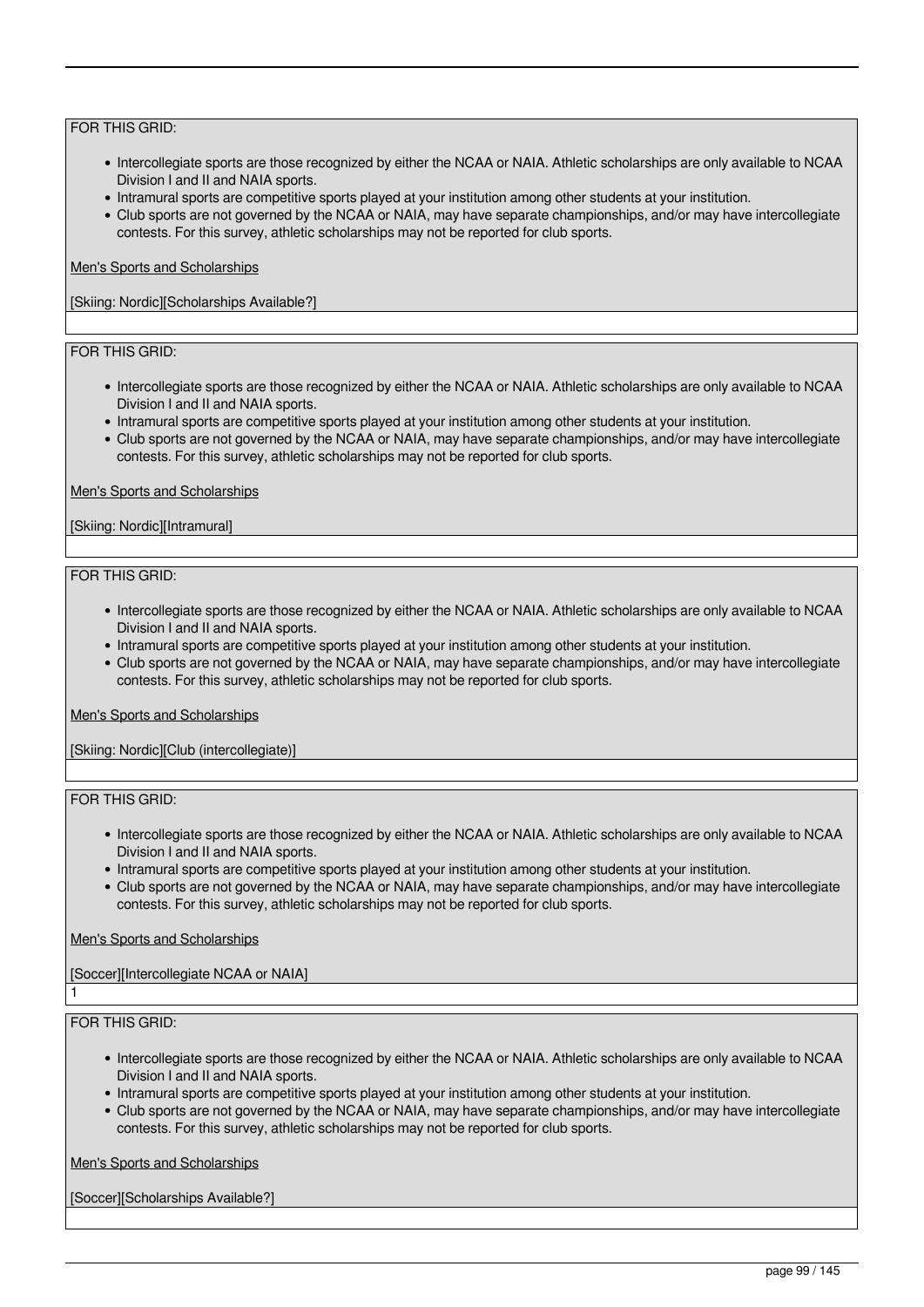- Intercollegiate sports are those recognized by either the NCAA or NAIA. Athletic scholarships are only available to NCAA Division I and II and NAIA sports.
- Intramural sports are competitive sports played at your institution among other students at your institution.
- Club sports are not governed by the NCAA or NAIA, may have separate championships, and/or may have intercollegiate contests. For this survey, athletic scholarships may not be reported for club sports.

### Men's Sports and Scholarships

### [Soccer][Intramural]

## FOR THIS GRID:

1

1

- Intercollegiate sports are those recognized by either the NCAA or NAIA. Athletic scholarships are only available to NCAA Division I and II and NAIA sports.
- Intramural sports are competitive sports played at your institution among other students at your institution.
- Club sports are not governed by the NCAA or NAIA, may have separate championships, and/or may have intercollegiate contests. For this survey, athletic scholarships may not be reported for club sports.

### Men's Sports and Scholarships

### [Soccer][Club (intercollegiate)]

### FOR THIS GRID:

- Intercollegiate sports are those recognized by either the NCAA or NAIA. Athletic scholarships are only available to NCAA Division I and II and NAIA sports.
- Intramural sports are competitive sports played at your institution among other students at your institution.
- Club sports are not governed by the NCAA or NAIA, may have separate championships, and/or may have intercollegiate contests. For this survey, athletic scholarships may not be reported for club sports.

#### Men's Sports and Scholarships

[Softball][Intercollegiate NCAA or NAIA]

### FOR THIS GRID:

- Intercollegiate sports are those recognized by either the NCAA or NAIA. Athletic scholarships are only available to NCAA Division I and II and NAIA sports.
- Intramural sports are competitive sports played at your institution among other students at your institution.
- Club sports are not governed by the NCAA or NAIA, may have separate championships, and/or may have intercollegiate contests. For this survey, athletic scholarships may not be reported for club sports.

#### Men's Sports and Scholarships

### [Softball][Scholarships Available?]

### FOR THIS GRID:

- Intercollegiate sports are those recognized by either the NCAA or NAIA. Athletic scholarships are only available to NCAA Division I and II and NAIA sports.
- Intramural sports are competitive sports played at your institution among other students at your institution.
- Club sports are not governed by the NCAA or NAIA, may have separate championships, and/or may have intercollegiate contests. For this survey, athletic scholarships may not be reported for club sports.

Men's Sports and Scholarships

[Softball][Intramural]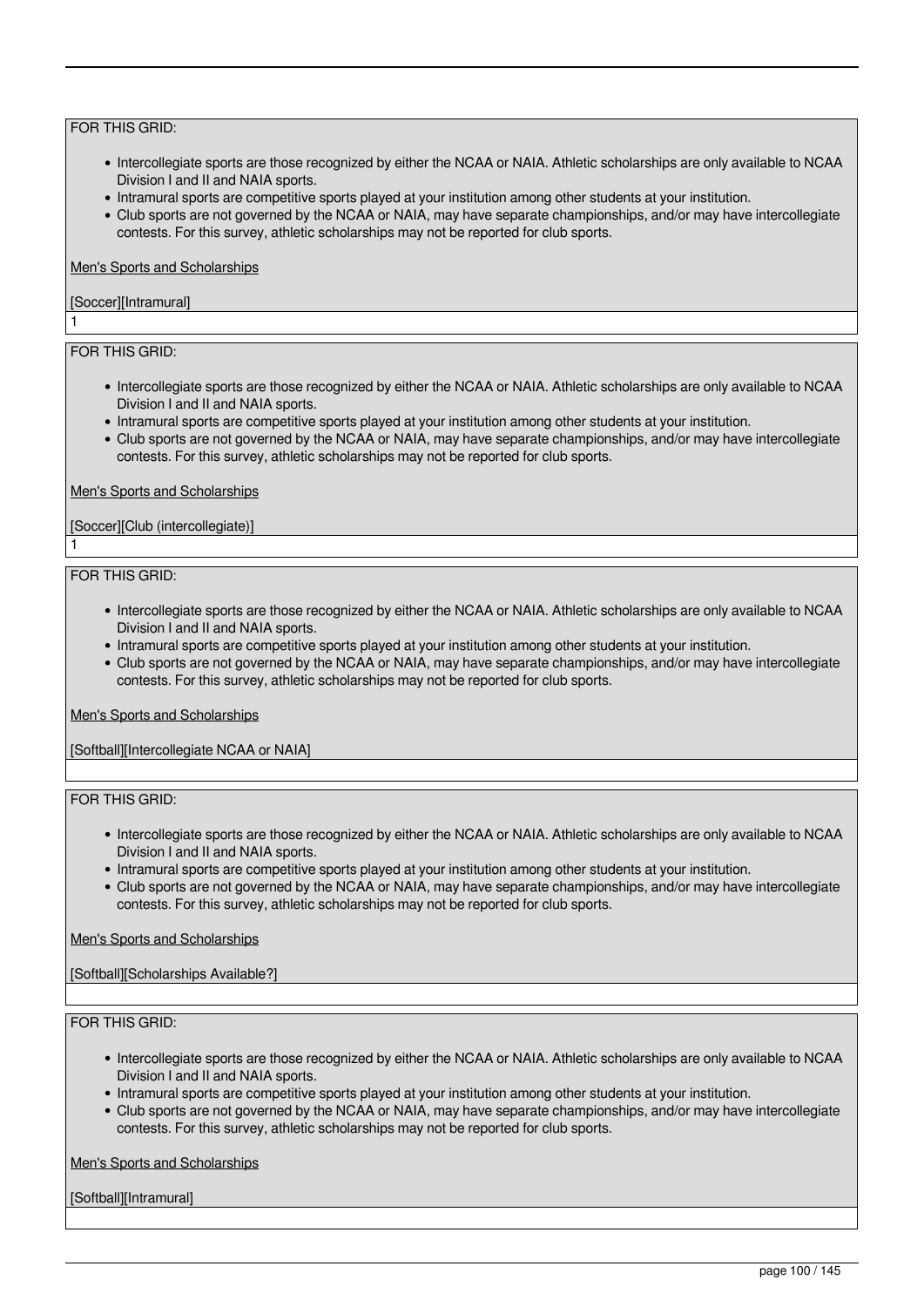- Intercollegiate sports are those recognized by either the NCAA or NAIA. Athletic scholarships are only available to NCAA Division I and II and NAIA sports.
- Intramural sports are competitive sports played at your institution among other students at your institution.
- Club sports are not governed by the NCAA or NAIA, may have separate championships, and/or may have intercollegiate contests. For this survey, athletic scholarships may not be reported for club sports.

### Men's Sports and Scholarships

### [Softball][Club (intercollegiate)]

# FOR THIS GRID:

- Intercollegiate sports are those recognized by either the NCAA or NAIA. Athletic scholarships are only available to NCAA Division I and II and NAIA sports.
- Intramural sports are competitive sports played at your institution among other students at your institution.
- Club sports are not governed by the NCAA or NAIA, may have separate championships, and/or may have intercollegiate contests. For this survey, athletic scholarships may not be reported for club sports.

### Men's Sports and Scholarships

[Squash][Intercollegiate NCAA or NAIA]

### FOR THIS GRID:

- Intercollegiate sports are those recognized by either the NCAA or NAIA. Athletic scholarships are only available to NCAA Division I and II and NAIA sports.
- Intramural sports are competitive sports played at your institution among other students at your institution.
- Club sports are not governed by the NCAA or NAIA, may have separate championships, and/or may have intercollegiate contests. For this survey, athletic scholarships may not be reported for club sports.

#### Men's Sports and Scholarships

[Squash][Scholarships Available?]

# FOR THIS GRID:

- Intercollegiate sports are those recognized by either the NCAA or NAIA. Athletic scholarships are only available to NCAA Division I and II and NAIA sports.
- Intramural sports are competitive sports played at your institution among other students at your institution.
- Club sports are not governed by the NCAA or NAIA, may have separate championships, and/or may have intercollegiate contests. For this survey, athletic scholarships may not be reported for club sports.

### Men's Sports and Scholarships

### [Squash][Intramural]

### FOR THIS GRID:

1

- Intercollegiate sports are those recognized by either the NCAA or NAIA. Athletic scholarships are only available to NCAA Division I and II and NAIA sports.
- Intramural sports are competitive sports played at your institution among other students at your institution.
- Club sports are not governed by the NCAA or NAIA, may have separate championships, and/or may have intercollegiate contests. For this survey, athletic scholarships may not be reported for club sports.

Men's Sports and Scholarships

[Squash][Club (intercollegiate)]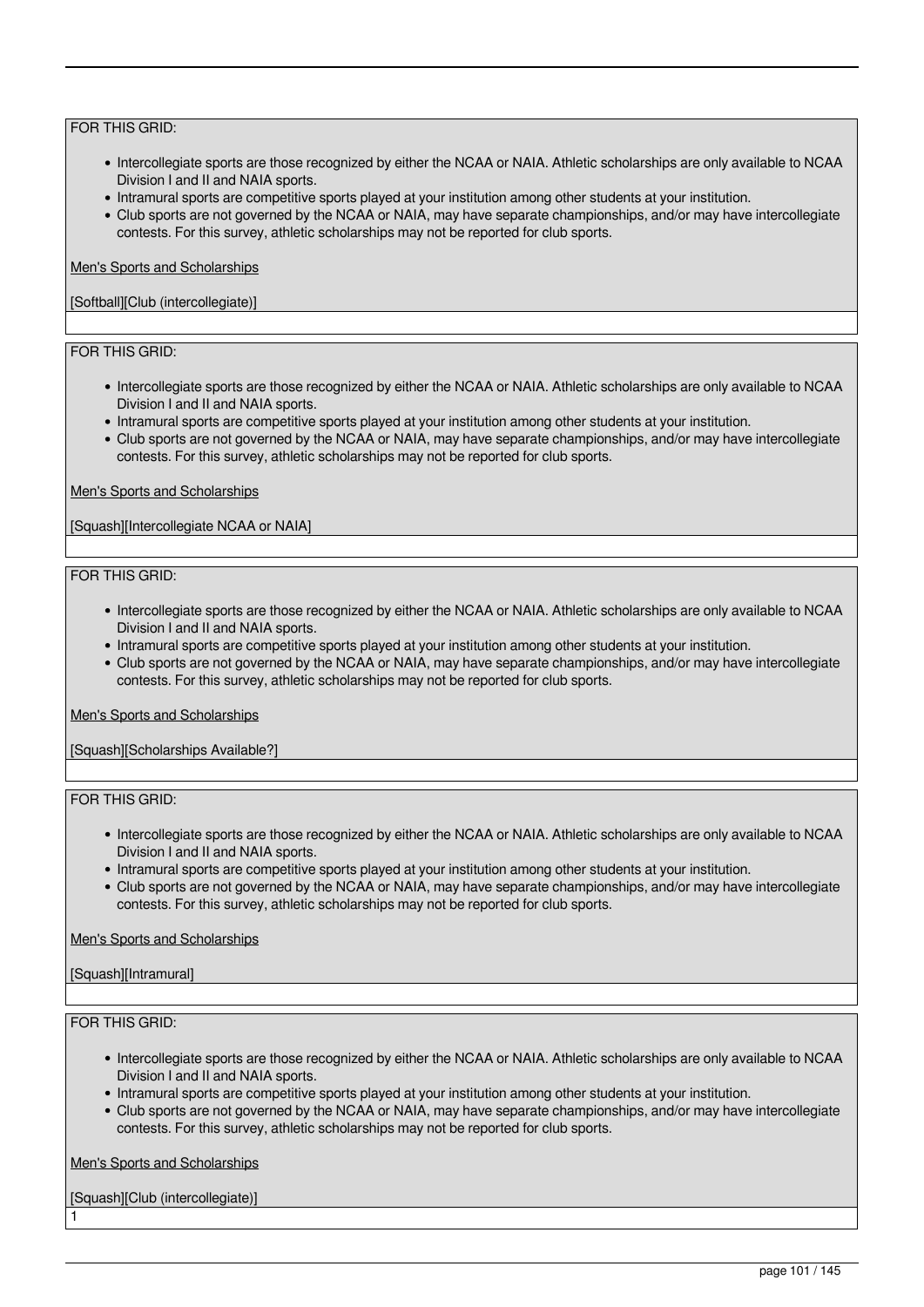- Intercollegiate sports are those recognized by either the NCAA or NAIA. Athletic scholarships are only available to NCAA Division I and II and NAIA sports.
- Intramural sports are competitive sports played at your institution among other students at your institution.
- Club sports are not governed by the NCAA or NAIA, may have separate championships, and/or may have intercollegiate contests. For this survey, athletic scholarships may not be reported for club sports.

### Men's Sports and Scholarships

[Swimming and Diving][Intercollegiate NCAA or NAIA]

# FOR THIS GRID:

1

- Intercollegiate sports are those recognized by either the NCAA or NAIA. Athletic scholarships are only available to NCAA Division I and II and NAIA sports.
- Intramural sports are competitive sports played at your institution among other students at your institution.
- Club sports are not governed by the NCAA or NAIA, may have separate championships, and/or may have intercollegiate contests. For this survey, athletic scholarships may not be reported for club sports.

### Men's Sports and Scholarships

[Swimming and Diving][Scholarships Available?]

### FOR THIS GRID:

- Intercollegiate sports are those recognized by either the NCAA or NAIA. Athletic scholarships are only available to NCAA Division I and II and NAIA sports.
- Intramural sports are competitive sports played at your institution among other students at your institution.
- Club sports are not governed by the NCAA or NAIA, may have separate championships, and/or may have intercollegiate contests. For this survey, athletic scholarships may not be reported for club sports.

#### Men's Sports and Scholarships

[Swimming and Diving][Intramural]

# FOR THIS GRID:

- Intercollegiate sports are those recognized by either the NCAA or NAIA. Athletic scholarships are only available to NCAA Division I and II and NAIA sports.
- Intramural sports are competitive sports played at your institution among other students at your institution.
- Club sports are not governed by the NCAA or NAIA, may have separate championships, and/or may have intercollegiate contests. For this survey, athletic scholarships may not be reported for club sports.

### Men's Sports and Scholarships

[Swimming and Diving][Club (intercollegiate)]

### FOR THIS GRID:

- Intercollegiate sports are those recognized by either the NCAA or NAIA. Athletic scholarships are only available to NCAA Division I and II and NAIA sports.
- Intramural sports are competitive sports played at your institution among other students at your institution.
- Club sports are not governed by the NCAA or NAIA, may have separate championships, and/or may have intercollegiate contests. For this survey, athletic scholarships may not be reported for club sports.

Men's Sports and Scholarships

[Synchronized Swimming][Intercollegiate NCAA or NAIA]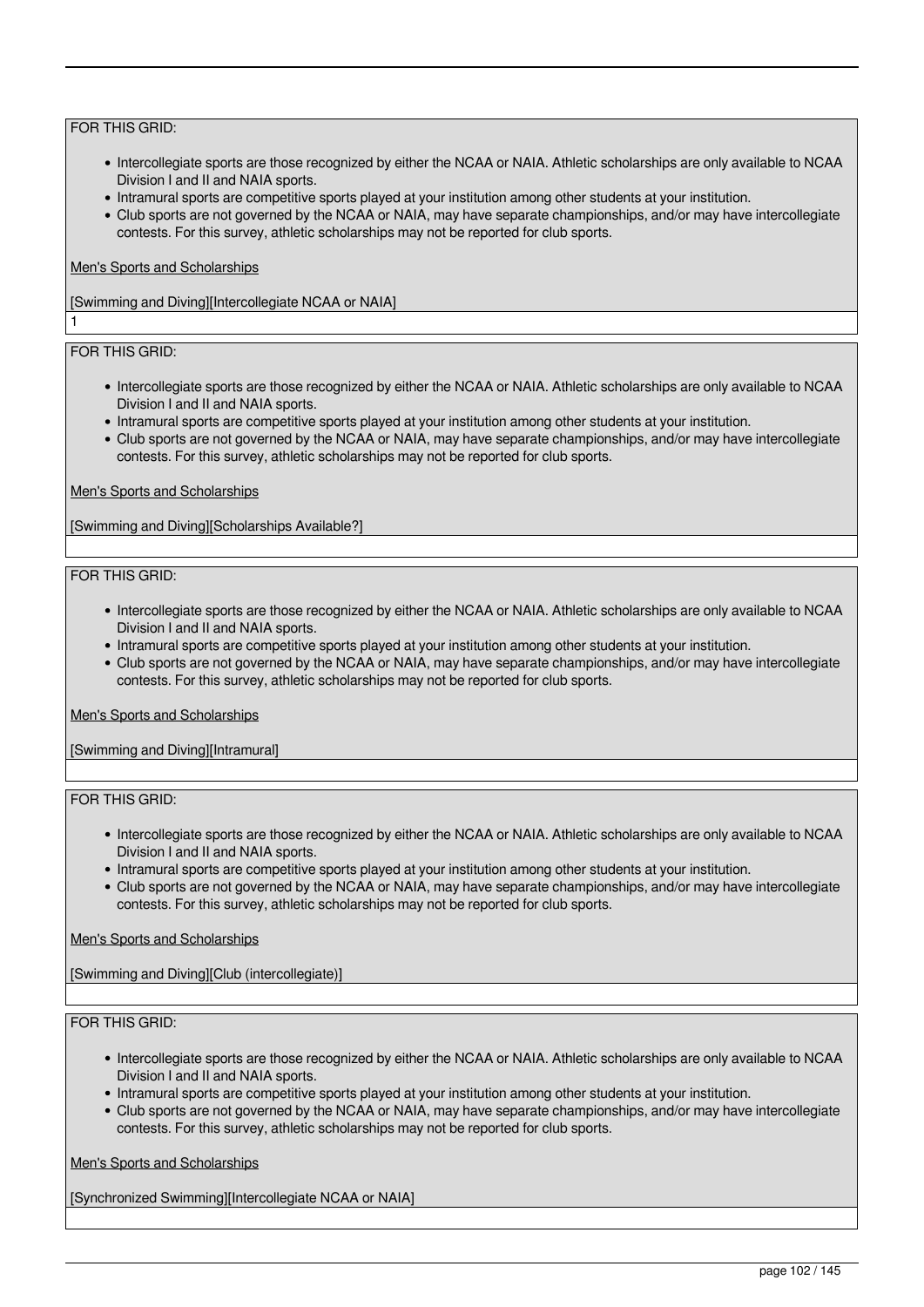- Intercollegiate sports are those recognized by either the NCAA or NAIA. Athletic scholarships are only available to NCAA Division I and II and NAIA sports.
- Intramural sports are competitive sports played at your institution among other students at your institution.
- Club sports are not governed by the NCAA or NAIA, may have separate championships, and/or may have intercollegiate contests. For this survey, athletic scholarships may not be reported for club sports.

### Men's Sports and Scholarships

[Synchronized Swimming][Scholarships Available?]

# FOR THIS GRID:

- Intercollegiate sports are those recognized by either the NCAA or NAIA. Athletic scholarships are only available to NCAA Division I and II and NAIA sports.
- Intramural sports are competitive sports played at your institution among other students at your institution.
- Club sports are not governed by the NCAA or NAIA, may have separate championships, and/or may have intercollegiate contests. For this survey, athletic scholarships may not be reported for club sports.

### Men's Sports and Scholarships

[Synchronized Swimming][Intramural]

### FOR THIS GRID:

- Intercollegiate sports are those recognized by either the NCAA or NAIA. Athletic scholarships are only available to NCAA Division I and II and NAIA sports.
- Intramural sports are competitive sports played at your institution among other students at your institution.
- Club sports are not governed by the NCAA or NAIA, may have separate championships, and/or may have intercollegiate contests. For this survey, athletic scholarships may not be reported for club sports.

#### Men's Sports and Scholarships

[Synchronized Swimming][Club (intercollegiate)]

### FOR THIS GRID:

- Intercollegiate sports are those recognized by either the NCAA or NAIA. Athletic scholarships are only available to NCAA Division I and II and NAIA sports.
- Intramural sports are competitive sports played at your institution among other students at your institution.
- Club sports are not governed by the NCAA or NAIA, may have separate championships, and/or may have intercollegiate contests. For this survey, athletic scholarships may not be reported for club sports.

### Men's Sports and Scholarships

[Team Handball][Intercollegiate NCAA or NAIA]

### FOR THIS GRID:

- Intercollegiate sports are those recognized by either the NCAA or NAIA. Athletic scholarships are only available to NCAA Division I and II and NAIA sports.
- Intramural sports are competitive sports played at your institution among other students at your institution.
- Club sports are not governed by the NCAA or NAIA, may have separate championships, and/or may have intercollegiate contests. For this survey, athletic scholarships may not be reported for club sports.

Men's Sports and Scholarships

[Team Handball][Scholarships Available?]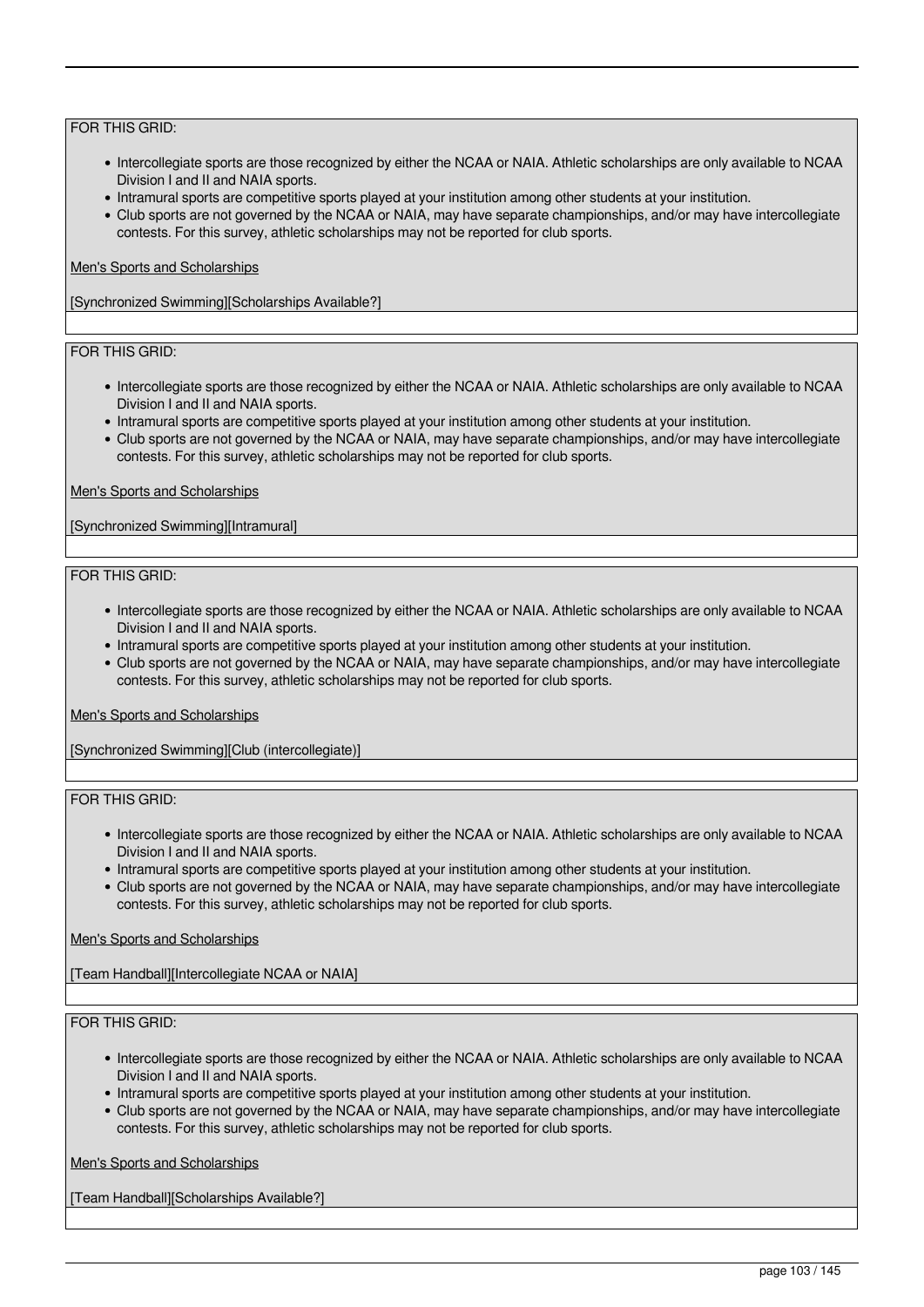- Intercollegiate sports are those recognized by either the NCAA or NAIA. Athletic scholarships are only available to NCAA Division I and II and NAIA sports.
- Intramural sports are competitive sports played at your institution among other students at your institution.
- Club sports are not governed by the NCAA or NAIA, may have separate championships, and/or may have intercollegiate contests. For this survey, athletic scholarships may not be reported for club sports.

### Men's Sports and Scholarships

### [Team Handball][Intramural]

# FOR THIS GRID:

- Intercollegiate sports are those recognized by either the NCAA or NAIA. Athletic scholarships are only available to NCAA Division I and II and NAIA sports.
- Intramural sports are competitive sports played at your institution among other students at your institution.
- Club sports are not governed by the NCAA or NAIA, may have separate championships, and/or may have intercollegiate contests. For this survey, athletic scholarships may not be reported for club sports.

### Men's Sports and Scholarships

[Team Handball][Club (intercollegiate)]

### FOR THIS GRID:

- Intercollegiate sports are those recognized by either the NCAA or NAIA. Athletic scholarships are only available to NCAA Division I and II and NAIA sports.
- Intramural sports are competitive sports played at your institution among other students at your institution.
- Club sports are not governed by the NCAA or NAIA, may have separate championships, and/or may have intercollegiate contests. For this survey, athletic scholarships may not be reported for club sports.

#### Men's Sports and Scholarships

# [Tennis][Intercollegiate NCAA or NAIA]

FOR THIS GRID:

1

- Intercollegiate sports are those recognized by either the NCAA or NAIA. Athletic scholarships are only available to NCAA Division I and II and NAIA sports.
- Intramural sports are competitive sports played at your institution among other students at your institution.
- Club sports are not governed by the NCAA or NAIA, may have separate championships, and/or may have intercollegiate contests. For this survey, athletic scholarships may not be reported for club sports.

#### Men's Sports and Scholarships

[Tennis][Scholarships Available?]

### FOR THIS GRID:

- Intercollegiate sports are those recognized by either the NCAA or NAIA. Athletic scholarships are only available to NCAA Division I and II and NAIA sports.
- Intramural sports are competitive sports played at your institution among other students at your institution.
- Club sports are not governed by the NCAA or NAIA, may have separate championships, and/or may have intercollegiate contests. For this survey, athletic scholarships may not be reported for club sports.

Men's Sports and Scholarships

[Tennis][Intramural]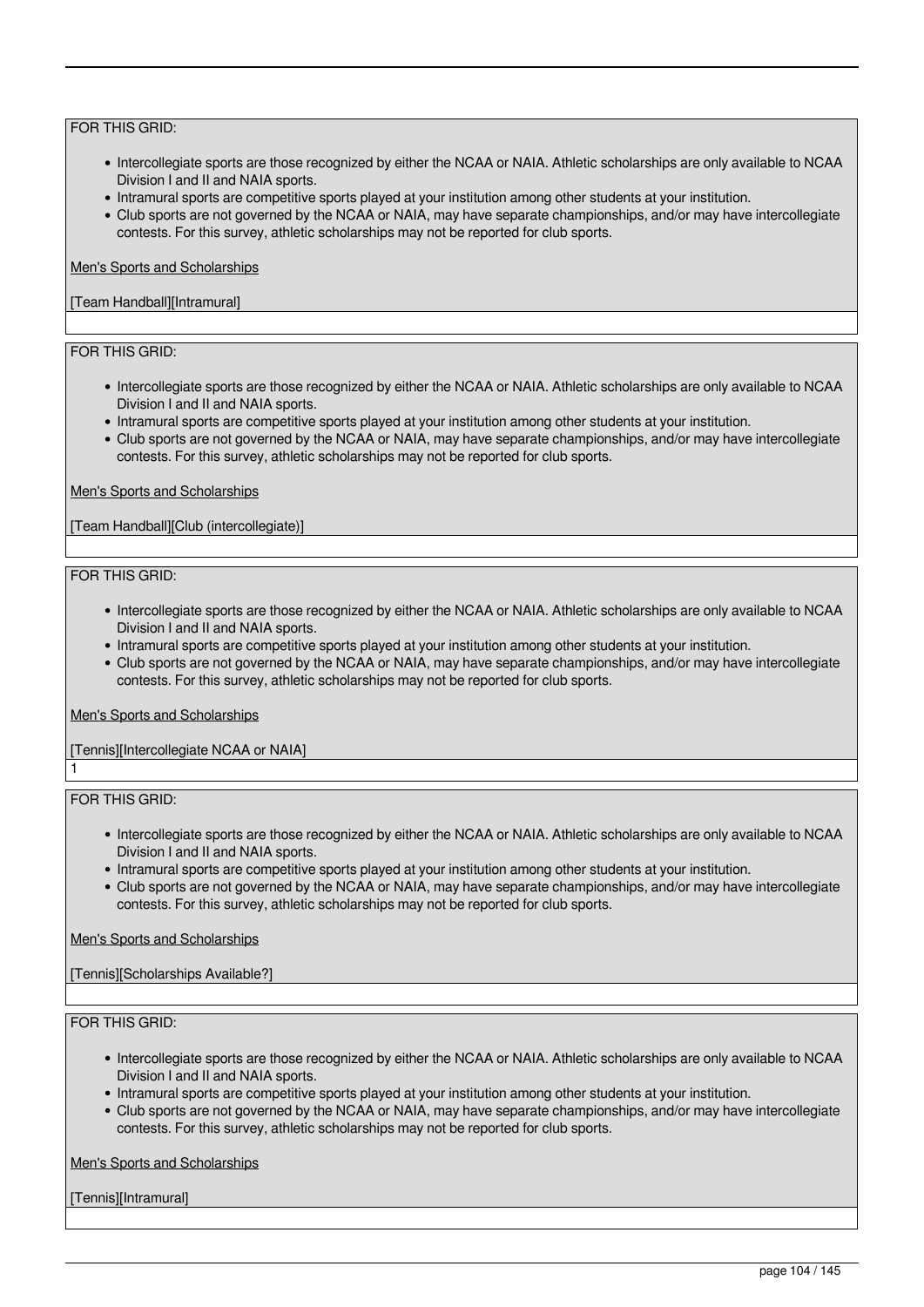- Intercollegiate sports are those recognized by either the NCAA or NAIA. Athletic scholarships are only available to NCAA Division I and II and NAIA sports.
- Intramural sports are competitive sports played at your institution among other students at your institution.
- Club sports are not governed by the NCAA or NAIA, may have separate championships, and/or may have intercollegiate contests. For this survey, athletic scholarships may not be reported for club sports.

### Men's Sports and Scholarships

### [Tennis][Club (intercollegiate)]

# FOR THIS GRID:

1

1

- Intercollegiate sports are those recognized by either the NCAA or NAIA. Athletic scholarships are only available to NCAA Division I and II and NAIA sports.
- Intramural sports are competitive sports played at your institution among other students at your institution.
- Club sports are not governed by the NCAA or NAIA, may have separate championships, and/or may have intercollegiate contests. For this survey, athletic scholarships may not be reported for club sports.

### Men's Sports and Scholarships

[Track and Field (indoor)][Intercollegiate NCAA or NAIA]

### FOR THIS GRID:

- Intercollegiate sports are those recognized by either the NCAA or NAIA. Athletic scholarships are only available to NCAA Division I and II and NAIA sports.
- Intramural sports are competitive sports played at your institution among other students at your institution.
- Club sports are not governed by the NCAA or NAIA, may have separate championships, and/or may have intercollegiate contests. For this survey, athletic scholarships may not be reported for club sports.

#### Men's Sports and Scholarships

[Track and Field (indoor)][Scholarships Available?]

### FOR THIS GRID:

- Intercollegiate sports are those recognized by either the NCAA or NAIA. Athletic scholarships are only available to NCAA Division I and II and NAIA sports.
- Intramural sports are competitive sports played at your institution among other students at your institution.
- Club sports are not governed by the NCAA or NAIA, may have separate championships, and/or may have intercollegiate contests. For this survey, athletic scholarships may not be reported for club sports.

#### Men's Sports and Scholarships

[Track and Field (indoor)][Intramural]

### FOR THIS GRID:

- Intercollegiate sports are those recognized by either the NCAA or NAIA. Athletic scholarships are only available to NCAA Division I and II and NAIA sports.
- Intramural sports are competitive sports played at your institution among other students at your institution.
- Club sports are not governed by the NCAA or NAIA, may have separate championships, and/or may have intercollegiate contests. For this survey, athletic scholarships may not be reported for club sports.

Men's Sports and Scholarships

[Track and Field (indoor)][Club (intercollegiate)]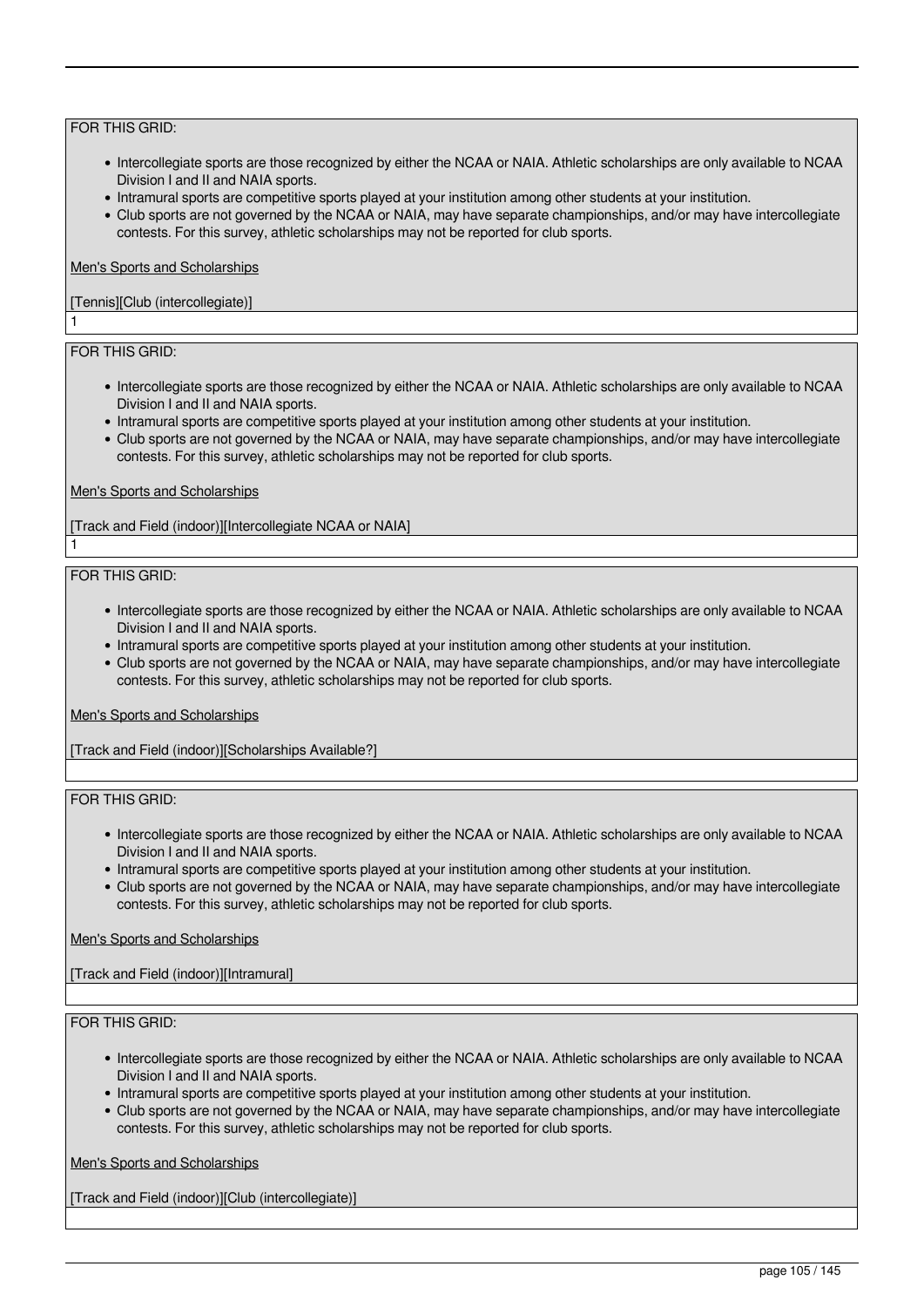- Intercollegiate sports are those recognized by either the NCAA or NAIA. Athletic scholarships are only available to NCAA Division I and II and NAIA sports.
- Intramural sports are competitive sports played at your institution among other students at your institution.
- Club sports are not governed by the NCAA or NAIA, may have separate championships, and/or may have intercollegiate contests. For this survey, athletic scholarships may not be reported for club sports.

### Men's Sports and Scholarships

[Track and Field (outdoor)][Intercollegiate NCAA or NAIA]

# FOR THIS GRID:

1

- Intercollegiate sports are those recognized by either the NCAA or NAIA. Athletic scholarships are only available to NCAA Division I and II and NAIA sports.
- Intramural sports are competitive sports played at your institution among other students at your institution.
- Club sports are not governed by the NCAA or NAIA, may have separate championships, and/or may have intercollegiate contests. For this survey, athletic scholarships may not be reported for club sports.

### Men's Sports and Scholarships

[Track and Field (outdoor)][Scholarships Available?]

### FOR THIS GRID:

- Intercollegiate sports are those recognized by either the NCAA or NAIA. Athletic scholarships are only available to NCAA Division I and II and NAIA sports.
- Intramural sports are competitive sports played at your institution among other students at your institution.
- Club sports are not governed by the NCAA or NAIA, may have separate championships, and/or may have intercollegiate contests. For this survey, athletic scholarships may not be reported for club sports.

#### Men's Sports and Scholarships

[Track and Field (outdoor)][Intramural]

### FOR THIS GRID:

- Intercollegiate sports are those recognized by either the NCAA or NAIA. Athletic scholarships are only available to NCAA Division I and II and NAIA sports.
- Intramural sports are competitive sports played at your institution among other students at your institution.
- Club sports are not governed by the NCAA or NAIA, may have separate championships, and/or may have intercollegiate contests. For this survey, athletic scholarships may not be reported for club sports.

### Men's Sports and Scholarships

[Track and Field (outdoor)][Club (intercollegiate)]

### FOR THIS GRID:

- Intercollegiate sports are those recognized by either the NCAA or NAIA. Athletic scholarships are only available to NCAA Division I and II and NAIA sports.
- Intramural sports are competitive sports played at your institution among other students at your institution.
- Club sports are not governed by the NCAA or NAIA, may have separate championships, and/or may have intercollegiate contests. For this survey, athletic scholarships may not be reported for club sports.

Men's Sports and Scholarships

[Ultimate Frisbee][Intercollegiate NCAA or NAIA]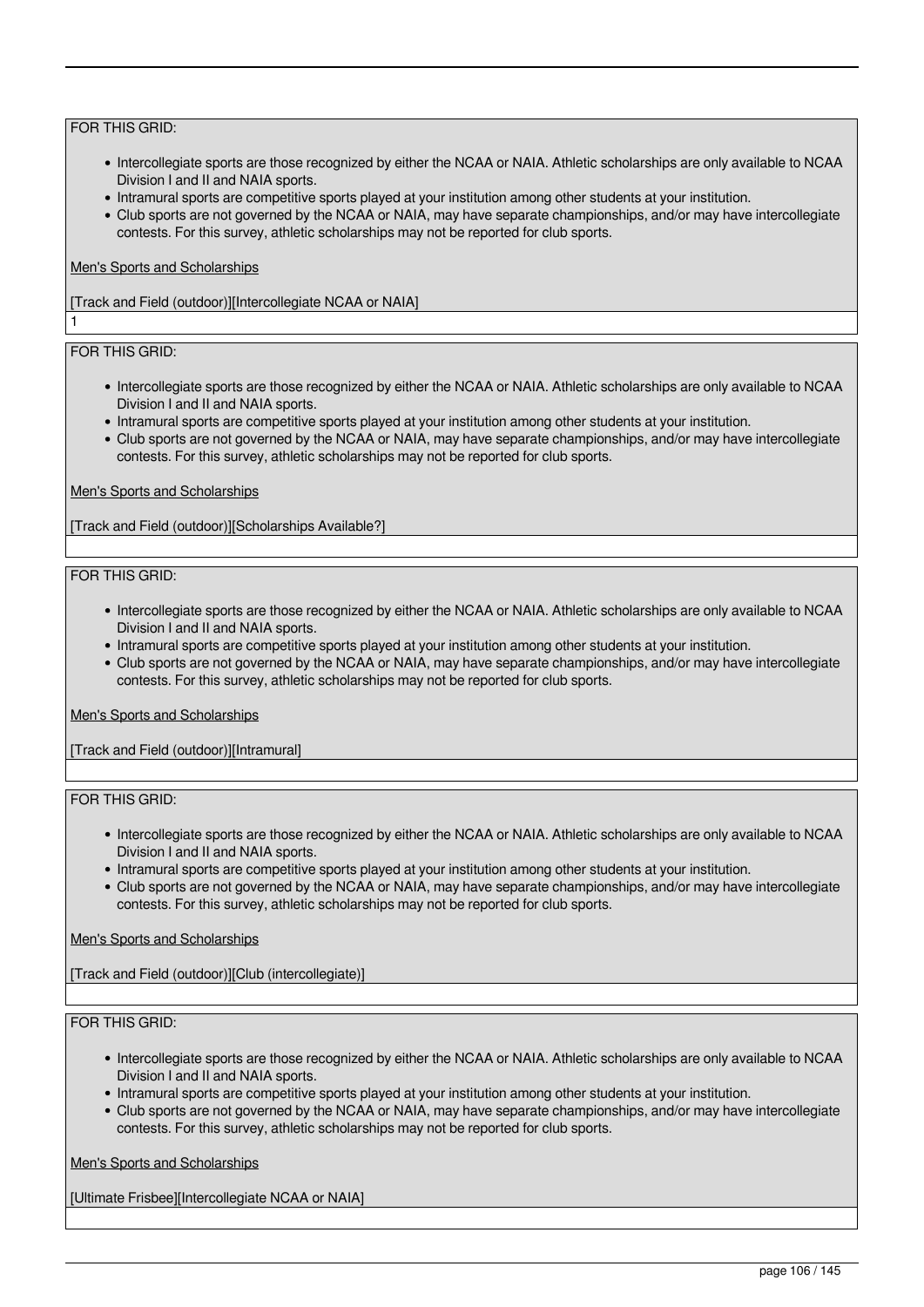- Intercollegiate sports are those recognized by either the NCAA or NAIA. Athletic scholarships are only available to NCAA Division I and II and NAIA sports.
- Intramural sports are competitive sports played at your institution among other students at your institution.
- Club sports are not governed by the NCAA or NAIA, may have separate championships, and/or may have intercollegiate contests. For this survey, athletic scholarships may not be reported for club sports.

### Men's Sports and Scholarships

[Ultimate Frisbee][Scholarships Available?]

# FOR THIS GRID:

- Intercollegiate sports are those recognized by either the NCAA or NAIA. Athletic scholarships are only available to NCAA Division I and II and NAIA sports.
- Intramural sports are competitive sports played at your institution among other students at your institution.
- Club sports are not governed by the NCAA or NAIA, may have separate championships, and/or may have intercollegiate contests. For this survey, athletic scholarships may not be reported for club sports.

### Men's Sports and Scholarships

### [Ultimate Frisbee][Intramural]

### FOR THIS GRID:

- Intercollegiate sports are those recognized by either the NCAA or NAIA. Athletic scholarships are only available to NCAA Division I and II and NAIA sports.
- Intramural sports are competitive sports played at your institution among other students at your institution.
- Club sports are not governed by the NCAA or NAIA, may have separate championships, and/or may have intercollegiate contests. For this survey, athletic scholarships may not be reported for club sports.

#### Men's Sports and Scholarships

# [Ultimate Frisbee][Club (intercollegiate)]

FOR THIS GRID:

1

- Intercollegiate sports are those recognized by either the NCAA or NAIA. Athletic scholarships are only available to NCAA Division I and II and NAIA sports.
- Intramural sports are competitive sports played at your institution among other students at your institution.
- Club sports are not governed by the NCAA or NAIA, may have separate championships, and/or may have intercollegiate contests. For this survey, athletic scholarships may not be reported for club sports.

### Men's Sports and Scholarships

[Volleyball][Intercollegiate NCAA or NAIA]

### FOR THIS GRID:

- Intercollegiate sports are those recognized by either the NCAA or NAIA. Athletic scholarships are only available to NCAA Division I and II and NAIA sports.
- Intramural sports are competitive sports played at your institution among other students at your institution.
- Club sports are not governed by the NCAA or NAIA, may have separate championships, and/or may have intercollegiate contests. For this survey, athletic scholarships may not be reported for club sports.

Men's Sports and Scholarships

[Volleyball][Scholarships Available?]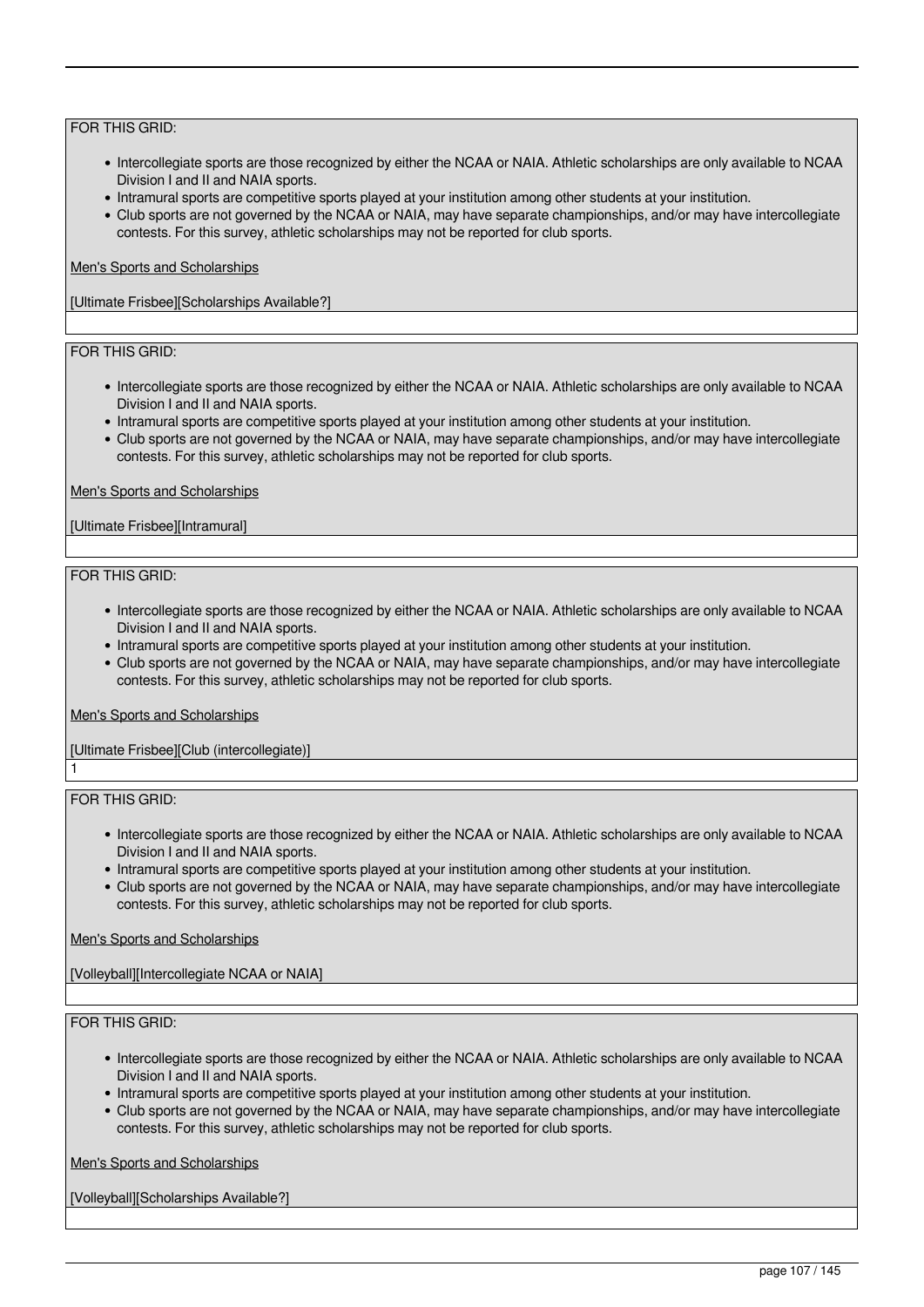- Intercollegiate sports are those recognized by either the NCAA or NAIA. Athletic scholarships are only available to NCAA Division I and II and NAIA sports.
- Intramural sports are competitive sports played at your institution among other students at your institution.
- Club sports are not governed by the NCAA or NAIA, may have separate championships, and/or may have intercollegiate contests. For this survey, athletic scholarships may not be reported for club sports.

### Men's Sports and Scholarships

### [Volleyball][Intramural]

# FOR THIS GRID:

1

- Intercollegiate sports are those recognized by either the NCAA or NAIA. Athletic scholarships are only available to NCAA Division I and II and NAIA sports.
- Intramural sports are competitive sports played at your institution among other students at your institution.
- Club sports are not governed by the NCAA or NAIA, may have separate championships, and/or may have intercollegiate contests. For this survey, athletic scholarships may not be reported for club sports.

### Men's Sports and Scholarships

### [Volleyball][Club (intercollegiate)]

### FOR THIS GRID:

- Intercollegiate sports are those recognized by either the NCAA or NAIA. Athletic scholarships are only available to NCAA Division I and II and NAIA sports.
- Intramural sports are competitive sports played at your institution among other students at your institution.
- Club sports are not governed by the NCAA or NAIA, may have separate championships, and/or may have intercollegiate contests. For this survey, athletic scholarships may not be reported for club sports.

#### Men's Sports and Scholarships

[Water Polo][Intercollegiate NCAA or NAIA]

### FOR THIS GRID:

- Intercollegiate sports are those recognized by either the NCAA or NAIA. Athletic scholarships are only available to NCAA Division I and II and NAIA sports.
- Intramural sports are competitive sports played at your institution among other students at your institution.
- Club sports are not governed by the NCAA or NAIA, may have separate championships, and/or may have intercollegiate contests. For this survey, athletic scholarships may not be reported for club sports.

### Men's Sports and Scholarships

[Water Polo][Scholarships Available?]

### FOR THIS GRID:

- Intercollegiate sports are those recognized by either the NCAA or NAIA. Athletic scholarships are only available to NCAA Division I and II and NAIA sports.
- Intramural sports are competitive sports played at your institution among other students at your institution.
- Club sports are not governed by the NCAA or NAIA, may have separate championships, and/or may have intercollegiate contests. For this survey, athletic scholarships may not be reported for club sports.

Men's Sports and Scholarships

[Water Polo][Intramural]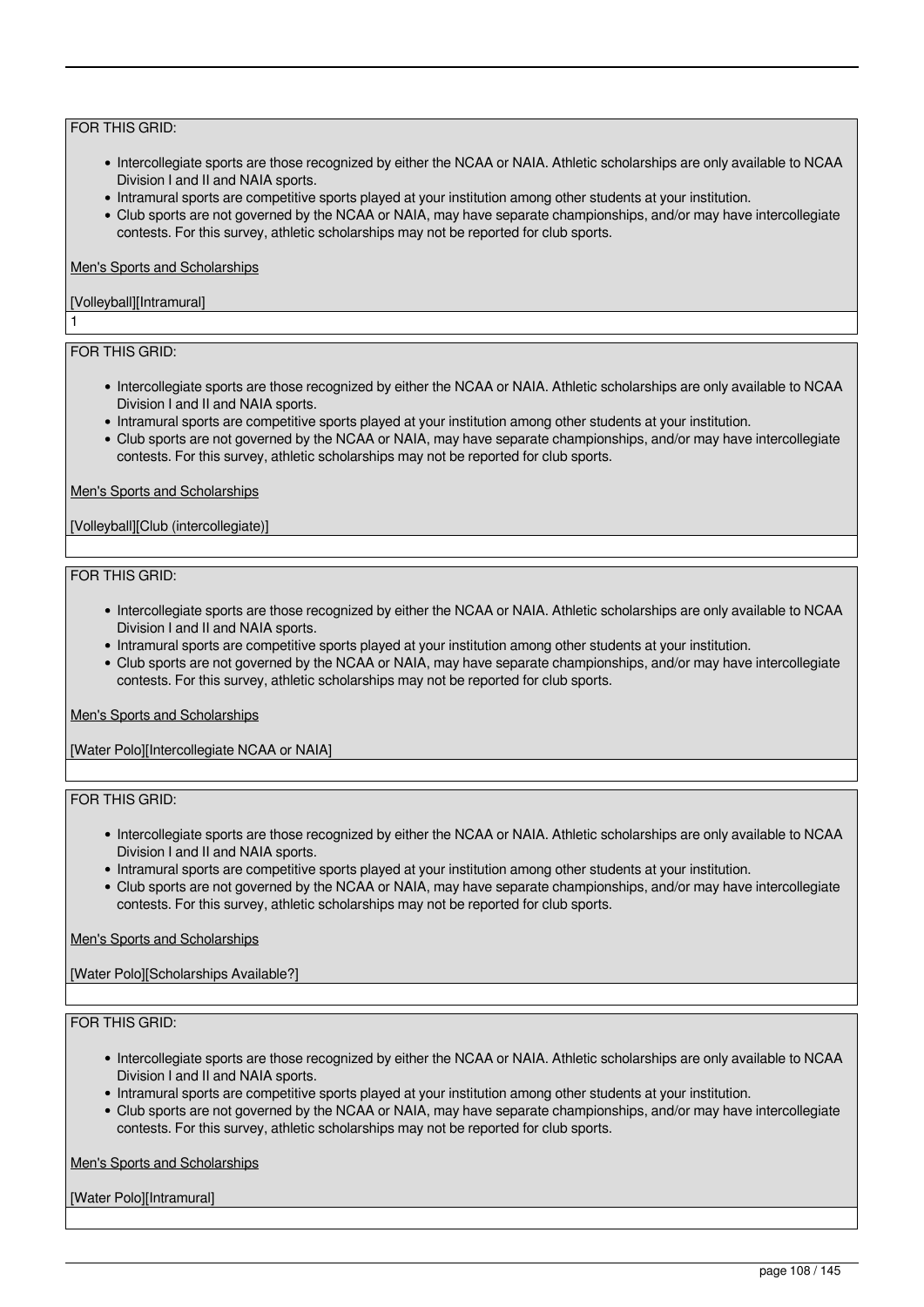## FOR THIS GRID:

- Intercollegiate sports are those recognized by either the NCAA or NAIA. Athletic scholarships are only available to NCAA Division I and II and NAIA sports.
- Intramural sports are competitive sports played at your institution among other students at your institution.
- Club sports are not governed by the NCAA or NAIA, may have separate championships, and/or may have intercollegiate contests. For this survey, athletic scholarships may not be reported for club sports.

#### Men's Sports and Scholarships

#### [Water Polo][Club (intercollegiate)]

## FOR THIS GRID:

- Intercollegiate sports are those recognized by either the NCAA or NAIA. Athletic scholarships are only available to NCAA Division I and II and NAIA sports.
- Intramural sports are competitive sports played at your institution among other students at your institution.
- Club sports are not governed by the NCAA or NAIA, may have separate championships, and/or may have intercollegiate contests. For this survey, athletic scholarships may not be reported for club sports.

#### Men's Sports and Scholarships

[Water Skiing][Intercollegiate NCAA or NAIA]

#### FOR THIS GRID:

- Intercollegiate sports are those recognized by either the NCAA or NAIA. Athletic scholarships are only available to NCAA Division I and II and NAIA sports.
- Intramural sports are competitive sports played at your institution among other students at your institution.
- Club sports are not governed by the NCAA or NAIA, may have separate championships, and/or may have intercollegiate contests. For this survey, athletic scholarships may not be reported for club sports.

#### Men's Sports and Scholarships

[Water Skiing][Scholarships Available?]

#### FOR THIS GRID:

- Intercollegiate sports are those recognized by either the NCAA or NAIA. Athletic scholarships are only available to NCAA Division I and II and NAIA sports.
- Intramural sports are competitive sports played at your institution among other students at your institution.
- Club sports are not governed by the NCAA or NAIA, may have separate championships, and/or may have intercollegiate contests. For this survey, athletic scholarships may not be reported for club sports.

#### Men's Sports and Scholarships

#### [Water Skiing][Intramural]

#### FOR THIS GRID:

- Intercollegiate sports are those recognized by either the NCAA or NAIA. Athletic scholarships are only available to NCAA Division I and II and NAIA sports.
- Intramural sports are competitive sports played at your institution among other students at your institution.
- Club sports are not governed by the NCAA or NAIA, may have separate championships, and/or may have intercollegiate contests. For this survey, athletic scholarships may not be reported for club sports.

Men's Sports and Scholarships

[Water Skiing][Club (intercollegiate)]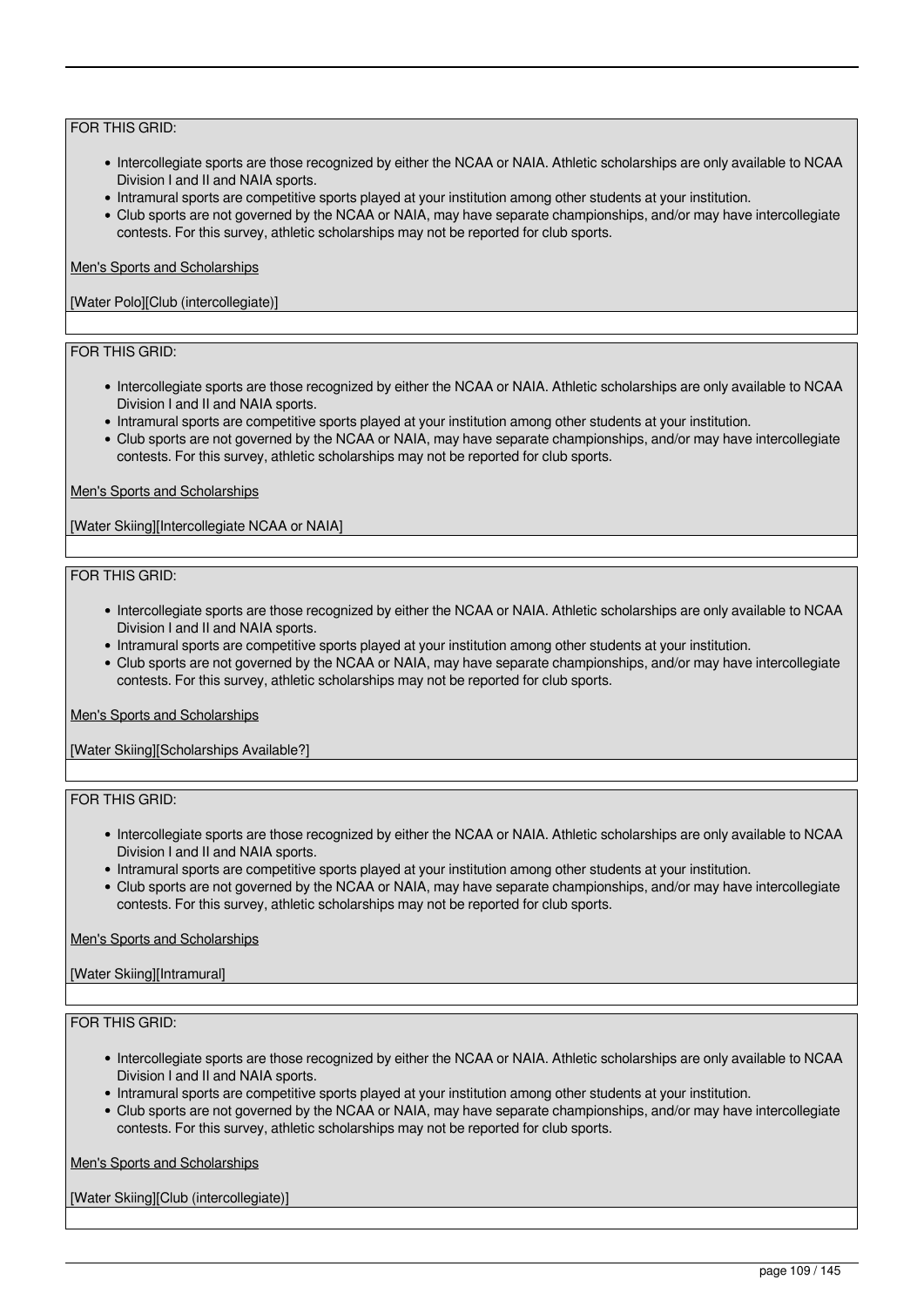### FOR THIS GRID:

- Intercollegiate sports are those recognized by either the NCAA or NAIA. Athletic scholarships are only available to NCAA Division I and II and NAIA sports.
- Intramural sports are competitive sports played at your institution among other students at your institution.
- Club sports are not governed by the NCAA or NAIA, may have separate championships, and/or may have intercollegiate contests. For this survey, athletic scholarships may not be reported for club sports.

#### Men's Sports and Scholarships

[Wrestling][Intercollegiate NCAA or NAIA]

### FOR THIS GRID:

- Intercollegiate sports are those recognized by either the NCAA or NAIA. Athletic scholarships are only available to NCAA Division I and II and NAIA sports.
- Intramural sports are competitive sports played at your institution among other students at your institution.
- Club sports are not governed by the NCAA or NAIA, may have separate championships, and/or may have intercollegiate contests. For this survey, athletic scholarships may not be reported for club sports.

#### Men's Sports and Scholarships

[Wrestling][Scholarships Available?]

#### FOR THIS GRID:

- Intercollegiate sports are those recognized by either the NCAA or NAIA. Athletic scholarships are only available to NCAA Division I and II and NAIA sports.
- Intramural sports are competitive sports played at your institution among other students at your institution.
- Club sports are not governed by the NCAA or NAIA, may have separate championships, and/or may have intercollegiate contests. For this survey, athletic scholarships may not be reported for club sports.

#### Men's Sports and Scholarships

[Wrestling][Intramural]

## FOR THIS GRID:

1

- Intercollegiate sports are those recognized by either the NCAA or NAIA. Athletic scholarships are only available to NCAA Division I and II and NAIA sports.
- Intramural sports are competitive sports played at your institution among other students at your institution.
- Club sports are not governed by the NCAA or NAIA, may have separate championships, and/or may have intercollegiate contests. For this survey, athletic scholarships may not be reported for club sports.

Men's Sports and Scholarships

[Wrestling][Club (intercollegiate)]

Women's Sports and Scholarships [Archery][Intercollegiate NCAA or NAIA]

Women's Sports and Scholarships [Archery][Scholarships Available?]

Women's Sports and Scholarships [Archery][Intramural]

Women's Sports and Scholarships [Archery][Club (intercollegiate)]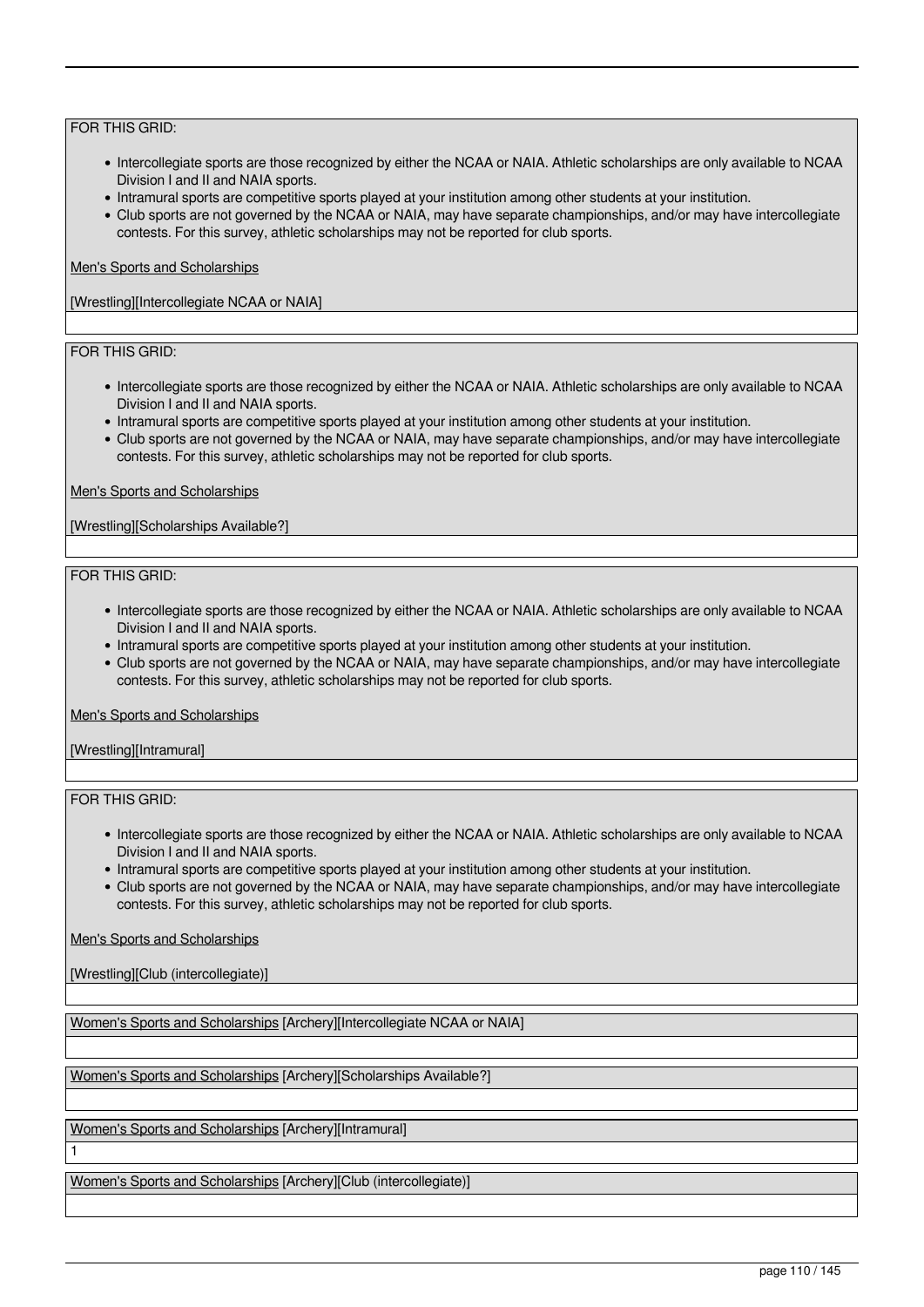Women's Sports and Scholarships [Badminton][Intercollegiate NCAA or NAIA]

Women's Sports and Scholarships [Badminton][Scholarships Available?]

Women's Sports and Scholarships [Badminton][Intramural]

Women's Sports and Scholarships [Badminton][Club (intercollegiate)]

Women's Sports and Scholarships [Baseball][Intercollegiate NCAA or NAIA]

Women's Sports and Scholarships [Baseball][Scholarships Available?]

Women's Sports and Scholarships [Baseball][Intramural]

Women's Sports and Scholarships [Baseball][Club (intercollegiate)]

Women's Sports and Scholarships [Basketball][Intercollegiate NCAA or NAIA]

Women's Sports and Scholarships [Basketball][Scholarships Available?]

Women's Sports and Scholarships [Basketball][Intramural]

1

1

Women's Sports and Scholarships [Basketball][Club (intercollegiate)]

Women's Sports and Scholarships [Bowling][Intercollegiate NCAA or NAIA]

Women's Sports and Scholarships [Bowling][Scholarships Available?]

Women's Sports and Scholarships [Bowling][Intramural]

Women's Sports and Scholarships [Bowling][Club (intercollegiate)]

Women's Sports and Scholarships [Cheerleading][Intercollegiate NCAA or NAIA]

Women's Sports and Scholarships [Cheerleading][Scholarships Available?]

Women's Sports and Scholarships [Cheerleading][Intramural]

Women's Sports and Scholarships [Cheerleading][Club (intercollegiate)]

Women's Sports and Scholarships [Crew (Rowing) Heavyweight][Intercollegiate NCAA or NAIA]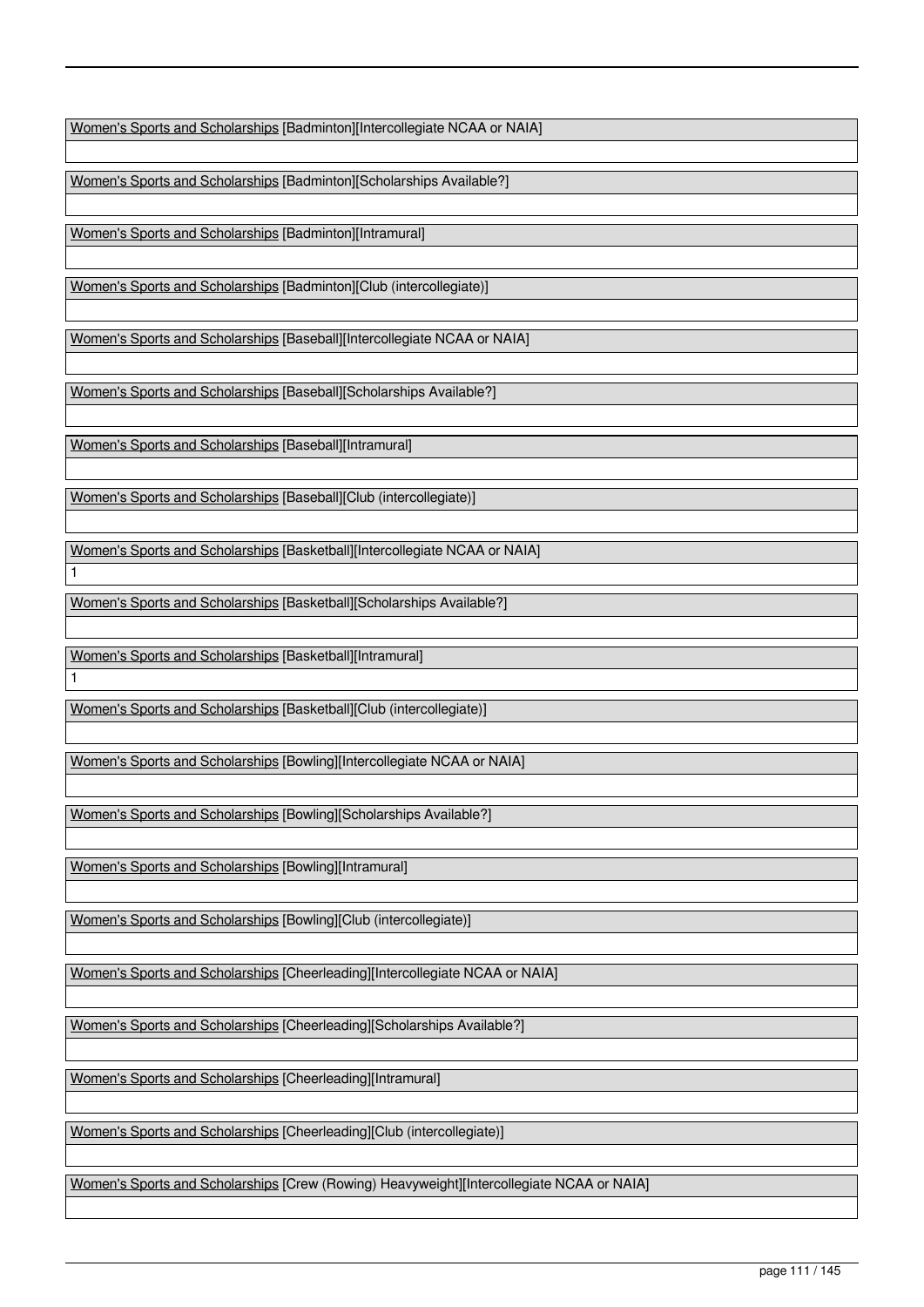Women's Sports and Scholarships [Crew (Rowing) Heavyweight][Scholarships Available?]

Women's Sports and Scholarships [Crew (Rowing) Heavyweight][Intramural]

Women's Sports and Scholarships [Crew (Rowing) Heavyweight][Club (intercollegiate)]

Women's Sports and Scholarships [Crew (Rowing) Lightweight][Intercollegiate NCAA or NAIA]

Women's Sports and Scholarships [Crew (Rowing) Lightweight][Scholarships Available?]

Women's Sports and Scholarships [Crew (Rowing) Lightweight][Intramural]

Women's Sports and Scholarships [Crew (Rowing) Lightweight][Club (intercollegiate)]

Women's Sports and Scholarships [Cross-country][Intercollegiate NCAA or NAIA]

Women's Sports and Scholarships [Cross-country][Scholarships Available?]

Women's Sports and Scholarships [Cross-country][Intramural]

1

1

Women's Sports and Scholarships [Cross-country][Club (intercollegiate)]

Women's Sports and Scholarships [Curling][Intercollegiate NCAA or NAIA]

Women's Sports and Scholarships [Curling][Scholarships Available?]

Women's Sports and Scholarships [Curling][Intramural]

Women's Sports and Scholarships [Curling][Club (intercollegiate)]

Women's Sports and Scholarships [Equestrian][Intercollegiate NCAA or NAIA]

Women's Sports and Scholarships [Equestrian][Scholarships Available?]

Women's Sports and Scholarships [Equestrian][Intramural]

Women's Sports and Scholarships [Equestrian][Club (intercollegiate)]

Women's Sports and Scholarships [Fencing][Intercollegiate NCAA or NAIA]

Women's Sports and Scholarships [Fencing][Scholarships Available?]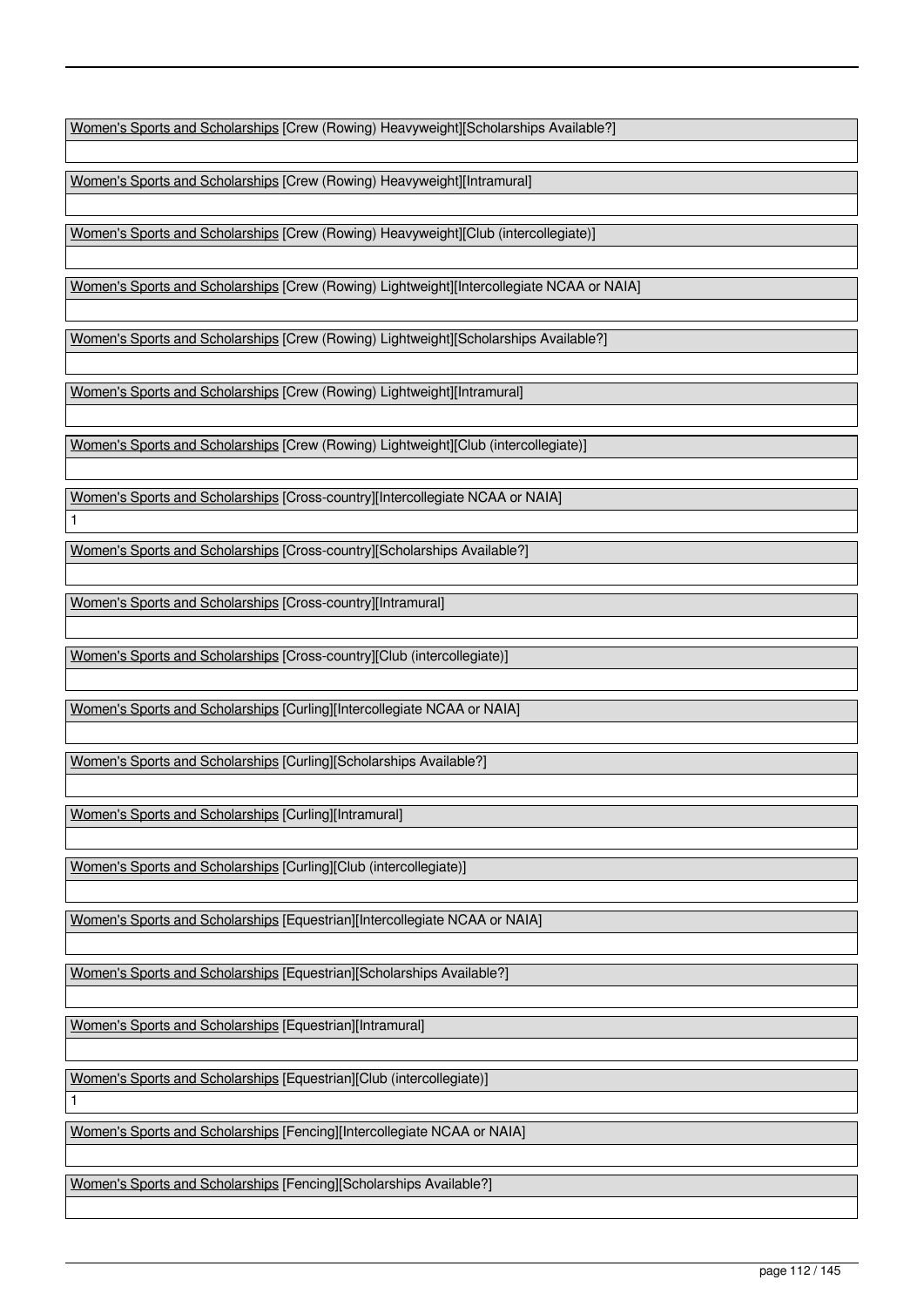Women's Sports and Scholarships [Fencing][Intramural]

1

1

Women's Sports and Scholarships [Fencing][Club (intercollegiate)]

Women's Sports and Scholarships [Field Hockey][Intercollegiate NCAA or NAIA]

Women's Sports and Scholarships [Field Hockey][Scholarships Available?]

Women's Sports and Scholarships [Field Hockey][Intramural]

Women's Sports and Scholarships [Field Hockey][Club (intercollegiate)]

Women's Sports and Scholarships [Figure Skating][Intercollegiate NCAA or NAIA]

Women's Sports and Scholarships [Figure Skating][Scholarships Available?]

Women's Sports and Scholarships [Figure Skating][Intramural]

Women's Sports and Scholarships [Figure Skating][Club (intercollegiate)]

Women's Sports and Scholarships [Football][Intercollegiate NCAA or NAIA]

Women's Sports and Scholarships [Football][Scholarships Available?]

Women's Sports and Scholarships [Football][Intramural]

Women's Sports and Scholarships [Football][Club (intercollegiate)]

Women's Sports and Scholarships [Golf][Intercollegiate NCAA or NAIA]

Women's Sports and Scholarships [Golf][Scholarships Available?]

Women's Sports and Scholarships [Golf][Intramural]

Women's Sports and Scholarships [Golf][Club (intercollegiate)]

Women's Sports and Scholarships [Gymnastics][Intercollegiate NCAA or NAIA]

Women's Sports and Scholarships [Gymnastics][Scholarships Available?]

Women's Sports and Scholarships [Gymnastics][Intramural]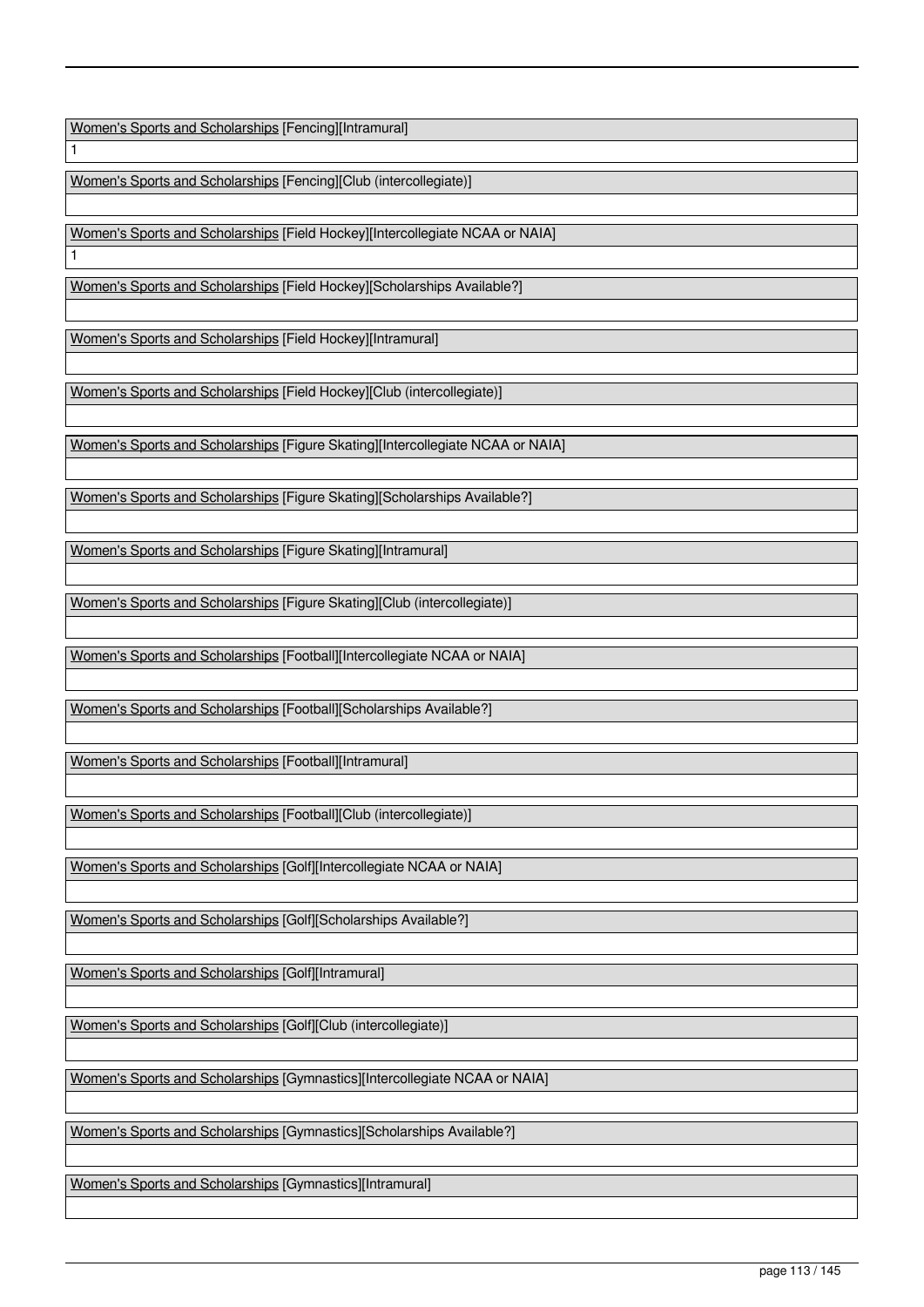Women's Sports and Scholarships [Gymnastics][Club (intercollegiate)]

Women's Sports and Scholarships [Ice Hockey][Intercollegiate NCAA or NAIA]

Women's Sports and Scholarships [Ice Hockey][Scholarships Available?]

Women's Sports and Scholarships [Ice Hockey][Intramural]

Women's Sports and Scholarships [Ice Hockey][Club (intercollegiate)]

Women's Sports and Scholarships [Lacrosse][Intercollegiate NCAA or NAIA]

Women's Sports and Scholarships [Lacrosse][Scholarships Available?]

Women's Sports and Scholarships [Lacrosse][Intramural]

1

1

Women's Sports and Scholarships [Lacrosse][Club (intercollegiate)]

Women's Sports and Scholarships [Lightweight Football][Intercollegiate NCAA or NAIA]

Women's Sports and Scholarships [Lightweight Football][Scholarships Available?]

Women's Sports and Scholarships [Lightweight Football][Intramural]

Women's Sports and Scholarships [Lightweight Football][Club (intercollegiate)]

Women's Sports and Scholarships [Martial Arts][Intercollegiate NCAA or NAIA]

Women's Sports and Scholarships [Martial Arts][Scholarships Available?]

Women's Sports and Scholarships [Martial Arts][Intramural]

Women's Sports and Scholarships [Martial Arts][Club (intercollegiate)]

Women's Sports and Scholarships [Racquetball][Intercollegiate NCAA or NAIA]

Women's Sports and Scholarships [Racquetball][Scholarships Available?]

Women's Sports and Scholarships [Racquetball][Intramural]

Women's Sports and Scholarships [Racquetball][Club (intercollegiate)]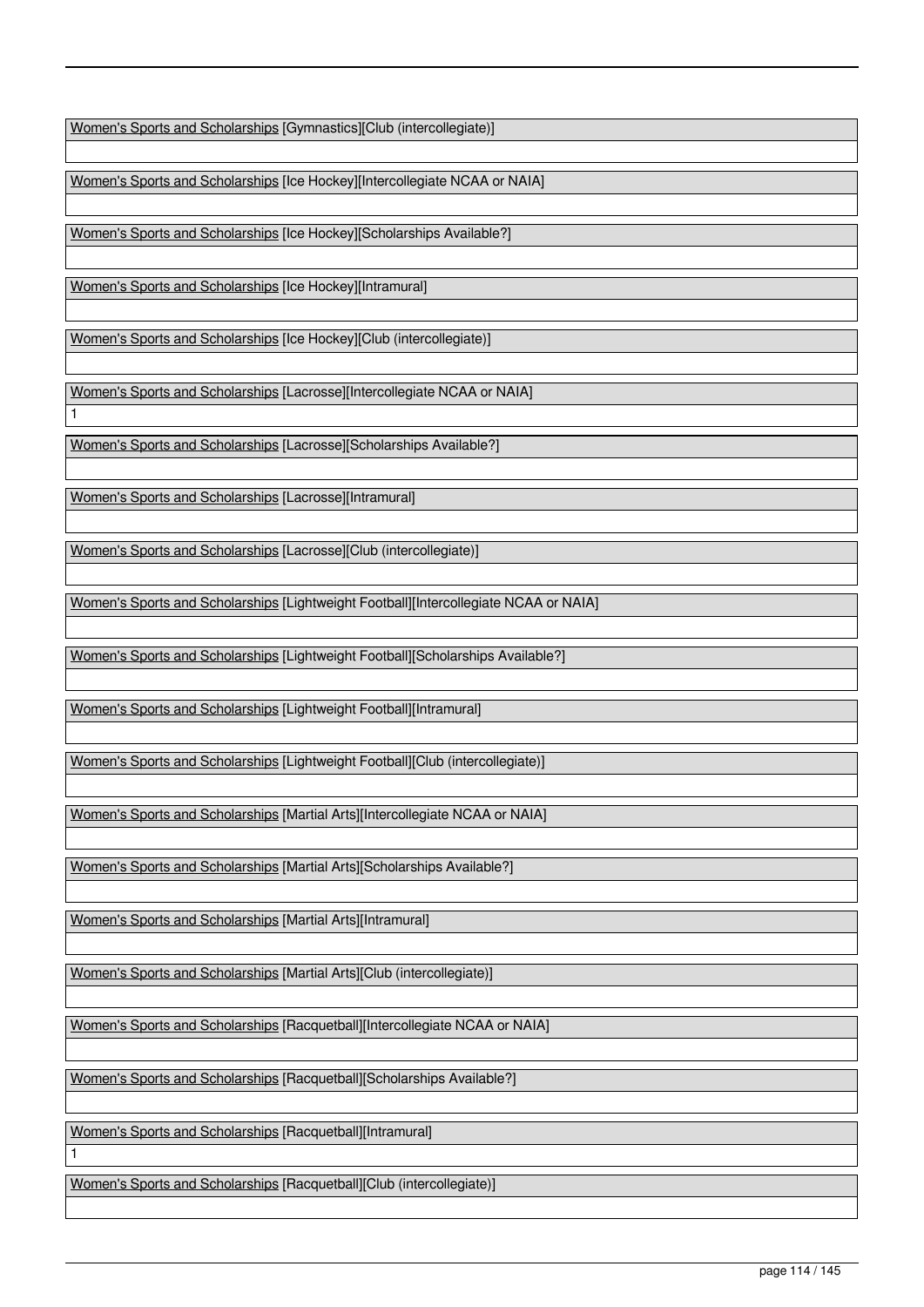Women's Sports and Scholarships [Rifle][Intercollegiate NCAA or NAIA]

Women's Sports and Scholarships [Rifle][Scholarships Available?]

Women's Sports and Scholarships [Rifle][Intramural]

Women's Sports and Scholarships [Rifle][Club (intercollegiate)]

Women's Sports and Scholarships [Rodeo][Intercollegiate NCAA or NAIA]

Women's Sports and Scholarships [Rodeo][Scholarships Available?]

Women's Sports and Scholarships [Rodeo][Intramural]

Women's Sports and Scholarships [Rodeo][Club (intercollegiate)]

Women's Sports and Scholarships [Rugby][Intercollegiate NCAA or NAIA]

Women's Sports and Scholarships [Rugby][Scholarships Available?]

Women's Sports and Scholarships [Rugby][Intramural]

1

Women's Sports and Scholarships [Rugby][Club (intercollegiate)]

Women's Sports and Scholarships [Sailing][Intercollegiate NCAA or NAIA]

Women's Sports and Scholarships [Sailing][Scholarships Available?]

Women's Sports and Scholarships [Sailing][Intramural]

Women's Sports and Scholarships [Sailing][Club (intercollegiate)]

Women's Sports and Scholarships [Skiing: Alpine][Intercollegiate NCAA or NAIA]

Women's Sports and Scholarships [Skiing: Alpine][Scholarships Available?]

Women's Sports and Scholarships [Skiing: Alpine][Intramural]

Women's Sports and Scholarships [Skiing: Alpine][Club (intercollegiate)]

Women's Sports and Scholarships [Skiing: Nordic][Intercollegiate NCAA or NAIA]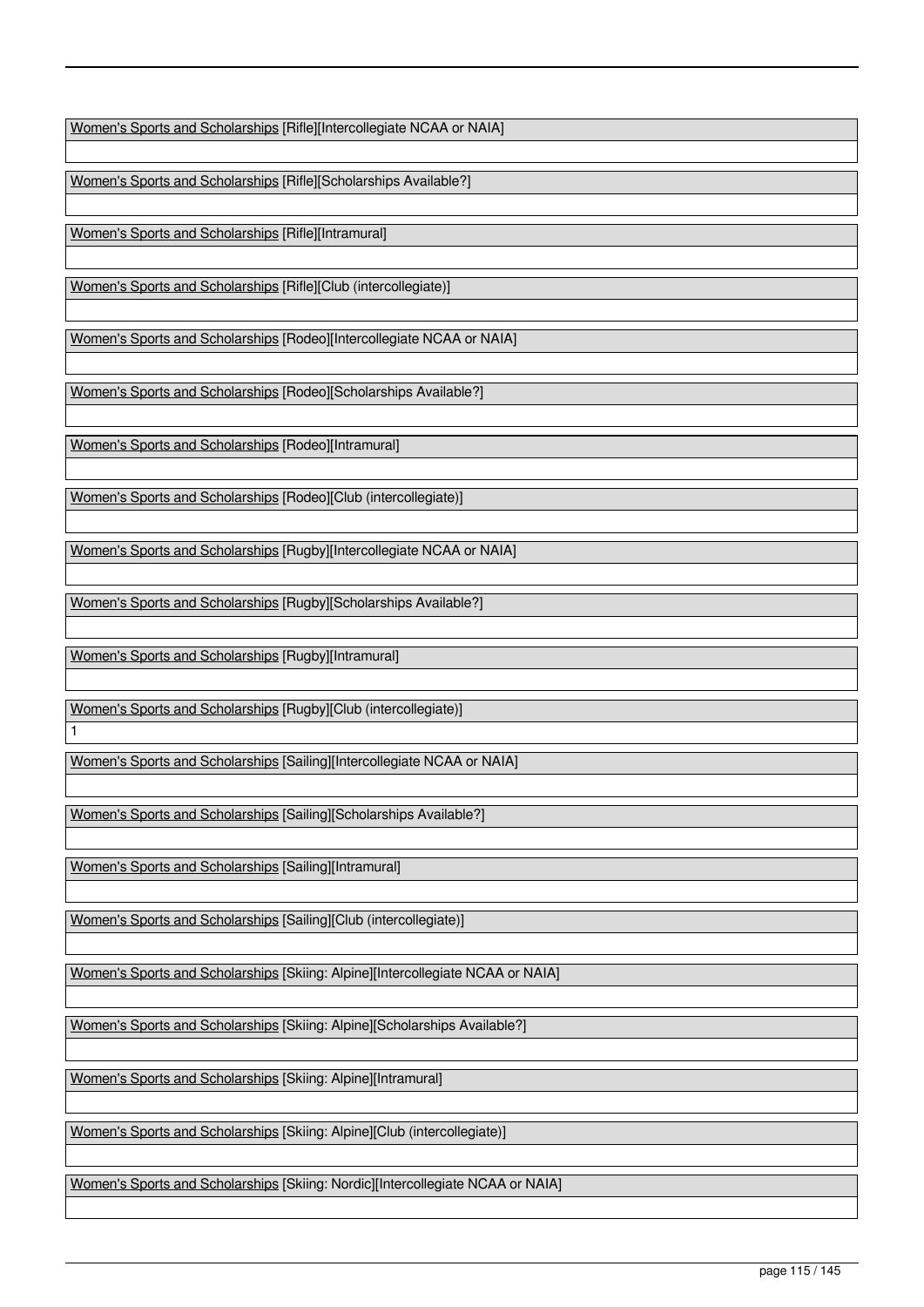Women's Sports and Scholarships [Skiing: Nordic][Scholarships Available?]

Women's Sports and Scholarships [Skiing: Nordic][Intramural]

Women's Sports and Scholarships [Skiing: Nordic][Club (intercollegiate)]

Women's Sports and Scholarships [Soccer][Intercollegiate NCAA or NAIA]

Women's Sports and Scholarships [Soccer][Scholarships Available?]

Women's Sports and Scholarships [Soccer][Intramural]

1

1

1

1

1

1

Women's Sports and Scholarships [Soccer][Club (intercollegiate)]

Women's Sports and Scholarships [Softball][Intercollegiate NCAA or NAIA]

Women's Sports and Scholarships [Softball][Scholarships Available?]

Women's Sports and Scholarships [Softball][Intramural]

Women's Sports and Scholarships [Softball][Club (intercollegiate)]

Women's Sports and Scholarships [Squash][Intercollegiate NCAA or NAIA]

Women's Sports and Scholarships [Squash][Scholarships Available?]

Women's Sports and Scholarships [Squash][Intramural]

Women's Sports and Scholarships [Squash][Club (intercollegiate)]

Women's Sports and Scholarships [Swimming and Diving][Intercollegiate NCAA or NAIA]

Women's Sports and Scholarships [Swimming and Diving][Scholarships Available?]

Women's Sports and Scholarships [Swimming and Diving][Intramural]

Women's Sports and Scholarships [Swimming and Diving][Club (intercollegiate)]

Women's Sports and Scholarships [Synchronized Swimming][Intercollegiate NCAA or NAIA]

Women's Sports and Scholarships [Synchronized Swimming][Scholarships Available?]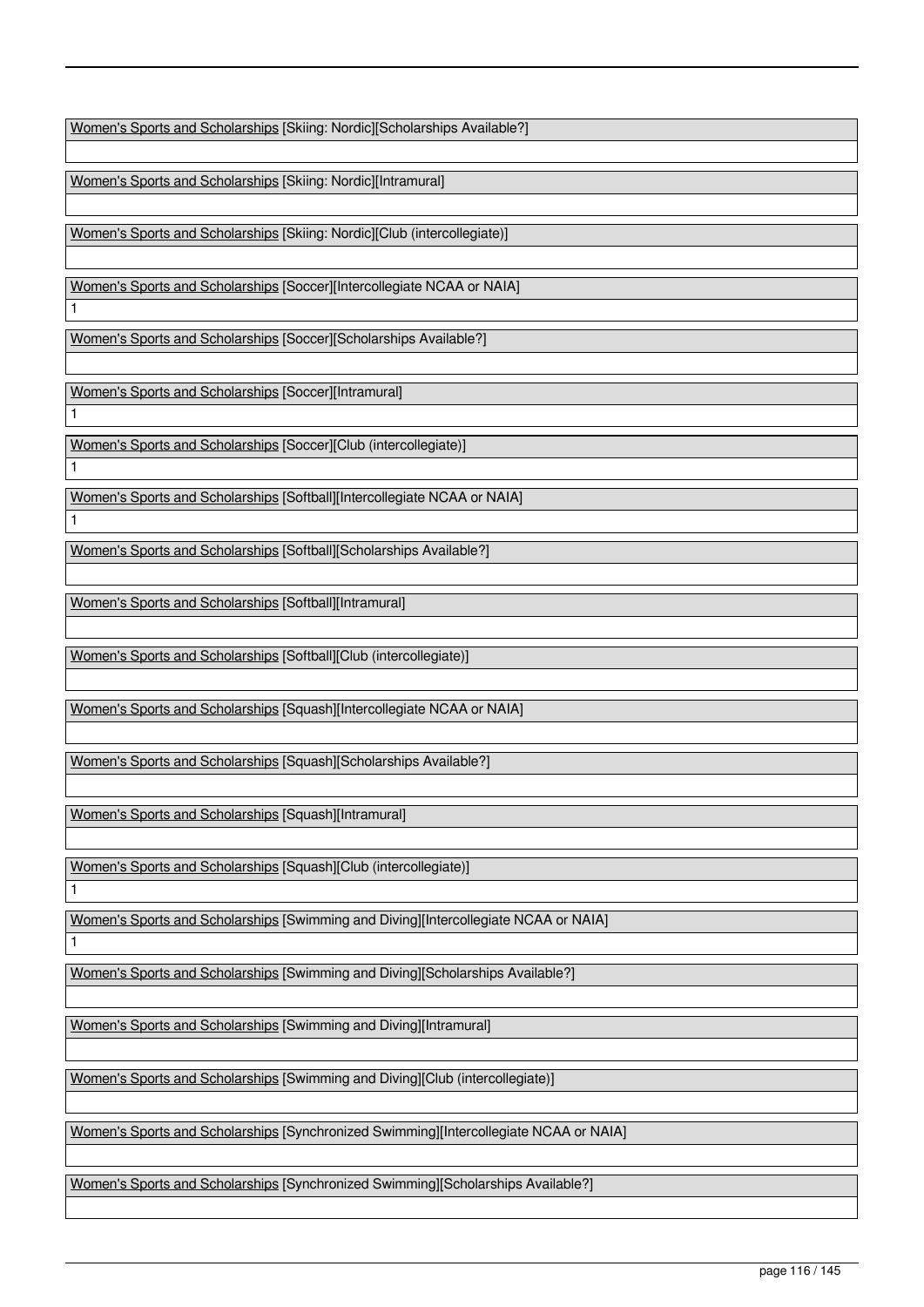Women's Sports and Scholarships [Synchronized Swimming][Intramural]

Women's Sports and Scholarships [Synchronized Swimming][Club (intercollegiate)]

Women's Sports and Scholarships [Team Handball][Intercollegiate NCAA or NAIA]

Women's Sports and Scholarships [Team Handball][Scholarships Available?]

Women's Sports and Scholarships [Team Handball][Intramural]

Women's Sports and Scholarships [Team Handball][Club (intercollegiate)]

Women's Sports and Scholarships [Tennis][Intercollegiate NCAA or NAIA]

Women's Sports and Scholarships [Tennis][Scholarships Available?]

Women's Sports and Scholarships [Tennis][Intramural]

1

1

1

1

Women's Sports and Scholarships [Tennis][Club (intercollegiate)]

Women's Sports and Scholarships [Track and Field (indoor)][Intercollegiate NCAA or NAIA]

Women's Sports and Scholarships [Track and Field (indoor)][Scholarships Available?]

Women's Sports and Scholarships [Track and Field (indoor)][Intramural]

Women's Sports and Scholarships [Track and Field (indoor)][Club (intercollegiate)]

Women's Sports and Scholarships [Track and Field (outdoor)][Intercollegiate NCAA or NAIA]

Women's Sports and Scholarships [Track and Field (outdoor)][Scholarships Available?]

Women's Sports and Scholarships [Track and Field (outdoor)][Intramural]

Women's Sports and Scholarships [Track and Field (outdoor)][Club (intercollegiate)]

Women's Sports and Scholarships [Ultimate Frisbee][Intercollegiate NCAA or NAIA]

Women's Sports and Scholarships [Ultimate Frisbee][Scholarships Available?]

Women's Sports and Scholarships [Ultimate Frisbee][Intramural]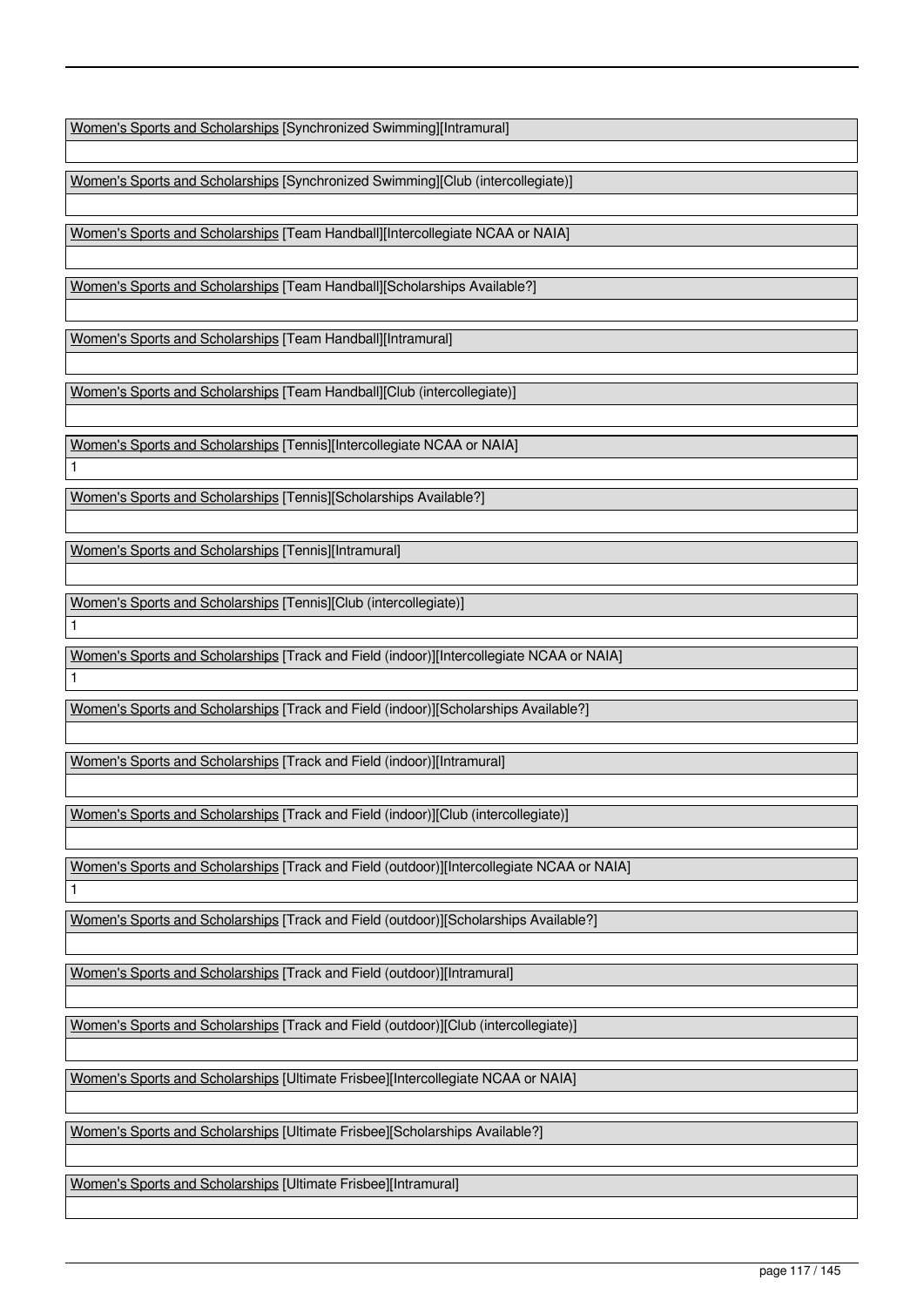Women's Sports and Scholarships [Ultimate Frisbee][Club (intercollegiate)]

Women's Sports and Scholarships [Volleyball][Intercollegiate NCAA or NAIA]

Women's Sports and Scholarships [Volleyball][Scholarships Available?]

Women's Sports and Scholarships [Volleyball][Intramural]

1

1

1

Women's Sports and Scholarships [Volleyball][Club (intercollegiate)]

Women's Sports and Scholarships [Water Polo][Intercollegiate NCAA or NAIA]

Women's Sports and Scholarships [Water Polo][Scholarships Available?]

Women's Sports and Scholarships [Water Polo][Intramural]

Women's Sports and Scholarships [Water Polo][Club (intercollegiate)]

Women's Sports and Scholarships [Water Skiing][Intercollegiate NCAA or NAIA]

Women's Sports and Scholarships [Water Skiing][Scholarships Available?]

Women's Sports and Scholarships [Water Skiing][Intramural]

Women's Sports and Scholarships [Water Skiing][Club (intercollegiate)]

Women's Sports and Scholarships [Wrestling][Intercollegiate NCAA or NAIA]

Women's Sports and Scholarships [Wrestling][Scholarships Available?]

Women's Sports and Scholarships [Wrestling][Intramural]

Women's Sports and Scholarships [Wrestling][Club (intercollegiate)]

Honor Societies

List names of honor societies:

{"Phi Beta Kappa","Pi Mu Epsilon","Pi Sigma Alpha","Sigma Xi","Sigma Iota Rho"}

## Religious Student Organizations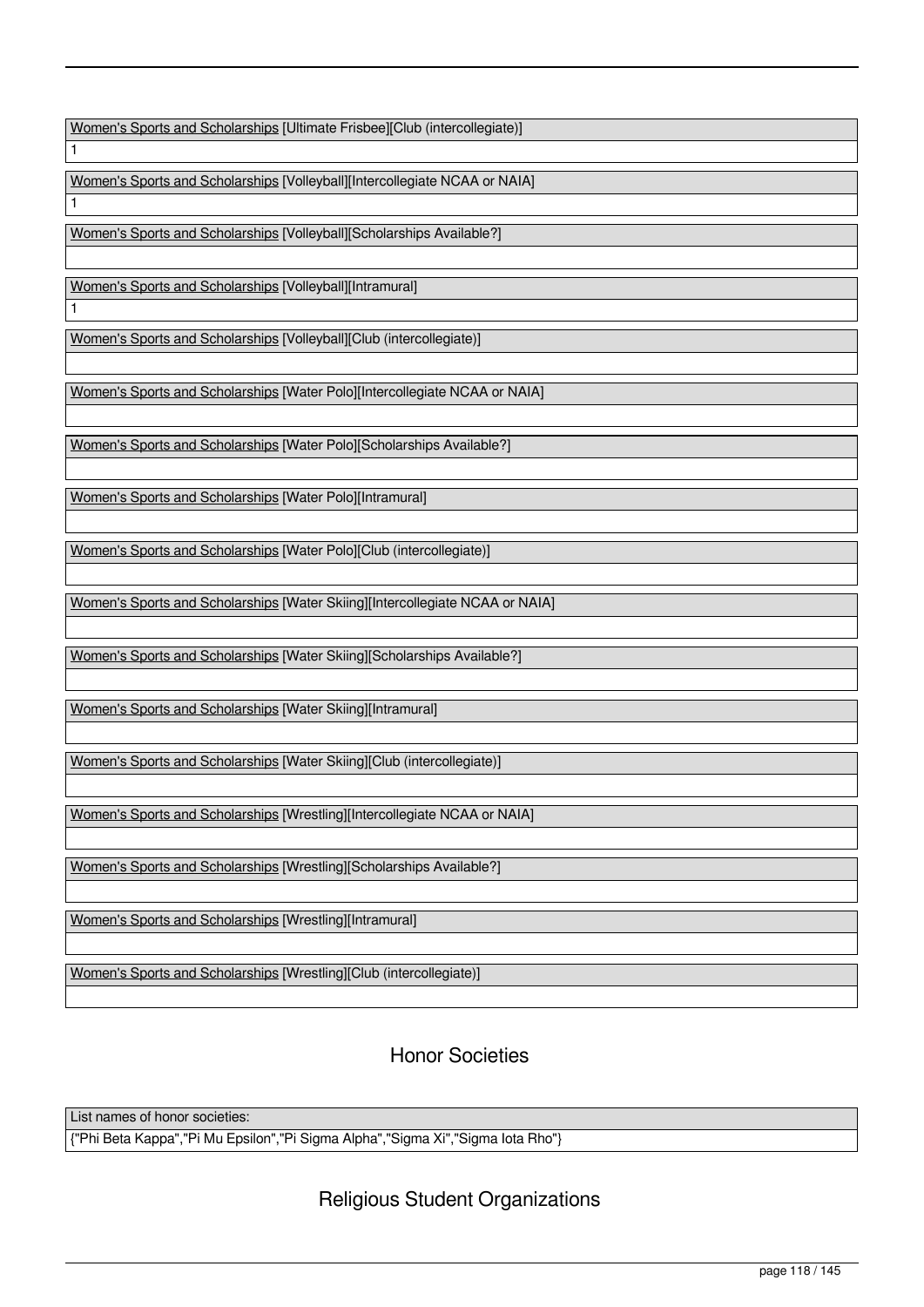List names of religious organizations:

{"Canterbury Club","Newman Club",Hillel,"Buddhist Society","BE: CCO Campus Ministry","Humanist Association",Crescent}

# Ethnic Student Organizations

List names of ethnic organizations.

{Adelante,"Asia Society","BSU: Black Student Union","Middle East Student's Association","Japanese Students Anime","International Society","Indigenous Nations","Japanese Culture Club","La Tertulia",Sisterhood,"South Asian Society"}

## Other Student Organizations

#### List names of other organizations:

{"Alpha Delta Phi",Archon,"Beer & Sex","Beta Theta Pi","Beyond Therapy","College Township Fire Department Student Auxiliary","Bicycle Cooperative","Brave Potato Productions","Budget and Finance","Building and Grounds","Campus Senate",Chasers,"Circle K","Colla Voice",Cornerstones,"Craft Center","Crozier Center","Delta Kappa Epsilon","Kenyon College Dance Team","Delta Phi","Delta Tau Delta","Division Housing","Enviromental Campus Organization","Epsilon Delta Mu","Equestrian Team","First-Year Council",FLES,"Fools On The Hill","Gospel Choir","Greek Council","Her Campus Kenyon",HIKA,"Horn Gallery","Hot Meals",JStreetU,"Kappa Sigma Alpha","KC- Meds","Kappa Sigma Alpha","Chamber Singers","Club Tennis","Ballroom Dance","Dance & Drama Club","Kenyon College Democrats Club","Kenyon College Outdoors Club","Kenyon College Student Chapter of the American Chemical Society","Kenyon College Student Lectureships","Kenyon Collegiate","Kenyon Cooking Club","Kenyon Filmmakers","Kenyon Republicans","Kenyon Squash Club","Kenyon Student Athletes","Peeps o' Kenyon","Kenyon Writing Center Writing Table",Kokosingers,"Land Lords",Rugby,"Men's and Women's","Ultimate Frisbee","Men's and Women's","Mock Trial","Model UN","Neuroscience Club","Newman Club","Owl Creek Singers","Peer Counselors","People Endorsing Agrarian Sustainability",Persimmons,"Psychology Club","Quiz Bowl","Phi Kappa Sigma (fraternity)","Recognizing Each Other's Ability to Conquer the Hill","Relay for Life","Renegade Theatre","Senior Class Committee","Sexual Misconduct Advisors","Social Board","Sophomore Class Committee","Senior Class Committee","Sound Techs","Spoken Word Collective","Discrimination Advisors","Stage Femmes","Student Activities","Student Council","Student Health Advisory Committee","Student Life Committee","Take Back the Night","Taste of the Real World","The Billy Shakes Project","The Kenyon Collegian","The Kenyon Observer","Take Back the Night","The Mighty Mighty Stairwells","The Queer Women's Collective","the Ransom Notes","Theta Delta Phi","Transition Mission","Two Drink Minimum",Wellness,WKCO,"Zeta Alpha Pi"}

# Popular Cultural and Campus Events

#### List names of popular campus events:

{"Summer Send-off","Service Fair","Community Service Day","Greek Week","Take Back The Night",Gay,Lesbian,Bisexual,"Transgender Awareness Month","Asia History Month","Latino Hispanic Month","Chinese New Year","Global Cafe","Martin L. King Week",Concerts,"dance recitals",films,lectures,plays,"poetry readings","Student Activities Fair","Family Weekend","Poem in Your Pocket","Relay for Life",Pelatonia,"Founders Day","Honors Day"}

## Student Background

Religious preference: Estimated religious preference percentage of fall 2015 enrolled undergraduate students. [Catholic]

Religious preference: Estimated religious preference percentage of fall 2015 enrolled undergraduate students. [Protestant]

Religious preference: Estimated religious preference percentage of fall 2015 enrolled undergraduate students. [Jewish]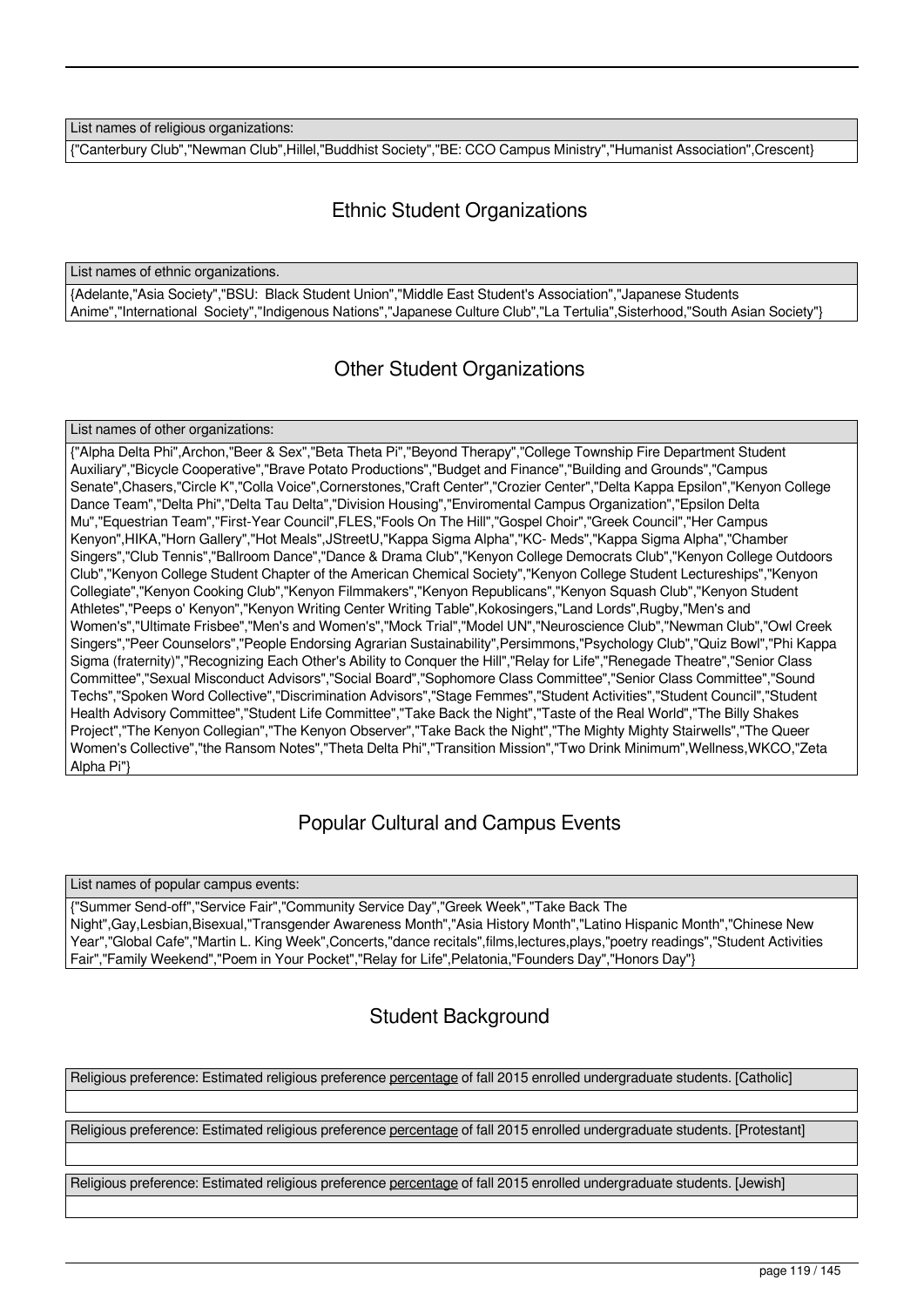Religious preference: Estimated religious preference percentage of fall 2015 enrolled undergraduate students. [Muslim]

Religious preference: Estimated religious preference percentage of fall 2015 enrolled undergraduate students. [Hindu]

Religious preference: Estimated religious preference percentage of fall 2015 enrolled undergraduate students. [Buddhist]

Religious preference: Estimated religious preference percentage of fall 2015 enrolled undergraduate students. [Mormon]

Religious preference: Estimated religious preference percentage of fall 2015 enrolled undergraduate students. [Claim no religious preference]

Religious preference: Estimated religious preference percentage of fall 2015 enrolled undergraduate students. [Don't know]

Religious preference: Estimated religious preference percentage of fall 2015 enrolled undergraduate students. [Institution Religious affiliation: (Question 10)]

Religious preference: Estimated religious preference percentage of fall 2015 enrolled undergraduate students. [Other (Define Below)]

Religious preference: Estimated religious preference percentage of fall 2015 enrolled undergraduate students. [All other]

Overlap schools: List up to five institutions that generally have the biggest overlaps (in terms of number of applicants) with your institution's applicant pool. Please use the alphabetical listing of colleges and universities on the left hand side of the grid. Select up to five institutions, then use the right arrow to move those schools to Overlap column. To remove a school from the right side of the grid, click on its name and hit the left arrow to move them back.

1424,1868,3086,3401,3691

# **Housing**

Institution offers housing:

Yes [Y]

Check all types of college-owned, -operated, or -affiliated housing available for the 2015-2016 undergraduates at your institution and specify the percentages of students living in each type . Exclude students not living in these housing types from percentages. When calculating percentages, institutional housing should only be counted in one category. Note: Please enter the percents in the 'Percent (%)' questions. [Coed dorms]

Yes [Y]

Check all types of college-owned, -operated, or -affiliated housing available for the 2015-2016 undergraduates at your institution and specify the percentages of students living in each type . Exclude students not living in these housing types from percentages. When calculating percentages, institutional housing should only be counted in one category. Note: Please enter the percents in the 'Percent (%)' questions. [Comment]

Check all types of college-owned, -operated, or -affiliated housing available for the 2015-2016 undergraduates at your institution and specify the percentages of students living in each type . Exclude students not living in these housing types from percentages. When calculating percentages, institutional housing should only be counted in one category. Note: Please enter the percents in the 'Percent (%)' questions. [Women's dorms]

Yes [Y]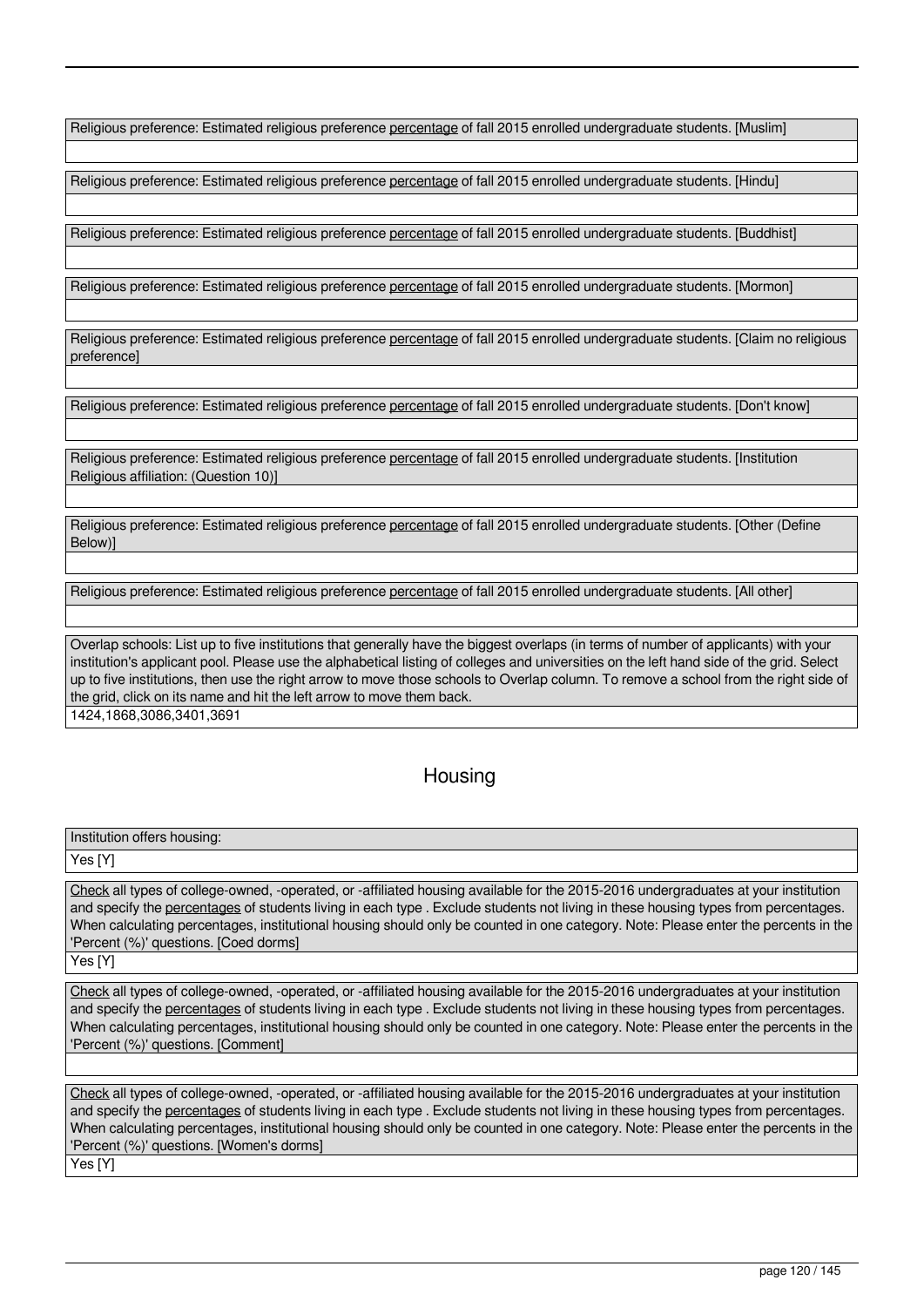Check all types of college-owned, -operated, or -affiliated housing available for the 2015-2016 undergraduates at your institution and specify the percentages of students living in each type . Exclude students not living in these housing types from percentages. When calculating percentages, institutional housing should only be counted in one category. Note: Please enter the percents in the 'Percent (%)' questions. [Comment]

Check all types of college-owned, -operated, or -affiliated housing available for the 2015-2016 undergraduates at your institution and specify the percentages of students living in each type . Exclude students not living in these housing types from percentages. When calculating percentages, institutional housing should only be counted in one category. Note: Please enter the percents in the 'Percent (%)' questions. [Men's dorms]

Check all types of college-owned, -operated, or -affiliated housing available for the 2015-2016 undergraduates at your institution and specify the percentages of students living in each type . Exclude students not living in these housing types from percentages. When calculating percentages, institutional housing should only be counted in one category. Note: Please enter the percents in the 'Percent (%)' questions. [Comment]

Check all types of college-owned, -operated, or -affiliated housing available for the 2015-2016 undergraduates at your institution and specify the percentages of students living in each type . Exclude students not living in these housing types from percentages. When calculating percentages, institutional housing should only be counted in one category. Note: Please enter the percents in the 'Percent (%)' questions. [Sorority housing]

Yes [Y]

Check all types of college-owned, -operated, or -affiliated housing available for the 2015-2016 undergraduates at your institution and specify the percentages of students living in each type . Exclude students not living in these housing types from percentages. When calculating percentages, institutional housing should only be counted in one category. Note: Please enter the percents in the 'Percent (%)' questions. [Comment]

Check all types of college-owned, -operated, or -affiliated housing available for the 2015-2016 undergraduates at your institution and specify the percentages of students living in each type . Exclude students not living in these housing types from percentages. When calculating percentages, institutional housing should only be counted in one category. Note: Please enter the percents in the 'Percent (%)' questions. [Fraternity housing]

Yes [Y]

Check all types of college-owned, -operated, or -affiliated housing available for the 2015-2016 undergraduates at your institution and specify the percentages of students living in each type . Exclude students not living in these housing types from percentages. When calculating percentages, institutional housing should only be counted in one category. Note: Please enter the percents in the 'Percent (%)' questions. [Comment]

Check all types of college-owned, -operated, or -affiliated housing available for the 2015-2016 undergraduates at your institution and specify the percentages of students living in each type . Exclude students not living in these housing types from percentages. When calculating percentages, institutional housing should only be counted in one category. Note: Please enter the percents in the 'Percent (%)' questions. [Apartments for married students]

Check all types of college-owned, -operated, or -affiliated housing available for the 2015-2016 undergraduates at your institution and specify the percentages of students living in each type . Exclude students not living in these housing types from percentages. When calculating percentages, institutional housing should only be counted in one category. Note: Please enter the percents in the 'Percent (%)' questions. [Comment]

Check all types of college-owned, -operated, or -affiliated housing available for the 2015-2016 undergraduates at your institution and specify the percentages of students living in each type . Exclude students not living in these housing types from percentages. When calculating percentages, institutional housing should only be counted in one category. Note: Please enter the percents in the 'Percent (%)' questions. [Apartment for single students] Yes [Y]

Check all types of college-owned, -operated, or -affiliated housing available for the 2015-2016 undergraduates at your institution and specify the percentages of students living in each type . Exclude students not living in these housing types from percentages. When calculating percentages, institutional housing should only be counted in one category. Note: Please enter the percents in the 'Percent (%)' questions. [Comment]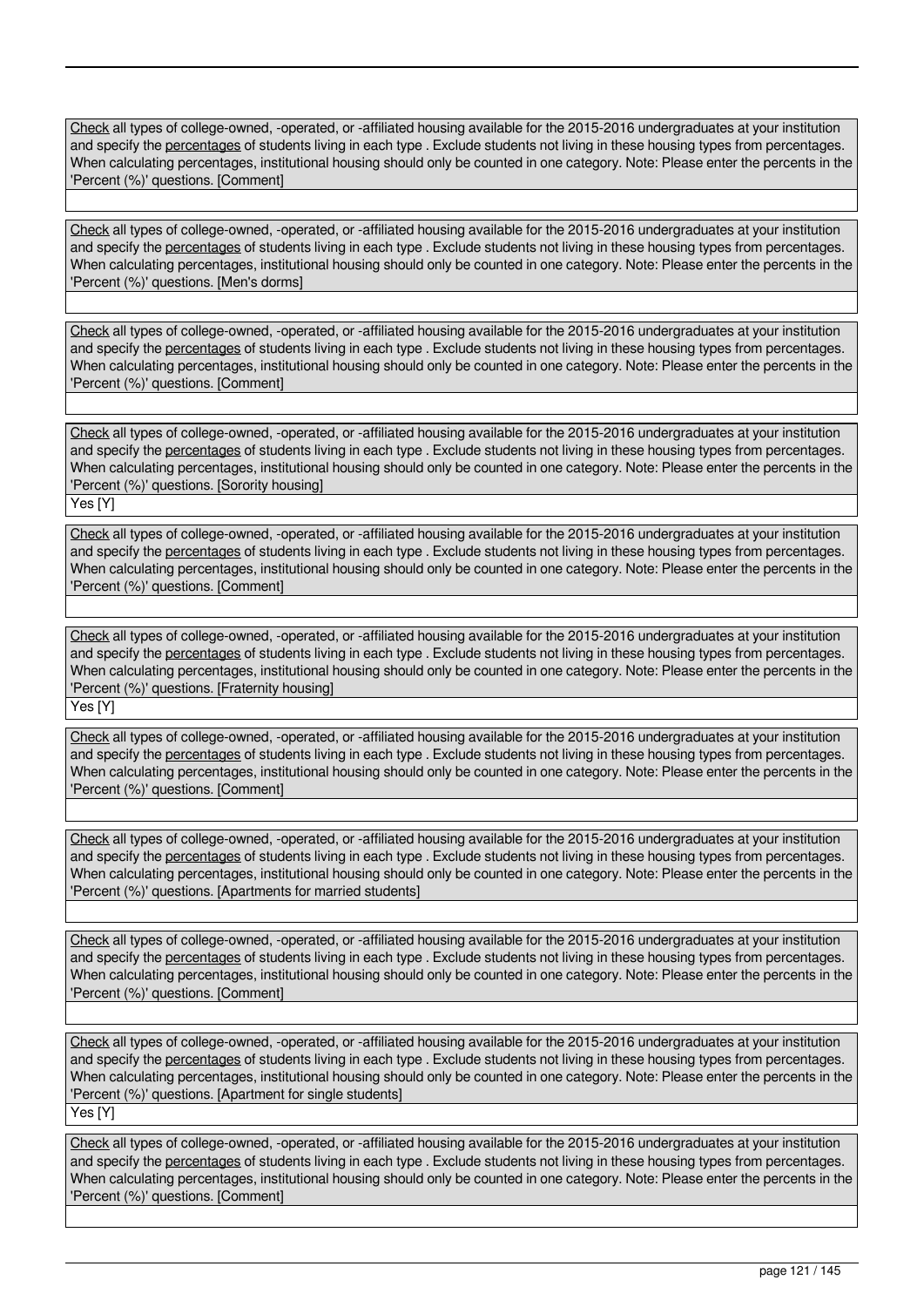Check all types of college-owned, -operated, or -affiliated housing available for the 2015-2016 undergraduates at your institution and specify the percentages of students living in each type . Exclude students not living in these housing types from percentages. When calculating percentages, institutional housing should only be counted in one category. Note: Please enter the percents in the 'Percent (%)' questions. [Special housing for disabled students]

Check all types of college-owned, -operated, or -affiliated housing available for the 2015-2016 undergraduates at your institution and specify the percentages of students living in each type . Exclude students not living in these housing types from percentages. When calculating percentages, institutional housing should only be counted in one category. Note: Please enter the percents in the 'Percent (%)' questions. [Comment]

Check all types of college-owned, -operated, or -affiliated housing available for the 2015-2016 undergraduates at your institution and specify the percentages of students living in each type . Exclude students not living in these housing types from percentages. When calculating percentages, institutional housing should only be counted in one category. Note: Please enter the percents in the 'Percent (%)' questions. [Special housing for international students] Yes [Y]

Check all types of college-owned, -operated, or -affiliated housing available for the 2015-2016 undergraduates at your institution and specify the percentages of students living in each type . Exclude students not living in these housing types from percentages. When calculating percentages, institutional housing should only be counted in one category. Note: Please enter the percents in the 'Percent (%)' questions. [Comment]

Check all types of college-owned, -operated, or -affiliated housing available for the 2015-2016 undergraduates at your institution and specify the percentages of students living in each type . Exclude students not living in these housing types from percentages. When calculating percentages, institutional housing should only be counted in one category. Note: Please enter the percents in the 'Percent (%)' questions. [Cooperative housing]

Check all types of college-owned, -operated, or -affiliated housing available for the 2015-2016 undergraduates at your institution and specify the percentages of students living in each type . Exclude students not living in these housing types from percentages. When calculating percentages, institutional housing should only be counted in one category. Note: Please enter the percents in the 'Percent (%)' questions. [Comment]

Check all types of college-owned, -operated, or -affiliated housing available for the 2015-2016 undergraduates at your institution and specify the percentages of students living in each type . Exclude students not living in these housing types from percentages. When calculating percentages, institutional housing should only be counted in one category. Note: Please enter the percents in the 'Percent (%)' questions. [Theme housing]

Yes [Y]

Check all types of college-owned, -operated, or -affiliated housing available for the 2015-2016 undergraduates at your institution and specify the percentages of students living in each type . Exclude students not living in these housing types from percentages. When calculating percentages, institutional housing should only be counted in one category. Note: Please enter the percents in the 'Percent (%)' questions. [Comment]

Check all types of college-owned, -operated, or -affiliated housing available for the 2015-2016 undergraduates at your institution and specify the percentages of students living in each type . Exclude students not living in these housing types from percentages. When calculating percentages, institutional housing should only be counted in one category. Note: Please enter the percents in the 'Percent (%)' questions. [Wellness housing]

Check all types of college-owned, -operated, or -affiliated housing available for the 2015-2016 undergraduates at your institution and specify the percentages of students living in each type . Exclude students not living in these housing types from percentages. When calculating percentages, institutional housing should only be counted in one category. Note: Please enter the percents in the 'Percent (%)' questions. [Comment]

Check all types of college-owned, -operated, or -affiliated housing available for the 2015-2016 undergraduates at your institution and specify the percentages of students living in each type . Exclude students not living in these housing types from percentages. When calculating percentages, institutional housing should only be counted in one category. Note: Please enter the percents in the 'Percent (%)' questions. [Other housing options] Yes [Y]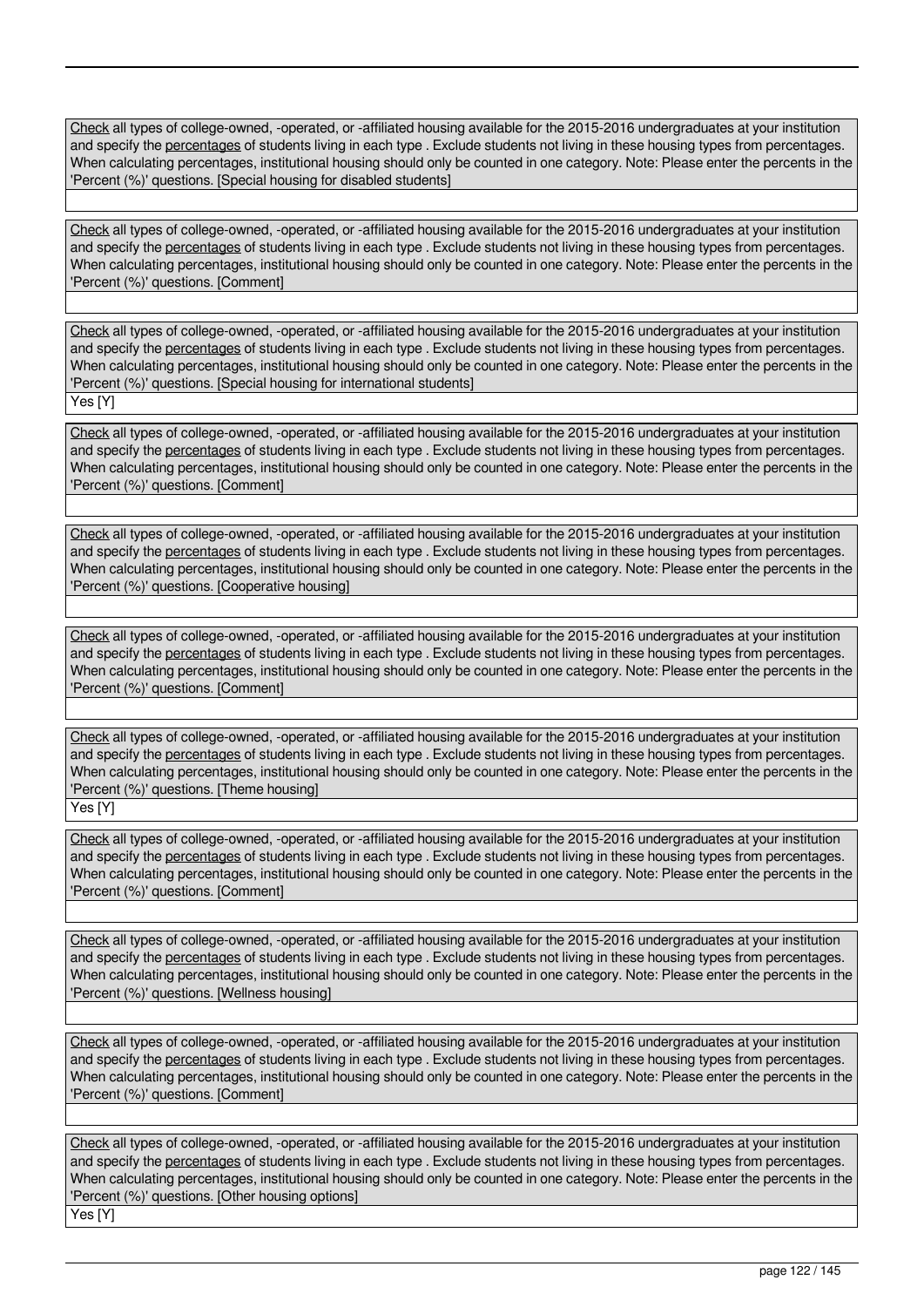| When calculating percentages, institutional housing should only be counted in one category. Note: Please enter the percents in the<br>'Percent (%)' questions. [Comment] |
|--------------------------------------------------------------------------------------------------------------------------------------------------------------------------|
|                                                                                                                                                                          |
| Percentage of college-owned, operated or affiliated housing units that are: [Singles]                                                                                    |
| 14.0000000000                                                                                                                                                            |
| Percentage of college-owned, operated or affiliated housing units that are: [Doubles]                                                                                    |
| 52.0000000000                                                                                                                                                            |
| Percentage of college-owned, operated or affiliated housing units that are: [Triples/Suites]                                                                             |
| 11.0000000000                                                                                                                                                            |
| Percentage of college-owned, operated or affiliated housing units that are: [Apartments]                                                                                 |
| 22.0000000000                                                                                                                                                            |
| Percentage of college-owned, operated or affiliated housing units that are: [Other]                                                                                      |
| 1.0000000000                                                                                                                                                             |
| How many college-owned, -operated or -affiliated housing buildings does your institution have?                                                                           |
| 30                                                                                                                                                                       |
| Average percentage of students on campus during weekends:                                                                                                                |
| 99                                                                                                                                                                       |

Check all types of college-owned, -operated, or -affiliated housing available for the 2015-2016 undergraduates at your institution and specify the percentages of students living in each type . Exclude students not living in these housing types from percentages.

Are students required to live in school-owned, -operated, or -affiliated housing? [Freshman year] Yes [Yes]

Are students required to live in school-owned, -operated, or -affiliated housing? [Sophomore year] Yes [Yes]

Are students required to live in school-owned, -operated, or -affiliated housing? [Junior year]

Yes [Yes]

Are students required to live in school-owned, -operated, or -affiliated housing? [Senior year]

Yes [Yes]

Campus housing is available for all unmarried students regardless of year:

Yes [Y]

School provides assistance in locating off-campus housing if on-campus housing is not available:

# **Facilities**

## Computers/Facilities/Services offered during the **2015-2016** academic year.

If your institution has a webpage that documents hardware and software specifications required or recommended for new undergraduate entrants, please provide the link to that page: https://lbis.kenyon.edu/facilities-technology/help

Computer equipment/network access for student use is provided in: (check all that apply) [Computer Center/Labs]

Yes [Y]

Computer equipment/network access for student use is provided in: (check all that apply) [Residence Halls]

Yes [Y]

Computer equipment/network access for student use is provided in: (check all that apply) [Library ]

Yes [Y]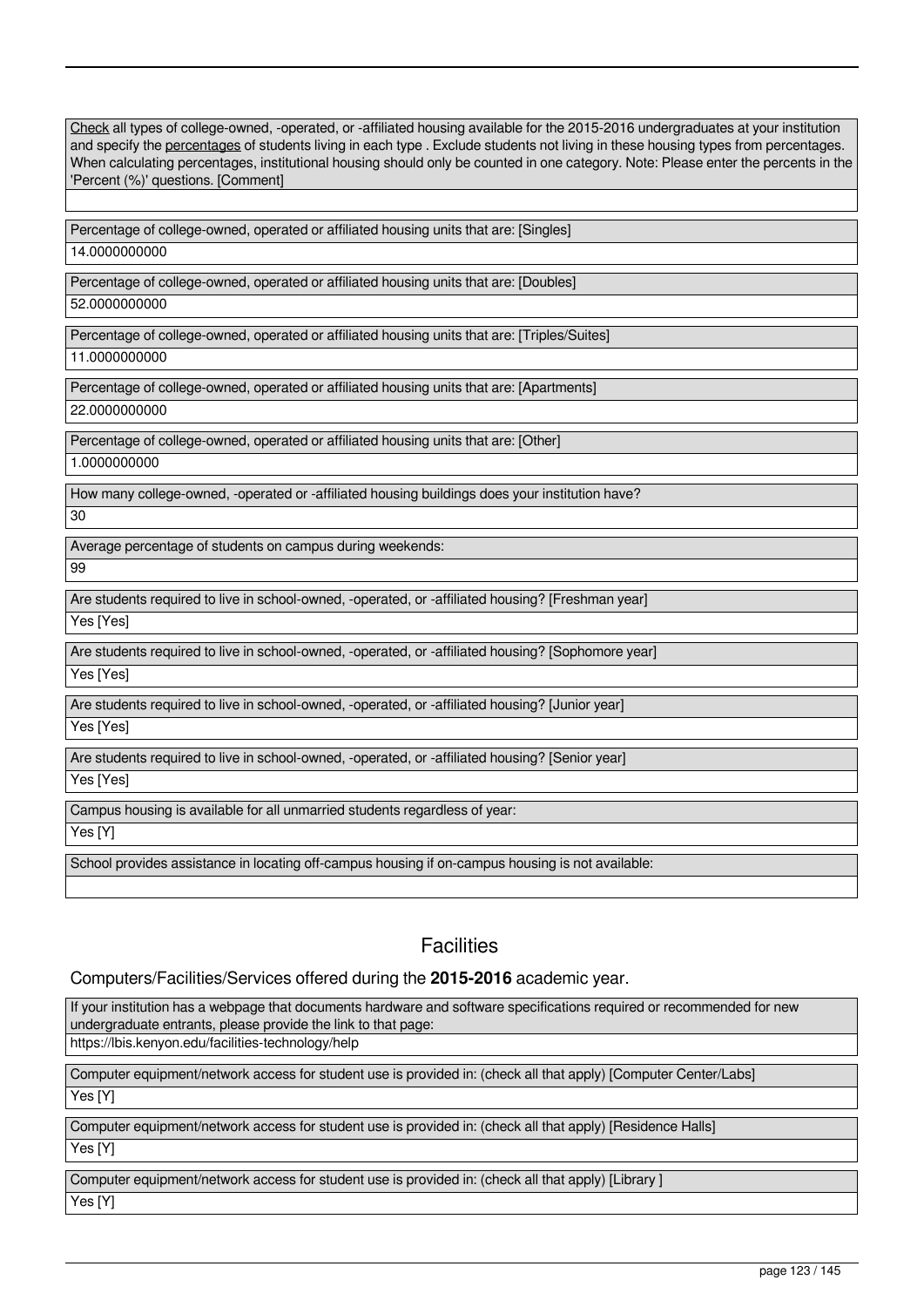| Computer equipment/network access for student use is provided in: (check all that apply) [Student Center]                                                                                                                                                                                                                                          |
|----------------------------------------------------------------------------------------------------------------------------------------------------------------------------------------------------------------------------------------------------------------------------------------------------------------------------------------------------|
| What percent of college-owned, -operated, or -affiliated housing units (rooms, apartments, houses) are currently set up for high<br>speed internet access?<br>100                                                                                                                                                                                  |
| Does the school/university have a wireless network?                                                                                                                                                                                                                                                                                                |
| Yes [Y]                                                                                                                                                                                                                                                                                                                                            |
| To what percentage of college-owned, -operated, or -affiliated housing units does the college currently provide free wireless<br>Internet access? Do not count units in which access is only available through communal hot spots instead of in students' personal<br>living spaces:<br>100                                                        |
| If your institution currently utilizes a learning management system(s) for undergraduate students, which of the following functions<br>can all undergraduate students currently perform using this/these system(s)? (Please check all that apply.) [Access all courses in<br>which they are currently enrolled from a single interface]<br>Yes [Y] |
| If your institution currently utilizes a learning management system(s) for undergraduate students, which of the following functions<br>can all undergraduate students currently perform using this/these system(s)? (Please check all that apply.) [Utilize a mobile app<br>for portable display and use]<br>Yes [Y]                               |
| If your institution currently utilizes a learning management system(s) for undergraduate students, which of the following functions<br>can all undergraduate students currently perform using this/these system(s)? (Please check all that apply.) [Grant family members<br>access to account]                                                     |
| If your institution currently utilizes a learning management system(s) for undergraduate students, which of the following functions<br>can all undergraduate students currently perform using this/these system(s)? (Please check all that apply.) [Access official or<br>unofficial transcripts]<br>Yes [Y]                                       |
| If your institution currently utilizes a learning management system(s) for undergraduate students, which of the following functions<br>can all undergraduate students currently perform using this/these system(s)? (Please check all that apply.) [Determine extent of<br>progress toward achieving degree requirements]                          |
| If your institution currently utilizes a learning management system(s) for undergraduate students, which of the following functions<br>can all undergraduate students currently perform using this/these system(s)? (Please check all that apply.) [Register for courses]<br>Yes [Y]                                                               |
| If your institution currently utilizes a learning management system(s) for undergraduate students, which of the following functions<br>can all undergraduate students currently perform using this/these system(s)? (Please check all that apply.) [Submit assignments]<br>Yes [Y]                                                                 |
| If your institution currently utilizes a learning management system(s) for undergraduate students, which of the following functions<br>can all undergraduate students currently perform using this/these system(s)? (Please check all that apply.) [Submit tuition<br>payments]                                                                    |
| If your institution currently utilizes a learning management system(s) for undergraduate students, which of the following functions<br>can all undergraduate students currently perform using this/these system(s)? (Please check all that apply.) [Apply for financial aid]                                                                       |
| Which of the following functions can undergraduate students currently perform online? (Please check all that apply.) [Complete<br>and submit course evaluation forms]<br>Yes [Y]                                                                                                                                                                   |
| Which of the following functions can undergraduate students currently perform online? (Please check all that apply.) [Reserve<br>library materials]<br>Yes [Y]                                                                                                                                                                                     |
|                                                                                                                                                                                                                                                                                                                                                    |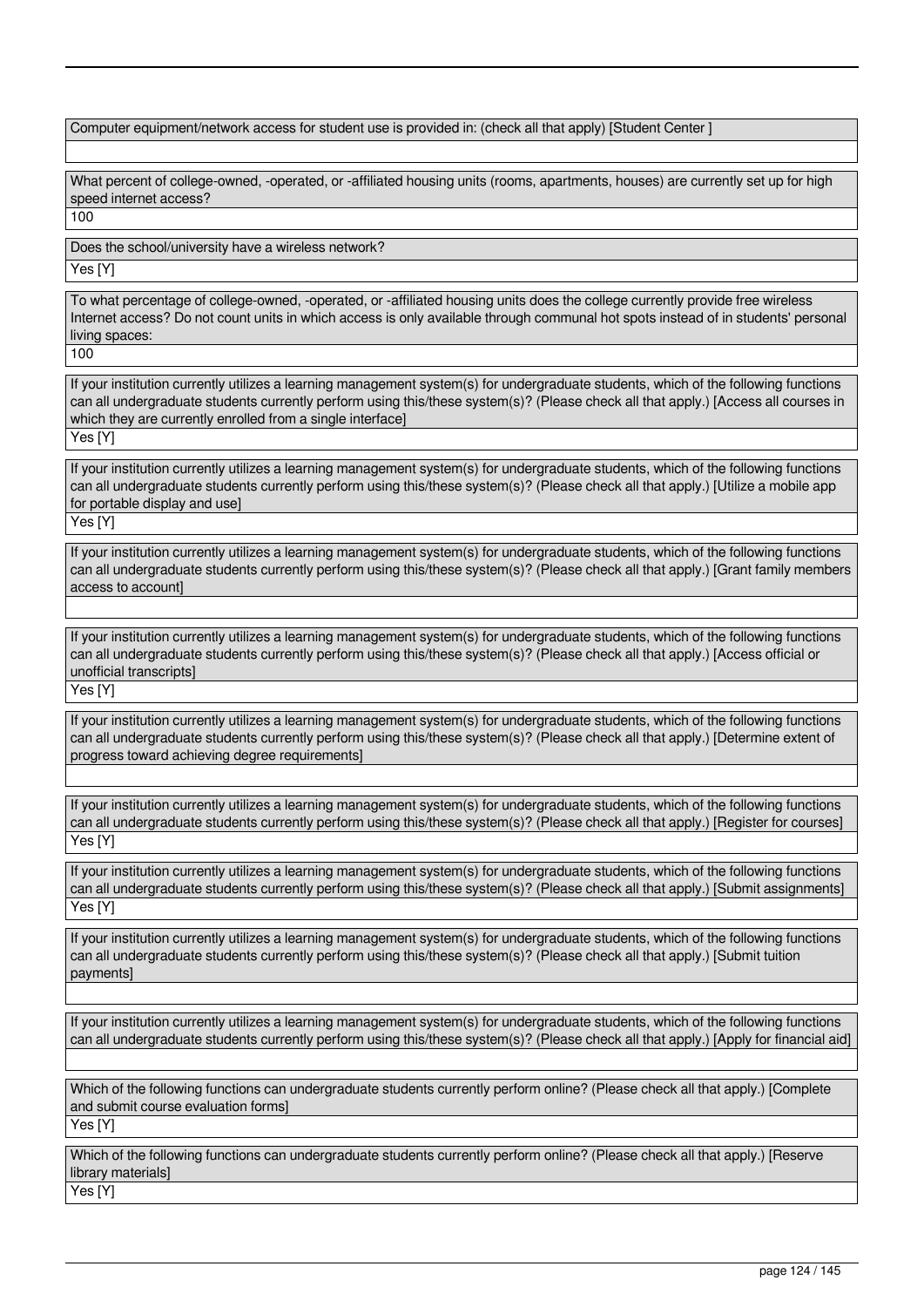Which of the following functions can undergraduate students currently perform online? (Please check all that apply.) [Receive instant alerts from campus-wide emergency alert system]

## Yes [Y]

Which of the following functions can undergraduate students currently perform online? (Please check all that apply.) [Report emergencies to authorities]

Yes [Y]

Which of the following functions can undergraduate students currently perform online? (Please check all that apply.) [Secure oncampus housing]

Which of the following functions can undergraduate students currently perform online? (Please check all that apply.) [Pre-order food or take-out using meal plan credits]

Does your institution currently offer any online bachelor's degree programs, including but not limited to degree completion programs? (Definition: An online bachelor's degree program is a program for which all required coursework for program completion is able to be completed via distance education courses that incorporate Internet-based learning technologies. Distance education courses are courses that deliver instruction to students who are separated from the instructor, and support regular and substantive interaction between the students and the instructor synchronously or asynchronously. Note that the requirements for coming to campus for orientation, testing, or academic support services do not exclude a program from being classified as an online bachelor's degree program.)

No [N]

What percentage of your institution's bachelor degree programs are online bachelor's degree programs?

 $\overline{0}$ 

Does your institution offer any individual distance education courses that grant credit toward a bachelor's degree? (Definition: Distance education courses are courses that deliver instruction to students who are separated from the instructor, and support regular and substantive interaction between the students and the instructor synchronously or asynchronously. Note that requirements for coming to campus for orientation, testing, or academic support services do not exclude a course from being classified as a distance education course.)

No [N]

School has a library on campus:

Yes [Y]

School is a member of library consortium(s):

Yes [Y]

List additional library facilities/collections separated by commas and semi-colons as appropriate. Do not include bullets, paragraph breaks, special characters, or other special formatting.

Kenyon is part of the Five Colleges of Ohio consortium, which shares a library storage facility. Kenyon is also a member of the OhioLINK library consortium, which enables us to share in a statewide collection.

List museums and other special academic buildings/equipment on campus, specifying type separated by commas and semicolons as appropriate. Do not include bullets, paragraph breaks, special characters, or other special formatting.

New Studio Art building; Kenyon College Archives and Special Collections; new Gund Art Gallery; Horn Gallery (student gallery and arts space); Miller Observatory; Bolton Theater; Storer Hall Music Center; Brown Family Environmental Center; \$32 million science center; Kenyon Athletic Center -\$70 million recreation, fitness, and athletics center.

# **Regulations**

Regulations/rules in effect during the 2015-2016 academic year.

All students may have cars on campus:

Yes [Y]

Number of university-owned or operated parking spaces available for student use:

Percentage of all students who have cars on campus:

50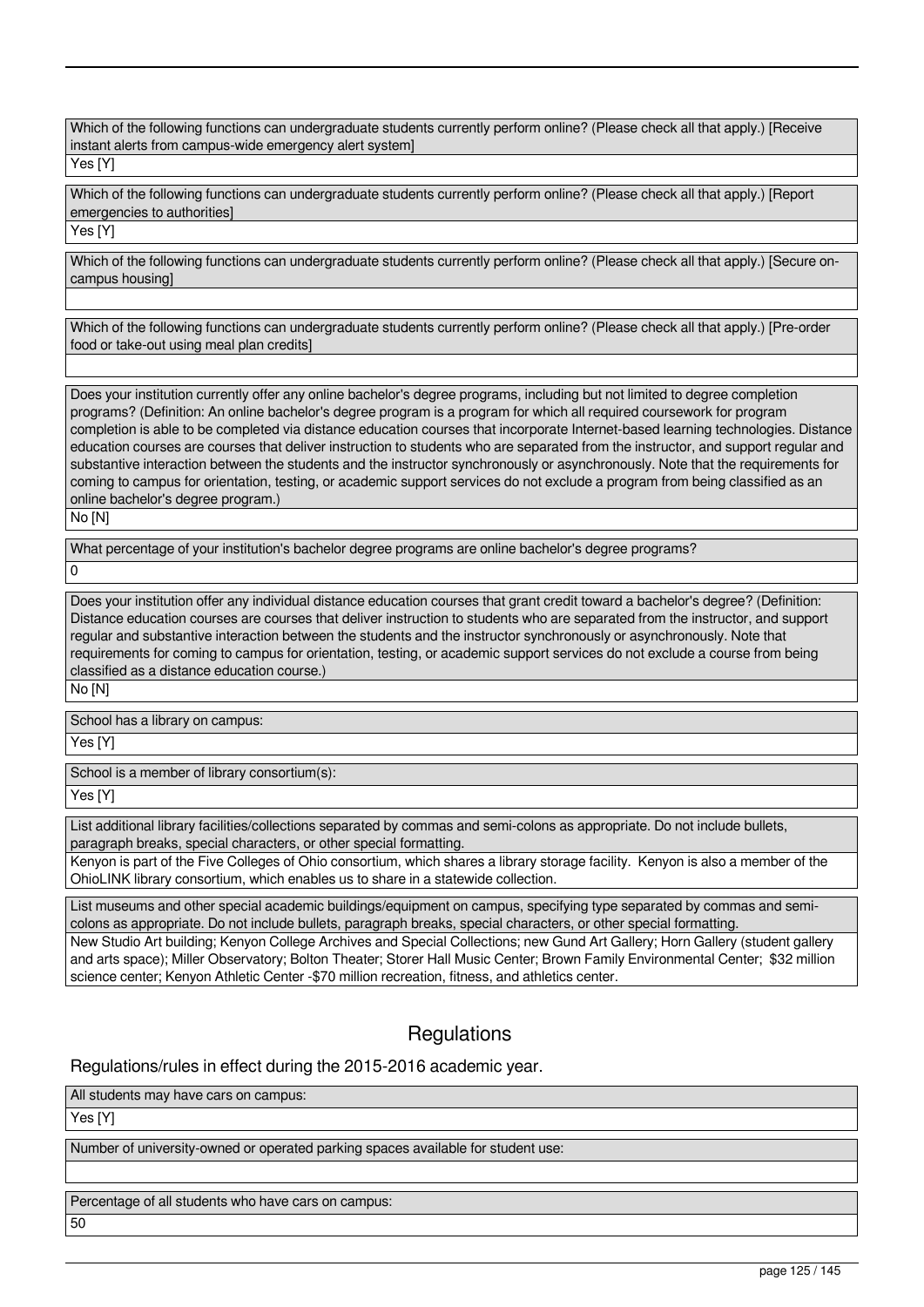Alcohol is permitted on campus to students of legal age: Yes [Y]

# Student Employment

## **Student Employment offered during the 2015-2016 academic year.**

NOTE: Do not include Work-Study in this section.

Institutional employment is available: Yes [Y] Percentage of full-time undergraduates who work on campus during the 2015-2016 academic year: 37 Average amount undergraduates may expect to earn per year from part-time on-campus work: 1600 Part-time off-campus employment opportunities for undergraduates are: Poor [Poor] Freshmen are discouraged from working during first term: No [N]

# Programs for Learning Disabled Students

## **Programs/Services for Learning Disabled Students offered during the 2015-2016 academic year**

Check one type that describes your school's LD Program:

#### **Structured/Proactive/Comprehensive program:**

Program has separate admissions process and charges fees. Services go well beyond those that are legally mandated and the student is provided with a more structured environment. Low staff/student ratios. Compulsory student attendance. An advisor/advocate is made available to students.

#### **Self-directed/decentralized services:**

There is no separate admissions process and eligibility for services must be established by the provision of disability documentation that meets institutional standards. Services may be coordinated through the Disability Services office and are based on need as specified by the documentation. Other offices throughout the campus may also provide services and some services offered are not mandated by laws. Students' progress is not monitored.

## **Compliance:**

Most of the services and accommodations that are provided to students with learning disabilities are those required by law. This type of program can meet the needs of independent students, aware of their needs and able to develop and coordinate their own support systems.

Self-directed/decentralized services [Self]

Are LD program services available to students that have not self-identified during the application process?

Yes [Y]

LD services are available to students who are (check as many that apply): [Freshmen] Yes [Y]

LD services are available to students who are (check as many that apply): [Sophomores] Yes [Y]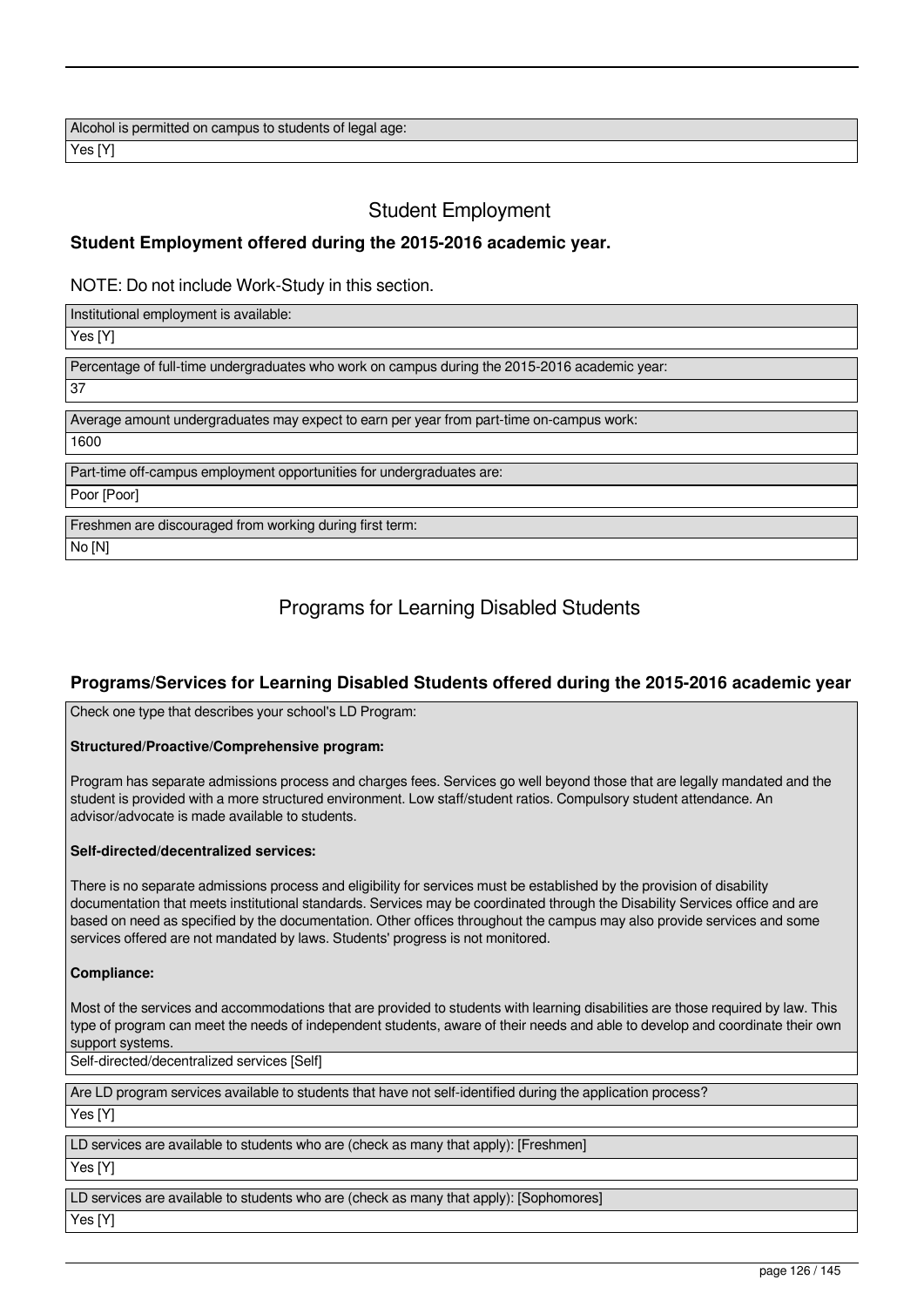LD services are available to students who are (check as many that apply): [Juniors]

Yes [Y]

LD services are available to students who are (check as many that apply): [Seniors]

Yes [Y]

Please select counseling services that are offered to LD students and list how often they meet, per academic year: [Academic:] Yes [Y]

Please select counseling services that are offered to LD students and list how often they meet, per academic year: [Comment]

Please select counseling services that are offered to LD students and list how often they meet, per academic year: [Psychological:]

Yes [Y]

Please select counseling services that are offered to LD students and list how often they meet, per academic year: [Comment]

Please select counseling services that are offered to LD students and list how often they meet, per academic year: [Student support groups:)

Yes [Y]

Please select counseling services that are offered to LD students and list how often they meet, per academic year: [Comment]

Please select counseling services that are offered to LD students and list how often they meet, per academic year: [Vocational:] Yes [Y]

Please select counseling services that are offered to LD students and list how often they meet, per academic year: [Comment]

Please select services that are offered to LD students: [Diagnostic Testing Service]

Please select services that are offered to LD students: [Early Syllabus]

Yes [Y]

Please select services that are offered to LD students: [Exam on tape or computer] Yes [Y]

Please select services that are offered to LD students: [Extended Time for Tests] Yes [Y]

Please select services that are offered to LD students: [Learning Center]

Please select services that are offered to LD students: [Note-taking Services ]

Yes [Y]

Please select services that are offered to LD students: [Oral Tests]

Please select services that are offered to LD students: [Other Special Classes]

Please select services that are offered to LD students: [Other testing accommodations]

Yes [Y]

Please select services that are offered to LD students: [Priority registration]

Yes [Y]

Please select services that are offered to LD students: [Priority seating] Yes [Y]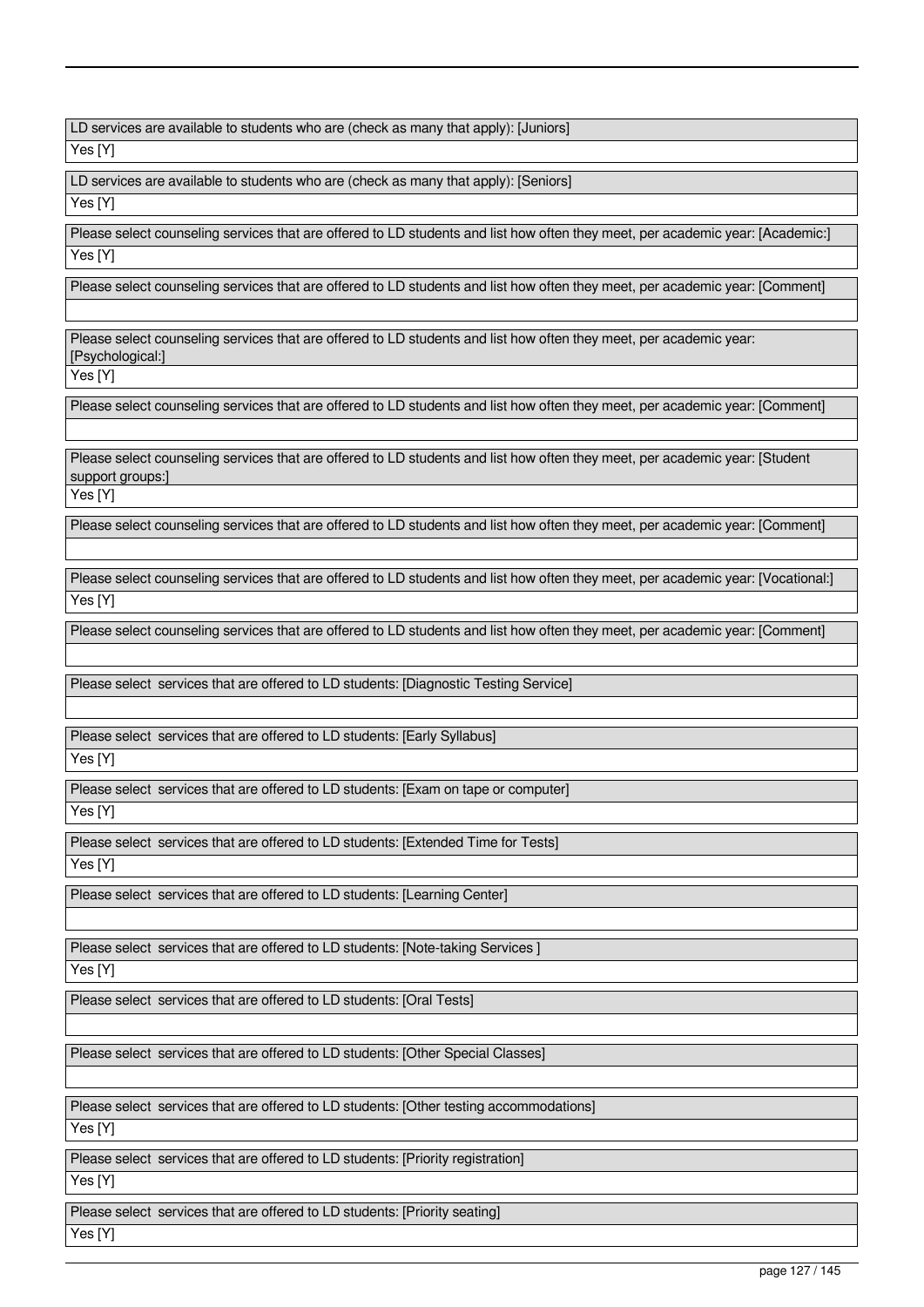Please select services that are offered to LD students: [Proofreading services]

Please select services that are offered to LD students: [Readers ] Yes [Y]

Please select services that are offered to LD students: [Reading Machines] Yes [Y]

Please select services that are offered to LD students: [Remedial English]

Please select services that are offered to LD students: [Remedial Math]

Please select services that are offered to LD students: [Remedial Reading ]

Please select services that are offered to LD students: [Special bookstore section]

Please select services that are offered to LD students: [Substitution of courses]

Please select services that are offered to LD students: [Take home exam]

Please select services that are offered to LD students: [Tape Recorders] Yes [Y]

Please select services that are offered to LD students: [Texts on tape] Yes [Y]

Please select services that are offered to LD students: [Tutors] Yes [Y]

Please select services that are offered to LD students: [Typist/Scribe]

Please select services that are offered to LD students: [Untimed Tests]

Please select services that are offered to LD students: [Videotaped Classes]

Please select services that are offered to LD students: [Waiver of foreign language degree requirement ]

Please select services that are offered to LD students: [Waiver of math degree requirement]

Please select services that are offered to LD students: [Other]

Assistive Tech, equipment loan, computer-based testing, distraction-limited testing

Is there an advisor/advocate from the LD program available to students?

Yes [Y]

Is individual tutoring available?

Yes [Y]

How often is individual tutoring available?

Weekly [Week]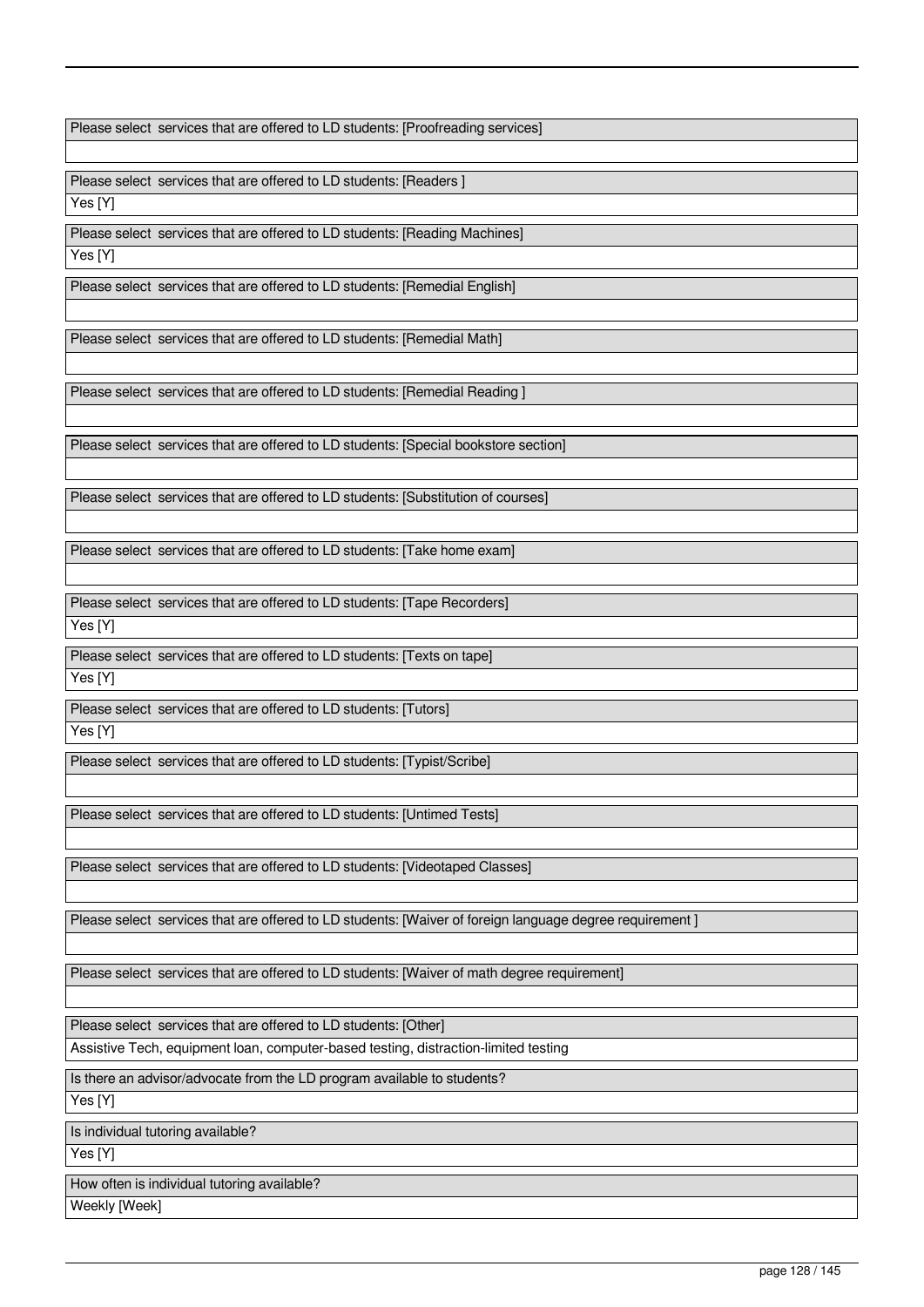Other tutorial options that are available to LD students. Check all that are available by setting: [Time management ][Individual]

Other tutorial options that are available to LD students. Check all that are available by setting: [Time management ][Group]

Other tutorial options that are available to LD students. Check all that are available by setting: [Organizational skills][Individual]

Other tutorial options that are available to LD students. Check all that are available by setting: [Organizational skills][Group]

Other tutorial options that are available to LD students. Check all that are available by setting: [Learning Strategies ][Individual]

Other tutorial options that are available to LD students. Check all that are available by setting: [Learning Strategies ][Group]

Other tutorial options that are available to LD students. Check all that are available by setting: [Content area ][Individual]

Other tutorial options that are available to LD students. Check all that are available by setting: [Content area ][Group]

Other tutorial options that are available to LD students. Check all that are available by setting: [Writing labs ][Individual]

Other tutorial options that are available to LD students. Check all that are available by setting: [Writing labs ][Group]

Other tutorial options that are available to LD students. Check all that are available by setting: [Math labs ][Individual]

Other tutorial options that are available to LD students. Check all that are available by setting: [Math labs ][Group]

Other tutorial options that are available to LD students. Check all that are available by setting: [Study skills ][Individual] 1

Other tutorial options that are available to LD students. Check all that are available by setting: [Study skills ][Group]

Are single rooms available to students with specific disabilities?

Yes [Y]

1

1

1

1

1

URL for LD Program/Unit:

http://www.kenyon.edu/directories/offices-services/academic-advising/student-accessibility-support-s

Person to contact for additional information on LD program: [Name:]

Erin Farrell Salva

Person to contact for additional information on LD program: [Title:]

Coordinator of Student Accessibility Support Servi

Person to contact for additional information on LD program: [Phone:]

7404275453

Person to contact for additional information on LD program: [Email:]

salvae@kenyon.edu

International Applicant Info

International Applicant Information for the 2015- 2016 academic year.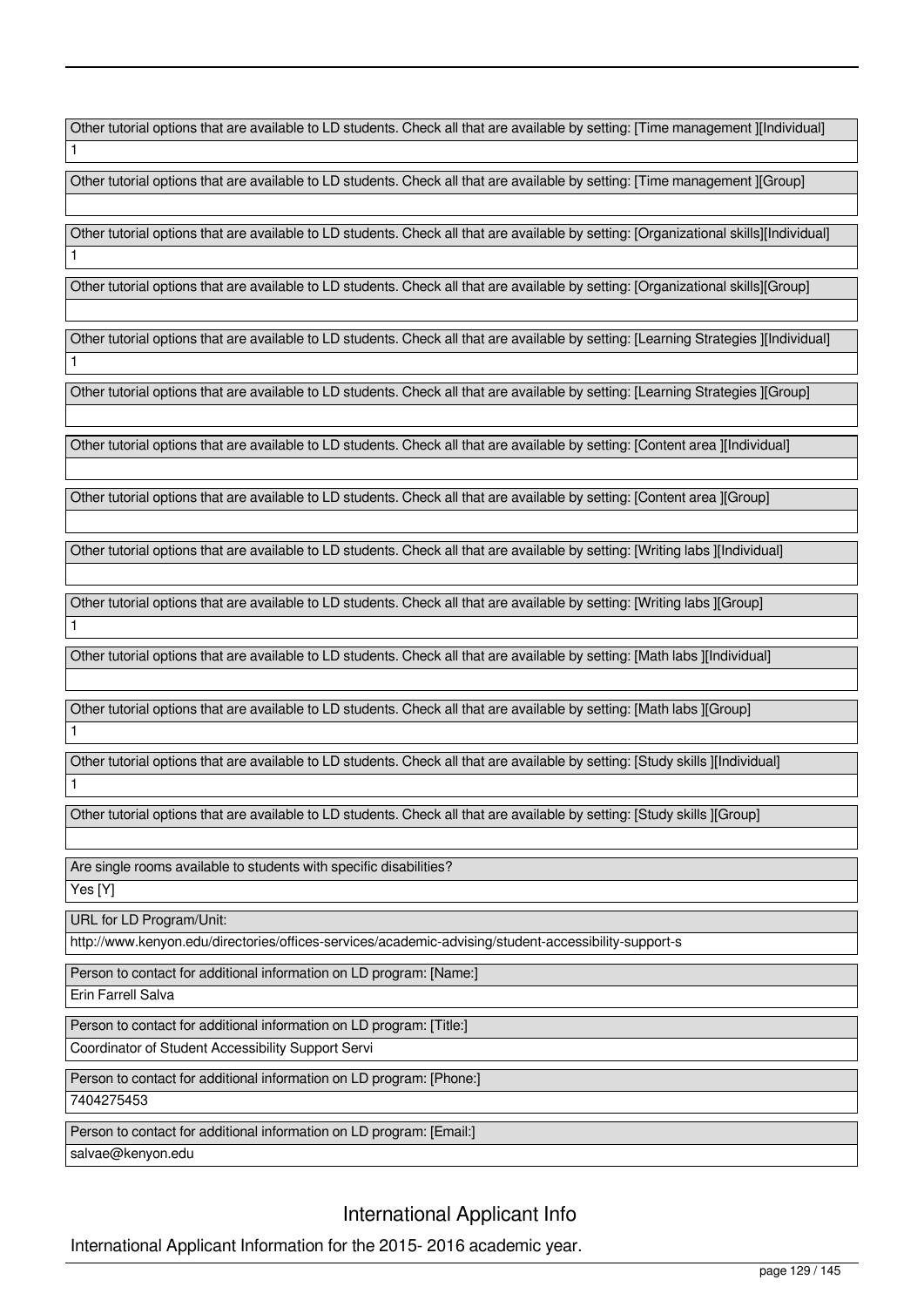| Indicate test requirements for undergraduate international applicants whose native language is not English. [TOEFL (Paper)]              |
|------------------------------------------------------------------------------------------------------------------------------------------|
| Require [Req]                                                                                                                            |
| Indicate test requirements for undergraduate international applicants whose native language is not English. [TOEFL (Internet-<br>based)] |
| Require [Req]                                                                                                                            |
| Indicate test requirements for undergraduate international applicants whose native language is not English. [Michigan Test]              |
| Indicate test requirements for undergraduate international applicants whose native language is not English. [IELTS]                      |
| Indicate test requirements for undergraduate international applicants whose native language is not English. [SAT]<br>Require [Req]       |
| Indicate test requirements for undergraduate international applicants whose native language is not English. [SAT Subject]                |
| Consider if submitted [Cons]                                                                                                             |
| Indicate test requirements for undergraduate international applicants whose native language is not English. [ACT]<br>Require [Req]       |
|                                                                                                                                          |
| TOEFL and/or IELTS may be submitted in place of SAT or ACT<br>Yes [Y]                                                                    |
| Minimum Required Test Scores [TOEFL (Paper)]                                                                                             |
| 600.0000000000                                                                                                                           |
| Minimum Required Test Scores [TOEFL (Internet-based)]                                                                                    |
| 100.0000000000                                                                                                                           |
| Minimum Required Test Scores [Michigan test]                                                                                             |
|                                                                                                                                          |
| Minimum Required Test Scores [IELTS]                                                                                                     |
|                                                                                                                                          |
| SAT - Minimum Required Test Scores [Critical Reading]                                                                                    |
|                                                                                                                                          |
| SAT - Minimum Required Test Scores [Math]                                                                                                |
|                                                                                                                                          |
| SAT - Minimum Required Test Scores [Writing]                                                                                             |
|                                                                                                                                          |
| SAT - Minimum Required Test Scores [Combined]                                                                                            |
|                                                                                                                                          |
| ACT - Minimum Required Test Scores [English]                                                                                             |
|                                                                                                                                          |
| ACT - Minimum Required Test Scores [Math]                                                                                                |
|                                                                                                                                          |
|                                                                                                                                          |
| ACT - Minimum Required Test Scores [Writing]                                                                                             |
| ACT - Minimum Required Test Scores [Combined]                                                                                            |
|                                                                                                                                          |
|                                                                                                                                          |
| Average score of admitted students: [TOEFL Paper:]                                                                                       |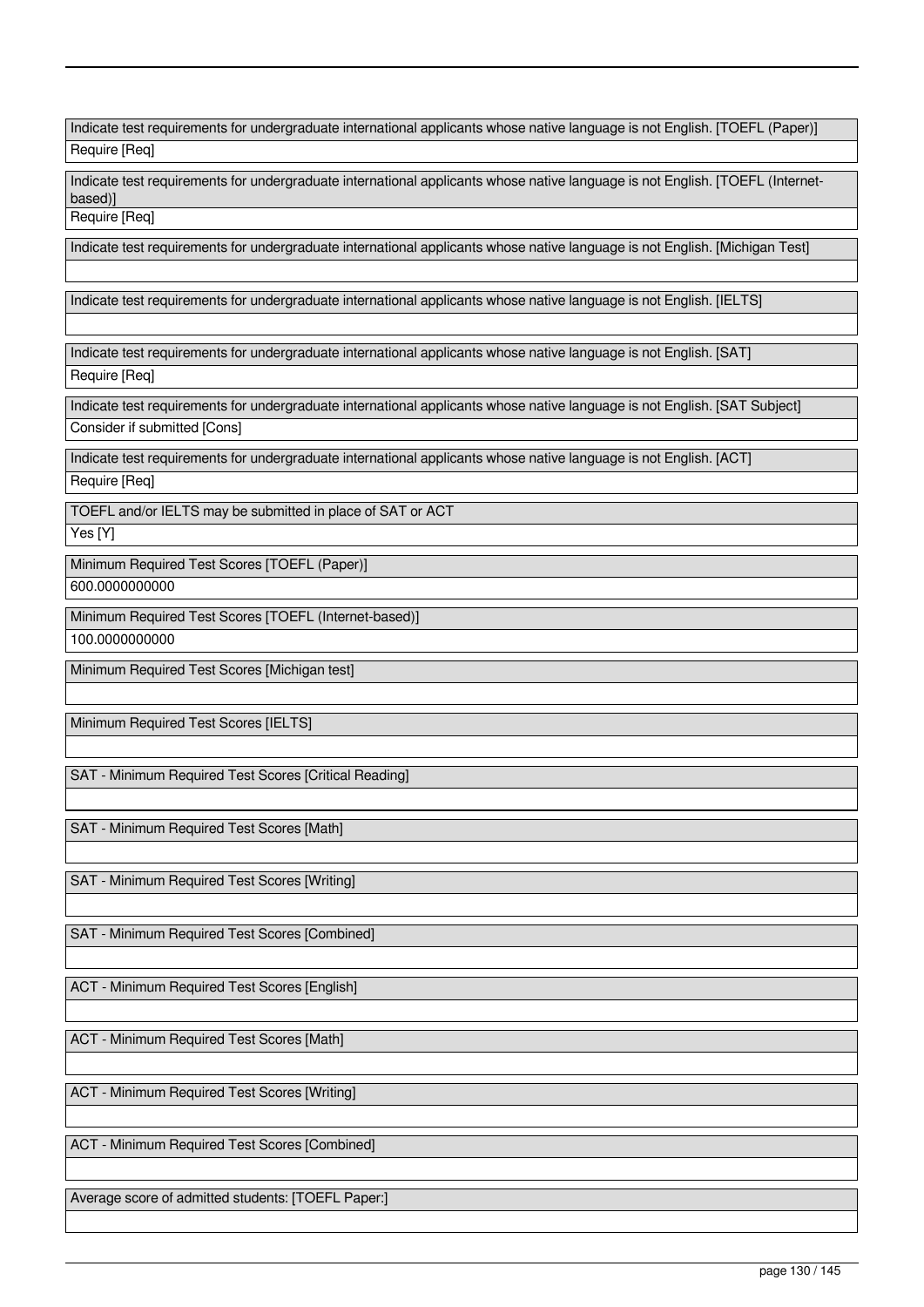Average score of admitted students: [TOEFL Internet-based:]

Average score of admitted students: [IELTS:]

If SAT/ACT/SAT Subject Tests are required, check correct statement:

SAT/ACT/SAT Subject Tests may replace TOEFL/IELTS/Michigan Test [SAT]

Advanced deposit (in addition to tuition/room deposits required of all students) is required of international applicants:

No [N]

Preapplication form is required of international applicants:

No [N]

Separate application form is required of international applicants:

No [N]

Application closing date for international applicants: [Fall ][Enrollment Date] 01/15/2016

Application closing date for international applicants: [Fall ][or Rolling Basis Beginning Date]

Application closing date for international applicants: [Winter][Enrollment Date]

Application closing date for international applicants: [Winter][or Rolling Basis Beginning Date]

Application closing date for international applicants: [Spring][Enrollment Date]

Application closing date for international applicants: [Spring][or Rolling Basis Beginning Date]

Application closing date for international applicants: [Summer][Enrollment Date]

Application closing date for international applicants: [Summer][or Rolling Basis Beginning Date]

Provide the number of degree-seeking, first-time, first-year (freshman) nonresident alien students who applied, were admitted, and enrolled in fall 2015. [Applicants]

Provide the number of degree-seeking, first-time, first-year (freshman) nonresident alien students who applied, were admitted, and enrolled in fall 2015. [Admitted applicants]

Provide the number of degree-seeking, first-time, first-year (freshman) nonresident alien students who applied, were admitted, and enrolled in fall 2015. [Enrolled]

Do you offer conditional admission to international applicants? No [N]

Are international students eligible to apply for early decision or early action? Early decision only [Ed]

Provide the number of international students who applied for and were accepted under each program for fall 2015: [Early decision][Number of applications from international students]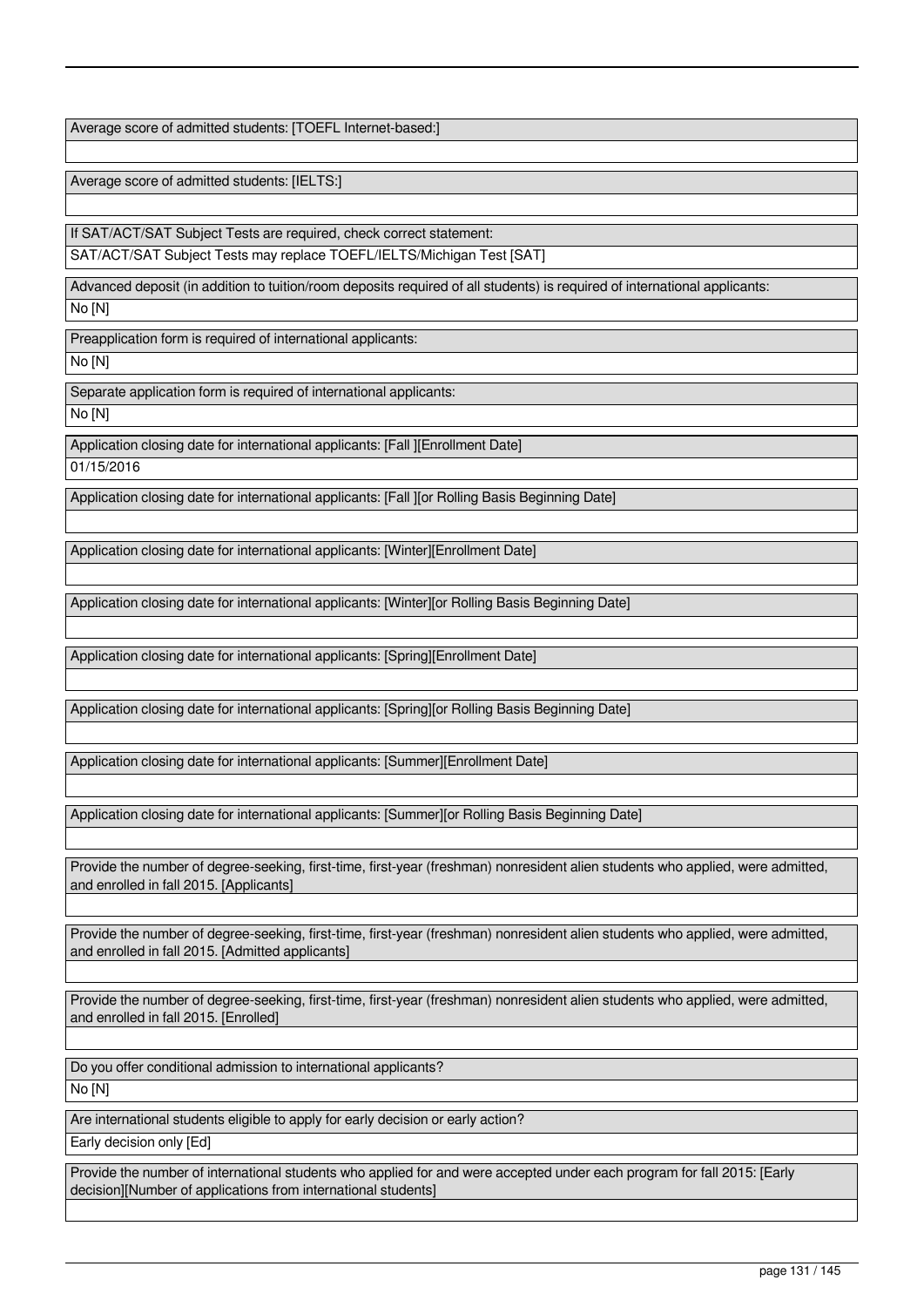Provide the number of international students who applied for and were accepted under each program for fall 2015: [Early decision][Number of international students admitted under plan]

Provide the number of international students who applied for and were accepted under each program for fall 2015: [Early action][Number of applications from international students]

Provide the number of international students who applied for and were accepted under each program for fall 2015: [Early action][Number of international students admitted under plan]

If your institution actively recruits international students, please check all that apply: [Overseas visits to local or international secondary schools]

Yes [Y]

If your institution actively recruits international students, please check all that apply: [Overseas public college fairs] Yes [Y]

If your institution actively recruits international students, please check all that apply: [Agents]

If your institution actively recruits international students, please check all that apply: [Social media / other Web-based approaches] Yes [Y]

If your institution actively recruits international students, please check all that apply: [Other]

If your institution conducts off-campus admissions interviews with international students, please check all that apply [Skype or other Web-based video interview]

Yes [Y]

If your institution conducts off-campus admissions interviews with international students, please check all that apply [Phone]

If your institution conducts off-campus admissions interviews with international students, please check all that apply [In-country visits]

If your institution conducts off-campus admissions interviews with international students, please check all that apply [In-country alumni interviews]

Number of foreign countries represented by degree-seeking undergraduate nonresident aliens (Fall 2015):

List the six countries most represented by degree-seeking undergraduate nonresident aliens during the 2015-2016 academic year, and the percentage of degree-seeking undergraduate nonresident aliens who come from each country: [1.][Countries]

List the six countries most represented by degree-seeking undergraduate nonresident aliens during the 2015-2016 academic year, and the percentage of degree-seeking undergraduate nonresident aliens who come from each country: [1.][Percent]

List the six countries most represented by degree-seeking undergraduate nonresident aliens during the 2015-2016 academic year, and the percentage of degree-seeking undergraduate nonresident aliens who come from each country: [2.][Countries]

List the six countries most represented by degree-seeking undergraduate nonresident aliens during the 2015-2016 academic year, and the percentage of degree-seeking undergraduate nonresident aliens who come from each country: [2.][Percent]

List the six countries most represented by degree-seeking undergraduate nonresident aliens during the 2015-2016 academic year, and the percentage of degree-seeking undergraduate nonresident aliens who come from each country: [3.][Countries]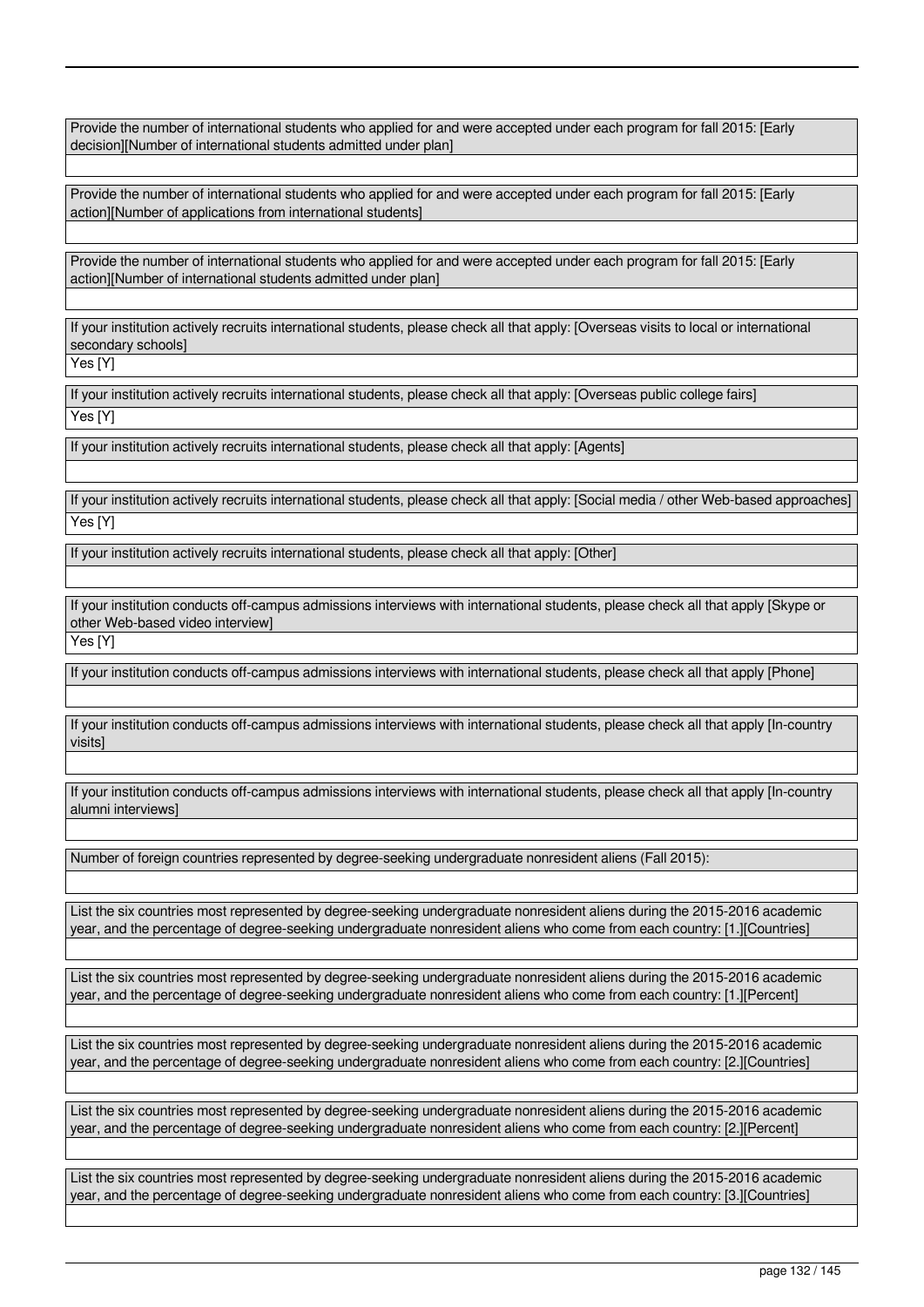List the six countries most represented by degree-seeking undergraduate nonresident aliens during the 2015-2016 academic year, and the percentage of degree-seeking undergraduate nonresident aliens who come from each country: [3.][Percent]

List the six countries most represented by degree-seeking undergraduate nonresident aliens during the 2015-2016 academic year, and the percentage of degree-seeking undergraduate nonresident aliens who come from each country: [4.][Countries]

List the six countries most represented by degree-seeking undergraduate nonresident aliens during the 2015-2016 academic year, and the percentage of degree-seeking undergraduate nonresident aliens who come from each country: [4.][Percent]

List the six countries most represented by degree-seeking undergraduate nonresident aliens during the 2015-2016 academic year, and the percentage of degree-seeking undergraduate nonresident aliens who come from each country: [5.][Countries]

List the six countries most represented by degree-seeking undergraduate nonresident aliens during the 2015-2016 academic year, and the percentage of degree-seeking undergraduate nonresident aliens who come from each country: [5.][Percent]

List the six countries most represented by degree-seeking undergraduate nonresident aliens during the 2015-2016 academic year, and the percentage of degree-seeking undergraduate nonresident aliens who come from each country: [6.][Countries]

List the six countries most represented by degree-seeking undergraduate nonresident aliens during the 2015-2016 academic year, and the percentage of degree-seeking undergraduate nonresident aliens who come from each country: [6.][Percent]

Special services offered for international students: (check all that apply) [English lab]

Special services offered for international students: (check all that apply) [International student center]

Special services offered for international students: (check all that apply) [Special counselors/advisors]

Yes [Y]

Special services offered for international students: (check all that apply) [ESL program/classes]

Special services offered for international students: (check all that apply) [Host family program]

Yes [Y]

Special services offered for international students: (check all that apply) [Housing offered during all school holidays]

Special services offered for international students: (check all that apply) [Dining hall services offered to international students during all school holidays]

Special services offered for international students: (check all that apply) [Special orientation (1-6 days)]

Special services offered for international students: (check all that apply) [Special orientation (1-2 weeks)]

Special services offered for international students: (check all that apply) [Special orientation (2+ weeks)]

Special services offered for international students: (check all that apply) [Support in local set-up (e.g., bank account, cell phone, etc.)]

Is any portion of the undergraduate admissions website aimed at prospective international students translated into languages other than English?

No [N]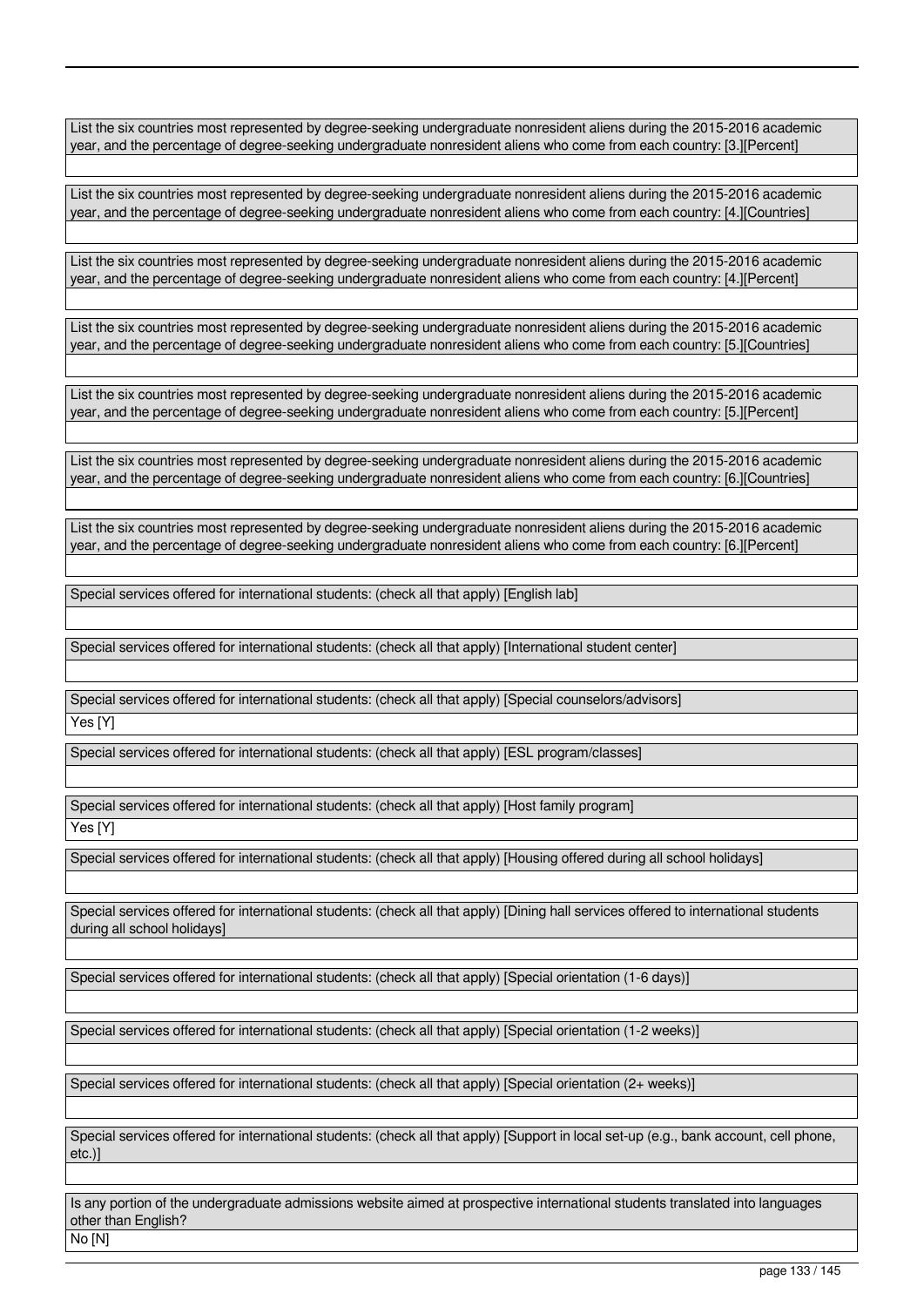International student contact: [Name:]

Marne Ausec

International student contact: [Title:]

Director of the Center for Global Engagement

International student contact: [Phone:]

7404275637

International student contact: [Email:]

ausecm@kenyon.edu

International student contact: [URL for additional international applicant information:]

http://www.kenyon.edu/admissions-aid/how-to-apply/international-students/

# Guidance Facilities

| Check remedial learning services offered: (check all that apply) [Math]            |
|------------------------------------------------------------------------------------|
|                                                                                    |
| Check remedial learning services offered: (check all that apply) [Reading]         |
|                                                                                    |
| Check remedial learning services offered: (check all that apply) [Study skills]    |
| Yes [Y]                                                                            |
| Check remedial learning services offered: (check all that apply) [Writing]         |
|                                                                                    |
| Check additional services offered: (check all that apply) [Day care]               |
|                                                                                    |
| Check additional services offered: (check all that apply) [Health insurance]       |
| Yes [Y]                                                                            |
| Check additional services offered: (check all that apply) [Health service]         |
| Yes [Y]                                                                            |
| Check additional services offered: (check all that apply) [Nonremedial tutoring]   |
| Yes [Y]                                                                            |
| Check additional services offered: (check all that apply) [Placement service]      |
| Yes [Y]                                                                            |
| Check additional services offered: (check all that apply) [Women's Center]         |
| Yes [Y]                                                                            |
| Check counseling services offered: (check all that apply) [Academic]               |
| Yes [Y]                                                                            |
| Check counseling services offered: (check all that apply) [Birth control]          |
| Yes [Y]                                                                            |
| Check counseling services offered: (check all that apply) [Career]                 |
| Yes [Y]                                                                            |
| Check counseling services offered: (check all that apply) [International students] |
|                                                                                    |
| Check counseling services offered: (check all that apply) [Military]               |
|                                                                                    |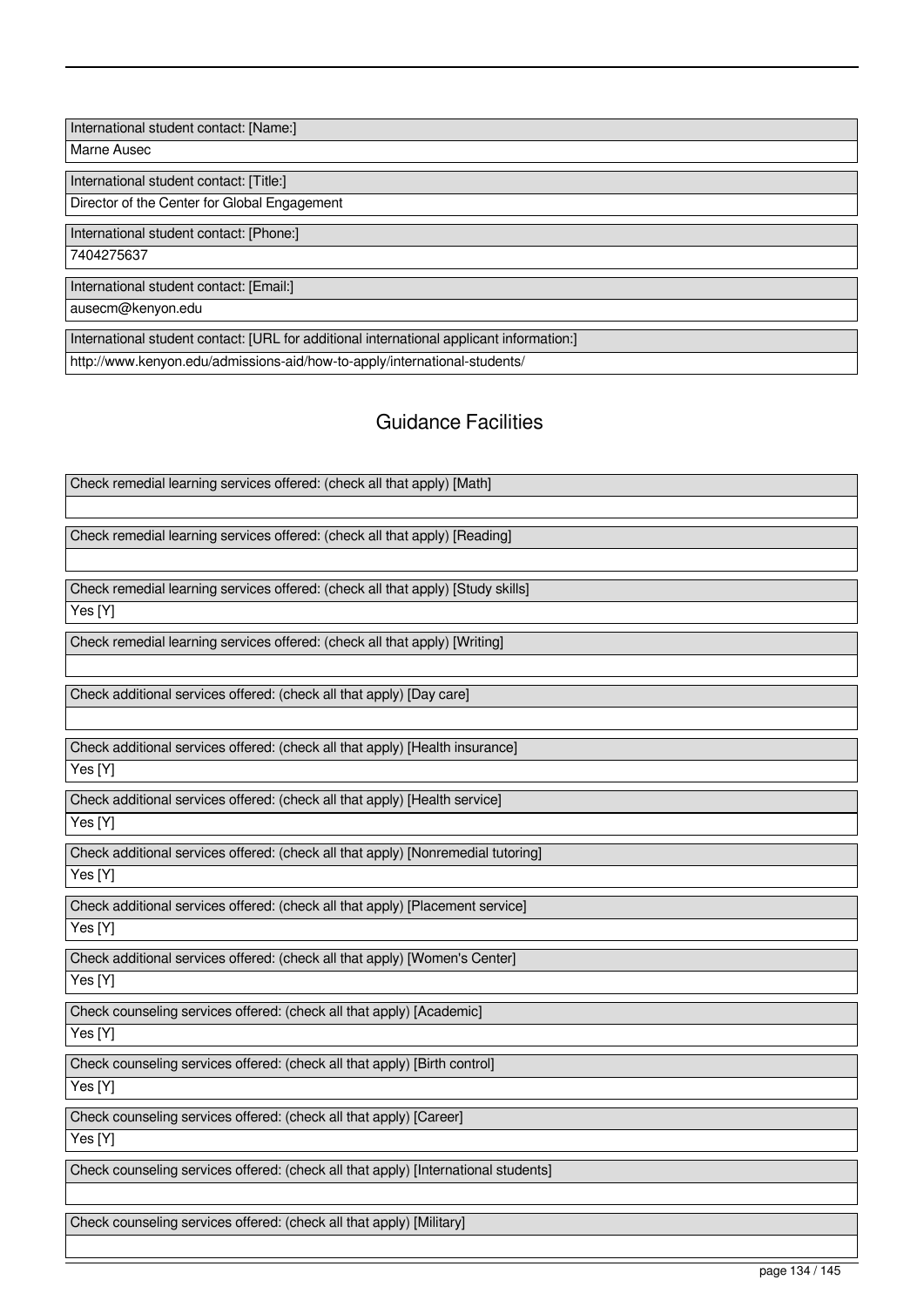Check counseling services offered: (check all that apply) [Minority student]

Yes [Y]

Check counseling services offered: (check all that apply) [Older student]

Check counseling services offered: (check all that apply) [Personal]

Yes [Y]

Check counseling services offered: (check all that apply) [Psychological]

Yes [Y]

Check counseling services offered: (check all that apply) [Religious]

Yes [Y]

Check counseling services offered: (check all that apply) [Veteran student]

Check services available in career placement center: (check all that apply) [Alumni network]

Yes [Y]

Check services available in career placement center: (check all that apply) [Career/job search classes]

Yes [Y]

Check services available in career placement center: (check all that apply) [Co-op education]

Check services available in career placement center: (check all that apply) [Interest inventory] Yes [Y]

Check services available in career placement center: (check all that apply) [International student internship / job placement assistance]

Check services available in career placement center: (check all that apply) [Internships]

Yes [Y]

Check services available in career placement center: (check all that apply) [Interview training]

Yes [Y]

Check services available in career placement center: (check all that apply) [On-campus job interviews]

 $\overline{\mathsf{Yes}}$  [Y]

Check services available in career placement center: (check all that apply) [Resume assistance] Yes [Y]

Check special programs offered for physically disabled students: (check all that apply) [Adaptive equipment]

Yes [Y]

Check special programs offered for physically disabled students: (check all that apply) [Braille services]

Check special programs offered for physically disabled students: (check all that apply) [Interpreters for hearing-impaired]

Check special programs offered for physically disabled students: (check all that apply) [Note-taking services] Yes [Y]

Check special programs offered for physically disabled students: (check all that apply) [Reader services] Yes [Y]

Check special programs offered for physically disabled students: (check all that apply) [Special housing] Yes [Y]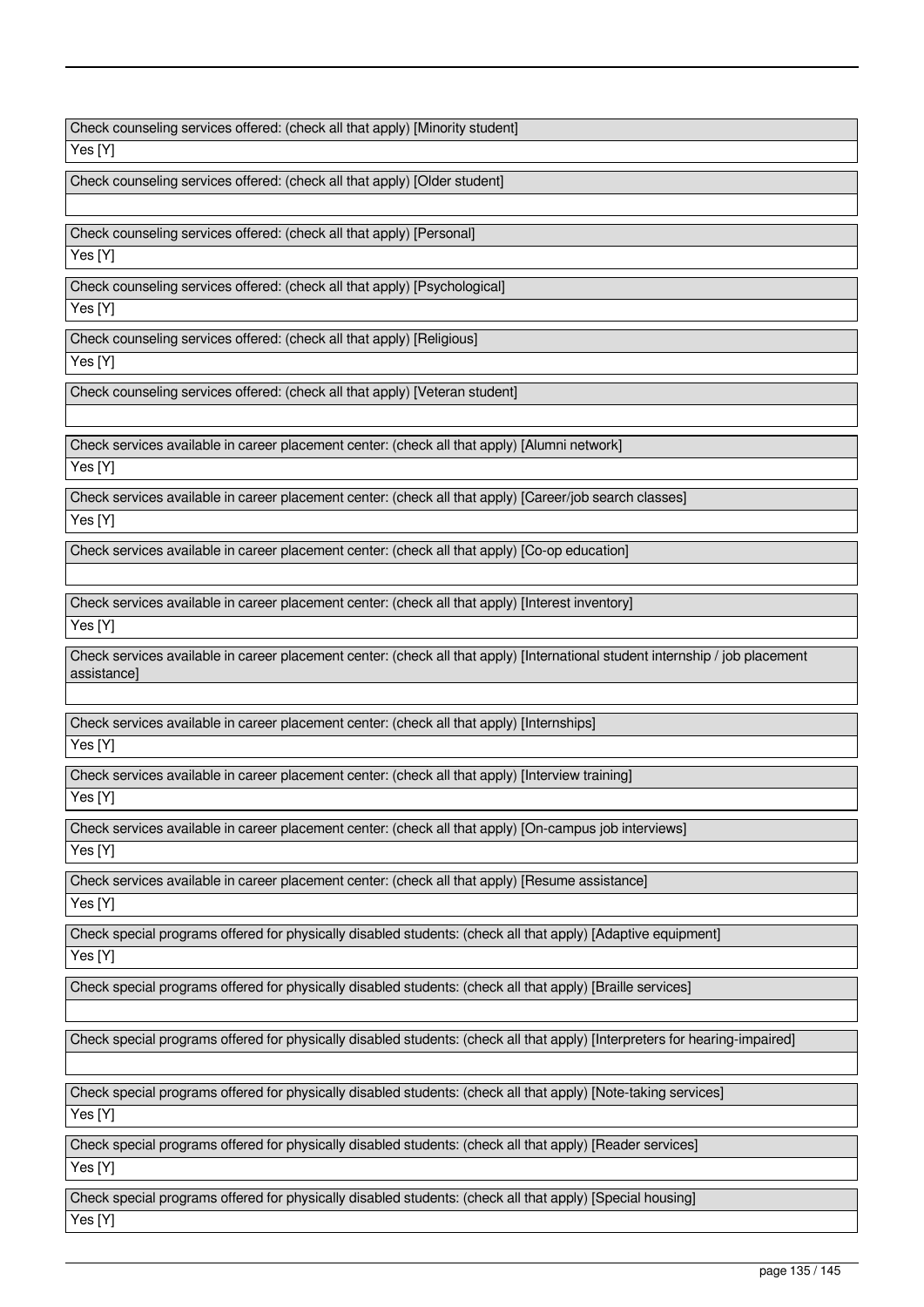| Check special programs offered for physically disabled students: (check all that apply) [Special transportation] |
|------------------------------------------------------------------------------------------------------------------|
| Yes [Y]                                                                                                          |
| Check special programs offered for physically disabled students: (check all that apply) [Talking books]          |
| Yes [Y]                                                                                                          |
| Check special programs offered for physically disabled students: (check all that apply) [Tape recorders]         |
| Yes [Y]                                                                                                          |
| Check special programs offered for physically disabled students: (check all that apply) [Tutors]                 |
| Yes [Y]                                                                                                          |
| Check term that best describes accessibility of campus to physically disabled students:                          |
| Partially [Prtly]                                                                                                |
| Check campus safety and security services offered: [24-hour emergency telephones]                                |
| Yes [Y]                                                                                                          |
| Check campus safety and security services offered: [24-hour foot and vehicle patrols]                            |
| Yes [Y]                                                                                                          |
| Check campus safety and security services offered: [Controlled dormitory access (key, security card, etc)]       |
| Yes [Y]                                                                                                          |
| Check campus safety and security services offered: [Late night transport/escort service]                         |
| Yes [Y]                                                                                                          |
| Check campus safety and security services offered: [Lighted pathways/sidewalks]                                  |
| Yes [Y]                                                                                                          |
| Check campus safety and security services offered: [Student patrols]                                             |
| Yes [Y]                                                                                                          |

# Graduate Career Data

**Note:** The following questions refer to students who graduated from the institution with bachelors degrees.

| In what year were these data collected?                                     |
|-----------------------------------------------------------------------------|
| 2016                                                                        |
|                                                                             |
| Are these data from:                                                        |
| Recent survey of alumni [Alum]                                              |
|                                                                             |
| Are these data from: [Comment]                                              |
| Kenyon participates in the HEDS Alumni Survey of 5 and 10 year out classes. |

Graduates who pursue further graduate school study. Please answer the following questions cumulatively (i.e., the percentage of students who continue within one year should include the percentage of students who continue immediately). [continue immediately:]

Graduates who pursue further graduate school study. Please answer the following questions cumulatively (i.e., the percentage of students who continue within one year should include the percentage of students who continue immediately). [continue within one year:]

Graduates who pursue further graduate school study. Please answer the following questions cumulatively (i.e., the percentage of students who continue within one year should include the percentage of students who continue immediately). [continue within five years:]

Of all graduates who pursue further study, what percentages pursue further study in the following fields: [Business:]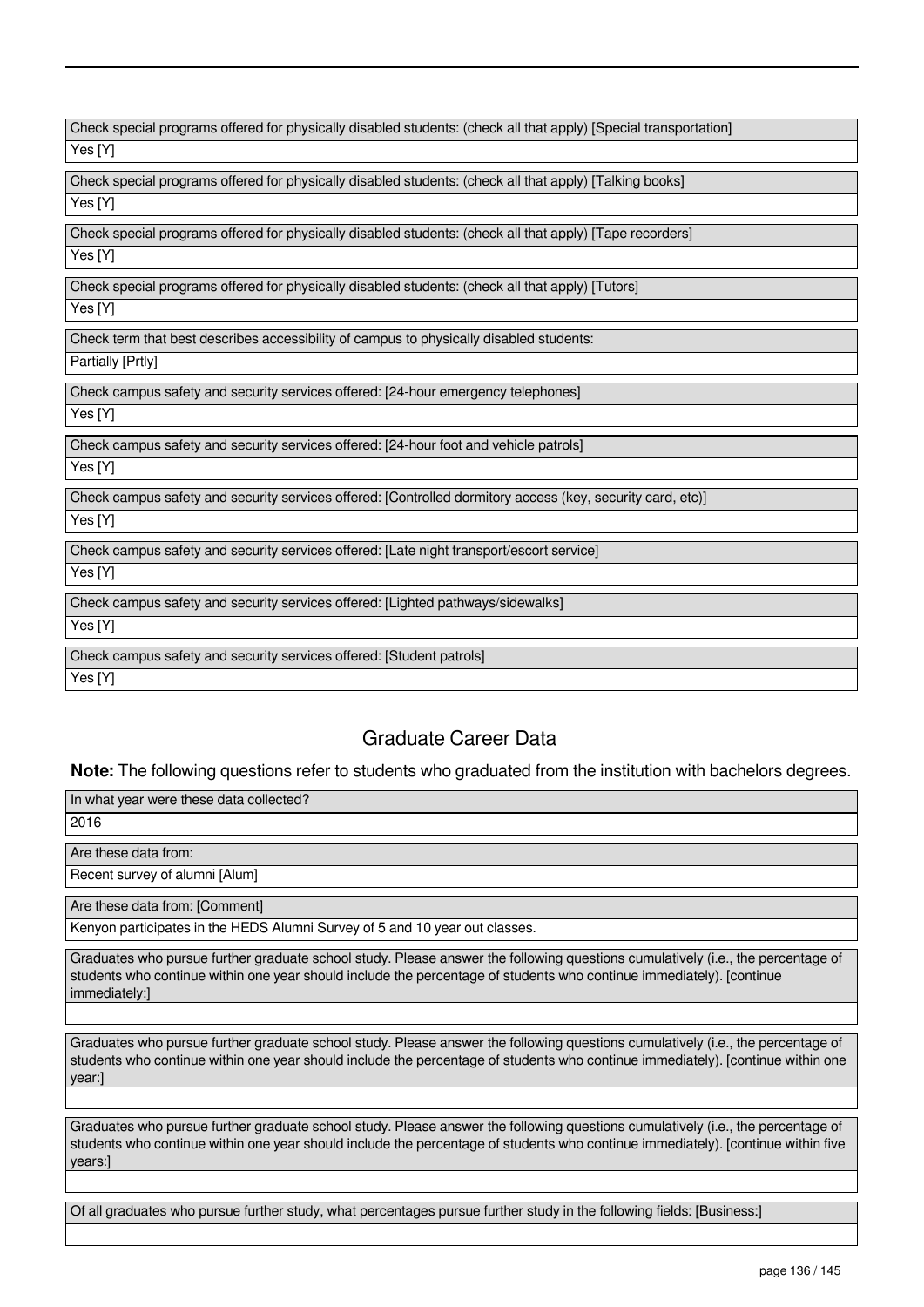Of all graduates who pursue further study, what percentages pursue further study in the following fields: [Law:]

Of all graduates who pursue further study, what percentages pursue further study in the following fields: [Medicine:]

Of all graduates who pursue further study, what percentages pursue further study in the following fields: [Dentistry:]

Of all graduates who pursue further study, what percentages pursue further study in the following fields: [Engineering:]

Of all graduates who pursue further study, what percentages pursue further study in the following fields: [Theology:]

Of all graduates who pursue further study, what percentages pursue further study in the following fields: [Education:]

Of all graduates who pursue further study, what percentages pursue further study in the following fields: [Graduate arts and sciences:]

Of all graduates who pursue further study, what percentages pursue further study in the following fields: [Veterinary medicine:]

Please select the graduate schools most commonly attended by your recent graduates

1305,1313,1445,1710,1739,1775,1809,1892,2130,2219,2520,2573,2707,2711,2785,2894,3024,3378,3401,6883,6964,6968,9 092

Percentage of graduates who enter job market in field related to major: [within six months of graduation:]

Percentage of graduates who enter job market in field related to major: [within one year of graduation:]

Percentage of graduates who enter job market in field related to major: [within two years of graduation:]

List up to three of your institution's most prominent alumni/ae along with their titles or fields of endeavor. Maximum number of allowable characters is 150. [Alumni 1]

1. John Green, 2000, New York Times best-selling author (The Fault in Our Stars, Paper Towns).

List up to three of your institution's most prominent alumni/ae along with their titles or fields of endeavor. Maximum number of allowable characters is 150. [Alumni 2]

2. Paul Newman, 1949, Academy Award-winning actor & philanthropist.

List up to three of your institution's most prominent alumni/ae along with their titles or fields of endeavor. Maximum number of allowable characters is 150. [Alumni 3]

3. Carl Djerassi, 1943, birth-control pill developer & writer.

Firms That Hire Graduates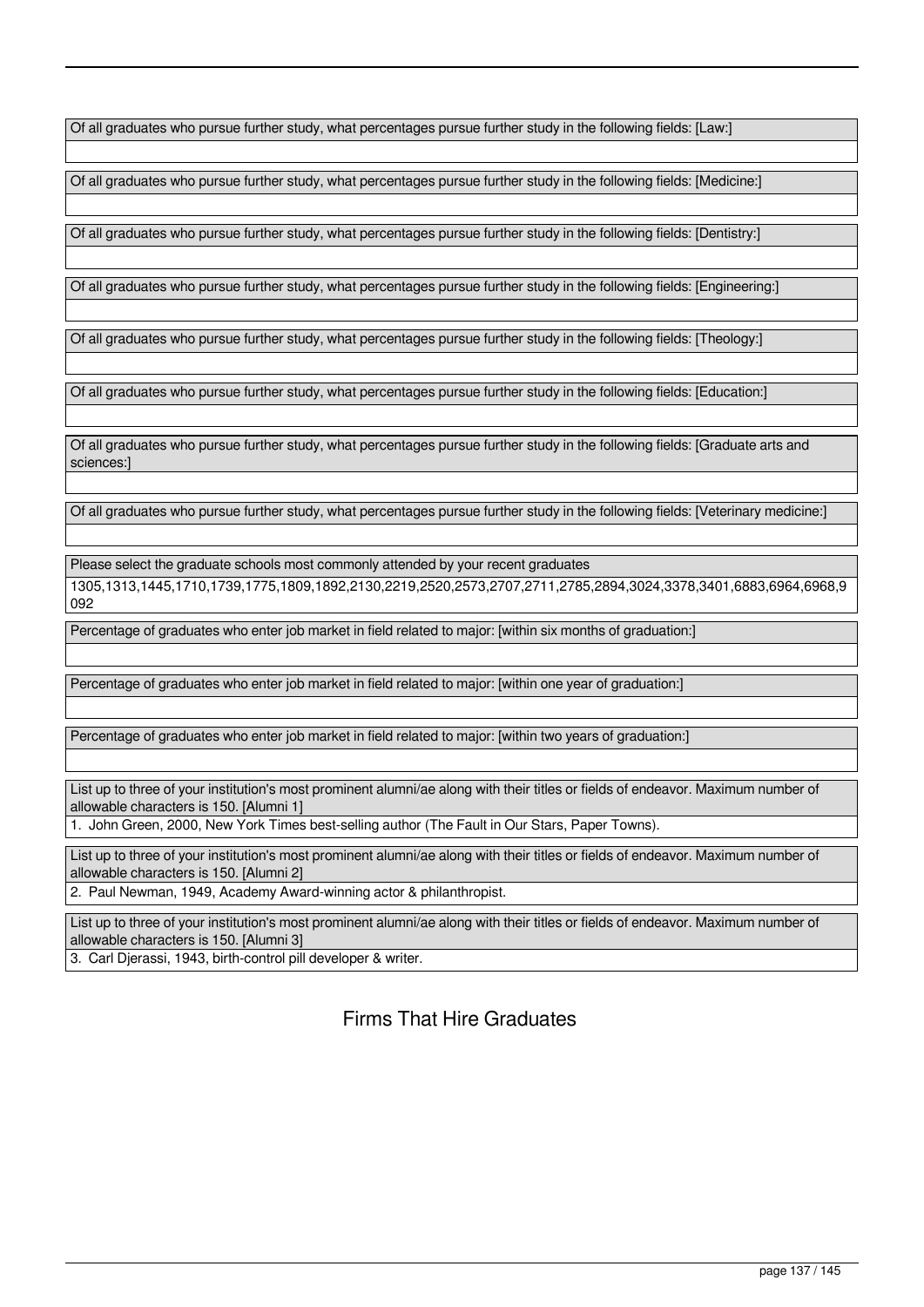#### List names of firms that have hired graduates within the past 5 years.

{"American Enterprise Institute","AmeriCorps (City Year)","Analysis Group",Apple,"Bank of America - Merrill Lynch","BDO International","Bechtel Corporation","Cambridge Associates","Carnegie Endowment for International Peace","Children's Hospital Colorado",Citibank,"Cleveland Botanical Gardens","Dance Notation Bureau","Department of Defense","Federal Deposit Insurance Corporation","Federal Reserve","Fidelity Investments",Genentech,"Harvard Medical School","Harvard School of Public Health","ICF International","J.P. Morgan Chase","Kenyon College","Liberty Mutual","LinkedIn Corp",Macy's,"Massachusetts Public Interest Research Group","Mathematica Policy Research",McMaster-Carr,"National Institutes of Health",Nationwide,"Northlight Theatre","Oxford University Press",Paul,Weiss,Rifkind,"Wharton & Garrison LLP","Peace Corps",PIMCO,"Progressive Insurance","Schuler Scholar Program","Teach for America","Teaching Assistant Program in France","The Kenyon Review","The Lewin Group",Univision,"Wells Fargo Securities","William Morris Endeavor","Willis Towers Watson","Yale University School of Medicine"}

## Environment/Transportation

Please report on the 2015-2016 academic year.

| Select the region from which the majority of U.S. students come:                                                        |
|-------------------------------------------------------------------------------------------------------------------------|
| East North Central (IL, IN, MI, OH, WI) [ENC]                                                                           |
| Percentage of U.S. students who come from most popular region:                                                          |
| 25                                                                                                                      |
| Campus size (acres):                                                                                                    |
| 1000                                                                                                                    |
| Check one:                                                                                                              |
| Campus is within one mile of city/town [Less]                                                                           |
| [City/town where school is located: ]                                                                                   |
| Gambier, OH                                                                                                             |
| [Population:]                                                                                                           |
| 2436                                                                                                                    |
| [Major city closest to school:]                                                                                         |
| Columbus, OH                                                                                                            |
| [Population:]                                                                                                           |
| 822553                                                                                                                  |
|                                                                                                                         |
| [Distance from campus (miles):]                                                                                         |
| 50                                                                                                                      |
| [City where nearest international or other major airport used by your students is located: ]                            |
| Columbus, OH                                                                                                            |
| [Distance of airport from campus (miles):]                                                                              |
| 50                                                                                                                      |
| [City/town where nearest other airport used by your students is located: ]                                              |
| Cleveland, OH                                                                                                           |
| [Distance of airport from campus (miles):]                                                                              |
| 90                                                                                                                      |
| [City/town where passenger train service (e.g., Amtrak) used by your students is located: ]                             |
| Cleveland, OH                                                                                                           |
| [Distance of station from campus (miles):]                                                                              |
| 90                                                                                                                      |
| [City/town where passenger bus service (e.g., Greyhound, Trailways) used by your students is located: ]<br>Columbus, OH |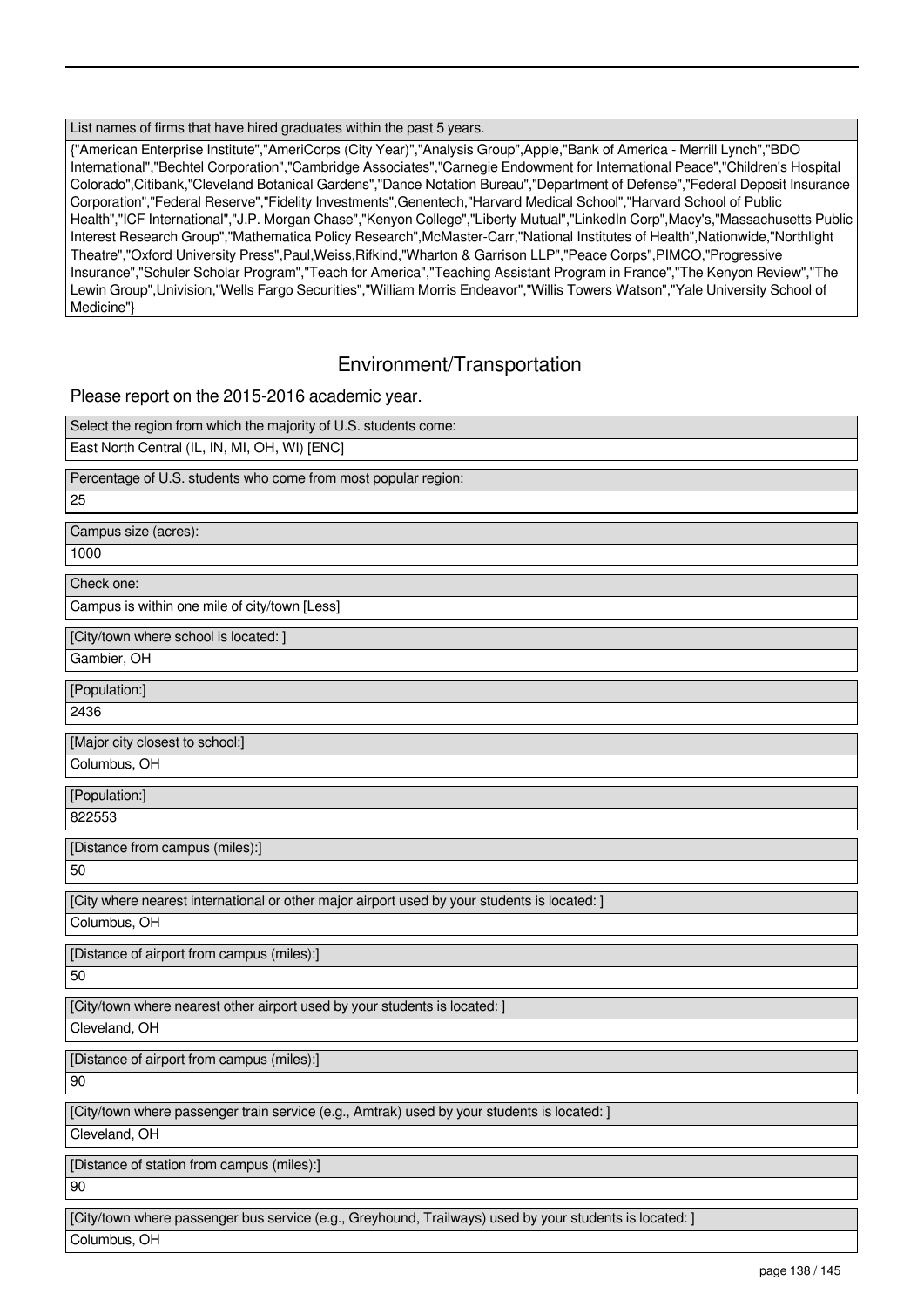[Distance of station from campus (miles):]

50

Public transportation (municipal bus/trolley, subway, commuter rail) serves campus: Yes [Y]

# Social Media

Please provide the main link, if any, for the presence on each of the following sites that your institution identifies as its primary handle:

| [Facebook:]                                    |
|------------------------------------------------|
| http://www.facebook.com/kenyoncollege          |
| [Twitter:]                                     |
| http://twitter.com/kenyoncollege               |
| [LinkedIn:]                                    |
| http://www.linkedin.com/company/kenyon-college |
| $[Google+:]$                                   |
|                                                |

# Main Survey Assessment

The following section contains a brief analysis of ranking data your school submitted on this year's Main statistical survey. All flagged data (identified by the red asterisk) must be addressed in order to submit your survey. To acknowledge that the flagged data is in fact correct, please select the confirmation checkbox associated with item in question. Once every flagged assessment item has been either confirmed or corrected, please proceed to the verification section.

**Making Data Changes** – If you notice an incorrect current year value please go back into the survey and correct the data point. The question numbers are listed for your reference. Changing last year's data must be done through your data collector. Please contact them with the updated information and a brief description as to why it needs changing. We will analyze the requested changes on a case by case basis and get back to you.

Below is a list of some terminology you may encounter:

**Large Change** - For the questions(s) indicated, the data submitted for the current year are significantly larger or smaller than the data supplied for the previous year. If the data supplied are correct as entered, please check the box. If the data is incorrect, please go back into the survey and supply new data.

**Missing** - No information has been submitted for this indicator. If the question does not apply to your institution, or if you cannot supply the data requested, please check the box. If you can supply the missing data, please go back into the survey and enter the new data. If you wish to add in missing previous year data, please contact your data collector with that information.

**High Value** - The data submitted are significantly higher than the norm. Please either correct the figure or verify that the data are correct as submitted.

| Total Undergraduate Enrollment (Questions 30, 34): Current Year: | Last Year: |
|------------------------------------------------------------------|------------|
|                                                                  | 1662       |
|                                                                  |            |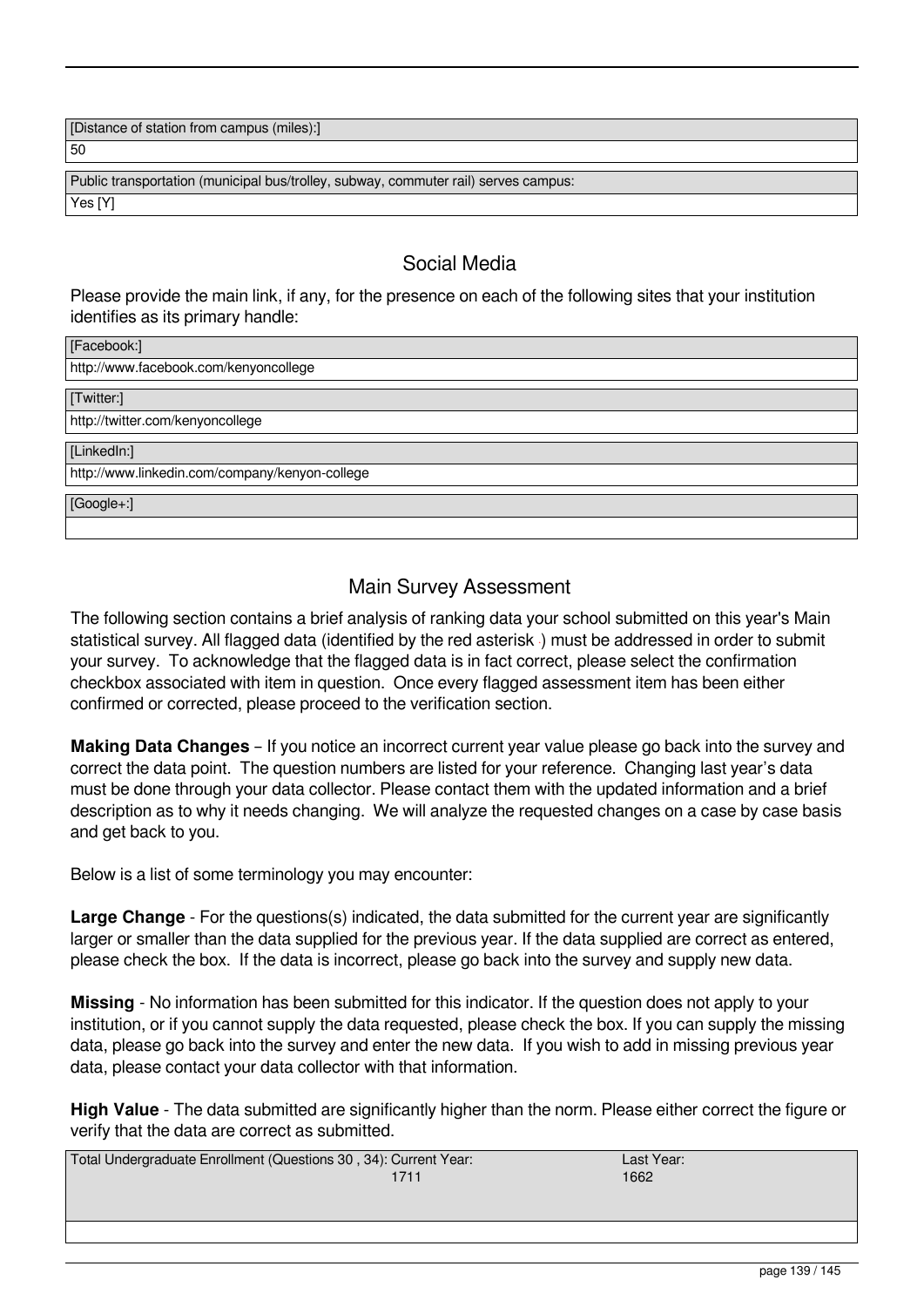| Total Graduate Enrollment (Questions 31, 35): Current Year:                                                                                                                                                                                                                                                                                                                                                                                     |               | Last Year: | No Value Entered            |
|-------------------------------------------------------------------------------------------------------------------------------------------------------------------------------------------------------------------------------------------------------------------------------------------------------------------------------------------------------------------------------------------------------------------------------------------------|---------------|------------|-----------------------------|
| You are missing the Total Graduate Enrollment numbers for last year. Either confirm that there is no entry or contact your Data<br>Collector to correct this. [I confirm that there is no entry for Last Year's Total Graduate Enrollment.]<br>Yes [Y]                                                                                                                                                                                          |               |            |                             |
| Total Enrollment (Undergraduate & Graduate Students) (Questions 32, 36): Current Year:                                                                                                                                                                                                                                                                                                                                                          |               | 1711       | Last Year:<br>1662          |
| Total Undergraduate Enrollment for Full-Time Males (Questions 29, 33): Current Year:                                                                                                                                                                                                                                                                                                                                                            |               | 769        | Last Year:<br>751           |
| Total Undergraduate Enrollment for Full-Time Females (Questions 29, 33): Current Year:                                                                                                                                                                                                                                                                                                                                                          |               | 930        | Last Year:<br>899           |
| Total Undergraduate Enrollment for Part-Time Males (Questions 29, 33): Current Year:                                                                                                                                                                                                                                                                                                                                                            |               | h          | Last Year:<br>3             |
|                                                                                                                                                                                                                                                                                                                                                                                                                                                 |               |            |                             |
| The Total Undergraduate Enrollment numbers for Part-Time Males you entered for the Current Year represents a large change<br>compared to the value entered for Last Year. Either update the Current Year value, contact your Data Collector to update Last<br>Year's value, or confirm that this is correct. [I confirm that the current and last year's entries for Total Undergraduate Part-Time<br>Males Enrollment are correct.]<br>Yes [Y] |               |            |                             |
|                                                                                                                                                                                                                                                                                                                                                                                                                                                 |               |            |                             |
| Total Undergraduate Enrollment for Part-Time Females (Questions 29, 33): Current Year:                                                                                                                                                                                                                                                                                                                                                          |               | 6          | Last Year:<br>9             |
|                                                                                                                                                                                                                                                                                                                                                                                                                                                 |               |            |                             |
| The Total Undergraduate Enrollment numbers for Part-Time Females you entered for the Current Year represents a large change<br>compared to the value entered for Last Year. Either update the Current Year value, contact your Data Collector to update Last<br>Year's value, or confirm that this is correct. [I confirm that the current and last year's entries for Total Undergraduate Part-Time<br>Maile Enrollment are correct.]          |               |            |                             |
| Yes [Y]                                                                                                                                                                                                                                                                                                                                                                                                                                         |               |            |                             |
| Six-Year Graduation Rate (Questions 39, 40): Fall 2009:                                                                                                                                                                                                                                                                                                                                                                                         | 87.0000000000 | Fall 2008: | 89.0000000000               |
|                                                                                                                                                                                                                                                                                                                                                                                                                                                 |               |            |                             |
| Historical six-year graduation rates (Question 45): Fall 2007:                                                                                                                                                                                                                                                                                                                                                                                  | 89.0000000000 |            | Fall 2006:<br>90.0000000000 |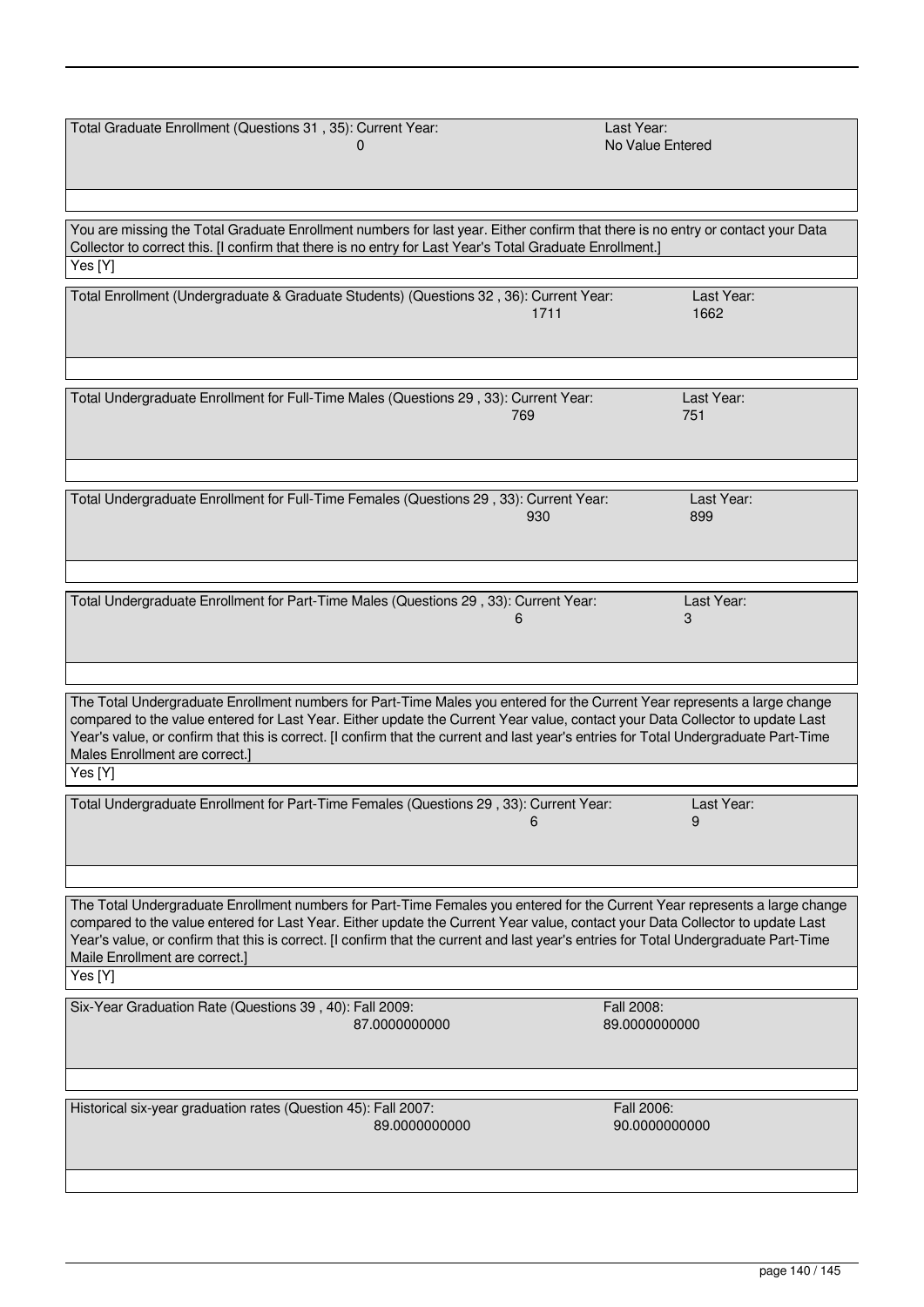| Freshman Retention Rates (Question 47): Fall 2014:                                                                                                      |               | Fall 2013:    | Fall 2012:         | Fall 2011:    |
|---------------------------------------------------------------------------------------------------------------------------------------------------------|---------------|---------------|--------------------|---------------|
|                                                                                                                                                         | 93.0000000000 | 98.0000000000 | 96.0000000000      | 94.0000000000 |
|                                                                                                                                                         |               |               |                    |               |
|                                                                                                                                                         |               |               |                    |               |
|                                                                                                                                                         |               |               |                    |               |
| Number of applications (Question 49): Current Year:<br>7076                                                                                             |               |               | Last Year:<br>6635 |               |
|                                                                                                                                                         |               |               |                    |               |
|                                                                                                                                                         |               |               |                    |               |
|                                                                                                                                                         |               |               |                    |               |
| Number of acceptances (Question 49): Current Year:                                                                                                      |               |               | Last Year:         |               |
| 1703                                                                                                                                                    |               |               | 1663               |               |
|                                                                                                                                                         |               |               |                    |               |
|                                                                                                                                                         |               |               |                    |               |
|                                                                                                                                                         |               |               |                    |               |
| Acceptance Rate (Question 49): Current Year:                                                                                                            |               |               | Last Year:         |               |
| 24.1                                                                                                                                                    |               |               | 25.1               |               |
|                                                                                                                                                         |               |               |                    |               |
|                                                                                                                                                         |               |               |                    |               |
|                                                                                                                                                         |               |               |                    |               |
| Total first-time, first-year enrolled, men and women, full- and part-time (Questions 49, last row): Current Year:                                       |               |               |                    | Last Year:    |
|                                                                                                                                                         |               |               | 492                | 448           |
|                                                                                                                                                         |               |               |                    |               |
|                                                                                                                                                         |               |               |                    |               |
|                                                                                                                                                         |               |               |                    |               |
| Percent of first-time, first-year (freshman) degree-seeking students who enrolled in fall 2015 and submitted SAT scores (Question<br>70): Current Year: |               | Last Year:    |                    |               |
| 59.0000000000                                                                                                                                           |               | 62.0000000000 |                    |               |
|                                                                                                                                                         |               |               |                    |               |
|                                                                                                                                                         |               |               |                    |               |
|                                                                                                                                                         |               |               |                    |               |
| Percent of first-time, first-year (freshman) degree-seeking students who enrolled in fall 2015 and submitted ACT scores (Question                       |               |               |                    |               |
| 72): Current Year:                                                                                                                                      |               | Last Year:    |                    |               |
| 55.0000000000                                                                                                                                           |               | 51.0000000000 |                    |               |
|                                                                                                                                                         |               |               |                    |               |
|                                                                                                                                                         |               |               |                    |               |
|                                                                                                                                                         |               |               |                    |               |
| 25th percentile score for the SAT Critical Reading test (Question 73): Current Year:                                                                    |               | 630           | 620                | Last Year:    |
|                                                                                                                                                         |               |               |                    |               |
|                                                                                                                                                         |               |               |                    |               |
|                                                                                                                                                         |               |               |                    |               |
| 75th percentile score for the SAT Critical Reading test (Question 73): Current Year:                                                                    |               |               |                    | Last Year:    |
|                                                                                                                                                         |               | 730           | 730                |               |
|                                                                                                                                                         |               |               |                    |               |
|                                                                                                                                                         |               |               |                    |               |
|                                                                                                                                                         |               |               |                    |               |
| 25th percentile score for the SAT Math test (Question 73): Current Year:                                                                                |               |               | Last Year:         |               |
|                                                                                                                                                         | 610           |               | 610                |               |
|                                                                                                                                                         |               |               |                    |               |
|                                                                                                                                                         |               |               |                    |               |
|                                                                                                                                                         |               |               |                    |               |
| 75th percentile score for the SAT Math test (Question 73): Current Year:                                                                                |               |               | Last Year:         |               |
|                                                                                                                                                         | 690           |               | 690                |               |
|                                                                                                                                                         |               |               |                    |               |
|                                                                                                                                                         |               |               |                    |               |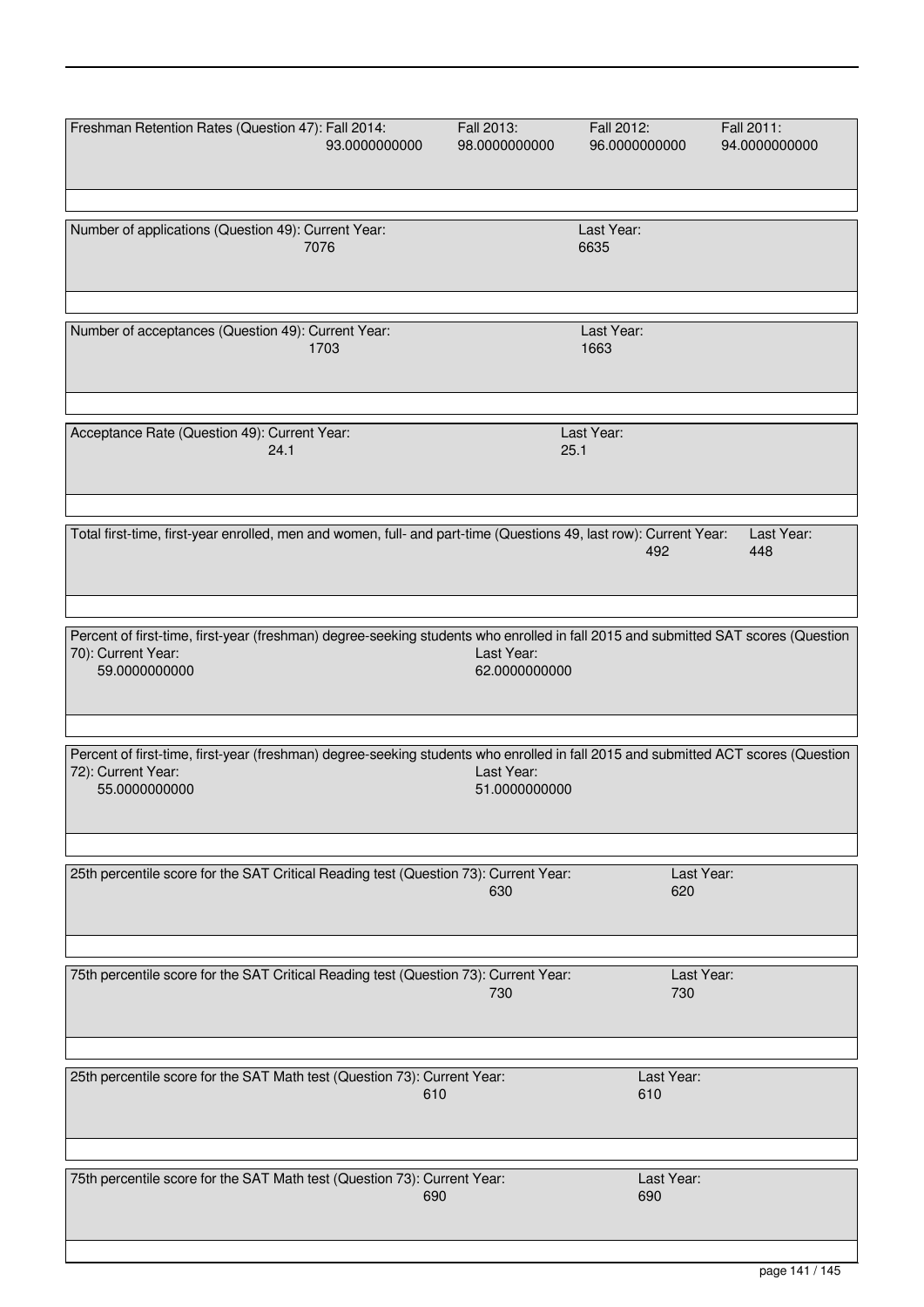| 25th percentile score for the ACT composite score (Question 75): Current Year:                                                                                                                                                                                                                                                                                                                                                                                                 | 28<br>28          | Last Year:       |
|--------------------------------------------------------------------------------------------------------------------------------------------------------------------------------------------------------------------------------------------------------------------------------------------------------------------------------------------------------------------------------------------------------------------------------------------------------------------------------|-------------------|------------------|
| 75th percentile score for the ACT composite score (Question 75): Current Year:                                                                                                                                                                                                                                                                                                                                                                                                 | 32<br>32          | Last Year:       |
| Average SAT Critical Reading score (Question 79): Current Year:<br>675                                                                                                                                                                                                                                                                                                                                                                                                         | Last Year:<br>670 |                  |
| Average SAT Math score (Question 79): Current Year:<br>648                                                                                                                                                                                                                                                                                                                                                                                                                     | Last Year:<br>651 |                  |
| Average ACT composite score (Question 79): Current Year:<br>30                                                                                                                                                                                                                                                                                                                                                                                                                 | Last Year:<br>30  |                  |
| High school class standing: Percent of entering students in the top 10% (Question 82): Current Year:                                                                                                                                                                                                                                                                                                                                                                           | 61                | Last Year:<br>65 |
| High school class standing: Percent of entering students in the top 25% (Question 82): Current Year:                                                                                                                                                                                                                                                                                                                                                                           | 84                | Last Year:<br>86 |
| High school class standing: Percent of entering students in the top 50% (Question 82): Current Year:                                                                                                                                                                                                                                                                                                                                                                           | 97                | Last Year:<br>99 |
| High school class standing: Percent of entering students in the bottom 50% (Question 82): Current Year:                                                                                                                                                                                                                                                                                                                                                                        | 3                 | Last Year:       |
| The High school class standing: Percent of entering students in the bottom 50% you entered for the Current Year represents a<br>large change compared to the value entered for Last Year. Either update the Current Year value, contact your Data Collector to<br>update Last Year's value, or confirm that this is correct. [I confirm that the Current and Last Year's High school class standing:<br>Percent of entering students in the bottom 50% are correct]<br>Yes [Y] |                   |                  |
| High school class standing: Percent submitting (Question 82): Current Year:<br>27                                                                                                                                                                                                                                                                                                                                                                                              | 32                | Last Year:       |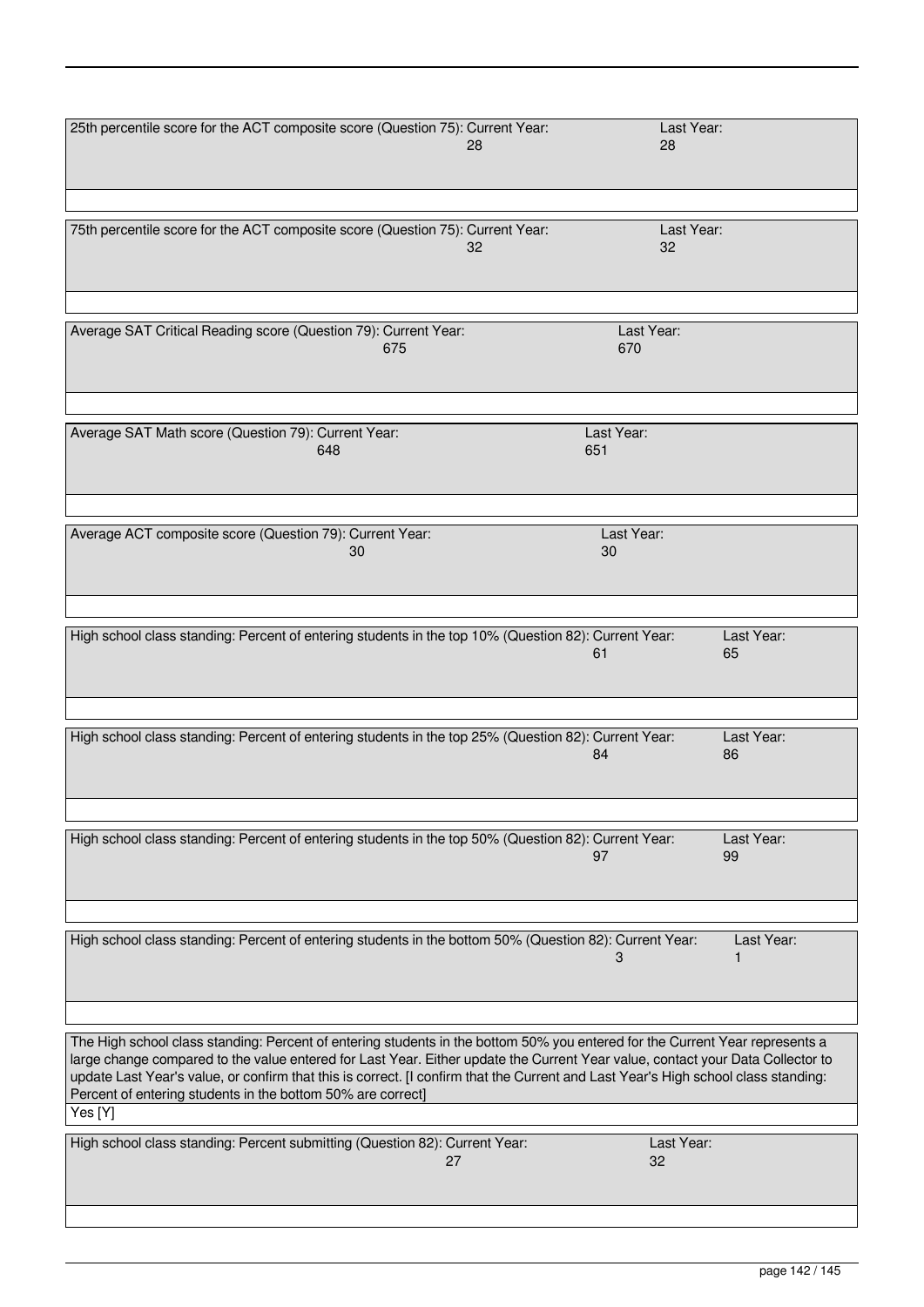| Available test scores included for all international students (Questions 80, 81): Current Year:                  |                  | Last Year: |            |
|------------------------------------------------------------------------------------------------------------------|------------------|------------|------------|
|                                                                                                                  | Yes              | Yes        |            |
|                                                                                                                  |                  |            |            |
|                                                                                                                  |                  |            |            |
|                                                                                                                  |                  |            |            |
|                                                                                                                  |                  |            |            |
| Available test scores included for all Minority students (Questions 80, 81): Current Year:                       |                  | Last Year: |            |
|                                                                                                                  | Yes              | Yes        |            |
|                                                                                                                  |                  |            |            |
|                                                                                                                  |                  |            |            |
|                                                                                                                  |                  |            |            |
|                                                                                                                  |                  |            |            |
| Available test scores included for all student athletes (Questions 80, 81): Current Year:                        |                  | Last Year: |            |
|                                                                                                                  | <b>Yes</b>       | Yes        |            |
|                                                                                                                  |                  |            |            |
|                                                                                                                  |                  |            |            |
|                                                                                                                  |                  |            |            |
|                                                                                                                  |                  |            |            |
| Available test scores included for all legacy students (Questions 80, 81): Current Year:                         |                  | Last Year: |            |
|                                                                                                                  | Yes              | Yes        |            |
|                                                                                                                  |                  |            |            |
|                                                                                                                  |                  |            |            |
|                                                                                                                  |                  |            |            |
|                                                                                                                  |                  |            |            |
| Available test scores included for all students admitted under special circumstances (Questions 80, 81): Current |                  |            | Last Year: |
|                                                                                                                  |                  | Year:      |            |
|                                                                                                                  |                  | Yes        | Yes        |
|                                                                                                                  |                  |            |            |
|                                                                                                                  |                  |            |            |
|                                                                                                                  |                  |            |            |
|                                                                                                                  |                  |            |            |
| Available test scores included for summer 2015 admits that enrolled in fall 2015 (Question 80): Current Year:    |                  | Last Year: |            |
|                                                                                                                  |                  |            |            |
|                                                                                                                  |                  |            |            |
|                                                                                                                  | Na               | <b>Na</b>  |            |
|                                                                                                                  |                  |            |            |
|                                                                                                                  |                  |            |            |
|                                                                                                                  |                  |            |            |
|                                                                                                                  |                  |            |            |
| Alumni of record (Question 150): Current Year:                                                                   | Last Year:       |            |            |
| 17127.0000000000                                                                                                 | 16734.0000000000 |            |            |
|                                                                                                                  |                  |            |            |
|                                                                                                                  |                  |            |            |
|                                                                                                                  |                  |            |            |
|                                                                                                                  |                  |            |            |
| Alumni donors (Question 152): Current Year:                                                                      | Last Year:       |            |            |
| 6784.0000000000                                                                                                  | 6283.0000000000  |            |            |
|                                                                                                                  |                  |            |            |
|                                                                                                                  |                  |            |            |
|                                                                                                                  |                  |            |            |
|                                                                                                                  |                  |            |            |
| Alumni Giving Rate (Question 152 / Question 150): Current Year:                                                  | Last Year:       |            |            |
| 39.6                                                                                                             | 37.5             |            |            |
|                                                                                                                  |                  |            |            |
|                                                                                                                  |                  |            |            |
|                                                                                                                  |                  |            |            |
|                                                                                                                  |                  |            |            |
| Faculty compensation: total number of 9 and 12 month faculty (Questions 153, 154): Current Year:                 |                  | Last Year: |            |
|                                                                                                                  | 159              | 158        |            |
|                                                                                                                  |                  |            |            |
|                                                                                                                  |                  |            |            |
|                                                                                                                  |                  |            |            |
|                                                                                                                  |                  |            |            |
| Total salary and fringe benefits for 9 and 12 month faculty (Questions 153, 154): Current Year:                  |                  | Last Year: |            |
|                                                                                                                  | 18582692         | 18566554   |            |
|                                                                                                                  |                  |            |            |
|                                                                                                                  |                  |            |            |
|                                                                                                                  |                  |            |            |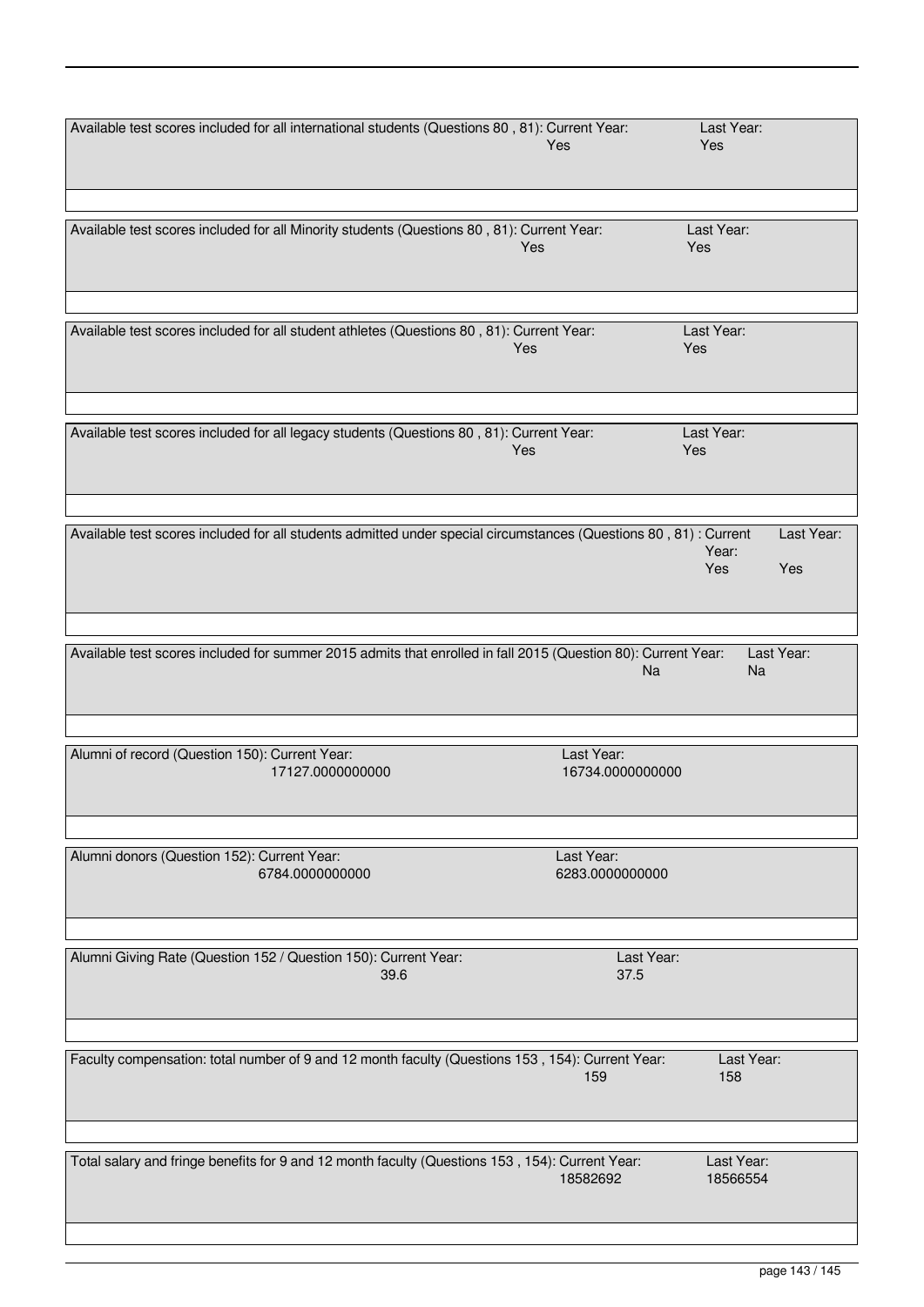| Average faculty compensation (Questions 153, 154): Current Year:                                                                  |               | Last Year:   |            |
|-----------------------------------------------------------------------------------------------------------------------------------|---------------|--------------|------------|
|                                                                                                                                   | 116872        | 117510       |            |
|                                                                                                                                   |               |              |            |
| Total Instructional Faculty (Full Time) (Questions 155, 156): Current Year:                                                       |               | Last Year:   |            |
|                                                                                                                                   | 156           | 159          |            |
|                                                                                                                                   |               |              |            |
|                                                                                                                                   |               |              |            |
|                                                                                                                                   |               |              |            |
|                                                                                                                                   |               |              |            |
| Total Instructional Faculty (Part Time) (Questions 155, 156): Current Year:                                                       |               | Last Year:   |            |
|                                                                                                                                   | 44            | 44           |            |
|                                                                                                                                   |               |              |            |
|                                                                                                                                   |               |              |            |
|                                                                                                                                   |               |              |            |
|                                                                                                                                   |               |              |            |
| Total Instructional Faculty (Full Time and Part Time) (Questions 155, 156): Current Year:                                         |               | Last Year:   |            |
|                                                                                                                                   | 200           | 203          |            |
|                                                                                                                                   |               |              |            |
|                                                                                                                                   |               |              |            |
|                                                                                                                                   |               |              |            |
| Total Instructional Full-Time Faculty with Doctorate or Terminal Degree (Questions 155, 156): Current Year:                       |               |              | Last Year: |
|                                                                                                                                   |               | 154          | 158        |
|                                                                                                                                   |               |              |            |
|                                                                                                                                   |               |              |            |
|                                                                                                                                   |               |              |            |
|                                                                                                                                   |               |              |            |
| Percent of full-time instructional faculty with doctorate or other terminal degree (Questions 155, 156): Current Year: Last Year: |               |              |            |
|                                                                                                                                   |               | 98.7         | 99.4       |
|                                                                                                                                   |               |              |            |
|                                                                                                                                   |               |              |            |
|                                                                                                                                   |               |              |            |
|                                                                                                                                   |               |              |            |
| Percentage of full-time equivalent faculty that is full-time (Questions 155, 156): Current Year:                                  |               |              | Last Year: |
|                                                                                                                                   |               | 91.4<br>91.6 |            |
|                                                                                                                                   |               |              |            |
|                                                                                                                                   |               |              |            |
|                                                                                                                                   |               |              |            |
| Student to faculty ratio (Question 157): Current Year:                                                                            |               | Last Year:   |            |
|                                                                                                                                   | 10.0000000000 | 10           |            |
|                                                                                                                                   |               |              |            |
|                                                                                                                                   |               |              |            |
|                                                                                                                                   |               |              |            |
|                                                                                                                                   |               |              |            |
| Total number of undergraduate class sections (Question 159): Current Year:                                                        |               | Last Year:   |            |
|                                                                                                                                   | 421           | 423          |            |
|                                                                                                                                   |               |              |            |
|                                                                                                                                   |               |              |            |
|                                                                                                                                   |               |              |            |
|                                                                                                                                   |               |              |            |
| Percent of undergraduate class sections that have fewer than 20 students (Question 159) Current Year:                             |               |              | Last Year: |
|                                                                                                                                   |               | 67.9         | 70         |
|                                                                                                                                   |               |              |            |
|                                                                                                                                   |               |              |            |
|                                                                                                                                   |               |              |            |
| Percent of undergraduate class sections that have more than 50 students (Question 159) Current Year:                              |               |              | Last Year: |
|                                                                                                                                   |               | 0.7          | 0.5        |
|                                                                                                                                   |               |              |            |
|                                                                                                                                   |               |              |            |
|                                                                                                                                   |               |              |            |
|                                                                                                                                   |               |              |            |